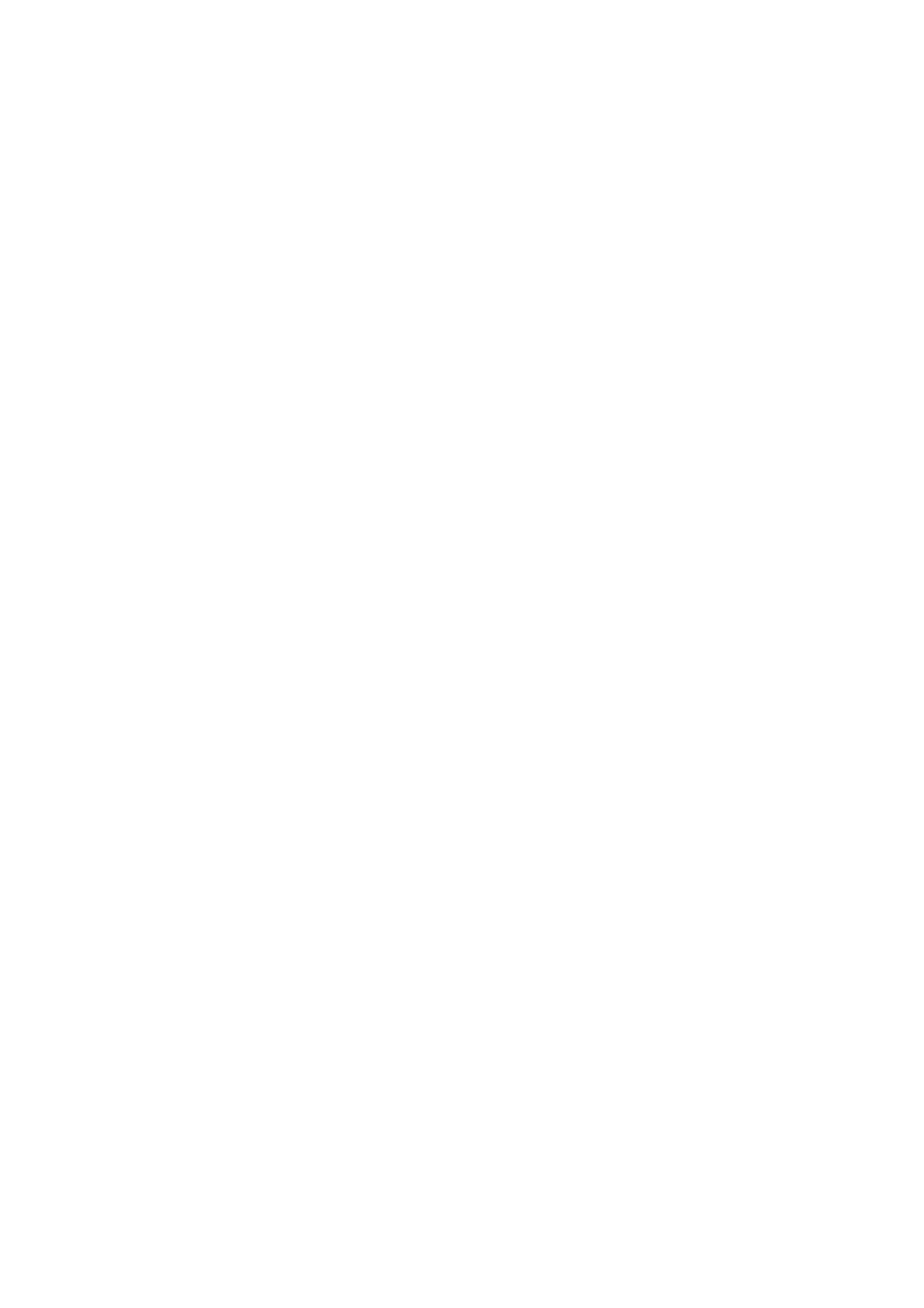# **Graphs with few eigenvalues**

# **An interplay between combinatorics and algebra**

## **Proefschrift**

ter verkrijging van de graad van doctor aan de Katholieke Universiteit Brabant, op gezag van de rector magnificus, prof. dr. L.F.W. de Klerk, in het openbaar te verdedigen ten overstaan van een door het college van dekanen aangewezen commissie in de aula van de Universiteit op

vrijdag 4 oktober 1996 om 14.15 uur

door

### **Edwin Robert van Dam**

geboren op 27 augustus 1968 te Valkenswaard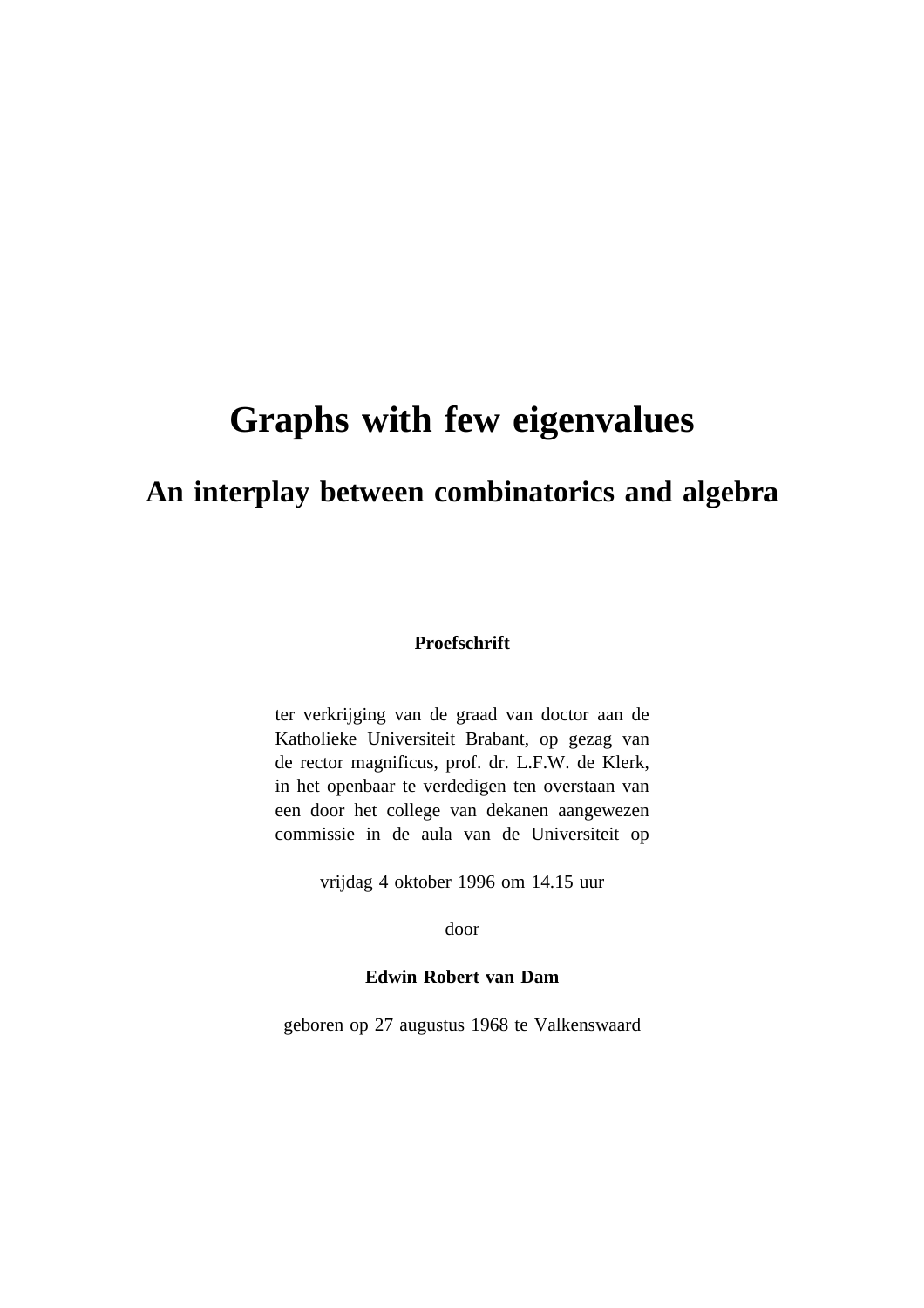Promotor: Prof. dr. S.H. Tijs Copromotor: Dr. ir. W.H. Haemers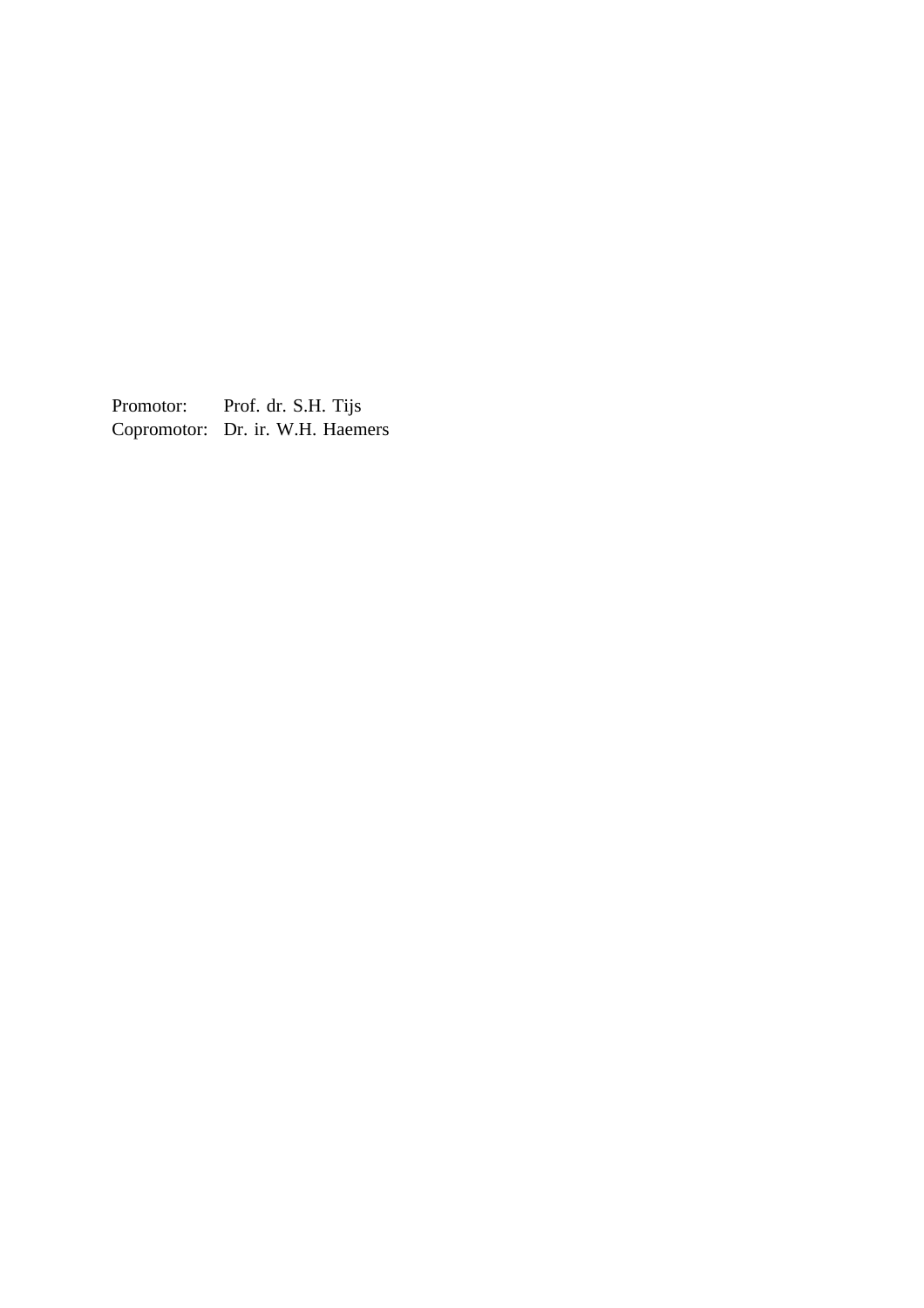*Ter nagedachtenis van Opa Vogel*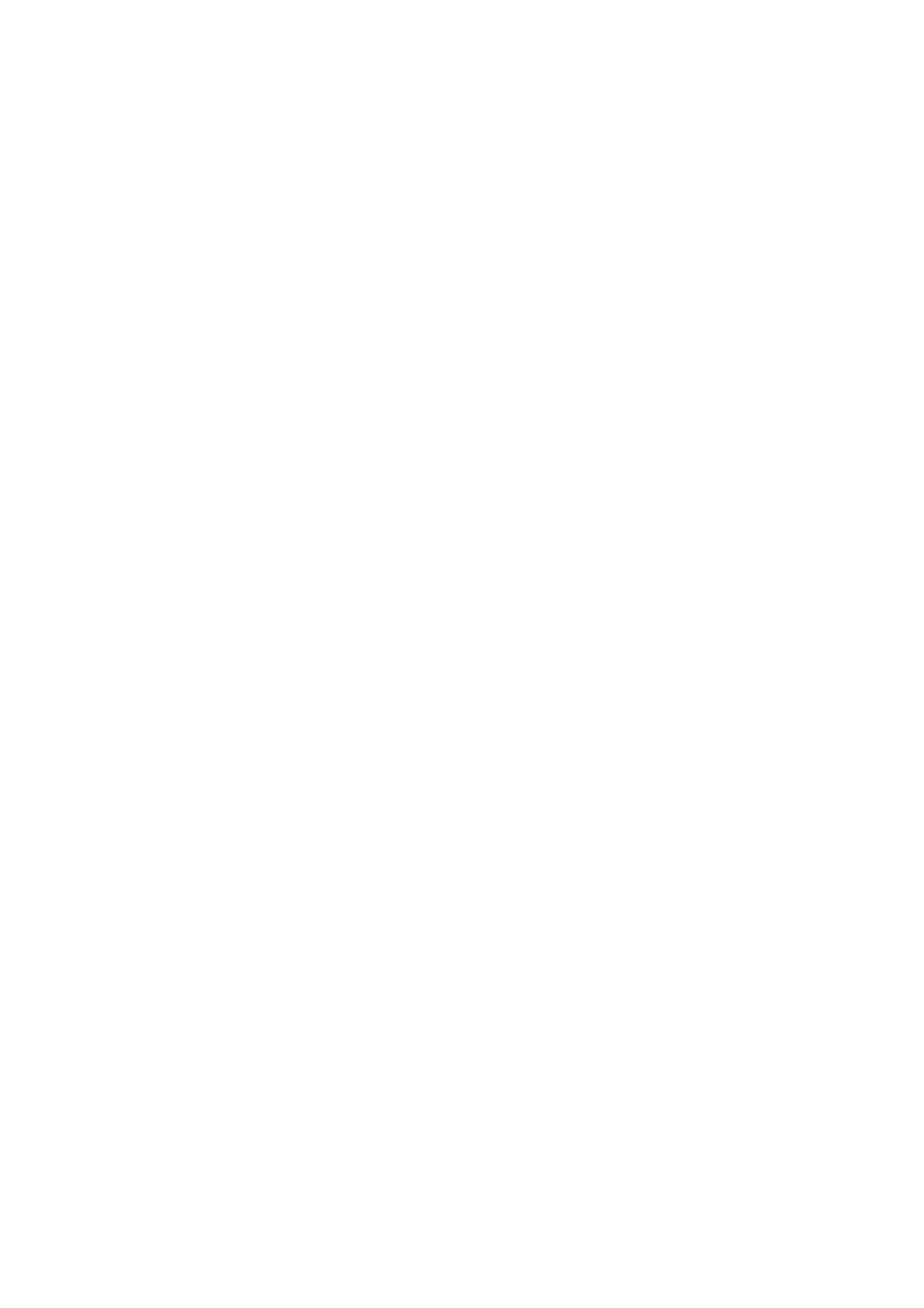# **Acknowledgements**

During the past four years I have had the pleasure to work on this thesis under the supervision of Willem Haemers. His support and guidance have always been stimulating, and I have found Willem always available. So thanks Willem, I had a great time.

I also wish to thank Stef Tijs, for being my promoter, and the other members of the thesis committee: Andries Brouwer, Giel Paardekooper, Lex Schrijver and Ted Spence. Special thanks go to Ted Spence for the enjoyable cooperation in the past years, and for always providing me with interesting combinatorial data.

Furthermore I would like to thank Jaap Seidel for inspiring me, D.G. Higman for his inspiring manuscript on rank four association schemes, and all other people who showed interest in my work.

During the past years I attended several graduate courses with great pleasure, and I thank the organizers and lecturers of LNMB and EIDMA for those. I also gratefully acknowledge CentER for publishing this thesis.

This summer I visited the University of Winnipeg and the University of Waterloo, Canada. These visits helped me to finish the last details of this thesis, and have given me lots of inspiration. Accordingly I wish to thank Bill Martin and Chris Godsil for the kind invitations.

Many thanks go to my office-mate Paul Smit for too many things to write down. Also thank you to my nearest colleagues, and to the secretaries for making Tilburg University a nice place to stay.

Finally I would like to thank my parents for always helping out, and my dearest friend of all, Inge van Breemen, for her beautiful sunshine, which is reflected in this thesis.

Tilburg, August 1996 Edwin van Dam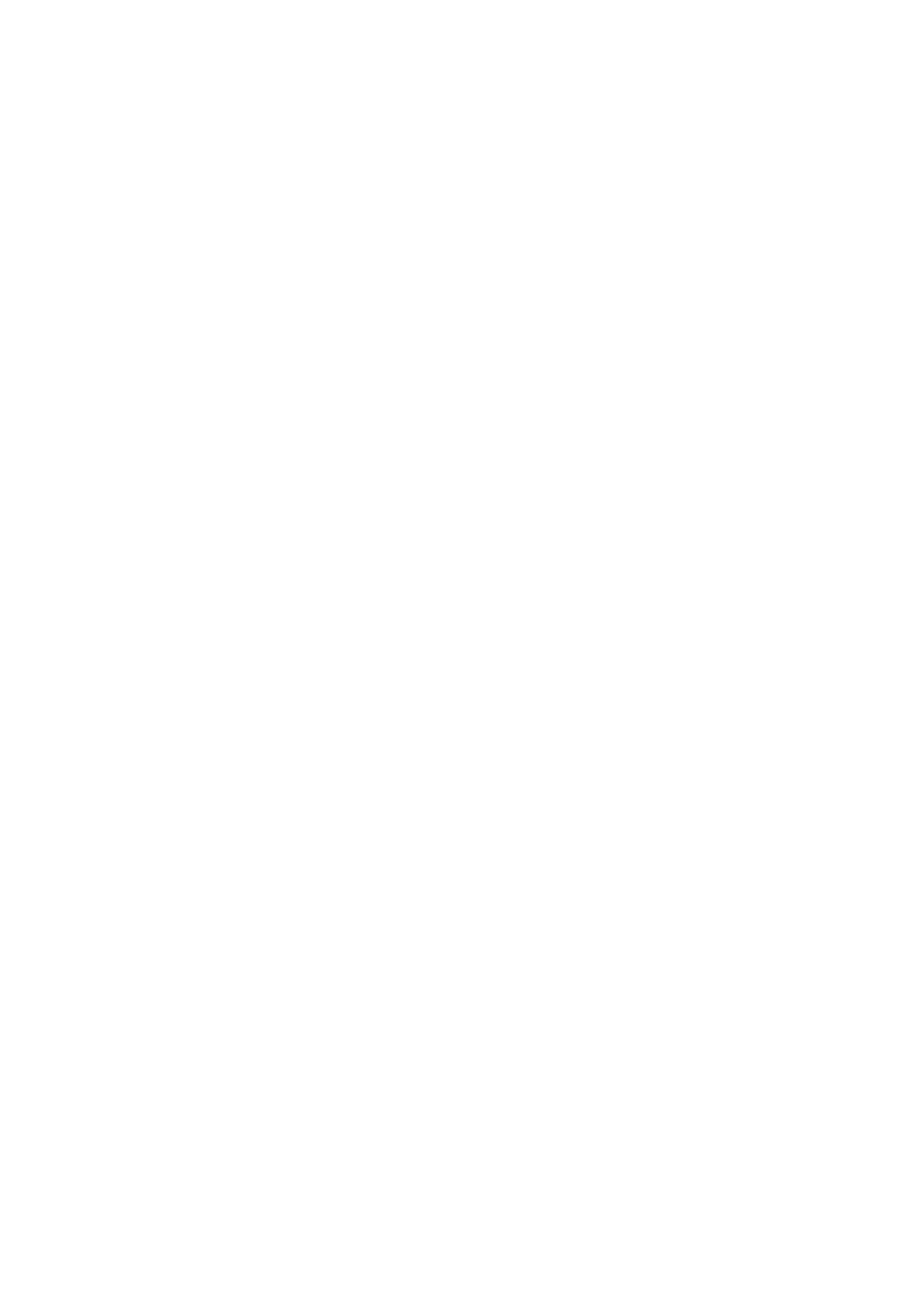# **Contents**

*Let me explain to you*, *Socrates*, *the order in which we have arranged our entertainment.*

(Plato, *Timaeus*)

| $\blacksquare$<br>$\mathbf{1}$<br>3<br>1.2. Graphs with few eigenvalues - A summary<br>$\overline{4}$<br>$\overline{4}$<br>1.3.2. Spectra of graphs $\ldots \ldots \ldots \ldots \ldots \ldots \ldots \ldots \ldots \ldots \ldots \ldots$<br>5<br>9<br>10<br>11<br>2.2.1. The number of common neighbours and vertex degrees 32 |  |  |  |  |  |
|---------------------------------------------------------------------------------------------------------------------------------------------------------------------------------------------------------------------------------------------------------------------------------------------------------------------------------|--|--|--|--|--|
|                                                                                                                                                                                                                                                                                                                                 |  |  |  |  |  |
|                                                                                                                                                                                                                                                                                                                                 |  |  |  |  |  |
|                                                                                                                                                                                                                                                                                                                                 |  |  |  |  |  |
|                                                                                                                                                                                                                                                                                                                                 |  |  |  |  |  |
|                                                                                                                                                                                                                                                                                                                                 |  |  |  |  |  |
|                                                                                                                                                                                                                                                                                                                                 |  |  |  |  |  |
|                                                                                                                                                                                                                                                                                                                                 |  |  |  |  |  |
|                                                                                                                                                                                                                                                                                                                                 |  |  |  |  |  |
|                                                                                                                                                                                                                                                                                                                                 |  |  |  |  |  |
|                                                                                                                                                                                                                                                                                                                                 |  |  |  |  |  |
|                                                                                                                                                                                                                                                                                                                                 |  |  |  |  |  |
|                                                                                                                                                                                                                                                                                                                                 |  |  |  |  |  |
|                                                                                                                                                                                                                                                                                                                                 |  |  |  |  |  |
|                                                                                                                                                                                                                                                                                                                                 |  |  |  |  |  |
|                                                                                                                                                                                                                                                                                                                                 |  |  |  |  |  |
|                                                                                                                                                                                                                                                                                                                                 |  |  |  |  |  |
|                                                                                                                                                                                                                                                                                                                                 |  |  |  |  |  |
|                                                                                                                                                                                                                                                                                                                                 |  |  |  |  |  |
|                                                                                                                                                                                                                                                                                                                                 |  |  |  |  |  |
|                                                                                                                                                                                                                                                                                                                                 |  |  |  |  |  |
|                                                                                                                                                                                                                                                                                                                                 |  |  |  |  |  |
|                                                                                                                                                                                                                                                                                                                                 |  |  |  |  |  |
|                                                                                                                                                                                                                                                                                                                                 |  |  |  |  |  |
|                                                                                                                                                                                                                                                                                                                                 |  |  |  |  |  |
|                                                                                                                                                                                                                                                                                                                                 |  |  |  |  |  |
|                                                                                                                                                                                                                                                                                                                                 |  |  |  |  |  |
|                                                                                                                                                                                                                                                                                                                                 |  |  |  |  |  |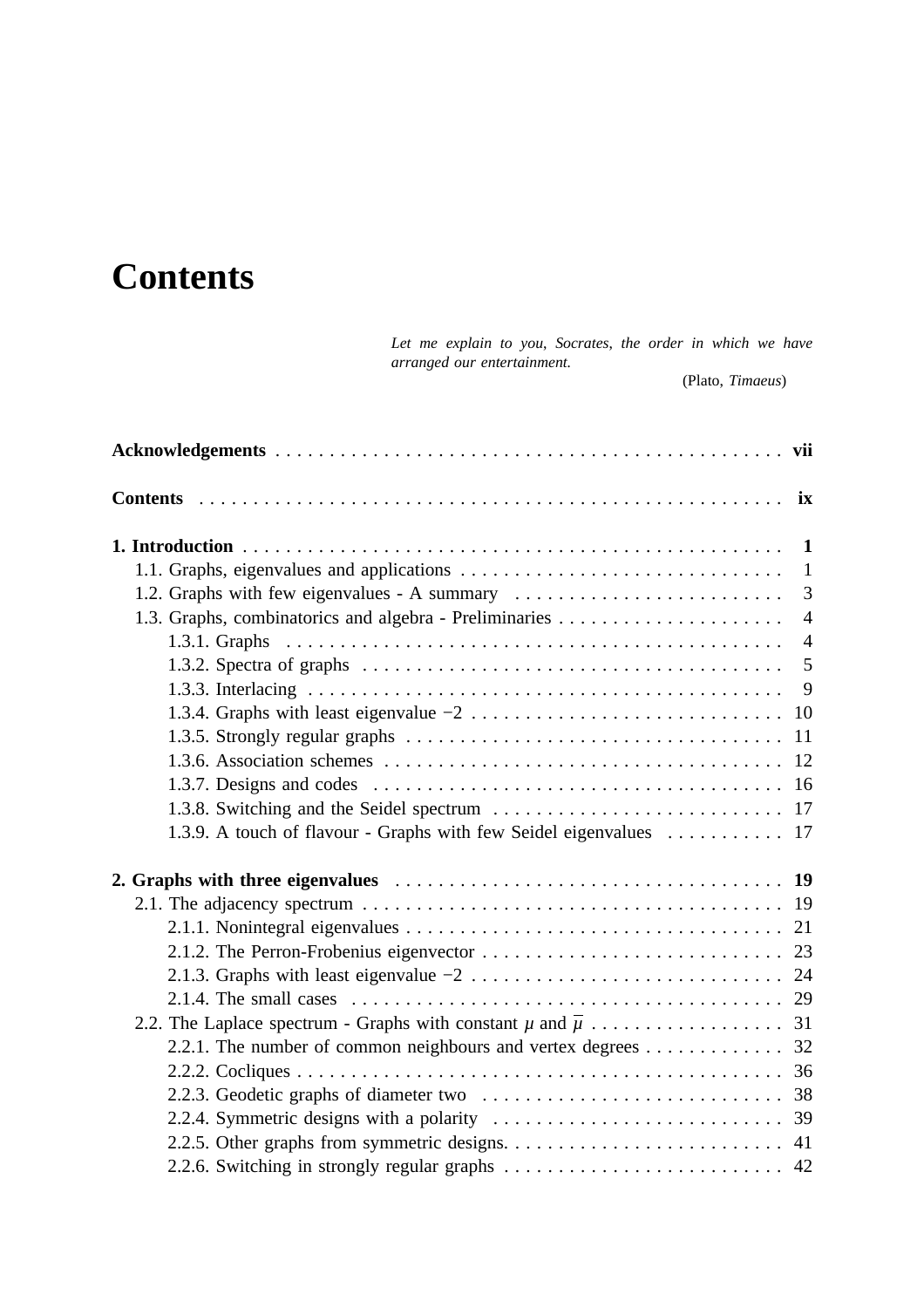| 3.2. Walk-regular graphs and feasibility conditions  47                                                               |     |
|-----------------------------------------------------------------------------------------------------------------------|-----|
| 3.2.1. Feasibility conditions and feasible spectra  47                                                                |     |
|                                                                                                                       |     |
|                                                                                                                       |     |
|                                                                                                                       |     |
|                                                                                                                       |     |
|                                                                                                                       |     |
| 3.3.3. The complement of the union of strongly regular graphs 52                                                      |     |
| 3.3.4. Product constructions $\ldots \ldots \ldots \ldots \ldots \ldots \ldots \ldots \ldots \ldots \ldots \ldots$ 52 |     |
|                                                                                                                       |     |
|                                                                                                                       |     |
|                                                                                                                       |     |
|                                                                                                                       |     |
|                                                                                                                       |     |
|                                                                                                                       |     |
|                                                                                                                       |     |
| 4.1.1. The disjoint union of strongly regular graphs $\dots \dots \dots \dots \dots \dots \dots$ 74                   |     |
| 4.1.2. A product construction from strongly regular graphs 75                                                         |     |
|                                                                                                                       |     |
|                                                                                                                       |     |
|                                                                                                                       |     |
|                                                                                                                       |     |
|                                                                                                                       |     |
|                                                                                                                       |     |
|                                                                                                                       |     |
| 4.3.1. The second subconstituent of a strongly regular graph $\dots \dots \dots \dots$ 81                             |     |
|                                                                                                                       |     |
|                                                                                                                       |     |
| 4.3.4. Hoffman colorings and systems of linked symmetric designs                                                      | 90  |
|                                                                                                                       | 93  |
| 4.4.1 The Hilbert norm residue symbol and the Hasse-Minkowski invariant                                               | 93  |
|                                                                                                                       | 95  |
|                                                                                                                       |     |
|                                                                                                                       | 98  |
|                                                                                                                       | 99  |
|                                                                                                                       | 102 |
|                                                                                                                       |     |
| 5.2.2. The covering radius of error-correcting codes 104                                                              |     |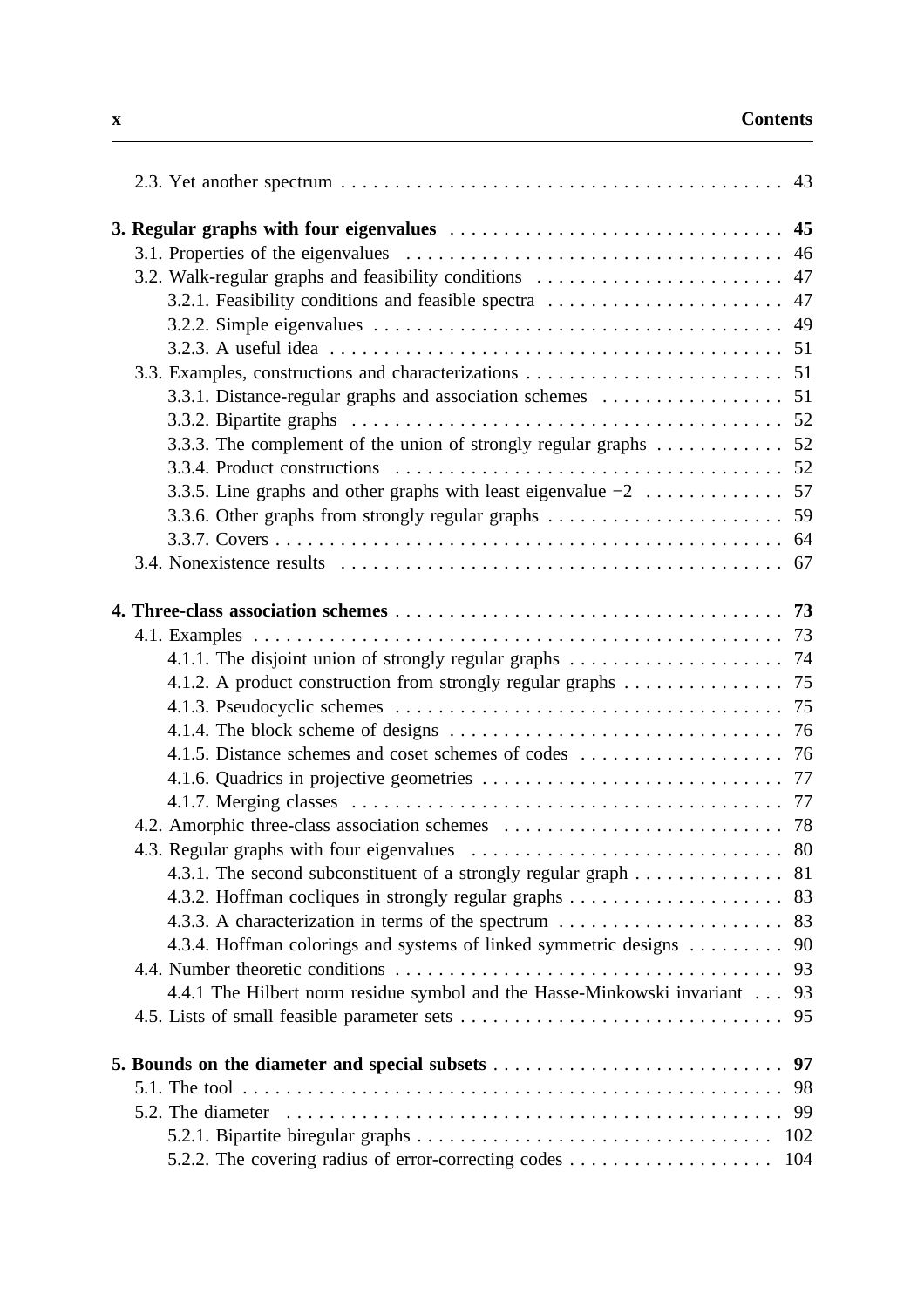| 5.3.1. The number of vertices at maximal distance and distance two  108 |  |
|-------------------------------------------------------------------------|--|
|                                                                         |  |
|                                                                         |  |
|                                                                         |  |
|                                                                         |  |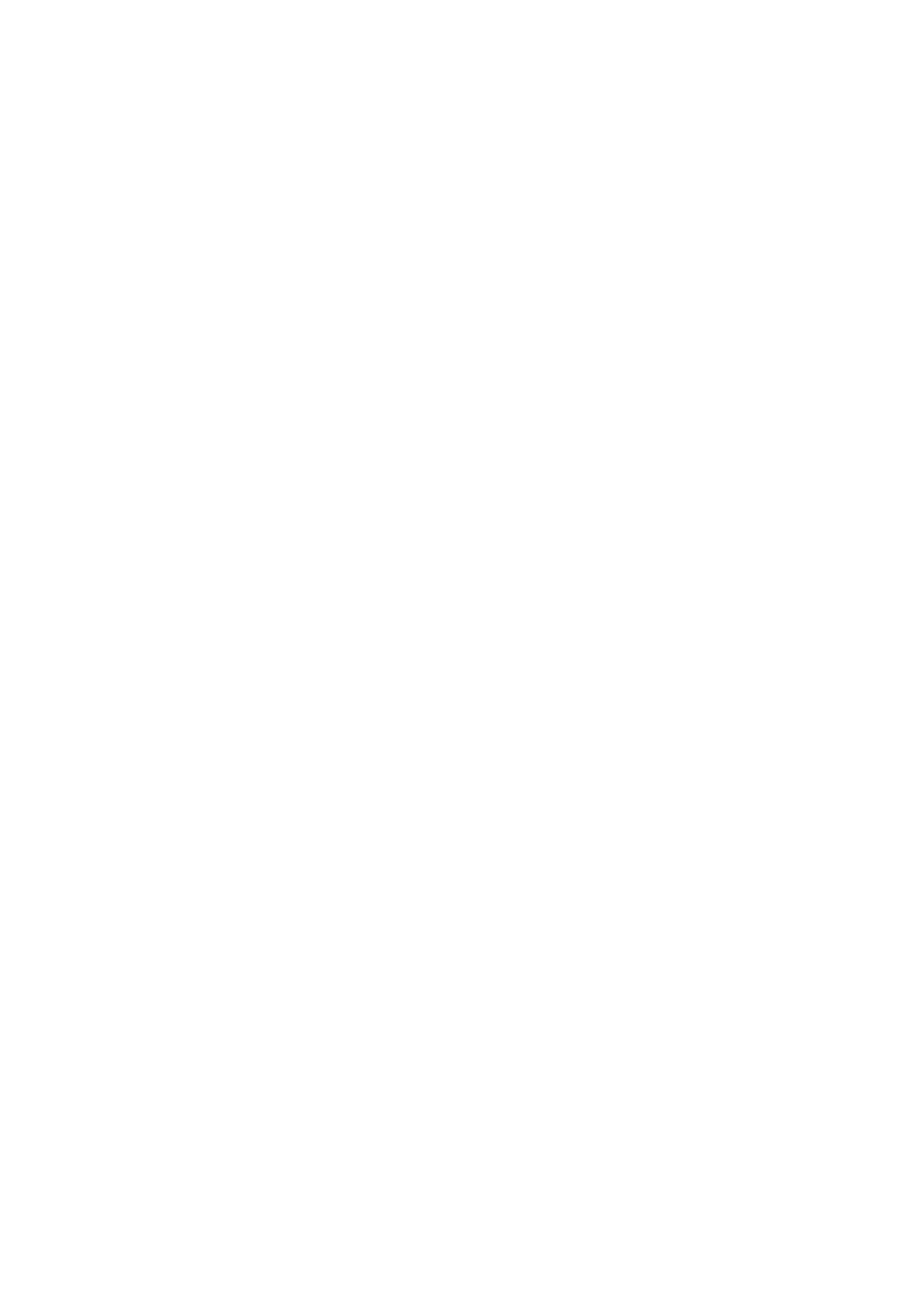*Hooggeleerde heer*, *ik heb deze proef zelf genomen en ook zelf de metingen verricht. Ik ben op een nacht naar een graanmolen geslopen met een graankorrel in de hand. Die graankorrel heb ik op de onderste molensteen gelegd. Toen heb ik met een zware takel de tweede molensteen op de graankorrel laten zakken*, *zodat ik een stenen sandwich had verkregen*: *twee molenstenen met een graankorrel ertussen. Nu heeft een graankorrel de merkwaardige eigenschap dat zodra hij tussen twee stenen wordt geklemd hij de neiging krijgt om de losliggende steen*, *en dat is altijd de bovenste*, *in beweging te willen brengen. De graankorrel wil zich wentelen*, *hij wil als het ware gemalen worden. Meel*! *wil hij worden. Maar dat gaat zomaar niet. Daartoe moet hij zich verschrikkelijk inspannen om één van die stenen*, *de bovenste*, *te laten draaien. Maar op de lange duur heeft de korrel zich al een paar centimeter voortgewenteld. En dan gaat het proces steeds sneller en alléén maar door de wil en de macht van de graankorrel moet de bovenliggende molensteen de zware molenas in beweging brengen en door diezelfde wil worden de raderen in de kop van de molen in beweging gebracht*, *de as die naar buiten steekt en de wieken die eraan bevestigd zijn. Zo maken molens evenals ventilators wind. Met dit verschil dat de laatste op elektriciteit lopen en de eerste gewoon op graankorrels. U kunt zeker wel begrijpen hoe hard het gaat waaien als je een paar duizend korrels tegelijk gebruikt* ? ... *Mijne heren* ... *de enige die bij de proef aanwezig was*, *ben ik en toen de graankorrel meel was geworden hield het op met waaien. Het zal u niet eenvoudig vallen om mij snel en afdoend tegenbewijs voor mijn stelling te leveren. Per slot ben ik deskundig*, *ik ben expert*, *ik heb er jaren over nagedacht.*

(Biesheuvel, *In de bovenkooi*)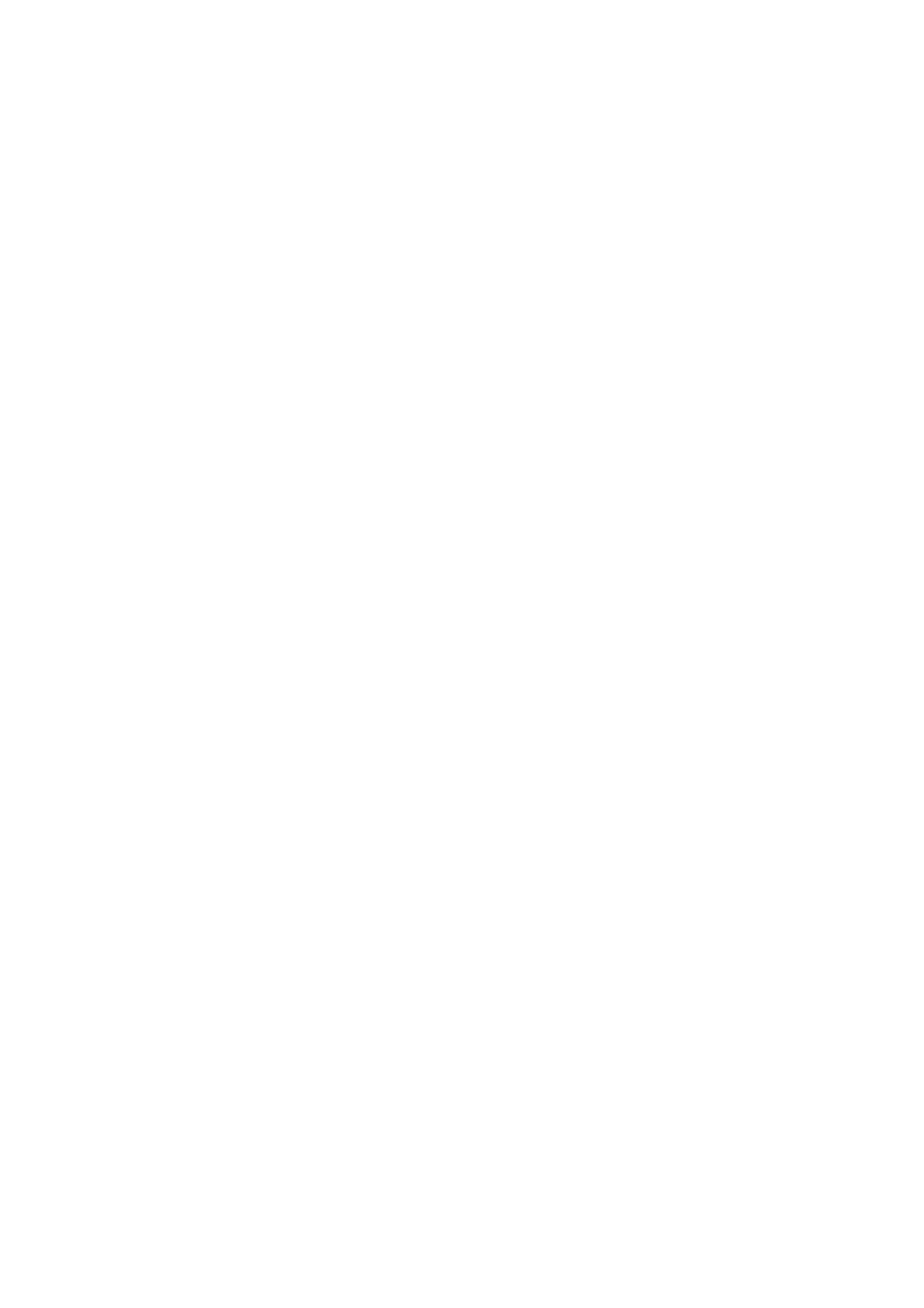# **Chapter 1**

*Uw schip was niet bestemd door de heer van wouden en wateren om begerige bedriegers en koophandelaars over de zee te brengen. Mijn zusters woonden in de stammen die geveld werden om het schip te bouwen. Zij allen zingen. Hoor*!

(Slauerhof, *Het lente-eiland*)

# **Introduction**

### **1.1. Graphs, eigenvalues and applications**

A graph essentially is a (simple) mathematical model of a network of, for example cities, computers, atoms, etc., but also of more abstract (mathematical) objects. Graphs are applied in numerous fields, like chemistry, management science, electrical engineering, architecture and computer science. Roughly speaking, a graph is a set of vertices representing the nodes of the network (in the examples these are the cities, computers or atoms), and between any two vertices there is what we call an edge, or not, representing whether there is a road between the cities, whether the computers are linked, or there are bonds between the atoms. These edges may have weights, representing distances, capacities, forces, and they can be directed (one-way traffic). Although the model is simple, that is, to the extend that we cannot see from a graph what kind of network it represents, the theory behind is very rich and diverse.

There is a large variety of problems in graph theory, for example the famous *traveling salesman problem*, the problem of finding a shortest tour through the graph visiting every vertex. For small graphs this problem may seem easy, but as the number of vertices increases, the problem can get very hard. The name of the problem indicates where the initial problem came from, but it is interesting to see that the problem is applied in quite different areas, for example in the design of very large scale integrated circuits (VLSI). Another kind of problem is the connectivity problem: how many edges can be deleted from the graph (due to road blocks, communication breakdowns) such that we can still get from any vertex to any other vertex by walking through the graph.

In this thesis we study special classes of graphs, which have a lot of structure. In the eye of the mathematical beholder graphs with much structure and symmetry are the most beautiful graphs. Important classes of beautiful graphs comprise the strongly regular graphs, and more general, distance-regular graphs or graphs in association schemes. The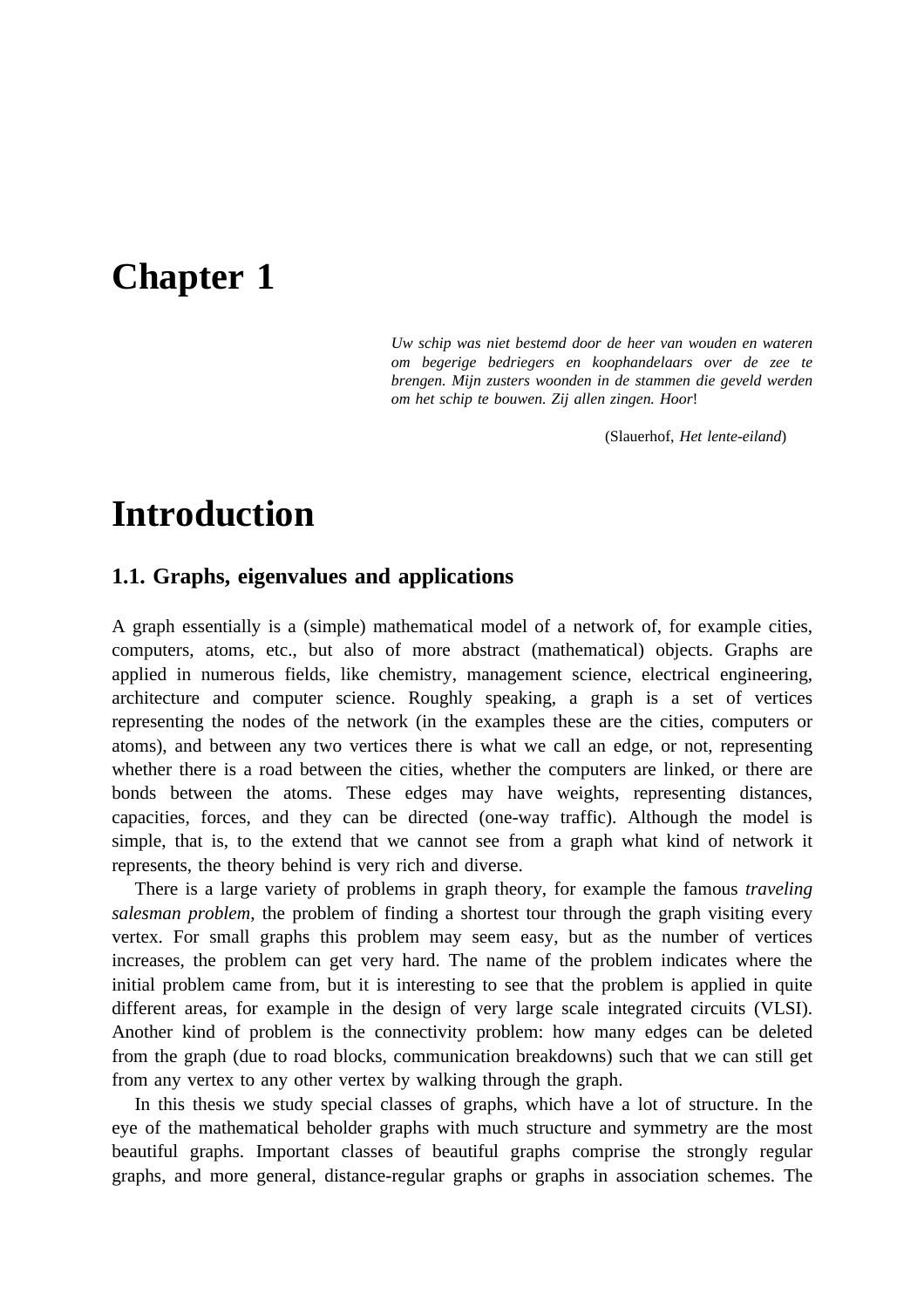graphs of Plato's regular solids may be considered as ancient examples: the tetrahedron, the octahedron, the cube, the icosahedron and the dodecahedron. Association schemes also occur in other fields of mathematics and their applications, like in the theory of coding of messages, to encounter errors during transmission or storage (on a CD for example), or to encrypt secret messages (like PIN-codes). Association schemes originally come from the design of statistical experiments, and they are also important in finite group theory.

Especially in the theory of graphs with much symmetry, but certainly also in other parts of graph theory, the use of (linear) algebra has proven to be very powerful. Depending on the specific problems and personal favor, graph theorists use different kinds of matrices to represent a graph, the most popular ones being the (0, 1)-adjacency matrix and the Laplace matrix. Often, the algebraic properties of the matrix are used as a bridge between different kinds of structural properties of the graph. The relation between the structural (combinatorial, topological) properties of the graph and the algebraic ones of the corresponding matrix is therefore a very interesting one. Sometimes the theory even goes further, for example, in theoretical chemistry, where the eigenvalues of the matrix of the graph corresponding to a hydrocarbon molecule are used to predict its stability.

Some examples of basic questions in algebraic graph theory are: can we see from the spectrum of the matrix whether a graph is regular (is every vertex the endpoint of a constant number of edges), or connected (can we get from any vertex to any other vertex), or bipartite (is it possible to split the vertices into two parts such that all edges go from one part to the other)? The answer depends on the specific matrix we used. Both adjacency and Laplace spectrum indicate whether a graph is regular, however, the adjacency spectrum recognizes bipartiteness, but not connectivity. For the Laplace spectrum it's just the other way around: it recognizes connectivity, but not bipartiteness.

A graph determines its spectrum, but certainly not the other way around. Thus it makes sense to investigate what structural properties can be derived from the eigenvalues, or more general, from some properties of the eigenvalues.

For example, is it possible to completely determine a graph from its adjacency spectrum  $\{ [6]^1, [2]^6, [-2]^9 \}$ ? The answer is no, there are two different graphs with this spectrum, but they have similar combinatorial properties.

Other questions relate to the smallest adjacency eigenvalue of a graph. For example, there is a large class of graphs with all adjacency eigenvalues at least −2, the generalized line graphs. But there are more such graphs, and they have been characterized by means of so-called root lattices by Cameron, Goethals, Seidel and Shult [25]. Other type of results are bounds on special substructures in a graph in terms of (some of) the eigenvalues, like Hoffman's coclique bound.

Also if we wish to find graphs with special structural properties, it may be useful to first translate the properties into spectral properties, before trying our luck. For example, suppose we want to find all regular graphs for which any two vertices have precisely one common neighbour (that is, a vertex that is on edges with both these vertices). The Friendship theorem states that the only graph with this property is the triangle, and its proof relies on a simple algebraic property.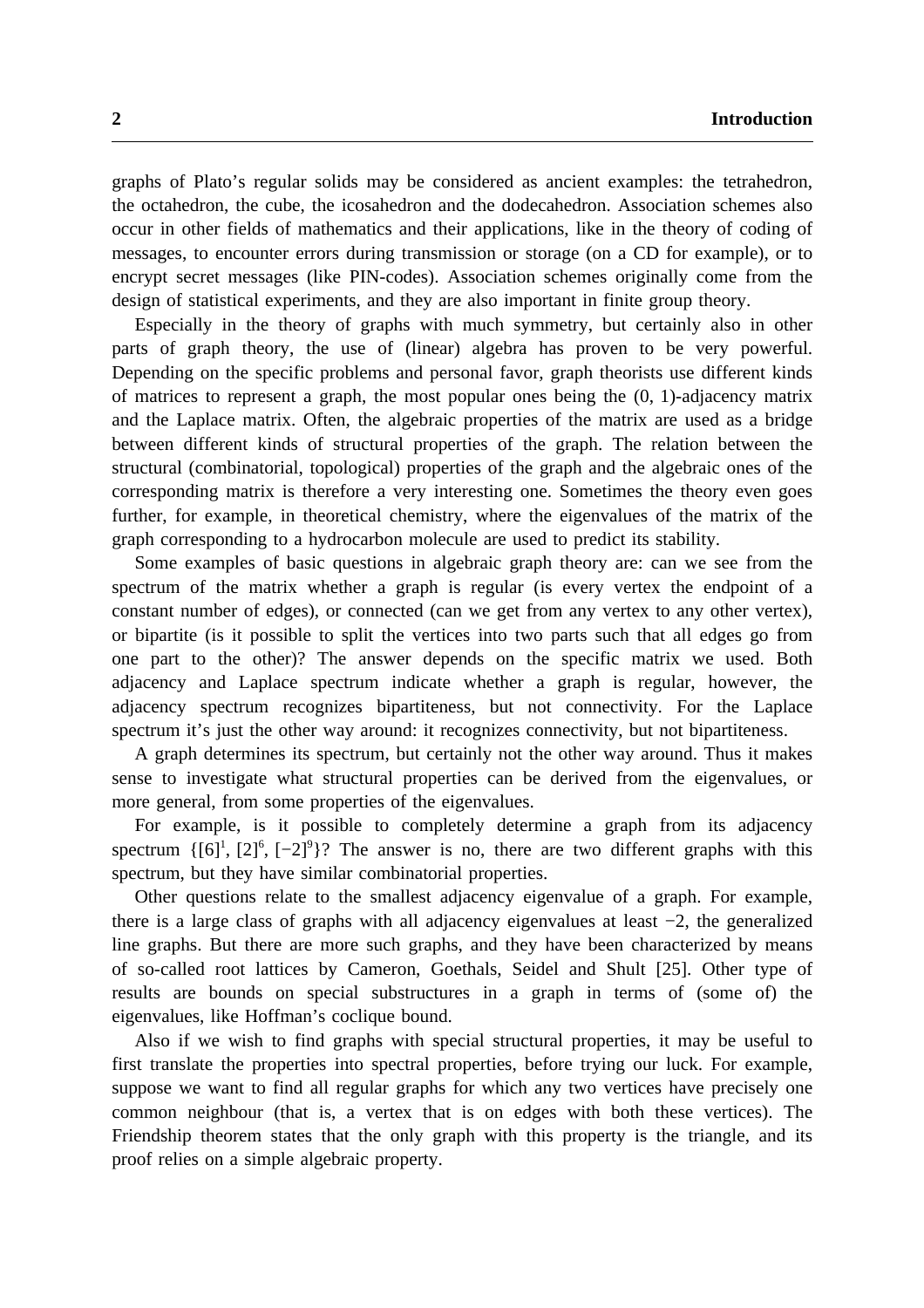Of course, there are many more (type of) results in the field of spectral graph theory, and we refer the interested reader to the book by Cvetković, Doob and Sachs [33], for example.

# **1.2. Graphs with few eigenvalues - A summary**

In general, most of the eigenvalues of a graph are distinct, but when many eigenvalues coincide, then it appears that we are in a very special case. If all eigenvalues are the same, then we must have an empty graph (a graph without edges). If we have only two eigenvalues, then essentially we must have a complete graph (a graph with edges between any two vertices). Here we study *graphs with few distinct eigenvalues*, where most of the times *few* means three or four. These graphs may be seen as algebraic generalizations of so-called strongly regular graphs. Strongly regular graphs (cf. [16, 95]) are defined in terms of combinatorial properties, but they have an easy algebraic characterization: roughly speaking they are the regular graphs with three (adjacency or Laplace) eigenvalues. By dropping regularity, and considering graphs with three adjacency eigenvalues, and graphs with three Laplace eigenvalues, we obtain two very natural generalizations. Seidel (cf. [94]) did a similar thing for the Seidel spectrum, and found graphs which are closely related to the combinatorial structures called regular two-graphs. Little is known about nonregular graphs with three adjacency eigenvalues. There are only two papers on the subject, by Bridges and Mena [10], and Muzychuk and Klin [85]. It turns out that things can get rather complicated, and there are many open questions. We shall have a closer look at the ones with least eigenvalue −2. Nonregular graphs with three Laplace eigenvalues seem to be unexplored (apart from geodetic graphs with diameter two, but these were not recognized as such), which may be surprising, as we find a rather easy combinatorial characterization of such graphs.

The fundamental problem of graphs with few (adjacency) eigenvalues has been raised by Doob [45]. In his view *few* is at most five, and he characterized a family of regular graphs with five eigenvalues related to Steiner triple systems. However, it seems too complex to study regular graphs with five eigenvalues in general. Doob [46] also studied regular graphs with four eigenvalues, the least one of which is −2. In the general case of four eigenvalues we derive some nice properties, like walk-regularity, but there is no easy combinatorial characterization, like in the case of three eigenvalues. Still we find many constructions.

Association schemes (cf. [3, 12, 15, 52]) form a combinatorial generalization of strongly regular graphs, and the next stage of investigation after strongly regular graphs would be to consider three-class association schemes. In such schemes all graphs are regular with at most four eigenvalues, so we can apply the results on such graphs. In this way we achieve more than by just applying the general theory of association schemes, and we find two rather surprising characterization theorems. The literature on three-class association schemes mainly consists of results on special constructions, and results on the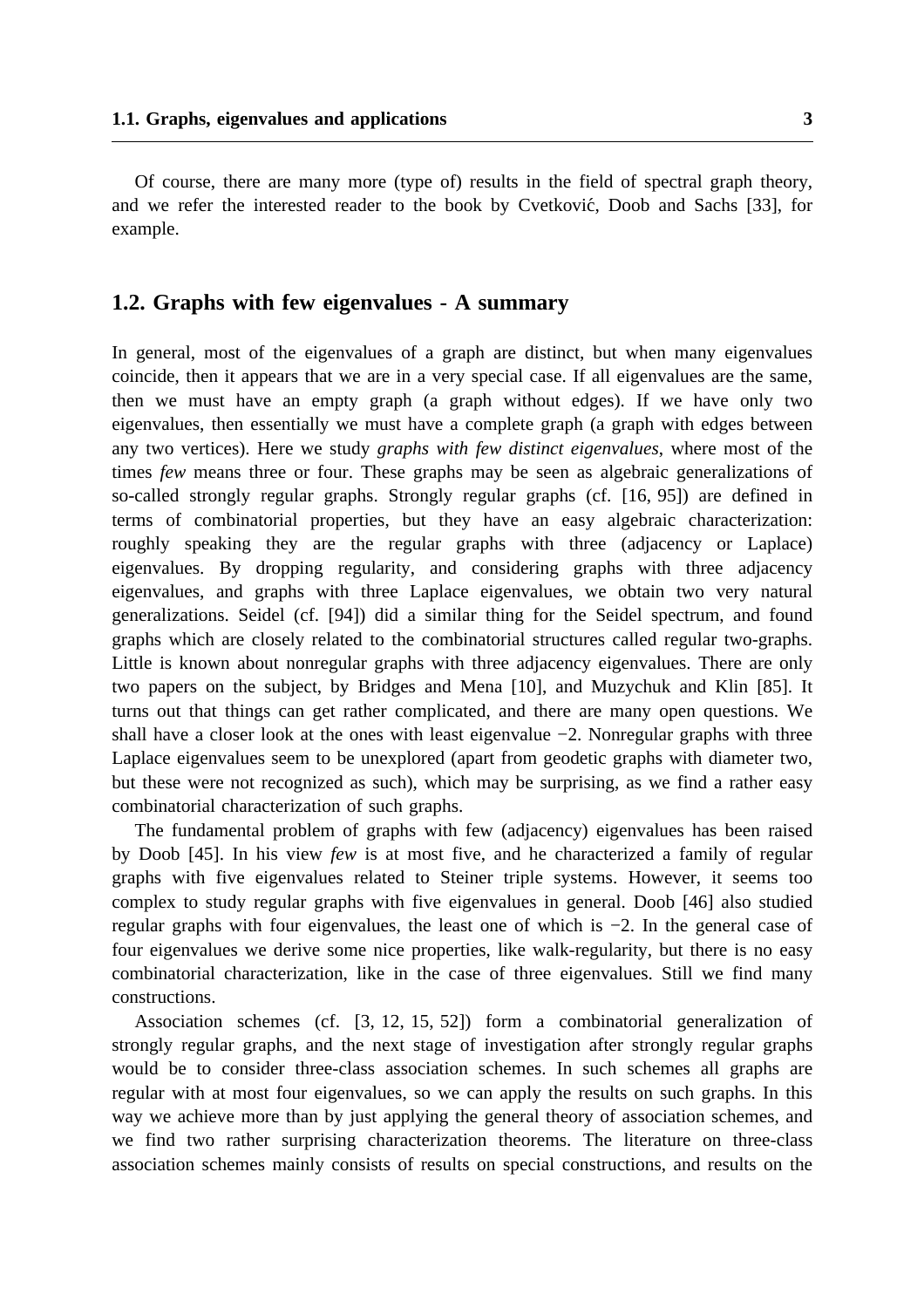special case of distance-regular graphs with diameter three. General results on three-class association schemes can be found in the early paper by Mathon [79], who gives many examples, and the thesis of Chang [26], although he restricts to the imprimitive case.

In the final chapter of this thesis we obtain bounds on the diameter of graphs and on the size of special subsets in graphs. The case of sharp bounds is investigated, and here distance-regular graphs and three-class association schemes show up. All bounds build on an interlacing tool and finding suitable polynomials. The diameter bounds are applied to error-correcting codes.

Appended to this thesis are lists of parameter sets for graphs with three Laplace eigenvalues, regular graphs with four eigenvalues, and three-class association schemes (on a bounded number of vertices). By combined efforts Spence and the author were able to find all graphs for almost all feasible parameter sets of regular graphs with four eigenvalues and at most 30 vertices, using both theoretical and computer results.

Parts of the results in this thesis have appeared elsewhere. The results on graphs with three Laplace eigenvalues in [38], regular graphs with four eigenvalues in [34] and [40], three-class association schemes in [35] and [39], bounds on the diameter in [37] and bounds on special subsets in [36].

## **1.3. Graphs, combinatorics and algebra - Preliminaries**

In this section we give some preliminaries. Most of them are well-known results. For results on the *spectra of graphs* we refer to the books by Cvetković, Doob and Sachs [33] and by Cvetkovic´, Doob, Gutman and Torgašev [32], for *interlacing* to the thesis [57] or paper [58] by Haemers, for *strongly regular graphs* to the papers by Brouwer and Van Lint [16] and Seidel [95], for *association schemes* and *distance-regular graphs* to the books by Bannai and Ito [3], Brouwer, Cohen and Neumaier [12], and Godsil [52], for *designs* to the book by Beth, Jungnickel and Lenz [4], for *codes* to the book by MacWilliams and Sloane [77], and for *switching* to the paper by Seidel [94].

### **1.3.1. Graphs**

A *graph G* is a set *V* of so-called *vertices* with a subset *E* of the pairs of vertices, called the *edges* (throughout this thesis a graph is undirected, without loops and multiple edges, unless indicated otherwise). We say two vertices *x* and *y* are *adjacent* if the pair  $\{x, y\}$  is an edge. Such vertices are also called *neighbours* of each other. We say the graph is *complete* if any two vertices are adjacent, and *empty* if no two vertices are adjacent. The *complement*  $\overline{G}$  of a graph  $G$  is the graph on the same vertices, but with complementary edge set, that is, two vertices are adjacent in  $\overline{G}$  if they are not adjacent in *G*. We can make nice pictures of graphs by drawing the vertices as dots (which we shall not label), and drawing edges as lines (or curves) between the vertices.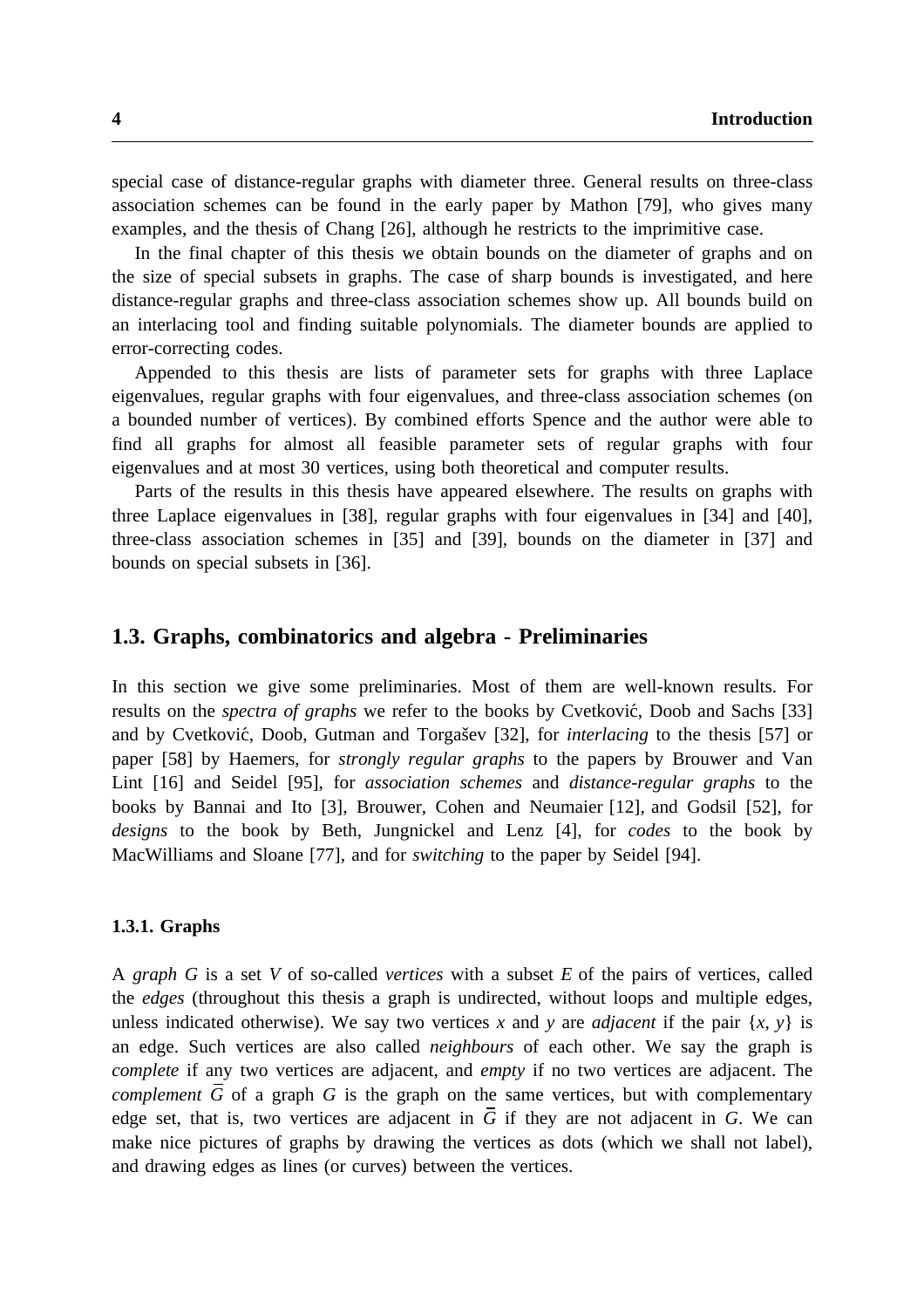Two graphs are called *isomorphic* if there is a bijection between the respective vertex sets preserving edges (in Dutch: the graphs can be drawn in the same way, possibly after moving the vertices around). For example, the two graphs of Figure 1.3.1 are isomorphic. If two graphs are isomorphic, then we shall (in general) not distinguish between them, or even call them the same. An *automorphism* of a graph is a bijection from the vertex set to itself preserving edges. The set of automorphisms of a graph, with the composition operator, forms a group, called the *automorphism group*.



Figure 1.3.1. The 5-cycle (pentagon) and its complement

If *X* is a subset of *V*, then the induced subgraph of *G* on *X* is the graph with vertex set *X*, and with edges those of *G* that are contained in *X*. A *coclique* is an induced empty subgraph, and a *clique* is an induced complete subgraph. A graph is called *bipartite* if the vertices can be partitioned into two induced cocliques.

A *walk* of length *l* between two vertices *x*, *y* is a sequence of (not necessarily distinct) vertices  $x = x_0, x_1, \dots, x_l = y$ , such that for any *i* the vertices  $x_i$  and  $x_{i+1}$  are adjacent. If all vertices are distinct then the walk is also called a *path*. If there is a path between any two vertices of the graph, then the graph is called *connected*. If not, then the graph has more than one (connected) *components*. The *distance* between two vertices is the length of the shortest path between these vertices. The maximal distance taken over all pairs of vertices is called the *diameter* of the graph.

The *degree* (or valency) of a vertex is its number of neighbours. If all vertices have the same degree then the graph is called *regular*.

### **1.3.2. Spectra of graphs**

The *adjacency matrix A* of a graph is the matrix with rows and columns indexed by the vertices, with  $A_{xy} = 1$  if *x* and *y* are adjacent, and  $A_{xy} = 0$  otherwise. The *adjacency spectrum* of *G* is the spectrum of *A*, that is, its multiset of eigenvalues. A number  $\lambda$  is called an *eigenvalue* of a matrix *M* if there is a nonzero vector *u* such that  $Mu = \lambda u$ . The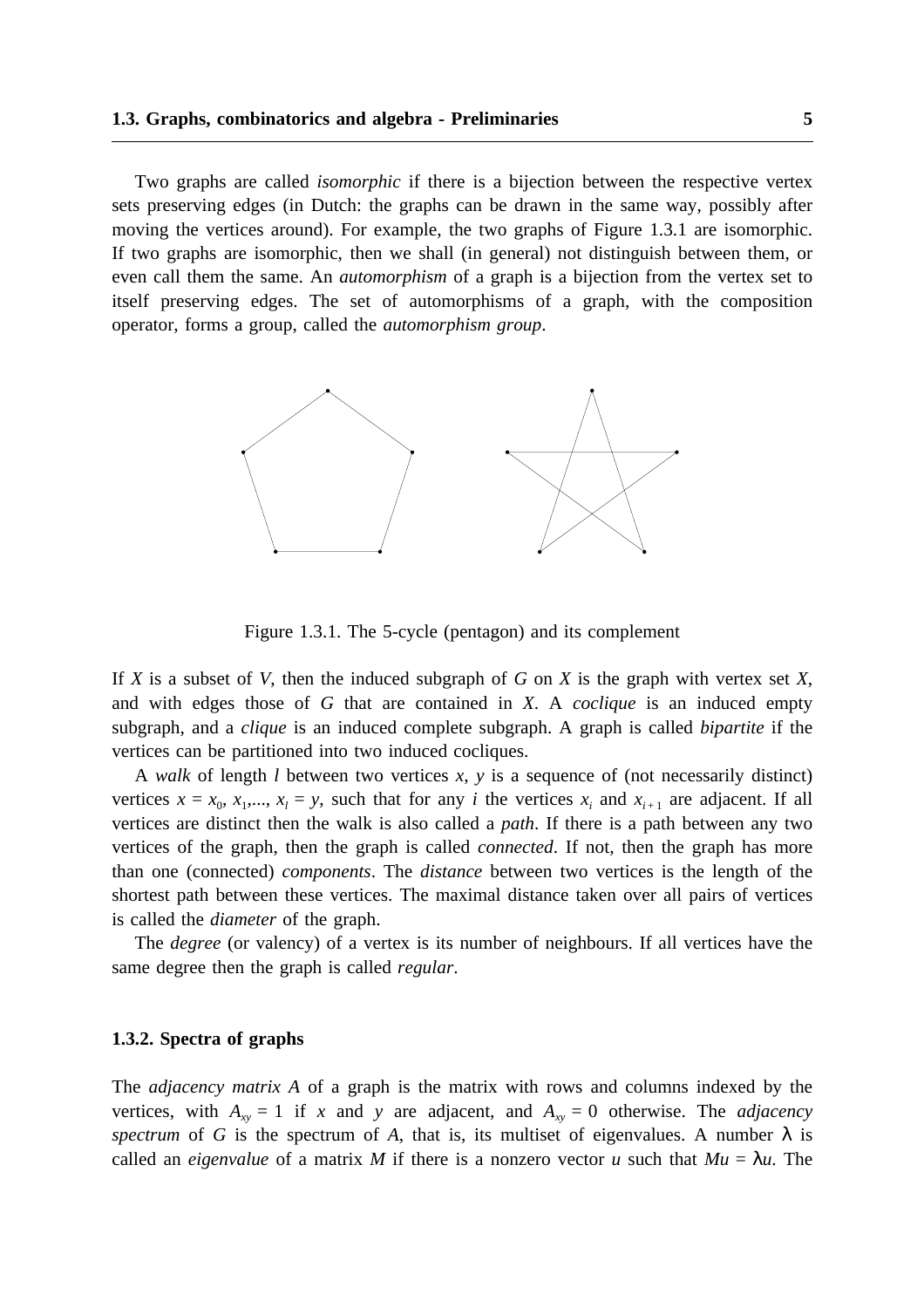vector *u* is called an *eigenvector*. As the adjacency matrix is symmetric, the (adjacency) spectrum of a graph consists of real numbers. Moreover, for a connected graph, the adjacency matrix is nonnegative and irreducible, so the Perron-Frobenius theorem applies. This implies that the graph has a largest eigenvalue of multiplicity one, with a positive eigenvector, called *Perron-Frobenius eigenvector*. The largest eigenvalue can be seen as some "weighed average" of vertex degrees, and we have the following.

LEMMA 1.3.1. Let G be a graph with largest eigenvalue  $\lambda_0$ , and denote by  $k_{\text{max}}$  and  $k_{\text{ave}}$  the *largest and average vertex degree, respectively. Then*  $k_{ave} \leq \lambda_0$  *with equality if and only if G* is regular. Moreover,  $\lambda_0 \leq k_{\text{max}}$ , and if G is connected, then we have equality if and only *if G is regular.*

Throughout this thesis we shall denote by  $\{[\lambda_0]^{m_0}, [\lambda_1]^{m_1},..., [\lambda_r]^{m_r}\}$  the spectrum of a matrix with  $r + 1$  distinct eigenvalues  $\lambda_i$  with multiplicities  $m_i$ . If the matrix is the adjacency matrix of a connected graph, then  $\lambda_0$  denotes the largest eigenvalue, and has multiplicity  $m_0 = 1$ . By *I*, *J* and *O* we denote an identity matrix, a matrix consisting of ones, and a matrix consisting of zeros, respectively. By 1 and 0 we denote an all-one vector, and a zero vector, respectively. Besides the ordinary matrix multiplication we shall use two other matrix products. The product  $\circ$  denotes *entrywise* (Hadamard, Schur) multiplication, i.e.  $(A \circ B)_{ii} = A_{ii}B_{ii}$ . The *Kronecker product* ⊗ is defined by

$$
A \otimes B = \begin{pmatrix} A_{11}B & A_{12}B & \cdots & A_{1m}B \\ A_{21}B & A_{22}B & \cdots & A_{2m}B \\ \vdots & \vdots & & \vdots \\ A_{n1}B & A_{n2}B & \cdots & A_{nm}B \end{pmatrix}.
$$

The spectrum of a graph contains a lot of information on the graph, but in general the spectrum does not determine the graph (up to isomorphism). For example, we can see from the spectrum whether the graph is regular, or bipartite. In this introduction we shall only mention a few relations between the spectrum of a graph and its structural properties. For many more we refer to [32, 33], for example.

An important property of the adjacency matrix  $A$  is that  $A_{ij}^l$  counts the number of paths of length *l* from *i* to *j*. It is this property that relates many algebraic and combinatorial properties of graphs. For example,  $A_{ii}^2$  equals the degree  $d_i$  of vertex *i*, so that the number of edges of the graph equals

$$
\frac{1}{2}\sum_i d_i = \frac{1}{2} Trace(A^2) = \frac{1}{2}\sum_i m_i \lambda_i^2.
$$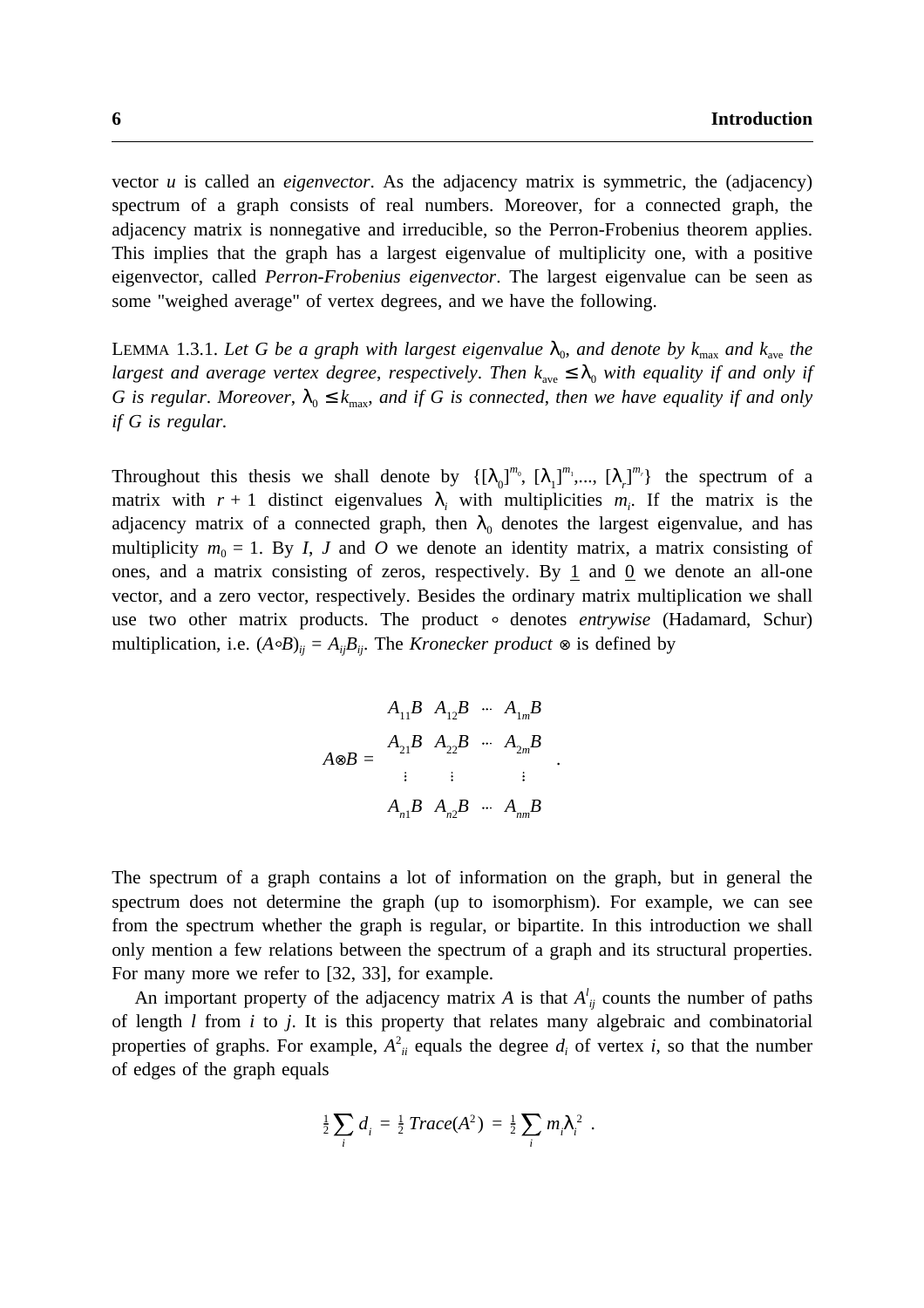(Here we used the so-called *Handshaking lemma*: the sum of all vertex degrees equals twice the number of edges.) By counting the number of edges, we also derive the average vertex degree, so by Lemma 1.3.1 we find the following spectral characterization of regularity.

LEMMA 1.3.2. Let G be a graph on *v* vertices, with eigenvalues  $\lambda_i$  and multiplicities  $m_i$ , with largest eigenvalue  $\lambda_0$ , then  $\sum_i m_i \lambda_i^2 \leq v \lambda_0$  with equality if and only if G is regular.

The *Laplace matrix Q* of a graph is defined by  $Q = D - A$ , where *D* is the diagonal matrix of vertex degrees, and *A* is the adjacency matrix. The Laplace matrix is positive semidefinite, and has row sums zero, so it has a zero eigenvalue. Moreover, the multiplicity of the zero eigenvalue equals the number of connected components of the graph. Also here we have a characterization of regularity.

LEMMA 1.3.3. *Let G be a graph on v vertices*, *with Laplace eigenvalues* θ*<sup>i</sup> and multiplicities*  $m_i$ , then  $v \sum m_i(\theta_i^2 - \theta_i) \geq (\sum m_i \theta_i)^2$  with equality if and only if G is regular. *i* ∑ *i*

*Proof.* Suppose *G* has vertex degrees  $d_i$  and average degree  $k_{ave}$ . From the trace of the Laplace matrix Q it follows that  $\sum d_i = \sum m_i \theta_i$ . From the trace of  $Q^2$  we derive that *i i*  $\sum (d_i^2 + d_i) = \sum m_i \theta_i^2$ . Thus it follows that  $0 \le v \sum (d_i - k_{ave})^2 = v \sum m_i(\theta_i^2 - \theta_i) - (\sum m_i \theta_i)^2$ , ∑ ∑ ∑ ∑ *i i i i i* which proves the statement.  $\Box$ 

For regular graphs, say of degree *k*, we have that  $D = kI$ , so the adjacency eigenvalues  $\lambda_i$ and the Laplace eigenvalues  $\theta_i$  are related by  $\theta_i = k - \lambda_i$ . In general, however, the two spectra behave different. For example, we mentioned that the multiplicity of the zero Laplace eigenvalue indicates whether the graph is connected, but in general we cannot see



Figure 1.3.2. A connected and a disconnected graph with the same adjacency spectrum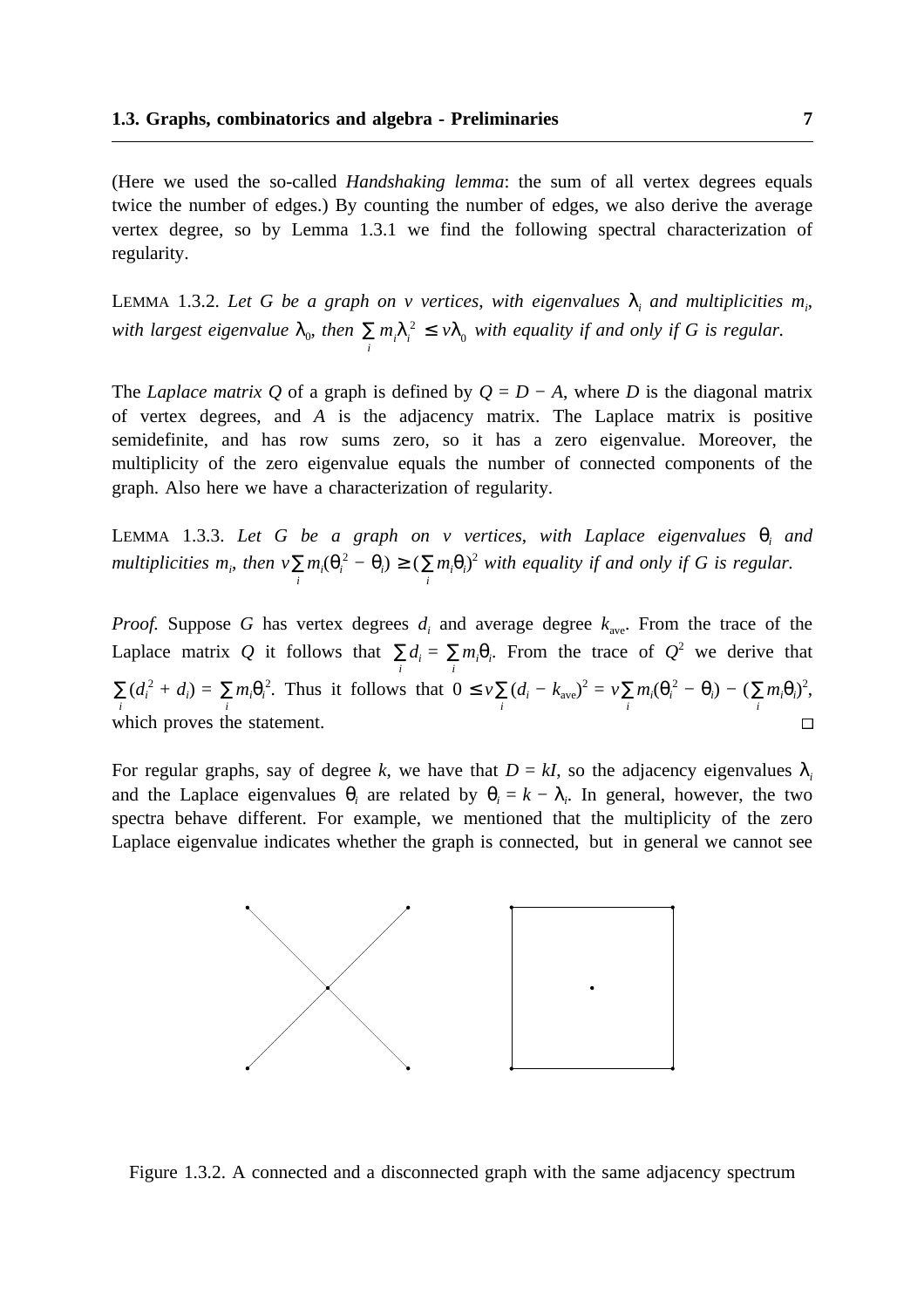from the adjacency spectrum whether a graph is connected. The graphs in Figure 1.3.2 (a standard example) have the same adjacency spectrum, but one is connected, while the other is not. On the other hand, we cannot see from the Laplace spectrum whether a graph is bipartite, while we can from the adjacency spectrum: a graph is bipartite if and only if its adjacency spectrum is symmetric around zero. (The graphs in Figure 1.3.2 have spectrum  $\{[2]^1, [0]^3, [-2]^1\}$ , and indeed, they are both bipartite.) The graphs in Figure 1.3.3 however have the same Laplace spectrum, and only one is bipartite.



Figure 1.3.3. A bipartite and a nonbipartite graph with the same Laplace spectrum

The two spectra also have properties in common, like the following diameter bound.

LEMMA 1.3.4. *Let G be a connected graph with r* + 1 *distinct* (*adjacency or Laplace*) *eigenvalues. Then G has diameter at most r.*

As a consequence we find that the connected graphs with two eigenvalues are complete graphs. Note that if a graph has only one (adjacency or Laplace) eigenvalue, then this eigenvalue must be zero, and so the graph must be empty.

Both the adjacency and the Laplace eigenvalues are algebraic integers, as they are the roots of the respective characteristic polynomials, which are monic with integral coefficients. Here we shall state some more basic properties of the eigenvalues, using some elementary lemmas about polynomials with rational or integral coefficients (for example see [51]). By  $\mathbb{Z}[x]$  and  $\mathbb{Q}[x]$  we denote the rings of polynomials over the integers and rationals, respectively.

LEMMA 1.3.5. If a monic polynomial  $p \in \mathbb{Z}[x]$  has a monic divisor  $q \in \mathbb{Q}[x]$ , then also  $q \in \mathbb{Z}[x]$ .

LEMMA 1.3.6. Let  $p \in \mathbb{Q}[x]$ . If and only if  $a + \sqrt{b}$ , with  $a, b \in \mathbb{Q}$ , is an irrational root of *p*, *then so is a* −  $\sqrt{b}$ , *with the same multiplicity*.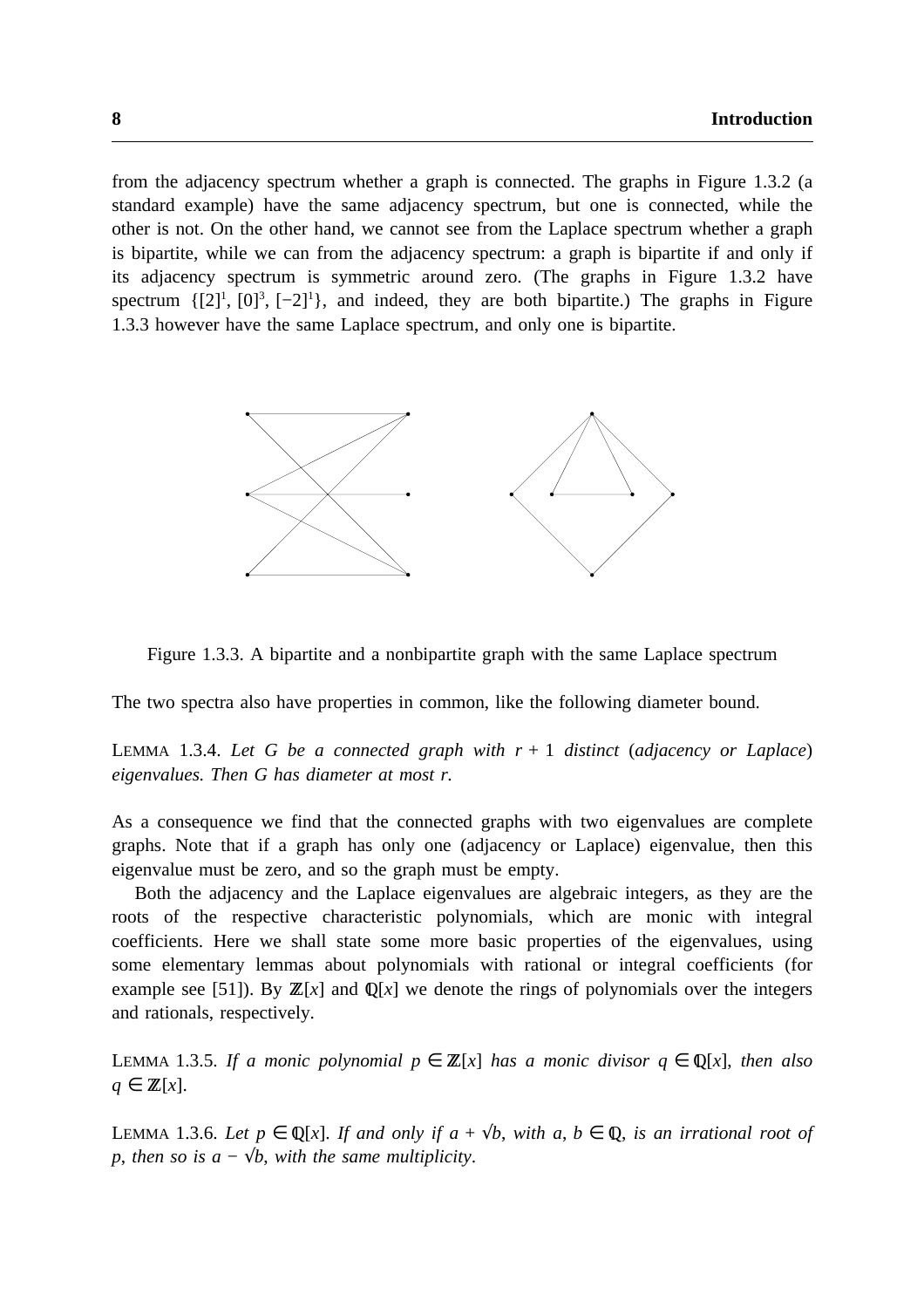Applying these lemmas we now obtain the following results.

COROLLARY 1.3.7. *Every rational eigenvalue of a graph is integral.*

COROLLARY 1.3.8. Let G be a graph. If and only if  $\frac{1}{2}(a + \sqrt{b})$  is an irrational eigenvalue of *G*, *for some a*, *b*  $\in$  **Q**, *then so is*  $\frac{1}{2}(a - \sqrt{b})$ , *with the same multiplicity*, *and a*, *b*  $\in$  **Z**.

The *minimal polynomial m* of the adjacency matrix *A* of a graph is the unique monic polynomial  $m(x) = x^{r+1} + m_r x^r + ... + m_0$  of minimal degree such that  $m(A) = O$ . Similarly the minimal polynomial for the Laplace matrix is defined.

### LEMMA 1.3.9. *The minimal polynomial m of a graph has integral coefficients.*

*Proof.* The following short argument was pointed out by Rowlinson [private] communication]. The equation  $m(A) = O$  can be seen as a system of  $v^2$  (if *v* is the size of  $A$ ) linear equations in the unknowns  $m_i$ , with integral coefficients. Since the system has a unique solution, this solution must be rational. (The solution can be found by Gaussian elimination, and during this algorithm all entries of the system remain rational.) So the minimal polynomial has rational coefficients, and since it divides the characteristic polynomial, we find  $m \in \mathbb{Z}[x]$ .  $\Box$ 

#### **1.3.3. Interlacing**

A sequence of real numbers  $b_1 \geq b_2 \geq ... \geq b_m$  is said to *interlace* another sequence of real numbers  $a_1 \ge a_2 \ge ... \ge a_n$ ,  $n > m$ , if  $a_i \ge b_i \ge a_{n-m+i}$  for  $i = 1,..., m$ . The *interlacing* is called *tight* if there is an integer *k*,  $0 \le k \le m$ , such that  $a_i = b_i$  for  $i = 1,..., k$ , and  $a_{n-m+i} = b_i$  for  $i = k + 1, ..., m$ .

An interesting property of symmetric matrices is that the eigenvalues of any principal submatrix interlace the eigenvalues of the whole matrix. When applied to graphs, we find that the adjacency eigenvalues of an induced subgraph interlace the adjacency eigenvalues of the whole graph. Interlacing of eigenvalues also occurs when we partition a matrix symmetrically and take the *quotient matrix*. This matrix is the matrix of average row sums of the blocks of the partitioned matrix. The eigenvalues of the quotient matrix interlace the eigenvalues of the original matrix. Moreover, if the interlacing is tight, then the matrix partition is *regular* (also called equitable), that is, in every block of the partitioned matrix the row sums are constant. This eigenvalue technique is used often, and turns out to be quite handy. For the proofs and many applications we refer to [57, 58]. Let's illustrate the technique by deriving Hoffman's coclique bound. Consider a regular graph *G* on *v* vertices of degree *k* with smallest eigenvalue  $\lambda_{\min}$ , with a coclique of size  $\alpha(G)$ . Partition the vertices of the graph into two parts: the coclique and the remaining vertices. Now partition the adjacency matrix *A* symmetrically according to the vertex partition. Then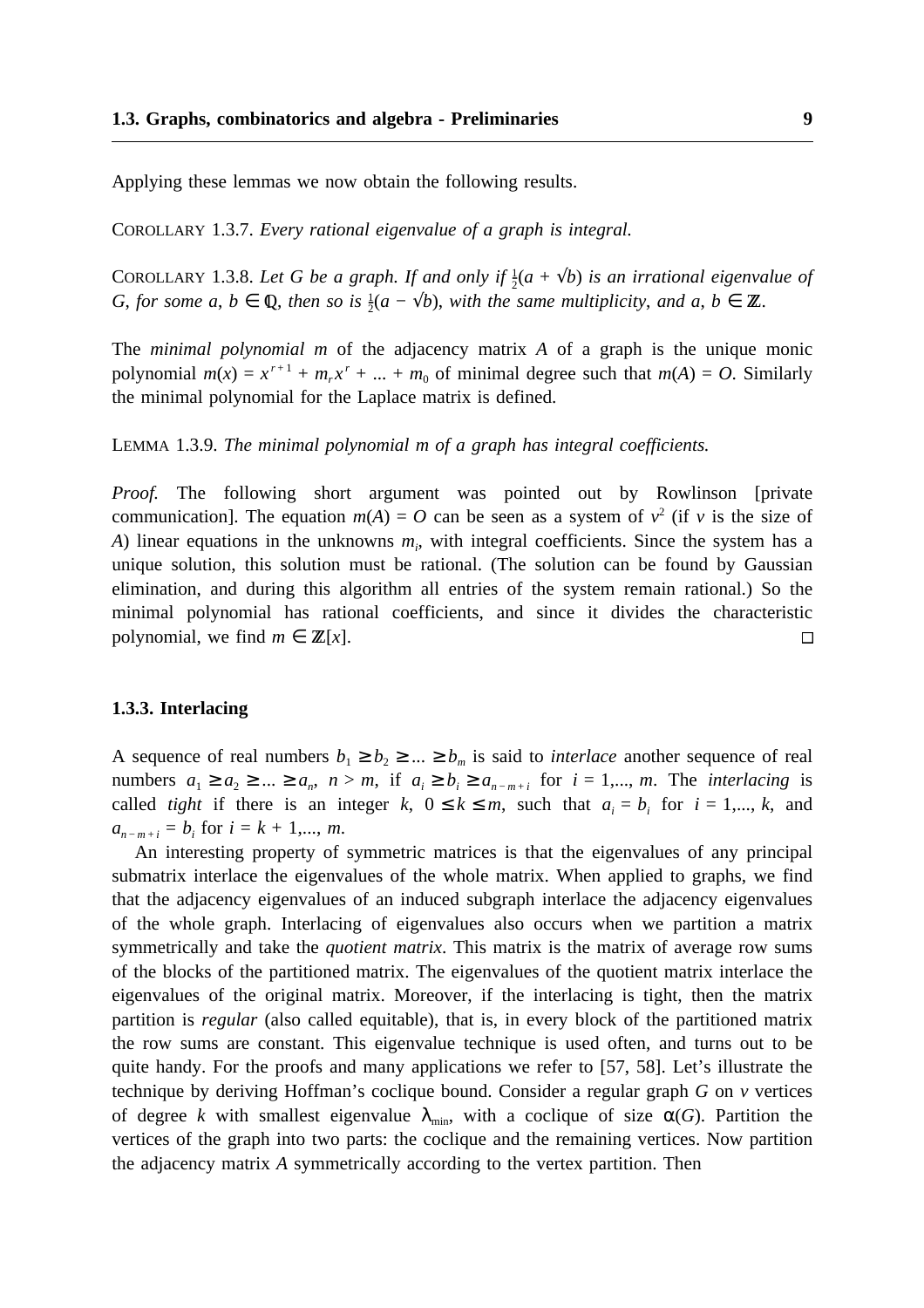$$
A = \begin{pmatrix} O & A_{12} \\ A_{12}^T & A_{22} \end{pmatrix}
$$

with quotient matrix

$$
B = \begin{pmatrix} 0 & k \\ k \frac{\alpha(G)}{\nu - \alpha(G)} & k - k \frac{\alpha(G)}{\nu - \alpha(G)} \end{pmatrix},
$$

with eigenvalues *k* and  $-k\alpha(G)/(v - \alpha(G))$ . Since the eigenvalues of *B* interlace the eigenvalues of *A*, we find that  $-k\alpha(G)/(v - \alpha(G)) \ge \lambda_{\min}$ , from which the bound  $\alpha(G) \leq v\lambda_{\min}/(\lambda_{\min} - k)$  follows. Cocliques meeting this so-called Hoffman bound are called *Hoffman cocliques*. Consequently for such cocliques we find that the interlacing of the eigenvalues of *B* and *A* is tight, and so the corresponding vertex partition is regular. So we find that any vertex outside a Hoffman coclique is adjacent to  $k\alpha(G)/(v - \alpha(G))$  vertices of that coclique.

#### **1.3.4. Graphs with least eigenvalue −2**

Graphs with least (adjacency) eigenvalue −2 have been extensively studied. The characterization of Cameron, Goethals, Seidel and Shult [25] is of major importance in studying such graphs. If *A* is the adjacency matrix of such a graph, then  $A + 2I$  is positive semidefinite, and thus it is the *Gram matrix* of a set of vectors in  $\mathbb{R}^n$ , i.e.  $A + 2I = N^T N$ , where the columns of *N* are the vectors *representing* the graph. These vectors must have length  $\sqrt{2}$ , and mutual inner products 1 or 0, so the vectors must have mutual angles 60° or 90°.

Examples are line graphs, cocktail party graphs and their common generalization, the generalized line graphs. If *H* is a graph, then the *line graph L*(*H*) of *H* is obtained by taking the edges of *H* as vertices, any two of them being adjacent if the corresponding edges of *H* have a vertex of *H* in common. If *N* is the vertex-edge incidence matrix, that is, the matrix with rows indexed by the vertices of *H* and columns indexed by the edges of *H*, where  $N_{xe} = 1$  if  $x \in e$ , and 0 otherwise, then  $A + 2I = N^{T}N$ , where *A* is the adjacency matrix of  $L(H)$ . A *cocktail party graph CP(n)* is the complement of the disjoint union of *n* edges. A *generalized line graph*  $L(H; a_1, ..., a_m)$ *, where <i>H* is a graph on *m* vertices and  $a_i$ are nonnegative integers, is obtained by taking the line graph *L*(*H*) of *H* and cocktail party graphs  $CP(a_i)$  and adding edges between any vertex of  $CP(a_i)$  and any vertex of  $L(H)$ corresponding to an edge of *H* containing *i*.

Using the characterization of all irreducible root lattices, it is found that any connected graph with least eigenvalue  $-2$  is represented by vectors in  $D_n$  or by vectors in  $E_8$  (cf.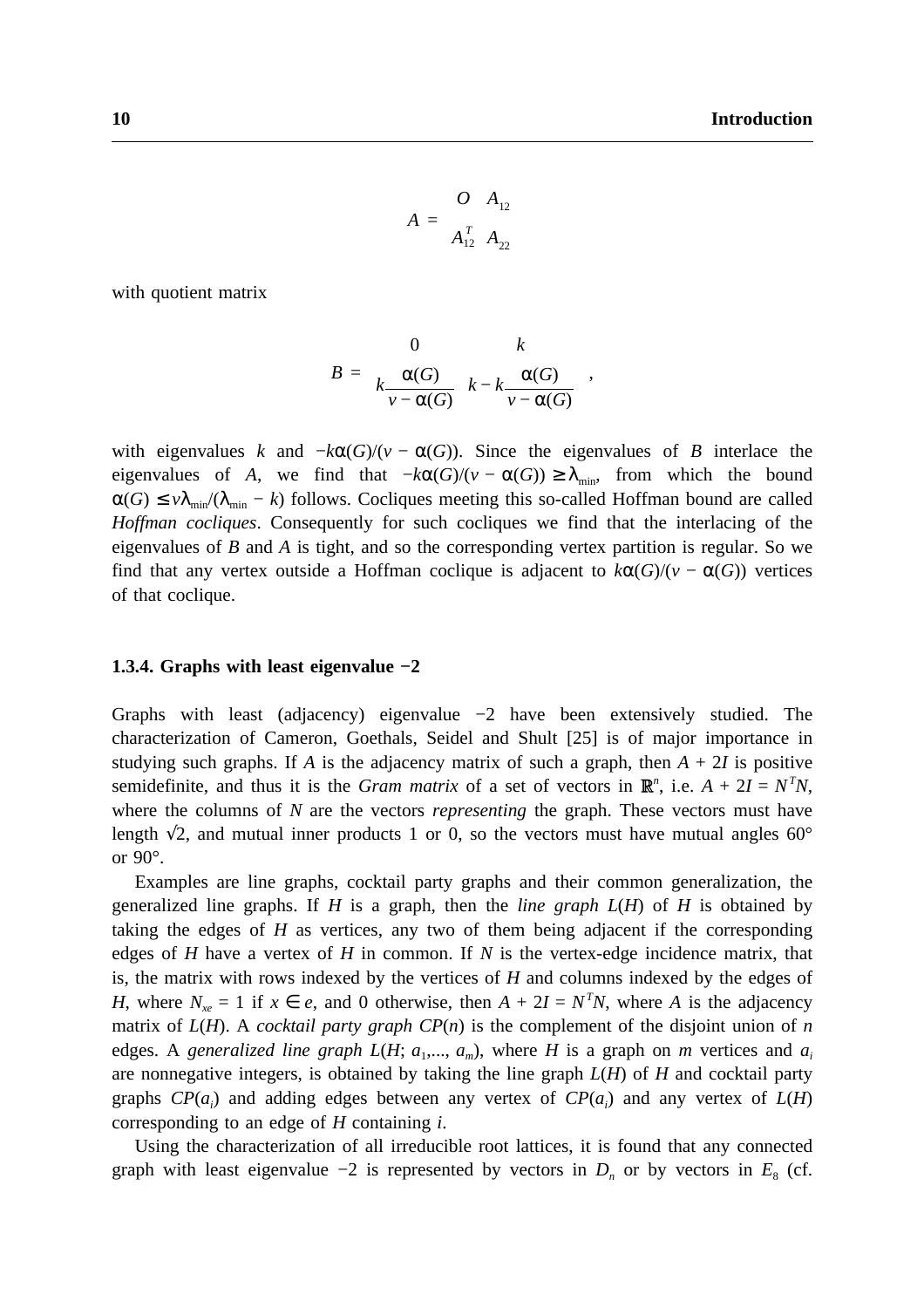[25]). Furthermore, the graphs represented by vectors in  $D_n$  are precisely the generalized line graphs. The indices here denote the dimension of the space in which the graph is represented. Some of the graphs which are represented by vectors in  $E_8$  may also be represented in the subsystems  $E_6$  or  $E_7$  of  $E_8$ . An example of a graph represented by vectors in  $E_6$  is the Petersen graph.



Figure 1.3.4. The Petersen graph and its line graph

#### **1.3.5. Strongly regular graphs**

A graph *G* is called *strongly regular* with parameters  $(v, k, \lambda, \mu)$  if it has *v* vertices, is regular of degree *k* (with  $0 < k < v - 1$ ), any two adjacent vertices have  $\lambda$  common neighbours and any two nonadjacent vertices have *µ* common neighbours. A connected strongly regular graph has three distinct (adjacency and Laplace) eigenvalues. In fact, any connected regular graph with three distinct (adjacency or Laplace) eigenvalues is strongly regular. Moreover, the eigenvalues determine the parameters, and the other way around. Note that the complement of a strongly regular graph is also strongly regular. We already saw some examples: the 5-cycle, the Petersen graph and the cocktail party graphs. Strongly regular graphs are very well investigated (cf. [16, 95]), and in this thesis we shall deviate from the concept of strongly regular graphs in a few different directions. In that way, strongly regular graphs play an important role in this thesis. They are often building blocks for the graphs that we are interested in. As such, we shall give the definitions of some important strongly regular graphs.

The *triangular graph*  $T(n)$  is the line graph of the complete graph  $K_n$ , so we can represent the vertices by the unordered pairs  $\{i, j\}$ ,  $i, j = 1, \ldots, n$ , with two pairs adjacent if they intersect. The *Petersen graph* is the complement of  $T(5)$ . The triangular graph  $T(n)$  is determined by its parameters (and spectrum) if  $n \neq 8$ . For  $n = 8$ , there are three other graphs with the same parameters, the so-called Chang graphs.

The *lattice graph*  $L_2(n)$  is the line graph of the complete bipartite graph  $K_{n,n}$ , i.e. the vertices are the ordered pairs  $(i, j)$ ,  $i, j = 1,..., n$ , with two pairs adjacent if they coincide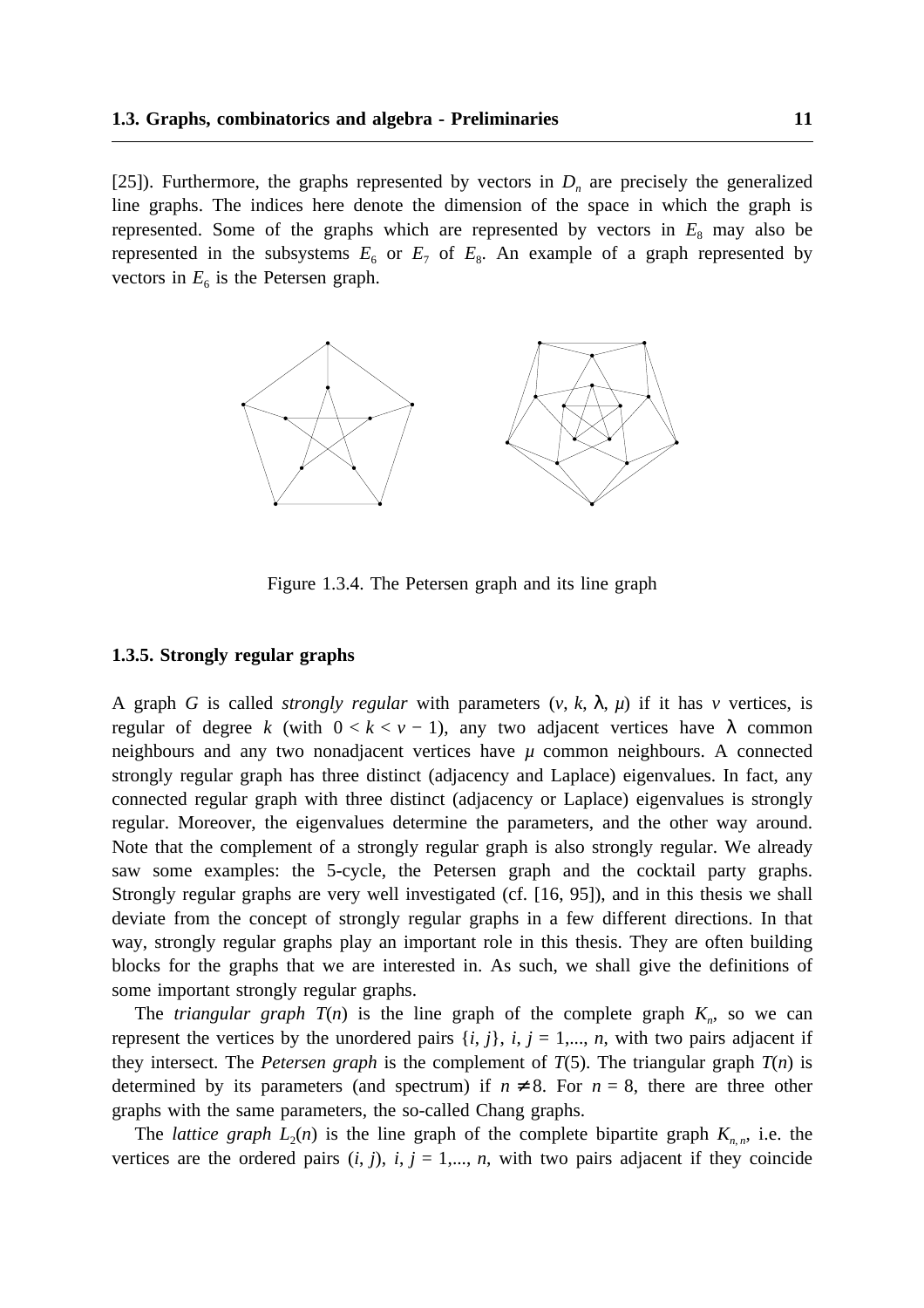in one of the coordinates. The lattice graph  $L_2(n)$  is determined by its spectrum unless  $n = 4$ . It that case there also is the Shrikhande graph. The *Latin square graphs*  $L_m(n)$  are generalizations of the lattice graphs, and are constructed from mutually orthogonal Latin squares. Our definition uses the equivalent concept of orthogonal arrays. An *orthogonal array* is an  $m \times n^2$  matrix (array) *M* with entries in  $\{1,..., n\}$  such that for any two rows *a*, *b* we have that  $\{(M_{ai}, M_{bi}) | i = 1,..., n^2\} = \{(i, j) | i, j = 1,..., n\}$ . A graph  $L_m(n)$  has vertices 1, 2,...,  $n^2$ , and two vertices *x*, *y* are adjacent if  $M_{ix} = M_{iy}$  for some *i*. This graph is strongly regular with spectrum  $\{[mn-m]^1, [n-m]^{m(n-1)}, [-m]^{(n-1)(n-m+1)}\}$ .

For completeness, here we shall give some results on the numbers of nonisomorphic strongly regular graphs with parameters  $(v, k, \lambda, \mu)$  on  $v \le 40$  vertices, as they appear in the Appendix A.2. The 15 graphs with parameters (25, 12, 5, 6) and 10 graphs with parameters (26, 10, 3, 4) were found by Paulus [87]. An exhaustive computer search by Arlazarov, Lehman and Rosenfeld [1] showed that these are all the graphs with these parameters. In the same paper 41 graphs with parameters (29, 14, 6, 7) were found by an incomplete search (see also [19]). Independent exhaustive searches by Bussemaker and Spence (cf. [101]) showed that these are all. Bussemaker, Mathon and Seidel [19] also give 82 graphs with parameters (37, 18, 8, 9). According to Spence [101] there exist at least 3854 graphs with parameters (35, 16, 6, 8), 32548 graphs with parameters (36, 15, 6, 6) and 180 graphs with parameters (36, 14, 4, 6). Spence [97] also gives 27 graphs with parameters (40, 12, 2, 4). For other parameter sets occuring in Appendix A.2 we refer to [16].

#### **1.3.6. Association schemes**

Let *V* be a finite set of vertices. A *symmetric relation* on *V* is the same as a graph, if we allow loops (that is, edges between a vertex and itself). A *d*-class *association scheme* on *V* consists of a set of  $d + 1$  symmetric relations  $\{R_0, R_1, ..., R_d\}$  on *V*, with identity (trivial) relation  $R_0 = \{(x, x) | x \in V\}$ , such that any pair of vertices is in precisely one relation. Furthermore, there are *intersection numbers*  $p_{ij}^k$  such that for any  $(x, y) \in R_k$ , the number of vertices *z* such that  $(x, z) \in R_i$  and  $(z, y) \in R_j$  equals  $p_{ij}^k$ . If a pair of vertices is in relation *Ri* , then these vertices are called *i*-th *associates*. If the union of some relations is a nontrivial equivalence relation, then the scheme is called *imprimitive*, otherwise it is called *primitive*. By historical reasons the relations are called as such, but as the nontrivial relations are just ordinary graphs (these relations form a partition of the edge set of the complete graph), we shall both use the terminology of graphs and relations. For example, a 2-class association scheme is the same as a pair of complementary strongly regular graphs. In Figure 1.3.5 the three graphs of a 3-class association scheme are drawn.

Association schemes were introduced by Bose and Shimamoto [9]. Delsarte [42] applied association schemes to coding theory, and he used a slightly more general definition by not requiring symmetry for the relations, but for the total set of relations and for the intersection numbers. To study permutation groups, Higman (cf. [65]) introduced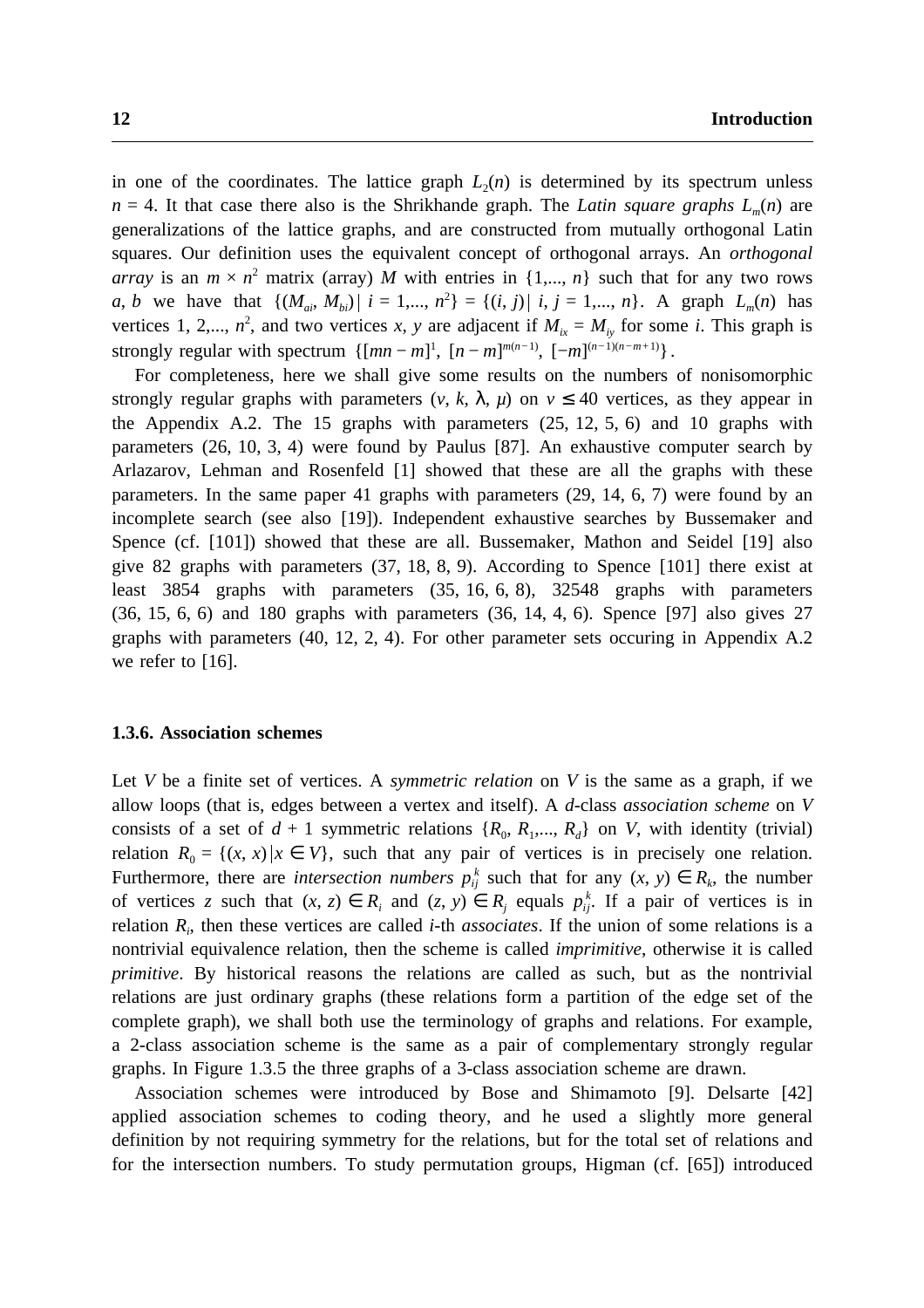the even more general *coherent configurations*, for which the identity relation may be the union of some relations. In coherent configurations for which the identity relation is not one of its relations we must have at least 5 classes (6 relations).



Figure 1.3.5. Three graphs forming a 3-class association scheme

There is a strong connection with group theory in the following way. If *G* is a permutation group acting on a vertex set *V*, then the *orbitals*, that is, the orbits of the action of *G* on *V* <sup>2</sup> , form a coherent configuration. If *G* acts *generously transitive*, that is, for any two vertices there is a group element interchanging them, then we get an association scheme. If so, then we say the scheme is in the *group case*.

As general references for association schemes we use [3, 12, 15, 52].

#### **1.3.6.1. The Bose-Mesner algebra**

The nontrivial relations can be considered as graphs, which in our case are undirected. One immediately sees that the respective graphs are regular with degree  $n_i = p_{ii}^0$ . For the corresponding adjacency matrices *Ai* the axioms of the scheme are equivalent to

$$
\sum_{i=0}^{d} A_i = J, \ \ A_0 = I, \ \ A_i = A_i^T, \ \ A_i A_j = \sum_{k=0}^{d} p_{ij}^k A_k.
$$

It follows that the adjacency matrices generate a  $(d + 1)$ -dimensional commutative algebra **A** of symmetric matrices. This algebra was first studied by Bose and Mesner [8] and is called the *Bose-Mesner algebra* of the scheme. The corresponding algebra of a coherent configuration is called a *coherent algebra*, or by some authors a cellular algebra or cellular ring (with identity) (cf. [48]).

A very important property of the Bose-Mesner algebra is that it is not only closed under ordinary (matrix) multiplication, but also under entrywise (Hadamard, Schur) multiplication  $\circ$ . In fact, any vector space of symmetric matrices that contains the identity matrix *I* and the all-one matrix *J*, and that is closed under ordinary and entrywise multiplication is the Bose-Mesner algebra of an association scheme (cf. [12, Thm. 2.6.1]).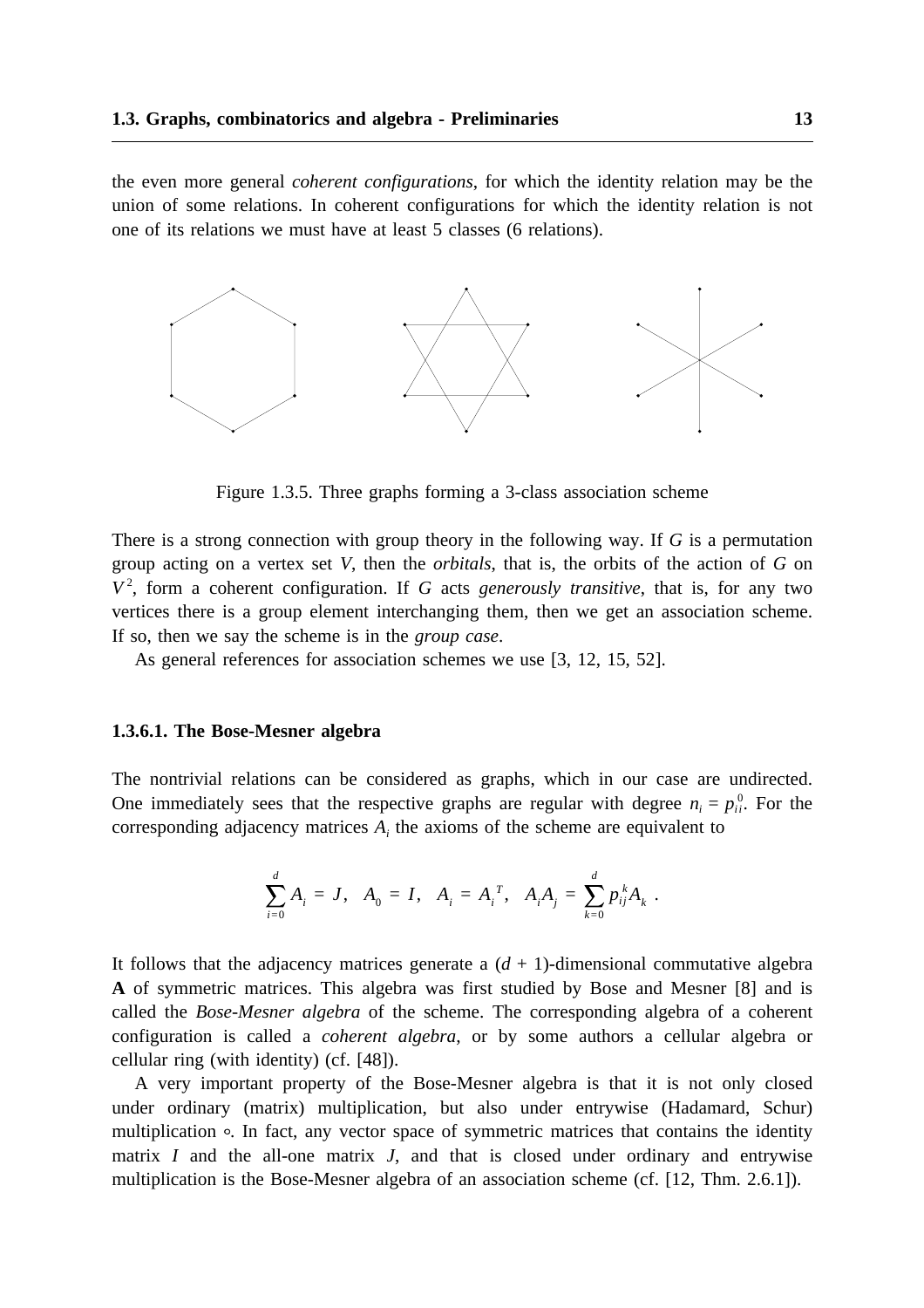#### **1.3.6.2. The spectrum of an association scheme**

Since the adjacency matrices of the scheme commute, they can be diagonalized simultaneously, that is, the whole space can be written as a direct sum of common eigenspaces. In fact, **A** has a unique basis of minimal *idempotents*  $E_i$ ,  $i = 0, \dots, d$ . These are matrices such that

$$
E_i E_j = \delta_{ij} E_i , \text{ and } \sum_{i=0}^d E_i = I .
$$

(The idempotents are projections on the eigenspaces.) Without loss of generality we may take  $E_0 = v^{-1}J$ . Now let *P* and *Q* be matrices such that

$$
A_j = \sum_{i=0}^d P_{ij} E_i \text{ and } E_j = \frac{1}{\nu} \sum_{i=0}^d Q_{ij} A_i .
$$

Thus  $PQ = QP = vI$ . It also follows that  $A_jE_i = P_{ij}E_i$ , so  $P_{ij}$  is an eigenvalue of  $A_j$  with multiplicity  $m_i = \text{rank}(E_i)$ . The matrices *P* and *Q* are called the *eigenmatrices* of the association scheme. The first row and column of these matrices are always given by  $P_{i0} = Q_{i0} = 1$ ,  $P_{0i} = n_i$  and  $Q_{0i} = m_i$ . Furthermore *P* and *Q* are related by  $m_i P_{ij} = n_j Q_{ji}$ . Other important properties of the eigenmatrices are given by the *orthogonality relations*

$$
\sum_{i=0}^d m_i P_{ij} P_{ik} = v n_j \delta_{jk} \text{ and } \sum_{i=0}^d n_i Q_{ij} Q_{ik} = v m_j \delta_{jk} .
$$

The *intersection matrices*  $L_i$  defined by  $(L_i)_{kj} = p_{ij}^k$  also have eigenvalues  $P_{ji}$ . In fact, the columns of  $Q$  are eigenvectors of  $L_i$ . Moreover, the algebra generated by the intersection matrices is isomorphic to the Bose-Mesner algebra.

An association scheme is called *self-dual* if  $P = Q$  for some ordering of the idempotents.

A scheme is said to be *generated* by one of its relations  $R_i$  (or the corresponding graph) if this relation determines the other relations (immediately from the definitions of the scheme). In terms of the adjacency matrix  $A_i$ , this means that the powers of  $A_i$ , and *J* span the Bose-Mesner algebra. It easily follows that, if the corresponding graph is connected, then it generates the whole scheme if and only if it has  $d + 1$  distinct eigenvalues. For example, a distance-regular graph generates the whole scheme.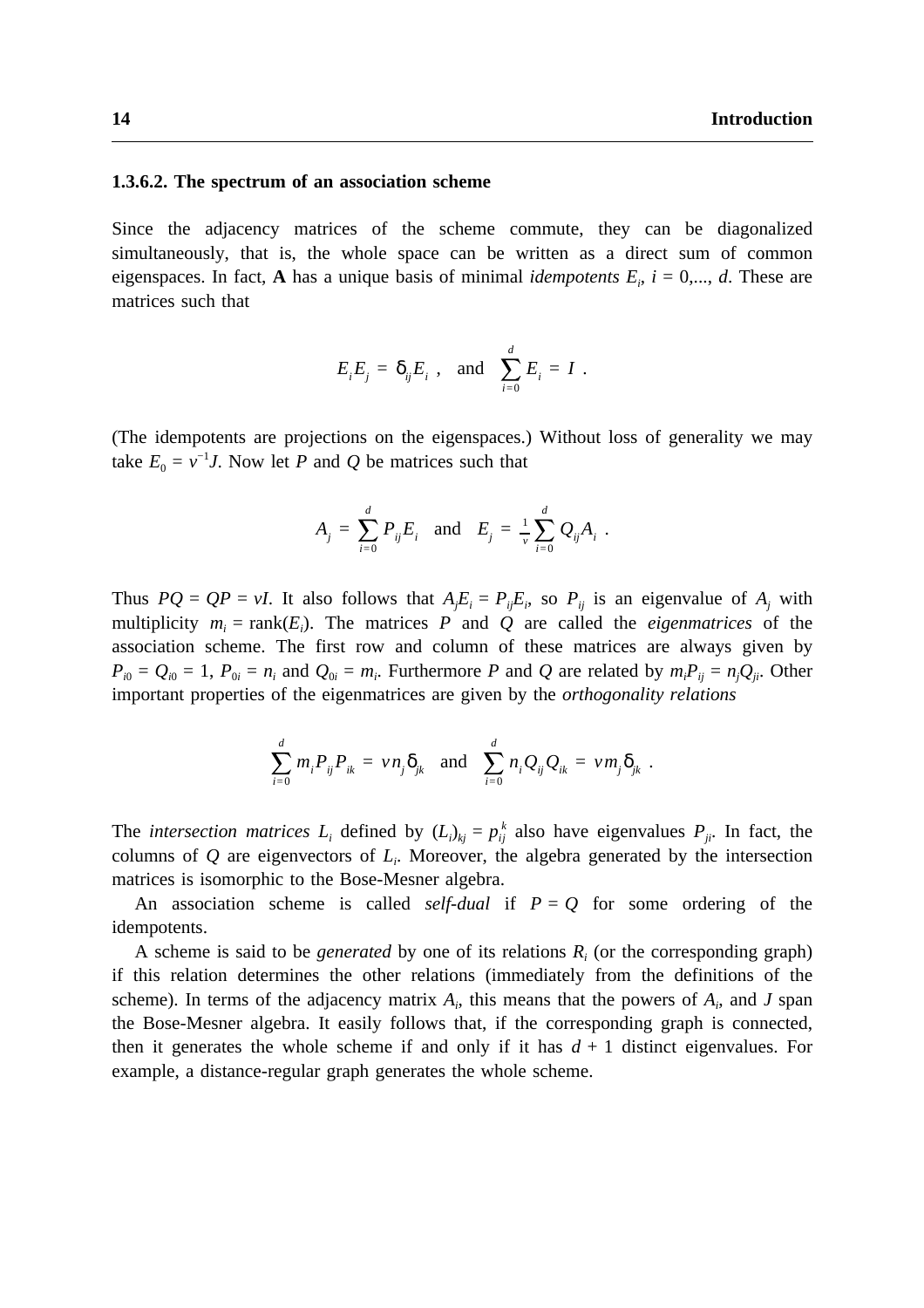#### **1.3.6.3. The Krein parameters**

As the Bose-Mesner algebra is closed under entrywise multiplication, we can write

$$
E_i \circ E_j = \frac{1}{\nu} \sum_{k=0}^d q_{ij}^k E_k
$$

for some real numbers  $q_{ij}^k$ , called the *Krein parameters* or dual intersection numbers. We can compute these parameters from the eigenvalues of the scheme by the equation

$$
q_{ij}^{\ k} = \frac{m_i m_j}{v} \sum_{l=0}^d \frac{P_{il} P_{jl} P_{kl}}{n_l^2} \ .
$$

The so-called *Krein conditions*, proven by Scott, state that the Krein parameters are nonnegative. Another restriction related to the Krein parameters is the so-called *absolute bound*, which states that for all *i*, *j*

$$
\sum_{q_{ij}^k \neq 0} m_k \leq \begin{cases} m_i m_j & \text{if } i \neq j, \\ \frac{1}{2} m_i (m_i + 1) & \text{if } i = j. \end{cases}
$$

#### **1.3.6.4. Distance-regular graphs**

A *distance-regular graph* is a connected graph for which the distance relations (i.e. a pair of vertices is in  $R_i$  if their distance in the graph is  $i$ ) form an association scheme. They were introduced by Biggs [6], and are widely investigated. As general reference we use [12]. A distance-regular graph with diameter two is a connected strongly regular graph and vice versa. Examples of distance-regular graphs with diameter three were already given by the line graph of the Petersen graph and the 6-cycle in Figures 1.3.4 and 1.3.5, respectively.

It is well known that an imprimitive distance-regular graph is bipartite or antipodal. *Antipodal* means that the union of the distance *d* relation and the trivial relation is an equivalence relation.

The property that one of the relations of a *d*-class association scheme forms a distanceregular graph with diameter *d* is equivalent to the scheme being *P*-*polynomial*, that is, the relations can be ordered such that the adjacency matrix  $A_i$  of relation  $R_i$  is a polynomial of degree *i* in  $A_1$ , for every *i*. In turn, this is equivalent to the conditions  $p_{1i}^{i+1} > 0$  and  $p_{1i}^k = 0$ for  $k > i + 1$ ,  $i = 0,..., d - 1$ . For a 3-class association scheme the conditions are equivalent to  $p_{11}^3 = 0$ ,  $p_{11}^2 > 0$  and  $p_{12}^3 > 0$  for some ordering of the relations.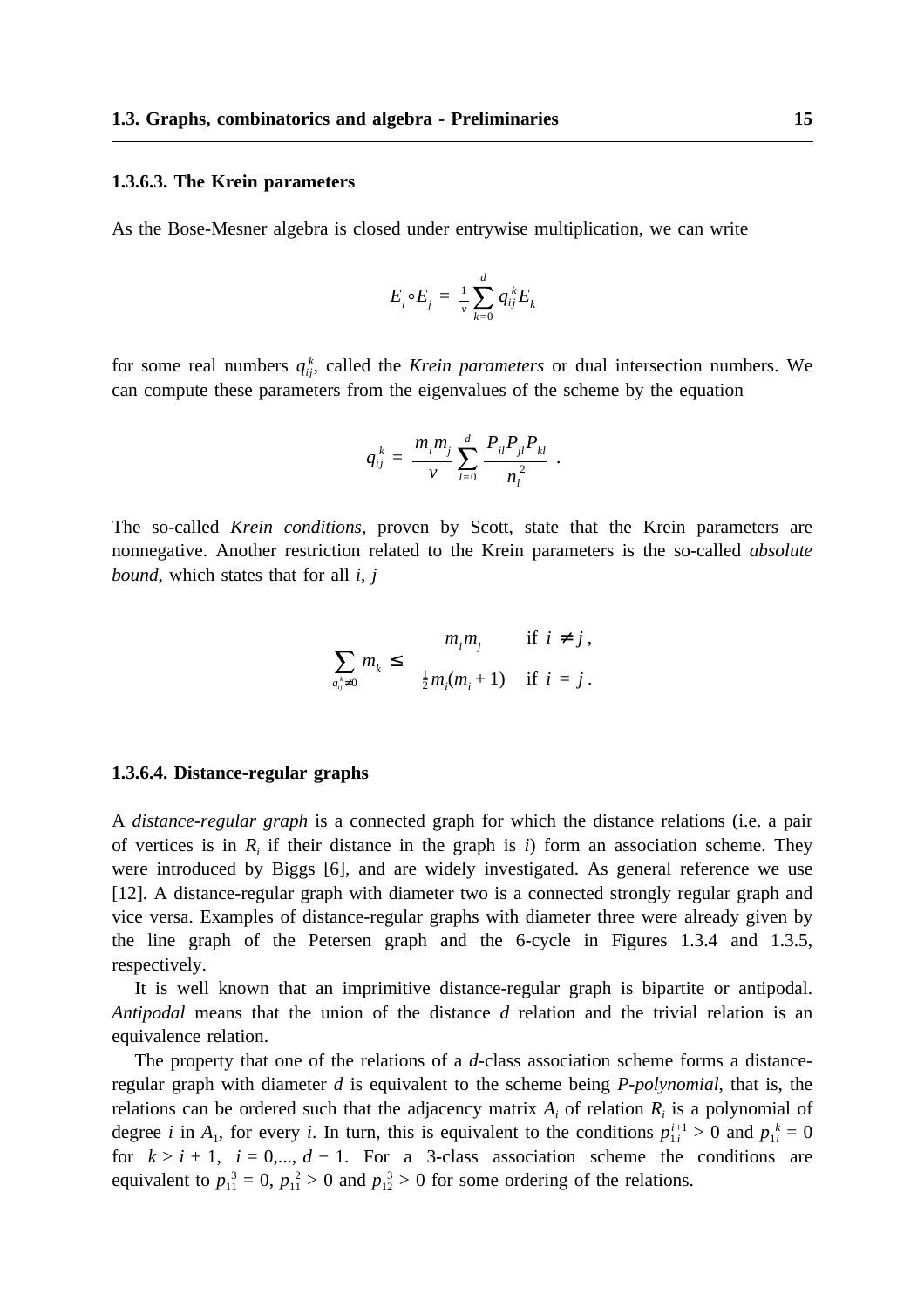Dually we say that the scheme is *Q*-*polynomial* if the idempotents can be ordered such that the idempotent  $E_i$  is a polynomial of degree *i* in  $E_i$  with respect to entrywise multiplication, for every *i*. Equivalent conditions are that  $q_{1i}^{i+1} > 0$  and  $q_{1i}^{k} = 0$  for  $k > i + 1$ ,  $i = 0, \ldots, d - 1$ . In the case of a 3-class association scheme these conditions are equivalent to  $q_{11}^3 = 0$ ,  $q_{11}^2 > 0$  and  $q_{12}^3 > 0$  for some ordering of the idempotents. (Here we say that the scheme has *Q*-polynomial ordering 123.)

#### **1.3.7. Designs and codes**

A *t*-(*v*, *k*, λ) *design* is a set of *v* points and a set of *k*-subsets of points, called blocks, such that any *t*-subset of points is contained in precisely  $\lambda$  blocks. In such a design the number of blocks equals  $b = \lambda \binom{v}{t} \binom{k}{t}$ , and every point is in a constant number of blocks, called the *replication number*  $r = \lambda \binom{v-1}{t-1} \binom{k-1}{t-1}$ *. The <i>incidence matrix N* is the matrix with rows indexed by the points and columns indexed by the blocks such that  $N_{xb} = 1$  if  $x \in b$  (the point and block are called *incident*), and 0 otherwise. For a 2-design we have that  $NN^T = rI + \lambda (J - I)$ . A *symmetric* design is a 2-design with as many blocks as points. For such a design  $k = r$ , and  $N^T N = kI + \lambda (J - I)$ . A (finite) *projective plane* of order *n* is a  $2-(n^2 + n + 1, n + 1, 1)$  design. An *affine plane* of order *n* is a  $2-(n^2, n, 1)$  design. Here the blocks are also called *lines*. The *projective geometry PG*(*n*, *q*) consists of all subspaces of the  $(n + 1)$ -dimensional vector space  $GF(q)^{n+1}$  over the finite field  $GF(q)$  of q elements. A projective point is a subspace of dimension one (a line through the origin in the vectorspace). The (projective) points and lines in  $PG(2, q)$  form a projective plane, called the Desarguesian plane. The *Fano plane* is the (Desarguesian) projective plane of order 2. The *incidence graph* of a design is the bipartite graph with vertices the points and blocks of the design, where a point and a block are adjacent if and only if they are incident. A general reference for designs is [4].

A *code* C of length *n* is a subset of  $Q<sup>n</sup>$ , where Q is some set, called the alphabet. If  $Q = \{0, 1\}$  then the code is called *binary*. The *(Hamming) distance* between two codewords (elements of *C*) is the number of coordinates in which they differ. The *weight* of a codeword is the number of nonzero coordinates. The *minimum distance* of a code is the minimum Hamming distance between any two distinct codewords. The code is called *e*-error-correcting if the minimum distance is at least 2*e* + 1. The *covering radius* of a code is the minimal number  $\rho$  such that any element of  $Q<sup>n</sup>$  has Hamming distance at most ρ from some codeword.

If  $Q$  is a field (or a ring), so that  $Q<sup>n</sup>$  is a vector space (a module), then the code is called *linear* if it is a linear subspace of  $Q<sup>n</sup>$ . The *dimension* of the code is the dimension as a subspace. An  $[n, k, d]$  code denotes a code of length *n*, dimension *k* and minimum distance *d*. The *dual* code  $C^{\perp}$  of a code *C* consists of the words in  $Q^n$  that are orthogonal to all codewords of *C*. If *C* is linear with dimension *k*, then  $C^{\perp}$  is linear with dimension *n* − *k*. A general reference for codes is [77].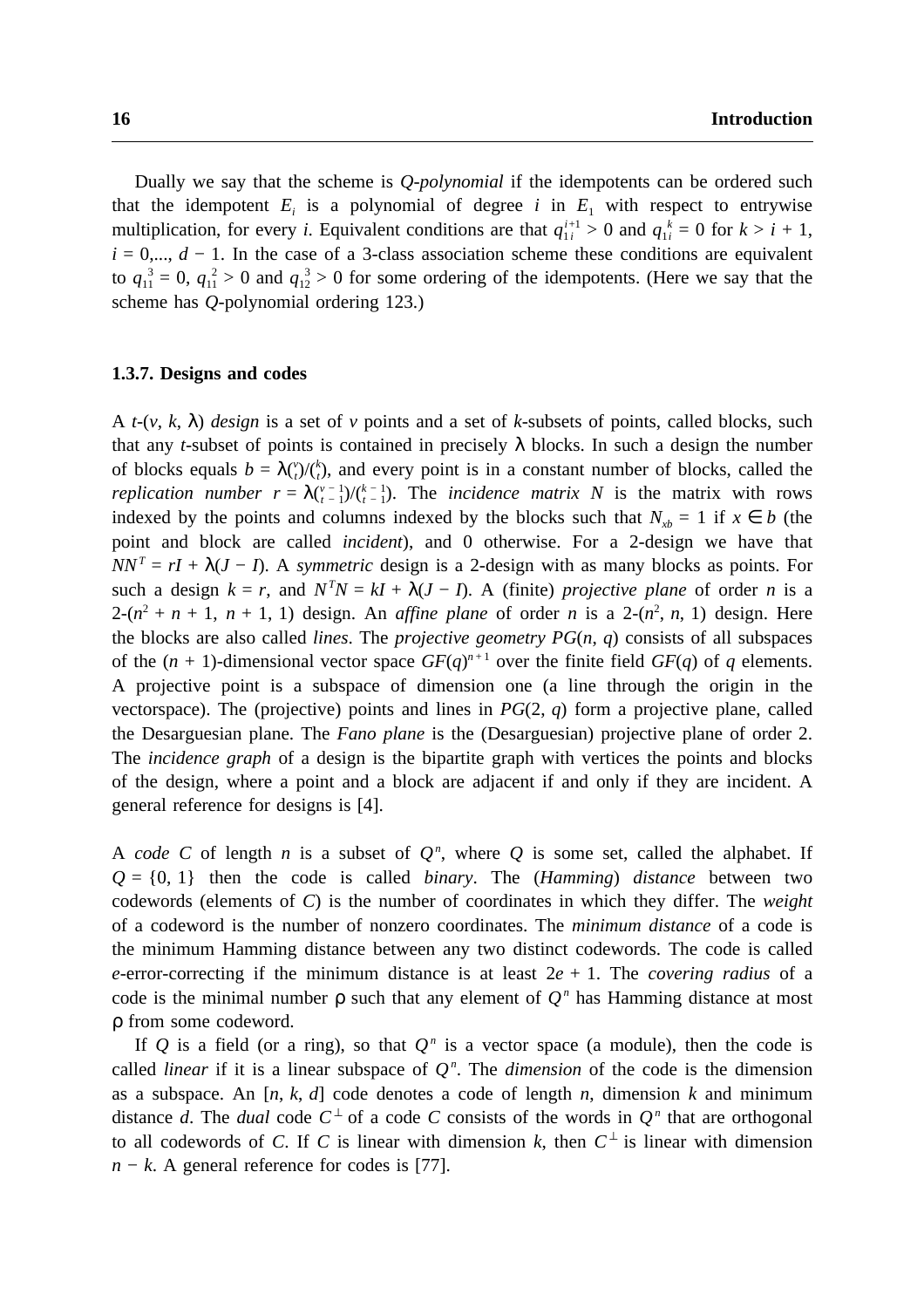#### **1.3.8. Switching and the Seidel spectrum**

Let *G* be a graph, and partition the vertices into two parts. (*Seidel*) *Switching G* according to this partition means that we change the graph by interchanging the edges and nonedges between the two parts. If *A* is the adjacency matrix of *G* which is partitioned according to the vertex partition as

$$
A = \begin{pmatrix} A_{11} & A_{12} \\ A_{12} & A_{22} \end{pmatrix},
$$

then the adjacency matrix *A*′ of the switched graph equals

$$
A' = \begin{pmatrix} A_{11} & J - A_{12} \\ J - A_{12} & A_{22} \end{pmatrix}.
$$

If the partition is regular, then

$$
spectrum A' = spectrum A \cup spectrum B' \setminus spectrum B,
$$

where *B* and *B'* are the quotient matrices of *A* and *A'*, respectively, according to the vertex partition.

A more natural matrix to study graphs and switching is the *Seidel matrix*. This matrix *S* is defined by  $S = J - I - 2A$ , where *A* is the adjacency matrix. For *k*-regular graphs on *v* vertices the Seidel eigenvalues  $\rho_i$  and the adjacency eigenvalues  $\lambda_i$  are related by  $\rho_0 = v - 1 - 2k$ ,  $\rho_i = -1 - 2\lambda_i$ ,  $i \neq 0$ . For nonregular graphs, like with the Laplace matrix, the two spectra behave different. An interesting property of the Seidel matrix is that switching does not change the Seidel spectrum. As switching defines an equivalence relation on graphs, it seems interesting to study switching classes of graphs. In Figure 1.3.6 a switching class of graphs is drawn.

#### **1.3.9. A touch of flavour - Graphs with few Seidel eigenvalues**

Rewriting the definition of the Seidel matrix gives  $S_{xy} = -1$  if *x* and *y* are adjacent,  $S_{xy} = 1$ if *x* and *y* are not adjacent, and zero diagonal. It follows that any graph on more than one vertex has at least two distinct Seidel eigenvalues. The empty and the complete graph have two distinct eigenvalues, but there is more. As a generalization of strongly regular graphs and conference matrices, Seidel (cf. [94]) introduced the so-called *strong graphs*. These are nonempty, noncomplete graphs whose Seidel matrix *S* satisfies the equation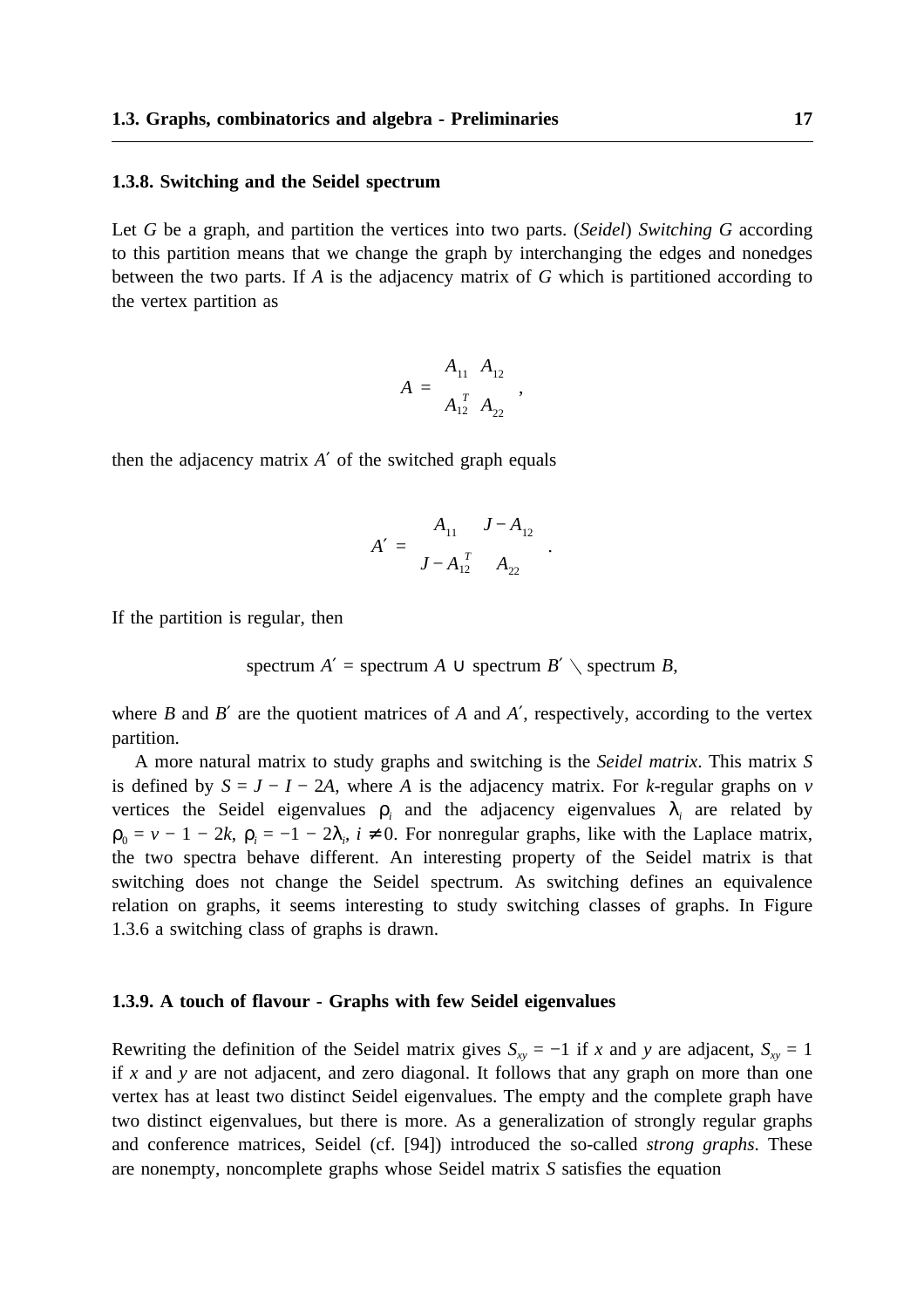$$
(S - \rho_1 I)(S - \rho_2 I) = (\nu - 1 + \rho_1 \rho_2)J,
$$

for some  $\rho_1$ ,  $\rho_2$ , and where *v* is the number of vertices. If  $v - 1 + \rho_1 \rho_2 \neq 0$ , then it follows that *S* and *J* commute, and so they can be diagonalized simultaneously, and so the all-one vector is also an eigenvector of *S*, implying that the graph is regular, and so it follows that it is strongly regular. So if a strong graph is nonregular, then  $v - 1 + \rho_1 \rho_2 = 0$ , and so it has two distinct Seidel eigenvalues. On the other hand, any graph with two distinct Seidel eigenvalues  $\rho_1$ ,  $\rho_2$  satisfies the equation  $(S - \rho_1 I)(S - \rho_2 I) = O$ , and by checking the diagonal it follows that  $v - 1 + \rho_1 \rho_2 = 0$ , so we have a strong graph, unless the graph is empty or complete.

In order to give a combinatorial characterization of strong graphs, we define  $p(x, y)$  as the number of neighbours of *x* which are not neighbours of *y*. Now a nonempty, noncomplete graph is strong if and only if the numbers  $p(x, y) + p(y, x)$  only depend on whether *x* and *y* are adjacent or not. This follows from checking the quadratic equation for *S*, and moreover, it follows that for a strong graph we have

 $p(x, y) + p(y, x) = -\frac{1}{2}(\rho_1 - 1)(\rho_2 - 1)$  if *x* and *y* are adjacent, and  $p(x, y) + p(y, x) = -\frac{1}{2}(\rho_1 + 1)(\rho_2 + 1)$  if *x* and *y* are not adjacent.

There are many examples of nonregular strong graphs, and we can find them in the switching classes of so-called regular two-graphs, as these are precisely the switching classes consisting of strong graphs with two Seidel eigenvalues (cf. [94]).



Figure 1.3.6. A switching class of strong graphs with Seidel eigenvalues  $\pm\sqrt{5}$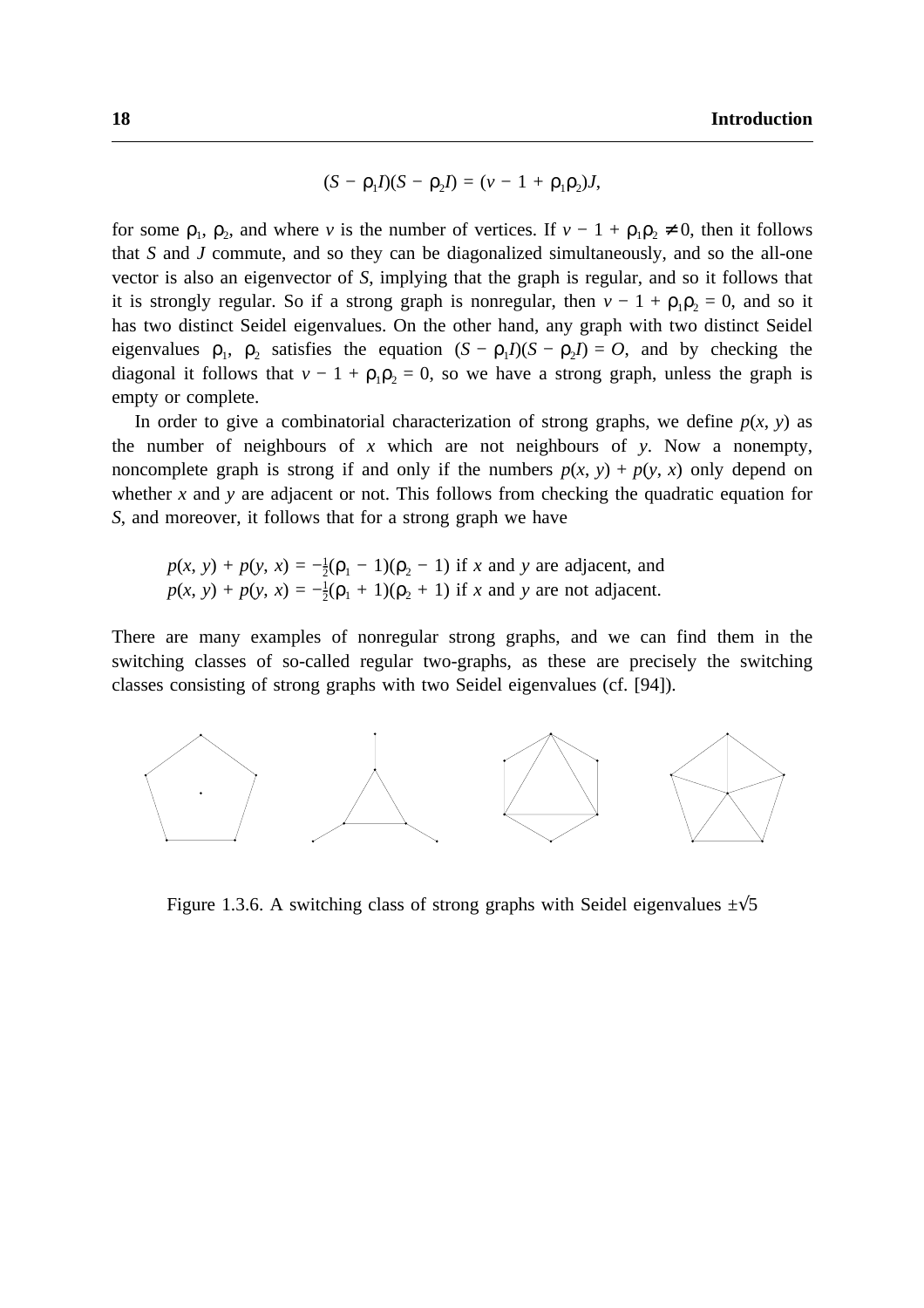# **Chapter 2**

*Ik ben met m'n voeten eerst geboren. M'n hoofd kwam er pas later uit*! *'t Zou mij trouwens verbazen dat m'n hoofd en m'n voeten van dezelfde vader zijn ... want ze lijken absoluut niet op elkaar*!

(Kamagurka, *Bezige Bert*)

# **Graphs with three eigenvalues**

In this chapter we have a look at the graphs that are generalizations of strongly regular graphs by dropping regularity. More precisely, we have a look at graphs with three distinct eigenvalues, for the adjacency and Laplace spectrum. Seidel (cf. [94]) already did a similar thing for the Seidel spectrum by introducing strong graphs, which turned out to have an easy combinatorial characterization, as we saw in Section 1.3.9.

When looking from the point of view of the adjacency spectrum, the combinatorial simplicity seems to disappear with the regularity. This all lies in the algebraic consequence that the all-one vector is no longer an eigenvector. This is what makes the adjacency matrix less appropriate for studying nonregular graphs. Here we should keep in mind that algebra and spectral techniques are tools in graph theory, although they have become subjects of their own. Still the fundamental question of few eigenvalues is interesting.

An alternative for studying (nonregular) graphs is the Laplace matrix. Roughly speaking, dropping regularity has no algebraic consequences. This enables us to show that graphs with three Laplace eigenvalues have an easy combinatorial characterization.

### **2.1. The adjacency spectrum**

Connected graphs with only two distinct eigenvalues are easily proven to be complete graphs. Therefore the first nontrivial case consists of graphs with three distinct eigenvalues, with the regular ones being precisely the strongly regular graphs. A large family of (in general) nonregular examples is given by the complete bipartite graphs  $K_{m,n}$ with spectrum  $\{[\sqrt{mn}]^{1}, [0]^{m+n-2}, [-\sqrt{mn}]^{1}\}$ . Other examples were found by Bridges and Mena [10] and Muzychuk and Klin [85], most of them being cones. A *cone* over a graph *H* is obtained by adding a vertex to *H* that is adjacent to all vertices of *H*. The cone can be obtained by switching an extra vertex in (see Figure 1.3.6 for the cone over the 5-cycle). If *H* is a strongly regular graph on *v* vertices, with degree *k* and smallest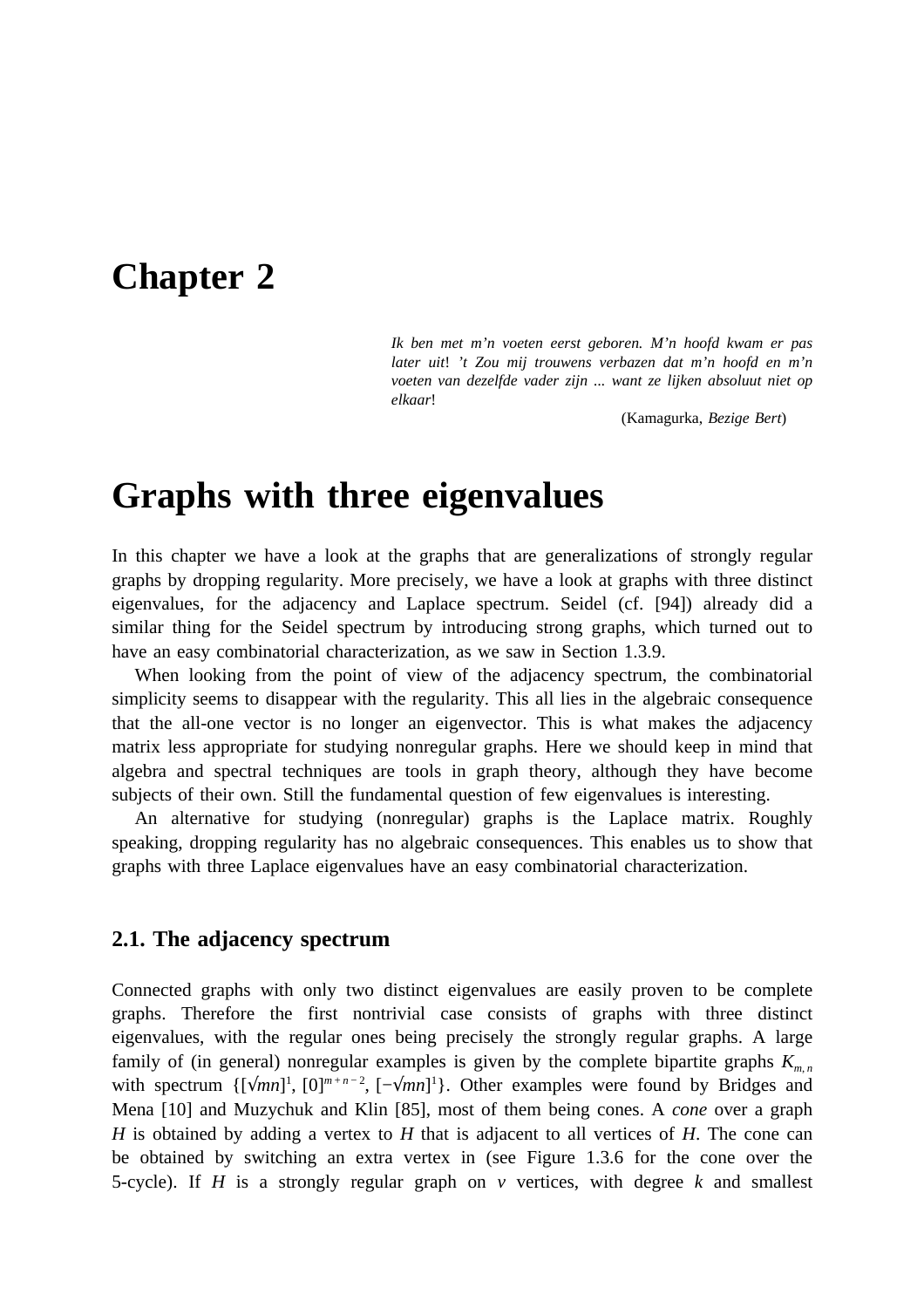eigenvalue *s*, then it follows from Section 1.3.8 that the cone over *H* is a graph with three eigenvalues if and only if  $s(k - s) = -v$  (cf. [85]). This condition is satisfied by infinitely many strongly regular graphs, which implies that there are infinitely many cones with three eigenvalues. A small example is given by the cone over the Petersen graph, with spectrum  $\{ [5]^1, [1]^5, [-2]^5 \}$  (see Figure 2.1.1). Bridges and Mena [10] obtained results on cones with distinct eigenvalues  $\lambda_0$ ,  $\lambda_1$  and  $-\lambda_1$ . They proved that such graphs are cones over strongly regular  $(v, k, \lambda, \lambda)$  graphs with three possible exceptions (for the parameters). For two of the exceptions an example is given, the third exception is open.



Figure 2.1.1. The cone over the Petersen graph

We know of four examples which are not cones that can be constructed by switching in a strongly regular graph. For example, switching in *T*(9) with respect to the set of vertices  $\{\{1, i\} \mid i = 2,..., 9\}$  (a 9-clique), gives a graph with spectrum  $\{[21]^1, [5]^7, [-2]^{28}\}$  (cf. [85]). Similarly, switching with respect to an 8-clique in the strongly regular graph that is obtained from a polarity in Higman's symmetric 2-(176, 50, 14) design gives a nonregular graph with three eigenvalues, and so does switching with respect to three disjoint 6-cliques in the strongly regular Zara graph with parameters (126, 45, 12, 18). A more complicated example is constructed by Martin [private communication]. Take the strongly regular (105, 72, 51, 45) graph on the flags (incident point-line pairs) of *PG*(2, 4), where two distinct flags  $(p_1, l_1)$  and  $(p_2, l_2)$  are adjacent if  $p_1 = p_2$  or  $l_1 = l_2$  or  $(p_1 \notin l_2 \text{ and } p_2 \notin l_1)$ . Now switching with respect to a set of 21 flags with the property that every point and every line is in precisely one flag (such a set exists by elementary combinatorial theory since it corresponds to a perfect matching in the incidence graph of  $PG(2, 4)$ ) yields a nonregular graph with spectrum  $\{ [60]^1, [9]^{21}, [-3]^{83} \}.$ 

A new family of nonregular graphs with three eigenvalues, which are not cones, is constructed from symmetric  $2-(q^3-q+1, q^2, q)$  designs, which exist if *q* is a prime power and *q* − 1 is the order of a projective plane (cf. [4]). Take the incidence graph of such a design and add edges between all blocks. The resulting graph has spectrum  $\{[q^3]^1, [q-1]^{(q-1)q(q+1)}, [-q]^{(q-1)q(q+1)+1}\}$ . The smallest example is derived from the complement of the Fano plane, and we find a graph with spectrum  $\{[8]^1, [1]^6, [-2]^7\}$ . The next case comes from 2-(25, 9, 3) designs. Denniston [43] found that there are exactly 78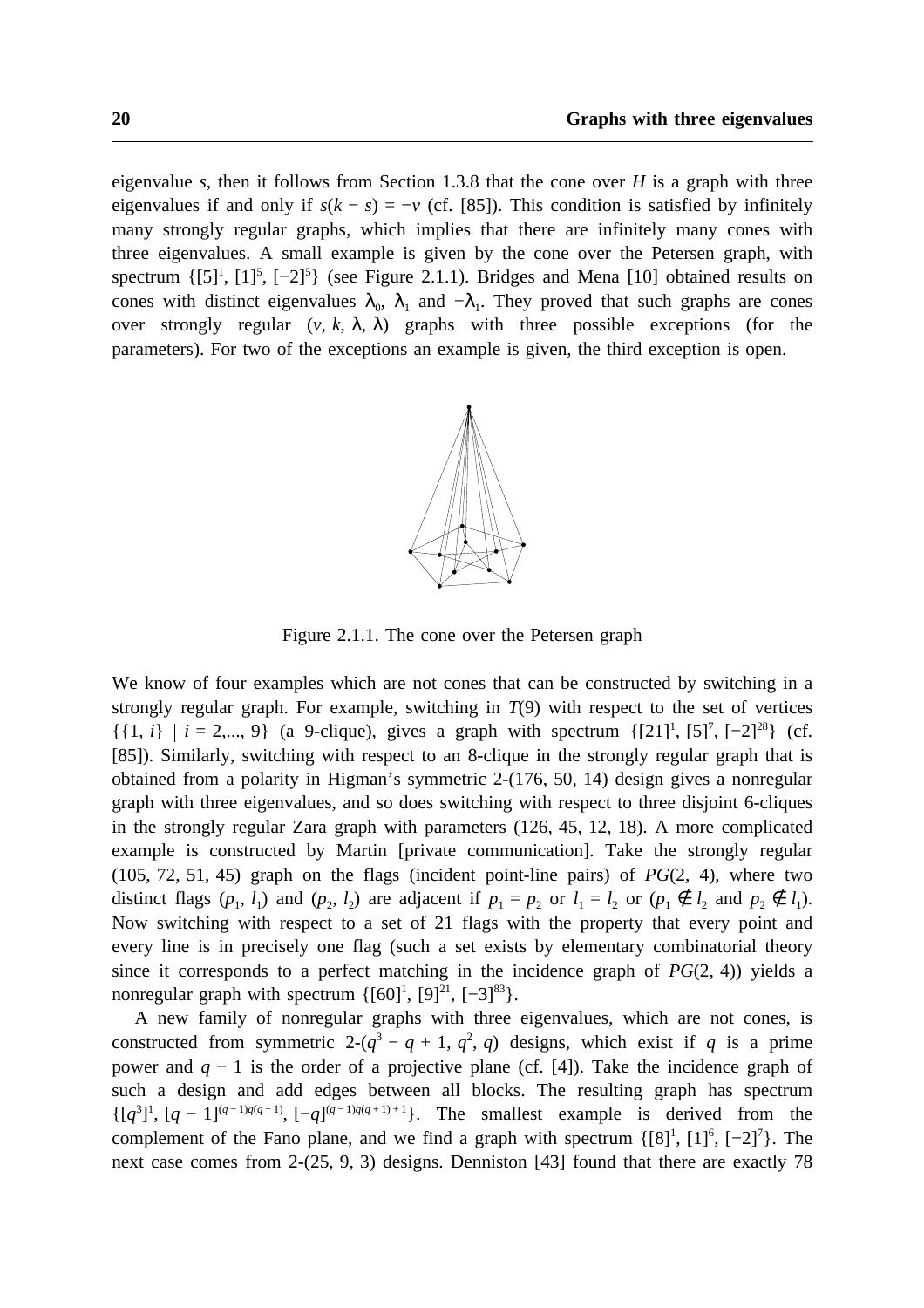such designs, and so there are at least 78 graphs with spectrum  $\{[27]^1, [2]^{24}, [-3]^{25}\}.$ 



Figure 2.1.2. The graph derived from the complement of the Fano plane

Bridges and Mena [10] also mention a graph on 22 vertices with spectrum  $\{[14]^1, [2]^7, [-2]^{14}\},$  which is not a cone. Muzychuk and Klin [85] descibed this graph in a way, similar to our construction: take the incidence graph of the unique quasi-symmetric 2-(8, 4, 3) design, and add an edge between two blocks if they intersect (in two points).

### **2.1.1. Nonintegral eigenvalues**

For all known nonregular examples, except for the complete bipartite ones, all eigenvalues are integral. We shall prove that the only graphs with three eigenvalues for which the largest eigenvalue is not integral, are the complete bipartite graphs.

PROPOSITION 2.1.1. *Let G be a connected graph with three distinct eigenvalues of which the largest is not an integer. Then G is a complete bipartite graph.*

*Proof.* Suppose *G* has *v* vertices, adjacency matrix *A* with largest eigenvalue  $\lambda_0$  and remaining eigenvalues  $\lambda_1$  and  $\lambda_2$ . Since  $\lambda_0$  is simple and not integral, it follows that at least one of these remaining eigenvalues is also simple and nonintegral. If we have only three vertices, then there is only one connected, noncomplete graph:  $K_{1,2}$ . So we may assume to have more than three vertices. In this case the remaining eigenvalue is of course not simple, and it follows that  $\lambda_0$  and say  $\lambda_2$  are of the form  $\frac{1}{2}(a \pm \sqrt{b})$ , with *a*, *b* integral, and then  $\lambda_1$  is integral. Moreover, since  $\lambda_2 \geq -\lambda_0$ , we must have  $a \geq 0$ . Since the adjacency matrix of *G* has zero trace, it follows that  $a + (v - 2)\lambda_1 = 0$ , so *a* is a multiple of  $v - 2$ , and  $\lambda_1 \leq 0$ .

If  $a = \lambda_1 = 0$ , then *G* is bipartite. But *G* has diameter (at most) two, and so *G* must be a complete bipartite graph. If  $\lambda_1 = -1$ , then  $a = v - 2$ , and it follows that −1 is the smallest eigenvalue of *G*, otherwise we would have  $\lambda_0 > v - 1$ , which is a contradiction. But then  $A + I$  is a positive semidefinite matrix of rank two, and we would have that  $G$  is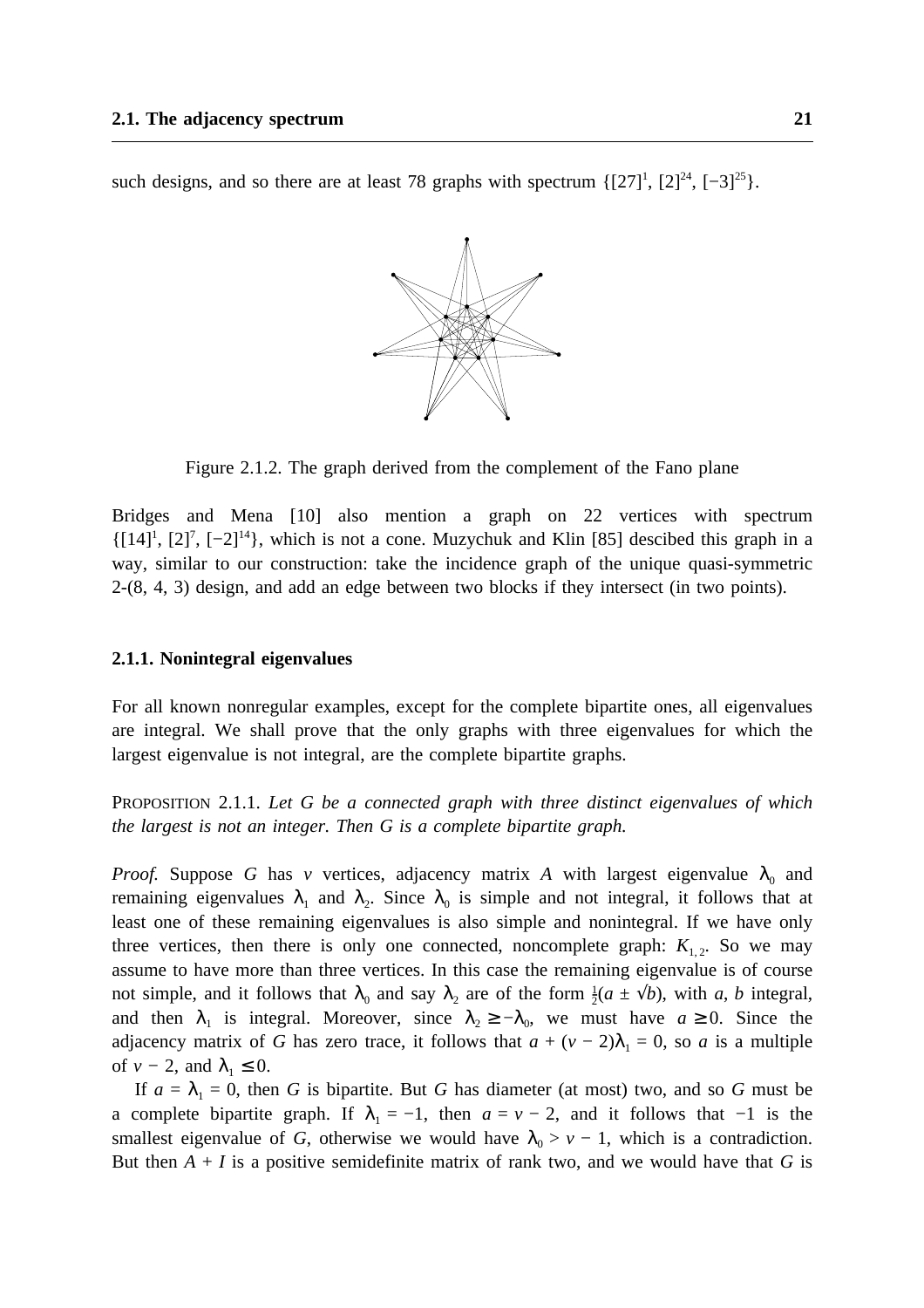the disjoint union of two cliques, which is again a contradiction. If  $\lambda_1 = -2$ , then  $a = 2(v - 2)$ , and it follows that −2 is the smallest eigenvalue of *G*. Now *A* + 2*I* is positive semidefinite of rank two, which cannot be the case. For the remaining case we have  $\lambda_1 \leq -3$ , and then  $a \geq 3(v-2)$ . From  $\lambda_0 \leq v-1$ , we now find that we can have at most three vertices, and so the proof is finished.  $\Box$ 

So if we have a graph with three eigenvalues, which is not a complete bipartite graph, then we know that its largest eigenvalue is integral. The remaining two eigenvalues, however, can still be nonintegral, with many of the strongly regular conference graphs as examples. The following proposition reflects what is known as the "half-case" for strongly regular graphs.

PROPOSITION 2.1.2. *Let G be a connected graph on v vertices with three eigenvalues*  $\lambda_0 > \lambda_1 > \lambda_2$ , *which is not a complete bipartite graph. If not all eigenvalues are integral*, *then v is odd and*  $\lambda_0 = \frac{1}{2}(v - 1)$ ,  $\lambda_{1,2} = -\frac{1}{2} \pm \frac{1}{2} \sqrt{b}$ , *for some*  $b \equiv 1 \pmod{4}$ ,  $b \le v$ , *with equality if and only if G is strongly regular. Moreover, if*  $v \equiv 1 \pmod{4}$  *then all vertex degrees are even, and if*  $v \equiv 3 \pmod{4}$  *then b*  $\equiv 1 \pmod{8}$ .

*Proof.* According to the previous proposition  $\lambda_0$  is integral, so  $\lambda_1$  and  $\lambda_2$  must be of the form  $\frac{1}{2}(a \pm \sqrt{b})$ , with *a*, *b* integral, with the same multiplicity  $\frac{1}{2}(v - 1)$ . Since the adjacency matrix has zero trace, we have  $\lambda_0 + \frac{1}{2}a(v - 1) = 0$ . Since  $0 < \lambda_0 < v - 1$ , and *a* is integral, we must have  $\lambda_0 = \frac{1}{2}(v - 1)$ ,  $a = -1$ . Now  $\lambda_1 \lambda_2$  is integral, and it follows that  $b \equiv 1 \pmod{4}$ . Moreover, by Lemma 1.3.1 or Lemma 1.3.2 we have that the average vertex degree  $k_{ave} = (\lambda_0^2 + \frac{1}{2}(\nu - 1)(\lambda_1^2 + \lambda_2^2))/\nu = \frac{1}{2}\lambda_0(\nu + b)/\nu$  is at most  $\lambda_0$ , with equality if and only if *G* is strongly regular. This inequality reduces to  $b \leq v$ .

From the equation  $(A - \lambda_0 I)(A - \lambda_1 I)(A - \lambda_2 I) = O$ , we find that

$$
A^{3} = \frac{1}{2}(\nu - 3)A^{2} + (\frac{1}{2}(\nu - 1) + \frac{1}{4}(b - 1))A - \frac{1}{8}(\nu - 1)(b - 1)I.
$$

The diagonal element of this matrix corresponding to vertex *x* counts twice the number of triangles  $\Delta$ <sub>r</sub> through *x*. Thus we find that

$$
\Delta_x = \frac{1}{4}(\nu - 3)d_x - \frac{1}{16}(\nu - 1)(b - 1),
$$

where  $d_x$  is the vertex degree of *x*. Since  $\Delta_x$  is integral we find that if  $v \equiv 1 \pmod{4}$ , then *d<sub>x</sub>* must be even, for every vertex *x*. If  $v \equiv 3 \pmod{4}$ , then we must have *b* ≡ 1 (mod 8). □

Of course, also if the eigenvalues are integral, we find restrictions for the degrees from the expression for  $\Delta$ <sup>x</sup>.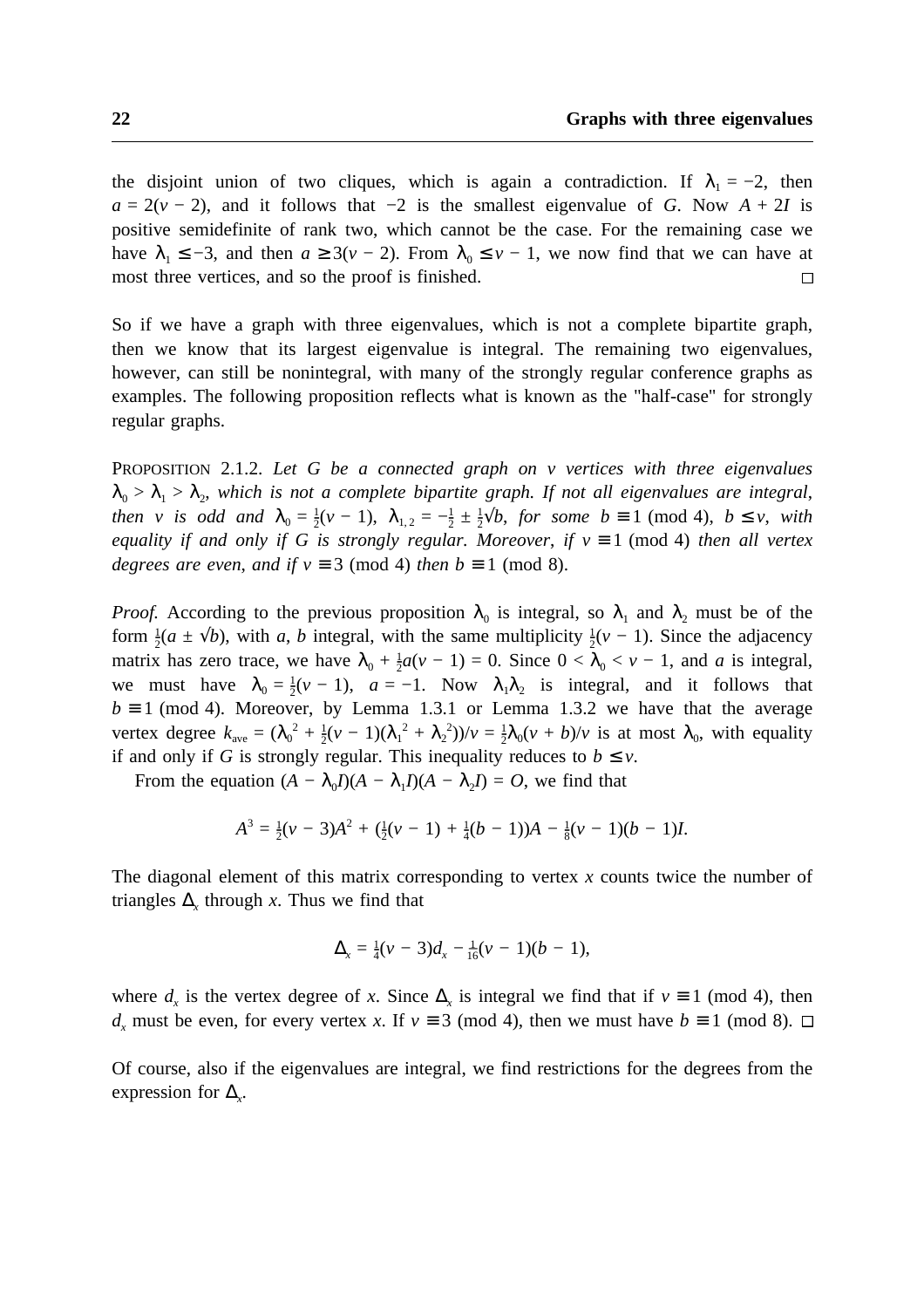COROLLARY 2.1.3. *Let G be a graph with three integral eigenvalues*. *If all three eigenvalues are odd*, *then all vertex degrees are odd. If one of them is odd and two are even*, *then all vertex degrees are even.*

Returning to the graphs of Proposition 2.1.2, we should mention that although we do not know any nonregular example, we might consider the cone over the Petersen graph (with  $v = 11$ ,  $b = 9$ ) as one.

## **2.1.2. The Perron-Frobenius eigenvector**

An important property of connected graphs with three eigenvalues is that  $(A - \lambda_1 I)(A - \lambda_2 I)$  is a rank one matrix. It follows that we can write

$$
(A - \lambda_1 I)(A - \lambda_2 I) = \alpha \alpha^T
$$
, with  $A\alpha = \lambda_0 \alpha$ .

Moreover, from the Perron-Frobenius theorem it follows that (the Perron-Frobenius eigenvector)  $\alpha$  is a positive eigenvector, that is, all its components are positive. From the quadratic equation we derive that

|                                | $d_i = -\lambda_1 \lambda_2 + \alpha_i^2$ is the degree of vertex i,                                                  |
|--------------------------------|-----------------------------------------------------------------------------------------------------------------------|
|                                | $\lambda_{ii} = \lambda_1 + \lambda_2 + \alpha_i \alpha_i$ is the number of common neighbours of i and j, if they are |
|                                | adjacent,                                                                                                             |
| $\mu_{ii} = \alpha_i \alpha_i$ | is the number of common neighbours of $i$ and $j$ , if they are                                                       |
|                                | not adjacent.                                                                                                         |

If we assume *G* not to be complete bipartite, so that  $\lambda_1 + \lambda_2$  and  $\lambda_1 \lambda_2$  are integral, it follows that  $\alpha_i \alpha_j$  is an integer for all *i* and *j*. We immediately see that this imposes strong restrictions for the possible degrees that can occur. We also see that if the graph is regular, then we have a strongly regular graph.

Now suppose that *G* has only two vertex degrees (which is the case in most known nonregular examples), say  $k_1$  and  $k_2$ , with respective  $\alpha_1$  and  $\alpha_2$ . Now fix a vertex x of degree  $k_1$ . Let  $k_{11}$  and  $k_{12}$  be the numbers of vertices of degree  $k_1$  and  $k_2$ , respectively, that are adjacent to *x*. Then it follows that  $k_{11} + k_{12} = k_1$  and since  $A\alpha = \lambda_0\alpha$ , it follows that  $k_{11}\alpha_1 + k_{12}\alpha_2 = \lambda_0\alpha_1$ . These two equations uniquely determine  $k_{11}$  and  $k_{12}$ , and the solution is independent of the chosen vertex  $x$  of degree  $k<sub>1</sub>$ . It follows that the partition of the vertices according to their degrees is regular, which is a very strong restriction for the parameters.

If we assume that *G* is a cone, say over *H*, then we can prove that we have at most three distinct degrees. Indeed, take a vertex with degree  $k_1 = v - 1$ , and suppose we have another vertex of degree  $d_i$ . Now the common neighbours of these vertices are all neighbours of the latter except the first vertex. So  $d_i - 1 = \lambda_{1i} = \alpha_1 \alpha_i + \lambda_1 + \lambda_2$ . But also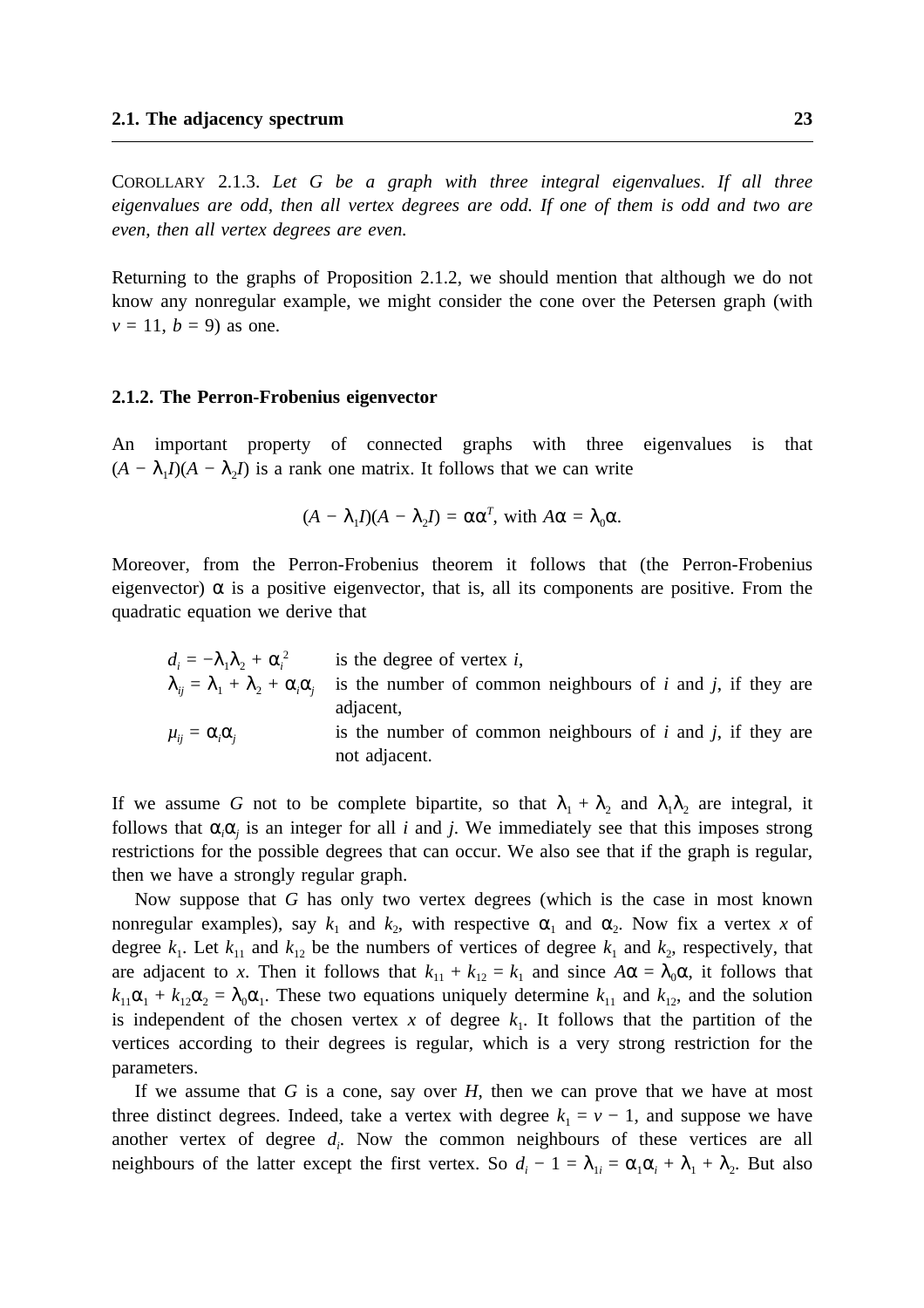$d_i = -\lambda_1 \lambda_2 + \alpha_i^2$ , and so we get a quadratic equation for  $d_i$ , and so  $d_i$  can take at most two values. If  $d_i$  takes only one value, then we easily see that  $H$  must be strongly regular. If we have precisely two other degrees, say  $k_2$ ,  $k_3$ , with respective  $\alpha_2$ ,  $\alpha_3$ , then it follows from the quadratic equation that  $\alpha_1 = \alpha_2 + \alpha_3$ . Here it also follows quite easily that the partition of the vertices according to their degrees is regular. Bridges and Mena [10] used this to show that there are only three parameter sets for cones with eigenvalues  $\lambda_0$ ,  $\pm \lambda_1$ over a nonregular graph.

### **2.1.3. Graphs with least eigenvalue −2**

The results from Section 2.1.1 imply that the only connected graphs with three eigenvalues, all greater than  $-2$  are the complete bipartite graphs  $K_{1,2}$  and  $K_{1,3}$  and graphs from Proposition 2.1.2 with  $b = 5$ . However, here we can only have the strongly regular 5-cycle  $C_5$ , which is the unique graph with spectrum  $\{[2]^1, [-\frac{1}{2} + \frac{1}{2}\sqrt{5}]^2, [-\frac{1}{2} - \frac{1}{2}\sqrt{5}]^2\}$ .

PROPOSITION 2.1.4. *If G is a connected graph with three distinct eigenvalues*, *all greater than* −2, *then G is either*  $K_{1,2}$ ,  $K_{1,3}$ , *or*  $C_5$ .

*Proof.* By the previous remarks, besides  $K_{1,2}$  and  $K_{1,3}$  we only have to check spectra from Proposition 2.1.2 with  $b = 5$ . First suppose  $v > 9$  (Note that  $v \equiv 1 \pmod{4}$ ). Then for the average vertex degree we have  $k_{ave} < \frac{1}{2}(v - 1)$ . Since the vertex degrees must be even, there must be a vertex *x* of degree  $d_x \le \frac{1}{2}(v - 1) - 2$ . If  $d_x > 2$ , then for the number of triangles  $\Delta$ <sub>x</sub> through *x* we have

$$
\Delta_x = \frac{1}{4}(\nu - 3)(d_x - 1) - \frac{1}{2} > \frac{1}{4}(\nu - 5)(d_x - 1) \geq \binom{d_x}{2},
$$

which is a contradiction. Also if  $d_x = 2$ , then  $\Delta_x = \frac{1}{4}(v - 5) > 2$ , a contradiction. The case  $v = 9$  can be excluded by the following arguments, using the Perron-Frobenius eigenvector α. Here it follows that there must be a vertex *x* of degree 2, and so with  $α<sub>r</sub> = 1$ . Now α is an integral vector, implying that the vertex degrees can only take values 2, 5, 10,... But the vertex degrees must be even, and at most 8, so it follows that the graph is regular, which is a contradiction.  $\Box$ 

Now it would be interesting to know all graphs with three eigenvalues, all of which are at least −2. By the characterization of Cameron, Goethals, Seidel and Shult [25], it follows that such a graph is a generalized line graph or can be represented by roots in the lattice  $E_8$ .

THEOREM 2.1.4. *If G is a connected graph with three distinct eigenvalues*, *all at least* −2, *then G is isomorphic to one of*  $K_{1,2}$ ,  $K_{1,3}$ ,  $K_{1,4}$ ,  $C_5$ ,  $L_2(n)$ ,  $n \ge 2$ ,  $T(n)$ ,  $n \ge 4$ , or  $CP(n)$ ,  $n \geq 2$ , *or G is represented by a subset of E<sub>8</sub>.*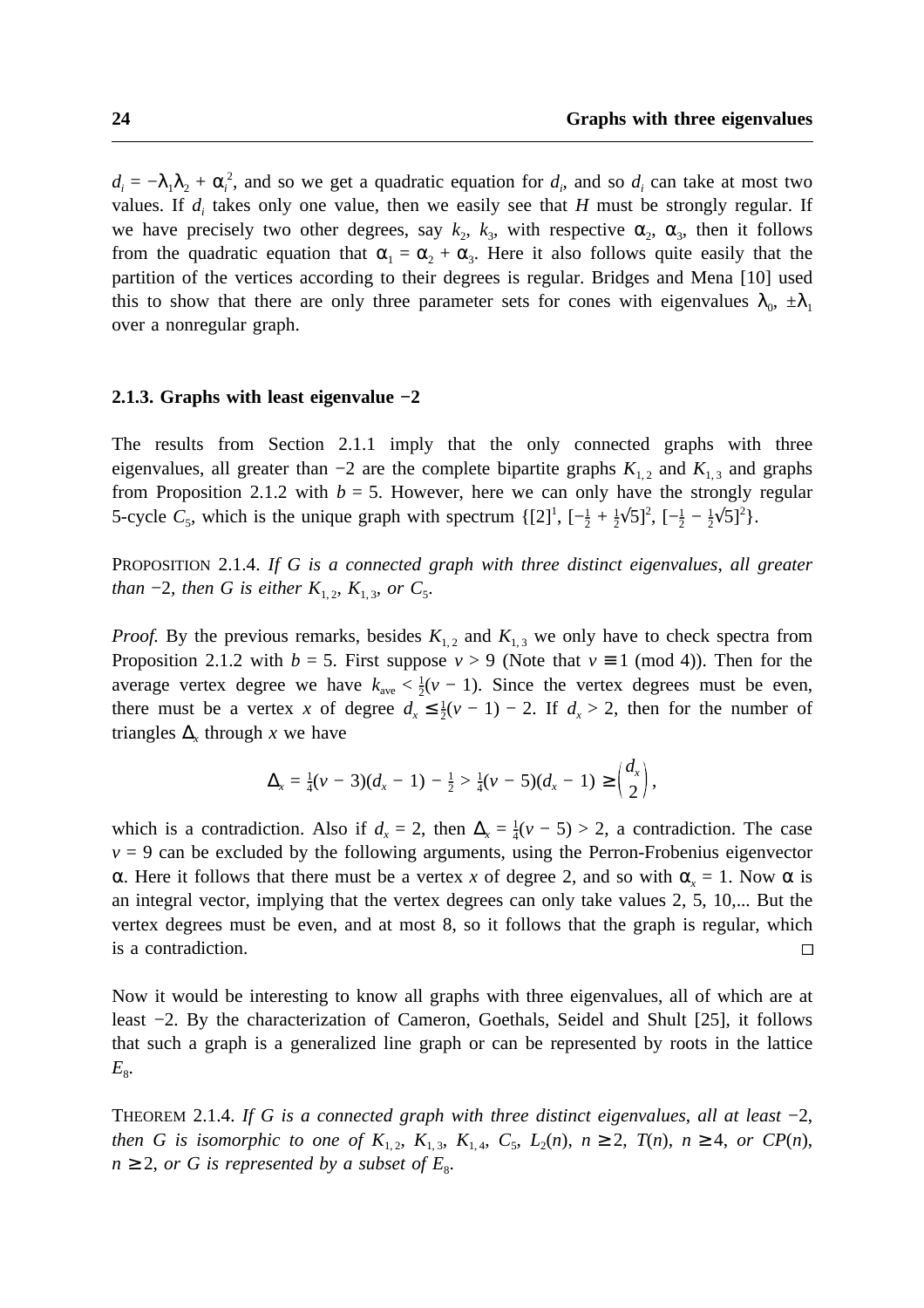*Proof.* First, suppose that *G* is a connected line graph, not  $C_5$  or  $K_{1,2}$ , of some graph *H*, and *G* has three eigenvalues, say  $\lambda_0 > \lambda_1 > \lambda_2 = -2$ . Here we may assume that *H* is connected. Then the adjacency matrix *A* of *G* can be written as  $A = N^{T}N - 2I$ , where *N* is the vertex-edge incidence matrix of *H*. Now  $NN^T = D + B$ , where *D* is the diagonal matrix of vertex degrees in *H*, and *B* is the adjacency matrix of *H*. It follows that  $D + B$  has eigenvalues  $\lambda_0 + 2$ ,  $\lambda_1 + 2$ , and possibly 0. Suppose 0 is an eigenvalue with eigenvector *u*. Then  $N^T u = \underline{0}$ . This implies that if *i* and *j* are adjacent in *H*, then  $u_i = -u_j$ . So *H* is bipartite. Moreover, since  $D + B$  has three distinct eigenvalues, it follows that *H* has diameter at most two (the diameter is also smaller than the number of distinct eigenvalues of  $D + B$ ), so *H* must be a complete bipartite graph  $K_{m,n}$ . Since the line graph of a nonregular complete bipartite graph has four distinct eigenvalues (unless *m* or *n* equals one, then we get a complete graph, see Chapter 3), *H* must be the complete bipartite graph  $K_{n,n}$ ,  $n \geq 2$ , with the lattice graph  $L_2(n)$  as line graph. Now suppose that 0 is not an eigenvalue. Then  $D + B$  has only two distinct eigenvalues, and it follows that *H* is a complete graph  $K_n$ , with the triangular graph  $T(n)$  as line graph.

Next, we assume that *G* is a generalized line graph  $L(H; a_1,..., a_m)$  (where *m* is the number of vertices of  $H$ ), which is not a line graph, so at least one of the  $a_i$  is nonzero. Now *G* can be represented in  $\mathbb{R}^n$ , where  $n = m + \sum a_i$ , as follows. Take  ${e_{i,j}}$  *i* = 1,..., *m*, *j* = 0,..., *a<sub>i</sub>*} as orthonormal basis of  $\mathbb{R}^n$ , then we represent the vertices of *G* by the vectors  $e_{i,0} + e_{i,0}$  for all edges  $\{i, j\}$  in *H*, and the vectors  $e_{i,0} + e_{i,j}$  and  $e_{i,0} - e_{i,j}$ for all  $i = 1,..., m$ ,  $j = 1,..., a_i$ , any two of them being adjacent if and only if they have inner product one. In matrix form, if *N* is the generalized  $(0, \pm 1)$ -incidence matrix, that is, with rows representing the basis of  $\mathbb{R}^n$ , and columns representing the vertices of *G*, then  $A = N<sup>T</sup>N - 2I$  is the adjacency matrix of *G*. Now suppose that *G* has distinct eigenvalues  $\lambda_0 > \lambda_1 > \lambda_2 = -2$ , then  $NN^T$  has eigenvalues  $\lambda_0 + 2$ ,  $\lambda_1 + 2$ , and possibly 0. Suppose we have an eigenvalue 0, say with eigenvector *u*. Then  $N<sup>T</sup>u = 0$ , so if *i* and *j* are adjacent in *H*, then  $u_{i,0} = -u_{j,0}$ . For *i* with  $a_i$  nonzero, we have that  $u_{i,0} = -u_{i,j}$ , and  $u_{i,0} = u_{i,j}$  for  $j = 1,..., a_i$ . So  $u_{i,j} = 0$ , and since we may assume *H* to be connected, it follows that  $u = 0$ , so 0 is not an eigenvalue of *NNT* . Now let us have a closer look at this matrix. After rearrangement of the rows of *N*, it follows that

$$
NN^T = \begin{pmatrix} D+B & O \\ O & 2I \end{pmatrix},
$$

where *D* is the diagonal matrix with entries  $D_{ii} = d_i + 2a_i$ , where  $d_i$  is the vertex degree of *i* in *H*, and *B* is the adjacency matrix of *H*. Thus it follows that  $\lambda_1 = 0$  and that  $D + B$  has distinct eigenvalues  $\lambda_0 + 2$  (with multiplicity one) and (possibly) 2. If *H* is a graph on one vertex, then there are no further restrictions, and *G* then is a cocktail party graph *CP*(*n*). Otherwise, *H* is a complete graph (since the diameter is one), and since  $D + B - 2I$  is a rank one matrix, it follows that  $D = 3I$ . Since  $a_i$  is nonzero for some *i*, it now follows that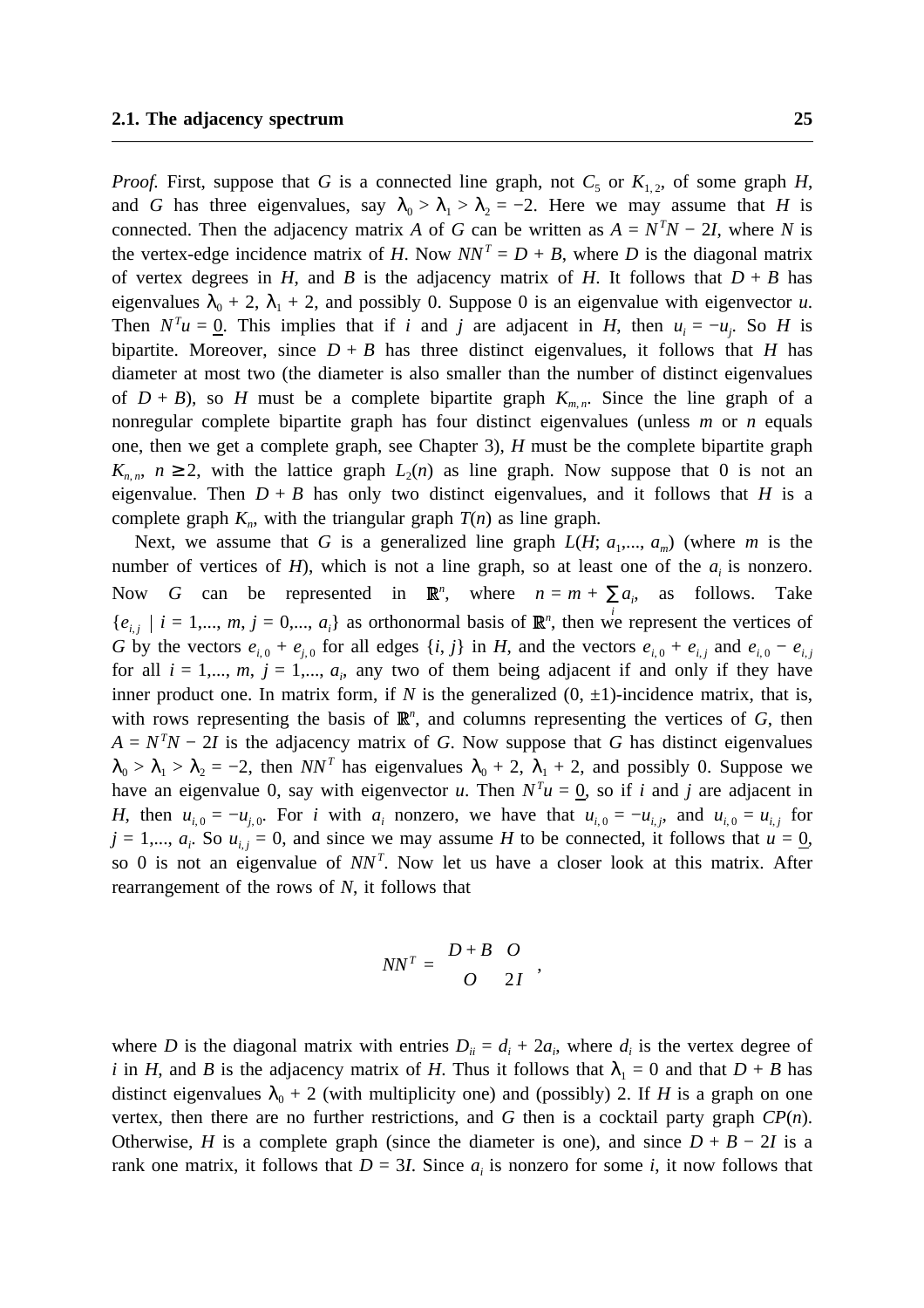$d_i = a_i = 1$  for all *i*. But then *H* is a single edge, and *G* is  $K_{1,4}$ .

The strongly regular graphs with all eigenvalues at least −2 have already been classified by Seidel (cf. [25]). Besides the 5-cycle, the lattice graphs, the triangular graphs and the cocktail party graphs, there are the Petersen graph, the complement of the Clebsch graph, the Shrikhande graph, the complement of the Schläfli graph, and the three Chang graphs.

In the beginning of this section, we already saw some nonregular graphs with three eigenvalues, all of which are at least −2. Besides these, we also mention the cones over the lattice graph  $L_2(4)$ , the Shrikhande graph, the triangular graph  $T(8)$  and the three Chang graphs. We should mention that a graph that is represented by a subset of  $E_8$  has at most 36 vertices and vertex degrees at most 28, thus there are finitely many (see [20]). Both bounds are tight for the example (see the beginning of this section) obtained by switching in *T*(9).

Now let's have a look at the graphs that are represented by roots in  $E_8$  (and which are not generalized line graphs). First we shall find the ones that have a representation in the subsystem  $E_6$ .

PROPOSITION 2.1.5. *The only connected graphs with three eigenvalues that are represented by roots in E*6, *and which are not generalized line graphs are the Petersen graph*, *the cone over the Petersen graph and the complement of the Clebsch graph.*

*Proof.* For graphs represented by roots in  $E_6$  the multiplicity of the eigenvalue −2 is *v* − 6, where  $\nu$  is the number of vertices. Consequently such graphs have spectrum  $\{ [2(\nu - 6) - 5\lambda_1]^1, [\lambda_1]^5, [-2]^{\nu - 6} \}$ , and we also may assume that  $\lambda_1 \ge 1$  (a connected graph with exactly one positive eigenvalue must be a complete multipartite graph).

Using the inequality  $\sum m_i \lambda_i^2 = v k_{ave} \le v \lambda_0$  (Lemma 1.3.2), we find that we must have  $λ_1 = 1$  or  $λ_1 = 2$ , and we find possible spectra  $\{ [8]^1, [2]^5, [-2]^9 \}$ ,  $\{ [10]^1, [2]^5, [-2]^{10} \}$ ,  $\{[3]^1, [1]^5, [-2]^4\}, \{[5]^1, [1]^5, [-2]^5\}, \{[7]^1, [1]^5, [-2]^6\}, \{[9]^1, [1]^5, [-2]^7\}$ } and  $\{[11]^1, [1]^5, [-2]^8\}$ . The first three of these spectra imply regularity (by Lemma 1.3.2), and it is well known that there are unique graphs with such spectra: the triangular graph  $T(6)$ , the complement of the Clebsch graph, and the Petersen graph, respectively.

The graphs with one of the remaining spectra are sure to be nonregular, and by using the Perron-Frobenius eigenvector, the vertex degrees in such graphs are either 3, 6 and 11, or 4 and 10. Now it immediately follows that a graph with spectrum  $\{[11]^1, [1]^5, [-2]^8\}$ does not exist, since here we would have  $\lambda_0 \geq k_{\text{max}}$ , which would imply regularity by Lemma 1.3.1. If only two vertex degrees occur, then we know that the partition according to the vertex degrees is regular. For degrees 4 and 10, we find, by checking the parameters, that this can only occur for a graph with spectrum  $\{[5]^1, [1]^5, [-2]^5\}$ , with one vertex of degree 10 and ten vertices of degree 4. Here it follows that we must have the cone over the Petersen graph. Moreover, a graph with this spectrum cannot have vertex degrees 3 and 6 (no regular partition), thus the cone over the Petersen graph is the unique graph with spectrum  $\{ [5]^1, [1]^5, [-2]^5 \}.$ 

 $\Box$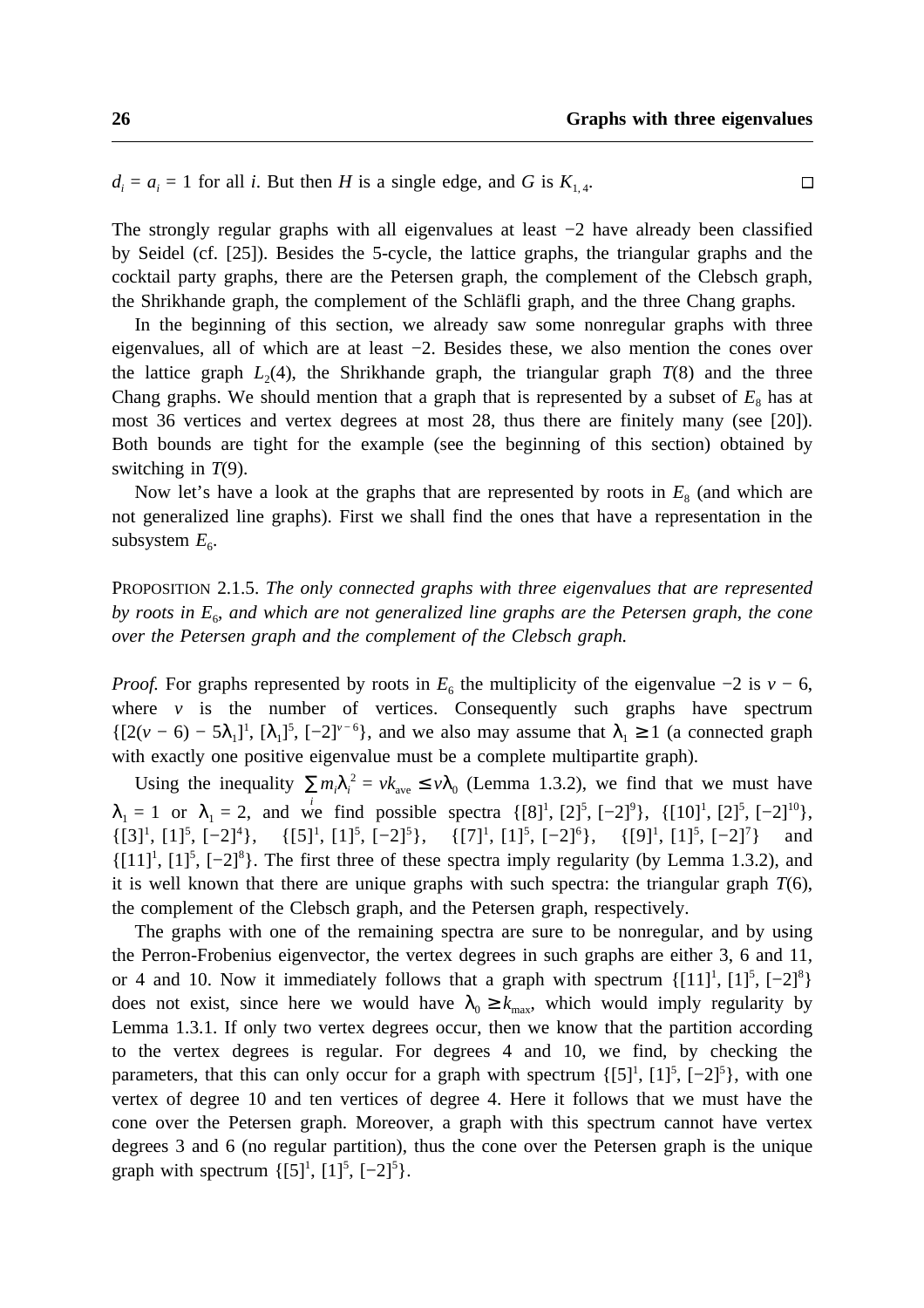For a graph with spectrum  $\{ [7]^1, [1]^5, [-2]^6 \}$  and  $n_i$  vertices of degree *i*, we find no solutions to the requirements  $n_3 + n_6 + n_{11} = 12$ ,  $3n_3 + 6n_6 + 11n_{11} = 78$  (=  $\sum m_i \lambda_i^2$ ),  $n_{11} = 0$  or  $n_{11} = 1$  (if  $n_{11} \ge 1$  then we have a cone), so such a graph cannot exist. For a graph with spectrum  $\{ [9]^1, [1]^5, [-2]^7 \}$  we find that we must have  $n_3 = 3, n_6 = 1$  and  $n_{11} = 9$ , but it is easily seen that this is impossible, so such a graph cannot exist.  $\Box$ 

Next, let's have a look at the graphs that are represented by roots in  $E_7$ .

PROPOSITION 2.1.6. *The only connected graphs with three eigenvalues that are represented by roots in*  $E_7$ *, and which are not generalized line graphs or represented by roots in*  $E_6$ *are the graph derived from the complement of the Fano plane* (*see Figure* 2.1.2), *the Shrikhande graph*, *the cone over the Shrikhande graph*, *the cone over the lattice graph* L<sub>2</sub>(4), and the complement of the Schläfli graph.

*Proof.* For such graphs the multiplicity of the eigenvalue  $-2$  is  $v - 7$ . Consequently they have spectrum  $\{ [2(\nu - 7) - 6\lambda_1]^1, [\lambda_1]^6, [-2]^{\nu - 7} \}$ , and also here we may assume that  $\lambda_1 \geq 1$ .

Using the inequality  $\sum m_i \lambda_i^2 = v k_{ave} \le v \lambda_0$ , we find that we must have  $\lambda_1 = 1, 2, 3$  or 4. For  $\lambda_1 = 4$ , we find possible spectra  $\{[16]^1, [4]^6, [-2]^{20}\}$  and  $\{[18]^1, [4]^6, [-2]^{21}\}$ , which both imply regularity. A graph with the latter spectrum does not exist, and there is a unique graph with the first spectrum: the complement of the Schläfli graph.

If  $\lambda_1 = 3$ , we find possible spectra  $\{ [10]^1, [3]^6, [-2]^{14} \}$ ,  $\{ [12]^1, [3]^6, [-2]^{15} \}$ ,  $\{[14]^1, [3]^6, [-2]^{16}\}, \{[16]^1, [3]^6, [-2]^{17}\}$  and  $\{[18]^1, [3]^6, [-2]^{18}\},$  and the first and last imply regularity. It is well known that there is no graph with the last spectrum, and a unique graph with the first spectrum: *T*(7). By using the Perron-Frobenius eigenvector, and the fact that by Corollary 2.1.3 all vertex degrees must be even, we find that in a graph with one of the remaining three spectra, the vertex degrees are either 10 and 22, or 8 and 14. In any case the partition according to the vertex degrees must be regular, which gives a contradiction for any of the three spectra.

Also if  $\lambda_1 = 1$ , the vertex degrees must be even, and here we find possible spectra  $\{[4]^1, [1]^6, [-2]^5\}$ }, {[6]<sup>1</sup>, [1]<sup>6</sup>, [-2]<sup>6</sup>}, {[8]<sup>1</sup>, [1]<sup>6</sup>, [-2]<sup>7</sup>}, {[10]<sup>1</sup>, [1]<sup>6</sup>, [-2]<sup>8</sup> } and  $\{[12]^1, [1]^6, [-2]^9\}$ , all of which imply nonregularity. Here we find that the possible vertex degrees are 4 and 10, and thus we always have a regular partition. The only spectrum which survives the constraints is  $\{ [8]^1, [1]^6, [-2]^7 \}$ , and we find that we must have seven vertices of degree 4 and seven vertices of degree 10. Moreover, the vertices of degree 4 induce a coclique, and the vertices of degree 10 induce a clique. Since any two vertices of degree 4 have two common neighbours (this follows from the Perron-Frobenius eigenvector), the edges between the vertices of degree 4 and the vertices of degree 10 form the incidence of the complement of the Fano plane. So here we find the graph of Figure 2.1.2, which is now proven to be the unique graph with spectrum  $\{ [8]^1, [1]^6, [-2]^7 \}$ .

In the remaining case  $\lambda_1 = 2$ , we find possible spectra  $\{ [6]^1, [2]^6, [-2]^9 \}$ , which is realized only by the lattice graph  $L_2(4)$  and the Shrikhande graph,  $\{ [8]^1, [2]^6, [-2]^{10} \}$ ,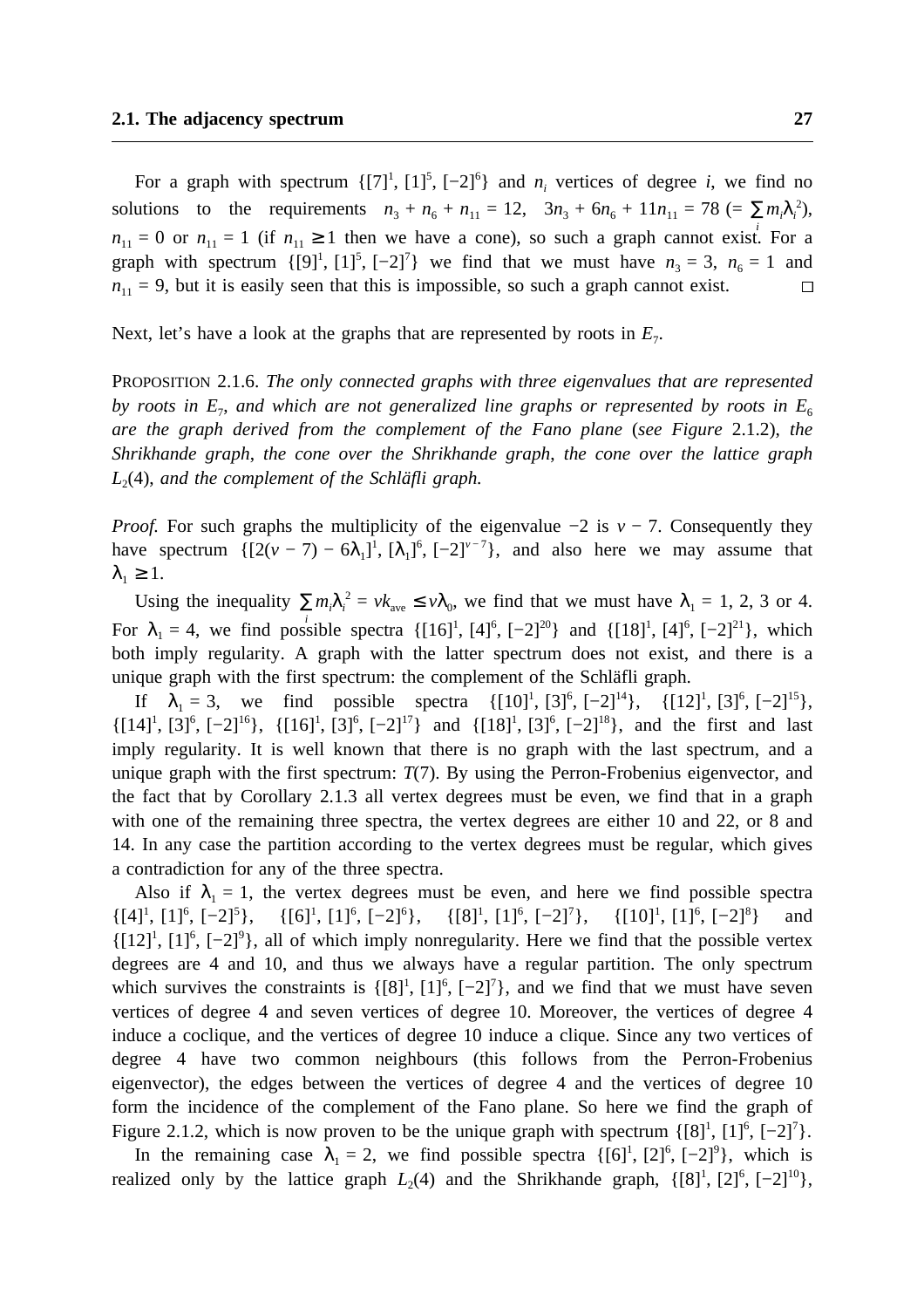$\{[10]^1, [2]^6, [-2]^1\}, \{[12]^1, [2]^6, [-2]^1\}, \{[14]^1, [2]^6, [-2]^1\}$  and  $\{[16]^1, [2]^6, [-2]^1\}.$  The last spectrum implies regularity, but no such strongly regular graph exists. In the other four possibilities we must have vertex degrees either 5, 8 and 13, or 6 and 12, or 7 and 16. First suppose that we have vertex degrees 5, 8 and 13. Consider a graph with spectrum  $\{ [8]^1, [2]^6, [-2]^10 \}$ , and  $n_5, n_8$  and  $n_{13}$  vertices of degrees 5, 8 and 13, respectively. From the equations  $n_5 + n_8 + n_{13} = 17$ ,  $5n_5 + 8n_8 + 13n_{13} = 128$ , we find either  $n_5 = 11$ ,  $n_8 = 1$ ,  $n_{13} = 5$  or  $n_5 = 6$ ,  $n_8 = 9$ ,  $n_{13} = 2$ . In the first case, consider a vertex of degree 5, and let  $k_{5i}$  be the number of vertices of degree *i* adjacent to this vertex. Then from the equations  $k_{5,5} + k_{5,8} + k_{5,13} = 5$  and  $k_{5,5} + 2k_{5,8} + 3k_{5,13} = 8$  (which follows from the Perron-Frobenius eigenvector) we find that  $k_{5, 8} = 1$ , so every vertex of degree 5 is adjacent to the unique vertex of degree 8, but there are 11 vertices of degree 5, which is a contradiction. So we are in the second case. Let  $k_{i,j}$  be the number of vertices of degree *j* adjacent to a vertex of degree *i*. Here it follows that we must have  $k_{13,5} = 3$ ,  $k_{13,8} = 9$  and  $k_{13,13} = 1$ . So the two vertices of degree 13 have all vertices of degree 8 as (common) neighbours. But it follows from the Perron-Frobenius eigenvector that two vertices of degree 13 have precisely nine common neighbours, so it follows that every vertex of degree 5 is adjacent to precisely one of the vertices of degree 13, i.e.  $k_{5, 13} = 1$ . Now it follows that every vertex of degree 5 is adjacent to one vertex of degree 8  $(k_{5, 8} = 1)$ , while every vertex of degree 8 is adjacent to two vertices of degree 5 ( $k_{8.5} = 2$ ), which is a contradiction.

Now suppose we have a graph with spectrum  $\{[10]^1, [2]^6, [-2]^{\{1\}}\}$  and vertex degrees 5, 8 and 13. Then we must have either  $n_5 = 7$ ,  $n_8 = 2$ ,  $n_{13} = 9$  or  $n_5 = 2$ ,  $n_8 = 10$ ,  $n_{13} = 6$ . In the first case it follows that  $k_{5, 8} = 1$  and  $k_{8, 5} = 2$ , which is a contradiction. In the second case, consider the two vertices of degree 5. They have a unique common neighbour *x*, which must have degree 8, as a vertex of degree 13 can have at most one neighbour of degree 5. Besides the vertices of degree 5, *x* now can only have neighbours of degree 13. Now take a vertex of degree 13 which is not adjacent to any of the vertices of degree 5 (these exist since a vertex of degree 5 has at most one neighbour of degree 13). This vertex has four neighbours of degree 13, so it has four common neighbours with *x*, which is a contradiction, since it follows from the Perron-Frobenius eigenvector that they should have six common neighbours.

For a graph with spectrum  $\{[12]^1, [2]^6, [-2]^{\frac{1}{2}}\}$  and vertex degrees 5, 8 and 13 we find  $n_5 = 2$ ,  $n_8 = 3$  and  $n_{13} = 14$ . Here it follows that  $k_{8,5} = 0$ , while  $k_{5,8} \ge 1$ , giving a contradiction. Finally, a graph with spectrum  $\{[14]^1, [2]^6, [-2]^{13}\}$  cannot have vertex degrees 5, 8 and 13, since then we would have  $\lambda_0 > k_{\text{max}}$ , which contradicts Lemma 1.3.1. So for none of the spectra we can have a graph with vertex degrees 5, 8 and 13.

In the remaining two cases for the vertex degrees we must have regular partitions, which can only occur for  $\{ [8]^1, [2]^6, [-2]^{10} \}$ , with one vertex of degree 16 and sixteen vertices of degree 7, and we find that in this case we must have the cone over the lattice graph  $L_2(4)$  or the cone over the Shrikhande graph. So we found all graphs with three eigenvalues that are represented by roots in  $E_7$ .  $\Box$ 

For the graphs represented by roots in  $E_8$ , there are too many possibilities to do by hand.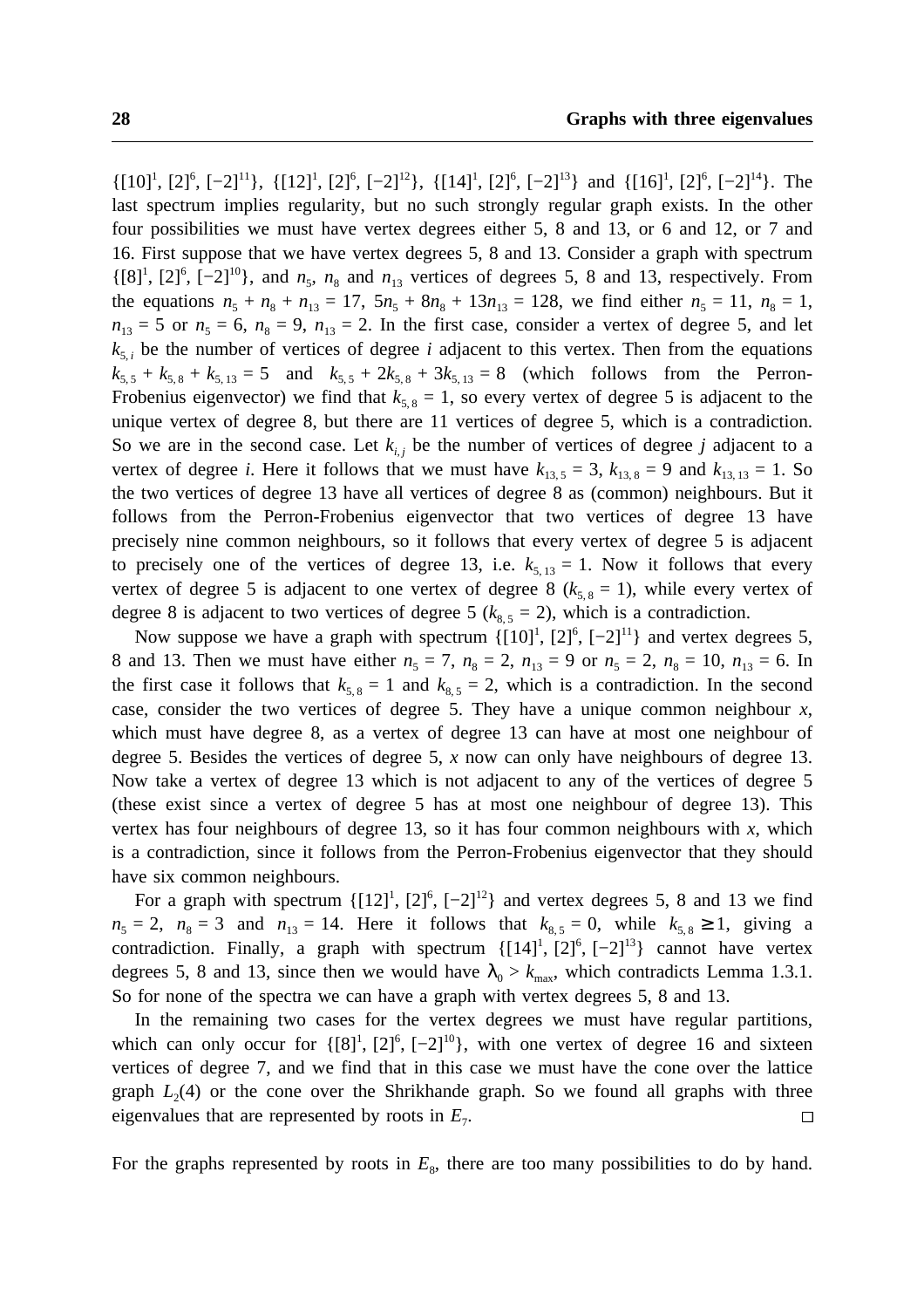Using the *inequalities*  $\sum_{i} m_i \lambda_i^2 \leq v \lambda_0$  and  $v \leq 36$ , we find possible spectra  $\{[2(\nu - 8) - 7\lambda_1]^1, [\lambda_1]^7, [-2]^{\nu - 8}\}$  with  $\lambda_1 = 1$  and  $\nu = 13,..., 19, \lambda_1 = 2$  and  $\nu = 18,..., 25,$  $\lambda_1 = 3$  and  $v = 23,..., 30, \lambda_1 = 4$  and  $v = 28,..., 36$ , or  $\lambda_1 = 5$  and  $v = 34,..., 36$ . The only spectra corresponding to regular graphs are  $\{[12]^1, [4]^7, [-2]^{20}\}$ , for which there are the triangular graph  $T(8)$  and the three Chang graphs, and  $\{[28]^1, [4]^7, [-2]^{28}\}$ , for which no graph exists. The problem for the nonregular cases is that as the number of vertices increases, also the number of possible degrees increases. It is still possible to prove that no graph in the cases with at most twenty vertices exists, but (most of) the other cases are left (to a computer search?).

## **2.1.4. The small cases**

As it turns out, we have found all nonregular graphs with three eigenvalues and at most twenty vertices. Of course, the regular ones are also known. The arguments we use in the next proposition are the same as those in the proofs of Propositions 2.1.5 and 2.1.6.

PROPOSITION 2.1.7. *The only connected nonregular graphs with three eigenvalues and at most twenty vertices*, *which are not complete bipartite are the cone over the Petersen graph*, *the graph derived from the complement of the Fano plane* (*see Figure* 2.1.2), *the cone over the Shrikhande graph and the cone over the lattice graph L*<sub>2</sub>(4).

*Proof.* Let's see which cases are left to check. For the cases with nonintegral eigenvalues, it follows from Proposition 2.1.2 that the only possible spectra are  $\{ [8]^1, [-\frac{1}{2} + \frac{1}{2} \sqrt{13}]^8, [-\frac{1}{2} - \frac{1}{2} \sqrt{13}]^8 \}$  and  $\{ [9]^1, [-\frac{1}{2} + \frac{1}{2} \sqrt{17}]^9, [-\frac{1}{2} - \frac{1}{2} \sqrt{17}]^9 \}$ . Suppose we have a graph with the first spectrum. By Proposition 2.1.2, all vertex degrees must be even, and by use of the Perron-Frobenius eigenvector it then follows that the only possible vertex degrees are 4 and 12. But, if  $n_i$  denotes the number of vertices of degree  $i$ , then the equations  $n_4 + n_{12} = 17$ ,  $4n_4 + 12n_{12} = 120$  have no integral solution, so we have a contradiction. A graph with the latter spectrum must have vertex degrees either 5, 8 and 13, or 6 and 12, or 7 and 16. In the last two cases the partition according to the vertex degrees must be regular, which gives a contradiction. So we must have vertex degrees 5, 8 and 13, and either  $n_5 = 0$ ,  $n_8 = 17$ ,  $n_{13} = 2$ , or  $n_5 = 5$ ,  $n_8 = 9$ ,  $n_{13} = 5$ , or  $n_5 = 10$ ,  $n_8 = 1$ ,  $n_{13} = 8$ . In the first case, however, we have a regular partition, which cannot be the case. The last case can also be excluded, since every vertex of degree 5 must be adjacent to an even number of vertices of degree 8, and the unique vertex of degree 8 must be adjacent to three vertices of degree 5. In the remaining case, every vertex of degree 13 has at least two neighbours of degree 5. Since every vertex of degree 5 has at most two neighbours of degree 13, it follows that every vertex of degree 5 has precisely two neighbours of degree 13, and thus also three neighbours of degree 5. But two adjacent vertices of degree 5 have no common neighbours, and a vertex of degree 5 and a vertex of degree 13 which are adjacent must have two common neighbours, which gives a contradiction. Hence, also a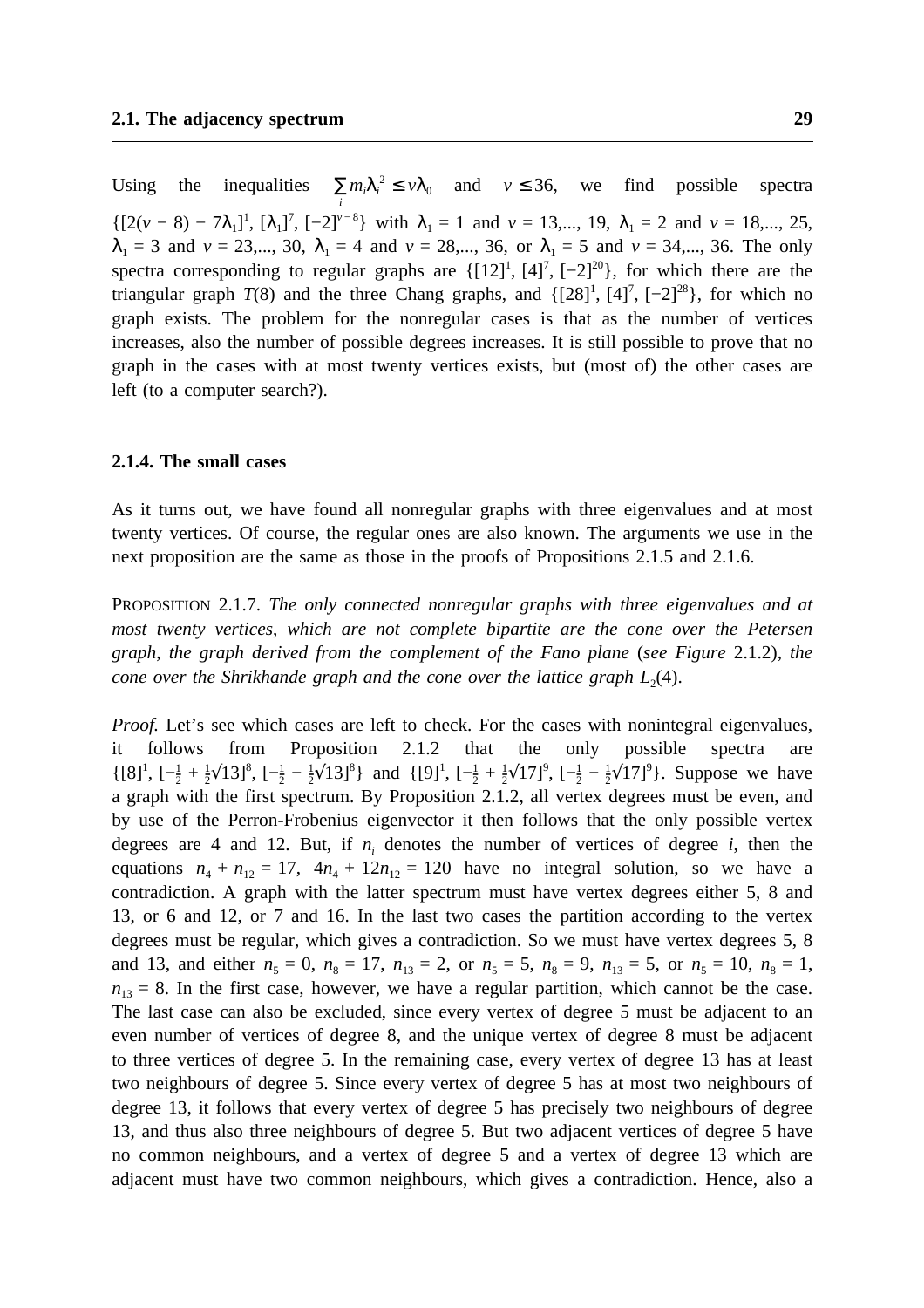graph with the second spectrum does not exist.

So we are left with integral spectra. First, consider the spectra with least eigenvalue  $\lambda_2 < -2$ . Here we find, by using the inequality  $\sum m_i \lambda_i^2 < v \lambda_0$  of Lemma 1.3.2, that the only possible spectra with at most twenty vertices <sup>*i*</sup> are  $\{[8]^1, [1]^{10}, [-3]^6\}$ ,  $\{[7]^1, [1]^{11}, [-3]^6\}$ ,  $\{[11]^1, [1]^{10}, [-3]^7$ }, {[6]<sup>1</sup>, [1]<sup>12</sup>, [−3]<sup>6</sup>}, {[10]<sup>1</sup>, [1]<sup>11</sup>, [−3]<sup>7</sup>}, {[5]<sup>1</sup>, [1]<sup>13</sup>, [−3]<sup>6</sup>},  $\{[9]^1, [1]^1, [-3]^7\}$  and  $\{[13]^1, [1]^1, [-3]^8\}$ , so all spectra have  $\lambda_1 = 1$  and  $\lambda_2 = -3$ . As a consequence, the vertex degrees occuring in graphs with these spectra are either 4, 7, 12 and 19, or 5 and 11, or 6 and 15. Moreover, as  $\lambda_1 + \lambda_2 = -2$ , any two adjacent vertices of degree 4 have −1 common neighbours, hence the vertices of degree 4 form a coclique. First, consider the graphs on an odd number of vertices. In these cases not all vertex degrees can be odd (the Handshaking lemma), so degrees 5 and 11 cannot occur. Degrees 6 and 15 easily give contradictions in each of the cases, so we must have degrees 4, 7 and 12. Consider a graph with spectrum  $\{ [8]^1, [1]^{10}, [-3]^6 \}$  on 17 vertices. From the fact that no vertex of degree 4 has a neighbour of degree 4, it follows (use the Perron-Frobenius eigenvector) that also no vertex of degree 4 has a neighbour of degree 12. This implies that every vertex of degree 12 has only neighbours of degree 12. Since there is at least one vertex of degree 12, it follows that the graph is disconnected, which is a contradiction. For spectrum  $\{ [6]^1, [1]^{\prime\prime}, [-3]^{\prime\prime} \}$  with 19 vertices, the fact that no vertex of degree 4 has a neighbour of degree 4 implies that such a vertex should have −2 neighbours of degree 12. So there cannot be a vertex of degree 4. But then  $\lambda_0 < k_{\text{min}}$ , which contradicts Lemma 1.3.1. For spectrum  $\{[10]^1, [1]^{\text{11}}, [-3]^7\}$  we find that we have three vertices of degree 4. Any vertex of degree 4 must have two neighbours of degree 7, while every vertex of degree 7 has no neighbours of degree 4, which gives a contradiction. Next, consider the graphs on an even number of vertices. In these cases,  $\lambda_0$  is odd, so by Corollary 2.1.3 all vertex degrees must be odd. Thus we have vertex degrees 7 and 19 or 5 and 11. In the first case, it follows that we have (twenty vertices) a cone over a strongly regular graph on 19 vertices with degree 6, but such a graph does not exist. The latter case easily gives contradictions from the parameters for all the possible spectra.

Next, we have to check the graphs with  $\lambda_2 = -2$ , and so, by the previous section, what remains to be checked are the spectra  $\{[2v - 23]^1, [1]^7, [-2]^{v-8}\}$  for  $v = 13,..., 19$ , and spectra  $\{ [2\nu - 30]^1, [2]^7, [-2]^{\nu-8} \}$  for  $\nu = 18,..., 20$ . For graphs with one of the spectra with  $\lambda_1 = 1$ , we find possible degrees either 3, 6, 11 and 18 or 4 and 10, or 5 and 14. Of course a graph with spectrum  $\{ [3]^1, [1]^7, [-2]^5 \}$  cannot exist, since  $\lambda_0$  is too small. The last two cases for the vertex degrees imply regular partitions, which give contradictions in all cases. Now suppose we have a graph with spectrum  $\{[15]^1, [1]^7, [-2]^{\text{11}}\}$ , on 19 vertices. Such a graph must have a vertex of degree 18, otherwise by Lemma 1.3.1  $\lambda_0$  is too large. Thus we have a cone, but this also leads to a contradiction. For the remaining spectra we must have degrees 3, 6 and 11. However, there are no graphs with spectra  $\{[11]^1, [1]^7, [-2]^9\}$  and  $\{[13]^1, [1]^7, [-2]^{10}\}$ , again since  $\lambda_0$  is too large. So suppose we have a graph with spectrum  $\{ [5]^1, [1]^7, [-2]^6 \}$ . Such a graph must have  $n_3 = 11, n_6 = 2$  and  $n_{11} = 1$ . But now it follows that the vertex of degree 11 is adjacent to four vertices of degree 6, which gives a contradiction. Suppose we have a graph with spectrum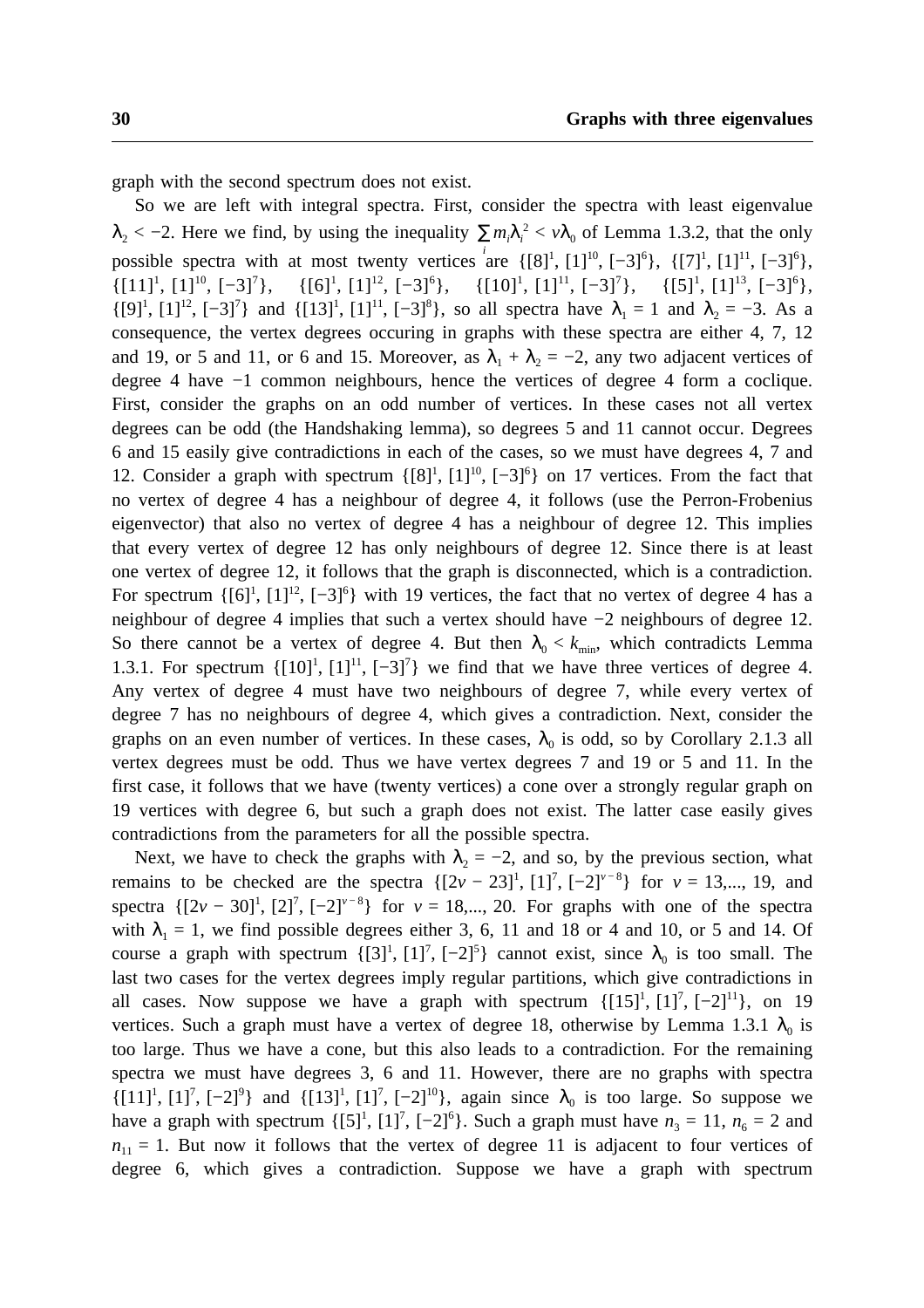$\{[7]^1, [1]^7, [-2]^7\}$ . Here it follows that (using that there is at least one vertex of degree 11)  $n_3 = 7$ ,  $n_6 = 5$  and  $n_{11} = 3$ . Let  $k_{i,j}$  be the number of neighbours of degree *j* of some vertex of degree *i*. Then from the equations  $k_{11,3} + k_{11,6} + k_{11,11} = 11$  and  $k_{11,3} + 2k_{11,6} + 3k_{11,11} = 3\lambda_0$ , we find that  $k_{11,6} + 2k_{11,11} = 10$ , which gives a contradiction, since  $k_{11,6} \leq 5$  and  $k_{11,11} \leq 2$ . Finally, suppose we have a graph with spectrum  $\{[9]^1, [1]^7, [-2]^8\}$ . Then either  $n_3 = 7$ ,  $n_6 = 0$  and  $n_{11} = 9$ , or  $n_3 = 2$ ,  $n_6 = 8$  and  $n_{11} = 6$ . In the first case we have a regular partition, which gives a contradiction. In the latter case it follows that every vertex of degree 3 is adjacent to three vertices of degree 11, and since the two vertices of degree 3 must have one common neighbour, there is a vertex of degree 11 which is adjacent to two vertices of degree 3. But then this vertex must also be adjacent to seven vertices of degree 11, which cannot be the case.

Finally, we are left with the spectra with  $\lambda_1 = 2$  and  $\lambda_2 = -2$ . Here we can have vertex degrees 5, 8 and 13, or 6 and 12, or 7 and 16. Suppose we have a graph with spectrum  $\{ [6]^1, [2]^7, [-2]^{10} \}$ . Here we have vertex degrees 5, 8 and 13, otherwise  $\lambda_0 \le k_{\text{min}}$ . It follows that  $n_5 = 15$ ,  $n_8 = 2$  and  $n_{13} = 1$ . However, this vertex of degree 13 must now be adjacent to five vertices of degree 8, which is a contradiction. So suppose we have a graph with spectrum  $\{ [8]^1, [2]^7, [-2]^{11} \}$ . Here the regular partitions for degrees 6 and 12, or 7 and 16 give contradictions, so we must have degrees 5, 8 and 13, and then either  $n_5 = 12$ ,  $n_8 = 3$  and  $n_{13} = 4$ , or  $n_5 = 7$ ,  $n_8 = 11$  and  $n_{13} = 1$ . But we must also have  $k_{13,8} + 2k_{13,13} = 11$ , which gives a contradiction in the first case. In the second case it follows that the vertex of degree 13 is adjacent to all vertices of degree 8 and to two vertices of degree 5. Such a vertex *x* of degree 5 must then also be adjacent to one vertex of degree 8 and three vertices of degree 5. But *x* and the vertex of degree 13 must have three common neighbours, which gives a contradiction. Finally, suppose we have a graph with spectrum  $\{[10]^1, [2]^7, [-2]^{12}\}$ . Here degrees 6 and 12, and also 7 and 16 cannot occur. So also here we must have vertex degrees 5, 8 and 13. Now either  $n_5 = 8$ ,  $n_8 = 4$ and  $n_{13} = 8$ , or  $n_5 = 3$ ,  $n_8 = 12$  and  $n_{13} = 5$ . In the latter case it follows that every vertex of degree 13 has nine neighbours of degree 8, so there are 45 edges between vertices of degree 8 and vertices of degree 13. On the other hand, every vertex of degree 8 has at least four neighbours of degree 13, which gives at least 48 edges. So we are in the first case. Here every vertex of degree 13 must have three neighbours of degree 5, while every vertex of degree 5 has at most two neighbours of degree 13. But the number of vertices of degree 5 is the same as the number of vertices of degree 13, so we are finished.  $\Box$ 

# **2.2. The Laplace spectrum - Graphs with constant**  $\mu$  **and**  $\overline{\mu}$

As we have seen, the Laplace matrix of a graph is defined as the matrix  $Q = D - A$ , where *D* is the diagonal matrix of vertex degrees, and *A* is the adjacency matrix. This matrix is positive semidefinite, and the all-one vector is an eigenvector with eigenvalue 0. Connected graphs with two distinct Laplace eigenvalues are complete graphs, so the next step would be to consider connected graphs with three distinct Laplace eigenvalues.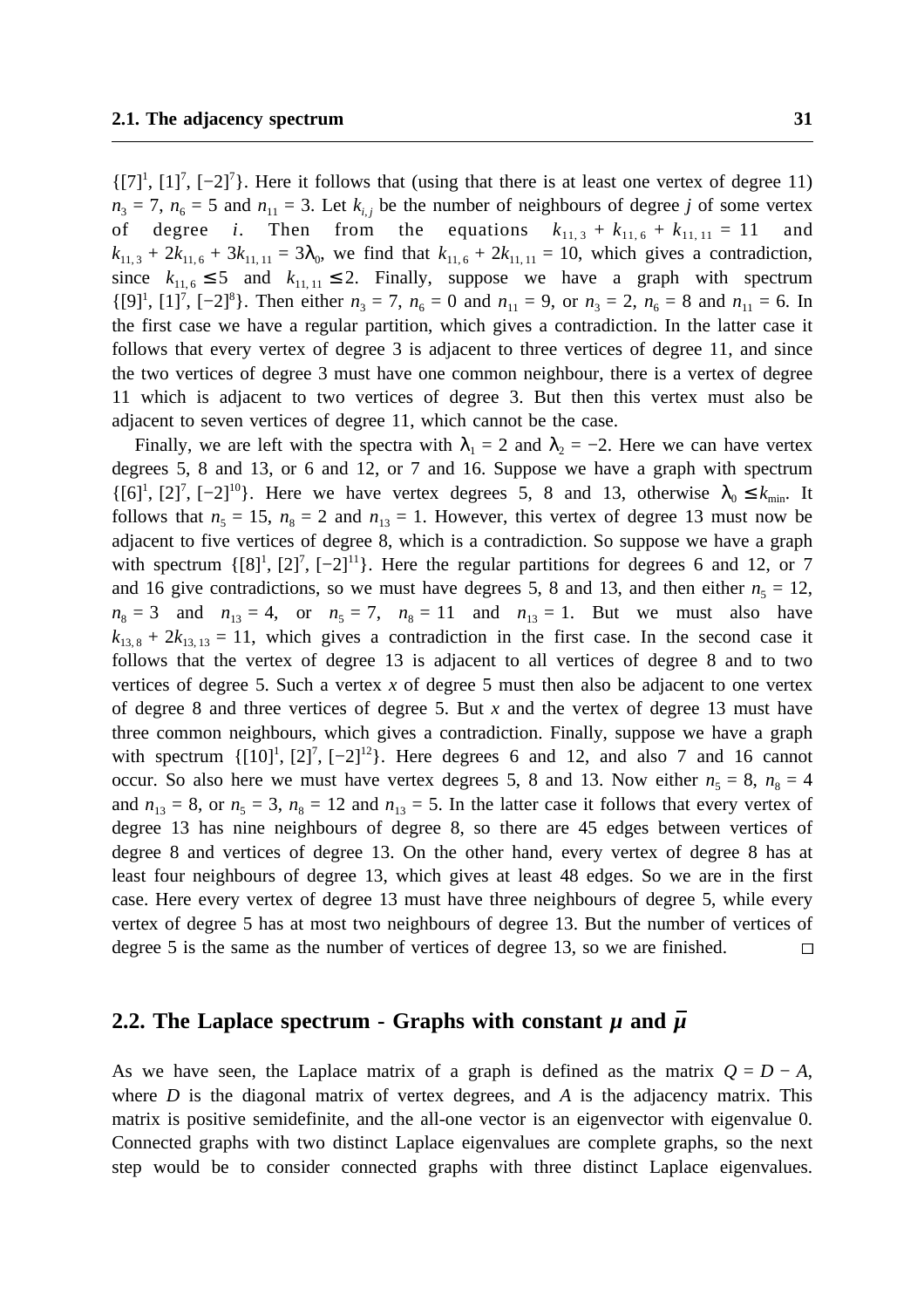However, it will be more convenient to consider graphs with two restricted Laplace eigenvalues. The *restricted eigenvalues* are those that have an eigenvector orthogonal to the all-one vector. The *restricted multiplicity* of an eigenvalue is the dimension of the eigenspace orthogonal to the all-one vector. Now the graphs with two restricted Laplace eigenvalues are precisely the connected graphs with three distinct Laplace eigenvalues and the disconnected graphs with two distinct Laplace eigenvalues.

It turns out that in such graphs only two vertex degrees can occur. Moreover, we shall prove that a graph has two restricted Laplace eigenvalues if and only if it has constant  $\mu$ and  $\overline{\mu}$ . We say that a noncomplete graph *G* has constant  $\mu = \mu(G)$  if any two vertices that are not adjacent have  $\mu$  common neighbours. A graph *G* has constant  $\mu$  and  $\overline{\mu}$  if *G* has constant  $\mu = \mu(G)$ , and its complement  $\overline{G}$  has constant  $\overline{\mu} = \mu(\overline{G})$ . An example is given in Figure 2.2.1.

Graphs with constant *µ* and  $\overline{\mu}$  form a common generalization of two known families of graphs. The regular ones are precisely the strongly regular graphs and for  $\mu = 1$  we have the (nontrivial) geodetic graphs of diameter two.

Some similarities with so-called neighbourhood-regular or Γ∆-regular graphs (see [54, 75]) occur. These graphs can be defined as graphs *G* with constant  $\lambda$  and  $\lambda$ , that is, in *G* any two adjacent vertices have  $\lambda$  common neighbours, and in  $\overline{G}$  any two adjacent vertices have  $\overline{\lambda}$  common neighbours. Here also only two vertex degrees can occur, but there is no easy algebraic characterization.

Using the results from the next section, we generated feasible parameter sets of graphs with three Laplace eigenvalues and at most 40 vertices (see Appendix A.2).



Figure 2.2.1. A graph with constant  $\mu = 1$  and  $\overline{\mu} = 2$  and its complement

## **2.2.1. The number of common neighbours and vertex degrees**

In this section we shall derive some basic properties of graphs with two restricted Laplace eigenvalues. We start with a combinatorial characterization.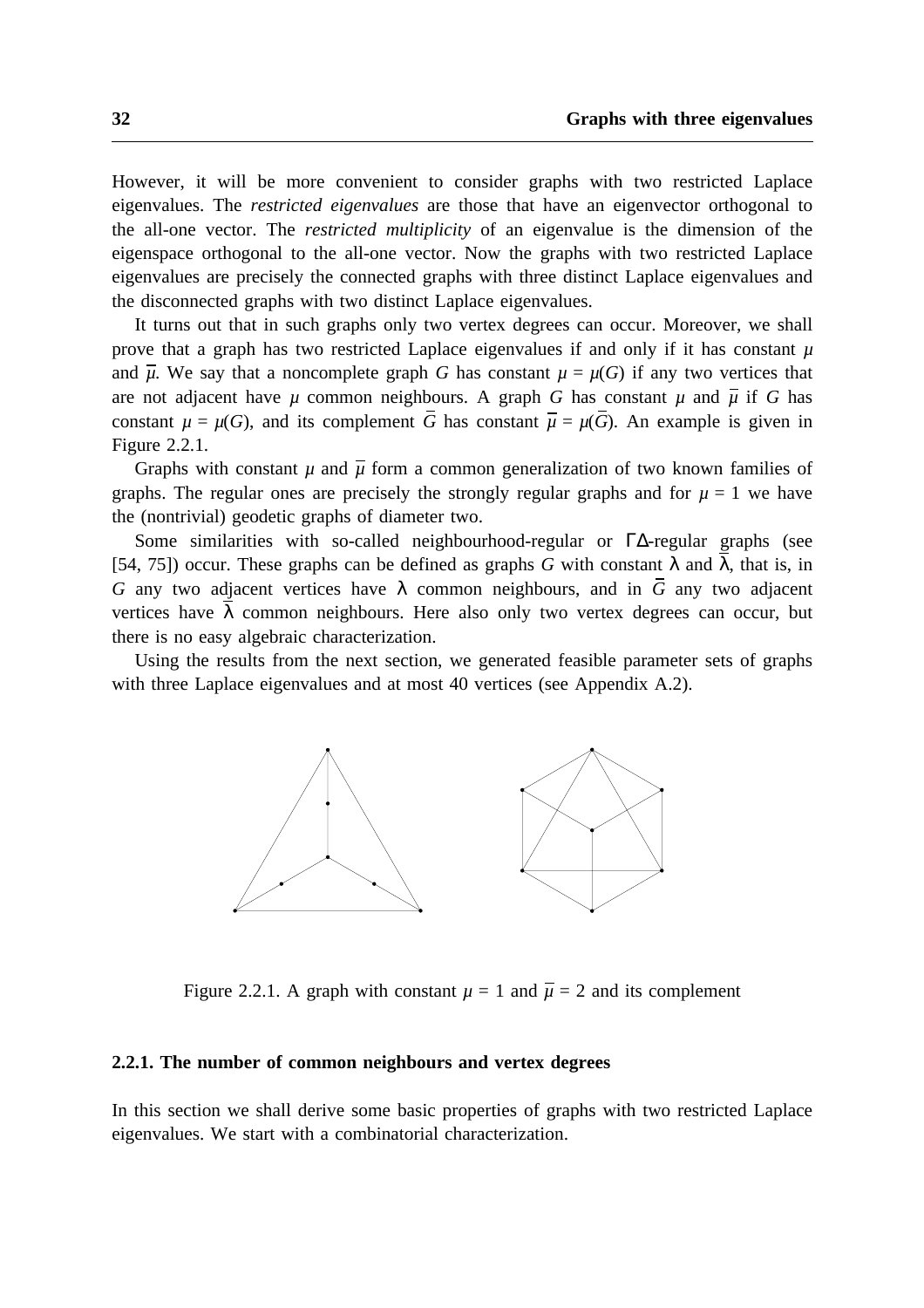THEOREM 2.2.1. *Let G be a graph on v vertices. Then G has two distinct restricted Laplace eigenvalues*  $\theta_1$  *and*  $\theta_2$  *if and only if G has constant*  $\mu$  *and*  $\overline{\mu}$ . *If so then only two vertex degrees*  $k_1$  *and*  $k_2$  *can occur, and*  $\theta_1 + \theta_2 = k_1 + k_2 + 1 = \mu + \nu - \overline{\mu}$  *and*  $\theta_1 \theta_2 = k_1 k_2 + \mu = \mu \nu$ .

*Proof.* Let *G* have Laplace matrix  $Q = D - A$ . Suppose that *G* has two distinct restricted Laplace eigenvalues  $\theta_1$  and  $\theta_2$ . Then  $(Q - \theta_1 I)(Q - \theta_2 I)$  has spectrum  $\{[\theta_1 \theta_2]^{1}, [0]^{v-1}\}\$  and row sums  $\theta_1 \theta_2$ , so it follows that  $(Q - \theta_1 I)(Q - \theta_2 I) = (\theta_1 \theta_2 / v)J$ . If *x* is not adjacent to *y*, so  $Q_{xy} = 0$  then  $Q_{xy}^2 = \theta_1 \theta_2 / v$ , and so  $\mu = \theta_1 \theta_2 / v$  is constant. Since the complement of *G* has distinct restricted Laplace eigenvalues  $v - \theta_1$  and  $v - \theta_2$  (it has Laplace matrix *vI* − *J* − *Q*), it follows that  $\overline{\mu} = (v - \theta_1)(v - \theta_2)/v$  is also constant.

Now suppose that *µ* and  $\overline{\mu}$  are constant. If *x* and *y* are adjacent then  $(vI - J - Q)^2_{xy} = \overline{\mu}$ , so  $\overline{\mu} = (v^2I + vJ + Q^2 - 2vJ - 2vQ)_{xy} = Q_{xy}^2 + v$ , and if *x* and *y* are not adjacent, then  $Q_{xy}^2 = \mu$ . Furthermore  $Q_{xx}^2 = d_x^2 + d_x$ , where  $d_x$  is the vertex degree of *x*. Now

$$
Q^{2} = (\overline{\mu} - \nu)(D - Q) + \mu(J - I - D + Q) + D^{2} + D
$$
  
= (\mu + \nu - \overline{\mu})Q + D^{2} - (\mu + \nu - \overline{\mu} - 1)D - \mu I + \mu J.

Since *Q* and  $Q^2$  have row sums zero, it follows that  $d_x^2 - d_x(\mu + \nu - \overline{\mu} - 1) - \mu + \mu \nu = 0$ for every vertex *x*. So  $Q^2 - (\mu + v - \overline{\mu})Q + \mu vI = \mu J$ . Now let  $\theta_1$  and  $\theta_2$  be such that  $\theta_1 + \theta_2 = \mu + \nu - \overline{\mu}$  and  $\theta_1 \theta_2 = \mu \nu$ , then  $(Q - \theta_1 I)(Q - \theta_2 I) = (\theta_1 \theta_2/\nu)J$ , so G has distinct restricted Laplace eigenvalues  $\theta_1$  and  $\theta_2$ . As a side result we obtained that all vertex degrees  $d_x$  satisfy the same quadratic equation, thus  $d_x$  can only take two values  $k_1$  and  $k_2$ , and the formulas readily follow.  $\Box$ 

If the restricted Laplace eigenvalues are not integral, then they must have the same multiplicities  $m_1 = m_2 = \frac{1}{2}(v - 1)$ . If the Laplace eigenvalues are integral, then their multiplicities are not necessarily fixed by  $v$ ,  $\mu$  and  $\overline{\mu}$ . For example, there are graphs on 16 vertices with constant  $\mu = 2$  and  $\overline{\mu} = 6$  with Laplace spectrum  $\{ [8]^m, [4]^{15-m}, [0]^1 \}$  for *m* = 5, 6, 7, 8 and 9 (see Section 5.3.3).

The following lemma implies that the numbers of vertices of the respective degrees follow from the Laplace spectrum.

LEMMA 2.2.2. *Let G be a graph on v vertices with two distinct restricted Laplace*  $eigenvalues \theta_1$  *and*  $\theta_2$  *with restricted multiplicities m<sub>1</sub> and m<sub>2</sub>, <i>respectively. Suppose there are*  $n_1$  *vertices of degree*  $k_1$  *and*  $n_2$  *vertices of degree*  $k_2$ *. Then*  $m_1 + m_2 + 1 = n_1 + n_2 = v$  $and m_1\theta_1 + m_2\theta_2 = n_1k_1 + n_2k_2.$ 

*Proof.* The first equation is trivial, the second follows from the trace of the Laplace matrix. $\Box$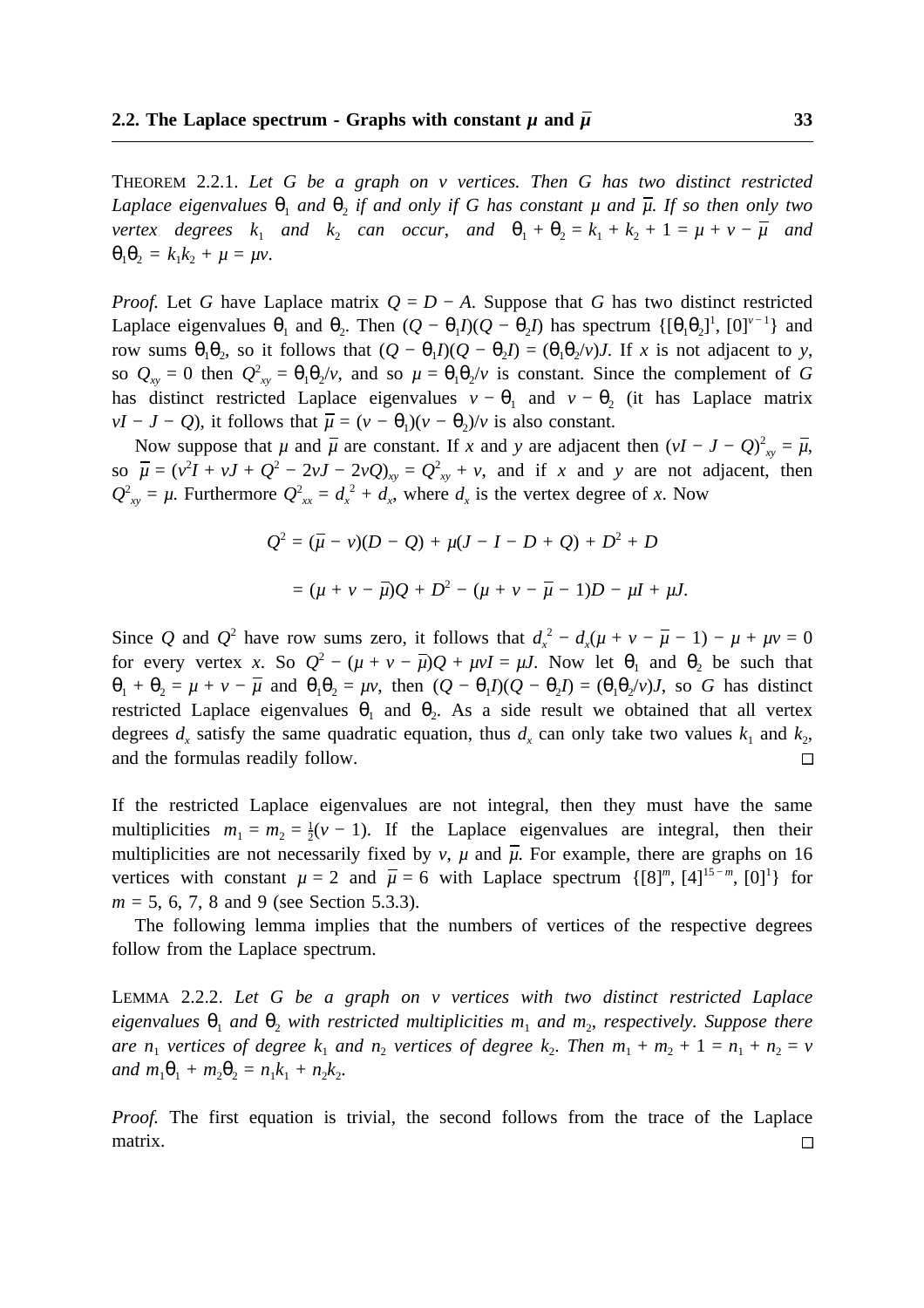The number of common neighbours of two adjacent vertices is in general not constant, but depends on the degrees of the vertices.

LEMMA 2.2.3. Let G be a graph with constant  $\mu$  and  $\overline{\mu}$ , and vertex degrees  $k_1$  and  $k_2$ . *Suppose x and y are two adjacent vertices. Then the number of common neighbours*  $\lambda_{xy}$  *of x and y equals*

$$
\lambda_{xy} = \begin{cases}\n\lambda_{11} = \mu - 1 + k_1 - k_2 & \text{if } x \text{ and } y \text{ both have degree } k_1, \\
\lambda_{12} = \mu - 1 & \text{if } x \text{ and } y \text{ have distinct degrees,} \\
\lambda_{22} = \mu - 1 + k_2 - k_1 & \text{if } x \text{ and } y \text{ both have degree } k_2.\n\end{cases}
$$

*Proof.* Suppose x and y have vertex degrees  $d_x$  and  $d_y$ , respectively. The number of vertices that are not adjacent to both *x* and *y* equals  $\overline{\mu}$ . The number of vertices adjacent to *x* but not to *y* equals  $d_x - 1 - \lambda_x$ , and the number of vertices adjacent to *y* but not to *x* equals  $d_y - 1 - \lambda_{xy}$ . Now we have that  $v = 2 + \lambda_{xy} + \overline{\mu} + d_x - 1 - \lambda_{xy} + d_y - 1 - \lambda_{xy}$ . Thus  $\lambda_{xy} = \overline{\mu} - v + d_x + d_y$ . By using that  $k_1 + k_2 = \mu + v - \overline{\mu} - 1$ , the result follows.  $\Box$ 

Both Theorem 2.2.1 and Lemma 2.2.3 imply the following.

COROLLARY 2.2.4. A graph with constant  $\mu$  and  $\overline{\mu}$  is regular if and only if it is strongly *regular.*

Observe that *G* is regular if and only if  $(\mu + \nu - \overline{\mu} - 1)^2 = 4\mu(\nu - 1)$  or  $n_1 = 0$  or  $n_2 = 0$ . Since we can express all parameters in terms of the Laplace spectrum, it follows that it can be recognized from the Laplace spectrum whether a graph is strongly regular or not. Of course, this also follows from the previous and Lemma 1.3.3.

Before proving the next lemma we first look at the disconnected graphs. Since the number of components of a graph equals the multiplicity of its Laplace eigenvalue 0, a graph with constant  $\mu$  and  $\overline{\mu}$  is disconnected if and only if one of its restricted Laplace eigenvalues equals 0. Consequently this is the case if and only if  $\mu = 0$ . So in a disconnected graph *G* with constant  $\mu$  and  $\overline{\mu}$  any two vertices that are not adjacent have no common neighbours. This implies that two vertices that are not adjacent are in distinct components of *G*. So *G* is a disjoint union of cliques. Since the only two vertex degrees that can occur are  $v - \overline{\mu} - 1$  and 0, *G* is a disjoint union of  $(v - \overline{\mu})$ -cliques and isolated vertices.

LEMMA 2.2.5. Let G be a graph with two restricted Laplace eigenvalues  $\theta_1 > \theta_2$  and *vertex degrees*  $k_1 \geq k_2$ . *Then*  $\theta_1 - 1 \geq k_1 \geq k_2 \geq \theta_2$ , *with*  $k_2 = \theta_2$  *if and only if G or G is disconnected.*

*Proof.* Assume that *G* is not regular, otherwise *G* is strongly regular and the result easily follows. First, suppose that the induced graph on the vertices of degree  $k_1$  is not a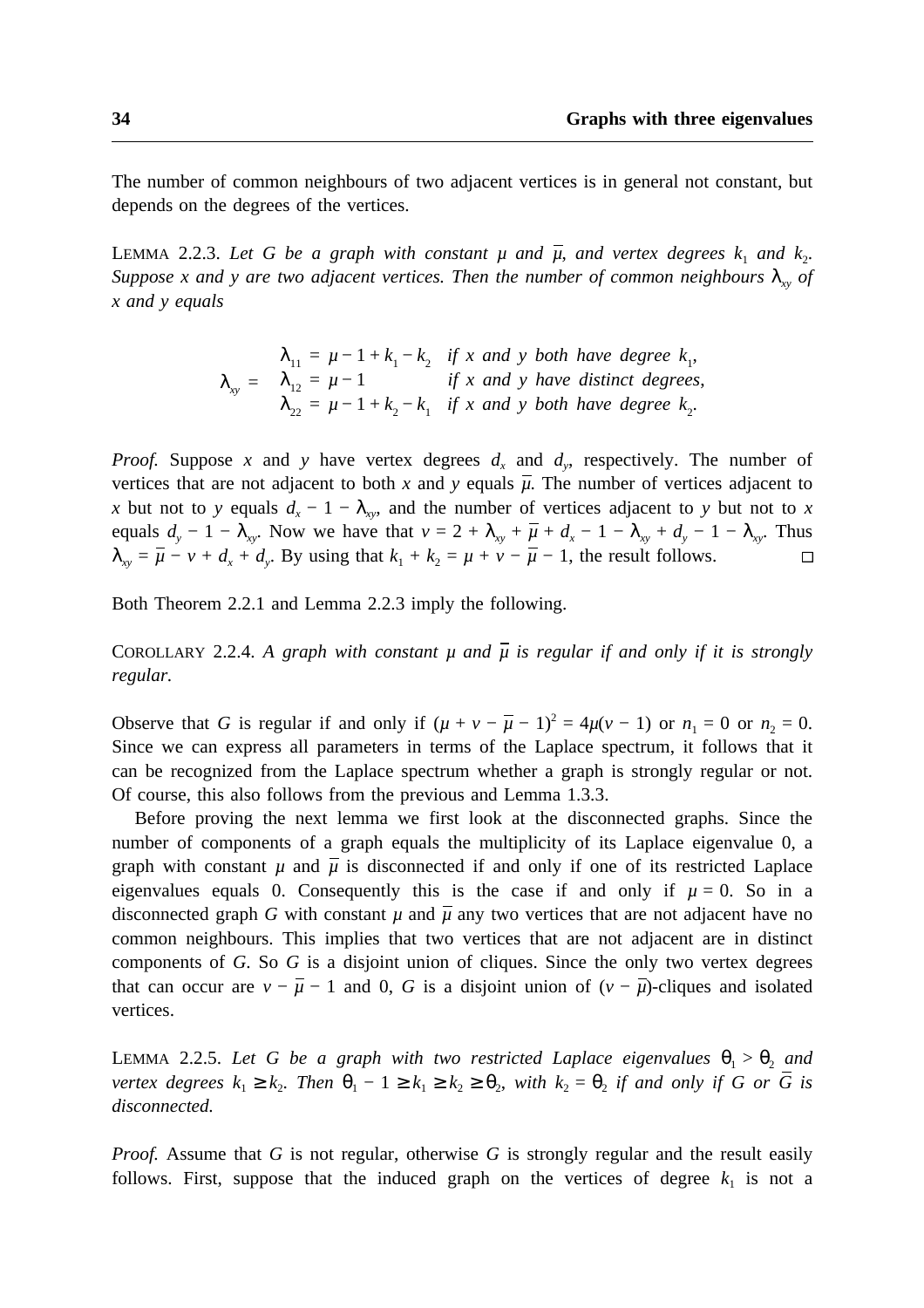coclique. So there are two vertices of degree  $k_1$  that are adjacent. Then the  $2 \times 2$ submatrix of the Laplace matrix  $Q$  of  $G$  induced by these two vertices has eigenvalues  $k_1 \pm 1$ , and since these interlace the eigenvalues of *Q*, we have that  $k_1 + 1 \le \theta_1$ . Since  $k_1 + k_2 + 1 = \theta_1 + \theta_2$ , then also  $k_2 \ge \theta_2$ .

Next, suppose that the induced graph on the vertices of degree  $k_2$  is not a clique. So there are two vertices of degree  $k_2$  that are not adjacent. Now the  $2 \times 2$  submatrix of *Q* induced by these two vertices has two eigenvalues  $k<sub>2</sub>$ , and since these also interlace the eigenvalues of *Q*, we have that  $k_2 \geq \theta_2$ , and then also  $\theta_1 - 1 \geq k_1$ .

The remaining case is that the induced graph on the vertices of degree  $k_1$  is a coclique and the induced graph on the vertices of degree  $k<sub>2</sub>$  is a clique. Suppose we have such a graph. Since a vertex of degree  $k_1$  only has neighbours of degree  $k_2$ , and  $\lambda_{12} = \mu - 1$ , we find that  $k_1 = \mu$ . Since any two vertices of degree  $k_1$  have  $\mu$  common neighbours, it follows that every vertex of degree  $k_1$  is adjacent to every vertex of degree  $k_2$ , and we find that  $k_2 \geq k_1$ , which is a contradiction. So the remaining case cannot occur, and we have proven the inequalities.

Now suppose that *G* or  $\overline{G}$  is disconnected. Then it follows from the observations before the lemma that  $k_2 = \theta_2$ . On the other hand, suppose that  $k_2 = \theta_2$ . Then it follows that  $k_1 = \theta_1 - 1$  and from the equation  $\theta_1 \theta_2 = k_1 k_2 + \mu$  it then follows that  $k_2 = \mu$ . Now take a vertex  $x_2$  of degree  $k_2$  that is adjacent to a vertex  $x_1$  of degree  $k_1$ . If there are no such vertices then *G* is disconnected and we are done. It follows that every vertex that is not adjacent to  $x_2$ , is adjacent to all neighbours of  $x_2$ , so also to  $x_1$ . Since  $x_1$  and  $x_2$  have  $\mu - 1$ common neighbours,  $x_1$  is also adjacent to all neighbours of  $x_2$ . So  $x_1$  is adjacent to all other vertices, and so  $\overline{G}$  is disconnected.  $\Box$ 

We conclude this section with so-called *Bruck-Ryser conditions*.

PROPOSITION 2.2.6. Let G be a graph with constant  $\mu$  and  $\overline{\mu}$  on v vertices, with v odd, and *with restricted Laplace eigenvalues*  $\theta_1$  *and*  $\theta_2$ *. Then the Diophantine equation* 

$$
x^{2} = (\theta_{1} - \theta_{2})^{2} y^{2} + (-1)^{\frac{1}{2}(\nu - 1)} \mu z^{2}
$$

*has a nontrivial integral solution* (*x*, *y*, *z*).

*Proof.* Let *Q* be the Laplace matrix of *G*, then

$$
(Q - \frac{1}{2}(\theta_1 + \theta_2)I)(Q - \frac{1}{2}(\theta_1 + \theta_2)I)^T = Q^2 - (\theta_1 + \theta_2)Q + \frac{1}{4}(\theta_1 + \theta_2)^2I
$$
  
=  $\mu J + (\frac{1}{4}(\theta_1 + \theta_2)^2 - \theta_1\theta_2)I = \frac{1}{4}(\theta_1 - \theta_2)^2I + \mu J.$ 

Since  $Q - \frac{1}{2}(\theta_1 + \theta_2)I$  is a rational matrix, it follows from a lemma by Bruck and Ryser (cf. [4]) that the Diophantine equation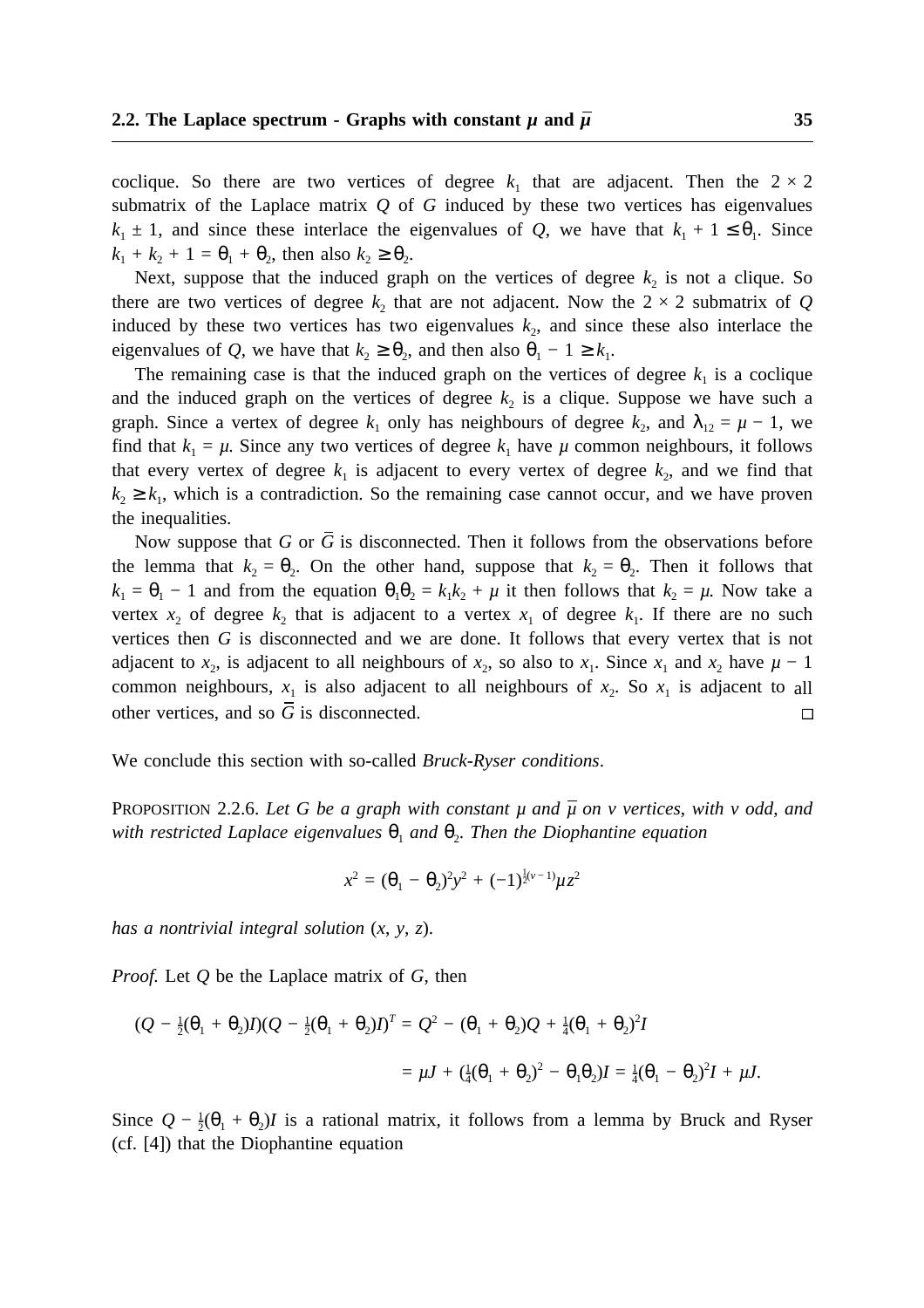$$
x^{2} = \frac{1}{4}(\theta_{1} - \theta_{2})^{2}y^{2} + (-1)^{\frac{1}{2}(\nu-1)}\mu z^{2}
$$

has a nontrivial integral solution, which is equivalent to stating that the Diophantine equation above has a nontrivial integral solution.  $\Box$ 

## **2.2.2. Cocliques**

If  $k_1 - k_2 > \mu - 1$ , then the induced graph on the set of vertices of degree  $k_2$  is a coclique, since two adjacent vertices of degree  $k_2$  would have a negative number  $\lambda_{22}$  of common neighbours. It turns out (see Appendix A.2) that this is the case in many examples. Therefore we shall have a closer look at cocliques. If *G* is a graph, then we denote by  $\alpha(G)$  the maximal size of a coclique in G.

LEMMA 2.2.7. Let G be a graph on v vertices with largest Laplace eigenvalue  $\theta_1$  and *smallest vertex degree*  $k_2$ *. Then*  $\alpha(G) \leq v(\theta_1 - k_2)/\theta_1$ *.* 

*Proof.* Let *C* be a coclique of size  $\alpha(G)$ . Partition the vertices of *G* into *C* and the set of vertices not in  $C$ , and partition the Laplace matrix  $Q$  of  $G$  according to this partition of the vertices. Let *B* be the matrix of average row sums of the blocks of *Q*, then

$$
B = \begin{pmatrix} k & -k \\ -k & \alpha(G) & k \cdot \alpha(G) \\ \hline \nu - \alpha(G) & k \cdot \nu - \alpha(G) \end{pmatrix},
$$

where  $k$  is the average degree of the vertices in  $C$ . Since  $B$  has eigenvalues 0 and  $kv/(v - \alpha(G))$ , and since these interlace the eigenvalues of *Q*, we have that  $kv/(v - \alpha(G)) \leq \theta_1$ . The result now follows from the fact that  $k_2 \leq k$ .  $\Box$ 

Another bound is given by the multiplicities of the eigenvalues.

LEMMA 2.2.8. Let G be a connected graph with Laplace spectrum  $\{[\theta_1]^{m_1}, [\theta_2]^{m_2}, [0]^1\}$ , *where*  $\theta_1 > \theta_2 > 0$ *, such that*  $\overline{G}$  *is also connected. Then*  $\alpha(G) \le \min\{m_1, m_2 + 1\}$ .

*Proof.* Suppose *C* is a coclique with size greater than  $m_1$ . Consider the submatrix of the Laplace matrix Q induced by the vertices of C. This matrix only has eigenvalues  $k_1$  and  $k_2$ , and since these interlace the eigenvalues of *Q*, we find that  $k_2 \le \theta_2$ . This is in contradiction with Lemma 2.2.5, since *G* and  $\overline{G}$  are connected. If *C* is a coclique of size greater than  $m_2 + 1$ , we find by interlacing that  $k_1 \ge \theta_1$ , which is again a contradiction.  $\Box$ 

As remarked before, if *G* is a graph with constant  $\mu$  and  $\overline{\mu}$  with  $\lambda_{22} < 0$ , then the vertices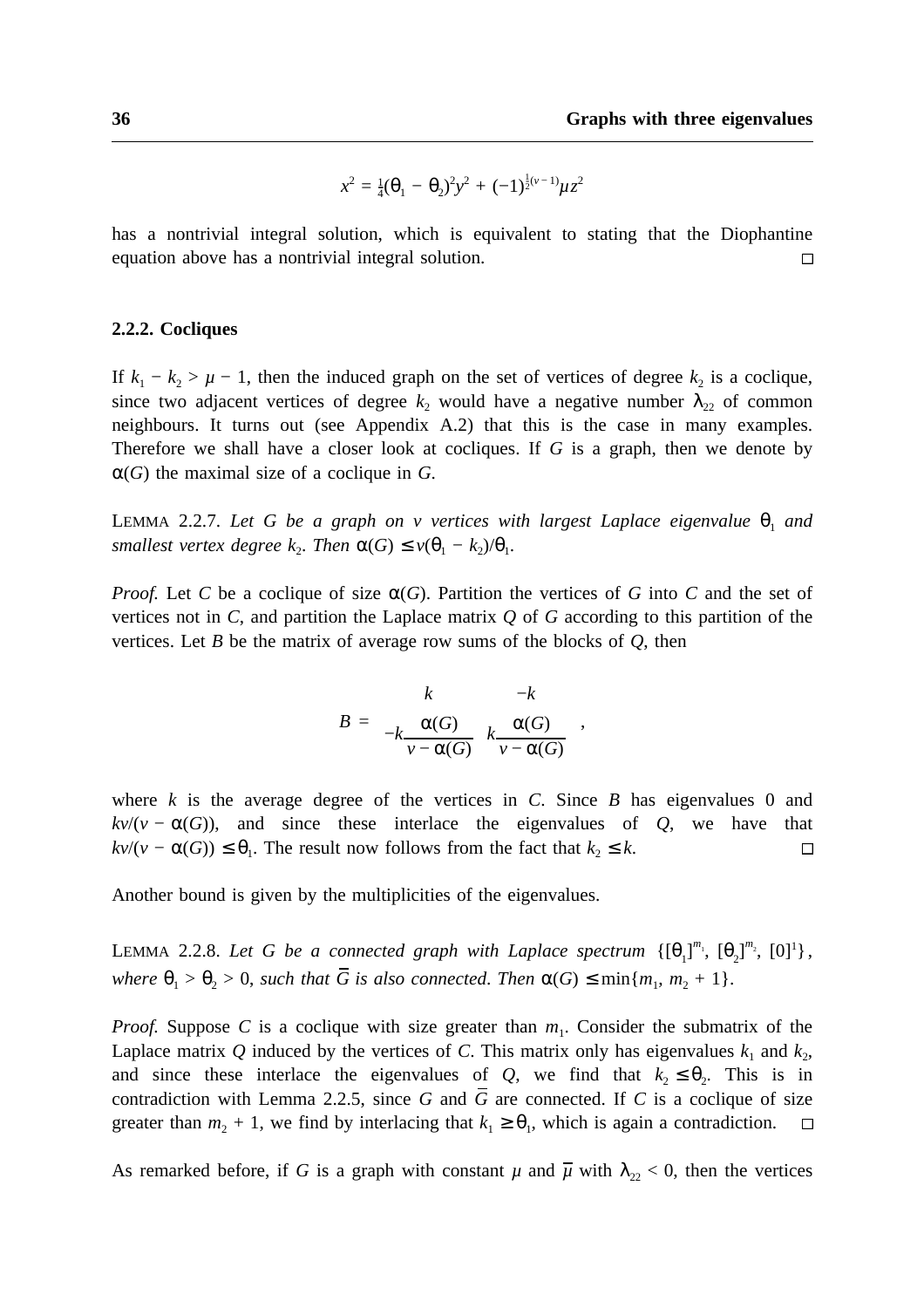of degree  $k_2$  form a coclique. If this is the case, then  $n_2 \le m_2$ , and we know the adjacency spectrum of the induced graph on the vertices of degree  $k_1$ .

PROPOSITION 2.2.9. *Let G be a connected graph with Laplace spectrum*  $\{[\theta_1]^{m_1}, [\theta_2]^{m_2}, [0]^1\}$ , where  $\theta_1 > \theta_2 > 0$ , such that  $\overline{G}$  is also connected. Suppose that the  $n_2$ *vertices of degree*  $k_2$  *induce a coclique, then*  $n_2 \le m_2$ *, and the*  $n_1$  *vertices of degree*  $k_1$ *induce a graph with adjacency spectrum*  $\{[\lambda_1]^1, [k_1 - \theta_2]^{m_2 - n_2}, [\lambda_2]^1, [-1]^{n_2 - 1}, [k_1 - \theta_1]^{m_1 - n_2}\},\$ *where*  $\lambda_1$  *and*  $\lambda_2$  *are determined by the equations*  $\lambda_1 + \lambda_2 = k_1 - 1$  *and*  $\lambda_1^2 + \lambda_2^2 = n_1 k_1 - n_2 k_2 - (m_2 - n_2)(k_1 - \theta_2)^2 - (n_2 - 1) - (m_1 - n_2)(k_1 - \theta_1)^2$ .

*Proof.* The adjacency matrix  $A_1$  of the graph induced by the vertices of degree  $k_1$  is a submatrix of the matrix  $k_1I - Q$ , where *Q* is the Laplace matrix of *G*. From interlacing it follows that  $A_1$  has second largest eigenvalue  $k_1 - \theta_2$  with multiplicity at least  $m_2 - n_2$  and smallest eigenvalue  $k_1 - \theta_1$  with multiplicity at least  $m_1 - n_2$ . Note that so far we didn't use that the vertices of degree  $k_2$  induce a coclique. Now let

$$
A = \begin{pmatrix} A_1 & N^T \\ N & O \end{pmatrix}
$$

be the adjacency matrix of *G*, where the partition is induced by the degrees of the vertices. Two vertices of degrees  $k_2$  have  $\mu$  common neighbours, so  $NN^T = k_2I + \mu(J - I)$ . A vertex of degree  $k_2$  and a vertex of degree  $k_1$  have  $\mu - 1$  or  $\mu$  common neighbours, depending on whether they are adjacent or not, so  $NA_1 = \mu J - N$ . Let  $\{v_i \mid i = 0, ..., n_2 - 1\}$  be an orthonormal set of eigenvectors of  $NN<sup>T</sup>$ , with  $v<sub>0</sub>$  the constant vector, then  $NN^{T}v_{i} = (k_{2} - \mu)v_{i}, i = 1,..., n_{2} - 1.$  Now

$$
A_1(N^T v_i) = (N A_1)^T v_i = (\mu J - N)^T v_i = -N^T v_i, i = 1, ..., n_2 - 1.
$$

Since  $k_2 > \mu$  (otherwise *G* or  $\overline{G}$  is disconnected), it follows that  $A_1$  has −1 as an eigenvalue with multiplicity at least  $n_2 - 1$ .

By Lemma 2.2.8 we have  $n_2 \le m_2 + 1$ . Suppose that  $n_2 = m_2 + 1$ . Then  $n_1 = m_1$  and it follows that  $A_1$  has spectrum  $\{[\lambda_1]^1, [-1]^{n_2-1}, [k_1 - \theta_1]^{m_1-n_2}\}$  for some  $\lambda_1$ . Since  $A_1$  has zero trace, and using Lemma 2.2.5, we have  $\lambda_1 = n_2 - 1 + (m_1 - n_2)(\theta_1 - k_1) > n_1 - 1$ , which is a contradiction. Hence  $n_2 \le m_2$ . Now let  $\lambda_1 \ge \lambda_2$  be the remaining two eigenvalues of  $A_1$ . These eigenvalues (i.e., the equations in the statement) follow from the trace of  $A_1$  and the trace of  $A_1^2$ . Since  $\lambda_1 \leq k_1$  (interlacing), it follows that  $\lambda_2 \geq -1$ .  $\Box$ 

If the vertices of degree  $k<sub>2</sub>$  form a coclique, then Lemma 2.2.7 implies that

$$
n_2 \leq v(\theta_1 - k_2)/\theta_1.
$$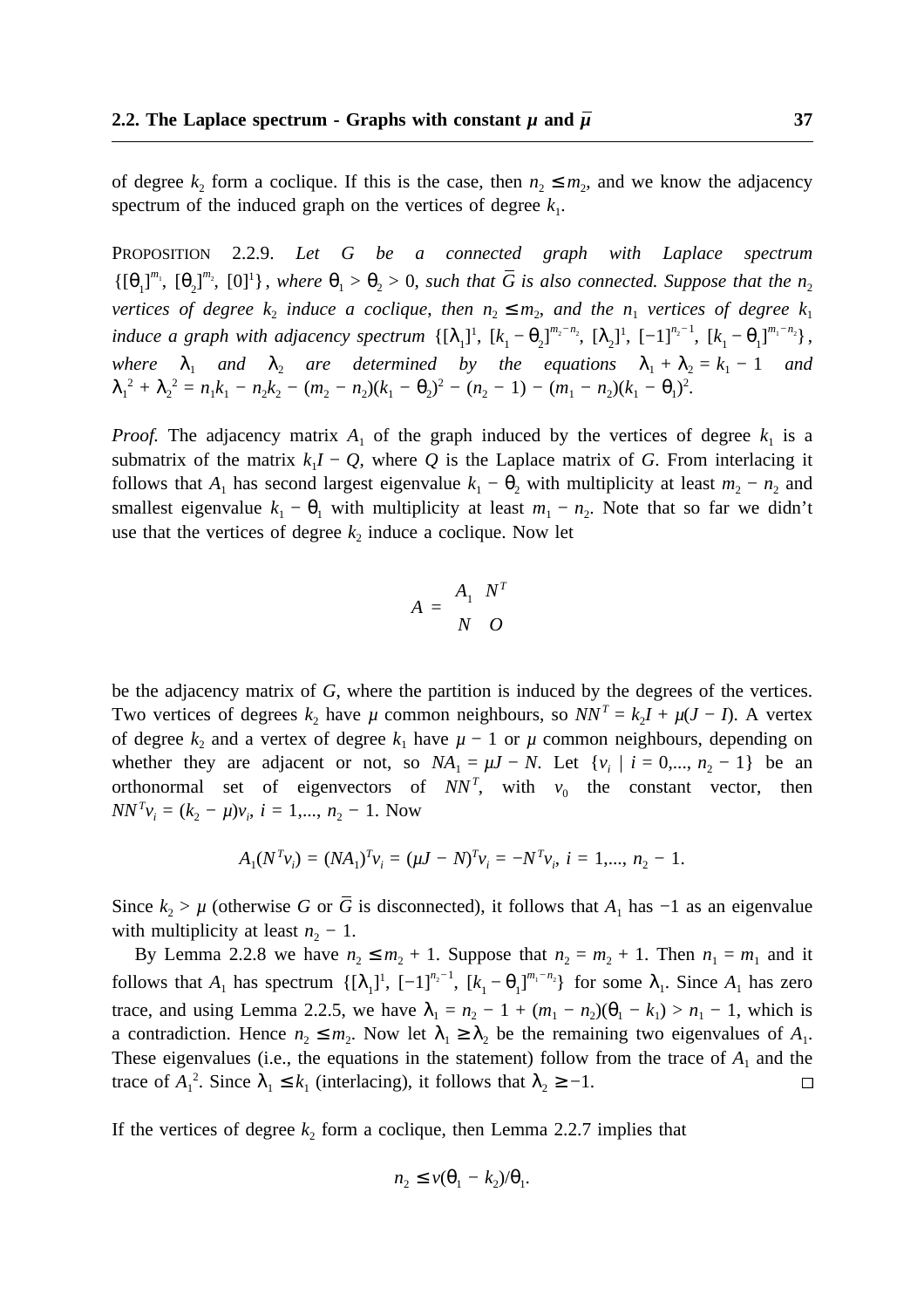If this bound is tight, then it follows from tight interlacing that the partition of the vertices into vertices of degree  $k_1$  and vertices of degree  $k_2$  is regular. So *N* is the incidence matrix of a 2- $(n_2, \kappa, \mu)$  design, where  $\kappa = n_2 k_2/n_1$ . Furthermore, the adjacency matrix of the induced graph  $G_1$  on the vertices of degree  $k_1$  has spectrum

$$
\{[k_1 - \kappa]^1, [k_1 - \theta_2]^{m_2 + 1 - n_2}, [-1]^{n_2 - 1}, [k_1 - \theta_1]^{m_1 - n_2}\},
$$

so  $G_1$  is a regular graph with at most four eigenvalues. It follows from the multiplicities that  $\theta_1$  and  $\theta_2$  must be integral. In this way it can be proven that there is no graph on 25 vertices with constant  $\mu = 2$  and  $\overline{\mu} = 12$ , with 10 vertices of degree 6. These 10 vertices induce a coclique for which the bound is tight. The induced graph on the remaining 15 vertices has spectrum  $\{ [4]^1, [3]^3, [-1]^9, [-2]^2 \}$ , but such a graph cannot exist, which follows from results in the next chapter (Section 3.3.5).

Examples for which the bound is tight are obtained by taking an affine plane for the design and a disjoint union of cliques for  $G_1$ . This is family *b* of the next section. Another example is constructed from a polarity with  $q\sqrt{q} + 1$  absolute points in *PG*(2, *q*) where *q* is the square of a prime power (cf. Section 2.2.4). In Section 2.2.5 we find a large family of graphs for which the bound of Lemma 2.2.8 is tight.

Also if  $\lambda_{22} = 0$ , so that the vertices of degree  $k_2$  do not necessarily form a coclique, we find a bound on the number of vertices  $n_2$  of degree  $k_2$ .

LEMMA 2.2.10. *If*  $k_1 - k_2 \geq \mu - 1$ , *then*  $n_2 \leq \nu - \mu$ .

*Proof.* Fix a vertex  $x_1$  of degree  $k_1$ . If  $x_1$  has no neighbours of degree  $k_2$  then *n*<sub>1</sub> ≥  $k_1$  + 1 ≥  $\mu$  +  $k_2$  ≥  $\mu$ , and so  $n_2 \le v - \mu$ . If  $x_1$  has a neighbour  $x_2$  of degree  $k_2$ , then  $x_1$ and  $x_2$  cannot have a common neighbour  $y_2$  of degree  $k_2$ , since otherwise  $x_2$  and  $y_2$  have a common neighbour  $x_1$ , so that  $0 \ge \mu - 1 + k_2 - k_1 = \lambda_{22} > 0$ , which is a contradiction. So all common neighbours of  $x_1$  and  $x_2$  have degree  $k_1$ , so  $n_1 \ge \lambda_{12} + 1 = \mu$ , and so  $n_2 \le v - \mu$ .  $\Box$ 

## **2.2.3. Geodetic graphs of diameter two**

A *geodetic graph* is a graph in which any two vertices are connected by a unique shortest path. Thus a geodetic graph of diameter two is a graph with constant  $\mu = 1$ . These graphs have been studied by several authors (cf. [12]), and it is known (see [12, Thm. 1.17.1]) that if *G* is a geodetic graph of diameter two, then

- *i*. *G* is the cone (see Section 2.1) over a disjoint union of cliques, or
- *ii*. *G* is strongly regular, or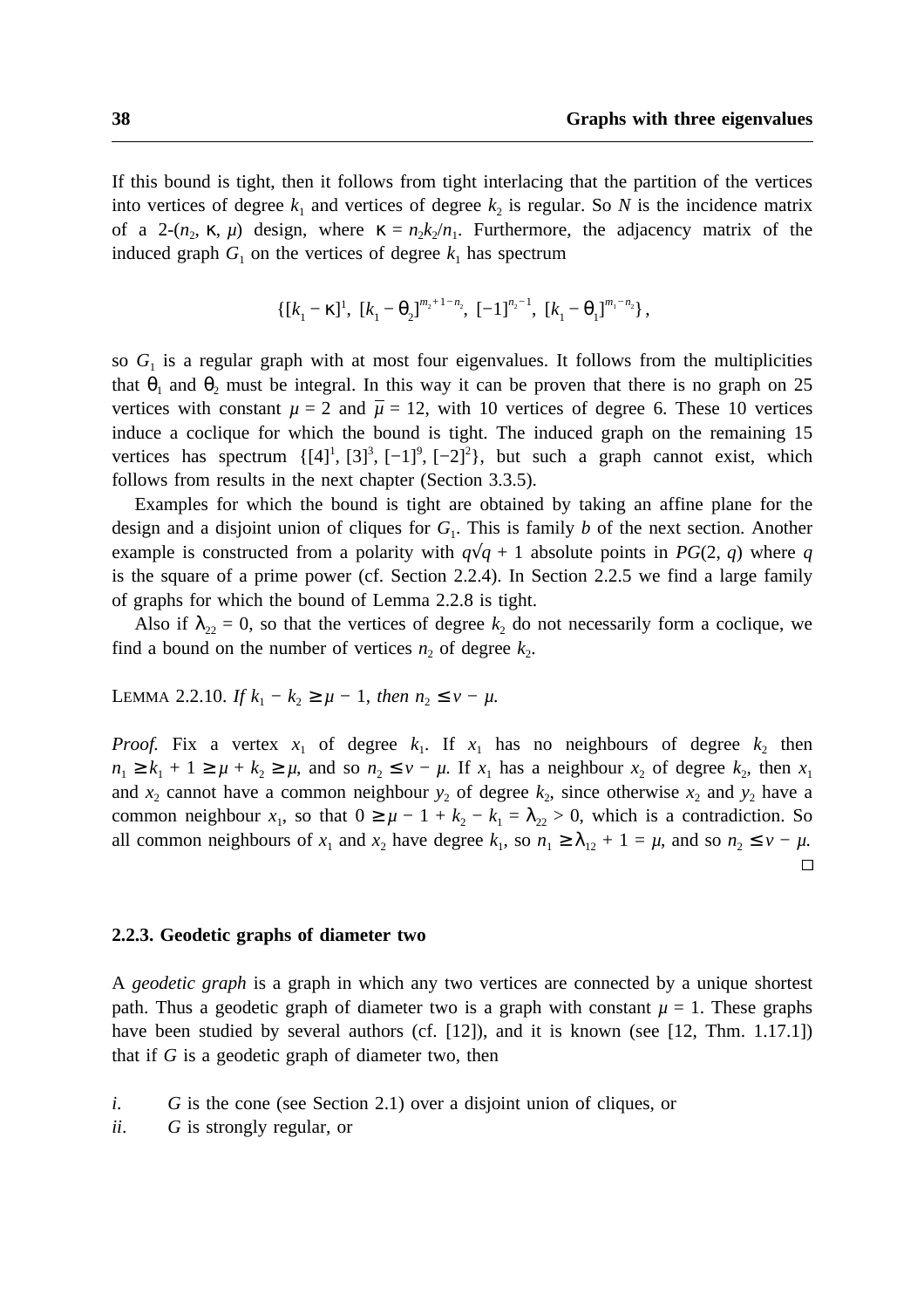*iii*. precisely two vertex degrees  $k_1 > k_2$  occur. If  $X_1$  and  $X_2$  denote the sets of vertices with degrees  $k_1$  and  $k_2$ , respectively, then  $X_2$  induces a coclique, maximal cliques meeting both  $X_1$  and  $X_2$  have size two, and maximal cliques contained in  $X_1$  have size  $k_1 - k_2 + 2$ . Moreover,  $v = k_1 k_2 + 1$ .

If *G* is of type *i*, then *G* need not have constant  $\overline{\mu}$ . Indeed, its complement is disconnected, so if  $\overline{\mu}$  is constant, then  $\overline{\mu} = 0$ , and it follows that *G* is the cone over a coclique (a disjoint union of 1-cliques), so *G* is isomorphic to  $K_{1,n}$ ,  $n \ge 2$ . If *G* is of type *ii* then clearly  $\overline{\mu}$  is constant. Now suppose that *G* is of type *iii*. Since  $\mu = 1$ , every edge is in a unique maximal clique. Let *x* and *y* be two adjacent vertices, then *x* and *y* cannot both be in  $X_2$ . If one is in  $X_1$ , and the other in  $X_2$ , then they have no common neighbour, since maximal cliques meeting both  $X_1$  and  $X_2$  have size two. So  $\lambda_{12} = 0$  and then  $\overline{\mu}_{12} = v - k_1 - k_2$ . If both *x* and *y* are in  $X_1$ , then by the previous argument they have no common neighbours in *X*<sub>2</sub>, and since every maximal clique contained in *X*<sub>1</sub> has size  $k_1 - k_2 + 2$ , they have  $k_1 - k_2$ common neighbours in *X*<sub>1</sub>. So  $\lambda_{11} = k_1 - k_2$ , and then also  $\overline{\mu}_{11} = v - k_1 - k_2$ . So *G* has constant  $\overline{\mu}$ . The following four families of graphs are all known examples of type *iii*.

*a*. Take a clique and a coclique of size  $k_1$ , and an extra vertex. Add  $k_1$  disjoint edges between the clique and the coclique, and add edges between the extra vertex and every vertex of the coclique (see also Section 2.2.5, an example is given in Figure 2.2.1).

*b*. Take an affine plane. Take as vertices the points and lines of the plane. A point is adjacent to a line if it is on the line, and two lines are adjacent if they are parallel (disjoint).

*c*. Take the previous example and add the parallel classes to the vertices. Add edges between each line and the parallel class it is in, and add edges between all parallel classes.

*d*. Take a projective plane with a polarity  $\sigma$ . Take as vertices the points of the plane. Two points *x* and *y* are adjacent if *x* is on the line  $y^{\sigma}$  (cf. Section 2.2.4).

## **2.2.4. Symmetric designs with a polarity**

Let *D* be a symmetric design. A *polarity* of *D* is a one-one correspondence  $\sigma$  between its points and blocks such that for any point *p* and any block *b* we have that  $p \in b$  if and only if  $b^{\sigma} \in p^{\sigma}$ . A point is called *absolute* (with respect to  $\sigma$ ) if  $p \in p^{\sigma}$ . Now *D* has a polarity if and only if it has a symmetric incidence matrix *A*. An absolute point corresponds to a one on the diagonal of *A*.

Suppose that *D* is a symmetric 2-(*v*, *k*,  $\lambda$ ) design with a polarity  $\sigma$ . Let  $G = P(D)$  be the graph on the points of *D*, where two distinct points *x* and *y* are adjacent if  $x \in y^{\sigma}$ . Then the only vertex degrees that can occur are  $k$  and  $k - 1$ . The number of vertices with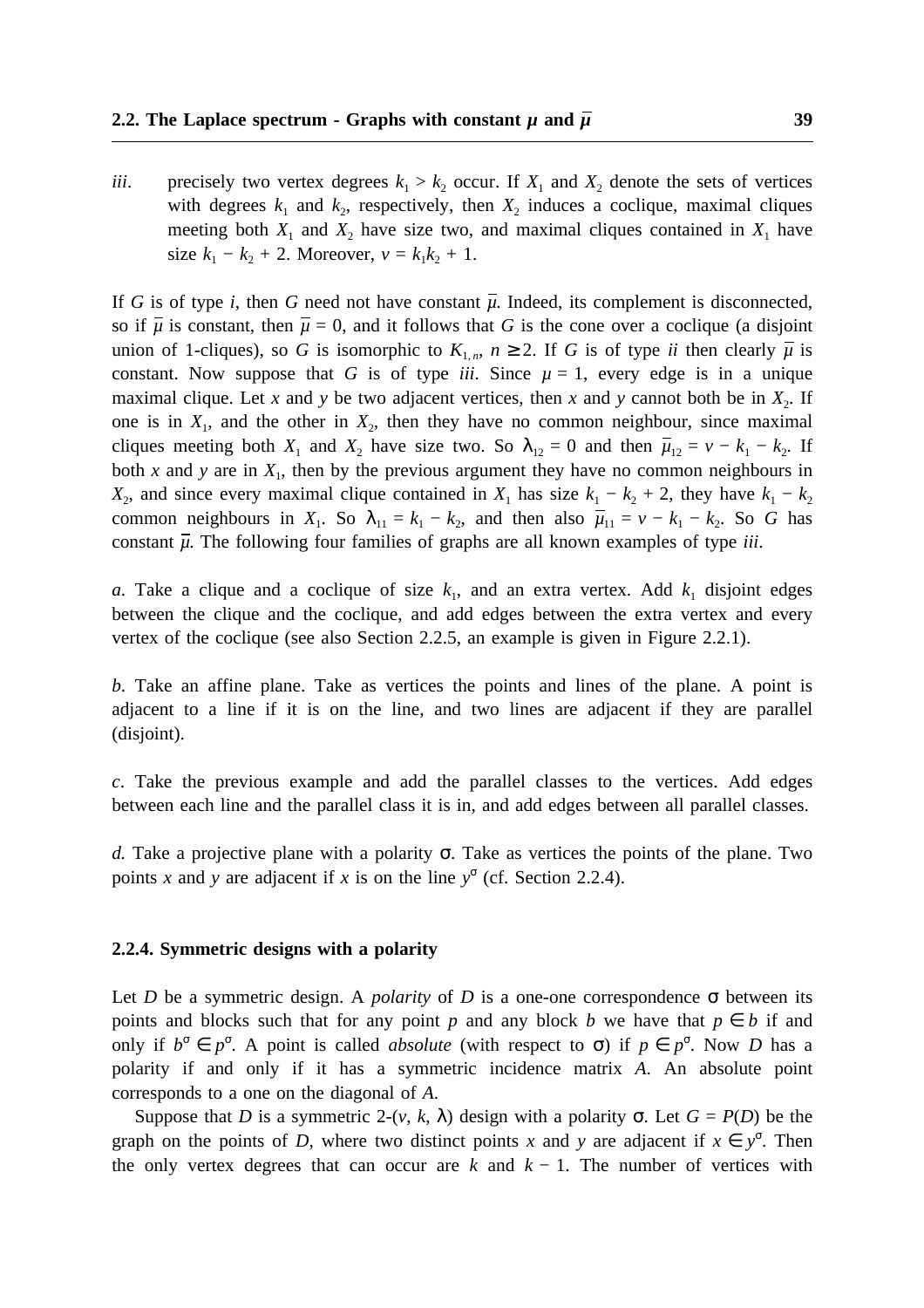degree  $k - 1$  is the number of absolute points of  $\sigma$ . Let *A* be the corresponding symmetric incidence matrix, then  $Q = kI - A$  is the Laplace matrix of *G*. Since *A* is a symmetric incidence matrix of *D*, we find that  $(kI - Q)^2 = A^2 = AA^T = (k - \lambda)I + \lambda J$ , so  $Q^2 - 2kQ + (k^2 - k + \lambda)I = \lambda J$ . Thus *Q* has two distinct restricted eigenvalues  $k \pm \sqrt{k - \lambda}$ . The converse is also true.

THEOREM 2.2.11. Let G be a graph with constant  $\mu$  and  $\overline{\mu}$  on v vertices, with vertex *degrees k and k −* 1*. Then G comes from a symmetric* 2-(*v*, *k*, *µ*) *design with a polarity*.

*Proof.* Let G have restricted Laplace eigenvalues  $\theta_1$  and  $\theta_2$ , then  $\theta_1 + \theta_2 = 2k$  and  $\mu = \theta_1 \theta_2 / \nu = k(k-1)/(v-1)$ . Hence we have that  $Q^2 - 2kQ + v\mu I = \mu J$ . Now let  $A = kI - Q$ , then *A* is a symmetric (0, 1)-matrix with row sums *k*, and  $AA^{T} = A^{2} = k^{2}I - 2kQ + Q^{2} = (k^{2} - \nu\mu)I + \mu J = (k - \mu)I + \mu J$ , so *A* is the incidence matrix of a symmetric 2- $(v, k, \mu)$  design with a polarity.  $\Box$ 

Since the polarities in the unique  $2-(7, 3, 1)$ ,  $2-(11, 5, 2)$  and  $2-(13, 4, 1)$  designs are unique, the graphs we obtain from these designs are also uniquely determined by their parameters. For the graph from the polarity in the  $2-(11, 5, 2)$  and its complement, see Figure 2.2.2. The graph in Figure 2.2.1 comes from the polarity in the Fano plane.



Figure 2.2.2. A graph with constant  $\mu = 2$  and  $\overline{\mu} = 3$  and its complement

In a projective plane of order *n*, where *n* is not a square, any polarity has  $n + 1$  absolute points. If *n* is a square, then the number of absolute points in a polarity lies between  $n + 1$ and  $n\sqrt{n}$  + 1. The projective plane *PG*(2, *q*) admits a polarity with  $q + 1$  absolute points for every prime power *q* and a polarity with  $q\sqrt{q} + 1$  absolute points for every square *q* of a prime power. If a polarity in a projective plane of order *n* has  $n + 1$  absolute points then the set of absolute points forms a line if *n* is even, and an oval if *n* is odd, that is, no three points are on one line (cf. [4, § VIII.9]). Using this, we find that there is precisely one graph from a polarity with 5 absolute points in the projective plane of order 4, and precisely one graph from a polarity with 6 absolute points in the projective plane of order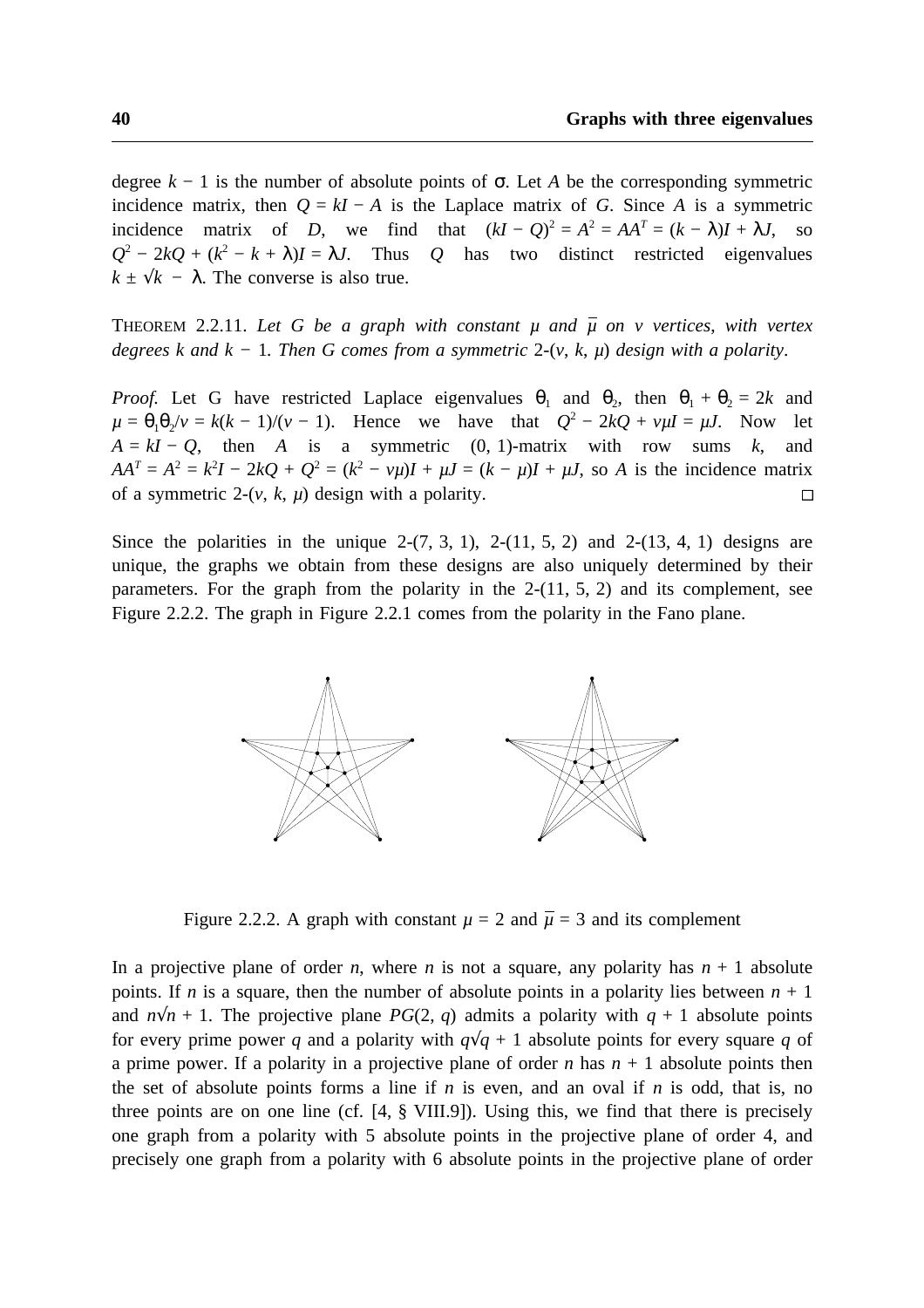5. Using the remarks in Section 2.2.2 we also find precisely one graph from a polarity with 9 absolute points in the projective plane of order 4.

By Paley's construction of Hadamard matrices (cf. [4, Thm. I.9.11]) we obtain symmetric 2- $(2^{e}(q + 1) - 1, 2^{e-1}(q + 1) - 1, 2^{e-2}(q + 1) - 1)$  designs with a polarity with  $2^{e-1}(q + 1) - 1$  absolute points, for every odd prime power q and every  $e > 0$ .

Furthermore, we found polarities with 0, 4, 8, 12 and 16 absolute points in a 2-(16, 6, 2) design (see Section 5.3.3), a polarity in the 2-(37, 9, 2) design from the difference set (cf. [4, Ex. VI.4.3]) and a polarity with 16 absolute points in the 2-(40, 13, 4) design of points and planes in *PG*(3, 3). Spence [private communication] found polarities with 3, 7, 11 and 15 absolute points in 2-(15, 7, 3) designs, polarities in 2-(25, 9, 3) and 2-(30, 13, 3) designs, polarities with 5, 11, 17, 23, 29 and 35 absolute points in 2-(35, 17, 8) designs, polarities with 0, 6, 12, 18, 24, 30 and 36 absolute points in 2-(36, 15, 6) designs and polarities with 10, 16, 22, 28, 34 and 40 absolute points in 2-(40, 13, 4) designs.

## **2.2.5. Other graphs from symmetric designs.**

Let *D* be a symmetric 2-(*w*, *k*,  $\lambda$ ) design. Fix a point *x*. We shall construct a graph  $G = G(D)$  that has constant  $\mu$  and  $\overline{\mu}$ . The vertices of *G* are the points and the blocks of *D*, except for the point *x*. Between the points there are no edges. A point *y* and a block *b* will be adjacent if and only if precisely one of *x* and *y* is incident with *b*. Two blocks will be adjacent if and only if both blocks are incident with *x* or both blocks are not incident with *x*. It is not hard to show that the resulting graph *G* has constant  $\mu = k - \lambda$  and constant  $\overline{\mu} = w - k - 1 + \lambda$ . In *G* the *n*<sub>1</sub> = *w* blocks have degrees  $k_1 = w - 1$ , and the *n*<sub>2</sub> = *w* − 1 points have degrees  $k_2 = 2(k - \lambda)$ . Note that *D* and the complement of *D* give rise to the same graph *G*. We have the following characterization of *G*(*D*).

THEOREM 2.2.12. Let G be a graph with constant  $\mu$  and  $\overline{\mu}$  on 2*w* − 1 *vertices*, *such that both* G and  $\overline{G}$  are connected. Suppose G has w vertices of degree  $k_1$ , and w – 1 vertices *of degree*  $k_2$ , and suppose that the vertices of degree  $k_2$  *induce a coclique*. Then  $k_1 = w - 1$ ,  $k_2 = 2\mu$ , and  $G = G(D)$ , where D is a symmetric 2-(w, k, k –  $\mu$ ) design.

*Proof.* Let

$$
A = \begin{pmatrix} A_1 & N^T \\ N & O \end{pmatrix}
$$

be the adjacency matrix of *G*, where the partition is induced by the degrees of the vertices. It follows from Lemma 2.2.8 and Proposition 2.2.9 that  $m_1 = m_2 = n_2$ , and that  $A_1$  has spectrum  $\{[\lambda_1]^1, [\lambda_2]^1, [-1]^{w-2}\}$ , with  $\lambda_1 + \lambda_2 = k_1 - 1$ , and  $\lambda_1 \ge \lambda_2 \ge -1$ . On the other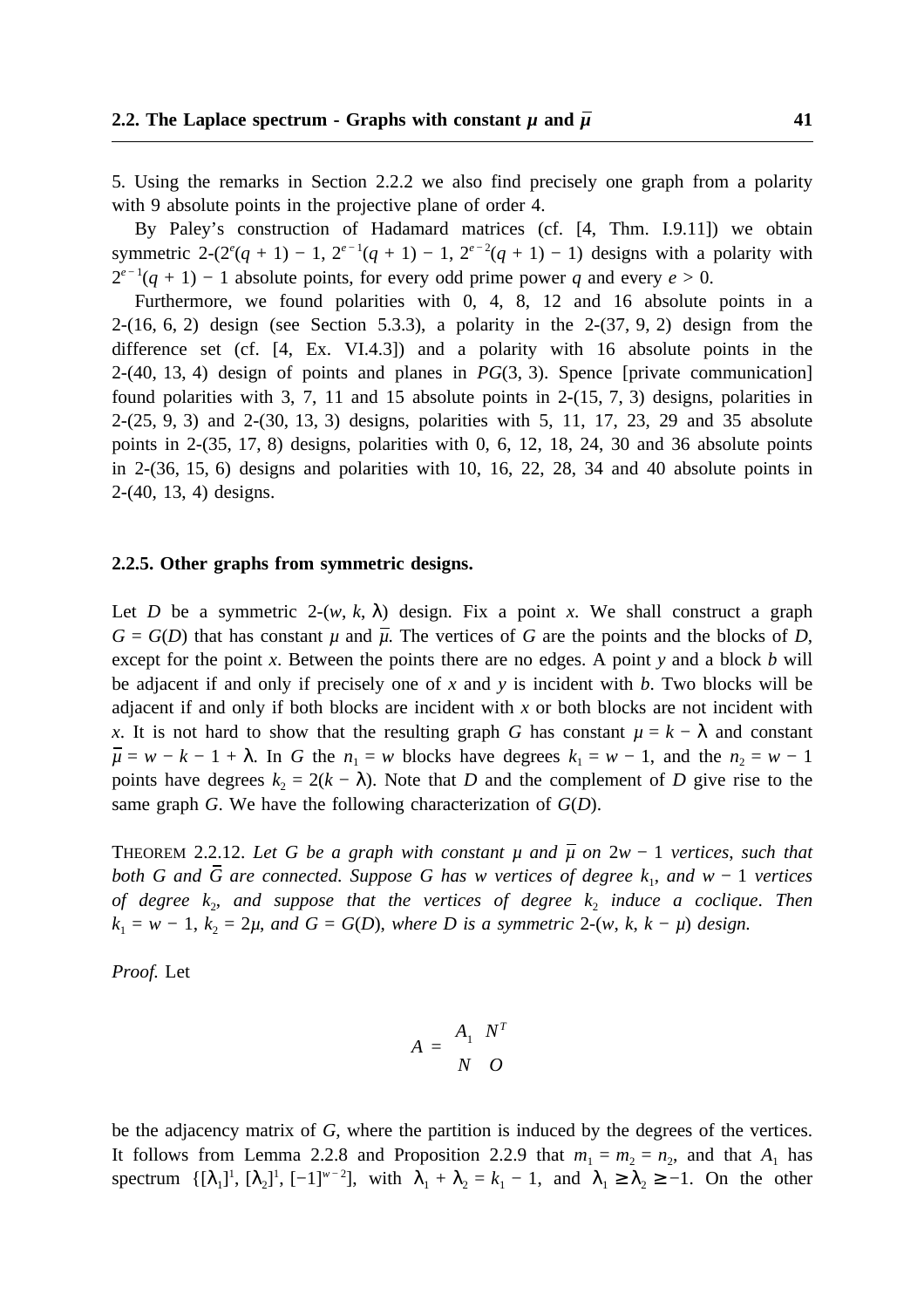hand, it follows from the trace of  $A_1$  that  $\lambda_1 + \lambda_2 = w - 2$ , so that  $k_1 = w - 1$ . Since  $k_1 k_2 = \mu (v - 1)$ , we then find that  $k_2 = 2\mu$ .

Suppose that  $\lambda_2 = -1$ , then  $\lambda_1 = w - 2 - \lambda_2 = w - 1$ , so  $A_1 = J - I$ . But then *G* is disconnected, which is a contradiction. Now  $A_1 + I$  is positive semidefinite of rank two with diagonal 1, and so it is the Gram matrix of a set of vectors of length 1 in  $\mathbb{R}^2$ , with mutual inner products 0 or 1. It follows that there can only be two distinct vectors, and  $A_1$ is the adjacency matrix of a disjoint union of two cliques, say of sizes *k* and *w* − *k*. Let  $N = (N_1 N_2)$  be partitioned according to the partition of  $A_1$  into two cliques, where  $N_1$  has k columns and  $N_2$  has  $w - k$  columns. From the equation  $NA_1 = \mu J - N$  we derive that  $N_1J = N_2J = \mu J$ , so both  $N_1$  as  $N_2$  have row sums  $\mu$ . Now let

$$
M = \begin{pmatrix} \frac{1}{T} & \frac{0}{T} \\ J - N_1 & N_2 \end{pmatrix},
$$

then *M* is square of size  $w$ , with row sums  $k$ . Furthermore, we find that  $(J - N_1)(J - N_1)^T + N_2N_2^T = (k - 2\mu)J + NN^T = (k - 2\mu)J + (k_2 - \mu)I + \mu J = \mu I + (k - \mu)J$ and so we have that  $MM^T = \mu I + (k - \mu)J$ , so M is the incidence matrix of a symmetric 2- $(w, k, k - \mu)$  design *D*, and  $G = G(D)$ .  $\Box$ 

The matrix N that appears in the proof above is the incidence matrix of a structure, that is called a pseudo design by Marrero and Butson [78] and a "near-square" λ-linked design by Woodall [104]. An alternative proof of Theorem 2.2.12 uses Theorem 3.4 of [78] which states that a pseudo ( $w \neq 4\mu$ ,  $k_2 = 2\mu$ ,  $\mu$ )-design comes from a symmetric design in the way described above. The problem then is to prove the case  $w = 4\mu$ , however.

For every orbit of the action of the automorphism group of the design *D* on its points, we get a different graph  $G(D)$  by taking the fixed point  $x$  from that orbit. Since the trivial  $2-(k_1 + 1, 1, 0)$  (here we get family *a* of geodetic graphs given in Section 2.2.4), the 2-(7, 3, 1), the 2-(11, 5, 2) and the 2-(13, 4, 1) designs are unique and have an automorphism group that acts transitively on the points, the graphs we obtain are uniquely determined by their parameters. According to Spence [private communication], the five  $2-(15, 7, 3)$  designs have respectively 1, 2, 3, 2 and 2 orbits, the three  $2-(16, 6, 2)$  designs all have a transitive automorphism group, and the six 2-(19, 9, 4) designs have respectively 7, 5, 3, 3, 3 and 1 orbits. Thus we get precisely ten graphs on 29 vertices with constant  $\mu = 4$  and  $\overline{\mu} = 10$ , three graphs on 31 vertices with constant  $\mu = 4$  and  $\overline{\mu}$  = 11, and 22 graphs on 37 vertices with constant  $\mu$  = 5 and  $\overline{\mu}$  = 13.

## **2.2.6. Switching in strongly regular graphs**

Let *G* be a strongly regular graph with parameters  $(v = 2k + 1, k, \lambda, \mu^*)$ . Fix a vertex *x* and "switch" between the set of neighbours of  $x$  and the set of vertices (distinct from  $x$ )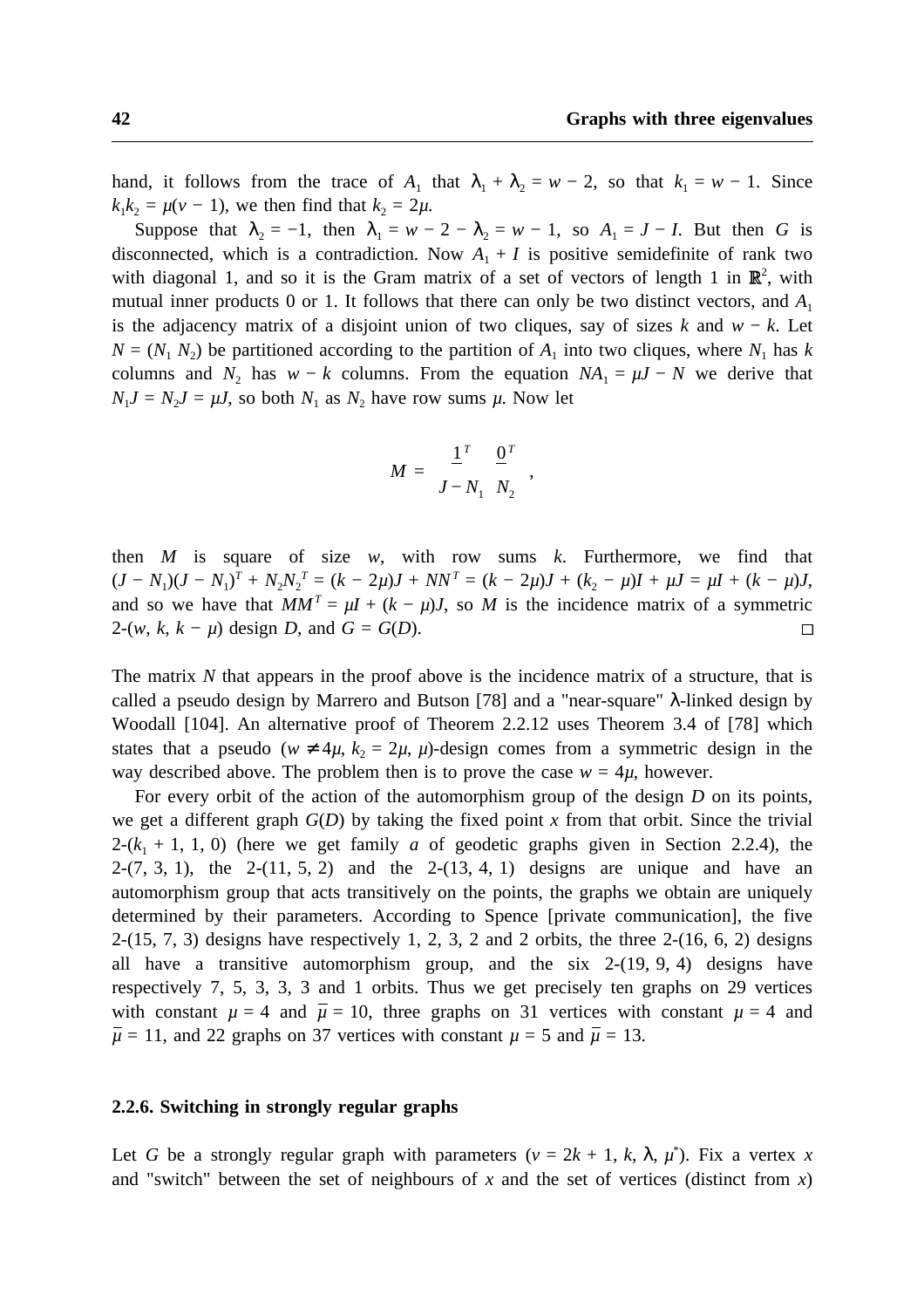that are not neighbours of *x*, that is, a vertex that is adjacent to *x* and a vertex that is not adjacent to *x* are adjacent if and only if they are not adjacent in *G*. All other adjacencies remain the same (note that this is not ordinary Seidel switching). If the (adjacency) eigenvalues of *G* are *k*, *r* and *s*, then we obtain a graph with restricted Laplace eigenvalues  $2(\lambda + 1) - s$  and  $2(\lambda + 1) - r$ . The graph has constant  $\mu = k - \mu^* = \lambda + 1$  and  $\overline{\mu} = \mu^*$ , and there is one vertex of degree *k* and 2*k* vertices of degree  $2(\lambda + 1)$ . Almost all examples have  $k = 2(\lambda + 1) = 2\mu^*$ , so that we get a (strongly) regular graph. The only known (to us) examples for which  $k \neq 2(\lambda + 1)$  are the triangular graph  $T(7)$  and its complement. (Note that from one pair of complementary graphs we get another pair of complementary graphs.) From the complement of *T*(7) we get a graph with constant  $\mu = 4$  and  $\overline{\mu} = 6$  on 21 vertices with one vertex of degree 10 and 20 vertices of degree 8. The subgraph induced by the neighbours of the vertex *x* of degree 10 is the Petersen graph.

This construction can be reversed, that is, if *G* is a graph on *v* vertices with constant  $\mu$ and  $\overline{\mu}$ , such that there is precisely one vertex of degree  $k = \frac{1}{2}(v - 1)$  and 2*k* vertices of degree  $2\mu$ , then it must be constructed from a strongly regular graph in the above way. Since  $T(7)$  is uniquely determined by its parameters, and it has a transitive automorphism group it follows that there is precisely one graph with constant  $\mu = 4$  and  $\overline{\mu} = 6$  on 21 vertices with one vertex of degree 10 and 20 vertices of degree 8.

Next, let *G* be a strongly regular graph with parameters  $(v^* = 2k + 1, k, \lambda, \mu^*)$  with a regular partition into two parts, where one part has  $k<sub>2</sub>$  vertices and the induced graph is regular of degree  $k_2 - \mu^* - 1$ , and the other part has  $v^* - k_2$  vertices and the induced graph is regular of degree  $k - \mu^*$ . (Then  $k_2(k - k_2 + \mu^* + 1) = (\nu^* - k_2)\mu^*$ .) Add an isolated vertex to the second part and then switch (see Section 1.3.8) with respect to this partition. The obtained graph has one vertex of degree  $k_2$  and  $v^*$  vertices of degree  $k_1 = k_2 + k - 2\mu^*$ . If the (adjacency) eigenvalues of *G* are *k*, *r* and *s*, then we obtain a graph with restricted Laplace eigenvalues  $k_1 - s$  and  $k_1 - r$ , and it has constant  $\mu = k_2 - \mu^*$  and  $\overline{\mu} = k + 1 - k_2 + \mu$ . Again, we obtain a (strongly) regular graph if  $k = 2\mu^*$ .

Also here the construction can be reversed. A graph on  $\nu$  vertices with constant  $\mu$  and  $\overline{\mu}$ , such that  $\mu + \overline{\mu} = \frac{1}{2}\nu$  and with precisely one vertex of degree  $k_2$  must be constructed from a strongly regular graph in the above way.

If we take *T*(7) and take for one part of the partition a 7-cycle or the disjoint union of a 3-cycle and a 4-cycle, then we find that there are precisely two nonisomorphic graphs on 22 vertices with constant  $\mu = 3$  and  $\overline{\mu} = 8$ , with 21 vertices of degree 9 and one vertex of degree 7. In  $T(7)$  there cannot be a regular partition with  $k_2 = 12$  (which is the other value satisfying the quadratic equation) since this would give a graph which is the complement of a graph with  $\lambda_{22} = 0$  and  $n_1 < \mu$ , contradicting Lemma 2.2.10.

# **2.3. Yet another spectrum**

During the investigation of graphs with least eigenvalue −2 in Section 2.1.3, we came up with another interesting matrix related to graphs, namely the matrix  $NN^T = D + A$ , where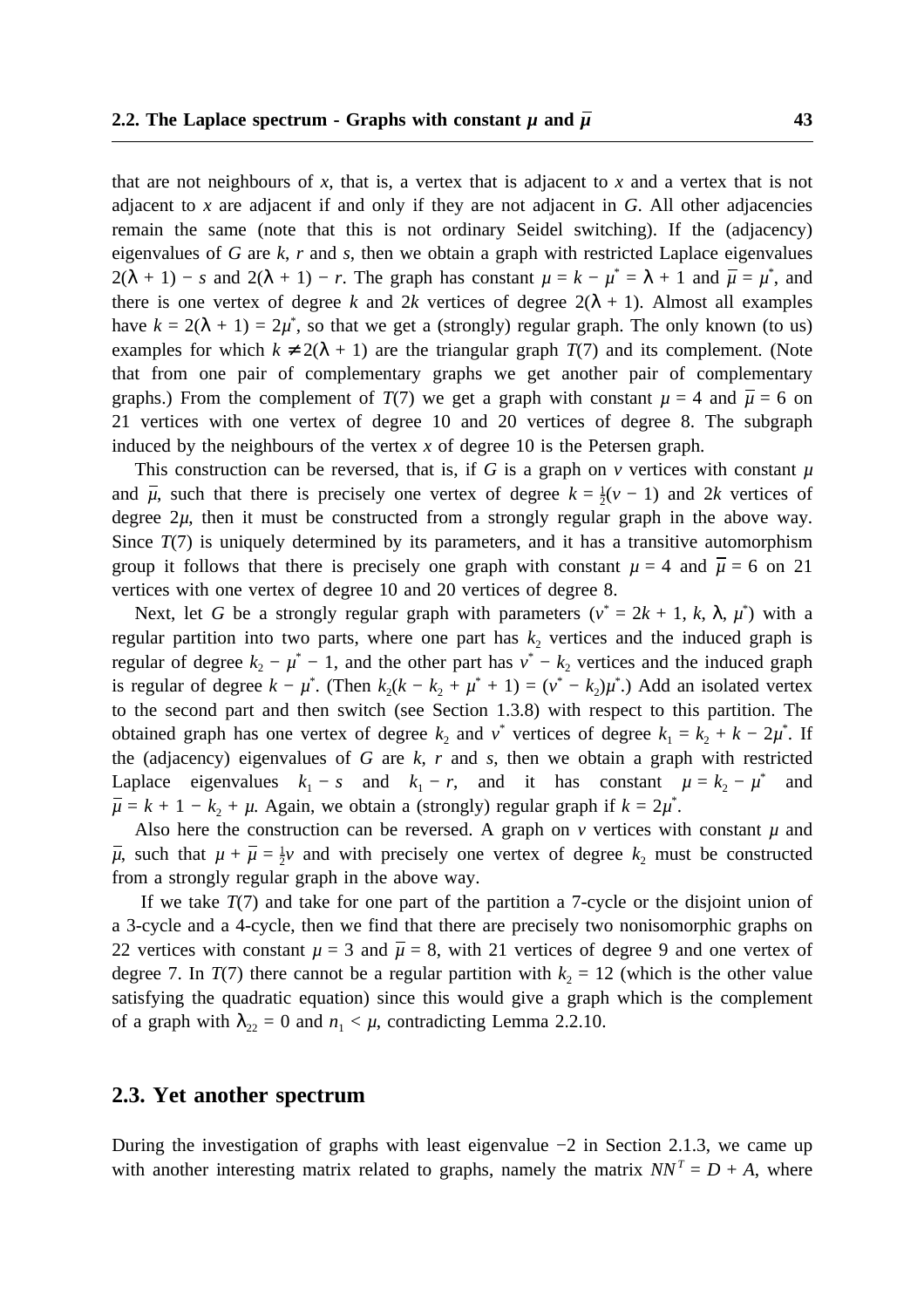*N* is the incidence matrix, *D* the diagonal matrix of vertex degrees, and *A* the adjacency matrix of the graph (see also [33]). A natural step would be to investigate the connected graphs *G* for which this matrix has three eigenvalues. (Also here the regular ones are precisely the strongly regular graphs, and a graph with two eigenvalues is complete). Let's have a short look at these graphs. As we have seen before, we have an eigenvalue 0 if and only if the graph is bipartite. Moreover,  $N^{T}N = 2I + L(A)$ , where  $L(A)$  is the adjacency matrix of the line graph of *G*, has the same nonzero eigenvalues. So the line graph can have two, three or four distinct (adjacency) eigenvalues. If it has two, then it is a complete graph, and *G* must be  $K_{1,n}$  for some  $n \geq 2$ . If it has three, then it follows from the results in Section 2.1.3 that the line graph must be one of  $K_{1,2}$ ,  $C_5$ ,  $T(n)$  or  $L_2(n)$ , so that *G* (with  $D + A$  having three eigenvalues) must be  $C_5$  or  $K_{n,n}$ , hence strongly regular. If the line graph has four eigenvalues, then *G* is not bipartite. Using the results of Chapter 3 (see Section 3.3.5) we find that if the line graph of *G* is regular, then *G* must be strongly regular. So besides the graphs  $K_{1,n}$ ,  $n \geq 2$ , the only connected nonregular graphs for which  $D + A$  has three eigenvalues are the connected nonbipartite graphs for which the line graph is nonregular with four (adjacency) eigenvalues. Here we shall finish our short investigation of this spectrum, and have a look at regular graphs with four eigenvalues.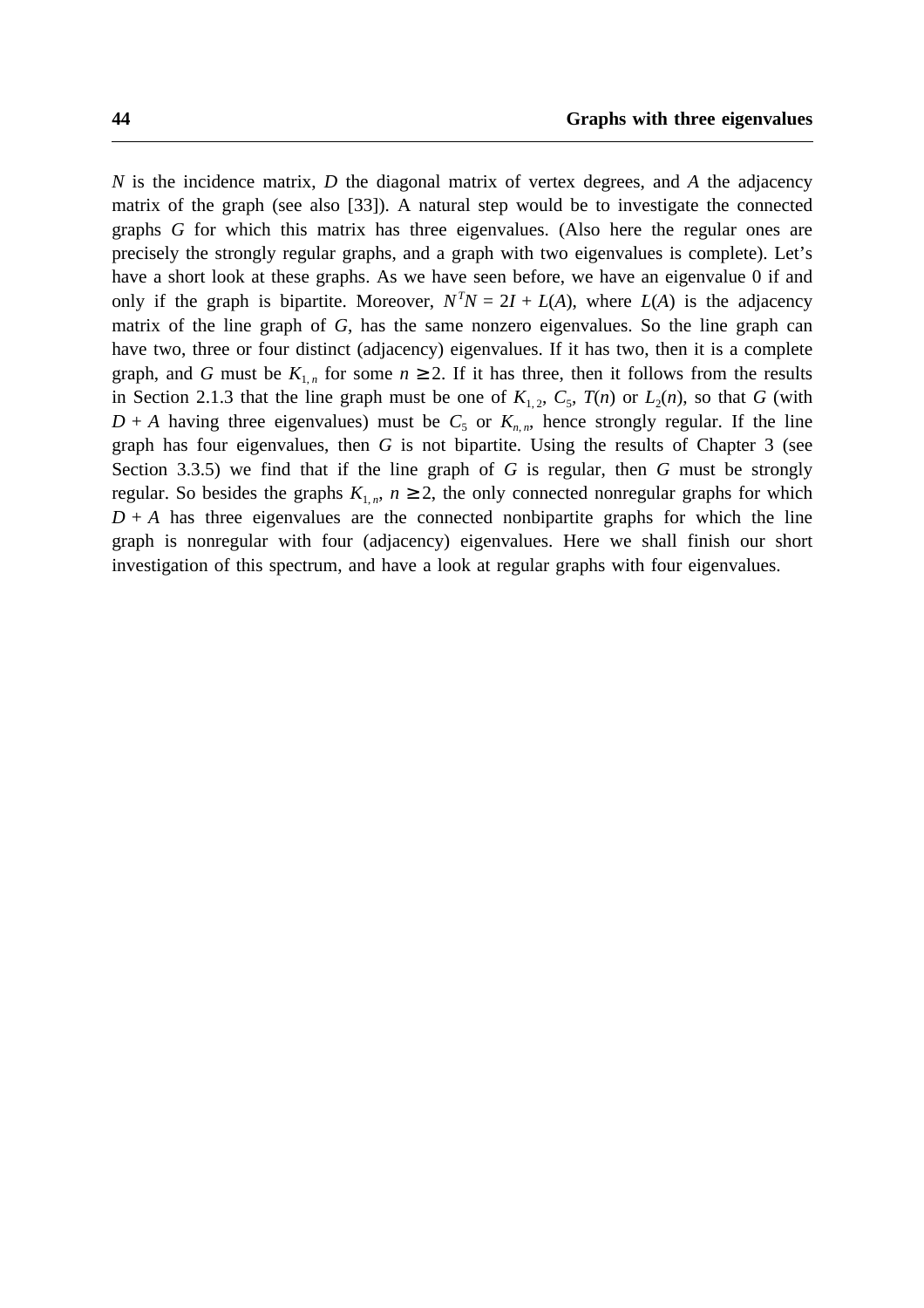# **Chapter 3**

*A pleasant faced man steps up to greet you You have entered the Twilight Zone He smiles and says he's pleased to meet you Beyond this world strange things are known Beneath his hat the strangeness lies Use the key*, *unlock the door Take it off, he's got three eyes* See what your fate might have in store *Truth is false and logic lost Come explore your dreams' creation Now the fourth dimension is crossed Enter this world of imagination*

(Rush, 2112)

# **Regular graphs with four eigenvalues**

As we have seen, connected regular graphs having at most three distinct eigenvalues are very well classified by means of combinatorial properties: they are the complete and the strongly regular graphs. By dropping regularity in the previous chapter, we have already seen some possible generalizations. When keeping regularity, distance-regular graphs of diameter *d* (or more generally, *d*-class association schemes) are generalizations of complete  $(d = 1)$  and strongly regular  $(d = 2)$  graphs from a combinatorial point of view. The adjacency matrices of these graphs have  $d + 1$  distinct eigenvalues, but for  $d > 2$  the converse is not true, in fact most regular graphs with  $d + 1$  distinct eigenvalues are not distance-regular with diameter *d* (and do not come from *d*-class association schemes). When looking at the number of distinct eigenvalues, the next step after strongly regular graphs would be to look at the regular graphs with four distinct eigenvalues. Already for those graphs, many examples exist that are not distance-regular or from three-class association schemes (in the next chapter we shall have a closer look to decide which ones are). Still we can deduce some nice properties. An important observation is that regular graphs with four eigenvalues are walk-regular, which implies rather strong conditions for the possible spectra. Furthermore we shall give several constructions, some characterizations, and uniqueness and nonexistence results. Many of the constructions use strongly regular graphs. We also generate a list of feasible spectra for regular graphs with four eigenvalues and at most 30 vertices. By combining the theoretic results with computer results, Spence and the author were able to find all graphs for most of the feasible spectra thus found (see Appendix A.3, for more see [40]).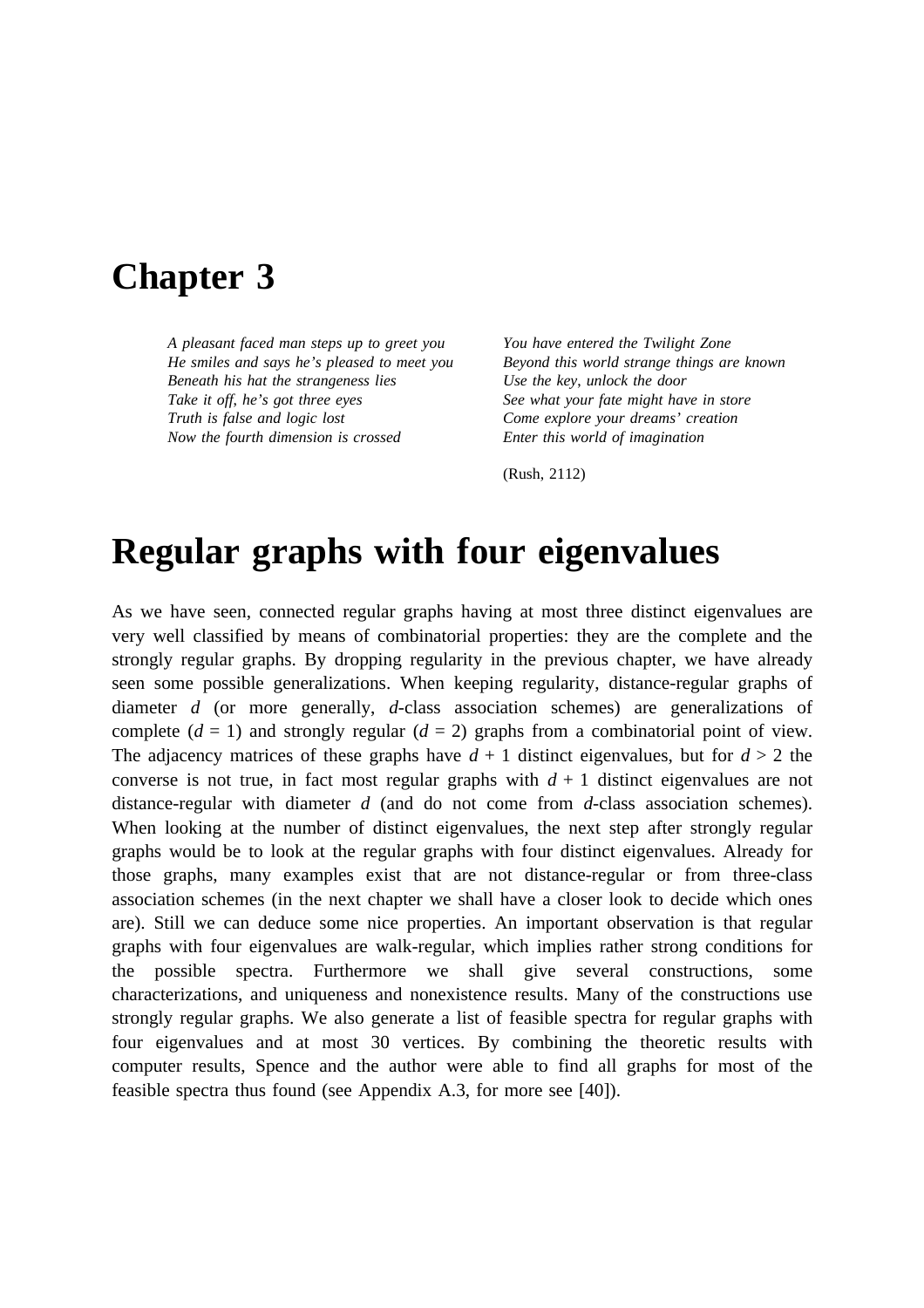# **3.1. Properties of the eigenvalues**

In this section we shall derive some properties of the eigenvalues of graphs with four distinct eigenvalues. To obtain these we shall use Lemmas 1.3.5-9 about polynomials with rational or integral coefficients (see Chapter 1).

Let *G* be a connected *k*-regular graph on *v* vertices with adjacency spectrum  $\{[k]^1, [\lambda_1]^{m_1}, [\lambda_2]^{m_2}, [\lambda_3]^{m_3}\}\$ . Now Lemma 1.3.5 implies that the polynomials *p* and *q* defined by

$$
p(x) = (x - \lambda_1)(x - \lambda_2)(x - \lambda_3) = \frac{m(x)}{x - k} ,
$$

$$
q(x) = (x - \lambda_1)^{m_1 - 1} (x - \lambda_2)^{m_2 - 1} (x - \lambda_3)^{m_3 - 1} = \frac{c(x)}{m(x)},
$$

where *c* is the characteristic polynomial and *m* is the minimal polynomial, have integral coefficients. We shall use these polynomials in the proof of the following proposition.

PROPOSITION 3.1.1. *Let G be a connected k-regular graph on v vertices with spectrum*  $\{[k]^1, [\lambda_1]^{m_1}, [\lambda_2]^{m_2}, [\lambda_3]^{m_3}\}\$ . Then (*i*) *G* has four integral eigenvalues, or (*ii*) *G* has two *integral eigenvalues*, *and the other two have the same multiplicities and are of the form* 1 2 -(*a* ± √*b*), *with a*, *b integral*, *or* (*iii*) *G has one integral eigenvalue*, *and*  $m_1 = m_2 = m_3 = \frac{1}{3}(v - 1)$  *and*  $k = \frac{1}{3}(v - 1)$  *or*  $k = \frac{2}{3}(v - 1)$ .

*Proof.* Without loss of generality we may assume  $m_1 \le m_2 \le m_3$ . If  $m_1 = m_2 < m_3$ , then  $(x - \lambda_3)^{m_3 - m_1} = q(x)/p(x)^{m_1 - 1} \in \mathbb{Z}[x]$ , so  $\lambda_3$  is integral. Now it follows that  $(x - \lambda_1)(x - \lambda_2) \in \mathbb{Z}[x]$ , so  $\lambda_1$  and  $\lambda_2$  are both integral or of the form  $\frac{1}{2}(a \pm \sqrt{b})$ , with *a*, *b* integral.

If  $m_1 < m_2$ , then  $(x - \lambda_2)^{m_2 - m_1}(x - \lambda_3)^{m_3 - m_1} = q(x)/p(x)^{m_1 - 1} \in \mathbb{Z}[x]$ . Now it follows that  $\lambda_2$ and  $\lambda_3$  are both integral or of the form  $\frac{1}{2}(a \pm \sqrt{b})$ , with *a*, *b* integral, and if  $\lambda_2$  and  $\lambda_3$  are irrational, then  $m_2 = m_3$ . In both cases it follows that  $\lambda_1$  is integral.

So, if *G* has only one integral eigenvalue, then all three multiplicities must be the same. In that case they must be equal to  $\frac{1}{3}(v-1)$ , and  $k + \frac{1}{3}(v-1)(\lambda_1 + \lambda_2 + \lambda_3) = Trace(A) = 0$ , where *A* is the adjacency matrix of *G*. Since  $p \in \mathbb{Z}[x]$ , we have that  $\lambda_1 + \lambda_2 + \lambda_3$  is integral, so *k* is a multiple of  $\frac{1}{3}(v - 1)$ . Now it follows that  $k = \frac{1}{3}(v - 1)$  or  $k = \frac{2}{3}(v - 1)$ .

Each of the three cases of Proposition 3.1.1 can occur. Small examples are given by the 6-cycle  $C_6$  with spectrum  $\{ [2]^1, [1]^2, [-1]^2, [-2]^1 \}$ , the complement of the union of two 5-cycles  $2\overline{C_5}$  with spectrum  $\{[7]^1, [-\frac{1}{2} + \frac{1}{2}\sqrt{5}]^4, [-\frac{1}{2} - \frac{1}{2}\sqrt{5}]^4, [-3]^1\}$ , and the 7-cycle  $C_7$  with spectrum  $\{ [2]^1, [2\cos(\frac{2\pi}{7})^2, [2\cos(\frac{4\pi}{7})^2, [2\cos(\frac{6\pi}{7})^2,$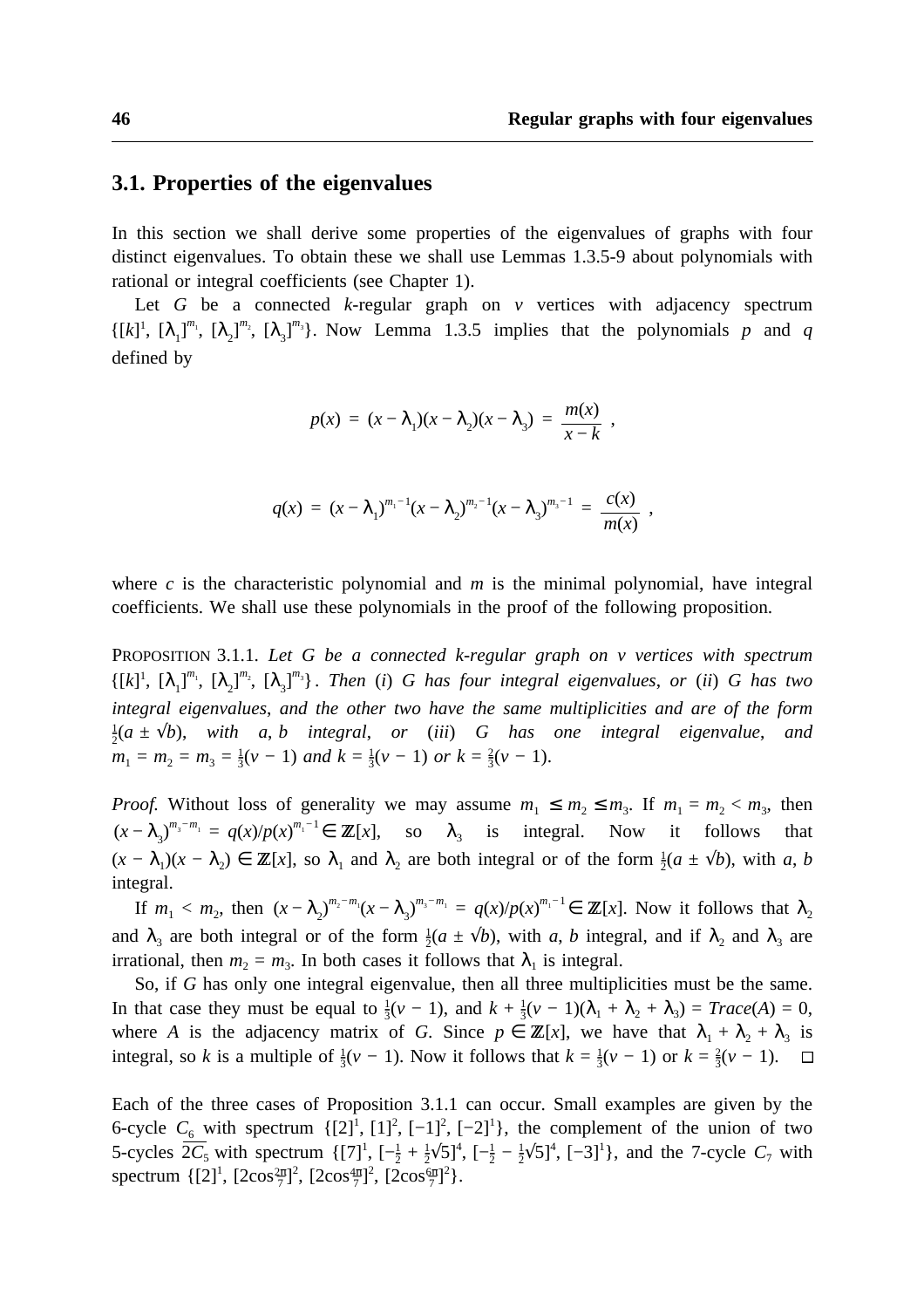Another important property of connected regular graphs with four distinct eigenvalues is that the multiplicities of the eigenvalues follow from the eigenvalues and the number of vertices (cf. [33, p. 161]). This follows from the following three equations, which uniquely determine  $m_1$ ,  $m_2$  and  $m_3$  from  $v$ ,  $k = \lambda_0$ ,  $\lambda_1$ ,  $\lambda_2$  and  $\lambda_3$ .

$$
1 + m_1 + m_2 + m_3 = v,
$$
  
\n
$$
\lambda_0 + m_1 \lambda_1 + m_2 \lambda_2 + m_3 \lambda_3 = 0,
$$
  
\n
$$
\lambda_0^2 + m_1 \lambda_1^2 + m_2 \lambda_2^2 + m_3 \lambda_3^2 = vk.
$$

The second equation follows from the trace of *A* (the adjacency matrix of *G*), and the third from the trace of  $A<sup>2</sup>$ . Note that the eigenvalues alone do not determine the multiplicities. For example, the complement of the Cube has spectrum  $\{[4]^1, [2]^1, [0]^3, [-2]^3\}$ , while the line graph of the Cube has spectrum  $\{[4]^1, [2]^3, [0]^3, [-2]^5\}$ . This example is the smallest of an infinite class given by Doob [45, 46].

Using the above conditions we were able to generate all possible spectra for regular graphs with four eigenvalues and at most 30 vertices. Different algorithms were used in each of the three cases of Proposition 3.1.1 and they in turn were checked for some of the feasibility conditions of Section 3.2.1.

## **3.2. Walk-regular graphs and feasibility conditions**

A *walk-regular graph* is a graph *G* for which the number of walks of length *l* from a given vertex *x* to itself (closed walks) is independent of the choice of *x*, for all *l* (cf. [55]). If *A* is the adjacency matrix of *G*, then this number equals  $A<sup>l</sup><sub>xx</sub>$ , so *G* is walk-regular whenever *A<sup>l</sup>* has constant diagonal for all *l*. Note that a walk-regular graph is regular.

If *G* has *v* vertices and is connected *k*-regular with four distinct eigenvalues *k*,  $\lambda_1$ ,  $\lambda_2$ and  $\lambda_3$ , then  $(A - \lambda_1 I)(A - \lambda_2 I)(A - \lambda_3 I) = \frac{1}{\nu}(k - \lambda_1)(k - \lambda_2)(k - \lambda_3)J$  (i.e.  $h(A) = J$ , where *h* is the Hoffman polynomial (cf. [70])). Since  $A^2$ , A, I, and J all have constant diagonal, we see that *Al* has constant diagonal for every *l*. So a connected regular graph with four distinct eigenvalues is walk-regular.

## **3.2.1. Feasibility conditions and feasible spectra**

If *G* is walk-regular on *v* vertices with degree *k* and spectrum  $\{[\lambda_0]^{m_0}, [\lambda_1]^{m_1},..., [\lambda_r]^{m_r}\}$ , the number of triangles through a given vertex  $x$  is independent of  $x$ , and equals

$$
\Delta = \frac{1}{2} A_{xx}^3 = \frac{Trace(A^3)}{2v} = \frac{1}{2v} \sum_{i=0}^r m_i \lambda_i^3.
$$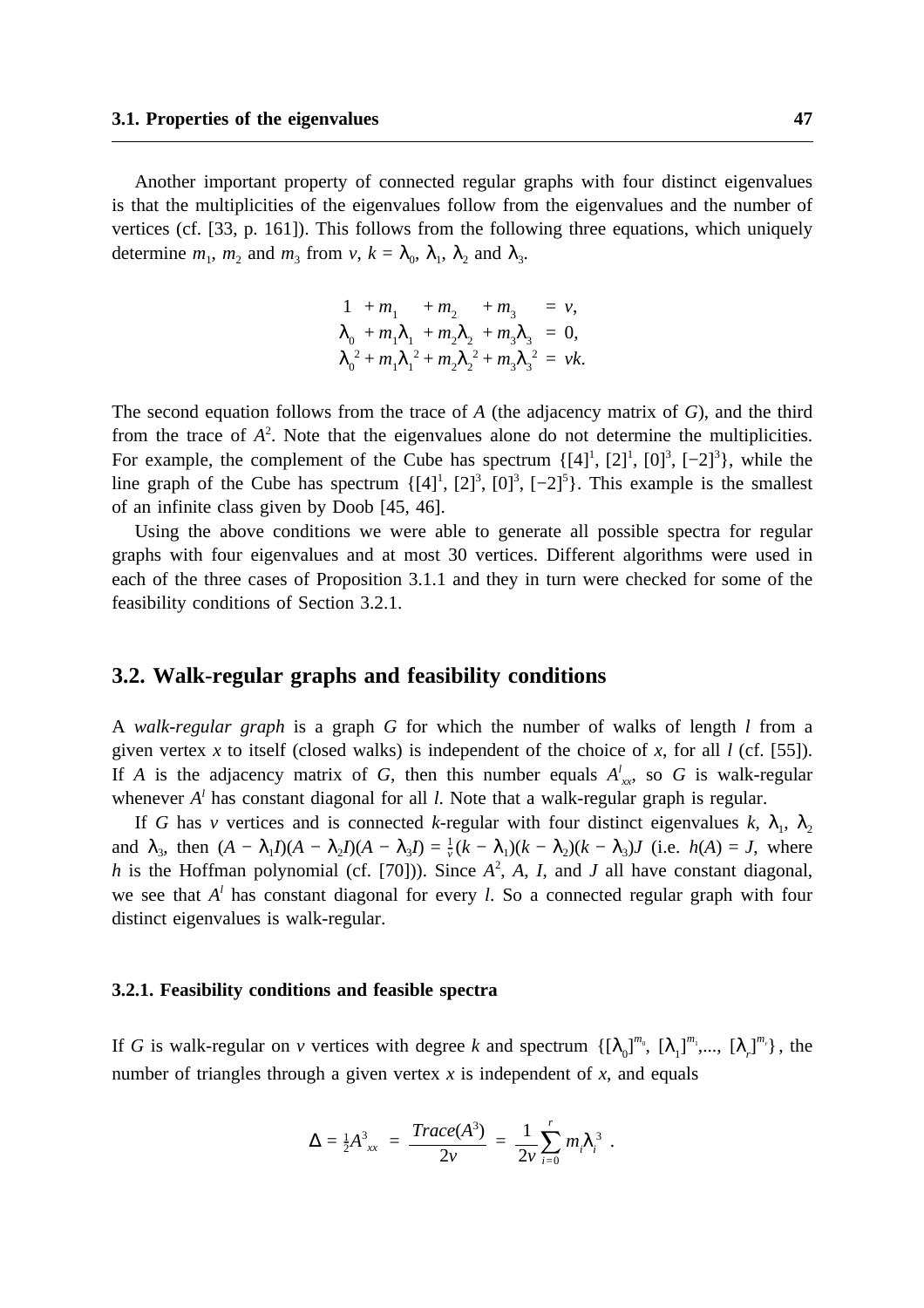This expression gives a feasibility condition for the spectrum of *G*, since  $\Delta$  should be a nonnegative integer. In general, it follows that

$$
\theta_i = \frac{1}{v} \sum_{i=0}^r m_i \lambda_i^i
$$

is a nonnegative integer. Since the number of closed walks of odd length *l* is even,  $\theta$ should be even if *l* is odd. For even *l*, we can also sharpen the condition, since then the number of nontrivial closed walks (that is, those containing a cycle) is even. For example, when  $l = 4$ , the number of trivial closed walks through a given vertex (i.e. passing only one or two other vertices) equals  $2k^2 - k$ , so

$$
\Xi = \frac{\theta_4 - 2k^2 + k}{2}
$$

is a nonnegative integer, and it equals the number of quadrangles through a vertex. Here we allow the quadrangles to have diagonals. When  $l = 6$ , the number of nontrivial closed walks through a vertex equals  $\theta_6 - k(5k^2 - 6k + 2)$ , which should be even. In case we have four distinct eigenvalues the following lemma on the number of quadrangles through an edge will also be useful.

LEMMA 3.2.1. *If G is a connected regular graph with four distinct eigenvalues*, *such that the number of triangles through an edge is constant*, *then the number of quadrangles through an edge is also constant.*

*Proof.* Since *G* is connected and regular, say of degree *k*, with four distinct eigenvalues, its adjacency matrix *A* satisfies the equation  $A^3 + p_2A^2 + p_1A + p_0I = pJ$ , for some  $p_2$ ,  $p_1$ ,  $p_0$ and *p*. Now  $A_{xy}^3 + P_2\lambda_{xy} + P_1 = p$ , for any two adjacent *x*, *y* with  $\lambda_{xy}$  common neighbours. Since the number of triangles through an edge is constant, say  $\lambda$ , we have  $\lambda_{xy} = \lambda$ , and so the number of walks of length three from *x* to *y* is equal to  $A_{xy}^3 = p - p_1 - p_2\lambda$ . Since there are  $2k - 1$  walks which are trivial, the number of quadrangles containing edge  $\{x, y\}$ equals  $p - p_1 - p_2\lambda - 2k + 1$ , which is independent of the given edge.  $\Box$ 

Note that if  $\xi$  is the (constant) number of quadrangles through an edge, and if  $\Xi$  is the number of quadrangles through a vertex, then  $\xi = 2E/k$ .

The complement of a connected regular graph with four eigenvalues is also such a graph unless it is disconnected. In the algorithms to generate feasible spectra, we only generated those spectra for which  $k \ge v - 1 - k$ , thus ensuring connectivity. In the Appendix A.3 however, we printed the complementary spectrum, unless it implied disconnectivity.

In the algorithm to generate spectra with four integral eigenvalues we checked that  $\theta$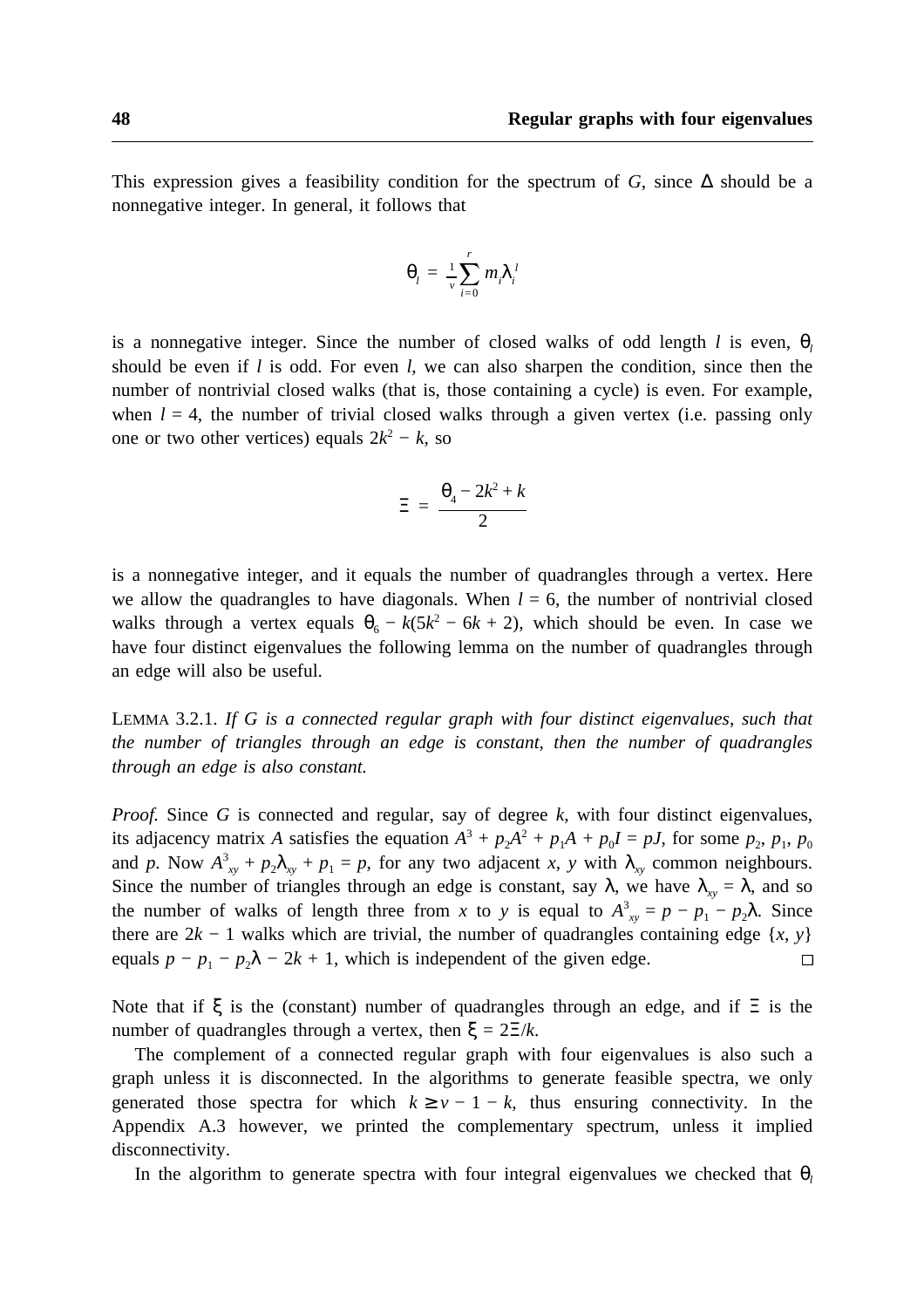was an even nonnegative integer for  $l = 3, 5, 7, 9$  and 11 and that it was a nonnegative integer in the cases  $l = 8$ , 10 and 12. In addition we tested to see that both  $\theta_4 - 2k^2 + k$ and  $\theta_6 - k(5k^2 - 6k + 2)$  were even nonnegative integers, and that the complementary spectrum gave rise to numbers of triangles and quadrangles through a vertex that were also nonnegative integers. For technical reasons we checked different conditions in the case of two integral eigenvalues, namely the conditions on  $\theta$ <sub>*l*</sub> for  $l = 3,..., 6$  and the complementary  $\theta$ <sub>*l*</sub> for  $l = 3,..., 8$ . Finally, in the remaining case of one integral eigenvalue it was not necessary to implement so many conditions. Here we checked only the conditions on  $\theta_3$  and  $\theta_4$ . The spectra thus generated are termed feasible.

## **3.2.2. Simple eigenvalues**

If a walk-regular graph has a simple eigenvalue  $\lambda \neq k$ , then we can say more about the structure of the graph. We shall prove that the graph admits a *regular partition into halves with degrees*  $(\frac{1}{2}(k + \lambda), \frac{1}{2}(k - \lambda))$ , that is, we can partition the vertices into two parts of equal size such that every vertex has  $\frac{1}{2}(k + \lambda)$  neighbours in its own part and  $\frac{1}{2}(k - \lambda)$ neighbours in the other part. As a consequence we obtain that  $k - \lambda$  is even, a condition which was proven by Godsil and McKay [55]. This condition eliminates, for example, the existence of a graph with spectrum  $\{[14]^1, [2]^9, [-1]^1, [-13]^1\}$ . We also find other divisibility conditions.

LEMMA 3.2.2. *Let B be a symmetric matrix of size v*, *having constant diagonal and constant row sums t, and spectrum*  $\{[t]^1, [s]^1, [0]^{v-2}\}$ , *then v is even* (*unless s* = 0), *and* (*possibly after permuting rows and columns*) *B can be partitioned into four equally large parts as*

$$
B = \begin{pmatrix} \frac{t+s}{v}J & \frac{t-s}{v}J \\ \frac{t-s}{v}J & \frac{t+s}{v}J \end{pmatrix}.
$$

*Proof.* Consider the matrix  $C = B - \frac{t}{v}J$ , then *C* is symmetric, has constant diagonal, say *a*, row sums zero and spectrum  $\{ [s]^1, [0]^{v-1} \}$ . So *C* has rank 1. By noticing that the determinant of all principal submatrices of size two must be zero, and using that *C* is symmetric and has constant diagonal, it follows that *C* only has entries  $\pm a$ . Since *C* has row sums zero, it follows that *v* is even (unless  $s = 0$ ) and that we can partition *C* into four equally large parts as

$$
C = \begin{pmatrix} aJ & -aJ \\ -aJ & aJ \end{pmatrix}.
$$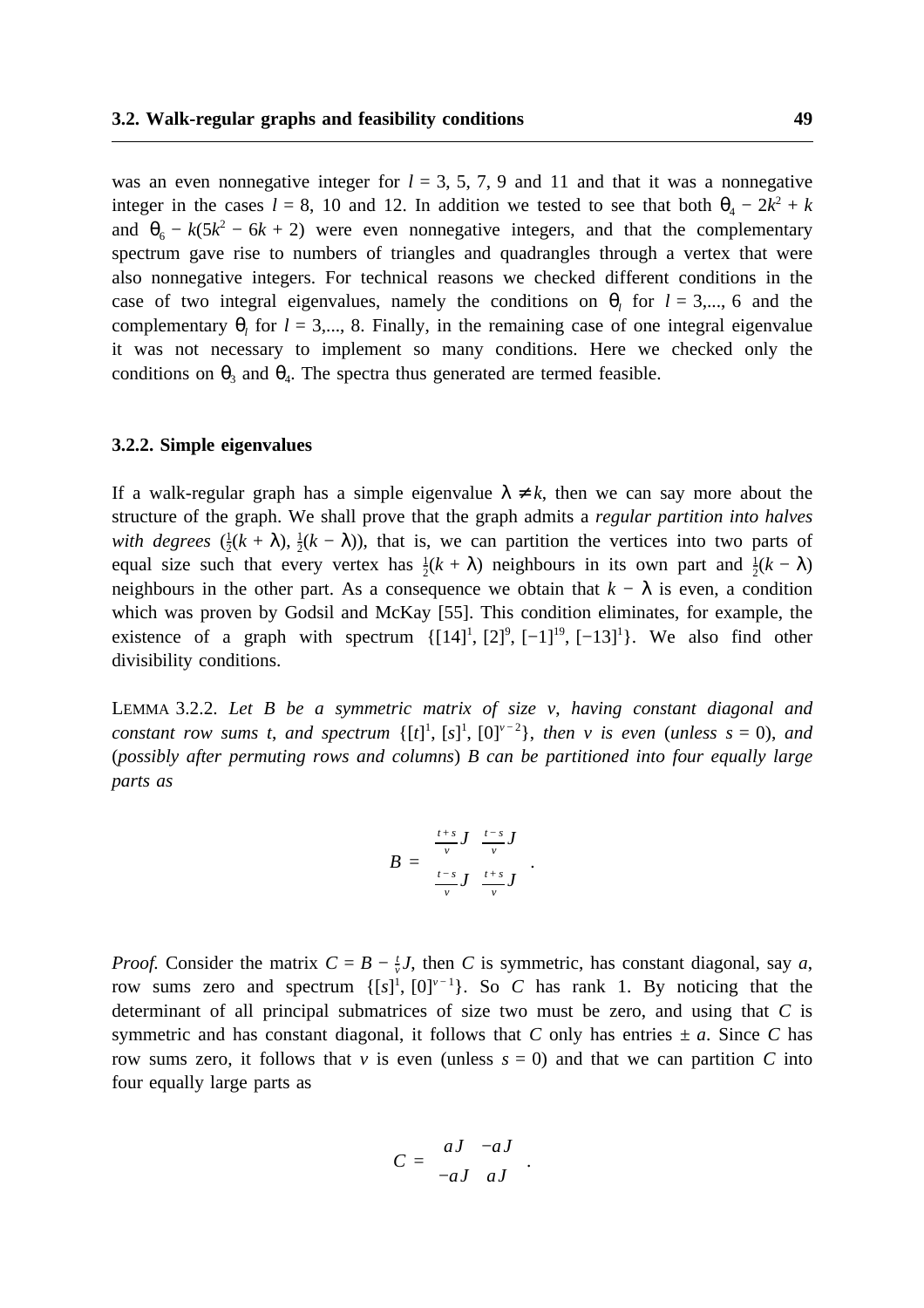$\Box$ 

Now *B* has nontrivial eigenvalues *t* and *va*, so  $s = va$ , and the result follows.

THEOREM 3.2.3. *Let G be a connected walk-regular graph on v vertices and degree k*, *having distinct eigenvalues k,*  $\lambda_1$ ,  $\lambda_2$ ,...,  $\lambda_r$ , *of which at least one eigenvalue unequal to k, say* λ*<sup>j</sup>* , *has multiplicity one*. *Then v is even and G admits a regular partition into halves*  $with$  *degrees*  $(\frac{1}{2}(k + \lambda_j), \frac{1}{2}(k - \lambda_j))$ . *Moreover*, *v* is a divisor of

$$
\prod_{i \neq j} (k - \lambda_i) + \prod_{i \neq j} (\lambda_j - \lambda_i) \quad and \quad \prod_{i \neq j} (k - \lambda_i) - \prod_{i \neq j} (\lambda_j - \lambda_i).
$$

*Proof.* Let  $b(x) = \prod_{i=1}^{n} (x - \lambda_i)$ , and let  $B = b(A)$ , then it follows from Lemma 3.2.2 (*B* has  $\prod_{i \neq j} (x - \lambda_i)$ constant diagonal since  $G$  is walk-regular) that  $v$  is even and we can partition  $B$  in four equally large parts as

$$
B = \begin{pmatrix} \frac{t+s}{v}J & \frac{t-s}{v}J \\ \frac{t-s}{v}J & \frac{t+s}{v}J \end{pmatrix}, \text{ where } t = \prod_{i \neq j} (k - \lambda_i) \text{ and } s = \prod_{i \neq j} (\lambda_j - \lambda_i).
$$

Now  $(1, -1)^T$  is an eigenvector of *B* with eigenvalue *s*, and since this eigenvalue is simple, and *A* and *B* commute, it follows that  $(1, -1)^T$  is also an eigenvector of *A*, and the corresponding eigenvalue must then be  $\lambda_j$ . This implies that if we partition *A* the same way as we partitioned *B*, with

$$
A = \begin{pmatrix} A_{11} & A_{12} \\ A_{12} & A_{22} \end{pmatrix}, \text{ then } A_{11} \underline{1} = A_{22} \underline{1} = \frac{1}{2}(k + \lambda_j) \underline{1} \text{ and } A_{12} \underline{1} = A_{12} \underline{1} = \frac{1}{2}(k - \lambda_j) \underline{1}.
$$

Since  $\lambda_j$  must be an integer, and  $b(x) = m(x)/(x - k)(x - \lambda_j)$ , where *m* is the minimal polynomial of *G*, it follows from Lemma 1.3.5 that *b* has integral coefficients, and so *B* is an integral matrix. But then  $v/t + s$  and  $v/t - s$ .  $\Box$ 

COROLLARY 3.2.4. *If G is a connected walk-regular graph with degree k*, *and* λ *is a simple eigenvalue, then*  $k - \lambda$  *is even.* 

As a consequence of the divisibility conditions in Theorem 3.2.3 we derive that there are no graphs with feasible spectrum  $\{ [8]^1, [2]^7, [-2]^9, [-4]^1 \}$  (on 18 vertices), or  $\{[13]^1, [5]^1, [1]^{22}, [-5]^8\}$  (on 32 vertices).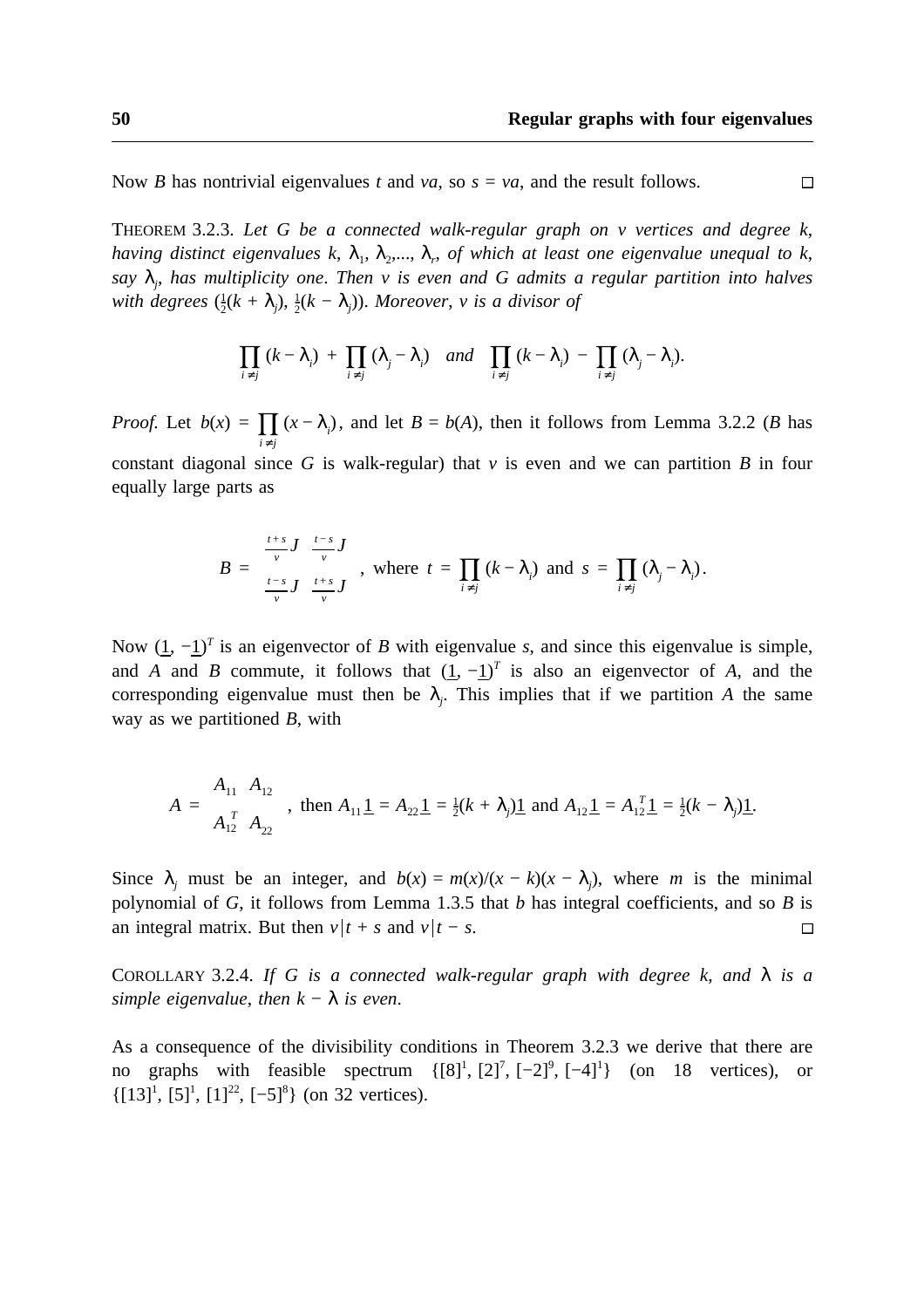## **3.2.3. A useful idea**

Let *G* be a connected *k*-regular graph on *v* vertices with four eigenvalues *k*,  $\lambda_1$ ,  $\lambda_2$  and  $\lambda_3$ , and adjacency matrix *A*. The idea of Theorem 3.2.3 also turns out to be very useful when we do not have a simple eigenvalue. The matrix  $C = C(\lambda_1, \lambda_2)$  defined by

$$
C(\lambda_1, \lambda_2) = (A - \lambda_1 I)(A - \lambda_2 I) - \frac{(k - \lambda_1)(k - \lambda_2)}{v} J
$$

is a symmetric matrix with row sums zero and one nonzero eigenvalue  $(\lambda_3 - \lambda_1)(\lambda_3 - \lambda_2)$ with multiplicity  $m_3$  (the multiplicity of  $\lambda_3$  as an eigenvalue of *G*). Now *C* or −*C* is a positive semidefinite matrix of rank  $m_3$ , and  $C$  has constant diagonal  $k + \lambda_1 \lambda_2 - (k - \lambda_1)(k - \lambda_2)/v$ . Of course, as *A*<sup>2</sup> is a matrix with nonnegative integral entries and *A* is a (0, 1)-matrix, the other entries of *C* are very restricted. Especially when  $m_3$  is small we get strong restrictions on the structure of *G*. This enables us to show uniqueness of the graph in Proposition 3.3.5, and prove the nonexistence of graphs in a substantial number of cases in Section 3.4. It also proved to be a powerful tool in the computer search by Spence and the author (cf. [40]).

## **3.3. Examples, constructions and characterizations**

## **3.3.1. Distance-regular graphs and association schemes**

Several examples of graphs with four distinct eigenvalues can be contructed from distanceregular graphs, or more generally, association schemes. The graphs are obtained by taking the union of some classes (or just one class) as adjacency relation. In general, graphs from *d*-class association schemes have  $d + 1$  eigenvalues, but sometimes some eigenvalues coincide. Many examples come from three-class association schemes (see the next chapter), such as the Johnson scheme  $J(n, 3)$  and the Hamming scheme  $H(3, q)$ . An example coming from a five-class association scheme is obtained by taking distance 3 and 5 in the Dodecahedron as adjacency relation. The resulting graph has spectrum  $\{[7]^1, [2]^8, [-1]^5, [-3]^6\}.$ 

In general distance-regularity is not determined by the spectrum of the graph. Haemers [59] proved that it is, provided that some additional conditions are satisfied. Haemers and Spence [61] found (almost) all graphs with the spectrum of a distance-regular graph with at most 30 vertices. Most of these graphs have four distinct eigenvalues.

In the case that we only have one integral eigenvalue, all known examples come from pseudocyclic three-class association schemes. A large family of examples comes from the so-called cyclotomic schemes. We can define the associated graphs  $Cycl(v)$  as follows. Let  $v \equiv 1 \pmod{3}$  be a prime power. Take as vertices the elements of the field *GF(v)*. Two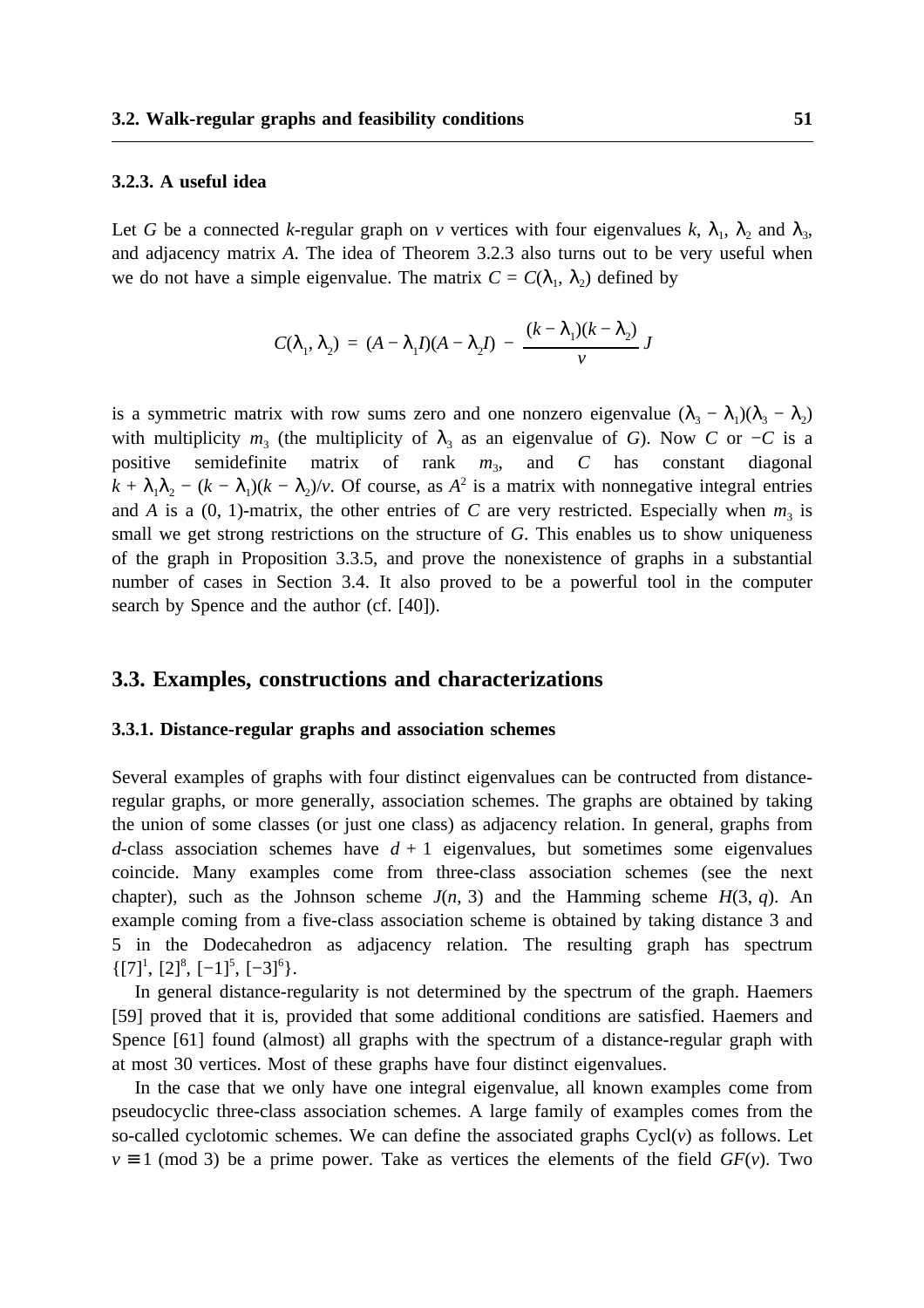vertices are adjacent if their difference is a cube in the field. The smallest example is the 7-cycle  $C_7$ . It is determined by its spectrum, as are Cycl(13) and Cycl(19), which can be proven by hand.

More of the examples to come will turn out to be one of the relations in a three-class association scheme. In this chapter, however, we shall focus on the number of distinct eigenvalues.

## **3.3.2. Bipartite graphs**

Examples of bipartite graphs with four distinct eigenvalues are the incidence graphs of symmetric 2-(*v*, *k*,  $\lambda$ ) designs. We shall denote such graphs by *IG*(*v*, *k*,  $\lambda$ ). It is proven by Cvetkovic´, Doob and Sachs [33, p. 166] that these are the only examples, i.e. a connected bipartite regular graph with four distinct eigenvalues must be the incidence graph of a symmetric 2- $(v, k, \lambda)$  design. Moreover, it is distance-regular and its spectrum is

$$
\{[k]^1, [\sqrt{k-\lambda}]^{\nu-1}, [-\sqrt{k-\lambda}]^{\nu-1}, [-k]^1\}.
$$

# **3.3.3. The complement of the union of strongly regular graphs**

Suppose *G* is regular with *tv* vertices and spectrum  $\{[k]^t, [r]^t, [s]^t\}$ . Then *G* is the union of *t* strongly regular graphs (all with the same spectrum and hence the same parameters), and the complement of *G* is a connected regular graph with spectrum

$$
\{[tv-k-1]^1, [-s-1]^{tg}, [-r-1]^{tf}, [-k-1]^{t-1}\},\
$$

so it has four distinct eigenvalues (if  $t > 1$ ). In general, if a connected regular graph has four distinct eigenvalues, then its complement is also connected and regular with four distinct eigenvalues, or it is disconnected, and then it is the union of strongly regular graphs, all having the same spectrum.

#### **3.3.4. Product constructions**

If *G* is a graph with adjacency matrix *A*, then we denote by  $G \otimes J_n$  the graph with adjacency matrix  $A \otimes J_n$ , and by  $G \otimes J_n$  we denote the graph with adjacency matrix  $(A + I) \otimes J_n - I$ . If *G* is connected and regular, then so are  $G \otimes J_n$  and  $G \otimes J_n$ . Note that  $\overline{G \otimes J_n} = \overline{G} \otimes J_n$ , where  $\overline{G}$  is the complement of *G*. If *G* has *v* vertices and spectrum  $\{[k]^1, [r]^f, [0]^m, [s]^g\}$ , where *m* is possibly zero, then  $G \otimes J_n$  has *vn* vertices and spectrum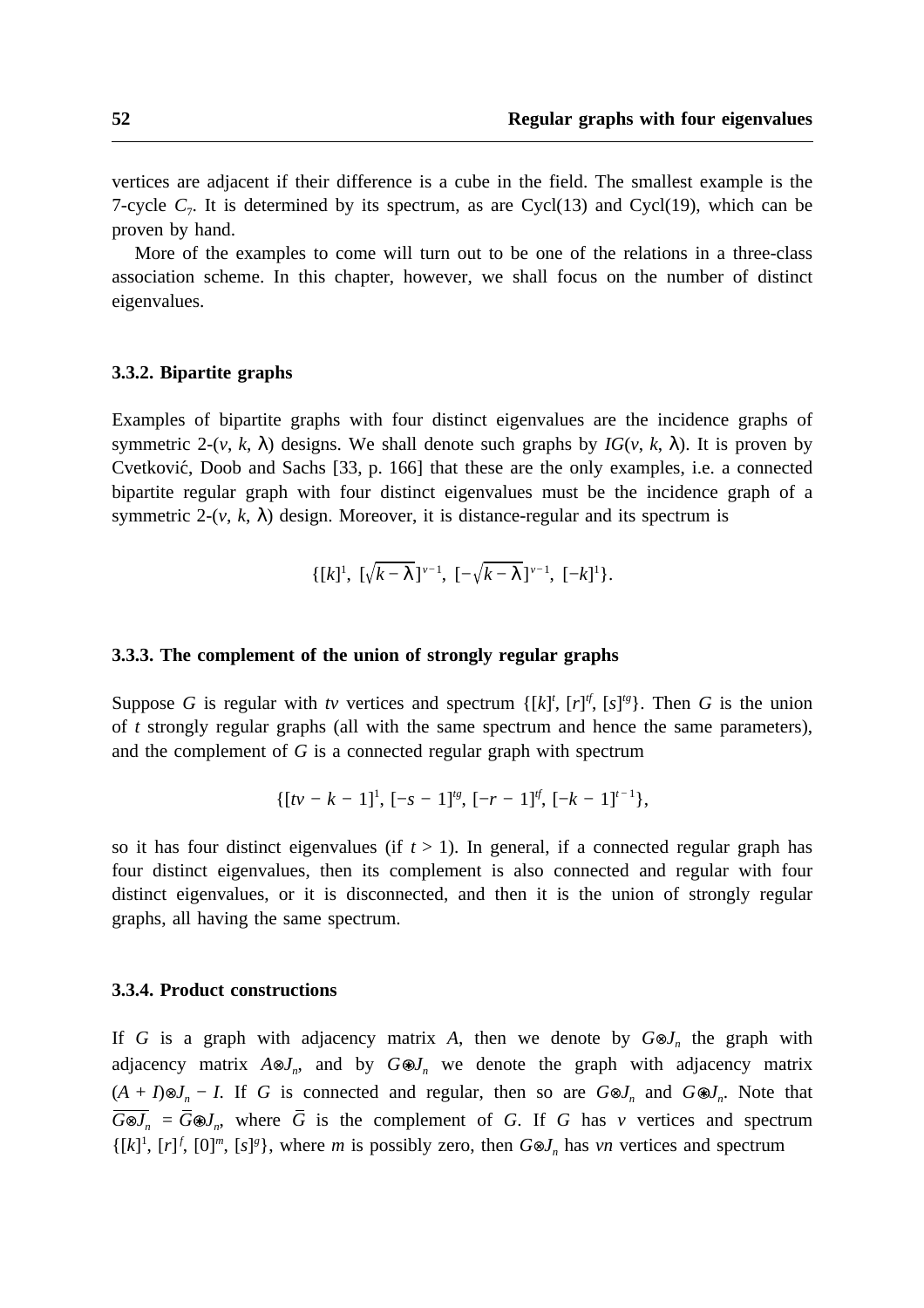$$
\{[kn]^1, [rn]^f, [0]^{m+vn-v}, [sn]^g\}.
$$

Similarly, if *G* has *v* vertices and spectrum  $\{[k]^1, [r]^f, [-1]^m, [s]^g\}$ , where *m* is possibly zero, then  $G \otimes J_n$  has *vn* vertices and spectrum

$$
\{[kn+n-1]^1, [rn+n-1]^f, [-1]^{m+vn-v}, [sn+n-1]^g\}.
$$

So, if we have a strongly regular graph or a connected regular graph with four distinct eigenvalues of which one is 0 or  $-1$ , then this construction produces a bigger graph with four distinct eigenvalues. The following proposition is a characterization of  $C_5 \otimes J_n$ , from which its uniqueness and the uniqueness of its complement  $C_5 \otimes J_n$  follows.



Figure 3.3.1. The graphs  $C_5 \otimes J_2$  and  $C_5 \otimes J_2$ 

PROPOSITION 3.3.1. *Let G be a connected regular graph with four distinct eigenvalues and adjacency matrix A. If rank* $(A) \leq 5$  *and G has no triangles*  $(A = 0)$ *, then G is isomorphic*  $to C_5 \otimes J_n$  *for some n.* 

*Proof.* Let *G* have *v* vertices and degree *k*. First we shall prove that *G* has diameter 2. Suppose *G* has diameter 3 and take two vertices *x*, *y* at distance 3. Let *A* be partitioned into two parts, where one part contains *y* and the neighbours of *x*. Then

$$
A = \begin{pmatrix} O_{k+1,k+1} & N \\ N^T & B \end{pmatrix}.
$$

Since rank(*A*)  $\leq$  5, it follows that rank(*N*)  $\leq$  2. Now write

$$
N = \begin{pmatrix} \frac{1}{k} & N_1 \\ 0 & N_2 \end{pmatrix}, \text{ and } N' = \begin{pmatrix} \frac{0}{k} & N_1 \\ 1 & N_2 \end{pmatrix}.
$$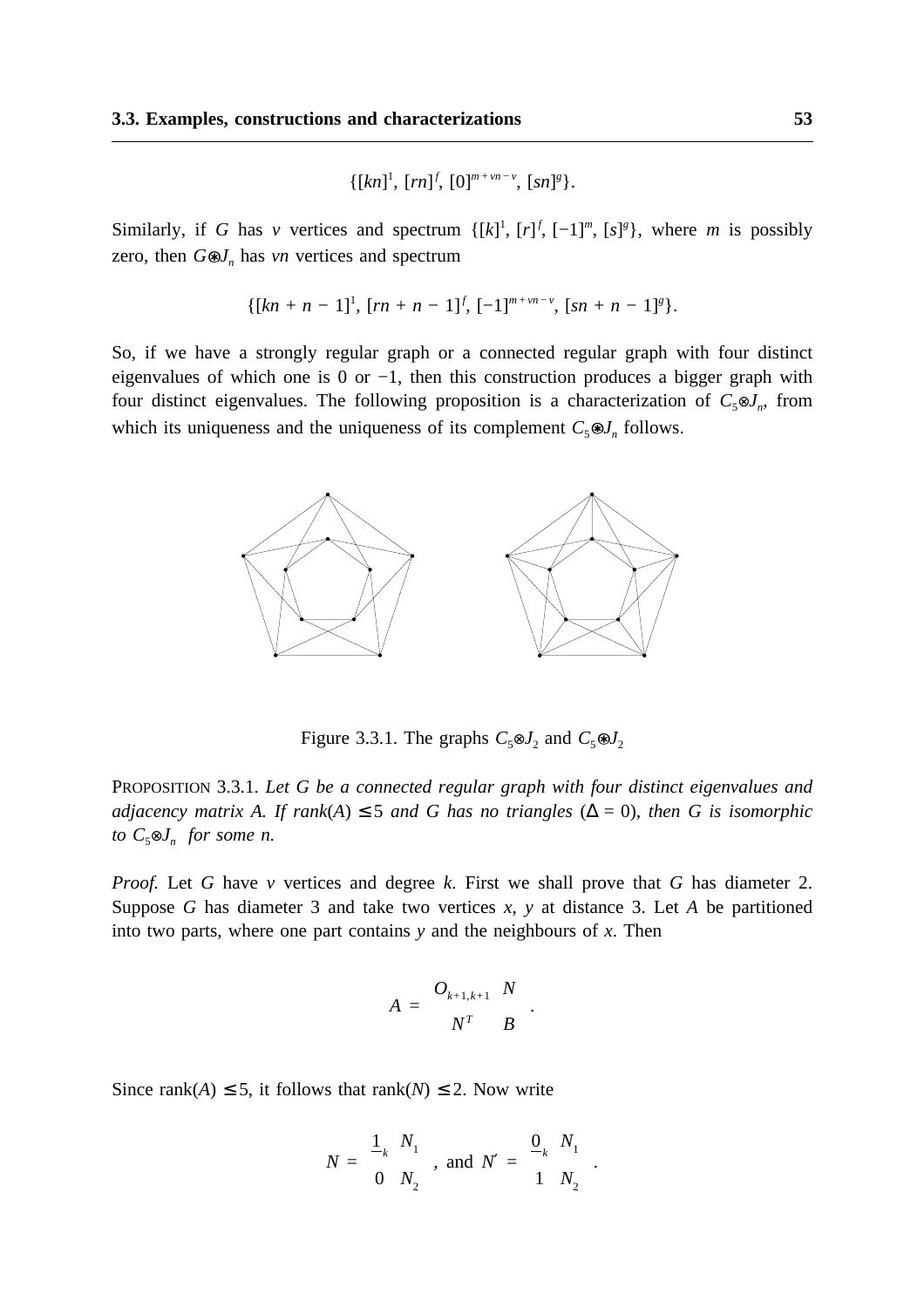Since the all-one vector is in the column space of *N* (*N* has constant row sums *k*), rank(*N*<sup>'</sup>) ≤ rank(*N*), so rank(*N*<sub>1</sub>) ≤ 1. But then  $N_1 = (J_{k,k-1}, O)$ , and we have a subgraph  $K_{k,k}$ , so it follows that *G* is disconnected, which is a contradiction. So *G* has diameter 2. Next, let *A* be partitioned into two parts where one part contains the neighbours of *x*. Then

$$
A = \begin{pmatrix} O_{k,k} & N \\ N^T & B \end{pmatrix},
$$

with rank(*N*)  $\leq$  2. If rank(*N*) = 1 then *N* = *J<sub>k, k</sub>*, and so *G* is a bipartite complete graph  $K_{k,k}$ , but then *G* only has three distinct eigenvalues. So rank $(N) = 2$ . Now write

$$
N = \begin{pmatrix} J_{n,3k-\nu} & J_{n,\nu-2k} & O_{n,\nu-2k} \\ J_{k-n,3k-\nu} & O_{k-n,\nu-2k} & J_{k-n,\nu-2k} \end{pmatrix},
$$

for some *n*. Note that since rank( $N$ ) = 2, we have that all parts in  $N$  are nonempty. Since *G* has no triangles, it follows from Lemma 3.2.1 that the number of quadrangles ξ through an edge is constant. If we count the number of quadrangles through  $x$  (which corresponds to one of the first 3*k* − *v* columns of *N*) and a vertex *y* which corresponds to one of the first *n* rows of *N* (*x* and *y* are adjacent), then we see that

$$
\xi = (n-1)(k-1) + (k-n)(3k-\nu-1) = (k-1)^2 + (k-n)(2k-\nu).
$$

On the other hand, if we count the number of quadrangles through *x* and a vertex *z* which corresponds to one of the last  $k - n$  rows of *N*, then we see that

$$
\xi = (k-n-1)(k-1) + n(3k-\nu-1) = (k-1)^2 + n(2k-\nu).
$$

So  $n = \frac{1}{2}k$  and since *A* has rank at most 5 and zero diagonal it follows that *A* is the adjacency matrix of  $C_5 \otimes J_n$ .  $\Box$ 

COROLLARY 3.3.2. *For any n,*  $C_5 \otimes J_n$  *and*  $C_5 \otimes J_n$  *are uniquely determined by their spectra.* 

Next consider  $IG(l, l - 1, l - 2)$ , the incidence graph of the unique (trivial) 2-(*l*, *l* − 1, *l* − 2) design. It can be obtained by removing a complete matching from the complete bipartite graph  $K_{l,i}$ , and is the complement of the  $l \times 2$  grid.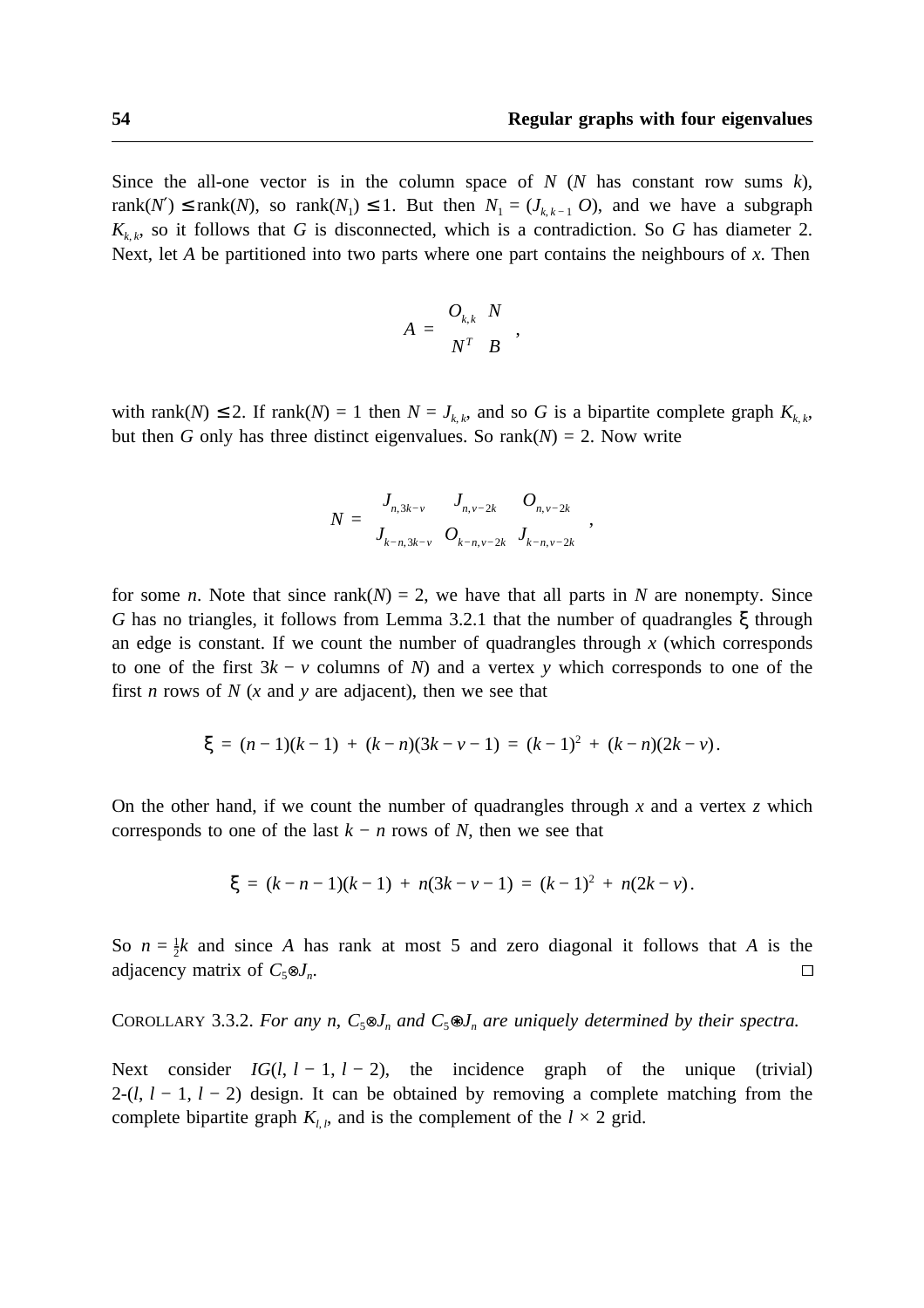PROPOSITION 3.3.3. For each *l* and n, the graph  $IG(l, l - 1, l - 2) \otimes J_n$  is uniquely *determined by its spectrum.*

*Proof.* Note that for  $l = 1$  or 2, the statement is trivial. So suppose  $l > 2$ . Let G be a graph with adjacency matrix *A* and spectrum

$$
\{[nl-1]^1, [2n-1]^{l-1}, [-1]^{2nl-l-1}, [-n(l-2)-1]^1\}.
$$

Now let  $B = (A - (2n - 1)I)(A + I)$ , then we can partition *A* and *B* according to Theorem 3.2.3 such that

$$
A = \begin{pmatrix} A_{11} & A_{12} \\ A_{12} & A_{22} \end{pmatrix} \text{ and } B = \begin{pmatrix} n(l-2)J_{nl} & O_{nl} \\ O_{nl} & n(l-2)J_{nl} \end{pmatrix},
$$

where  $A_{11}$  and  $A_{22}$  have row sums  $n-1$  and  $A_{12}$  has row sums  $nl-n$ . If two vertices x and *y* from the same part of the partition are adjacent, then it follows that  $A_{xy}^2 = n(l-2) + 2n - 2 = k - 1$ , so *x* and *y* have the same neighbours, different from *x* and *y* themselves. Since this holds for any the *n* − 1 neighbours of *x*, which are in the same part as *x*, it follows that  $G = H \otimes J_n$ , for some graph *H*. Since *H* must have the same spectrum as  $IG(l, l - 1, l - 2)$ , and this graph is uniquely determined by its spectrum, *G* is isomorphic to  $IG(l, l - 1, l - 2) \otimes J_n$ .  $\Box$ 

If *A* is the adjacency matrix of a *conference graph G*, that is, a strongly regular graph which has parameters  $(v = 4\mu + 1, k = 2\mu, \mu - 1, \mu)$ , and spectrum  $\{[k]^1, [-\frac{1}{2} + \frac{1}{2}\sqrt{v}]^k, [-\frac{1}{2} - \frac{1}{2}\sqrt{v}]^k\}$ , then the graph with adjacency matrix

$$
\begin{pmatrix} A & I \\ I & J-I-A \end{pmatrix}
$$

has spectrum

$$
\{[k+1]^1, [k-1]^1, [-\frac{1}{2} + \frac{1}{2}\sqrt{\nu + 4}]^{2k}, [-\frac{1}{2} - \frac{1}{2}\sqrt{\nu + 4}]^{2k}\}.
$$

We shall call this graph the *twisted double* of *G*. We shall prove that this is the only way to construct a graph with this spectrum.

PROPOSITION 3.3.4. Let  $v = 4\mu + 1$  and  $k = 2\mu$ . Then G is a graph with spectrum  $\{[k+1]^1, [k-1]^1, [-\frac{1}{2} + \frac{1}{2}\sqrt{v+4}]^{2k}, [-\frac{1}{2} - \frac{1}{2}\sqrt{v+4}]^{2k}\}\$  *if and only if G is the twisted double of a conference graph on v vertices.*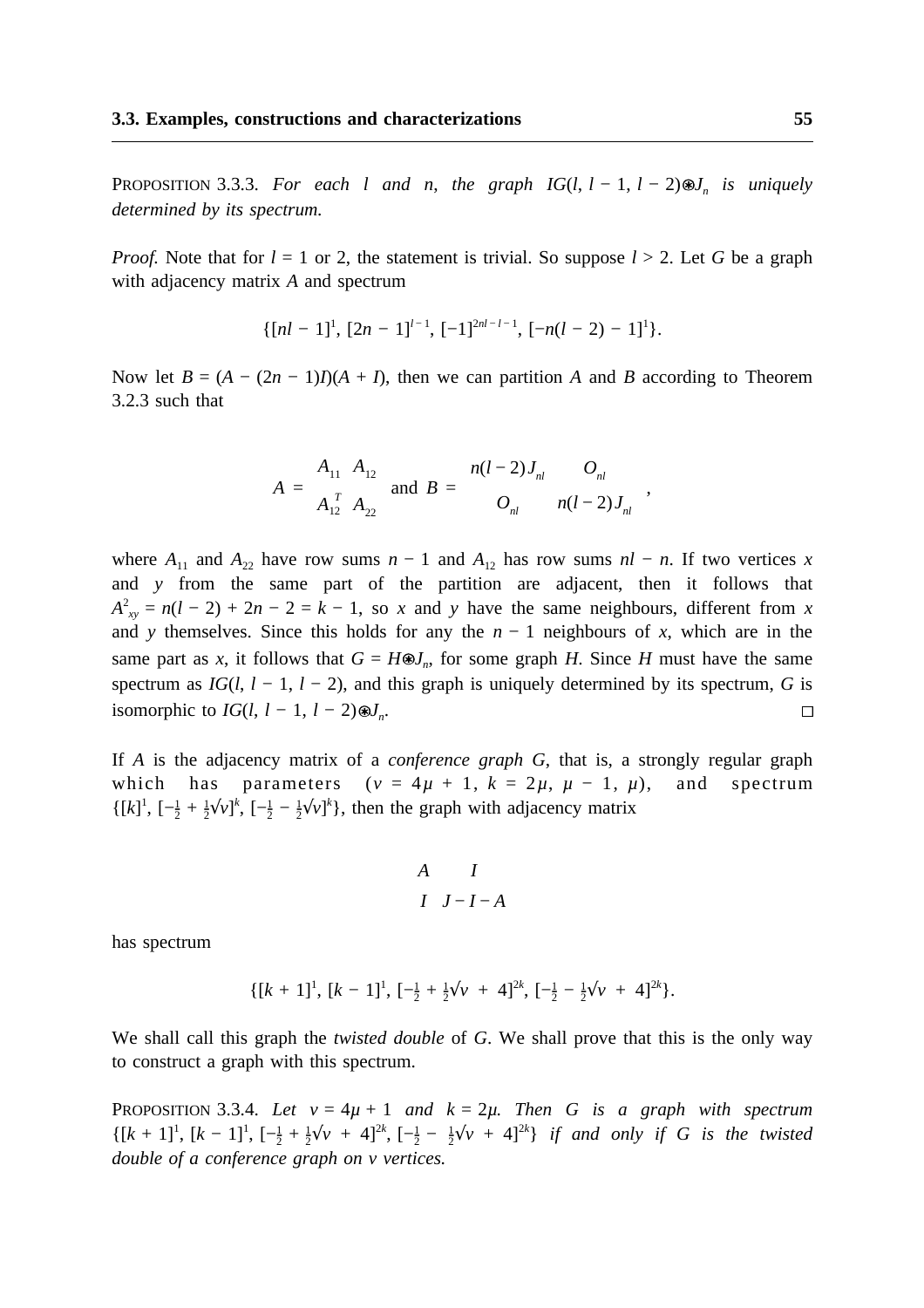*Proof.* Let *A* be the adjacency matrix of *G* and let *B* be as in the proof of Theorem 3.2.3, then we find that

$$
B = A2 + A - (\mu + 1)I = \begin{pmatrix} \mu J & J \\ J & \mu J \end{pmatrix},
$$

and that we can write  $A(A_{12})$  has row and column sums 1) as

$$
A = \begin{pmatrix} A_{11} & I \\ I & A_{22} \end{pmatrix}, \text{ and so } B = \begin{pmatrix} A_{11}^2 + A_{11} - \mu I & A_{11} + A_{22} + I \\ A_{11} + A_{22} + I & A_{22}^2 + A_{22} - \mu I \end{pmatrix}.
$$

This implies that  $A_{11}^2 + A_{11} - \mu I = \mu J$  and  $A_{11} + A_{22} + I = J$ , so  $A_{11}$  is the adjacency matrix of a strongly regular graph with parameters ( $v = 4\mu + 1$ ,  $k = 2\mu$ ,  $\mu - 1$ ,  $\mu$ ), and  $A_{22}$  is the adjacency matrix of its complement.  $\Box$ 

Since the conference graphs on 9, 13 and 17 vertices are unique, also their twisted doubles are uniquely determined by their spectra. Since there is no conference graph on 21 vertices, there is also no graph on 42 vertices with spectrum  $\{[11]^1, [9]^1, [2]^{20}, [-3]^{20}\}$ . The twisted double of the 5-cycle is the Petersen graph.

There are 15 conference graphs on 25 vertices, of which only one is isomorphic to its complement (cf. [87]). Since complementary graphs give rise to the same twisted double, it follows that there are precisely 8 graphs on 50 vertices with spectrum  $\{[13]^1, [11]^1, [-\frac{1}{2} + \frac{1}{2}\sqrt{29}]^{24}, [-\frac{1}{2} - \frac{1}{2}\sqrt{29}]^{24}\}.$ 

Let *G* and *G'* be graphs with adjacency matrices *A* and *A'*, and eigenvalues  $\lambda_i$ ,  $i = 0, 1,..., v - 1$ , and  $\lambda_i'$ ,  $i = 0, 1,..., v' - 1$ , respectively. Then the graph with adjacency matrix  $A \otimes I_{v'} + I_v \otimes A'$  has eigenvalues  $\lambda_i + \lambda'_j$ ,  $i = 0, 1,..., v - 1, j = 0, 1,..., v' - 1$ . We shall denote this graph, which is sometimes called the sum [33] or the Cartesian product of *G* and *G'* by *G*⊕*G'*. If *G* is a strongly regular graph with spectrum  $\{[k]^1, [r]^f, [s]^g\}$ , and *G'* is the complete graph on *m* vertices, then  $G \oplus G'$  is a graph with spectrum

$$
\{[k+m-1]^1, [k-1]^{m-1}, [r+m-1]^f, [r-1]^{f(m-1)}, [s+m-1]^g, [s-1]^{g(m-1)}\}.
$$

So we get a graph with four distinct eigenvalues if  $m = k - r = r - s$ . Examples are *G*⊕*K<sub>m</sub>*, where *G* is the complete bipartite graph  $K_{m,m}$  or the lattice graph  $L_2(m)$  and  $G ⊕ K_4$ , where *G* is the Clebsch or the Shrikhande graph. Also  $K_m \oplus K_n$  ( $m > n \ge 2$ ) is a graph with four distinct eigenvalues: it is the same graph as the line graph of the complete bipartite graph  $K_{m,n}$ .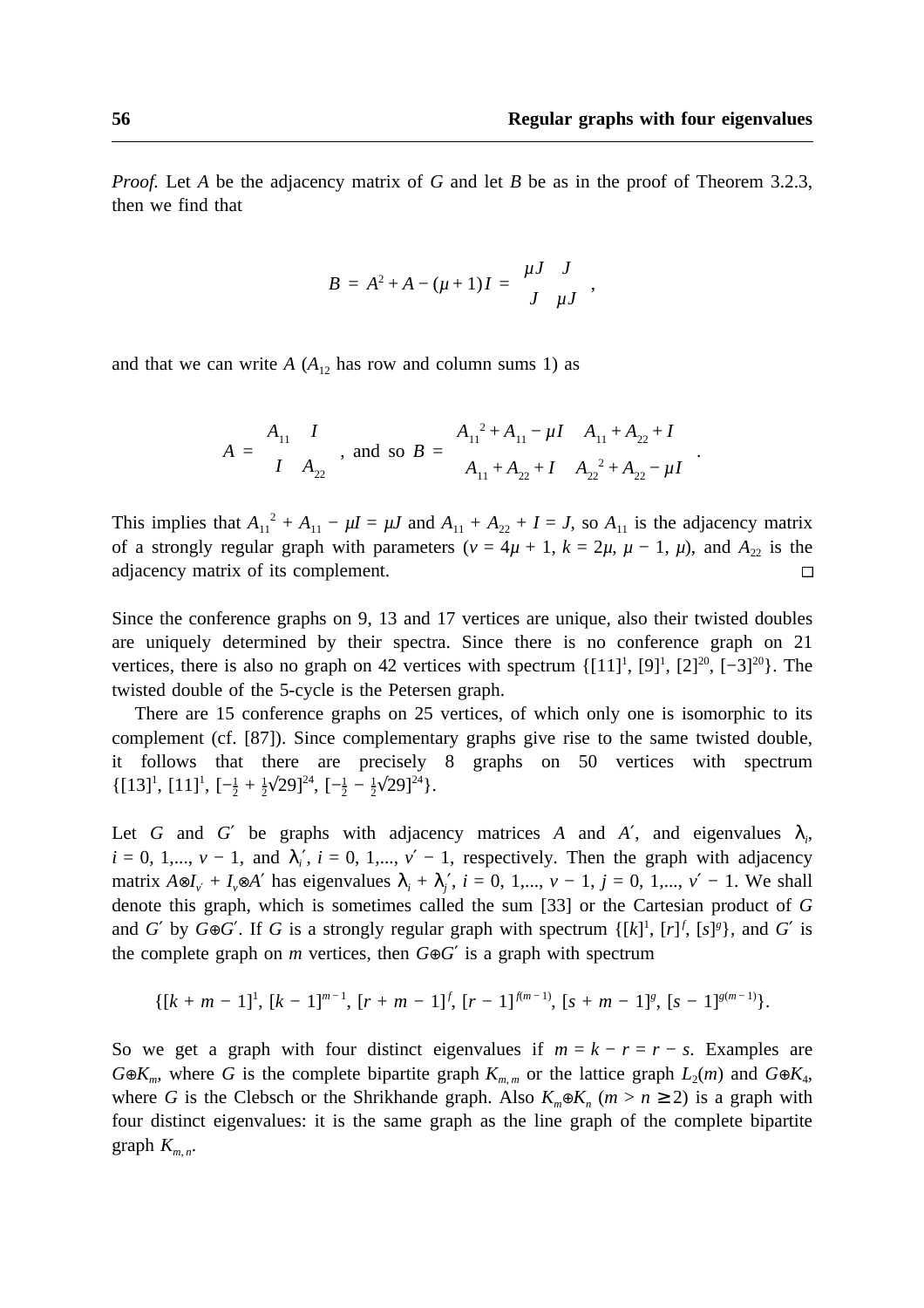PROPOSITION 3.3.5. *The graph*  $K_{3,3} \oplus K_3$  *is uniquely determined by its spectrum.* 

*Proof.* Let *G* be a graph with spectrum  $\{ [5]^1, [2]^6, [-1]^9, [-4]^2 \}$  and adjacency matrix *A*. Then *G* is a 5-regular graph on 18 vertices with one triangle through each vertex. The matrix  $C = C(2, -1) = A^2 - A - 2I - J$ , as defined in Section 3.2.3 is a positive semidefinite integral matrix of rank two with diagonal 2. Thus *C* is the Gram matrix of a set of vectors in  $\mathbb{R}^2$  of length  $\sqrt{2}$  with mutual inner products  $\pm 2$ ,  $\pm 1$  or 0.

If two vertices are adjacent and the vectors representing these vertices have inner product −1, then they are in a triangle. This implies that any vertex is adjacent to precisely two vertices such that their inner product is −1, and that the inner product between those two vertices is also −1. If two vertices have inner product −2 then they are adjacent, and if they have inner product 1 or 2 then they are not adjacent. Without loss of generality we assume that there is a vertex represented by vector  $\sqrt{2}(1, 0)^T$ . This vertex must be in a triangle with vertices represented by vectors  $\sqrt{2}(-\frac{1}{2}, \frac{1}{2}\sqrt{3})^T$  and  $\sqrt{2}(-\frac{1}{2}, -\frac{1}{2}\sqrt{3})^T$ . Furthermore it is adjacent to three vertices represented by  $\sqrt{2}(-1, 0)^T$ . In turn, such a vertex is in a triangle with vertices represented by vectors  $\sqrt{2}(\frac{1}{2}, \frac{1}{2}\sqrt{3})^T$  and  $\sqrt{2}(\frac{1}{2}, -\frac{1}{2}\sqrt{3})^T$ , and is adjacent to three vertices represented by  $\sqrt{2}(1, 0)^T$ .



Figure 3.3.2. Vectors representing the vertices of  $K_{3,3} \oplus K_3$ 

In this way we find 18 vertices: each of the 6 mentioned vectors represents 3 vertices. Now, up to isomorphism, all adjacencies follow from the inner products and the fact that every vertex is in one triangle. The graph we obtain is  $K_{3,3} \oplus K_3$ .  $\Box$ 

## **3.3.5. Line graphs and other graphs with least eigenvalue −2**

If G is a strongly regular graph  $(k \neq 2)$  or a bipartite regular graph with four distinct eigenvalues (the incidence graph of a symmetric design, cf. Section 3.3.2), then its line graph *L*(*G*) has four distinct eigenvalues. If *G* is strongly regular with *v* vertices and spectrum  $\{[k]^1, [r]^f, [s]^g\}$ , then it follows that *L*(*G*) has  $\frac{1}{2}vk$  vertices and spectrum

$$
\{[2k-2]^1, [r+k-2]^f, [s+k-2]^g, [-2]^{i\frac{1}{2}vk-v}\}.
$$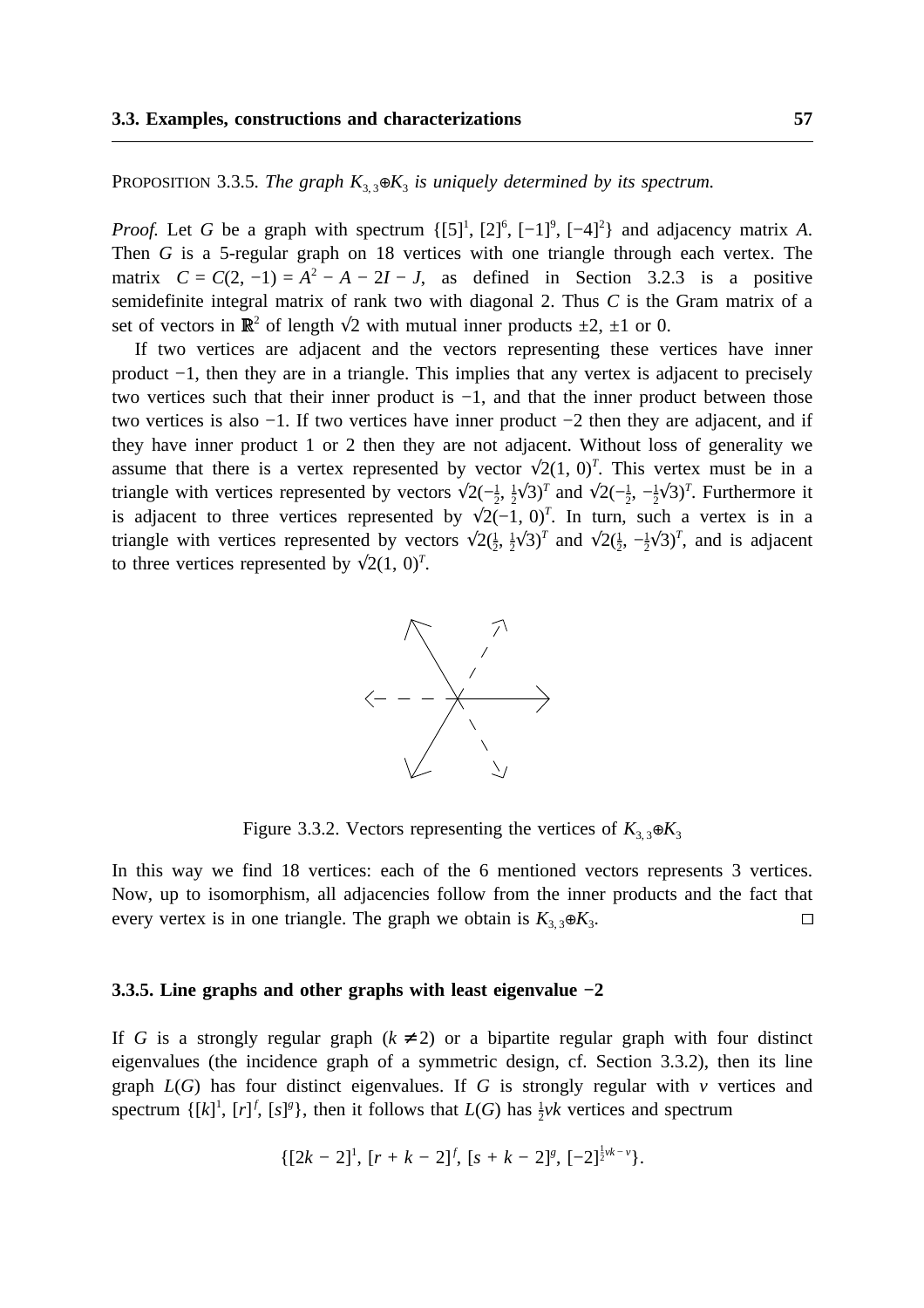If *G* is the incidence graph of a symmetric design, with *v* vertices and spectrum  $\{ [k]^1, [r]^f, [-r]^f, [-k]^1 \}$ , then *L*(*G*) has  $\frac{1}{2}vk$  vertices and spectrum

$$
\{[2k-2]^1, [r+k-2]^f, [-r+k-2]^f, [-2]^{i\frac{1}{2}v^k-v+1}\}.
$$

Also the line graph of the complete bipartite graph  $K_{m,n}$  has four distinct eigenvalues (if  $m > n \ge 2$ ): its spectrum is

$$
\{[m+n-2]^1, [m-2]^{n-1}, [n-2]^{m-1}, [-2]^{mn-m-n+1}\}.
$$

Now these graphs provide almost all connected regular graphs with four distinct eigenvalues and least eigenvalue at least  $-2$ . It was proven by Doob and Cvetković [47] that a regular connected graph with least eigenvalue greater than  $-2$  is  $K_n$  or  $C_{2n+1}$  for some  $n \geq 1$ . So the only one with four distinct eigenvalues is  $C_7$ . Bussemaker, Cvetković and Seidel [17] found all connected regular graphs with least eigenvalue −2, which are neither line graphs, nor cocktail party graphs. Among them are 12 graphs with four distinct eigenvalues.

| BCS <sub>9</sub>   | : one graph on 12 vertices with spectrum    | $\{ [4]^1, [2]^3, [0]^3, [-2]^5 \},\$            |
|--------------------|---------------------------------------------|--------------------------------------------------|
| $BCS_{70}$         | : one graph on 18 vertices with spectrum    | $\{ [7]^1, [4]^2, [1]^5, [-2]^{10} \},\$         |
| $BCS153 - BCS160$  | : eight graphs on 24 vertices with spectrum | $\{ [10]^{1}, [4]^{4}, [2]^{3}, [-2]^{16} \},$   |
| BCS <sub>179</sub> | : one graph on 18 vertices with spectrum    | $\{ [10]^1, [4]^2, [1]^4, [-2]^1 \},\$           |
| BCS <sub>183</sub> | : one graph on 24 vertices with spectrum    | $\{[14]^1, [4]^4, [2]^2, [-2]^{\frac{17}{2}}\}.$ |

Cocktail party graphs are strongly regular, so we are left with the line graphs. Now Doob [46] showed that if *G* has four distinct eigenvalues, least eigenvalue −2, and is the line graph of, say *H*, then *H* is a strongly regular graph, or the incidence graph of a symmetric design, or a complete bipartite graph  $K_{m,n}$ , with  $m > n \geq 2$ .

Furthermore it is known (cf. [33, p. 175]) that  $L(K_{m,n})$  is not characterized by its spectrum if and only if  $\{m, n\} = \{6, 3\}$  or  $\{m, n\} = \{2t^2 + t, 2t^2 - t\}$  and there exists a symmetric Hadamard matrix with constant diagonal of order  $4t<sup>2</sup>$ . In the first case there is one graph with the same spectrum:  $BCS_{70}$ . If *G* is the line graph of the incidence graph of a symmetric 2- $(v, k, \lambda)$  design, then the only possible graphs with the same spectrum are the line graphs of the incidence graphs of other symmetric  $2-(v, k, \lambda)$  designs, unless  $(v, k, \lambda) = (4, 3, 2)$  (then the incidence graph of the design is the Cube). In that case there is one exception:  $BCS<sub>0</sub>$ .

Note that the complement of a connected regular graph with least eigenvalue −2, is a graph with second largest eigenvalue 1.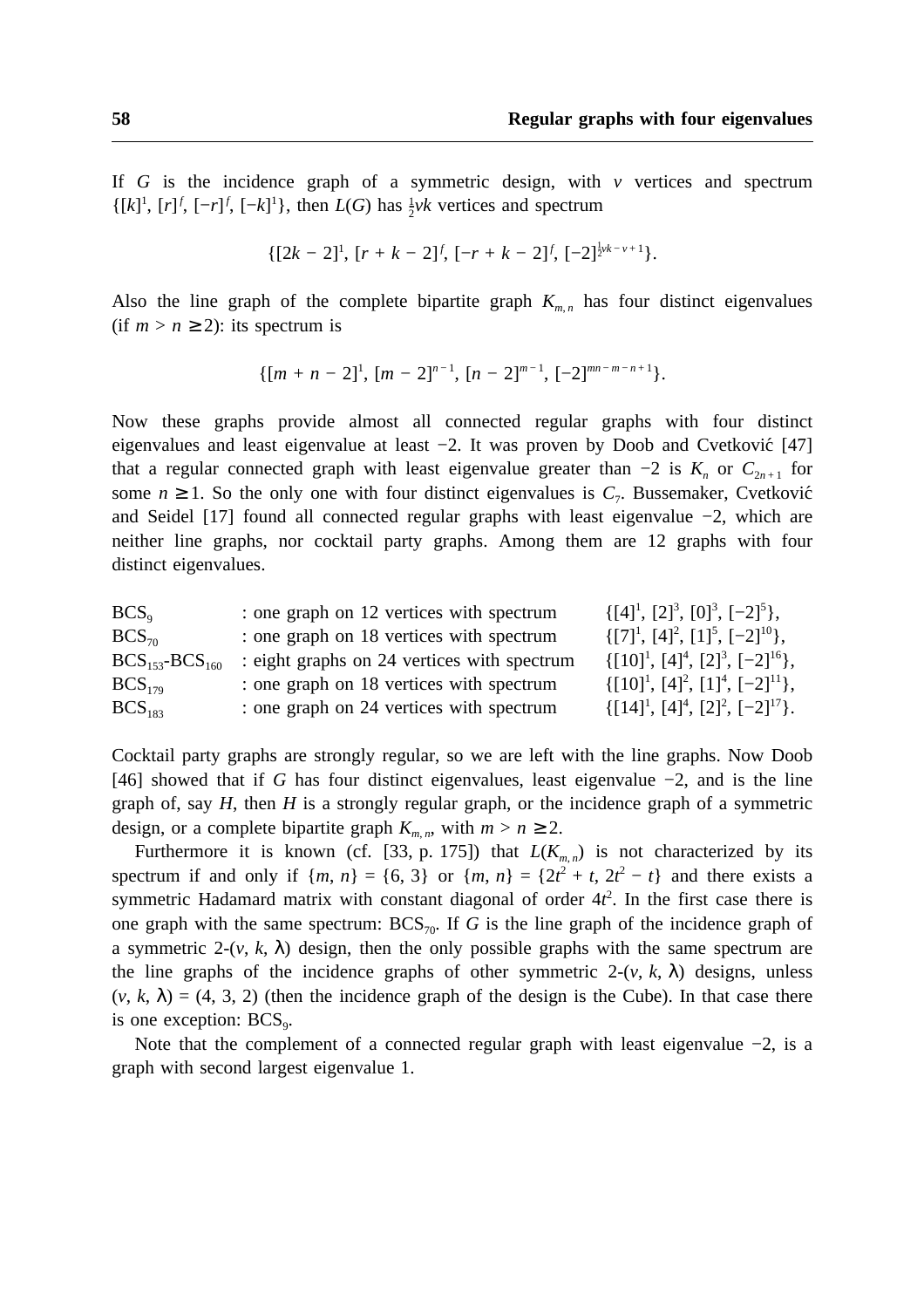## **3.3.6. Other graphs from strongly regular graphs**

In the previous sections we already used strongly regular graphs to construct other graphs. In this section we shall construct graphs from strongly regular graphs having certain properties, like having large cliques or cocliques, having a spread, or a regular partition into halves.

#### **3.3.6.1. Hoffman cocliques and cliques**

If *G* is a nonbipartite strongly regular graph on *v* vertices, with spectrum  $\{[k]^1, [r]^f, [s]^g\}$ , and *C* is a coclique of size *c* meeting the Hoffman (Delsarte) bound, i.e.  $c = -\frac{vs}{(k - s)}$ , then the induced subgraph  $G \setminus C$  on the vertices not in *C* is a regular, connected graph with spectrum

$$
\{[k+s]^1, [r]^{f-c+1}, [r+s]^{c-1}, [s]^{g-c}\},\
$$

so it has four distinct eigenvalues if  $c < g$ . This is an easy consequence of a theorem by Haemers and Higman [60] on strongly regular decompositions of strongly regular graphs. By looking at the complement of the graph, a similar construction works for cliques instead of cocliques. For example, by removing a 3-clique (a line) in the generalized quadrangle  $GQ(2, 2)$  (the complement of  $T(6)$ ) we obtain a graph with spectrum  $\{[5]^1, [1]^6, [-1]^2, [-3]^3\}$ . If we remove a 6-coclique from a strongly regular graph with parameters (26, 10, 3, 4) (these exist), then we get a graph with spectrum  $\{[7]^1, [2]^8, [-1]^5, [-3]^6\}.$ 



Figure 3.3.3. The graph  $GQ(2, 2)$  3-clique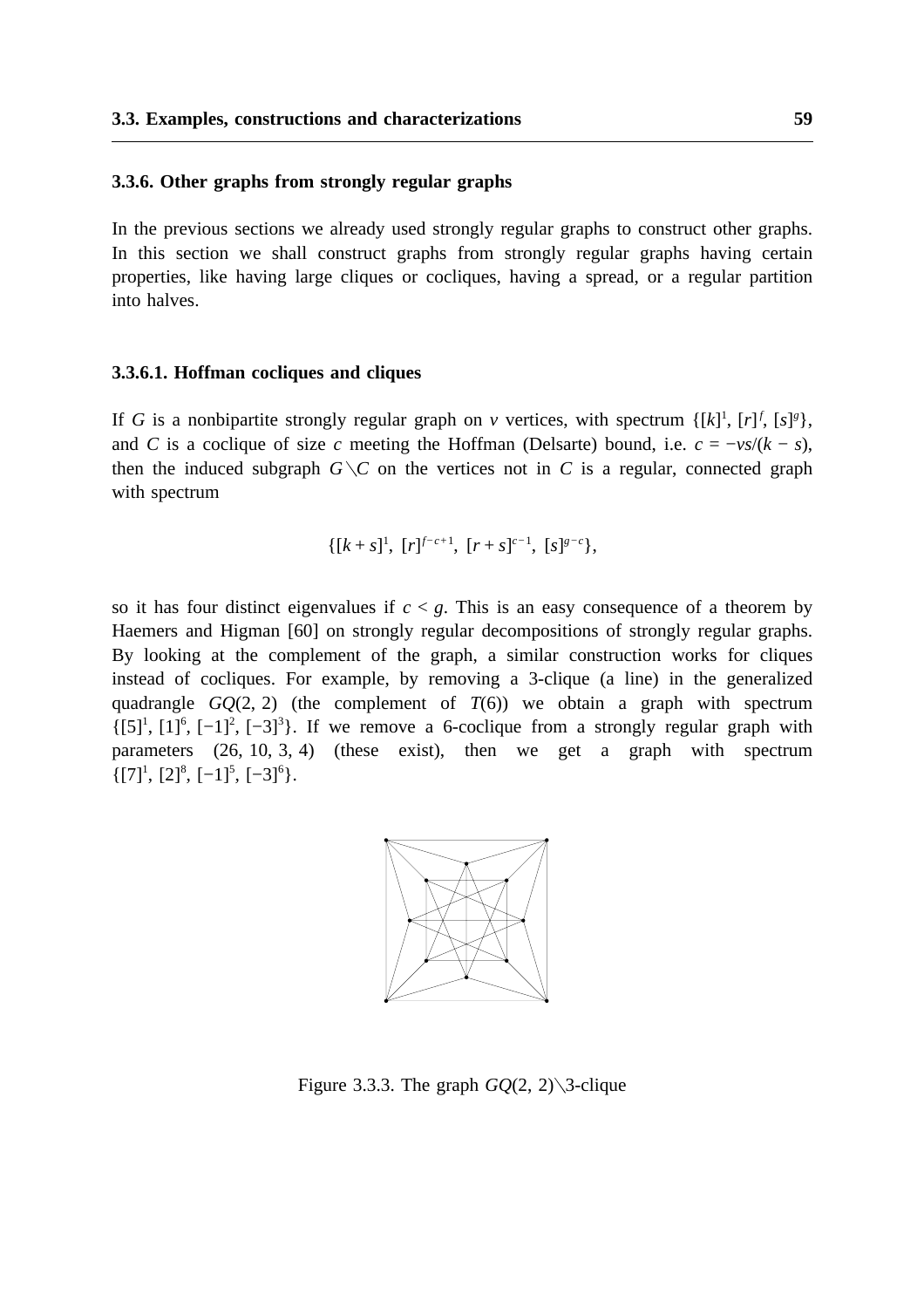## **3.3.6.2. Spreads**

If *G* admits a *spread*, that is, a partition of the vertices into cliques of size  $1 - k/s$  (i.e., meeting the Hoffman bound), then by removing the spread, that is, the edges in these cliques, we obtain a graph with spectrum

$$
\{[k+\frac{k}{s}]^1, [r+1]^{k(-s-1)/\mu}, [r+\frac{k}{s}]^{f-k(-s-1)/\mu}, [s+1]^g\}.
$$

Here the graphs come from 3-class association schemes. For example, if we remove a spread from the generalized quadrangle *GQ*(2, 4), we get a distance-regular graph with spectrum  $\{ [8]^1, [2]^1, [-1]^8, [-4]^6 \}$ . For more on spreads in strongly regular graphs we refer to the paper by Haemers and Tonchev [62].

#### **3.3.6.3. Seidel switching**

Let  $G$  be a strongly regular graph on  $\nu$  vertices admitting a regular partition into halves with degrees  $(\frac{1}{2}(k + s), \frac{1}{2}(k - s))$ , so its adjacency matrix *A* can be written as

$$
A = \begin{pmatrix} A_{11} & A_{12} \\ A_{12} & A_{22} \end{pmatrix},
$$

where all parts have the same size and  $A_{11}$ ,  $A_{22}$  have row sums  $\frac{1}{2}(k + s)$ . When we switch with respect to this partition we obtain a graph with spectrum

$$
\{[s+\tfrac{1}{2}v]^1,[r]^f,[s]^{g-1},[k-\tfrac{1}{2}v]^1\}.
$$

Note that we can interchange the role of *r* and *s*. It follows from Theorem 3.2.3 that this is the only way to construct a graph with this spectrum.

THEOREM 3.3.6. If G is an  $(s + \frac{1}{2}v)$ -regular graph with four distinct eigenvalues on v *vertices and with spectrum*  $\{ [s + \frac{1}{2}v]^1, [r]^f, [s]^{g-1}, [k - \frac{1}{2}v]^1 \}$ , *for some k, r and s, then G can be obtained by Seidel switching in a strongly regular graph with spectrum*  $\{[k]^1, [r]^f, [s]^g\}$ , *admitting a regular partition into halves with degrees*  $(\frac{1}{2}(k+s), \frac{1}{2}(k-s))$ .

This theorem may be useful in case we want to prove uniqueness or nonexistence of certain graphs, such as in some of the following examples, where we find some infinite families of graphs with four distinct eigenvalues. The first two families are obtained from the lattice graphs  $L_2(n)$  for even *n*. Recall that the lattice graph is the graph on the  $n^2$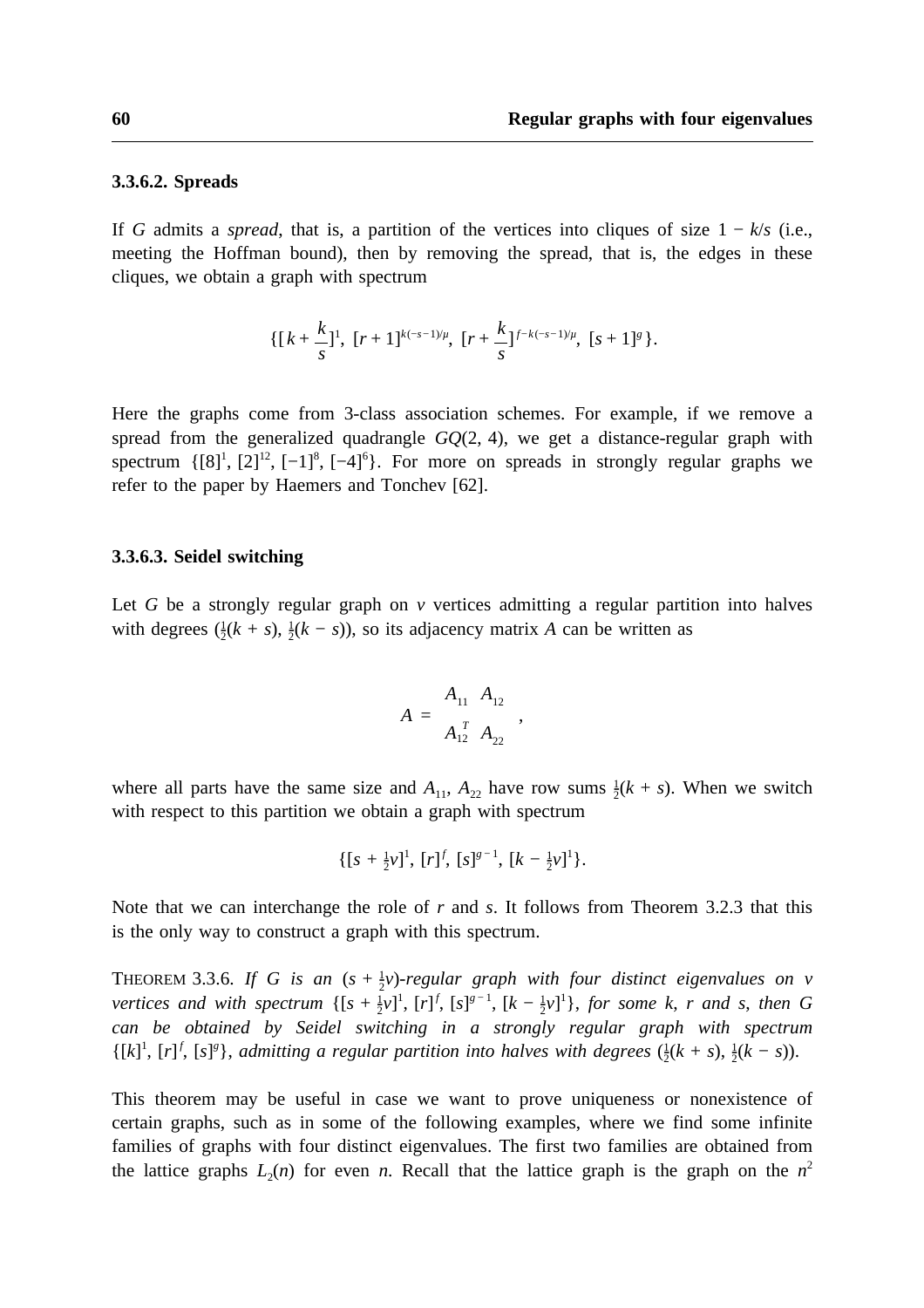ordered pairs  $(i, j)$ , with  $i, j = 1, 2,..., n$ , where two vertices are adjacent if they agree in one of the coordinates. Its spectrum is  $\{[2n-2]^1, [n-2]^{2n-2}, [-2]^{(n-1)^2}\}\.$  If we take for one part of the partition the set  $\{(i, j) | i, j = 1, ..., \frac{1}{2}n\} \cup \{(i, j) | i, j = \frac{1}{2}n + 1, ..., n\}$ , then we have a regular partition into halves with degrees  $(n - 2, n)$ . Thus by Seidel switching we obtain a graph with spectrum

$$
\{[\frac{1}{2}n^2-2]^1, [n-2]^{2n-2}, [-2]^{(n-1)^2-1}, [2n-\frac{1}{2}n^2-2]^1\}.
$$

Note that (in general) there are different ways to obtain regular partitions into halves with these degrees, and so possibly different graphs with this spectrum.

If we take for one part of the partition the set  $\{(i, j) | i = 1, ..., n, j = 1, ..., \frac{1}{2}n\}$ , then we have a regular partition into halves with degrees  $(\frac{3}{2}n - 2, \frac{1}{2}n)$ . Thus we obtain a graph with spectrum

$$
\{[\frac{1}{2}n^2 + n - 2]^1, [n-2]^{2n-3}, [-2]^{(n-1)^2}, [2n - \frac{1}{2}n^2 - 2]^1\},\
$$

so for  $n \geq 6$  it has four distinct eigenvalues. The following proposition proves that this graph is uniquely determined by its spectrum.

PROPOSITION 3.3.7. For each even  $n \ge 6$ , there is exactly one graph on  $n^2$  vertices with  $spectrum \{[\frac{1}{2}n^2 + n - 2]^1, [n - 2]^{2n-3}, [-2]^{(n-1)^2}, [2n - \frac{1}{2}n^2 - 2]^1\}.$ 

*Proof.* According to the previous theorem, a graph having the required spectrum must be obtained by Seidel switching in a strongly regular graph with spectrum  $\{[2n-2]^1, [n-2]^{2n-2}, [-2]^{(n-1)^2}\}\$ . For  $n \neq 4$  the only graph with this spectrum is the lattice graph  $L_2(n)$ . Furthermore, we must have a regular partition into halves with degrees  $(\frac{3}{2}n - 2, \frac{1}{2}n)$ . Now there is (up to isomorphism) exactly one way to do this.  $\Box$ 

This partition can also be used for the graphs  $L_m(n)$  for "arbitrary" *m*. Recall that this graph is obtained from an orthogonal array, that is, an  $m \times n^2$  matrix *M* such that for any two rows *a*, *b* we have that  $\{(M_{ai}, M_{bi}) \mid i = 1, ..., n^2\} = \{(i, j) \mid i, j = 1, ..., n\}$ . The graph has vertices 1, 2,...,  $n^2$ , and two vertices *x*, *y* are adjacent if  $M_{ix} = M_{iy}$  for some *i*. This graph is strongly regular with spectrum  $\{[mn-m]^1, [n-m]^{m(n-1)}, [-m]^{(n-1)(n-m+1)}\}$ . If we now take for one part of the partition the set  $\{i \mid M_{1i} = 1, ..., \frac{1}{2}n\}$ , then we have a regular partition into halves with degrees  $(n - 1 + (m - 1)(\frac{1}{2}n - 1), \frac{1}{2}(m - 1)n)$ . Thus we obtain a graph with spectrum

$$
\left\{\left[\frac{1}{2}n^2 + n - m\right]^1, \left[n - m\right]^{m(n-1)-1}, \left[-m\right]^{(n-1)(n-m+1)}, \left[mn - \frac{1}{2}n^2 - m\right]^1\right\}.
$$

Another family of graphs can be obtained from the triangular graphs *T*(*n*), for  $n \equiv 1 \pmod{4}$ . Recall that the triangular graph *T*(*n*) is the graph on the  $\frac{1}{2}n(n-1)$ unordered pairs taken from the *n* symbols 1, 2,..., *n*, where two pairs are adjacent if they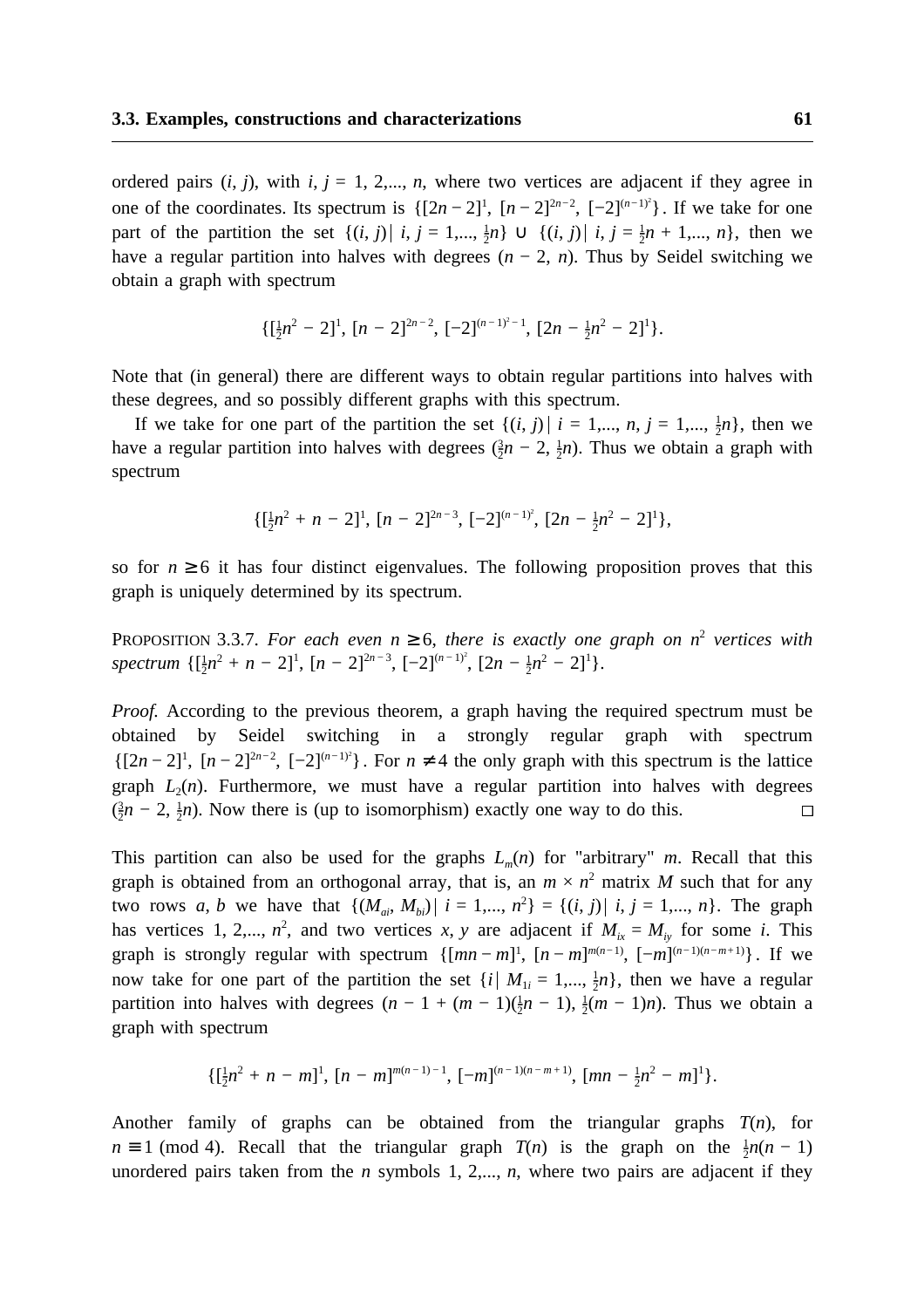have a symbol in common. Its spectrum is  $\{[2n-4]^1, [n-4]^{n-1}, [-2]^{\frac{1}{2}n(n-3)}\}$ . For each  $n \equiv 1 \pmod{4}$ , we now get a regular partition into halves with degrees  $(n-3, n-1)$  by taking for one part the pairs  $\{i, j\}$ ,  $i \neq j$  with

*i* = 1,..., 
$$
\frac{1}{4}(n - 1)
$$
, *j* = 2,...,  $\frac{1}{2}(n - 1) + 1$ , or  
\n*i* =  $\frac{1}{4}(n - 1) + 1$ ,...,  $\frac{1}{2}(n - 1)$ , *j* =  $\frac{1}{2}(n - 1) + 2$ ,...,  $\frac{3}{4}(n - 1) + 1$ , or  
\n*i* =  $\frac{1}{2}(n - 1) + 1$ ,..., *n* - 1, *j* =  $\frac{3}{4}(n - 1) + 2$ ,..., *n*.

For  $n \equiv 1 \pmod{4}$  we thus obtain a graph with spectrum

$$
\{\left[\frac{1}{4}n(n-1)-2\right]^1,\,[n-4]^{n-1},\,[-2]^{1/2(n-3)-1},\,[2n-\frac{1}{4}n(n-1)-4]^1\}.
$$

Note that (in general) there are more ways to obtain such partitions, and so possibly different graphs with this spectrum. The following lemma shows that we need the restriction  $n \equiv 1 \pmod{4}$ , and gives a property of the partitions.

LEMMA 3.3.8. If the triangular graph  $T(n)$  admits a regular partition into halves  $V_1$  and *V*<sub>2</sub>, *with degrees*  $(n-3, n-1)$ , *then*  $n \equiv 1 \pmod{4}$  *and for each i* = 1,..., *n*, *we have that*  $\{j \neq i \mid \{i, j\} \in V_1\}$  =  $\frac{1}{2}(n - 1)$ .

*Proof.* First, note that the number of vertices  $\frac{1}{2}n(n-1)$  should be even, so that *n* ≡ 0 or 1 (mod 4). Now fix *i*, and let *m* =  $|\{j \neq i | \{i, j\} \in V_1\}|$ . If  $\{i, j\} \in V_1$ , then we have

$$
|\{h \neq i, j | \{h, j\} \in V_1\}| + |\{h \neq i, j | \{i, h\} \in V_1\}| = n - 3,
$$

so  $\{h \neq j | \{h, j\} \in V_1\} = n - 1 - m$ . If  $\{i, j\} \in V_2$ , then we must have that

$$
|\{h \neq i, j \mid \{h, j\} \in V_1\}| + |\{h \neq i, j \mid \{i, h\} \in V_1\}| = n - 1,
$$

and then also  $|\{h \neq j | \{h, j\} \in V_1\}| = n - 1 - m$ . Now it follows that

$$
m + (n-1)(n-1-m) = \sum_{j=1}^{n} | \{ h \neq j \} | \{ h, j \} \in V_1 \} | = 2 |V_1| = \frac{1}{2}n(n-1),
$$

which implies that  $m = \frac{1}{2}(n - 1)$ , hence  $n \equiv 1 \pmod{4}$ .

Since the triangular graph  $T(n)$  is uniquely determined by its spectrum unless  $n = 8$ , Theorem 3.3.6 and Lemma 3.3.8 imply the following result.

PROPOSITION 3.3.9. *For*  $n \equiv 0 \pmod{4}$ ,  $n \neq 8$ , *there is no graph with spectrum*  $\{[\frac{1}{4}n(n-1)-2]^1, [n-4]^{n-1}, [-2]^{\frac{1}{2}n(n-3)-1}, [2n-\frac{1}{4}n(n-1)-4]^1\}.$ 

 $\Box$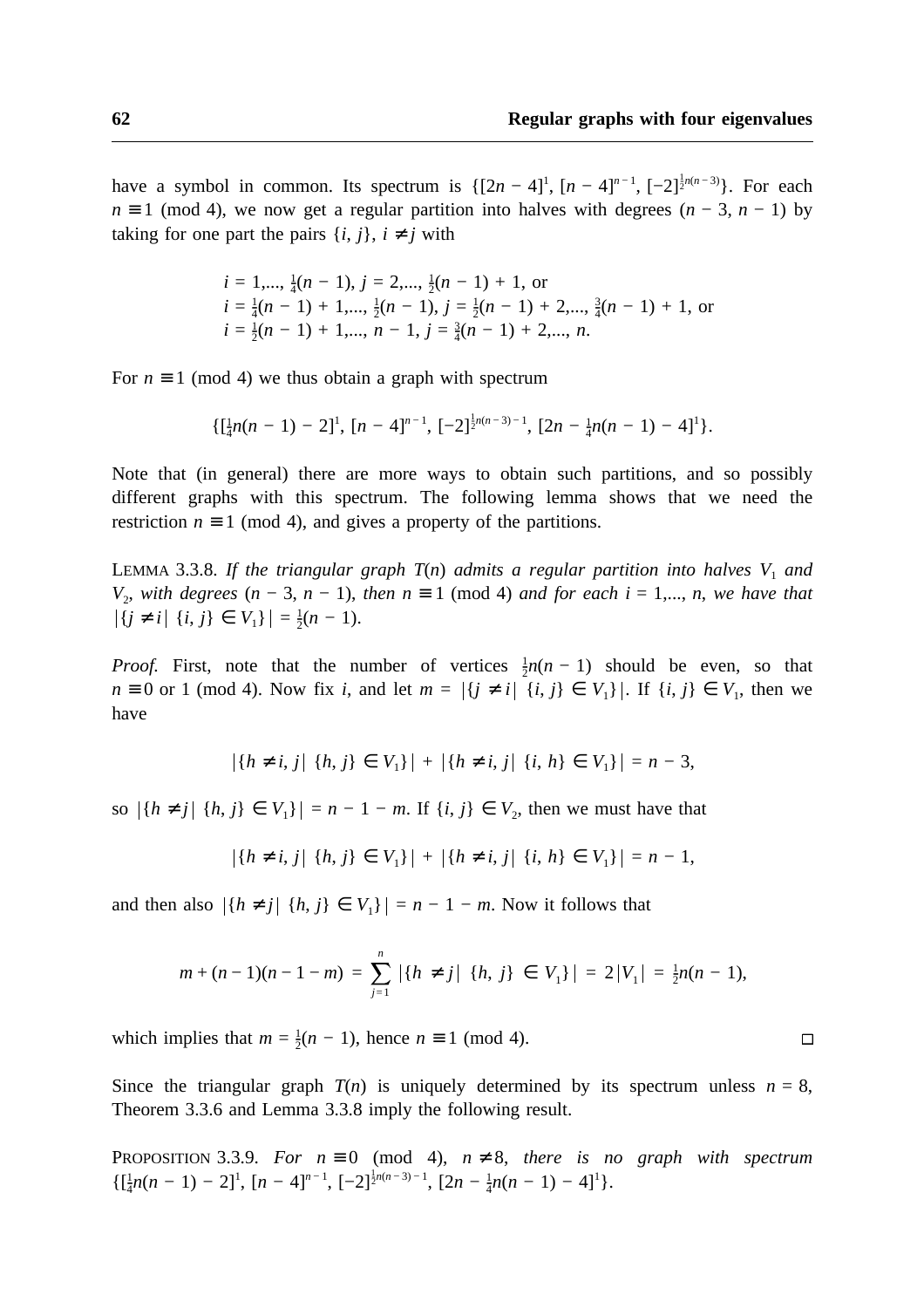In the case  $n = 8$  the considered spectrum has only three eigenvalues, and it is the spectrum of the triangular graph *T*(8) and the Chang graphs. The next lemma shows that the "other" regular partition into halves is not possible, which together with Theorem 3.3.6 proves Proposition 3.3.11.

LEMMA 3.3.10. For  $n \neq 4$ , the triangular graph  $T(n)$  does not admit a regular partition *into halves with degrees*  $(\frac{3}{2}n - 4, \frac{1}{2}n)$ *.* 

*Proof.* Suppose we have such a partition with halves  $V_1$  and  $V_2$ . Both *n* and  $\frac{1}{2}n(n-1)$  are even, so  $n \equiv 0 \pmod{4}$ . So we may suppose that  $n \ge 8$ . Now fix *i* and let  $m = |\{j \neq i \mid \{i, j\} \in V_1\}|$ . Without loss of generality we may assume that  $m > 0$ . Then we find that if  $\{i, j\} \in V_1$ , then

$$
|\{h \neq j \,|\, \{h, j\} \in V_1\}| = \tfrac{3}{2}n - 2 - m.
$$

If  $\{i, j\} \in V_2$ , then we must have that

$$
|\{h \neq j \mid \{h, j\} \in V_1\}| = \frac{1}{2}n - m.
$$

This implies that  $m \leq \frac{1}{2}n$  unless there is no *j* with  $\{i, j\} \in V_2$ . So  $m \leq \frac{1}{2}n$  or  $m = n - 1$ . Now let *j* be such that  $\{i, j\} \in V_1$ , and  $m' = |\{h \neq j | \{h, j\} \in V_1\}|$ , then also  $m' \leq \frac{1}{2}n$  or  $m' = n - 1$ . Without loss of generality we may assume that  $m \ge m'$ , and since  $m + m' = \frac{3}{2}n - 2$ , we must have  $m = n - 1$  and  $m' = \frac{1}{2}n - 1$ . Since  $m' \ge 3$ , there is an *h* ≠ *i*, *j* such that {*i*, *h*} ∈ *V*<sub>1</sub> and {*j*, *h*} ∈ *V*<sub>1</sub>. Now let  $m'' = |\{g \neq h | \{h, g\} \in V_1\}|$ , then  $m + m'' = \frac{3}{2}n - 2 = m' + m''$ , so  $m = m'$ , which is a contradiction.  $\Box$ 

PROPOSITION 3.3.11. *For*  $n \neq 4$ *, there is no graph with spectrum*  $\{[\frac{1}{4}n(n-1)+n-4]^{1}, [n-4]^{n-2}, [-2]^{1/2(n-3)}, [2n-\frac{1}{4}n(n-1)-4]^{1}\}.$ 

For all parameter sets of strongly regular graphs on at most 63 vertices, except for *T*(9) and  $L<sub>2</sub>(6)$ , we shall now give an example of how we can obtain a graph with four distinct eigenvalues, using Seidel switching. The only graphs we have to consider are the strongly regular graphs on 40 vertices with spectrum  $\{[12]^1, [2]^{24}, [-4]^{15}\}$ , the Hoffman-Singleton graph, which is the unique graph on 50 vertices with spectrum  $\{[7]^1, [2]^{28}, [-3]^{21}\}$  and the Gewirtz graph, which is the unique graph on 56 vertices with spectrum  $\{[10]^1, [2]^{35}, [-4]^{20}\}.$ 

Now there is one generalized quadrangle *GQ*(3, 3) (the collinearity graph of which is a strongly regular graph on 40 vertices) with a spread (cf. [89]), and by splitting it into two equal parts, we have a regular partition into halves with degrees (7, 5). Thus we obtain a graph with spectrum  $\{[22]^1, [2]^{23}, [-4]^{15}, [-8]^1\}$ . Haemers [57, ex. 6.2.2] constructed a strongly regular graph on 40 vertices admitting a regular partition into halves with degrees (4, 8). This yields a graph with spectrum  $\{[16]^1, [2]^{24}, [-4]^{14}, [-8]^1\}$ .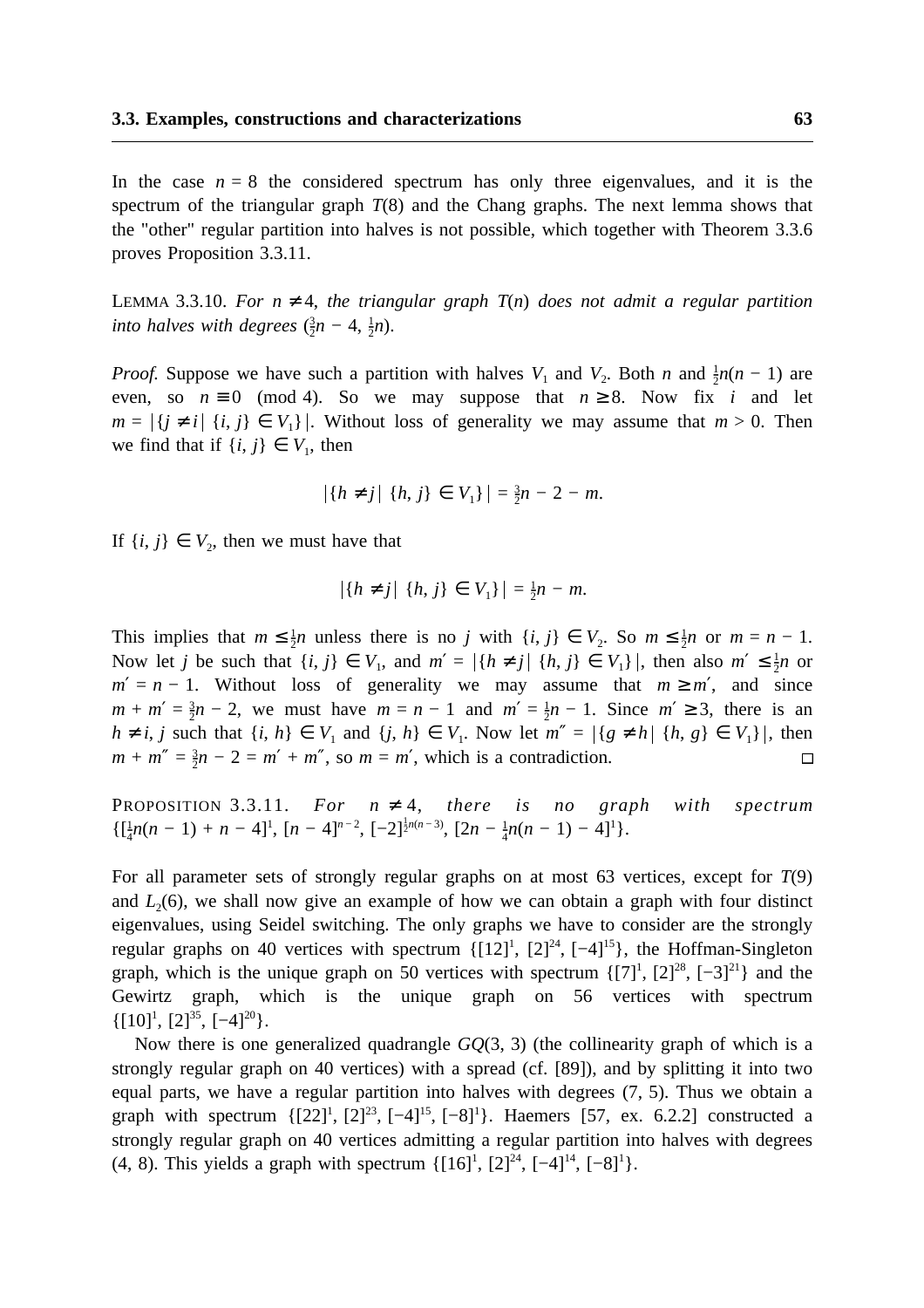Since it is possible to partition the vertices of the Hoffman-Singleton graph into two halves such that the induced subgraphs on each of the halves is the union of five pentagons (cf. [16]), we have a regular partition into two halves with degrees (2, 5), and so we can construct a graph with spectrum  $\{[22]^1, [2]^{28}, [-3]^{20}, [-18]^1\}.$ 

Since it is possible to split the Gewirtz graph into two Coxeter graphs (cf. [14]), we have a regular partition into two halves with degrees (3, 7), and so we obtain a graph with spectrum  $\{[24]^1, [2]^{35}, [-4]^{19}, [-18]^1\}$ . The Gewirtz graph also contains a regular graph on 28 vertices of degree 6 (cf. [14]), and so we have a regular partition into two halves with degrees (6, 4). Thus we obtain a graph with spectrum  $\{ [30]^1, [2]^{34}, [-4]^{20}, [-18]^1 \}$ .

## **3.3.6.4. Subconstituents**

Let *G* be a strongly regular graph with parameters  $(v, k, \lambda, \mu)$  and spectrum  $\{[k]^1, [r]^f, [s]^g\}$ . For any vertex *x*, we denote by  $G(x)$  the induced subgraph on the set of neighbours of *x*. By  $G_2(x)$  we denote the induced subgraph on the vertices distinct from *x* which are not adjacent to *x*. These (regular) graphs are called the *subconstituents* of *G* with respect to *x*. Cameron, Goethals and Seidel [24] proved that there is a one-one correspondence between the restricted eigenvalues  $\notin \{r, s\}$  of the subconstituents of *G*, such that corresponding eigenvalues have the same restricted multiplicity, and add up to  $r + s$ . Here we call an eigenvalue restricted if it has an eigenvector orthogonal to the allone vector. Its restricted multiplicity is the dimension of its eigenspace which is orthogonal to the all-one vector. If  $\lambda = 0$ , then *G(x)* is a graph without edges, and *G*<sub>2</sub>(*x*) is a  $(k - \mu)$ -regular graph with restricted eigenvalues  $r + s$ , and possibly *r* and *s*, with multiplicities  $k - 1$ , and say  $m_k$  and  $m_k$ , respectively. Since  $\mu = -(r + s)$ , we find that  $m_r = f - k$  and  $m_s = g - k$ , so  $G_2(x)$  has spectrum  $\{[k + r + s]^1, [r]^{f-k}, [r + s]^{k-1}, [s]^{g-k}\}.$ For example, the Gewirtz graph is a strongly regular graph with  $\lambda = 0$  and spectrum  $\{[10]^1, [2]^{35}, [-4]^{20}\}\$ , so Gewirtz<sub>2</sub>(*x*) is a graph with spectrum  $\{[8]^1, [2]^{25}, [-2]^9, [-4]^{10}\}\$ . Also the Hoffman-Singleton graph Ho-Si is a strongly regular graph with  $\lambda = 0$ , and its spectrum is  $\{ [7]^1, [2]^{28}, [-3]^{21} \}$ , so Ho-Si<sub>2</sub>(*x*) is a graph with spectrum  $\{[6]^1, [2]^{21}, [-1]^6, [-3]^{14}\}.$ 

If  $\lambda = r$  and  $G(x)$  is the union of  $(r + 1)$ -cliques, so it has spectrum  $\{[r]^{k/(r+1)}, [-1]^{rk/(r+1)}\}$ , then  $G_2(x)$  is a  $(k - \mu)$ -regular graph with restricted eigenvalues  $r + s + 1$ , and possibly *r* and *s*, with multiplicities  $rk/(r + 1)$ , and say *m<sub>r</sub>* and *m<sub>s</sub>*, respectively. Since  $\mu = -s$ , we find that  $m_r = f - k$  and  $m_s = g - rk/(r + 1) - 1$ , so  $G_2(x)$ has spectrum  $\{[k+s]^1, [r]^{f-k}, [r+s+1]^{rk/(r+1)}, [s]^{g-rk/(r+1)-1}\}\$ . Examples of such graphs can be found when *G* is the graph of a generalized quadrangle.

## **3.3.7. Covers**

In this section we shall construct *n*-covers of  $C_3 \otimes J_n$ ,  $C_3 \otimes J_n$  (which is isomorphic to  $K_{3n}$ ),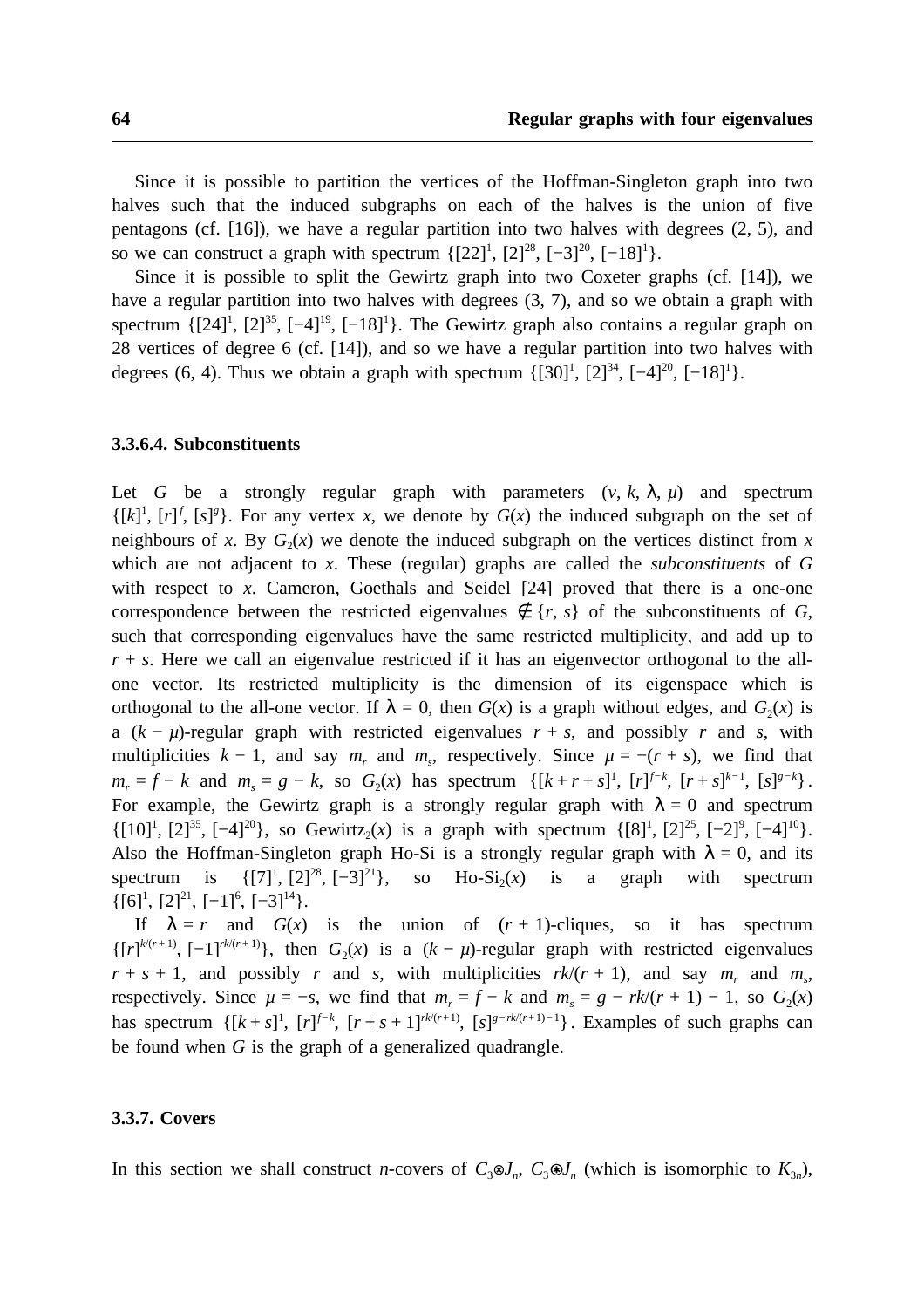$C_5 \otimes J_n$ ,  $C_6 \otimes J_n$  and Cube  $\otimes J_n$ , having four distinct eigenvalues. Let *C* be the  $n \times n$  circulant matrix defined by  $C_{ij} = 1$  if  $j = i + 1$  (mod *n*), and  $C_{ij} = 0$  otherwise. Then let *A* and *B* be the  $n^2 \times n^2$  matrices defined by

$$
A = \begin{pmatrix} I & I & \cdots & I \\ C & C & \cdots & C \\ \vdots & \vdots & & \vdots \\ C^{n-1} & C^{n-1} & \cdots & C^{n-1} \end{pmatrix}, \text{ and } B = \begin{pmatrix} I & C & \cdots & C^{n-1} \\ C^{n-1} & I & \ddots & \vdots \\ \vdots & \ddots & \ddots & C \\ C & \cdots & C^{n-1} & I \end{pmatrix}.
$$

Furthermore, let  $D = (J_n - I_n) \otimes I_n$ . Then the graphs with adjacency matrices

$$
A_3 = \begin{pmatrix} O & A & A^T \\ A^T & O & A \\ A & A^T & O \end{pmatrix}, B_3 = \begin{pmatrix} D & A & A^T \\ A^T & D & A \\ A & A^T & D \end{pmatrix}, B_5 = \begin{pmatrix} D & A & O & O & A^T \\ A^T & D & A & O & O \\ O & A^T & D & A & O \\ O & O & A^T & D & A \\ A & O & O & A^T & D \end{pmatrix}
$$

are *n*-covers of  $C_3 \otimes J_n$ ,  $C_3 \otimes J_n$  and  $C_5 \otimes J_n$ , respectively. The graphs with adjacency matrices

$$
B_{6} = \begin{bmatrix} D & O & O & O & A^{T} & A^{T} \\ O & D & O & A & O & D+I \\ O & O & D & A & D+I & O \\ O & A^{T} & A^{T} & D & O & O \\ A & O & D+I & O & D & O \\ A & D+I & O & D & O & O \end{bmatrix}, B_{8} = \begin{bmatrix} D & O & O & O & O & D+I & B & B \\ O & D & O & O & D+I & O & B & B \\ O & O & O & D & O & B & B & O & D+I \\ O & O & O & O & D & B & B & D+I & O \\ O & D+I & B & B & D & O & O & O \\ D+I & O & B & B & O & D & O & O \\ B & B & O & D+I & O & O & O & D & O \\ B & B & O & D+I & O & O & O & O & D \end{bmatrix}
$$

are *n*-covers of  $C_6 \otimes J_n$  and Cube  $\otimes J_n$ , respectively.

The matrix  $A_3$  has spectrum  $\{[2n]^1, [n]^{3n-3}, [0]^{3(n-1)^2}, [-n]^{3n-1}\}\$ . The crucial step to show this is that  $A_3(A_3^2 - n^2I) = 2nJ$  (The multiplicities follow from the eigenvalues). For  $n = 2$  we get the line graph of the Cube, and for  $n = 3$  we get a graph, which has the same spectrum as (but is not isomorphic to) the cubic graph  $H(3, 3)$ .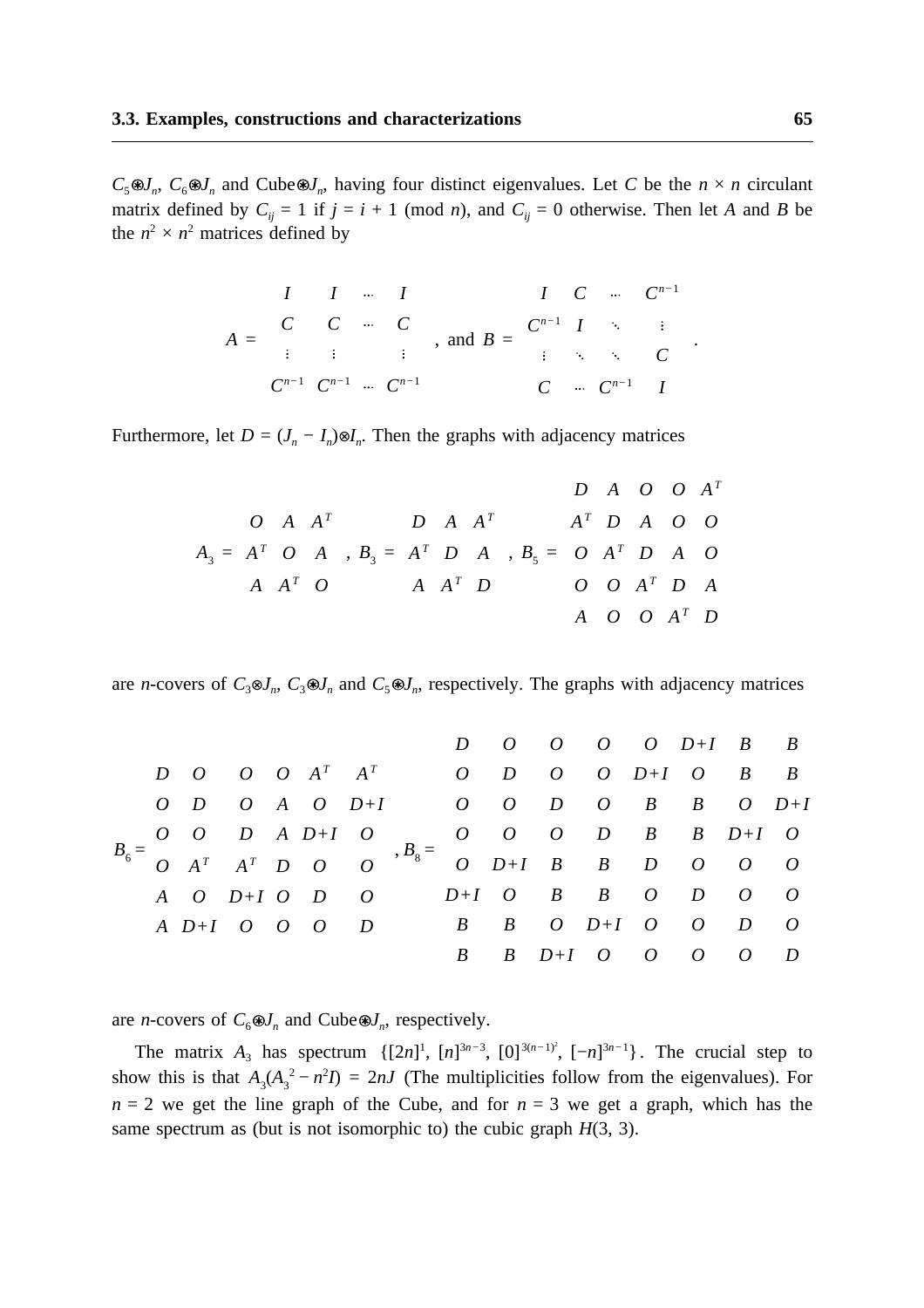

Figure 3.3.4. The line graph of the Cube, a 2-cover of  $C_3 \otimes J_2$ : three different views

The spectrum of *B*<sub>3</sub> is  $\{ [3n - 1]^1, [-1]^{3n^2 - 6n + 5}, [-1 + \frac{1}{2}n(1 \pm \sqrt{5})]^{3n - 3} \}$ . The crucial step here is that  $(B_3 + I)((B_3 + I)^2 - n(B_3 + I) - n^2I) = 5nJ$ . For  $n = 2$  we get the Icosahedron.



Figure 3.3.5. The Icosahedron, a 2-cover of  $C_3 \otimes J_2$ : three different views

Similarly we find that  $B_5$  has spectrum  $\{[3n-1]^1, [-1]^{5n^2-10n+5}, [-1+\frac{1}{2}n(1 \pm \sqrt{5})]^{5n-3}\}, B_6$ has spectrum  $\{ [3n-1]^1, [2n-1]^{4n-2}, [-1]^{6n^2-6n+2}, [-n-1]^{2n-1} \}$ , and  $B_8$  has spectrum  $\{[4n-1]^1, [2n-1]^{6n-3}, [-1]^{8n^2-8n+3}, [-2n-1]^{2n-1}\}.$ 



Figure 3.3.6. 2-covers of  $C_5 \otimes J_2$ ,  $C_6 \otimes J_2$  and Cube  $\otimes J_2$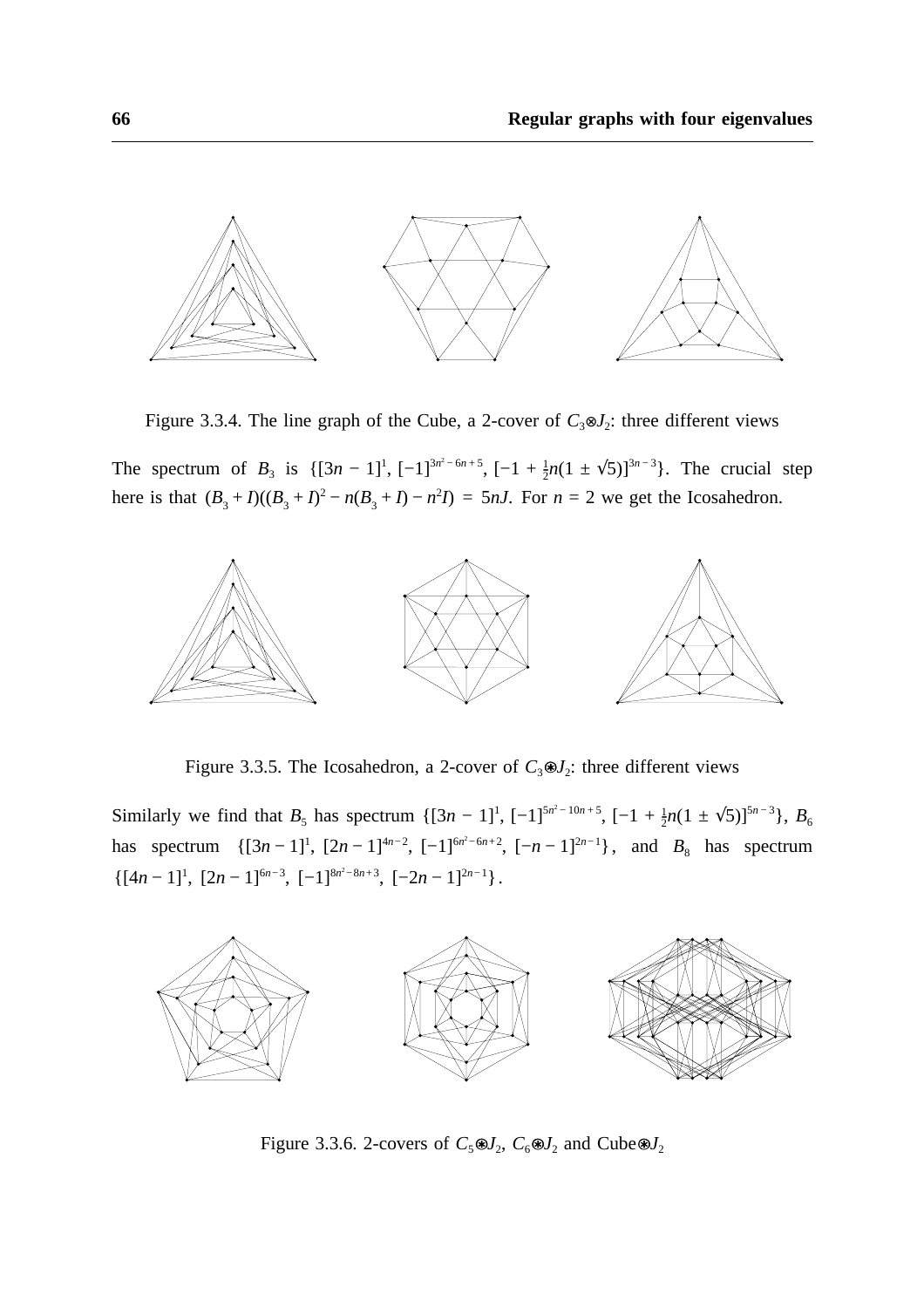## **3.4. Nonexistence results**

Let *G* be a *k*-regular graph on *v* vertices with  $\Delta$  triangles and  $\Xi$  quadrangles through every vertex. Fix a vertex *x*, and let  $\sigma$ , be the number of vertices *y* adjacent to *x*, such that  $A^{2}_{xy} = i$ , and let  $\tau_i$  be the number of vertices *y* not adjacent to *x*, such that  $A^{2}_{xy} = i$ . Then counting arguments show that

$$
\sum_{i} \sigma_{i} = k, \sum_{i} i \sigma_{i} = 2\Delta, \sum_{i} \tau_{i} = v - k - 1, \sum_{i} i \tau_{i} = k(k - 1) - 2\Delta, \text{ and } \sum_{i} {i \choose 2} (\sigma_{i} + \tau_{i}) = \Xi.
$$

We shall call this system of equations the  $(\sigma, \tau)$ -system.

In the following we examine several feasible spectra and prove the nonexistence of a graph in each case. In each of the proofs of the following propositions we assume the existence of a graph *G* with the given spectrum and *A* will denote its adjacency matrix.

PROPOSITION 3.4.1. *There are no graphs with spectrum*  $\{[7]^1, [2]^{15}, [-2]^5, [-3]^9\}$ ,  $\{[6]^1, [2]^9, [1]^9, [-3]^{11}\}, \{[7]^1, [2]^{12}, [1]^5, [-3]^{12}\}, \{[6]^1, [1 + \sqrt{10}]^2, [-1]^{10}, [1 - \sqrt{10}]^2\},$  $\{[7]^1, [1 + 2\sqrt{3}]^2, [-1]^{\text{11}}, [1 - 2\sqrt{3}]^2\}$  or  $\{[8]^1, [-1 + \sqrt{6}]^7, [1]^6, [-1 - \sqrt{6}]^7\}.$ 

*Proof.* A graph with the first spectrum would be 7-regular on 30 vertices with  $\Delta = 3$ triangles and  $\Xi = 12$  quadrangles through every vertex. Using the idea of Section 3.2.3, let  $C = C(2, -3) = A^2 + A - 6I - \frac{5}{3}J$ , then  $-C$  is a positive semidefinite matrix with diagonal  $\frac{2}{3}$ . It follows that *C* can only have entries  $-\frac{2}{3}$  and  $\frac{1}{3}$ , and so if *x* and *y* are adjacent then  $A_{xy}^2 = 0$  or 1, and if *x* and *y* are not adjacent then  $A_{xy}^2 = 1$  or 2. But now the ( $\sigma$ ,  $\tau$ )-system does not have a solution, so we have a contradiction. The other cases go similarly.  $\Box$ 

PROPOSITION 3.4.2. *There are no graphs with spectrum*  $\{ [8]^1, [2 + 3\sqrt{2}]^3, [-1]^{20}, [2 - 3\sqrt{2}]^3 \}$  *or*  $\{ [9]^1, [7]^3, [-1]^{24}, [-3]^2 \}.$ 

*Proof.* The first spectrum would give an 8-regular graph on 27 vertices with  $\Delta = 22$ triangles and  $\Xi = 102$  quadrangles through every vertex. The matrix *C* as defined in Section 3.2.3 by  $C = C(2 + 3\sqrt{2}, -1) = A^2 - (1 + 3\sqrt{2})A - (2 + 3\sqrt{2})I - (2 - \sqrt{2})J$ , is a positive semidefinite matrix with diagonal  $4 - 2\sqrt{2}$ . It follows that if *x* and *y* are adjacent then  $A_{xy}^2 = 5$ , 6 or 7, and if *x* and *y* are not adjacent then  $A_{xy}^2 = 0$  or 1. Now the  $(\sigma, \tau)$ system has one solution  $\sigma_7 = 2$ ,  $\sigma_6 = 0$ ,  $\sigma_5 = 6$ ,  $\tau_1 = 12$ ,  $\tau_0 = 6$ . But then  $G = H \otimes J_3$ , for some graph *H*. It follows that *H* must have spectrum  $\{[2]^1, [\sqrt{2}]^3, [-1]^2, [-\sqrt{2}]^3\}$ , but since such a graph does not exist, we have a contradiction. Similarly, a graph with the second spectrum must be of the form  $H \otimes J_2$ , where *H* has spectrum  $\{[4]^1, [3]^3, [-1]^9, [-2]^2\}$ , which is impossible by the results of Section 3.3.5.  $\Box$ 

The next proposition uses the fact that the number of quadrangles through an edge is constant (cf. Lemma 3.2.1).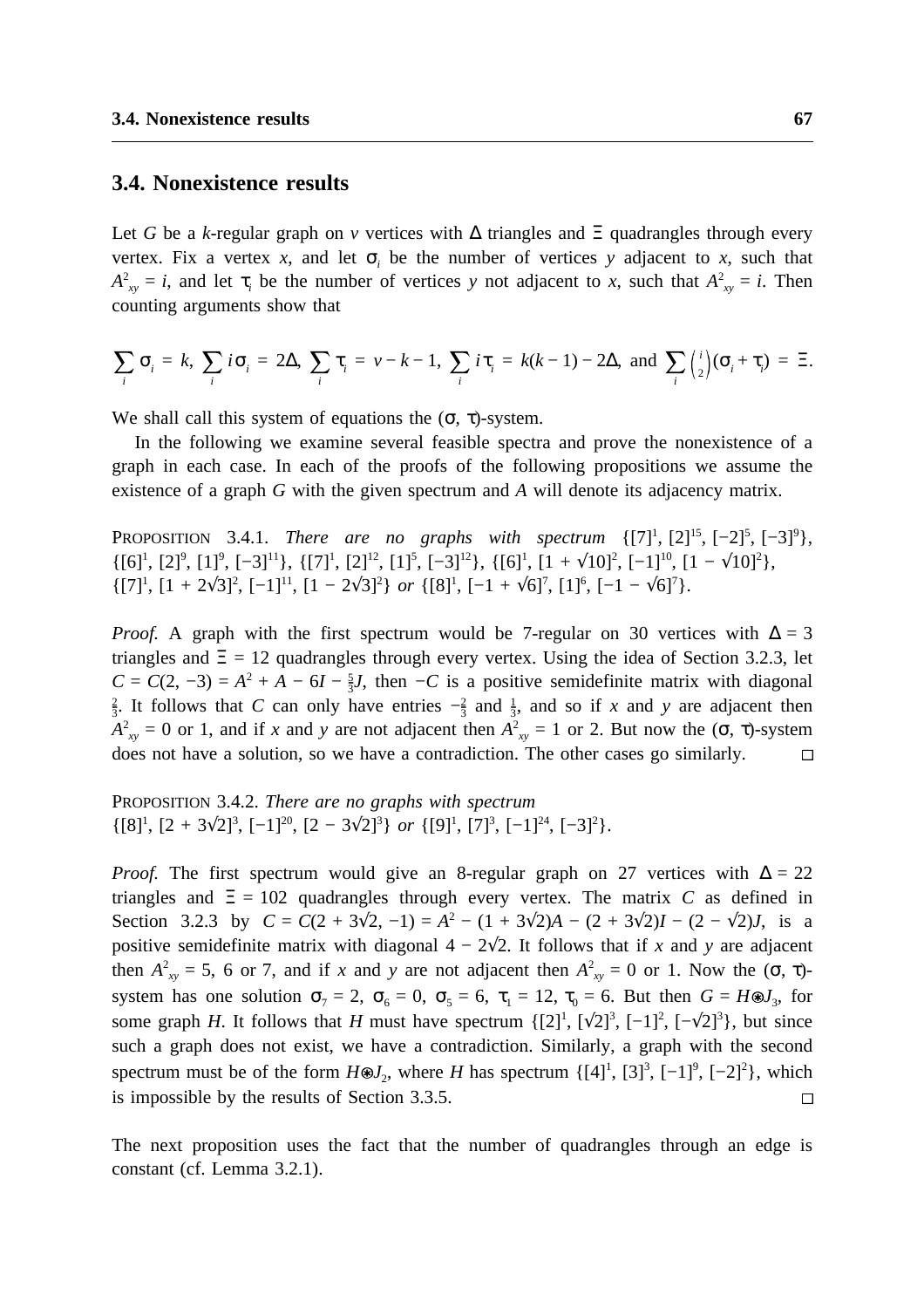PROPOSITION 3.4.3. *There are no graphs with spectrum*  $\{ [8]^1, [-1 + \sqrt{21}]^4, [0]^2, [-1 - \sqrt{21}]^4 \}$  or  $\{ [4]^1, [-\frac{1}{2} + \frac{1}{2} \sqrt{21}]^4, [0]^6, [-\frac{1}{2} - \frac{1}{2} \sqrt{21}]^4 \}.$ 

*Proof.* Note that if *H* is a graph with the second spectrum, then  $H \otimes J_2$  is a graph with the first spectrum. Thus it suffices to show that there is no graph with the first spectrum. Suppose *G* is such a graph, then *G* is 8-regular on 30 vertices without triangles, such that every vertex is in  $\Xi = 84$  quadrangles and every edge is in  $\xi = 21$  quadrangles.

Suppose first of all that *G* has diameter 2. Suppose *x* and *z* are two nonadjacent vertices such that  $A_{xz}^2 = 1$  and let *y* be their common neighbour. Now the 21 quadrangles through  $\{x, y\}$  and the 21 quadrangles through  $\{z, y\}$  are distinct, and since there are 42 edges between  $G(y) \setminus \{x, z\}$  and  $G_2(y)$ , all these edges contain a neighbour of *x* or *z*. Then it follows that the number of vertices at distance 2 from *y* is 14, and so *G* has diameter 3, which is a contradiction. Thus for any two nonadjacent vertices  $x$  and  $z$  we must have  $A^2_{xz} \geq 2$ . But then the  $(\sigma, \tau)$ -system has no nonnegative integral solution. Thus *G* has diameter 3.

Take a vertex *x* and let *y* be a vertex at distance 3 from *x*. Let *A* be partitioned into two parts, where one part contains *y* and the neighbours of *x*. Then

$$
A = \begin{pmatrix} O_{9,9} & N \\ N^T & B \end{pmatrix}.
$$

Since rank $(A) = 9$ , it follows that rank $(N) \leq 4$ . Now write

$$
N = \begin{pmatrix} \frac{1}{8} & N_1 \\ 0 & N_2 \end{pmatrix}, \text{ and } N' = \begin{pmatrix} \frac{0}{8} & N_1 \\ 1 & N_2 \end{pmatrix}.
$$

Since the all-one vector is in the column space of *N* (*N* has constant row sums 8), rank(*N'*)  $\le$  rank(*N*), so rank(*N*<sub>1</sub>)  $\le$  3. Moreover, *N*<sub>1</sub> has constant row sums 7, and so it follows that  $N_1$  is of the form

$$
N_{1} = \begin{pmatrix} J_{m_{1},7-t_{1}-t_{2}} & J_{m_{1},t_{1}} & O_{m_{1},t_{1}} & J_{m_{1},t_{2}} & O_{m_{1},t_{2}} & O_{m_{1},13-t_{1}-t_{2}} \\ J_{m_{2},7-t_{1}-t_{2}} & J_{m_{2},t_{1}} & O_{m_{2},t_{1}} & O_{m_{2},t_{2}} & J_{m_{2},t_{2}} & O_{m_{2},13-t_{1}-t_{2}} \\ J_{m_{3},7-t_{1}-t_{2}} & O_{m_{3},t_{1}} & J_{m_{3},t_{1}} & J_{m_{3},t_{2}} & O_{m_{3},t_{2}} & O_{m_{3},13-t_{1}-t_{2}} \\ J_{m_{4},7-t_{1}-t_{2}} & O_{m_{4},t_{1}} & J_{m_{4},t_{1}} & O_{m_{4},t_{2}} & J_{m_{4},t_{2}} & O_{m_{4},13-t_{1}-t_{2}} \end{pmatrix},
$$

with  $m_1 + m_2 + m_3 + m_4 = 8$ , and  $t_1, t_2 \neq 0$ , or that  $N_1$  has at most 3 distinct rows. Suppose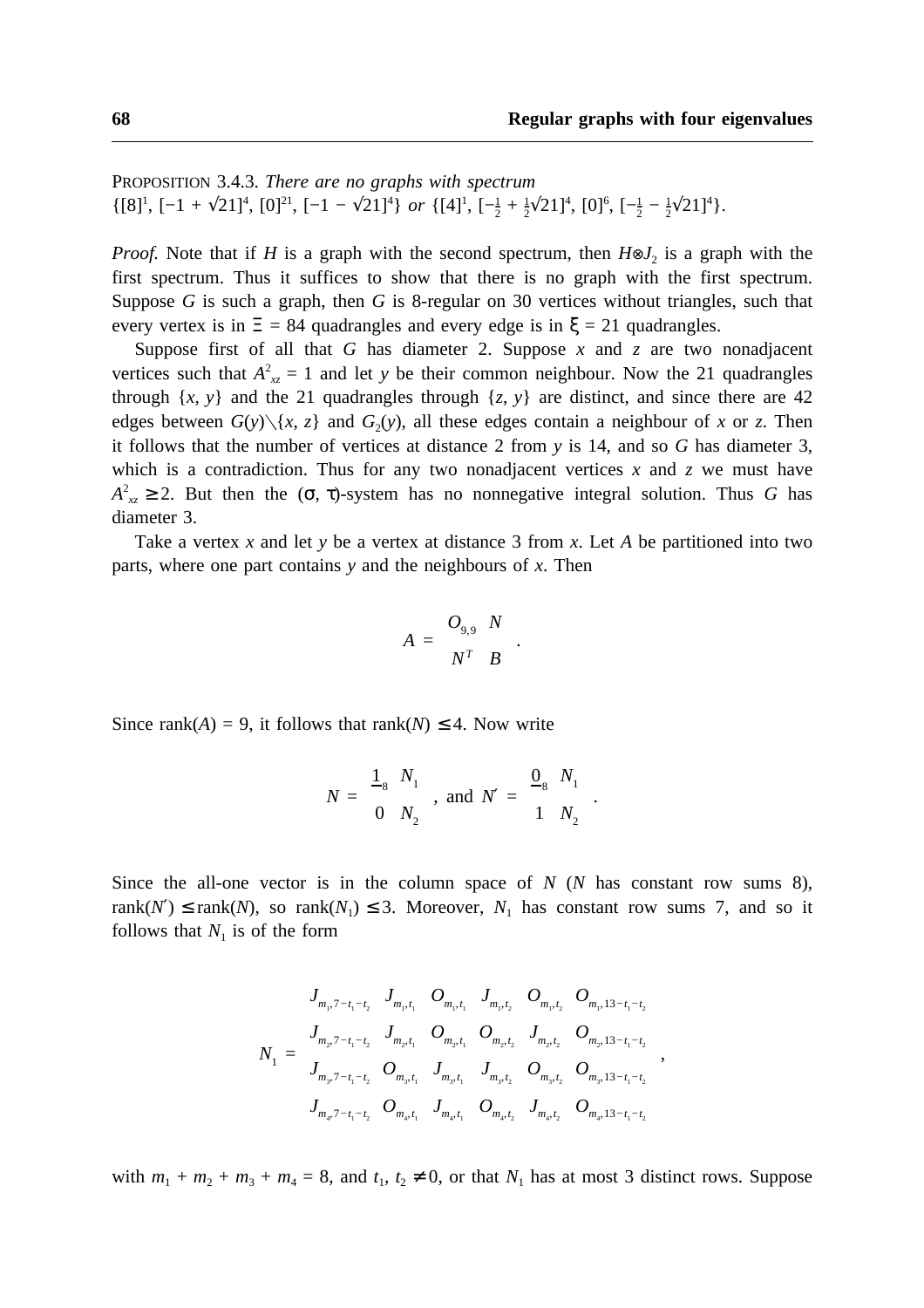we are in the first case. If we count the number of quadrangles through *x* and a vertex *z* which corresponds to one of the first  $m_1$  rows, then we see that

$$
\xi = 7(m_1 - 1) + (7 - t_2)m_2 + (7 - t_1)m_3 + (7 - t_1 - t_2)m_4.
$$

If we count the number of quadrangles through *x* and a vertex corresponding to one of the  $m<sub>2</sub>$  rows of the second block, then

$$
\xi = 7(m_2 - 1) + (7 - t_2)m_1 + (7 - t_1)m_4 + (7 - t_1 - t_2)m_3.
$$

From this it follows that  $m_1 + m_3 = m_2 + m_4 = 4$  and  $t_1 + t_2 = 7$ . Similarly it follows that  $m_1 + m_2 = m_3 + m_4 = 4$ , and so that  $m_1 = m_4$  and  $m_2 = m_3$ . This implies that  $G_3(x)$  has 7 vertices and that every vertex in  $G_2(x)$  has 4 neighbours in  $G(x)$ . From the Hoffman polynomial it follows that if *y* is a vertex at distance 3 from *x*, then  $A_{xy}^3 = 16$ , so in turn every vertex in  $G_3(x)$  has 4 neighbours in  $G_2(x)$ . But then the induced subgraph on  $G_3(x)$  is 4-regular on 7 vertices, and this is not possible without triangles.

Thus we are in the second case. Suppose  $N_1$  has 4 identical rows. By counting the number of quadrangles through  $x$  and a vertex corresponding to one of these 4 rows it follows that the other 4 rows are disjoint from the first 4. Further counting gives that the other 4 rows must also be the same, and again we have that  $G_3(x)$  has 7 vertices and that every vertex in  $G_2(x)$  has 4 neighbours in  $G(x)$ , which leads to a contradiction. It follows that we have one row occuring twice and two rows occuring three times. By counting quadrangles through *x* and a vertex corresponding to one of the rows occuring twice, we see that

$$
\xi = 7 + 3t_1 + 3t_2,
$$

for some  $t_1$ ,  $t_2$ , and so 14 should be divisible by 3, which is a contradiction.

Next we shall prove the nonexistence of some graphs, assuming that they have an eigenvalue with multiplicity 2.

PROPOSITION 3.4.4. *There are no graphs with spectrum*  $\{[7]^1, [3]^6, [-1]^{15}, [-5]^2\}$ ,  $\{[10]^1, [2]^3, [0]^1^8, [-8]^2\}, \{[10]^1, [4]^2, [0]^1^8, [-6]^3\}$  or  $\{[9]^1, [4]^6, [-1]^2, [-6]^2\}.$ 

*Proof.* A graph with the first spectrum is 7-regular on 24 vertices with 5 triangles through each vertex. Let  $C = C(3, -1) = A^2 - 2A - 3I - \frac{4}{3}I$ , then *C* is a positive semidefinite matrix of rank two with row sums zero and diagonal  $\frac{8}{3}$ . Thus *C* can only have entries  $-\frac{7}{3}, -\frac{4}{3}, -\frac{1}{3}, \frac{2}{3}, \frac{5}{3}$  and  $\frac{8}{3}$ .

Now suppose that  $C_{xy} = -\frac{1}{3}$  for some vertices *x* and *y*. Let *z* be another arbitrary vertex. Since *C* has rank two it follows that the principal submatrix of *C* on vertices  $x$ ,  $y$  and  $z$ has zero determinant, and so either  $C_{xz} = \frac{8}{3}$  and  $C_{yz} = -\frac{1}{3}$  or  $C_{xz} = -\frac{1}{3}$  and  $C_{yz} = \frac{8}{3}$ . But then *x* 

 $\Box$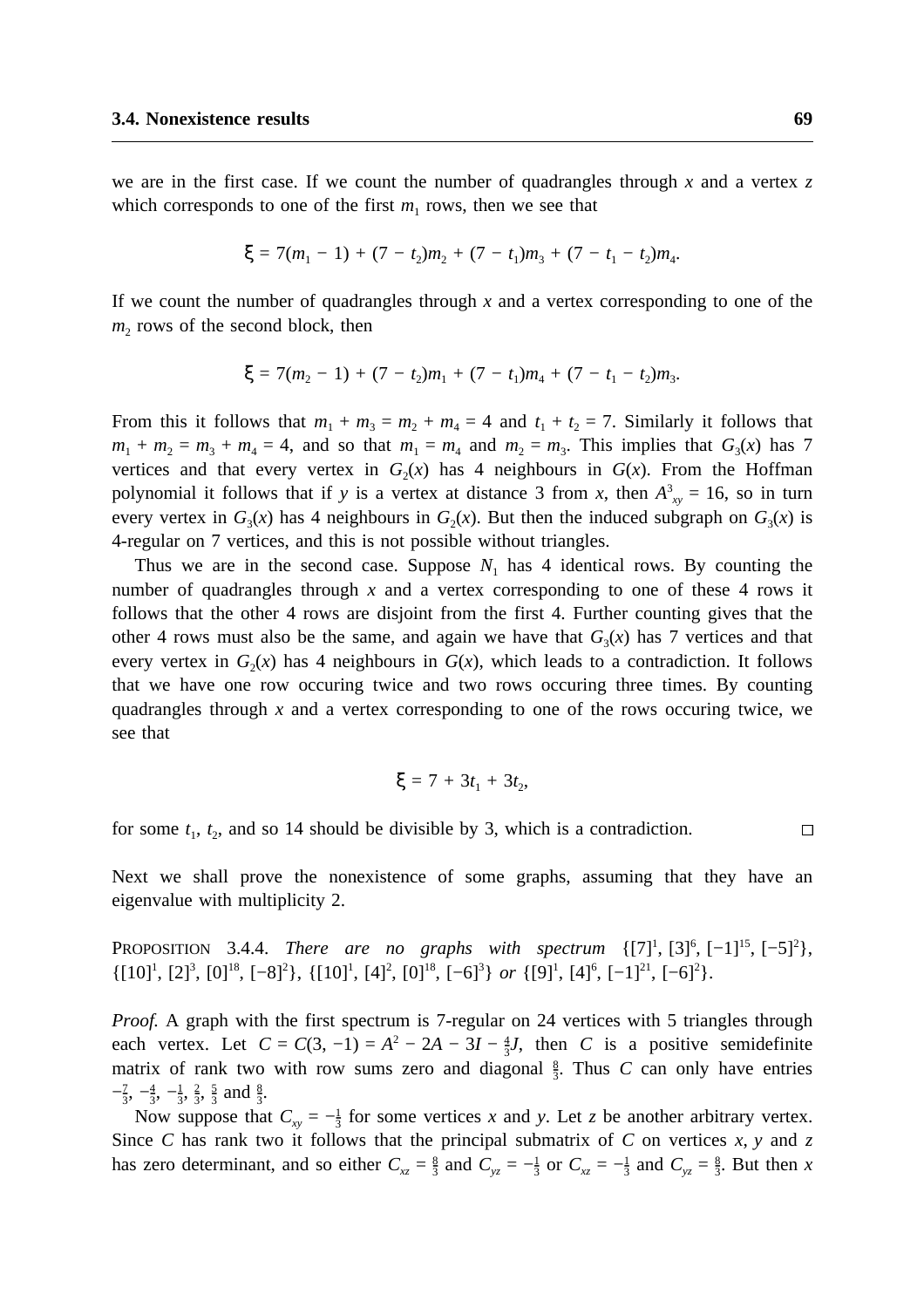and *y* cannot both have row sums zero, and it follows that *C* has no entries  $-\frac{1}{3}$ . Similarly it follows that *C* cannot have entries  $\frac{5}{3}$ ,  $-\frac{7}{3}$  and  $\frac{2}{3}$ . Thus *C* can only have entries  $\frac{8}{3}$  and  $-\frac{4}{3}$ .

Now fix *x*. For all vertices *y* adjacent to *x*, we must have  $A_{xy}^2 = 2$  or 6. But *x* has 7 neighbours, giving that  $x$  is in at least  $7$  triangles, which is a contradiction. The other cases go similarly.  $\Box$ 

PROPOSITION 3.4.5. *There is no graph with spectrum*  $\{[12]^1, [3]^2, [0]^{22}, [-9]^2\}$ .

*Proof.* Here we would have a 12-regular graph on 27 vertices with  $\Delta = 6$  triangles and  $\Xi$  = 492 quadrangles through every vertex. The matrix  $C(0, -9)$  is positive semidefinite of rank two with row sums zero and diagonal  $\frac{8}{3}$ . Thus *C* can only have entries  $-\frac{7}{3}$ ,  $-\frac{4}{3}$ ,  $-\frac{1}{3}$ ,  $\frac{2}{3}$ ,  $\frac{5}{3}$ and  $\frac{8}{3}$ .

Now suppose that  $C_{xy} = -\frac{1}{3}$  for some vertices *x* and *y*. Let *z* be another arbitrary vertex. Since *C* has rank two it follows that the principal submatrix of *C* on vertices  $x$ ,  $y$  and  $z$ has zero determinant, and so either  $C_{xz} = \frac{8}{3}$  and  $C_{yz} = -\frac{1}{3}$  or  $C_{xz} = -\frac{1}{3}$  and  $C_{yz} = \frac{8}{3}$ . But then *x* and *y* cannot both have row sums zero. Thus *C* has no entries  $-\frac{1}{3}$ . This implies that if *x* and *y* are adjacent then  $A_{xy}^2 \neq 0$ , and since there are only 6 triangles through every vertex, it follows that  $A_{xy}^2 = 1$  ( $\sigma_1 = 12$ ), and so  $C_{xy} = \frac{2}{3}$ . Again, let *z* be another vertex, then it follows that  $C_{xz} = \frac{2}{3}$ ,  $\frac{8}{3}$  or  $-\frac{7}{3}$ . Now it follows that if *x* and *z* are not adjacent, then  $A^{2}_{xz} = 7$ , 10 or 12. But then the  $(σ, τ)$ -system has no integral solution, giving a contradiction.  $\Box$ 

**PROPOSITION** 3.4.6. *There are no graphs with spectrum*  $\{[9]^1, [3]^8, [-1]^19, [-7]^2\}$  *or*  $\{[10]^1, [5]^2, [0]^18, [-5]^4\}.$ 

*Proof.* A graph with the first spectrum would be 9-regular on 30 vertices with  $\Delta = 4$ triangles and  $\Xi = 124$  quadrangles through every vertex. Take  $C(3, -1)$ , which is a positive semidefinite integral matrix of rank two with diagonal 4. Thus *C* can only have entries −4, −3, ..., 3 and 4. Note that since there are 4 triangles through a vertex, it follows that if *x* and *y* are adjacent then  $A_{xy}^2 \leq 4$ .

Now suppose that  $C_{xy} = 0$  for some vertices x and y. Let z be another arbitrary vertex. Since *C* has rank two it follows that the principal submatrix of *C* on vertices *x*, *y* and *z* has zero determinant, and so  $C_{xz} = 0$  or  $\pm 4$ . This implies that if *x* and *z* are adjacent then  $A^{2}_{xz} = 0$  or 4, and if *x* and *z* are not adjacent then  $A^{2}_{xz} = 2$  or 6. But then the ( $\sigma$ ,  $\tau$ )-system has no solution, so C has no entries 0. Similarly we can show that C has no entries  $\pm 1$  and  $\pm 3$ . Thus *C* only has entries  $\pm 2$  and  $\pm 4$ . This implies that if *x* and *y* are adjacent then  $A_{xy}^2 = 0$  or 2, and if *x* and *y* are not adjacent, then  $A_{xy}^2 = 0$ , 4 or 6. The ( $\sigma$ ,  $\tau$ )-system now has one solution  $\sigma_0 = 5$ ,  $\sigma_2 = 4$ ,  $\tau_0 = 6$ ,  $\tau_4 = 10$ ,  $\tau_6 = 4$ . Now it is not hard to show that a graph with these parameters does not exist. The other spectrum is even easier, since here none of the  $(σ, τ)$ -systems has a solution.  $\Box$ 

PROPOSITION 3.4.7. *There is no graph with spectrum*  $\{[13]^1, [3 + 2\sqrt{10}]^2, [-1]^{25}, [3 - 2\sqrt{10}]^2\}.$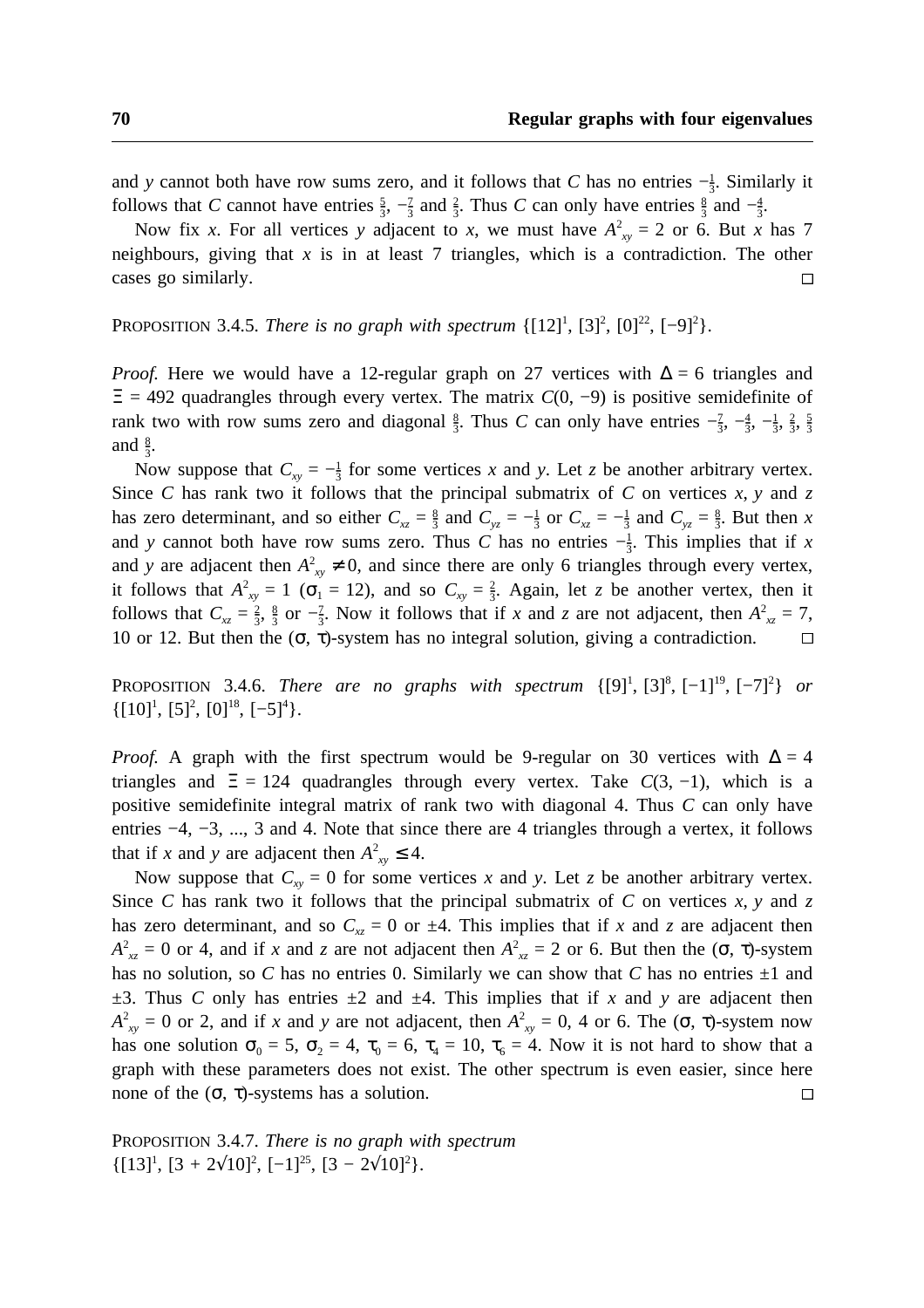*Proof.* Such a graph is 13-regular on 30 vertices with  $\Delta = 62$  triangles and  $\Xi = 570$ quadrangles through every vertex. Take the matrix  $C(3 + 2\sqrt{10}, -1)$ , so  $C = A^2 - (2 + 2\sqrt{10})A - (3 + 2\sqrt{10})I - \frac{7}{15}(10 - 2\sqrt{10})J$ , which is a positive semidefinite matrix of rank two with diagonal  $\frac{8}{15}(10 - 2\sqrt{10})$ . From this it follows that if  $A_{xy} = 1$  then  $A_{xy}^2 = 9$ , 10, 11 or 12, and if  $A_{xy} = 0$  then  $A_{xy}^2 = 0$ , 1, 2 or 3. For a nonnegative integral solution of the (σ, τ)-system we have  $\sigma_9 \ge 6$  and  $\sigma_{12} \le 2$ . Now fix a vertex *x*, and let *y* and *z* be two vertices with  $A_{xy}^2 = A_{xz}^2 = 9$ , then  $C_{xy} = C_{xz} = \frac{8}{15}(10 - 2\sqrt{10}) - 3$ . Since the principal submatrix on the vertices  $x$ ,  $y$  and  $z$  has zero determinant, it follows that  $C_{yz} = \frac{8}{15}(10 - 2\sqrt{10})$ , so  $A_{yz}^2 = 12$ . For fixed *y* we have at least 5 choices for *z* left ( $\sigma$ <sub>9</sub> ≥ 6), so for *y* we have  $\sigma_{12} \geq 5$ , which is a contradiction.  $\Box$ 

We finish by giving a case where we use the same technique as in the uniqueness proof of the graph  $K_3 \oplus K_3$ .

PROPOSITION 3.4.8. *There is no graph with spectrum*  $\{[6]^1, [3]^5, [-1]^{13}, [-4]^2\}$ .

*Proof.* Here we have a 6-regular graph on 21 vertices with  $\Delta = 5$  triangles and  $\Xi = 20$ quadrangles through every vertex. Here we take the matrix  $C(3, -1)$ , then *C* is a positive semidefinite integral matrix of rank two with row sums zero and diagonal 2. Thus *C* is the Gram matrix of a set of vectors in  $\mathbb{R}^2$  of length  $\sqrt{2}$  with mutual inner products  $\pm 2$ ,  $\pm 1$  or 0. Note that not both 0 and  $\pm 1$  can occur as inner product, since then also inner products that are not allowed occur.

Suppose that inner product 0 occurs. Without loss of generality we assume that there is a vertex represented by vector  $\sqrt{2}(1, 0)^T$ . The only vectors that can occur now are  $\pm\sqrt{2}(1, 0)^{T}$  and  $\pm\sqrt{2}(0, 1)^{T}$ . Since *C* has row sums zero, it follows that the number of vertices represented by  $\sqrt{2}(1, 0)^T$  equals the number of vertices represented by  $-\sqrt{2}(1, 0)^T$ , and the number of vertices represented by  $\sqrt{2}(0, 1)^T$  equals the number of vertices represented by  $-\sqrt{2(0, 1)^T}$ . But the number of vertices is odd, which is a contradiction.

It follows that if *x* and *y* are adjacent then  $A_{xy}^2 = 1$ , 2, 4 or 5 and if *x* and *y* are not adjacent then  $A_{xy}^2 = 0$ , 2 or 3. Now we have the  $(\sigma, \tau)$ -system

$$
\begin{array}{ccccccccc}\n\sigma_1 + & \sigma_2 + & \sigma_4 + & \sigma_5 & & & = & k & = & 6, \\
\sigma_1 + & 2\sigma_2 + & 4\sigma_4 + & 5\sigma_5 & & & = & 2\Delta & = 10, \\
\sigma_2 + & 6\sigma_4 + & 10\sigma_5 + & & \tau_2 + & \tau_3 & = & k(k-1) - 2\Delta & = 20, \\
\sigma_3 + & \sigma_4 + & 10\sigma_5 + & & \tau_2 + & 3\sigma_3 & = & \Xi & = 20,\n\end{array}
$$

which has three solutions: *i*.  $\sigma_5 = 1$ ,  $\sigma_4 = 0$ ,  $\sigma_2 = 0$ ,  $\sigma_1 = 5$ ,  $\tau_3 = 0$ ,  $\tau_2 = 10$ ,  $\tau_0 = 4$ . *ii*.  $\sigma_5 = 0$ ,  $\sigma_4 = 1$ ,  $\sigma_2 = 1$ ,  $\sigma_1 = 4$ ,  $\tau_3 = 2$ ,  $\tau_2 = 7$ ,  $\tau_0 = 5$ . *iii*.  $\sigma_5 = 0$ ,  $\sigma_4 = 0$ ,  $\sigma_2 = 4$ ,  $\sigma_1 = 2$ ,  $\tau_3 = 4$ ,  $\tau_2 = 4$ ,  $\tau_0 = 6$ .

By looking at our vector representation we see that if there is a vertex for which we are in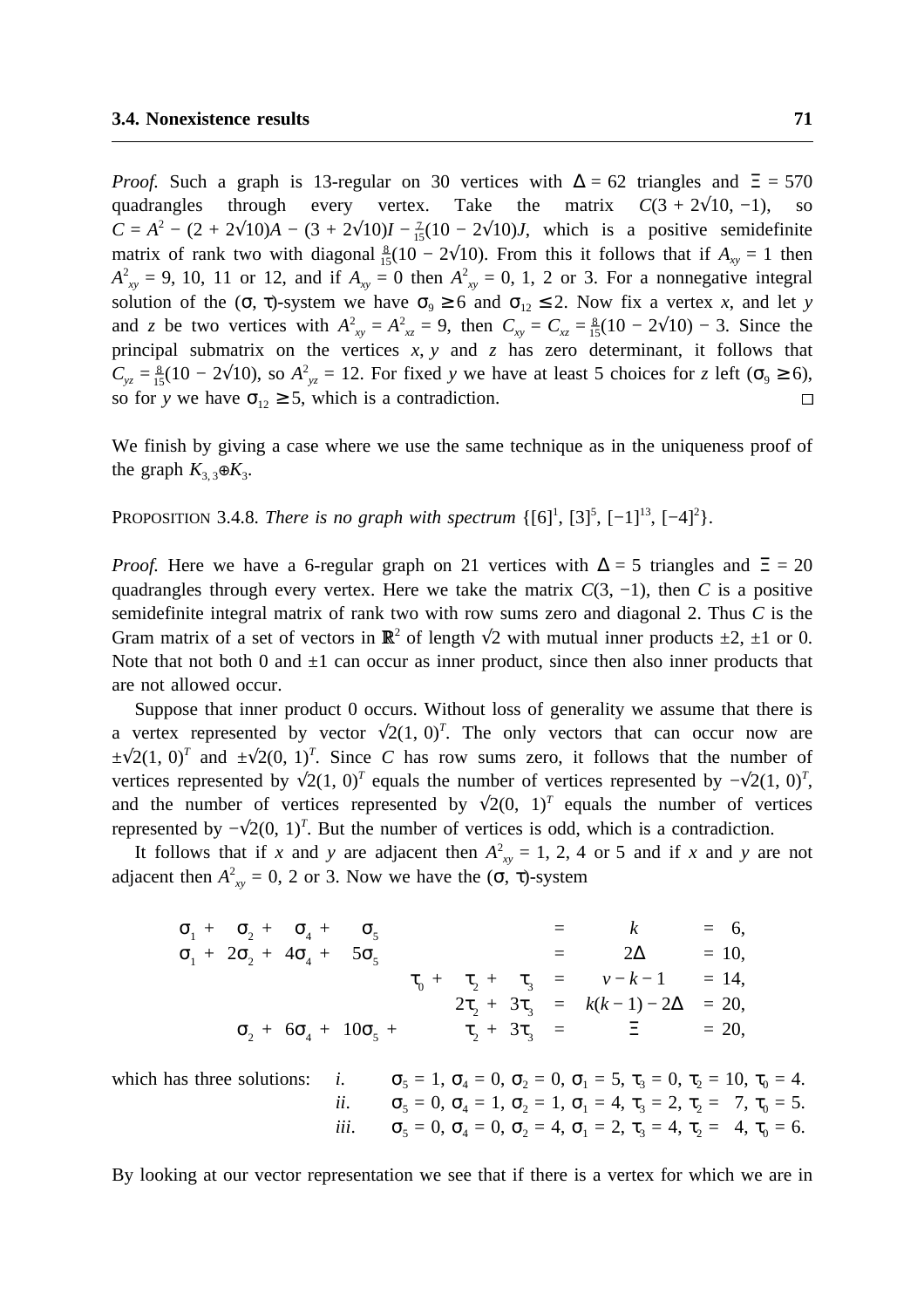case *ii*, then there are vertices (those represented by vectors opposite to the vector representing our original vertex) for which the  $(σ, τ)$ -system does not hold. Similarly, if there is a vertex for which we are in case *iii*, then there must be vertices for which we are in case *i*.

Thus we may assume that there is a vertex *x* for which we are in case *i*. Let *y* be the vertex adjacent to *x* with  $A_{xy}^2 = 5$ , then the other neighbours of *x* and *y* are the same, say 1, 2, 3, 4 and 5. Now  $A_{xi}^2 = 1$  for  $i = 1,..., 5$ , so  $C_{xi} = -2$ , and *i* and *j* are not adjacent, for all  $i, j = 1,..., 5$ . From the principal submatrix of *C* on vertices *x*, *i* and *j* it follows that  $C_{ij} = 2$ , but then  $A_{ij}^2 = 3$ , so besides *x* and *y*, *i* and *j* only have one common neighbour. This implies that we can identify the 10 vertices *z* not adjacent to *x* such that  $A^2_{xz} = 2$  with the pairs  $\{i, j\}$ ,  $i, j = 1,..., 5$ ,  $i \neq j$ , in such a way that *i* and *j* are adjacent to  $\{i, j\}$ . From the principal submatrix of *C* on vertices *x*, *i*, {*j*, *k*}, with  $i \neq j$ , *k*, it follows that  $C_{i,j,k} = -1$ , and so  $A_{i,j,k}^2 = 0$ . This implies that the subgraph on the pairs  $\{i, j\}$ ,  $i, j = 1, \ldots, 5$  is empty, so that all 10 pairs must be adjacent to the remaining four vertices, which is a contradiction. Thus we may conclude that there is no graph with the given spectrum. $\Box$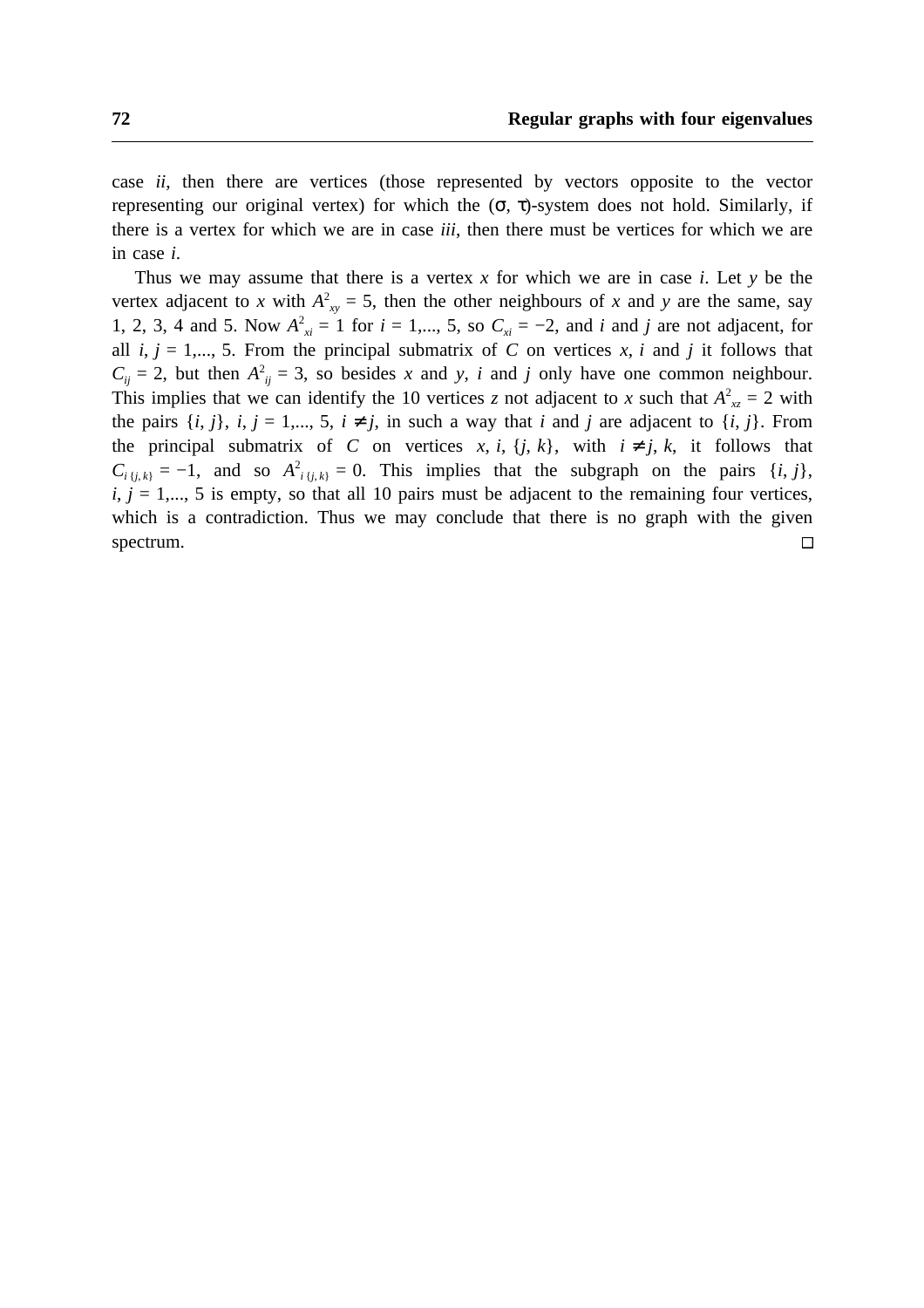# **Chapter 4**

*Tegenslag is nodig*, *je wordt er sterker van Gebruik het als een voordeel*, *geloof me dat het kan Want er komen nieuwe kansen*, *grijp ernaar als je ze ziet En hou je ogen open*, *en vergeet het niet We hebben altijd nog elkaar*

(Tröckener Kecks, *Met hart en ziel*)

## **Three-class association schemes**

A large class of graphs with few eigenvalues comes from association schemes with few classes (see Section 1.3.6). The special case of two-class association schemes is widely investigated (cf. [16, 95]), as these are equivalent to strongly regular graphs. Also the case of three-class association schemes is very special: there is more than just applying the general theory. However, there are not many papers about three-class association schemes in general. There is the early paper by Mathon [79], who gives many examples, and the recent thesis of Chang [26], who restricts to the imprimitive case. The special case of distance-regular graphs with diameter three has been paid more attention, and for more results on such graphs we refer to [12].

We shall discuss three-class association schemes, mainly starting from regular graphs with four eigenvalues, since for most of the (interesting) schemes indeed at least one of the relations is such a graph. However, most graphs with four eigenvalues cannot be a relation in a three-class association scheme, and we shall characterize the ones that are, in two different ways. We shall give several constructions, and obtain necessary conditions for existence. At the end of this chapter we shall classify the three-class association schemes into three classes, one which may be considered as degenerate, one in which all three relations are strongly regular, and one in which at least one of the relations is a graph with four distinct eigenvalues. This classification is used to generate all feasible parameter sets of (nondegenerate) three-class association schemes on at most 100 vertices, which are listed in Appendix A.4.

## **4.1. Examples**

The *d*-class *Hamming scheme H*(*d*, *q*) is defined on the ordered *d*-tuples on *q* symbols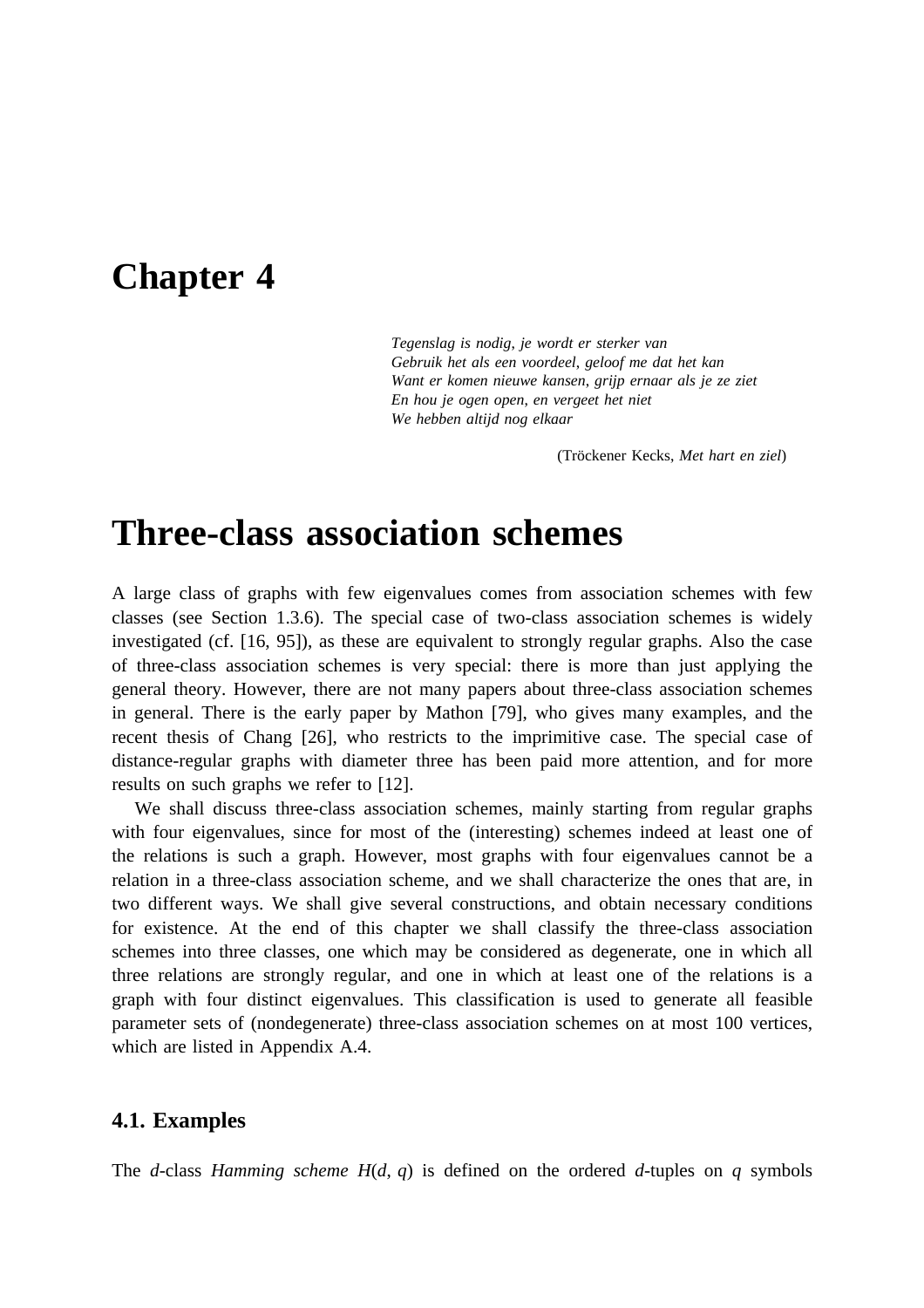(words of length *d* over an alphabet with *q* letters), where two tuples are in relation  $R_i$  if they differ in *i* coordinates. The 2-class Hamming scheme  $H(2, q)$  consists of the Lattice graph  $L_2(q)$  and its complement. The 3-class Hamming scheme is also known as the *cubic scheme*, as it was introduced by Raghavarao and Chandrasekhararao [92]. The Hamming scheme is characterized by its parameters unless  $q = 4$ , and then we also have the *Doob schemes*. For  $d = 3$  there is one Doob scheme (cf. [12]).

The *d*-class *Johnson scheme J*(*n*, *d*) is defined on the *d*-subsets of an *n*-set. Two *d*-subsets are in relation  $R_i$  if they intersect in  $d - i$  elements. The 2-class Johnson scheme  $J(n, 2)$  consists of the triangular graph  $T(n)$  and its complement. The 3-class version is also known as the *tetrahedral scheme*, and was first found as a generalization of the triangular graph by John [73]. The Johnson scheme is characterized by its parameters unless  $d = 2$  and  $n = 8$  (cf. [12]).

The *rectangular scheme R*(*m*, *n*), introduced by Vartak [103], has as vertices the ordered pairs  $(i, j)$ , with  $i = 1, \dots, m$ , and  $j = 1, \dots, n$ . For two distinct pairs we can have the following three situations. They agree in the first coordinate, or in the second coordinate, or in neither coordinate, and the relations are defined accordingly. Note that the graph of the third relation is the complement of the line graph of the complete bipartite graph  $K_{m,n}$ . The scheme is characterized by its parameters.

The Hamming scheme, the Johnson scheme and the rectangular scheme are all in the group case. Only the rectangular scheme does not define a distance-regular graph (unless *m* or *n* equals 2). There are many more examples of distance-regular graphs with diameter three. Here we shall mainly focus on 3-class association schemes that are not such graphs, although, of course, the general results do apply. For more examples and specific results on distance-regular graphs we refer to [12]. The antipodal distance-regular graphs with diameter three form a special class, as they are antipodal covers of the complete graph. For more on such graphs, see [13, 21, 53, 74].

#### **4.1.1. The disjoint union of strongly regular graphs**

Take the disjoint union of, say *n*, strongly regular graphs, all with the same parameters  $(v^*, k^*, \lambda^*, \mu^*)$  and spectrum  $\{[k^*]^1, [r]^f, [s]^g\}$ . Then this graph generates a 3-class association scheme (the other relations are given by the disjoint union of the complements of the strongly regular graphs, and the complete *n*-partite graph). It has eigenmatrix

$$
P = \begin{pmatrix} 1 & k^* & v^* - 1 - k^* & (n-1)v^* \\ 1 & k^* & v^* - 1 - k^* & -v^* \\ 1 & r & -1 - r & 0 \\ 1 & s & -1 - s & 0 \end{pmatrix},
$$

with multiplicities 1, *n* − 1, *nf* and *ng*, respectively, and *reduced* intersection matrices (that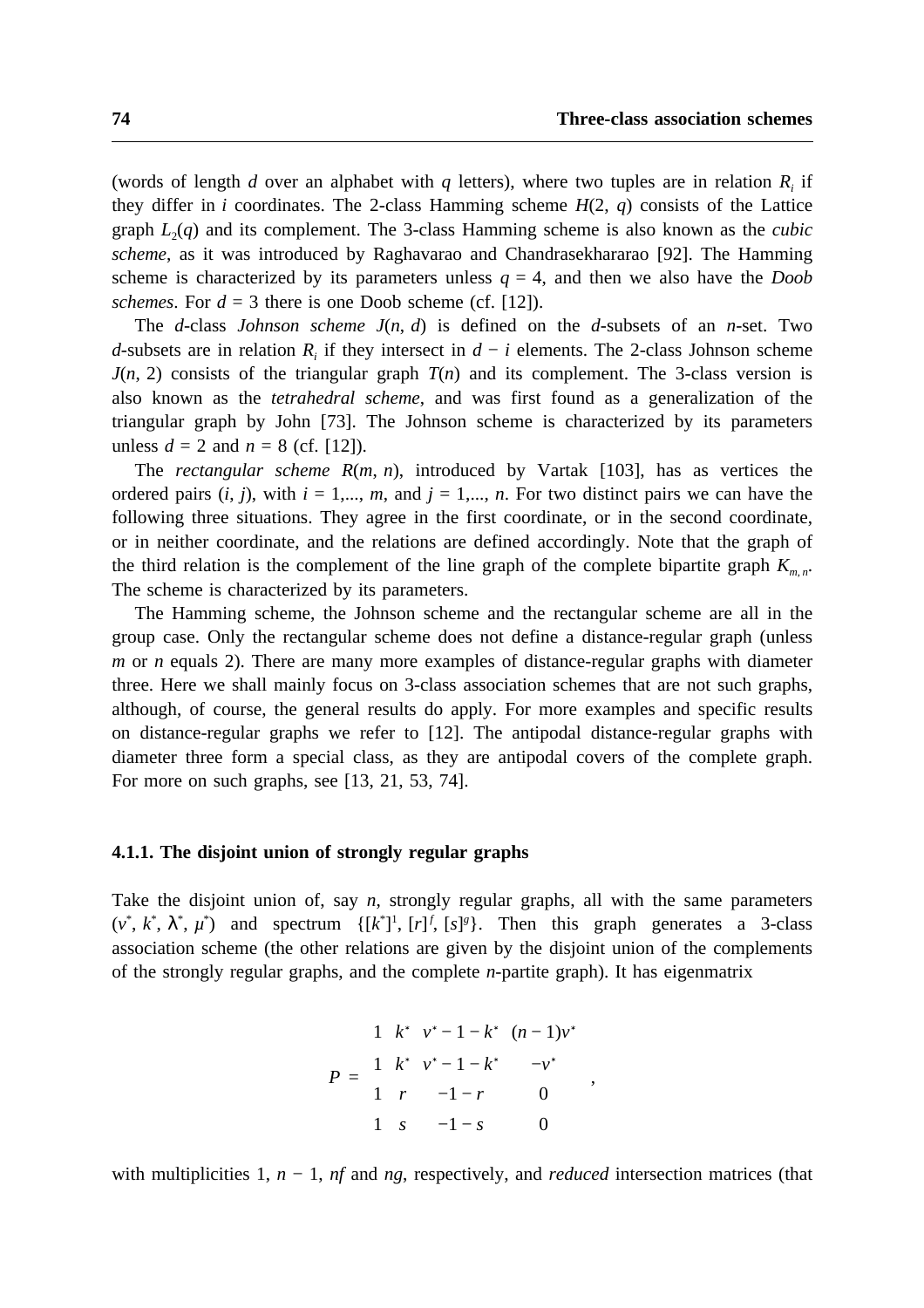is, we delete the first row and column, as they can be considered trivial)

$$
\begin{pmatrix} \lambda^* & k^* - 1 - \lambda^* & 0 \\ \mu^* & k^* - \mu^* & 0 \\ 0 & 0 & k^* \end{pmatrix}, \begin{pmatrix} k^* - 1 - \lambda^* & v^* - 2k^* + \lambda^* & 0 \\ k^* - \mu^* & v^* - 2k^* - 2 + \mu^* & 0 \\ 0 & 0 & v^* - 1 - k^* \end{pmatrix}, \begin{pmatrix} 0 & 0 & (n-1)v^* \\ 0 & 0 & (n-1)v^* \\ k^* & v^* - 1 - k^* & (n-2)v^* \end{pmatrix}.
$$

Conversely, any association scheme with such parameters must be obtained in the described way. Therefore we may consider this case as degenerate, and it suffices to refer to the extensive literature (for example [16, 95]) on strongly regular graphs. The same remarks hold for the next construction.

#### **4.1.2. A product construction from strongly regular graphs**

If *G* is a strongly regular  $(v^*, k^*, \lambda^*, \mu^*)$  graph with spectrum  $\{[k^*]^1, [r]^f, [s]^g\}$ , then, for any natural number *n*, the graph  $G \otimes J_n$  (see Chapter 3) generates an imprimitive 3-class association scheme (here the other relations are  $\overline{G} \otimes J_n$  and a disjoint union of *n*-cliques). The scheme has eigenmatrix

$$
P = \begin{pmatrix} 1 & nk^* & n-1 & n(\nu^* - 1 - k^*) \\ 1 & nr & n-1 & n(-1 - r) \\ 1 & 0 & -1 & 0 \\ 1 & ns & n-1 & n(-1 - s) \end{pmatrix},
$$

with multiplicities 1,  $f$ ,  $(n - 1)v^*$  and  $g$ , respectively, and reduced intersection matrices

$$
\begin{pmatrix} n\lambda^* & n-1 & n(k^* - 1 - \lambda^*) \\ n k^* & 0 & 0 \\ n \mu^* & 0 & n(k^* - \mu^*) \end{pmatrix} \begin{pmatrix} n-1 & 0 & 0 \\ 0 & n-2 & 0 \\ 0 & 0 & n-1 \end{pmatrix} \begin{pmatrix} n(k^* - 1 - \lambda^*) & 0 & n(\nu^* - 2k^* + \lambda^*) \\ 0 & 0 & n(\nu^* - 1 - k^*) \\ n(k^* - \mu^*) & n-1 & n(\nu^* - 2k^* - 2 + \mu^*) \end{pmatrix}.
$$

It is easy to show that any 3-class association scheme with  $p_{11}^2 = n_1$  must be of this form.

## **4.1.3. Pseudocyclic schemes**

A *d*-class association scheme is called *pseudocyclic* if all the nontrivial eigenvalues have the same multiplicities *m*. In this case we also have all degrees equal to *m*.

If *v* is a prime power, and  $v \equiv 1 \pmod{3}$ , we can define the 3-class *cyclotomic*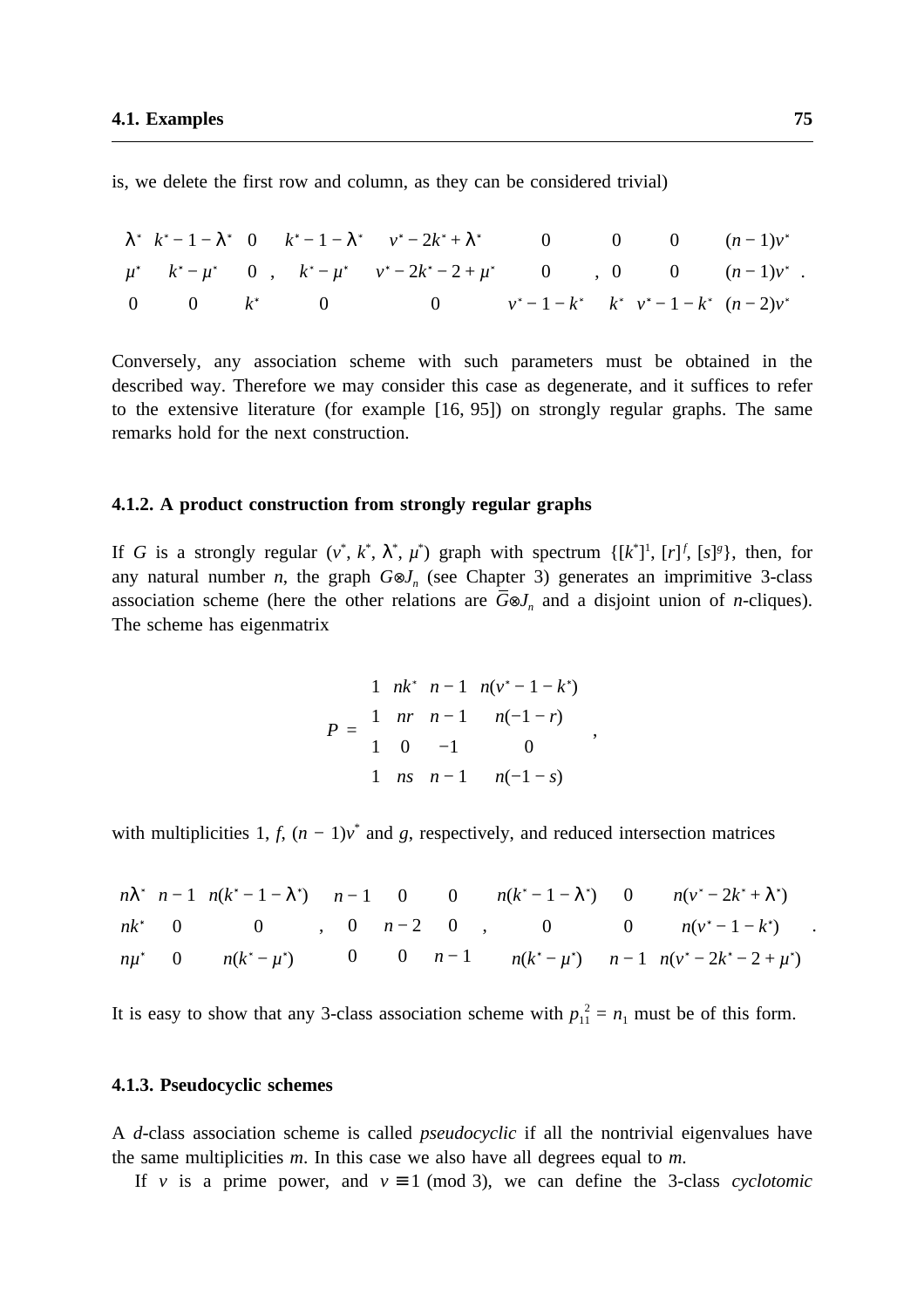association scheme Cycl( $v$ ) as follows. Let  $\alpha$  be a primitive element of the finite field *GF(v)*. As vertices we take the elements of  $GF(v)$ . Two vertices will be *i*-th associates if their difference equals  $\alpha^{3t+i}$  for some *t* (or, if the discrete logarithm (base  $\alpha$ ) of their difference is congruent to *i* modulo 3), for  $i = 1, 2, 3$ .

A similar construction gives pseudocyclic *d*-class association schemes. Such schemes are used by Mathon [79] to construct antipodal distance-regular graphs with diameter three. The resulting graph has  $d(v + 1)$  vertices and we shall denote it by  $d(P + 1)$  if *P* is the original scheme. For  $d = 2$ , we get the so-called Taylor graphs (cf. [12]).

If  $\nu$  is not a prime power, then only three pseudocyclic 3-class association schemes are known. On 28 vertices Mathon [79] found one, and Hollmann [72] proved that there are precisely two. Furthermore Hollmann [71] found one on 496 vertices.

#### **4.1.4. The block scheme of designs**

A *quasi-symmetric* design is a design in which the intersections of two blocks take two sizes *x* and *y*. The graph on the blocks of such a design with edges between blocks that intersect in *x* points is strongly regular, i.e. we have a two-class association scheme.

Now consider a block design with the property that the intersections of two blocks take three sizes. Then possibly the structure on the blocks with relations according to the intersection numbers is a 3-class association scheme. Delsarte [42] proved that if the design is a 4-design then we have a 3-class association scheme. Hobart [67] found several examples in her search for the more general coherent configurations of type (2, 2; 4). She mentions the Witt designs  $4-(11, 5, 1)$  and  $5-(24, 8, 1)$  and their residuals, and the inversive planes of even order, that is, the  $3-(2^{2i} + 1, 2^i + 1, 1)$  designs. Of course, in any 3-design with  $\lambda = 1$  the blocks can intersect only in 0, 1 or 2 points, but the corresponding relations do not always form a 3-class association scheme.

Hobart and Bridges [68] also constructed a unique 2-(15, 5, 4) design with block intersections 0, 1 and 2, and it defines the distance-regular graph that is also obtained as the second subconstituent in the Hoffman-Singleton graph (see Section 4.3.1).

Beker and Haemers [5] proved that if one of the intersection numbers of a 2- $(v, k, \lambda)$ design equals  $k - r + \lambda$ , where  $r = \lambda(v - 1)/(k - 1)$  is the replication number of the design, and there are two other intersection numbers, then we have an imprimitive 3-class association scheme, that is generated by  $G \otimes J_n$  for some strongly regular graph *G* (see Section 4.1.2).

#### **4.1.5. Distance schemes and coset schemes of codes**

Let *C* be a linear code with  $e + 1$  nonzero weights  $w_i$ . Take as vertices the codewords and let a pair of codewords be in relation  $R_i$  if their distance is  $w_i$ . It is a consequence of a result by Delsarte [42] (cf. [22]) that if the dual code  $C^{\perp}$  is *e*-error-correcting, then these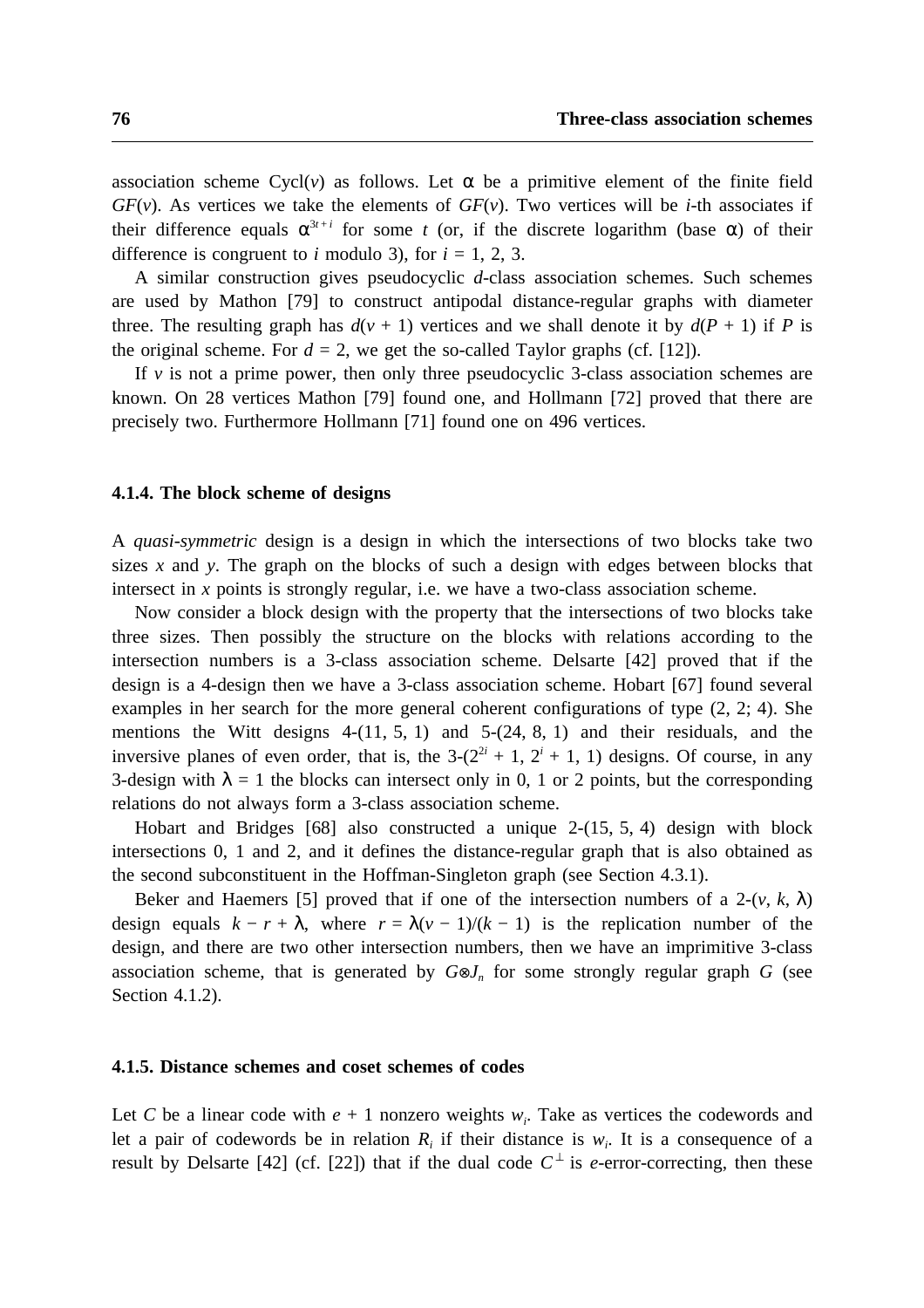relations form an (*e* + 1)-class association scheme. This scheme is called the *distance scheme* of the code. Moreover, it has a dual scheme, called the *coset scheme* which is defined on the cosets of  $C^{\perp}$ . Two cosets  $x + C^{\perp}$  and  $y + C^{\perp}$  are in relation  $R_i^*$  if the minimum weight in the coset  $(x - y) + C^{\perp}$  equals *i*. Relation  $R_1^*$  is the *coset graph* of  $C^{\perp}$ , and is distance-regular.

A small example of a code with three nonzero weights is the binary zero-sum code of length 6, consisting of all 32 words of even weight. Its dual code consist of the zero word and the all-one word and certainly can correct 2 errors. Therefore we have two dual 3-class association schemes on 32 vertices. The graph (in the distance scheme) defined by distance two in the code is a Taylor graph. The coset graph is the incidence graph of a symmetric 2-(16, 6, 2) design. Larger examples are given by the (duals of the) binary Golay code [23, 12, 7] and its punctured [22, 12, 6] code and doubly punctured [21, 12, 5] code. For all three codes the dual codes have nonzero weights 8, 12 and 16, so these define 3-class association schemes on  $2^{11}$ ,  $2^{10}$  and  $2^9$  vertices, respectively. Also the Kasami codes (which are binary BCH codes with minimum distance 5) give rise to 3-class association schemes (cf. [22]).

## **4.1.6. Quadrics in projective geometries**

Let  $Q$  be a nondegenerate quadric in  $PG(3, q)$  with  $q$  odd (i.e. the set of isotropic points of the corresponding quadratic form *Q*). Let *V* be the set of projective points *x* such that  $Q(x)$  is a nonzero square. Two distinct vertices are related according as the line through these points is a hyperbolic line (a secant, i.e. intersecting *Q* in two points), an elliptic line (a passant, i.e. disjoint from *Q*) or a tangent (i.e. intersecting *Q* in one point). These relations form a 3-class association scheme (cf. [12]). The number of vertices equals  $q(q^2 - \varepsilon)/2$ , where  $\varepsilon = 1$  if *Q* is hyperbolic and  $\varepsilon = -1$  if *Q* is elliptic.

For *q* even, and  $n \geq 3$ , let *Q* be a nondegenerate quadric in *PG(n, q)*. Now let *V* be the set of nonisotropic points (i.e. the points not on *Q*) distinct from the nucleus (for *n* odd there is no nucleus, for *n* even this is the unique point *u* such that  $O(u + v) = O(u) + O(v)$ for all *v*). The relations as defined above now form a 3-class association scheme (cf. [12]).

#### **4.1.7. Merging classes**

Sometimes we obtain a new association scheme by *merging* classes in a given association scheme. Merging means that a new relation is obtained as the union of some original relations, and then we say that the corresponding classes are merged. For example, take the 3-class association scheme with vertex set

$$
V = \{ (x_1, \{ \{x_2, x_3, x_4\}, \{x_5, x_6, x_7\} \}) | \{x_i, i = 1,..., 7\} = \{1,..., 7\} \}.
$$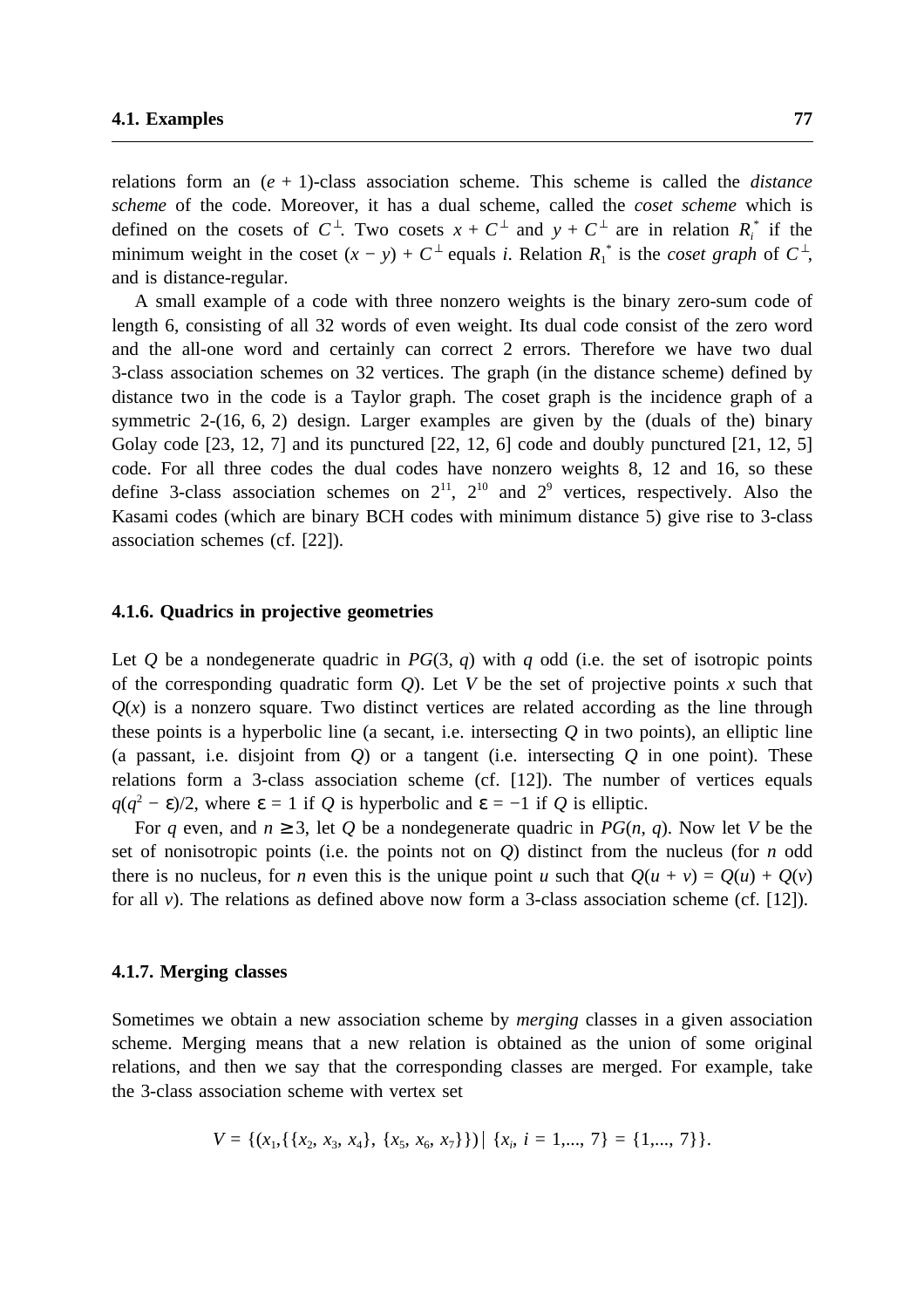Two vertices  $(x_1, \{(x_2, x_3, x_4), (x_5, x_6, x_7)\})$  and  $(y_1, \{(y_2, y_3, y_4), (y_5, y_6, y_7)\})$  are first associates if  $x_1 = y_1$ . If  $x_1 \neq y_1$ , then without loss of generality we may assume that  $x_1 \in \{y_2, y_3, y_4\}$  and  $y_1 \in \{x_2, x_3, x_4\}$ . Now the vertices are second associates if  ${x_2, x_3, x_4} \cap {y_2, y_3, y_4} = \emptyset$ , otherwise they are third associates. This scheme was obtained by merging two classes in the 4-class association scheme that arose while letting the symmetric group  $S_7$  act on  $V^2$ .

On the other hand, it can occur that merging two classes in a 3-class association scheme gives a 2-class association scheme. Of course, this occurs precisely if the remaining relation defines a strongly regular graph. If all three relations of a 3-class association scheme define strongly regular graphs, then we are in a very special situation. It means that by any merging we always get a new association scheme. After [56] we call schemes with this property *amorphic*. The amorphic 3-class association schemes are precisely the 3-class association schemes that are not generated by one of their relations.

## **4.2. Amorphic three-class association schemes**

In the special case that all three relations are strongly regular graphs, we show that the parameters of the graphs are either all of Latin square type, or all of negative Latin square type. The proof is due to D.G. Higman [66]. The same results can be found in [56], where also all such schemes on at most 25 vertices can be found.

THEOREM 4.2.1. *If all three relations of a* 3-*class association scheme are strongly regular graphs*, *then they either have parameters*  $(n^2, l_i(n-1), n-2+(l_i-1)(l_i-2), l_i(l_i-1)),$  $i = 1, 2, 3 \text{ or } (n^2, l_i(n+1), -n-2+(l_i+1)(l_i+2), l_i(l_i+1)), i = 1, 2, 3.$ 

*Proof.* Suppose  $R_i$  is a strongly regular graph with degree  $n_i$  and eigenvalues  $n_i$ ,  $r_i$  and  $s_i$ (we do not assume  $r_i > s_i$ ). Without loss of generality we may take

$$
P = \begin{pmatrix} 1 & n_1 & n_2 & n_3 \\ 1 & r_1 & s_2 & s_3 \\ 1 & s_1 & r_2 & s_3 \\ 1 & s_1 & s_2 & r_3 \end{pmatrix}.
$$

Since  $PQ = vI$ , we see that  $1 + r_1 + s_2 + s_3 = 1 + s_1 + r_2 + s_3 = 1 + s_1 + s_2 + r_3 = 0$ , and so

$$
r_1 - s_1 = r_2 - s_2 = r_3 - s_3.
$$

Furthermore, from the orthogonality relations we derive that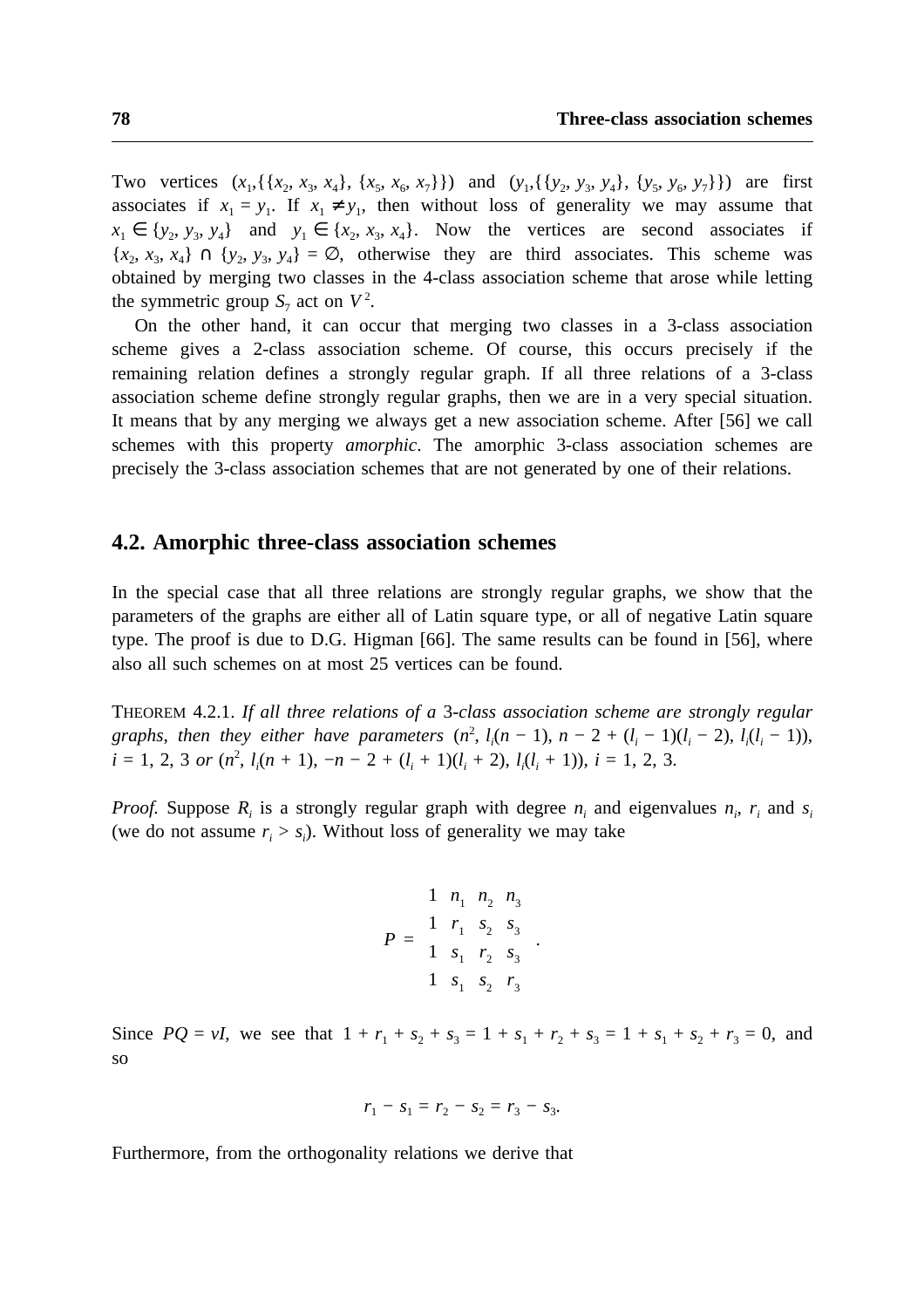$$
\frac{s_1}{n_1} = \frac{s_2}{n_2} = \frac{s_3}{n_3}
$$

,

and we find that  $P^2 = vI$ , so  $P = Q$ , and so the scheme is self-dual. Now set  $u = r_i - s_i$ , then we find from the orthogonality relation

$$
0 = 1 + \frac{r_1 s_1}{n_1} + \frac{r_2 s_2}{n_2} + \frac{s_3^2}{n_3} = 1 + \frac{s_1}{n_1} (u - 1) , \text{ so } \frac{n_1}{s_1} = 1 - u .
$$

Furthermore, we have that

$$
\det P = \det \begin{pmatrix} v & n_1 & n_2 & n_3 \\ 0 & r_1 & s_2 & s_3 \\ 0 & s_1 & r_2 & s_3 \\ 0 & s_1 & s_2 & r_3 \end{pmatrix} = \det \begin{pmatrix} v & n_1 & n_2 & n_3 \\ 0 & u & -u & 0 \\ 0 & 0 & u & -u \\ 0 & s_1 & s_2 & r_3 \end{pmatrix} = v u^2 (s_1 + s_2 + r_3) = -v u^2,
$$

but on the other hand,  $P^2 = vI$ , so  $(\text{det}P)^2 = v^4$ , and we find that  $v = u^2$ . This proves that the parameters of the relations are either all of Latin square  $(n^2, l_i(n-1), n-2 + (l_i-1)(l_i-2), l_i(l_i-1))$  if  $n = u > 0$  or all of negative Latin square type  $(n^2, l_i(n + 1), -n - 2 + (l_i + 1)(l_i + 2), l_i(l_i + 1))$  if  $n = -u > 0$ .  $\Box$ 

A large family of examples is given by the *Latin square schemes*  $L_{i,j}(n)$ . Suppose we have *m* − 2 mutually orthogonal Latin squares, or equivalently an orthogonal array OA(*n*, *m*). Recall that this is an  $m \times n^2$  matrix *M* such that for any two rows *a*, *b* we have that  ${(M_{ai}, M_{bi})}$   $i = 1,..., n^2$  = { $(i, j)$  |  $i, j = 1,..., n$  }. Now take as vertices 1,...,  $n^2$ . Let  $I_1$  and  $I_2$  be two disjoint nonempty subsets of  $\{1,..., m\}$  of sizes *i* and *j*, respectively. Now two distinct vertices *v* and *w* are *l*-th associates if  $M_{r} = M_{rw}$  for some  $r \in I_l$ , for  $l = 1, 2, ...$ otherwise they are third associates.

Many constructions for OA(*n*, *m*) are known (cf. [11]). For *n* a prime power, there are constructions of OA $(n, m)$  for every  $m \leq n + 1$ , its maximal value. For  $n = 6$ , we have  $m \leq 3$  (Euler's famous 36 officers problem), and for  $n = 10$ , currently only constructions for  $m \leq 4$  are known. For  $n \neq 4$ , a Latin square scheme  $L_{1,2}(n)$  is equivalent to the algebraic structure called a *loop* (cf. [90]). Two Latin square schemes are isomorphic if and only if the corresponding loops are *isotopic* (cf. [26]). From [90] we find that there are 22 nonisomorphic  $L_{1,2}(6)$  and 563 nonisomorphic  $L_{1,2}(7)$ .

The smallest examples of "schemes of negative Latin square type" are given by the cyclotomic scheme Cycl(16) on 16 vertices (see Section 4.1.3 for a definition), and another scheme with the same parameters (cf. [56]). Here all three relations are Clebsch graphs. The second feasible parameter set of negative Latin square type is on 49 vertices.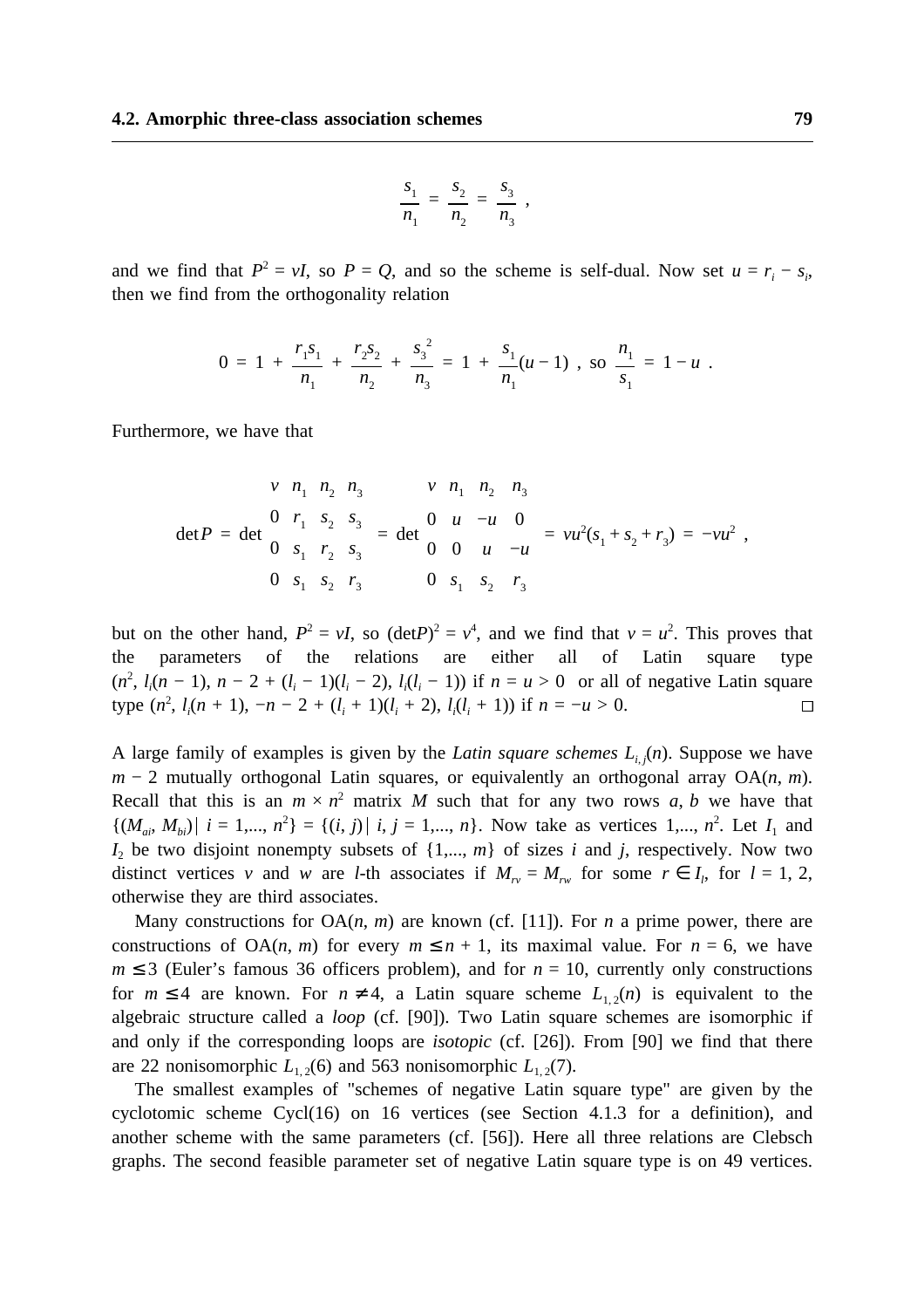Here all relations are strongly regular (49, 16, 3, 6) graphs, but such a graph does not exist, according to Bussemaker, Haemers, Mathon and Wilbrink [18]. Van Lint and Schrijver [76] found several strongly regular graphs of negative Latin square type by merging classes in the 8-class cyclotomic scheme on 81 vertices. In fact, in this way you can get amorphic 3-class association schemes of negative Latin square type. We find a scheme with degrees 30, 30 and 20, and at least two nonisomorphic schemes with degrees 40, 20 and 20.

## **4.3. Regular graphs with four eigenvalues**

A graph *G* which is one of the relations, say  $R_1$ , of a 3-class association scheme is regular with at most four distinct eigenvalues. Any two adjacent vertices have a constant number  $\lambda = p_{11}^{1}$  of common neighbours, and any two nonadjacent vertices have  $\mu = p_{11}^{3}$  or  $\mu' = p_{11}^{2}$ common neighbours. If  $\mu = \mu'$ , then *G* is strongly regular, so it has at most three distinct eigenvalues (possibly it is disconnected). If  $\mu \neq \mu'$ , then  $R_1$  generates the scheme, as the other two relations are determined by the number of common neighbours. Then *G* must have four distinct eigenvalues or be the disjoint union of some strongly regular graphs. If *G* is a connected regular graph with four distinct eigenvalues, then the following theorem provides us with a handy tool to check whether it is one of the relations of a 3-class association scheme.

THEOREM 4.3.1. *Let G be a connected regular graph with four distinct eigenvalues. Then G is one of the relations of a* 3-*class association scheme if and only if any two adjacent vertices have a constant number of common neighbours*, *and the number of common neighbours of any two nonadjacent vertices takes precisely two values.*

*Proof.* Suppose that *G* is regular of degree *k*, any two adjacent vertices in *G* have  $\lambda$ common neighbours, and that any two nonadjacent vertices have either  $\mu$  or  $\mu'$  common neighbours. Note that these requirements must necessarily hold in order for *G* to be one of the relations of a 3-class association scheme, and that  $\mu \neq \mu'$ , otherwise *G* is strongly regular, and so it has only three distinct eigenvalues.

Now let *G* have adjacency matrix *A*. To prove sufficiency we shall show that the adjacency algebra  $A = \langle A^2, A, I, J \rangle$ , which is closed under ordinary matrix multiplication is also closed under entrywise multiplication  $\circ$ . Since  $M \circ J = M$  for any matrix *M*, and any matrix  $M \in A$  has constant diagonal, so that  $M \circ I \in A$ , we only need to show that  $A \circ A$ ,  $A^2 \circ A$  and  $A^2 \circ A^2$  are in **A**. Now  $A \circ A = A$ ,  $A^2 \circ A = \lambda A$ , and

$$
A^{2} \circ A^{2} = k^{2} I + \lambda^{2} A + ((\mu + \mu')A^{2} - \mu \mu' J) \circ (J - I - A)
$$
  
= (\mu + \mu')A^{2} + (\lambda^{2} - \lambda(\mu + \mu') + \mu \mu')A + (k^{2} - k(\mu + \mu') + \mu \mu')I - \mu \mu'J.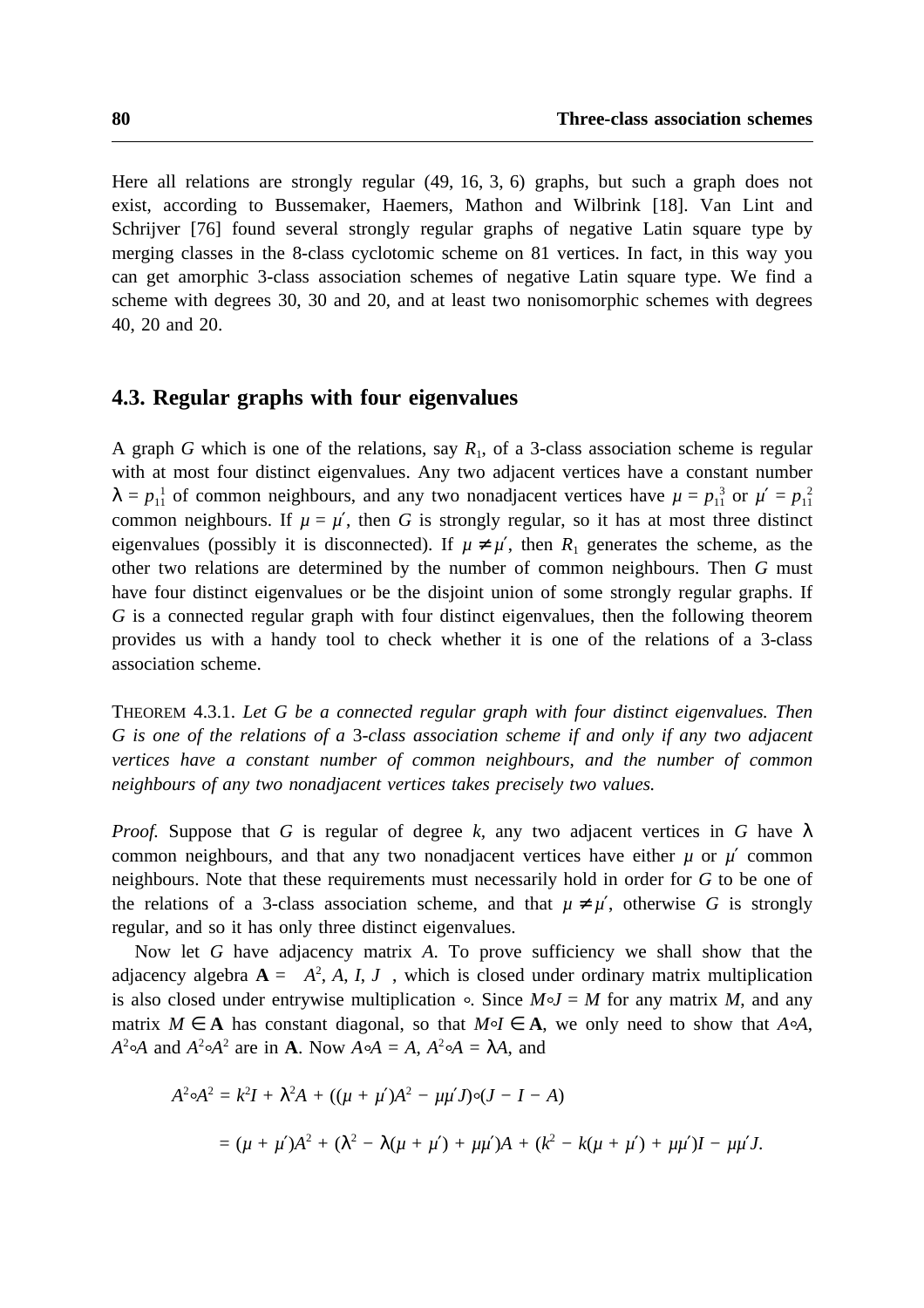So **A** is also closed under entrywise multiplication, and so *G* is one of the relations of a 3-class association scheme.  $\Box$ 

If  $\mu$  or  $\mu'$  equals 0, then it follows that *G* is distance-regular with diameter three. We shall use the characterization of Theorem 4.3.1 in the following examples.

## **4.3.1. The second subconstituent of a strongly regular graph**

The second subconstituent of a graph with respect to some vertex *x* is the induced graph on the vertices distinct from *x*, and that are not adjacent to *x*. For some strongly regular graphs the second subconstituent generates a 3-class association scheme.

Suppose *G* is a strongly regular graph without triangles  $(\lambda = 0)$ , with spectrum  $\{[k]^1, [r]^f, [s]^g\}$ . Then the second subconstituent  $G_2(x)$  of *G* is a regular graph with spectrum  $\{[k + r + s]^1, [r]^{f-k}, [r + s]^{k-1}, [s]^{g-k}\}\$  (see Chapter 3), so in general it is a connected regular graph with four distinct eigenvalues without triangles. So if the number of common neighbours of two nonadjacent vertices can take at most two values, then we have a 3-class association scheme. This is certainly the case if *G* is a strongly regular  $(v, k, 0, \mu)$  graph with  $\mu = 1$  or 2, as we shall see.

If  $\mu = 1$  then it follows that in  $G_2(x)$  two nonadjacent vertices can have either 0 or 1 common neighbours. For  $k > 2$  the graph  $G_2(x)$  has four distinct eigenvalues, so then it follows that this graph is distance-regular with diameter three. The distance three relation  $R_3$  is the disjoint union of *k* cliques of size  $k - 1$ , which easily follows by computing the eigenvalues of  $A_3 = J + (k - 2)I - A - A^2$ , where *A* is the adjacency matrix of  $G_2(x)$ . On the other hand, it follows that any distance-regular graph with such parameters can be constructed in this way, that is, given such a distance-regular graph, we can, using the structure of  $R_3$ , construct a strongly regular  $(v, k, 0, 1)$  graph that has the distance-regular graph as second subconstituent (Take such a distance-regular graph, and order the cliques of the distance three relation. Extend the distance-regular graph with vertices  $\infty$  and  $i = 1, \ldots, k$ , and with edges  $\{\infty, i\}$  and  $\{i, y\}$ , *y* is a vertex of the *i*-th clique,  $i = 1, \ldots, k$ , then we get a strongly regular  $(1 + k^2, k, 0, 1)$  graph). In fact, it now follows from a result by Haemers [59, Cor. 5.4] that any graph with the same spectrum must be constructed in this way. The result by Haemers can also be shown using Corollary 4.3.7, which we shall prove later (see also [39]).

It is well known (cf. [95]) that strongly regular graphs with parameters  $(v, k, 0, 1)$  can only exist for  $k = 2, 3, 7$  or 57. For the first three cases there are unique graphs: the 5-cycle  $C_5$ , the Petersen graph and the Hoffman-Singleton graph. The case  $k = 57$  is still undecided. The second subconstituent of the Petersen graph is the 6-cycle  $C_6$ . The more interesting case is the second subconstituent  $Ho-Si<sub>2</sub>(x)$  of the Hoffman-Singleton graph. It is uniquely determined by its spectrum, which now follows from the uniqueness of the Hoffman-Singleton graph and the fact that its automorphism group acts transitively on its vertices.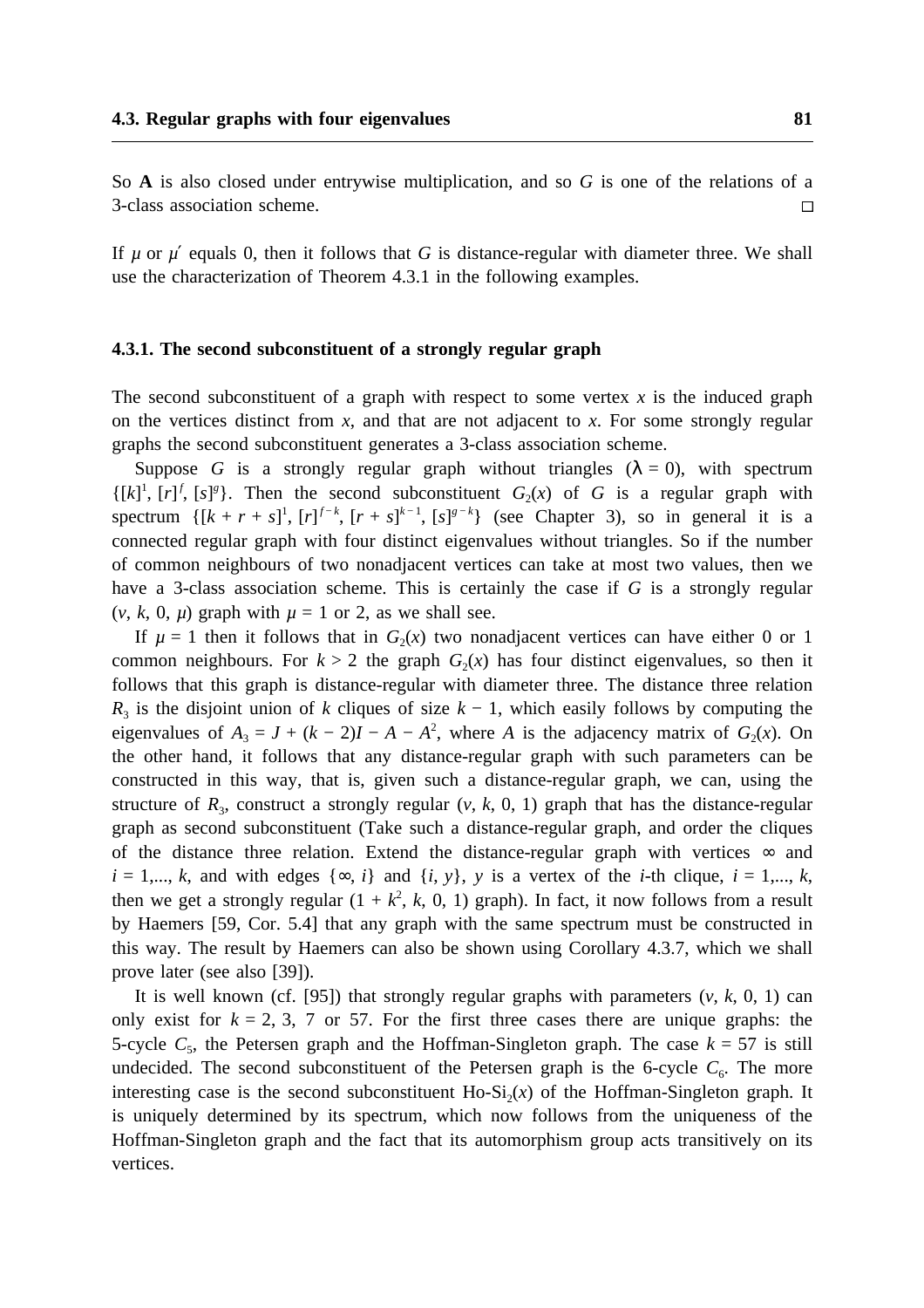If  $\mu = 2$ , then in  $G_2(x)$  two nonadjacent vertices can have either 1 or 2 common neighbours (They have at least one common neighbour, since in *G* they cannot have two common neighbours that are both neighbours of *x*, as these two vertices then would have three common neighbours). For  $k > 5$  the graph  $G_2(x)$  has four distinct eigenvalues, so then we have a 3-class association scheme. Here we find for relation  $R_3$  (two vertices are third associates if they have one common neighbour in  $G_2(x)$  that  $A_3 = 2J + (k - 4)I - A - A^2$  with spectrum  $\{[2k - 4]^1, [k - 4]^{k-1}, [-2]^{\frac{1}{2}k(k-3)}\}$ , which is the spectrum of the triangular graph  $T(k)$ . Using this it is also possible to prove that any association scheme with these parameters must be constructed as we did. Consider the graph of the first relation of an association scheme with such parameters. It has degree  $k - 2$ , no triangles, and any two nonadjacent vertices have either 1 or 2 common neighbours (corresponding to relations  $R_3$  and  $R_2$ , respectively). Now the third relation has the spectrum of the triangular graph  $T(k)$ , and since this graph is uniquely determined by its spectrum (unless  $k = 8$ , but then there is no feasible parameter set: from the integrality of the multiplicities it follows that  $k - 1$  is a square), it follows that we can rename the vertices by the pairs  $\{i, j\}$ ,  $i, j = 1,..., k$ , such that two vertices are not adjacent and have one common neighbour if and only if the corresponding pairs intersect. Now we extend the graph with vertices  $\infty$  and  $i = 1,..., k$ , and with edges  $\{\infty, i\}$  and  $\{i, \{i, j\}\}\$ ,  $i, j = 1, \ldots, k$ . Then it follows that this graph is strongly regular with parameters  $(1 + \frac{1}{2}k(k + 1), k, 0, 2)$ . To show this, we have to check that *i* and  $\{j, h\}$  with  $i \neq j$ , *h* have two common neighbours. By considering the original association scheme, we see that the number of vertices that are third associates with  $\{i, j\}$  and first associates with  $\{j, h\}$ equals  $p_{31}^3 = 2$ . But such vertices are of the form  $\{i, g\}$ , which proves that  $\mu = 2$ . Thus we have proven the following proposition.

PROPOSITION 4.3.2. Let G be a strongly regular graph without triangles, and with  $\mu = 1$ *or* 2, *and degree* k, *with*  $k > 2$  *if*  $\mu = 1$ , *and*  $k > 5$  *if*  $\mu = 2$ . Then the second subconstituent *of G with respect to any vertex generates a* 3-*class association scheme. Conversely*, *any scheme with the same parameters can be constructed in this way from a strongly regular graph.*

If  $\mu = 2$ , then the only known example for *G* with  $k > 5$  is the Gewirtz graph, and since this graph is uniquely determined by its parameters, and it has a transitive automorphism group, the association scheme generated by its second subconstituent Gewirtz<sub>2</sub>(*x*) is uniquely determined by its parameters.

Payne [88] found that the second subconstituent of the collinearity graph of a generalized quadrangle with respect to a quasiregular point generates a 3-class association scheme (or a strongly regular graph). Together with Hobart [69] he found conditions to embed the association scheme back in a generalized quadrangle. Note that the second subconstituent of a generalized quadrangle with respect to a point  $p$  is a regular graph with at most four distinct eigenvalues (see Chapter 3). Furthermore any two adjacent vertices have a constant number of common neighbours. The quasiregularity of the point *p* now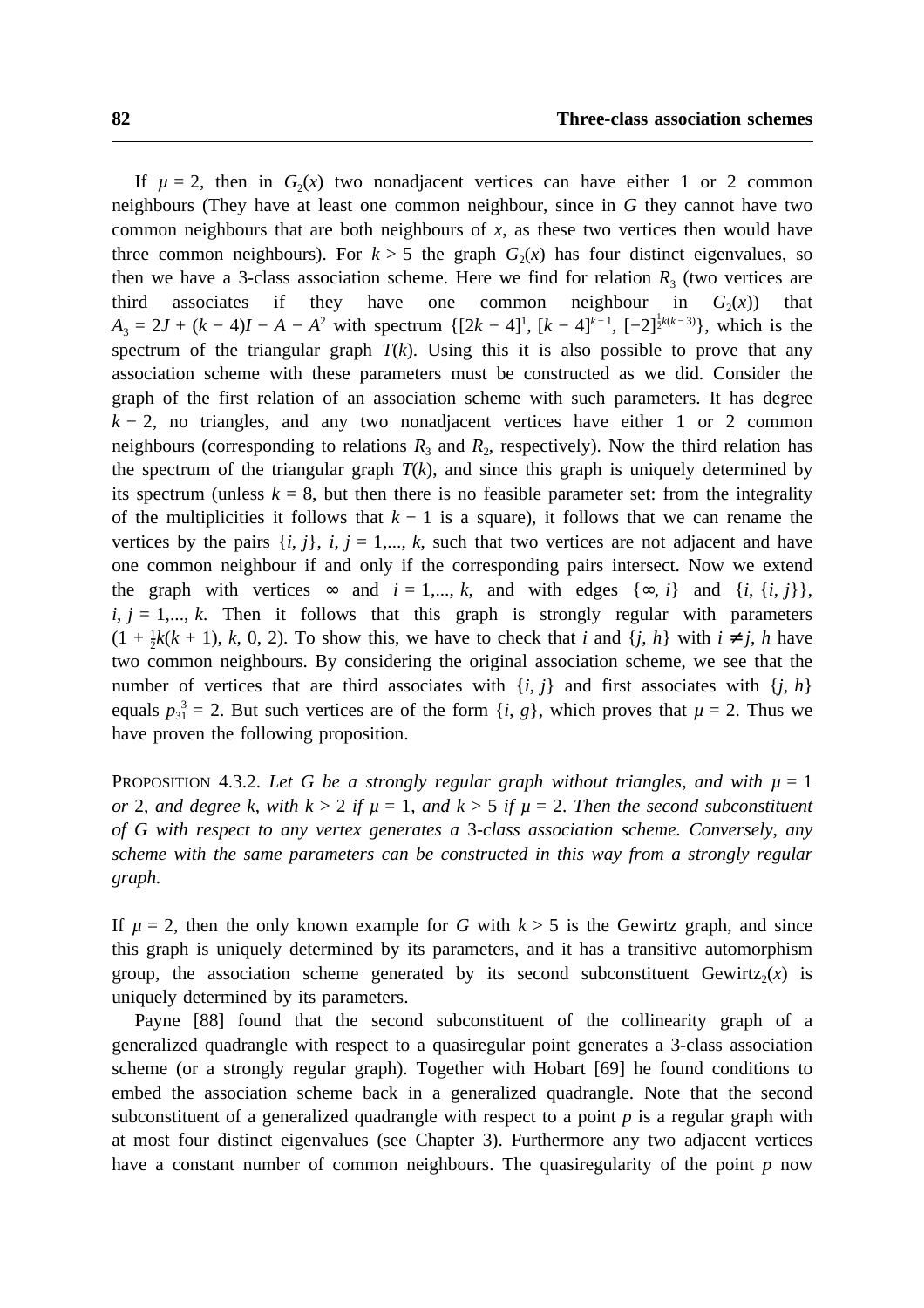implies that the number of common neighbours of two nonadjacent vertices can take only two values.

#### **4.3.2. Hoffman cocliques in strongly regular graphs**

Let *G* be a *k*-regular graph on *v* vertices with smallest eigenvalue  $\lambda_{min}$ . Recall that a Hoffman coclique in *G* is a coclique whose size meets the Hoffman (upper) bound  $c = v\lambda_{\min}/(\lambda_{\min} - k)$ . If *C* is a Hoffman coclique then every vertex not in *C* is adjacent to  $-\lambda_{\min}$  vertices of *C*. If *G* is a strongly regular graph with parameters (*v*, *k*,  $\lambda$ ,  $\mu$ ) and smallest eigenvalue  $s$ , then the adjacencies between  $C$  and its complement forms the incidence relation of a 2- $(c, -s, \mu)$  design *D* (which may be degenerate). Furthermore, the induced graph on the complement of *C* is a regular graph with at most four distinct eigenvalues (see Chapter 3). A necessary condition for this graph to be one of the relations of a 3-class association scheme is that the design *D* has at most three distinct block intersection numbers. If it forms a 3-class association scheme then it is the block scheme of *D* (see Section 4.1.4).

An example is given by an ovoid in the generalized quadrangle *GQ*(4, 4). An ovoid is a Hoffman coclique in the collinearity graph of the generalized quadrangle. Here the corresponding design is an inversive plane, and the induced graph on the complement of the ovoid is the distance three graph of the distance-regular Doro graph.

#### **4.3.3. A characterization in terms of the spectrum**

Now suppose that *G* is a connected regular graph with spectrum  $\{[k]^1, [\lambda_1]^{m_1}, [\lambda_2]^{m_2}, [\lambda_3]^{m_3}\}\$  that is one of the relations of a 3-class association scheme. The degree  $k = n_1$  is its largest eigenvalue, and also  $\lambda$  can be expressed in terms of the spectrum of the graph, since for a connected regular graph with four distinct eigenvalues the number of triangles through a vertex equals  $\Delta = Trace(A^3)/2v$ , and so

$$
\lambda = \frac{2\Delta}{k} = \frac{Trace(A^3)}{vk} = \frac{1}{vk} \sum_{i=0}^{3} m_i \lambda_i^3.
$$

In general,  $\mu$  and  $\mu'$  do not follow from the spectrum of *G*. For example, *GQ*(2, 4) spread and  $H(3, 3)$ <sub>3</sub> have the same spectrum, and are both graphs from association schemes, but they have distinct parameters (in fact, the first one is a distance-regular graph and the other is not). But in many cases the parameters of the scheme do follow from the spectrum, as they form the only nonnegative integral solution of the following system of equations.

If for every vertex *x*, the number of nonadjacent vertices that have  $\mu'$  common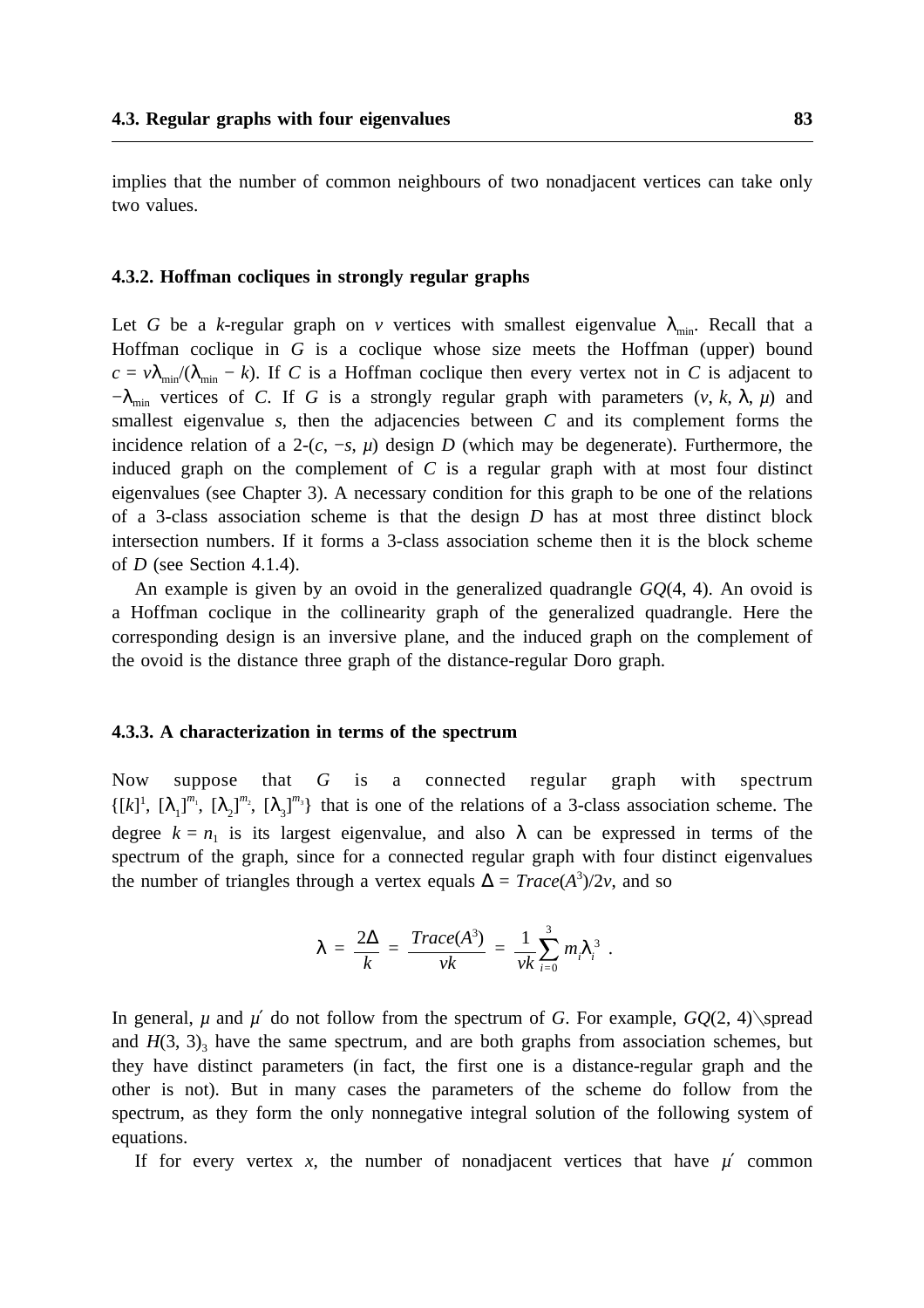neighbours with *x* equals  $n_2$ , and  $n_3$  is the number of nonadjacent vertices that have  $\mu$ common neighbours with  $x$ , then by easy counting arguments we have that the parameters satisfy the following equations.

$$
n_2 + n_3 = v - 1 - k,
$$
  
\n
$$
n_2 \mu' + n_3 \mu = k(k - 1 - \lambda),
$$
  
\n
$$
n_2 {\mu' \choose 2} + n_3 {\mu \choose 2} = \Xi - k {\lambda \choose 2},
$$

where

$$
\Xi = \frac{1}{2}(\frac{1}{v}\sum_{i=0}^{3}m_{i}\lambda_{i}^{4}-2k^{2}+k)
$$

is the number of quadrangles through a vertex. Since the number of triangles through an edge is constant, also the number of quadrangles through an edge is constant and equals  $\xi = 2E/k$ . It follows that given the spectrum  $\Sigma$  of the graph and one extra parameter (for example  $\mu$ ), we can compute all other parameters of the association scheme. For  $n_3$  this gives

$$
n_3 = h(\Sigma, \mu) = v - 1 - k - \frac{((v - 1 - k)\mu - k(k - 1 - \lambda))^2}{k\xi - k\lambda^2 + k(k - 1) + (v - 1 - k)\mu^2 - 2\mu k(k - 1 - \lambda)}.
$$

The next theorem characterizes the regular graphs with four eigenvalues that generate a 3-class association scheme, as those graphs for which this number  $n_3$  is precisely what it should be. We shall use the following lemma, but first we define some vertex partitions. The *neighbourhood partition* of a vertex *x* is the partition of the vertices into three sets. The first set contains  $x$ , the second the neighbours of  $x$ , and the third the remaining vertices. The *µ*-*partition* of a vertex *x* is a refinement of the neighbourhood partition. The third part (the nonneighbours of *x*) is further partitioned into the ones that do not have  $\mu$ common neighbours with *x*, and the ones that do have  $\mu$  common neighbours with *x*.

LEMMA 4.3.3. *Let G be a connected regular graph on v vertices with eigenvalues*  $k > \lambda_1 > ... > \lambda_r$ . Let B be the quotient matrix with respect to the neighbourhood partition *of an arbitrary vertex x. Suppose B has eigenvalues*  $k \geq \mu_1 \geq \mu_2$ *. If for every vertex x one of the equalities*  $\lambda_1 = \mu_1$  *and*  $\lambda_r = \mu_2$  *holds, then G is strongly regular.* 

*Proof.* Let *G* have adjacency matrix *A*. Fix an arbitrary vertex *x* and suppose one of the equalities holds, say  $\mu_i$  is also an eigenvalue of *A*. Let *V* be the 3-dimensional subspace of  $\mathbb{R}^{\nu}$  of vectors that are constant over the parts of the neighbourhood partition of *x*. Then *A* has an eigenvector  $u = (u_0, u_1, \dots, u_1, u_2, \dots, u_2)^T$  with eigenvalue  $\mu_i$  in *V* (cf. [58, Thm. 2.1.ii] or [12, Thm. 3.3.1.ii]). Also the all-one vector  $1$  is an eigenvector (with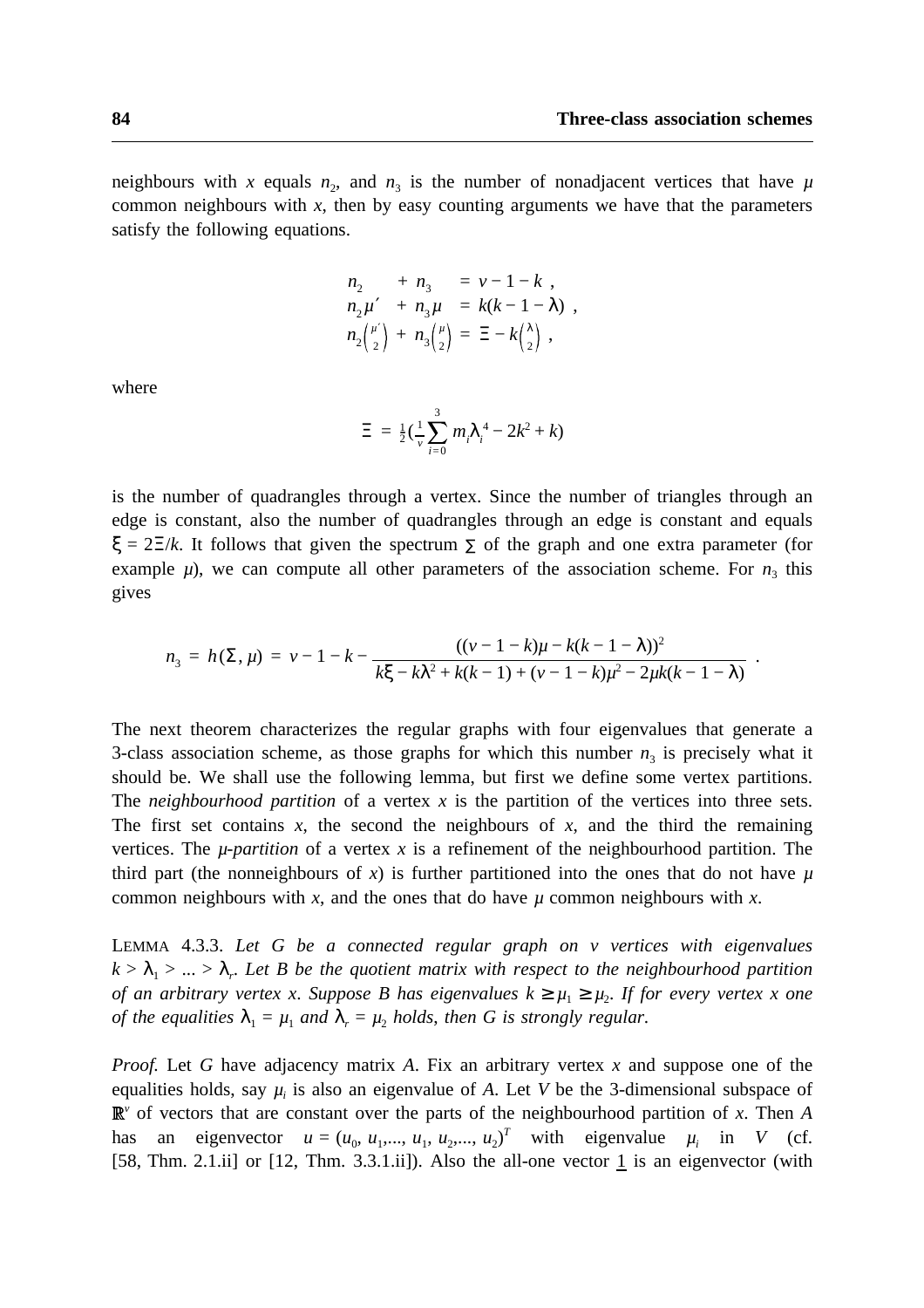eigenvalue *k*) of *A* in *V*. Furthermore  $A(1, 0,..., 0)^{T} = (0, 1,..., 1, 0,..., 0)^{T} \in V$ . Since *u*, 1 and  $(1, 0,..., 0)^T$  are linearly independent vectors in *V* (otherwise  $u_1 = u_2$ , and applying *A* gives  $u_0 = u_2$ , which gives a contradiction), we have that  $AV \subset V$ . So we have three linearly independent eigenvectors of *A* in *V*, and it follows that the neighbourhood partition of *x* is regular. So the number of common neighbours of *x* and a vertex *y* adjacent to *x* is independent of *y*. This holds for every *x* and since *G* is connected, it follows that this number is also independent of *x*, and so for every vertex the neighbourhood partition is regular with the same quotient matrix, proving that *G* is strongly regular.  $\Box$ 

THEOREM 4.3.4. *Let G be a connected regular graph on v vertices with four distinct*  $eigenvalues$ , say with spectrum  $\Sigma = \{ [k]^1, [\lambda_1]^{m_1}, [\lambda_2]^{m_2}, [\lambda_3]^{m_3} \}$ . Let p be the polynomial *given by*  $p(x) = (x - \lambda_1)(x - \lambda_2)(x - \lambda_3) = x^3 + p_2x^2 + p_1x + p_0$  *and let*  $\lambda$  *be given by*  $\lambda = (k^3 + m_1 \lambda_1^3 + m_2 \lambda_2^3 + m_3 \lambda_3^3)/v$ k. Then G is one of the relations of a 3-*class association scheme if and only if there is an integer µ such that for every vertex x the number of nonadjacent vertices n<sub>3</sub>, that have*  $\mu$  *common neighbours with x equals* 

$$
g(\Sigma, \mu) = \nu - 1 - k - \frac{k(k - 1 - \lambda - \frac{\nu - 1 - k}{k} \mu)^2}{(k - \lambda)(\lambda + p_2) - k - p_1 + p_0 - 2\mu(k - 1 - \lambda) + \frac{\nu - 1 - k}{k} \mu^2}
$$

*Proof.* Suppose that *G* is one of the relations of a 3-class association scheme. Consider the quotient matrix *C* with respect to the  $\mu$ -partition of some arbitrary vertex *x*. Then *C* is an intersection matrix, and

$$
C = \begin{pmatrix} 0 & k & 0 & 0 \\ 1 & \lambda & k-1-\lambda-d & d \\ 0 & c & k-c-b & b \\ 0 & \mu & k-\mu-a & a \end{pmatrix},
$$

for some *a*, *b*, *c* and *d*. The number of common neighbours of two adjacent vertices equals  $\lambda = Trace(A^3)/\nu k$ . Note that  $c \neq \mu$ , otherwise G would be strongly regular and hence have only three distinct eigenvalues. Since *C* has eigenvalues  $k$ ,  $\lambda_1$ ,  $\lambda_2$  and  $\lambda_3$ , it follows that the characteristic polynomial of *C* equals

.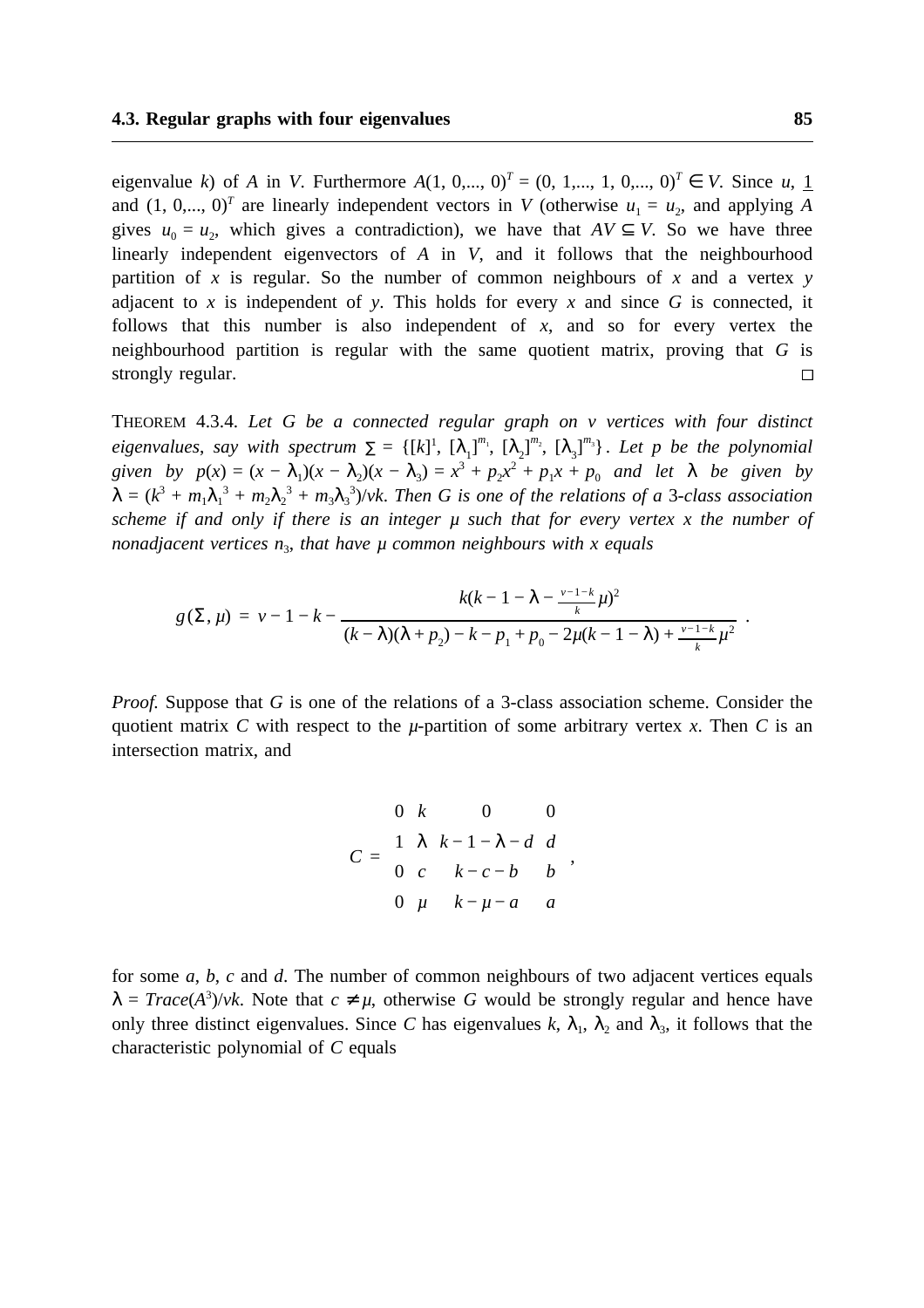$$
(x-k)p(x) = \det(xI - C) = \det\begin{pmatrix} x & x-k & 0 & 0 \ -1 & x-k & -(k-1-\lambda-d) & -d \ 0 & x-k & x-(k-c-b) & -b \ 0 & x-k & -(k-\mu-a) & x-a \end{pmatrix} =
$$

 $(x-k)(x^3 + (b+c-\lambda-a)x^2 + (\lambda a - ca - b\lambda - k + c + \mu b - \mu d + dc)x + ka - ca - bk + \mu b).$ 

From this it follows that

$$
(k - \lambda)(\lambda + p_2) - k - p_1 + p_0 = (k - 1 - \lambda)c + d(\mu - c).
$$

Since  $(v - 1 - k - n_3)c = k(k - 1 - \lambda - d)$  and  $n_3\mu = kd$ , we derive that

$$
(v-1-k)c + n_3(\mu-c) = k(k-1-\lambda)
$$
 and  $\frac{v-1-k}{k}\mu c + d(\mu-c) = \mu(k-1-\lambda)$ .

Combining the last equation with the equation that we derived from the characteristic polynomial, we obtain

$$
c = \frac{(k - \lambda)(\lambda + p_2) - k - p_1 + p_0 - \mu(k - 1 - \lambda)}{k - 1 - \lambda - \frac{\nu - 1 - k}{k} \mu},
$$

and so

$$
n_3 = \frac{k(k-1-\lambda)-(v-1-k)c}{\mu-c} = v-1-k-\frac{k(k-1-\lambda)-(v-1-k)\mu}{c-\mu} = g(\Sigma,\mu).
$$

Suppose now that  $n_3 = g(\Sigma, \mu)$  for every vertex *x*. Note that  $g(\Sigma, \mu) < v - 1 - k$ , otherwise *G* would be strongly regular. Let *c* be as given above (so that, by the definition of  $g(\Sigma, \mu)$ ) it implicitly follows that  $\mu \neq c$ , and let *a*, *b* and *d* be given by

$$
a = ((\lambda - c + p_2)(k - \mu) + p_0)/(\mu - c),
$$
  
\n
$$
b = a + \lambda - c + p_2 \text{ and}
$$
  
\n
$$
d = ((k - \lambda)(\lambda + p_2) - k - p_1 + p_0 - (k - 1 - \lambda)c)/(\mu - c).
$$

Then the matrix *C* as given above has eigenvalues *k*,  $\lambda_1$ ,  $\lambda_2$  and  $\lambda_3$  (again, this follows by inspecting the characteristic polynomial).

First suppose that  $g(\Sigma, \mu) > 0$ . We shall prove that the quotient matrix *B* with respect to the  $\mu$ -partition of  $x$  equals  $C$ , thus proving that the partition is regular. Without loss of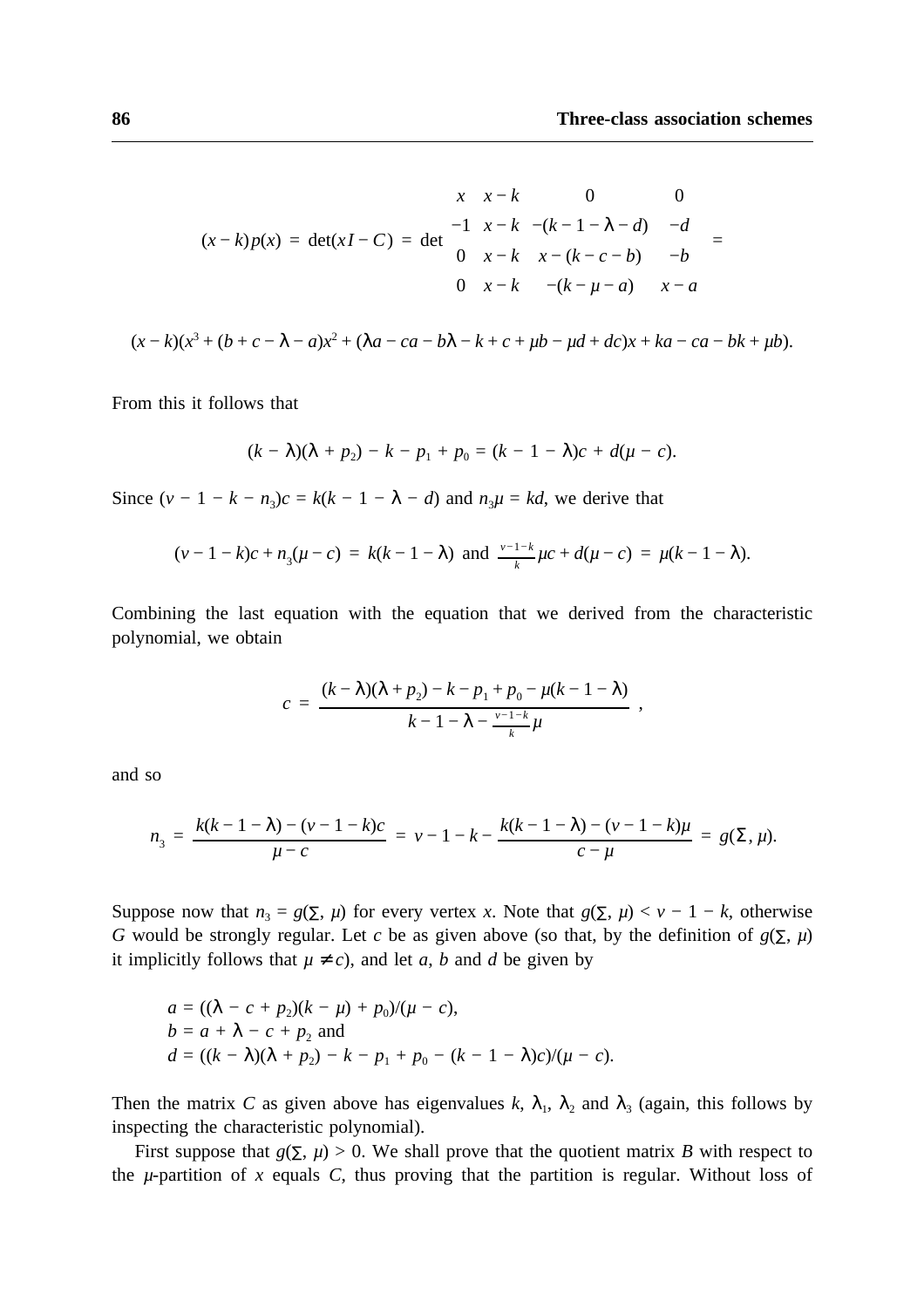generality we assume that  $k > \lambda_1 > \lambda_2 > \lambda_3$ . Suppose that *B* has eigenvalues  $k \geq \mu_1 \geq \mu_2 \geq \mu_3$ . Since the eigenvalues of *B* interlace the eigenvalues of the adjacency matrix *A* of *G*, it follows that  $\lambda_1 \geq \mu_1$  and  $\mu_3 \geq \lambda_3$ . Since *G* is a connected regular graph with four distinct eigenvalues, the number of triangles through *x* equals  $\Delta = \frac{1}{2}k\lambda$ , so that  $B_{22} = \lambda$ . Furthermore

$$
B_{24} = \frac{g(\Sigma, \mu)\mu}{k} = \frac{\mu}{k} \frac{k(k-1-\lambda)-(v-1-k)c}{\mu-c} = \frac{\mu}{k} d \frac{(k-1-\lambda)-(v-1-k)c}{(k-\lambda)(\lambda+p_2)-k-p_1+p_0-(k-1-\lambda)c} = d,
$$

and consequently  $B_{23} = k - 1 - \lambda - d$ , and

$$
B_{32} = \frac{k(k-1-\lambda-d)}{\nu-1-k-g(\Sigma,\mu)} = \frac{k(k-1-\lambda-\frac{g(\Sigma,\mu)\mu}{k})}{\nu-1-k-g(\Sigma,\mu)} = c.
$$

So  $B = C + E$ , where *E* equals

$$
E = \begin{pmatrix} 0 & 0 & 0 & 0 \\ 0 & 0 & 0 & 0 \\ 0 & 0 & \varepsilon & -\varepsilon \\ 0 & 0 & -\delta & \delta \end{pmatrix}
$$

for some ε and δ. To use inequalities for eigenvalues we want symmetric matrices. Therefore we multiply *B*, *C* and *E* from the left by  $K^{\frac{1}{2}}$  and from the right by  $K^{-\frac{1}{2}}$ , where *K* = diag(1, *k*, *v* − 1 − *k* − *g*( $\Sigma$ ,  $\mu$ ), *g*( $\Sigma$ ,  $\mu$ )), to get  $\tilde{B}$ ,  $\tilde{C}$  and  $\tilde{E}$ , respectively. Now the eigenvalues have not changed and  $\tilde{B}$  is symmetric, but to show that  $\tilde{C}$  (and consequently *E* $)$  is symmetric, we have to prove that  $g(\Sigma, \mu)(k - a - \mu) = (v - 1 - k - g(\Sigma, \mu))b$ . This follows since

$$
(g(\Sigma, \mu)(k - a - \mu) - (\nu - 1 - k - g(\Sigma, \mu))b)(c - \mu) =
$$
  

$$
(\nu - 1 - k)(k - a - \mu)(c - \mu) - (\nu - 1 - k - g(\Sigma, \mu))(k - a - \mu + b)(c - \mu) =
$$
  

$$
(\nu - 1 - k)((\lambda - \mu + p_2)(k - \mu) + p_0) - (k - \mu + \lambda - c + p_2)(k(k - 1 - \lambda) - (\nu - 1 - k)\mu) =
$$
  

$$
(\nu - 1 - k)(\lambda k + p_2 k + p_0) - k(k - 1 - \lambda)(k + \lambda + p_2) - c\mu(\nu - 1 - k) + k(k - 1 - \lambda)(\mu + c) =
$$
  

$$
(\nu - 1 - k)(\lambda k + p_2 k + p_0) - k(k - 1 - \lambda)(k + \lambda + p_2) + k((k - \lambda)(\lambda + p_2) - k - p_1 + p_0) =
$$
  

$$
\nu(\lambda k + p_2 k + p_0) - (k^3 + p_2 k^2 + p_1 k + p_0) = 0.
$$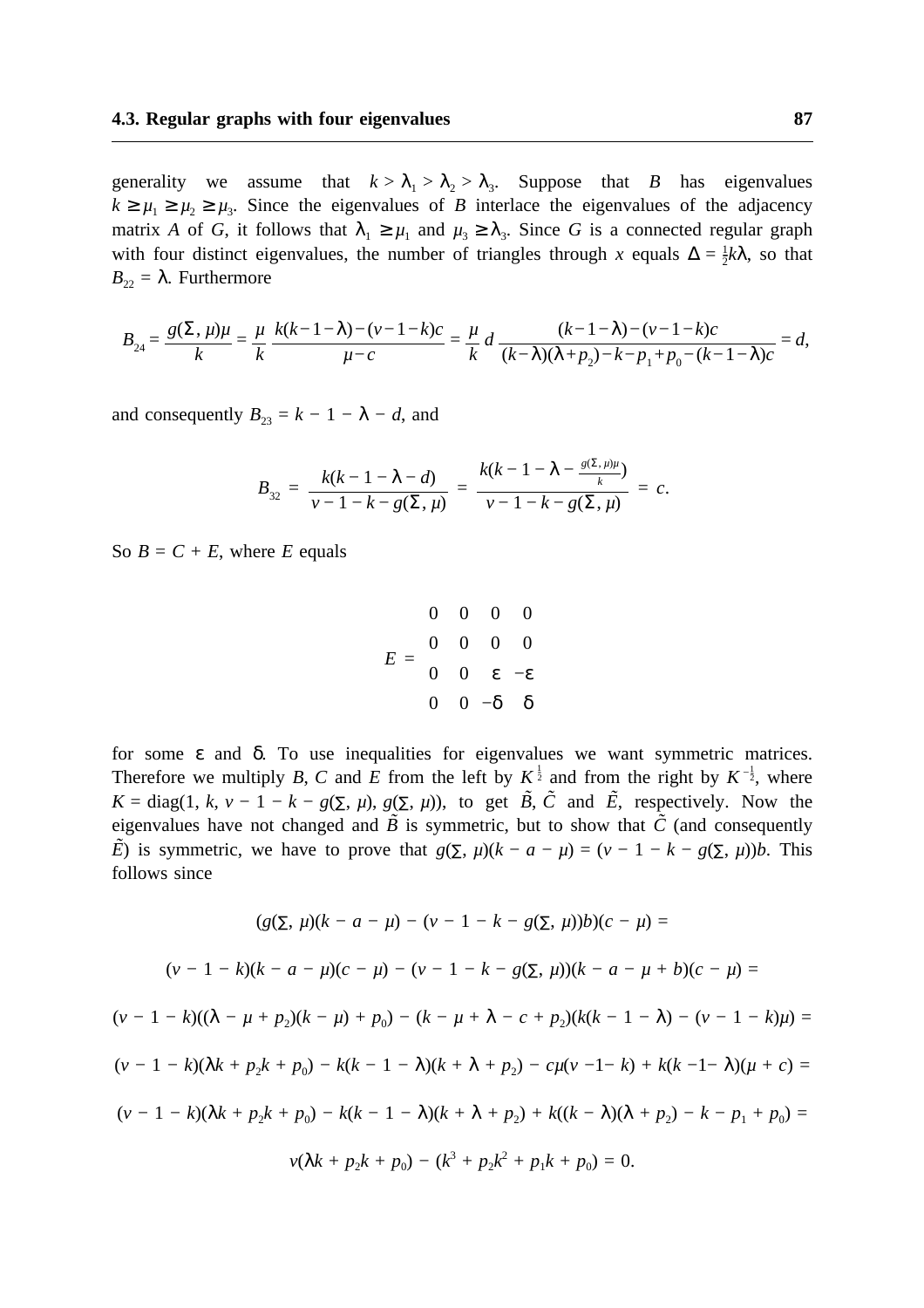The last equation follows by taking the trace of the equation  $p(A) = p(k)/vJ$ , where *A* is the adjacency matrix of *G*, and *J* is the all-one matrix.

Let  $w_0 = K^{\frac{1}{2}}(1, 1, 1, 1)^T$ , then it is an eigenvector of both  $\tilde{B}$  and  $\tilde{C}$  with eigenvalue k. Let  $w_i$  be an eigenvector of  $\tilde{C}$  with eigenvalue  $\lambda_i$ ,  $i = 1, 2, 3$ , such that  $\{w_0, w_1, w_2, w_3\}$  is orthogonal. Let  $v_i = K^{-\frac{1}{2}}w_i$ , then  $v_i$  is eigenvector of *C* with eigenvalue  $\lambda_i$ ,  $i = 0, 1, 2, 3$ . Now we shall prove that  $\tilde{E} = O$  or, equivalently, that  $\varepsilon = 0$ . Suppose that  $\varepsilon > 0$ . Now  $\tilde{E}$  is positive semidefinite, and so

$$
\mu_1 \geq \frac{{w_1}^T \tilde{B} w_1}{w_1^T w_1} = \lambda_1 + \frac{{w_1}^T \tilde{E} w_1}{w_1^T w_1} \geq \lambda_1 ,
$$

and since  $\lambda_1 \ge \mu_1$  it follows that  $\mu_1 = \lambda_1$  and  $\tilde{E}w_1 = 0$ . Then also  $Ev_1 = 0$ , and so  $v_{13} = v_{14}$ . Using that  $v_1$  is eigenvector of *C* with eigenvalue  $\lambda_1$ , we find that  $v_1 = 0$ , which is a contradiction. Similarly we find that  $v_3 = 0$  by assuming that  $\varepsilon < 0$ . So  $\varepsilon = 0$  and  $B = C$ . Thus the  $\mu$ -partition of *x* is regular, and since this holds for every vertex, we find that *G* is one of the relations of a 3-class association scheme.

Next suppose that  $g(\Sigma, \mu) = 0$ . We shall show that this case cannot occur, which finishes the proof. Again, consider the matrix *C* as given above. From the equation  $g(\Sigma, \mu)(k - a - \mu) = (v - 1 - k - g(\Sigma, \mu))b$  it follows that  $b = 0$ . Furthermore, also  $d = g(\Sigma, \mu)\mu/k = 0$ . Let *B* be the quotient matrix with respect to the neighbourhood partition of an arbitrary vertex *x*, then

$$
B = \begin{pmatrix} 0 & k & 0 \\ 1 & \lambda & k-1-\lambda \\ 0 & c & k-c \end{pmatrix}.
$$

Let *B* have eigenvalues *k*,  $\mu_1$  and  $\mu_2$ , then on one hand the eigenvalues of *C* are *k*,  $\mu_1$ ,  $\mu_2$ and *a*, and on the other hand they are *k*,  $\lambda_1$ ,  $\lambda_2$  and  $\lambda_3$ . Now it follows by Lemma 4.3.3 that *G* is strongly regular, which is a contradiction with the fact that *G* has four distinct eigenvalues.  $\Box$ 

Obviously, for regular graphs with four eigenvalues that generate a 3-class association scheme, we have that  $h(\Sigma, \mu) = g(\Sigma, \mu)$ , since they both equal  $n_3$ . However, the equality holds for any feasible spectrum  $\Sigma$  of a regular graph with four eigenvalues and any  $\mu$ . This can be proven in a straightforward way from the equations

$$
\lambda k + p_2 k + p_0 = (k^3 + p_2 k^2 + p_1 k + p_0)/v
$$
, and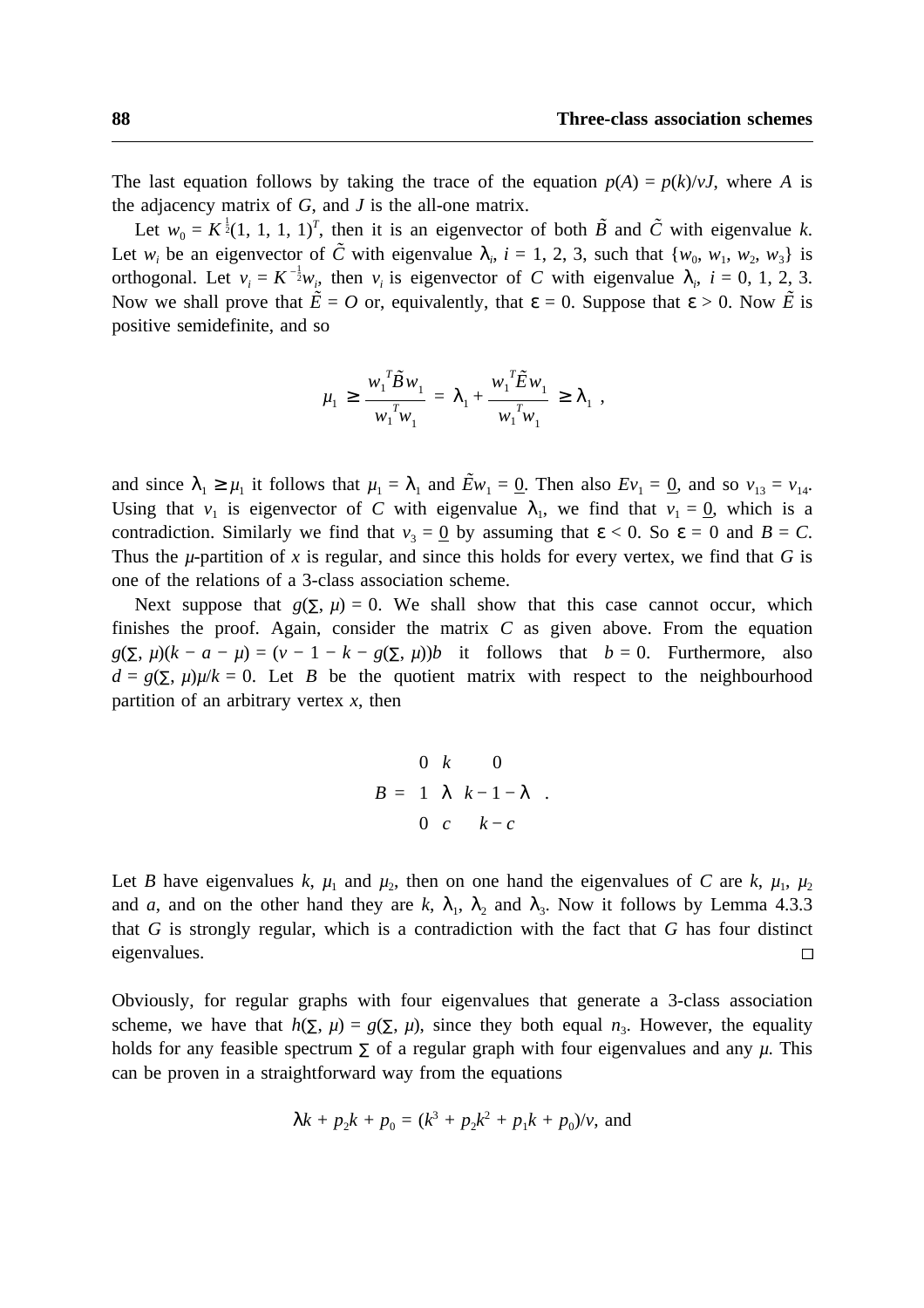$$
\frac{1}{v}\sum_{i=0}^{3} m_{i}\lambda_{i}^{4} + p_{2}\lambda k + p_{1}k = (k^{4} + p_{2}k^{3} + p_{1}k^{2} + p_{0}k)/v,
$$

which follow by taking traces of the equations  $p(A) = p(k)/vJ$  and  $Ap(A) = kp(k)/vJ$ , respectively.

For  $\mu = 0$ , in which case we have a distance-regular graph, the characterization was already obtained by Haemers and the author [39]. Together with the previous remarks this gives the following.

COROLLARY 4.3.5. *Let G be a connected regular graph with four distinct eigenvalues*, *with k*, λ *and* ξ (*as functions of the spectrum*) *as before. Then G is a distance-regular graph* (with diameter three) if and only if for every vertex the number of vertices  $k<sub>2</sub>$  at distance *two equals*

$$
k_2 = \frac{k(k-1-\lambda)^2}{\xi - \lambda^2 + k - 1} \; .
$$

This settles a question by Haemers [59] on the characterization of distance-regular graphs with diameter three.

If we have a 3-class association scheme, then  $g(\Sigma, \mu)$  must be a nonnegative integer. On the other hand, if we have any graph with spectrum  $\Sigma$  and a  $\mu$  such that  $g(\Sigma, \mu)$  is a nonnegative integer, then for any vertex, we can bound the number of nonadjacent vertices that have *µ* common neighbours with this vertex.

PROPOSITION 4.3.6. *With the hypothesis of the previous theorem, if*  $g(\Sigma, \mu)$  *is a nonnegative integer, then*  $n_3 \leq g(\Sigma, \mu)$ .

*Proof.* Suppose for some vertex *x* we have  $n_3 > g(\Sigma, \mu)$ . Consider the *µ*-partition of *x* and change this partition by moving  $n_3 - g(\Sigma, \mu)$  vertices from the set of vertices not adjacent to *x* and having  $\mu$  common neighbours with *x* to the set of vertices not adjacent to *x* and not having  $\mu$  common neighbours with  $\bar{x}$ . By repeating the second part of the proof of Theorem 4.3.4, we find that the partition is regular, which is a contradiction.  $\Box$ 

In the special case that *H* has the same spectrum as one of the relations of a 3-class association scheme, this gives the following.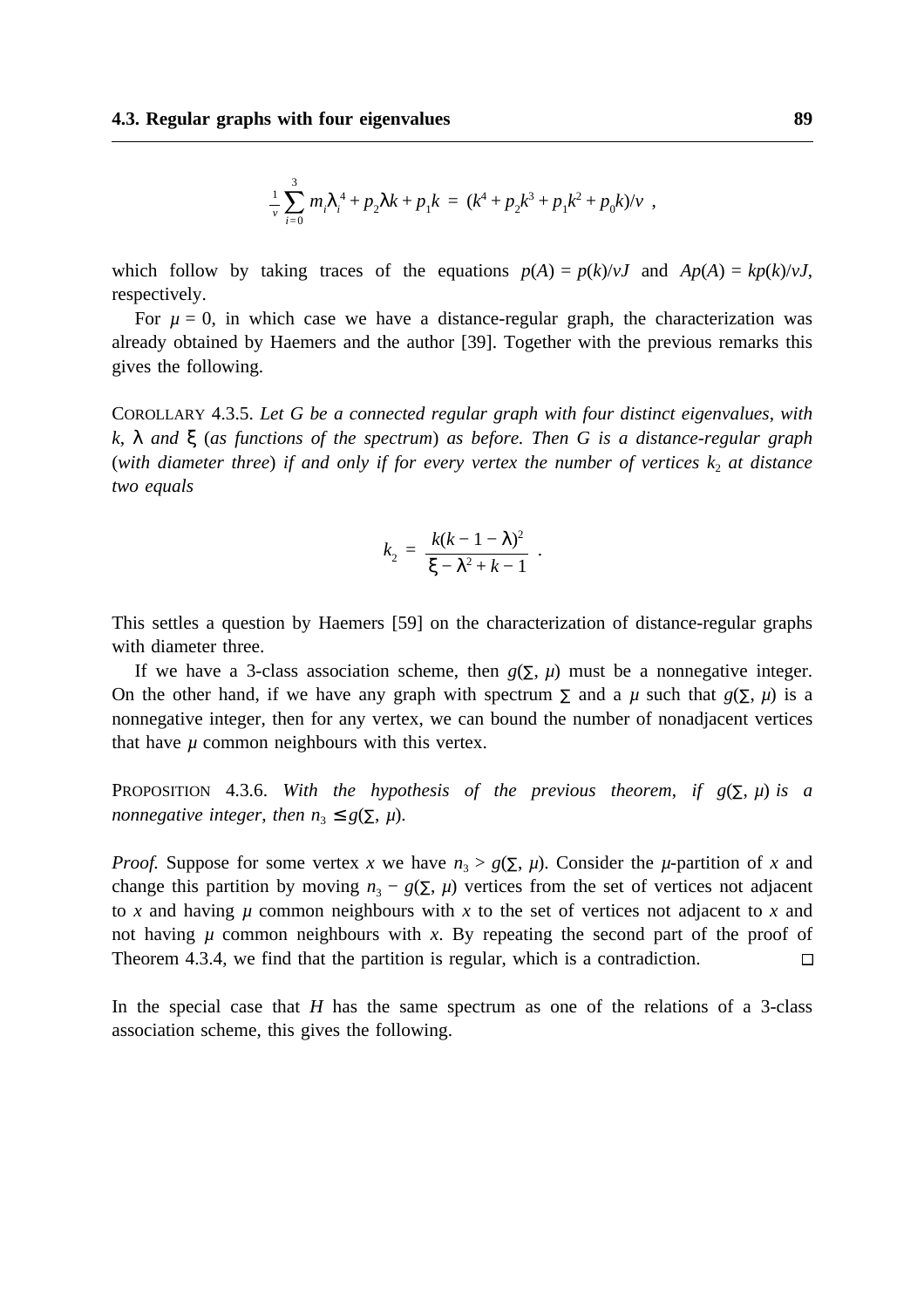COROLLARY 4.3.7. *Let G be a connected regular graph with four distinct eigenvalues that is one of the relations of a* 3-*class association scheme*. *Suppose that for some integer µ the number of vertices nonadjacent to some vertex x*, *having µ common neighbours with x equals*  $n_3 > 0$ *. If H is a graph with the same spectrum as G, then for any vertex x in H, the number of vertices that are not adjacent to x and have µ common neighbours with x is at most n*3, *with equality for every vertex if and only if H is one of the relations of a* 3-*class association scheme with the same parameters as the scheme of G.*

#### **4.3.4. Hoffman colorings and systems of linked symmetric designs**

Let *G* be a *k*-regular graph on *v* vertices with smallest eigenvalue  $\lambda_{\min}$ . A *Hoffman coloring* in *G* is a partition of the vertices into Hoffman cocliques, that is, cocliques meeting the Hoffman (upper) bound  $c = v\lambda_{min}/(\lambda_{min} - k)$ . Recall that if *C* is a Hoffman coclique, then every vertex not in *C* is adjacent to  $-\lambda_{\min}$  vertices of *C*. A *spread* in *G* is a partition of the vertices into Hoffman cliques, which is equivalent to a Hoffman coloring in the complement of *G*. A *regular coloring* of a graph is a partition of the vertices into cocliques of equal size, say *c*, such that for some *l*, every vertex outside a coclique *C* of the coloring is adjacent to precisely *l* vertices of *C*. So regular colorings are generalizations of Hoffman colorings. A graph with a regular coloring is regular, with degree  $k = l(v/c - 1)$ , and it also follows that it has an eigenvalue  $\lambda = -l$ . Now we find that  $c = v\lambda/(\lambda - k)$ , similar to the size of a coclique in a Hoffman coloring. In the following we shall say that the regular coloring corresponds to eigenvalue  $\lambda$ .

Suppose *G* has a regular coloring. Then we define relations  $R_1$  by adjacency in *G*,  $R_2$ by nonadjacency in *G* and being in distinct cocliques of the coloring, and  $R_3$  by being distinct, nonadjacent in *G* and being in the same coclique of the coloring. It is easy to see that these relations form a 3-class association scheme if *G* is strongly regular (cf. [62]). A lot of Hoffman colorings exist in the triangular graphs *T*(*n*), for even *n*, as these (the schemes) are equivalent to *one-factorizations* of  $K_n$ . For  $n = 4$  and 6, the one-factorizations of  $K_n$  are unique, there are 6 nonisomorphic ones for  $n = 8$ , and 396 for  $n = 10$  (cf. [83]). Dinitz, Garnick and McKay [44] found that there are 526,915,620 nonisomorphic onefactorizations of  $K_{12}$ , and they estimated these numbers for  $n = 14$ , 16 and 18.

If the relations as defined above form an association scheme, then *G* can have at most four distinct eigenvalues. However, this is not sufficient, as the graph  $L_2(3) \otimes J_2$  with spectrum  $\{ [8]^1, [2]^4, [0]^9, [-4]^4 \}$  has a Hoffman coloring, i.e., 3 disjoint cocliques of size 6, but the corresponding relations do not form an association scheme. It turns out that here the multiplicity of the eigenvalue  $\lambda_3 = -4$  is too large. In fact, if the relations do form an association scheme, and we assume that the regular coloring corresponds to the eigenvalue  $\lambda_3$ , then it has eigenmatrix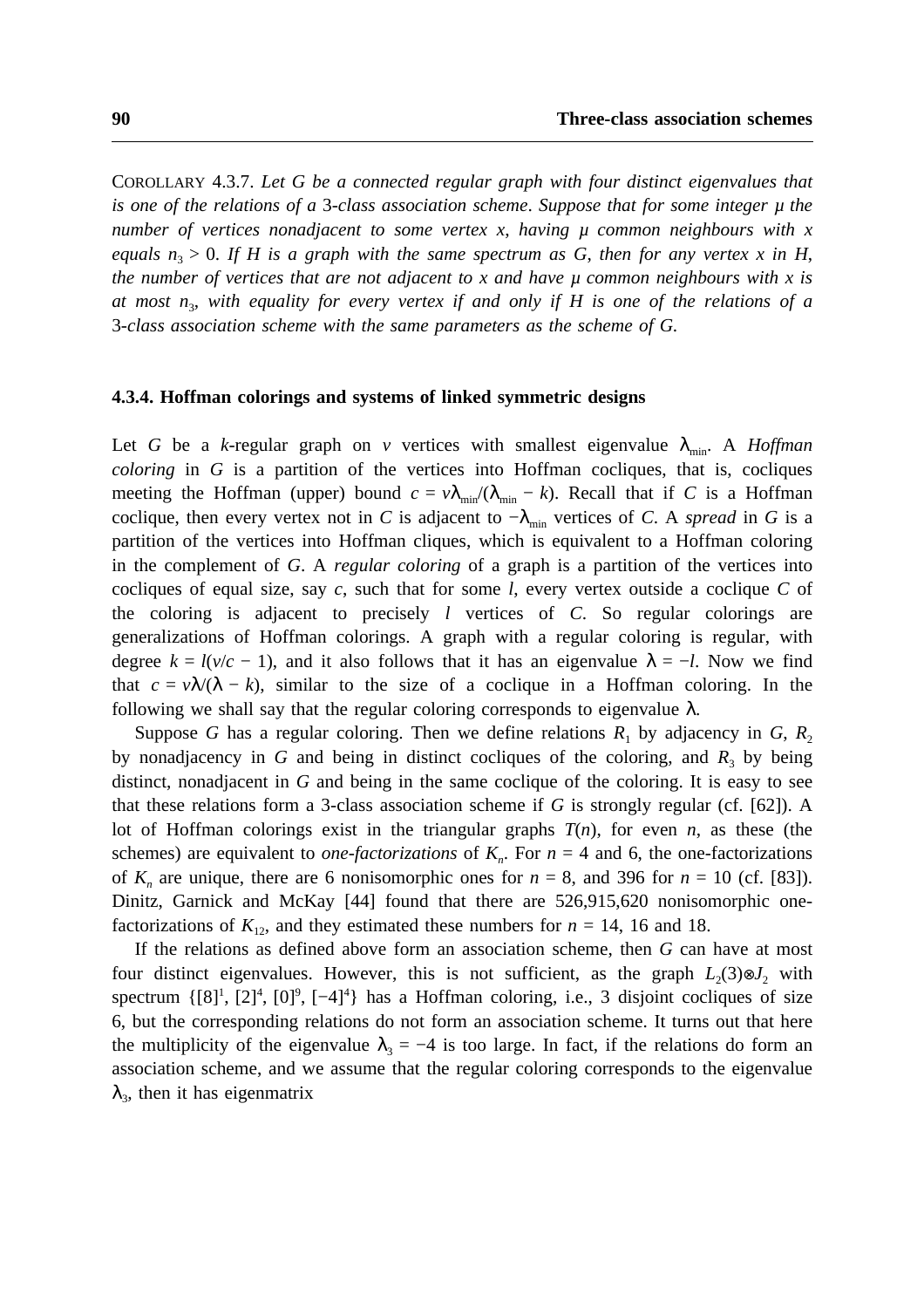$$
P = \begin{pmatrix} 1 & k & v - k - c & c - 1 \\ 1 & \lambda_1 & -\lambda_1 & -1 \\ 1 & \lambda_2 & -\lambda_2 & -1 \\ 1 & \lambda_3 & -\lambda_3 - c & c - 1 \end{pmatrix},
$$

with multiplicities 1,  $m_1$ ,  $m_2$  and  $m_3$ , respectively. Now it easily follows that  $c(m_3 + 1) = v$ , so that  $m_3 = -k/\lambda_3$ . On the other hand, this additional condition on the spectrum is sufficient.

THEOREM 4.3.8. *Let G be a connected k-regular graph on v vertices with four distinct eigenvalues. If G has a regular coloring corresponding to eigenvalue, say,*  $\lambda_3$ *, which has multiplicity*  $m_3 \leq -k/\lambda_3$ , *then the corresponding relations form an association scheme.* 

*Proof.* Let  $A_1$  be the adjacency matrix of *G* (and  $R_1$ ), and  $A_3$  the adjacency matrix corresponding to the regular coloring  $(R_3)$ , so  $A_3 = I_c \otimes J_{\nu/c} - I$ , where *c* is the size of the cocliques. Since any vertex outside a coclique *C* of the coloring is adjacent to  $-\lambda_3$  vertices of *C*, it follows that  $A_1(A_3 + I) = -\lambda_3(J - (A_3 + I))$ , and so  $A_1A_3 \in \langle I, J, A_1, A_3 \rangle$ .

Let  $\lambda_1$  and  $\lambda_2$  be the remaining two eigenvalues of *G*, and let  $B = (A_1 - \lambda_1 I)(A_1 - \lambda_2 I)$ , then the nonzero eigenvalues of *B* are  $(k - \lambda_1)(k - \lambda_2)$  with multiplicity 1, and  $(\lambda_3 - \lambda_1)(\lambda_3 - \lambda_2)$  with multiplicity  $m_3$ . If we let  $E_0 = v^{-1}J$ , and  $E_3 = c^{-1}(A_3 + I) - v^{-1}J$ , then

$$
BE_0 = (k - \lambda_1)(k - \lambda_2)E_0 \text{ and } BE_3 = (\lambda_3 - \lambda_1)(\lambda_3 - \lambda_2)E_3.
$$

By use of  $\text{rank}(E_0) = 1$ ,  $\text{rank}(E_3) = v/c - 1 \ge m_3$ ,  $E_0^2 = E_0$ ,  $E_3^2 = E_3$ , and  $E_0E_3 = O$ , it follows that  $B - (k - \lambda_1)(k - \lambda_2)E_0 - (\lambda_3 - \lambda_1)(\lambda_3 - \lambda_2)E_3 = 0$ , as all its eigenvalues are zero. So  $A_1^2 \in \langle I, J, A_1, A_3 \rangle$ , and it follows that this algebra is closed under multiplication. Hence we have an association scheme.  $\Box$ 

A system of *l* linked symmetric 2-(*v*, *k*,  $\lambda$ ) designs is a collection of sets  $V_i$ ,  $i = 1,..., l + 1$ and an incidence relation between each pair of sets forming a symmetric  $2-(v, k, \lambda)$  design, such that for any *i*, *j*, *h* the number of  $x \in V_i$  incident with both  $y \in V_i$  and  $z \in V_h$ depends only on whether *y* and *z* are incident or not.

Now take as vertex set the union of all  $V_i$ , and define relations by being in the same subset  $V_i$ , being incident in the system of designs or being not incident in the system of designs. This defines a 3-class association scheme. The association scheme of *l* − 1 linked designs (note that such a system is contained in a system of *l* linked designs) can also be considered as the block scheme of the 2- $(v, k, l\lambda)$  design that is obtained by taking as points the elements of the set  $V_1$  and as blocks the elements of the remaining  $V_i$ , with the obvious incidence relation.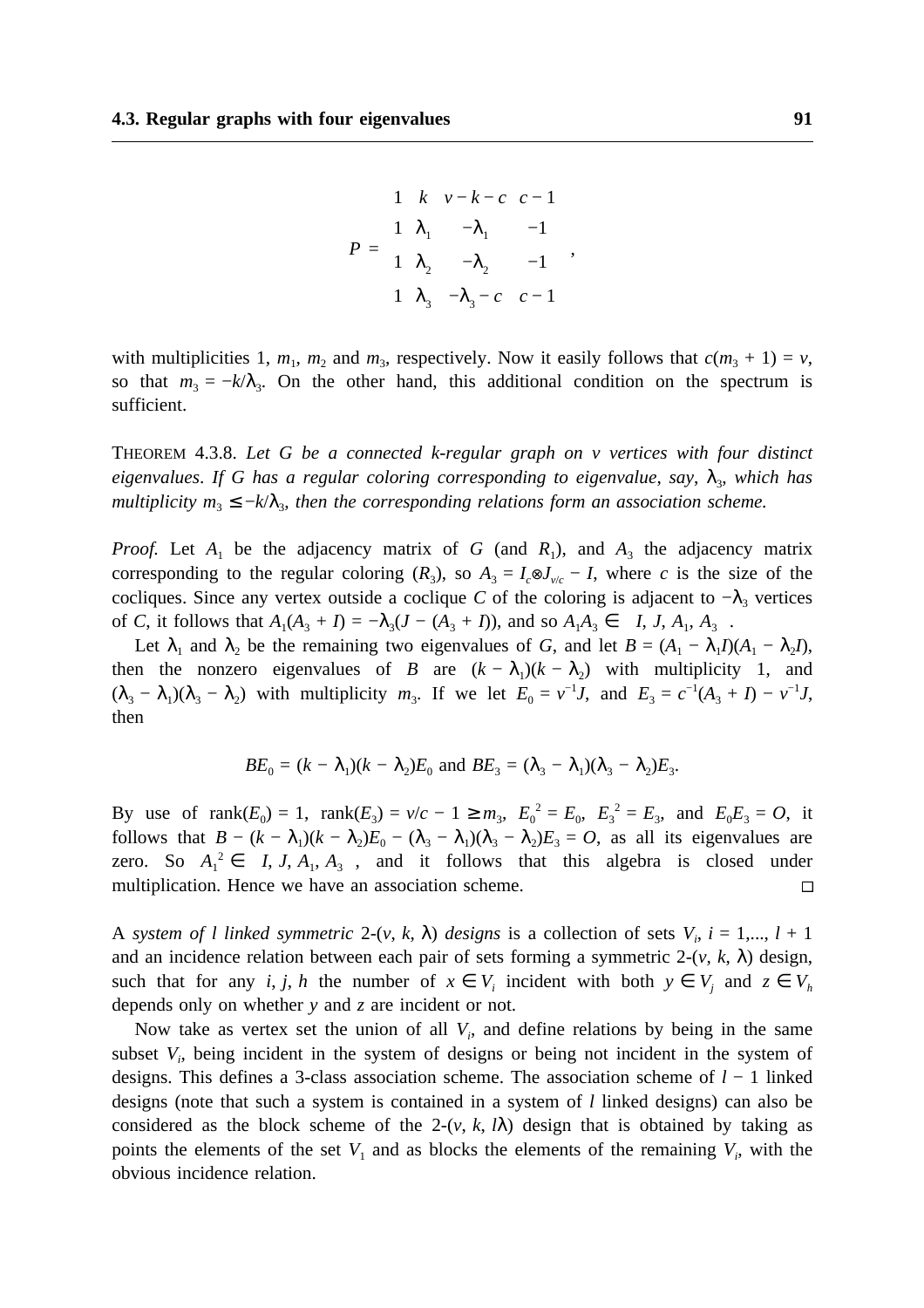The only known nontrivial systems of linked designs have parameters  $v = 2^{2m}$ ,  $k = 2^{2m-1} - 2^{m-1}$ ,  $\lambda = 2^{2m-2} - 2^{m-1}$ ,  $l \le 2^{2m-1} - 1$ ,  $m > 1$  (and their complements) (see [23]). Mathon [80] determined all systems of linked 2-(16, 6, 2) designs.

The incidence graph of a system of linked designs is defined on the union of the sets *Vi* , where adjacency is defined by incidence. If *G* is a graph with four distinct eigenvalues, that is the incidence graph of a system of linked designs, then *G* has a regular coloring. The following theorem characterizes these graphs.

THEOREM 4.3.9. *Let G be a connected k-regular graph on v vertices with four distinct*  $eigenvalues. Suppose G has a regular coloring corresponding to, say,  $\lambda_3$ , with cocliques of$ *size c such that the corresponding relations form an association scheme. Let m<sub>1</sub> and m<sub>2</sub> be the multiplicities of the remaining two eigenvalues*  $\lambda_1$  *and*  $\lambda_2$ *, respectively, then*  $c - 1 \leq \min\{m_1, m_2\}$ , *with equality if and only if G is the incidence graph of a system of linked symmetric designs.*

*Proof.* Let  $h = 1, 2$ , and take

$$
E = \frac{v(v - k - c)}{m_h} E_h + \lambda_h J = (v - k - c + \lambda_h) I + \lambda_h \frac{v - c}{k} A_1 + (\lambda_h - \frac{v - k - c}{c - 1}) A_3,
$$

then rank( $E \le m_h + 1$ . Now partition  $E$  and  $A_1$  according to the regular coloring, say  $E = (E_{ii})$ ,  $A_1 = (A_{ii})$ ,  $i, j = 1,..., m_3$ . Then it follows that if  $i \neq j$ , then

$$
E_{ij} = \lambda_h \frac{v - c}{k} A_{ij}
$$
, and  $E_{ii} = \frac{c(v - k - c)}{c - 1} I + (\lambda_h - \frac{v - k - c}{c - 1}) J$ .

Observe that it follows from  $m_3 = -k/\lambda_3$  that  $m_1\lambda_1 + m_2\lambda_2 = 0$ , so  $\lambda_h \neq 0$ . So  $E_{ii}$  is nonsingular, so  $c = \text{rank}(E_{ii}) \leq \text{rank}(E)$ , which proves the inequality. In case of equality we have rank $(E_{00})$  = rank $(E)$ , and then it follows that  $E_{ij} = E_{i0}E_{00}^{-1}E_{0j}$ . From this we derive that  $A_{i0}A_{i0}^T = A_{i0}A_{0i} \in \langle I, J \rangle$ , and since  $A_{i0}$  has constant row and column sums, we find that  $A_{i0}$ is the incidence matrix of a symmetric design. Furthermore we find that  $A_{i0}A_{0j} \in \langle A_{ij}, J \rangle$ for  $i \neq j$ , which proves that the designs are linked (cf. [23, Thm. 2]).  $\Box$ 

For  $l = 1$ , a system of linked designs is just one design, and we get the incidence graph and corresponding incidence scheme of a symmetric  $2-(v, k, \lambda)$  design. It is bipartite distance-regular. In fact, it is well known that any bipartite regular graph with four distinct eigenvalues is the incidence graph of a symmetric design (see Chapter 3). This result now also follows from Theorem 4.3.9. In order to determine all nonisomorphic schemes given a certain parameter set of this form, we should mention that two dual (as well as complementary) designs generate the same association scheme.

Theorem 4.3.9 is the analogue of the following theorem by Haemers and Tonchev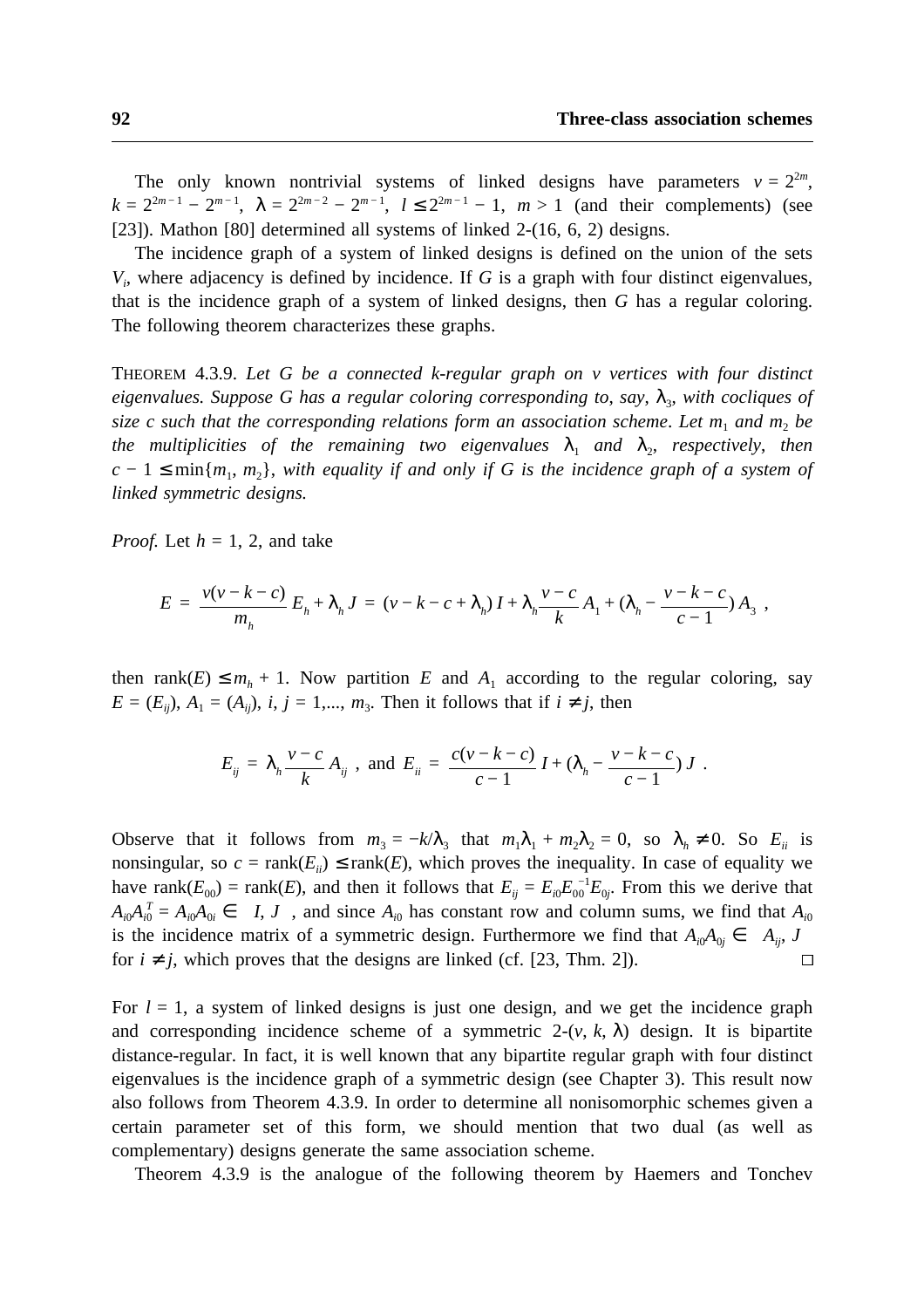[62, Thm. 5.1] (here *g* is the multiplicity of the smallest eigenvalue).

THEOREM 4.3.10. *If G is a primitive strongly regular graph with a Hoffman coloring*, *then*  $c - 1 \leq g - v/c + 1$ , *with equality if and only if G is the incidence graph of a system of linked symmetric designs.*

## **4.4. Number theoretic conditions**

Using the Hasse-Minkowski invariant of rational symmetric matrices, Bose and Connor [7] derived number theoretic conditions for the existence of so-called regular group divisible designs, which can be seen as extensions of the well-known Bruck-Ryser conditions for symmetric designs. Godsil and Hensel [53] applied the results of Bose and Connor to imprimitive distance-regular graphs with diameter three. In fact, we find that after slight adjustments of the results of Bose and Connor, they are also applicable to imprimitive 3-class association schemes. Also in the primitive case, Hasse-Minkowski theory can be useful, under the condition that one of the relations is a strongly regular graph, preferably one that is determined by its spectrum. If one of the relations is a lattice graph or a triangular graph, we can use results of Coster [30] or Coster and Haemers [31], respectively. These results are obtained by using the Grothendieck group, a technique similar to Hasse-Minkowski theory. The results are in a sense generalizations of [96] and [86], respectively, which are only applicable to designs. A general reference for applications of Hasse-Minkowski theory to designs is [91].

## **4.4.1 The Hilbert norm residue symbol and the Hasse-Minkowski invariant**

If *a* and *b* are nonzero rational numbers, and *p* a prime, then the *Hilbert norm residue symbol*  $(a, b)$ <sup>*p*</sup> is defined to be 1 if the equation

$$
ax^2 + by^2 \equiv 1 \pmod{p'}
$$

has a rational solution *x*, *y*, for every *r*, otherwise it is defined to be −1. Here *p* may also be infinite.

Let *A* be a rational symmetric nonsingular matrix, with leading principal minor determinant *D<sub>r</sub>* of order *r*, and take *D*<sub>0</sub> = 1. Now suppose that *D<sub>r</sub>*  $\neq$  0 for all *r*. Then the *Hasse-Minkowski invariant* of *A* is defined by

$$
C_p(A) = (-1,-1)_p \prod_{i=0}^{v-1} (D_{i+1},-D_i)_p
$$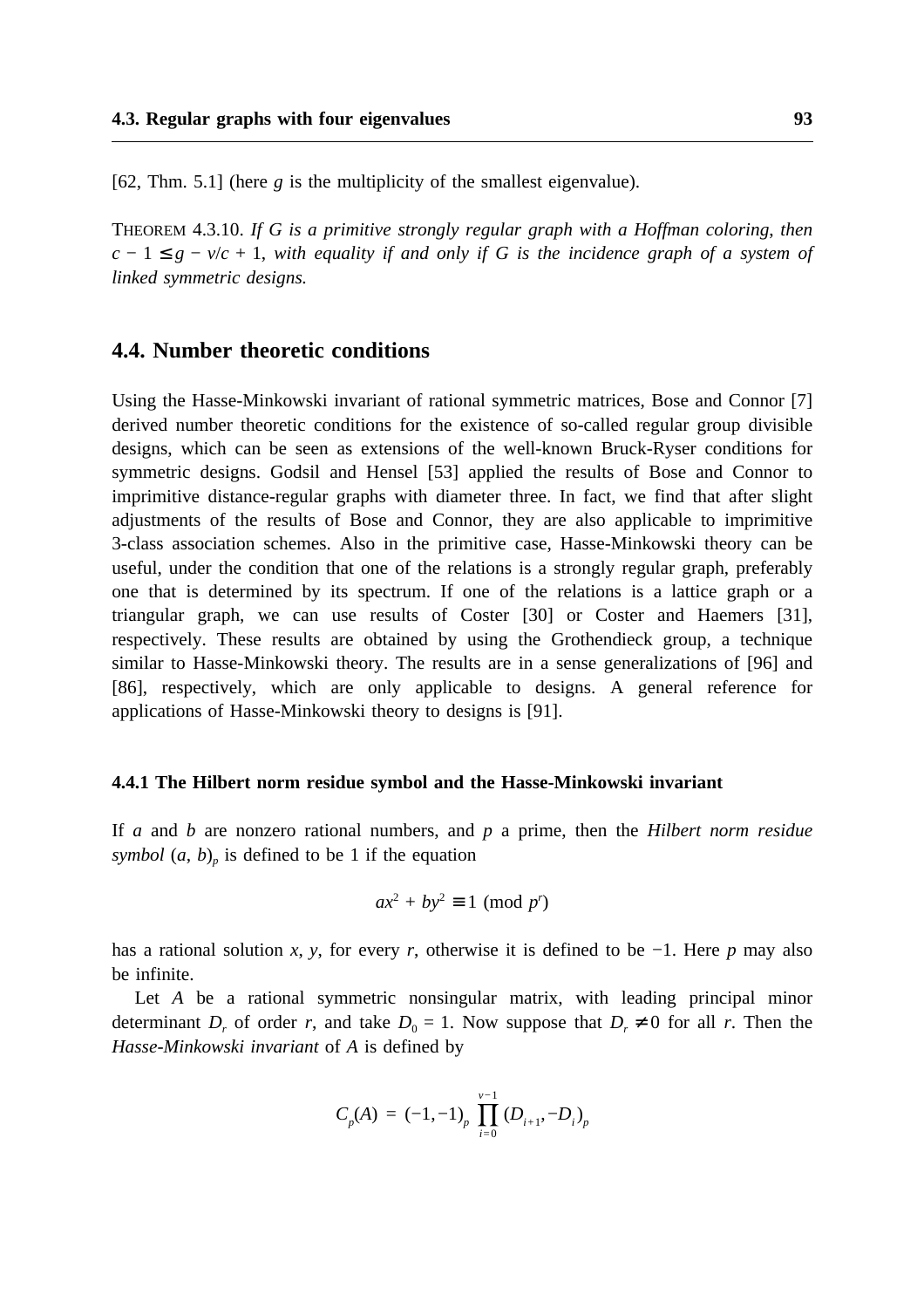for every prime *p*.

The following theorem is the basic theorem that will supply us with necessary conditions for existence of certain 3-class association schemes. It deals with rationally congruent matrices. Two matrices *A* and *B* are *rationally congruent* if there is a nonsingular rational matrix *P* such that  $P<sup>T</sup>AP = B$ .

THEOREM 4.4.1 (Hasse [63]). *Two rational symmetric positive definite matrices A and B of the same size are rationally congruent if and only if the square free parts of their determinants are the same and their Hasse-Minkowski invariants are equal for all primes p*, *including the infinite prime.*

Now consider an impritive 3-class association scheme, where one of the relations, say  $R_3$ , forms the disjoint union of *m* cliques of size *n*. Let *A* be the adjacency matrix of one of the other (nontrivial) relations, say  $R_1$ . Suppose that the graph defined by  $R_1$  has degree  $k$ , any two adjacent vertices have  $\lambda$  common neighbours, any two nonadjacent vertices that are in the same clique of relation  $R_3$  have  $\mu$  common neighbours, and any two nonadjacent vertices from distinct cliques have  $\mu'$  common neighbours. If  $\delta = \frac{1}{2}(\mu' - \lambda)$ , then *A* satisfies the equation

$$
(A + \delta I)^2 = (k + \delta^2 - \mu)I + \mu'J + (\mu - \mu')I_m \otimes J_n
$$

Since  $A + \delta I$  is a symmetric rational matrix, it follows that the right hand side of the equation is rationally congruent to the identity matrix. Note that the matrix has spectrum

$$
\{[(k+\delta)^2]^1, [(k+\delta)^2 - mn\mu']^{m-1}, [k+\delta^2 - \mu]^{m(n-1)}\}
$$

Now the results of Bose and Connor generalize in an obvious way, and we obtain the following conditions.

PROPOSITION 4.4.2. *If an impritive* 3-*class association scheme as given above exists*, *then*

- *a. if m is even, then*  $(k + \delta)^2 m\mu'$  *is a rational square, and if*  $m \equiv 2 \pmod{4}$  *and n is even then*  $(k + \delta^2 - \mu, -1)_p = 1$  *for all odd primes p.*
- *b.* if m is odd, and n is even, then  $k + \delta^2 \mu$  is a rational square, and  $((k + \delta)^2 - m\eta\mu', (-1)^{\frac{1}{2}(m-1)}n\mu')_p = 1$  for all odd primes p.
- *c. if m and n are both odd*, *then*  $(k + \delta^2 - \mu, (-1)^{\frac{1}{2}(n-1)}n)_p((k + \delta)^2 - mn\mu', (-1)^{\frac{1}{2}(m-1)}n\mu')_p = 1$  *for all odd primes p.*

Actually, we know a little bit more, if  $\mu \neq \mu'$ , since then *A* has four distinct eigenvalues, and then it follows that at least one of  $k + \delta^2 - \mu$  and  $(k + \delta)^2 - mn\mu'$  is a rational square. Examples of parameter sets with  $\mu \neq 0$  that are ruled out by these conditions are (*m*, *n*, *k*, λ, *µ*′, *µ*) = (10, 4, 18, 8, 8, 6), (17, 5, 32, 12, 12, 8), (22, 4, 42, 20, 20, 14).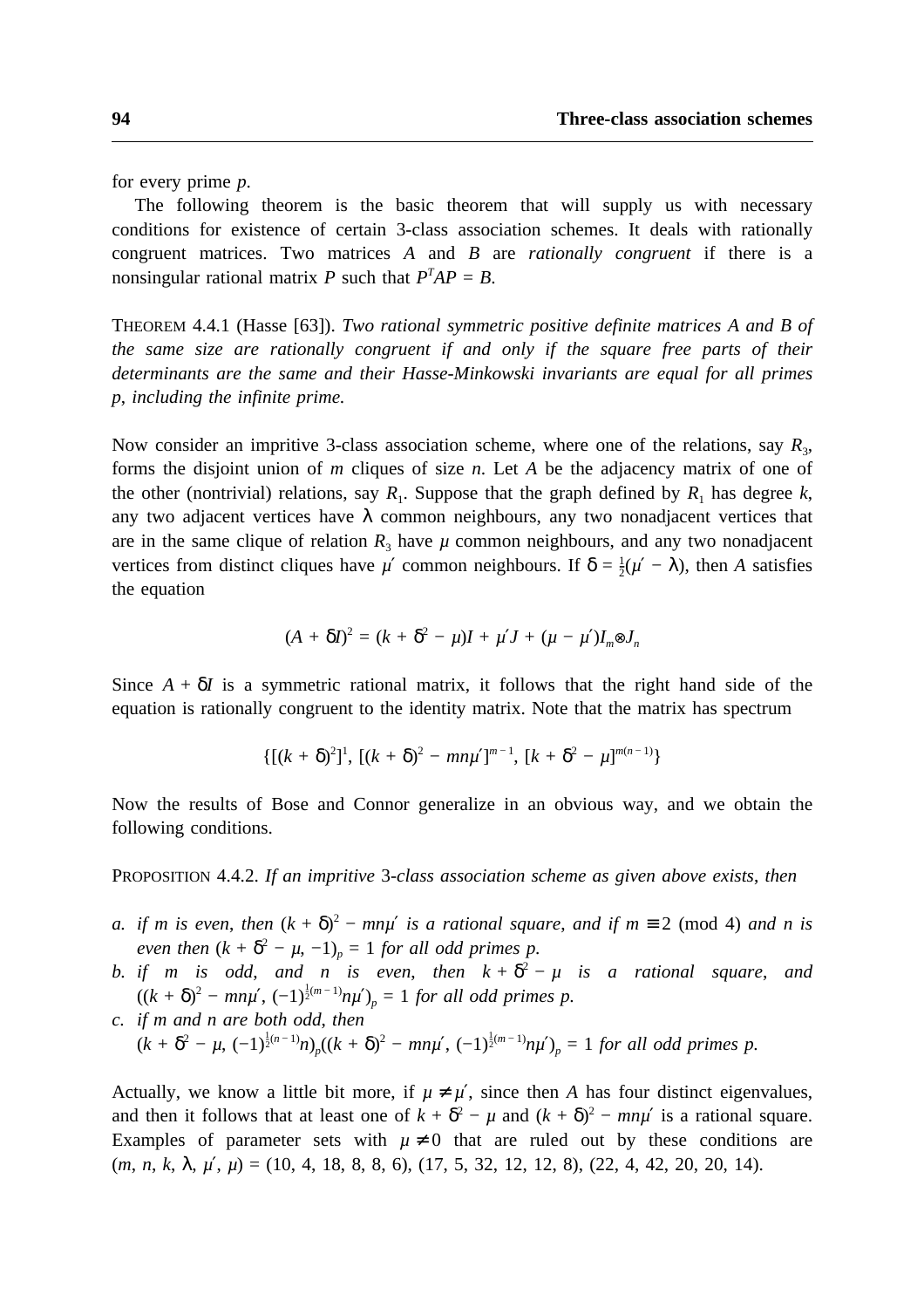## **4.5. Lists of small feasible parameter sets**

In order to generate feasible parameter sets for 3-class association schemes we shall classify them into three sets:

- 1. At least one of the relations is a graph with four distinct eigenvalues;
- 2. At least one of the relations is the disjoint union of some (connected) strongly regular graphs having the same parameters;
- 3. All three relations are strongly regular graphs The amorphic schemes.

These three cases cover all possibilities. Case 2 is degenerate (see Section 4.1.1). For the remaining two cases we generated all feasible parameter sets on at most 100 vertices. For Case 3 we used Theorem 4.2.1. For Case 1 we started from the algorithms of the previous chapter to generate feasible spectra of graphs with four distinct eigenvalues, added the parameter  $\mu$  and computed all other parameters, and checked them for necessary conditions (integrality conditions, Krein conditions, and the absolute bound).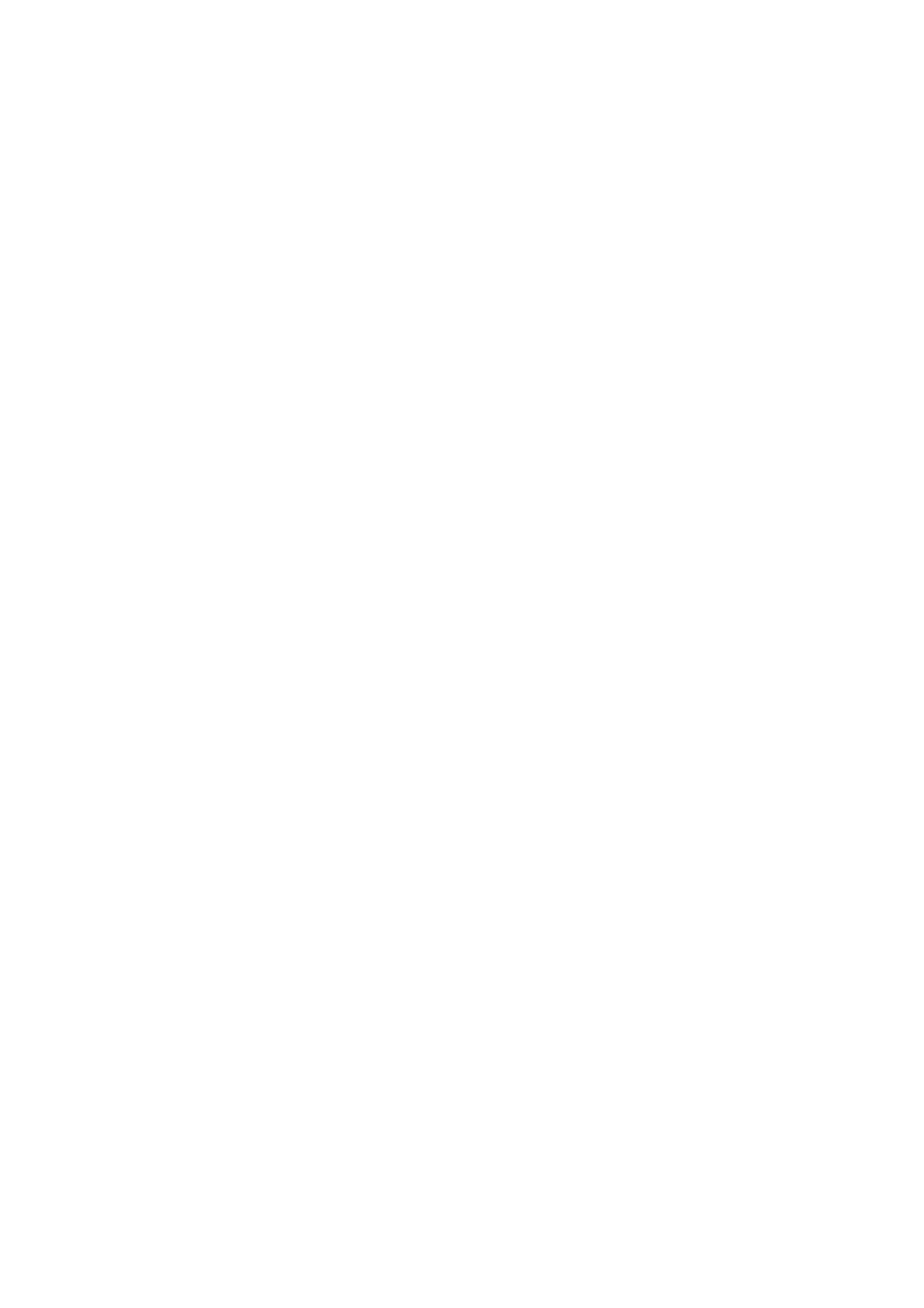## **Chapter 5**

*Just concentrate your whole energy into this mu*, *and do not allow any discontinuation. When you enter this mu and there is no discontinuation*, *your attainment will be as a candle burning and illuminating the whole universe.*

(Mumon)

# **Bounds on the diameter and special subsets**

In Chapter 1 we mentioned that the diameter of a connected graph is smaller than the number of distinct eigenvalues. Chung [28] and Delorme and Solé [41] derived bounds for the diameter of regular graphs in terms of the actual value of (some of) the eigenvalues. In this chapter we shall derive a tool which bounds the sizes of two subsets of vertices, which are at a given distance. The tool uses polynomials, and the bounds depend on the values of the polynomial evaluated at the Laplace eigenvalues. We apply this tool in Section 5.2 to derive upper bounds for the diameter of graphs. By suitable choices of the polynomial we find all diameter bounds mentioned above, but we obtain a better bound by using Chebyshev polynomials. The same bound was found independently by Chung, Faber and Manteuffel [29]. We also improve the bounds of Delorme and Solé [41] for the diameter of bipartite biregular graphs. Also Mohar [84] found diameter bounds in terms of the Laplace eigenvalues of the graph, but his results don't seem to fit in our framework. However, our bound seems to be better. We apply our bounds to the coset graphs of linear codes to obtain an upper bound for the covering radius of a linear code.

In Section 5.3 we shall have a closer look at the polynomials that optimize the bounds. These polynomials were also considered by Fiol, Garriga and Yebra [49] to bound the diameter in terms of the adjacency eigenvalues. Here we shall use them to obtain an upper bound on the number of vertices at maximal distance, and a lower bound on the number of vertices at distance two from a given vertex, in terms of the Laplace spectrum. For graphs with four eigenvalues we prove a more general result. Here we shall bound the number of vertices  $n_3$  that are not adjacent to a given vertex and have a fixed number  $\mu$  of common neighbours with that vertex, in terms of the spectrum and  $\mu$ , and we characterize the case of equality. As we have seen in Chapter 4, this particular number  $n_3$  plays an important role in a characterization of the graphs in a three-class association scheme. Our bound is evidence for a conjecture (see Section 5.3.2) on this number.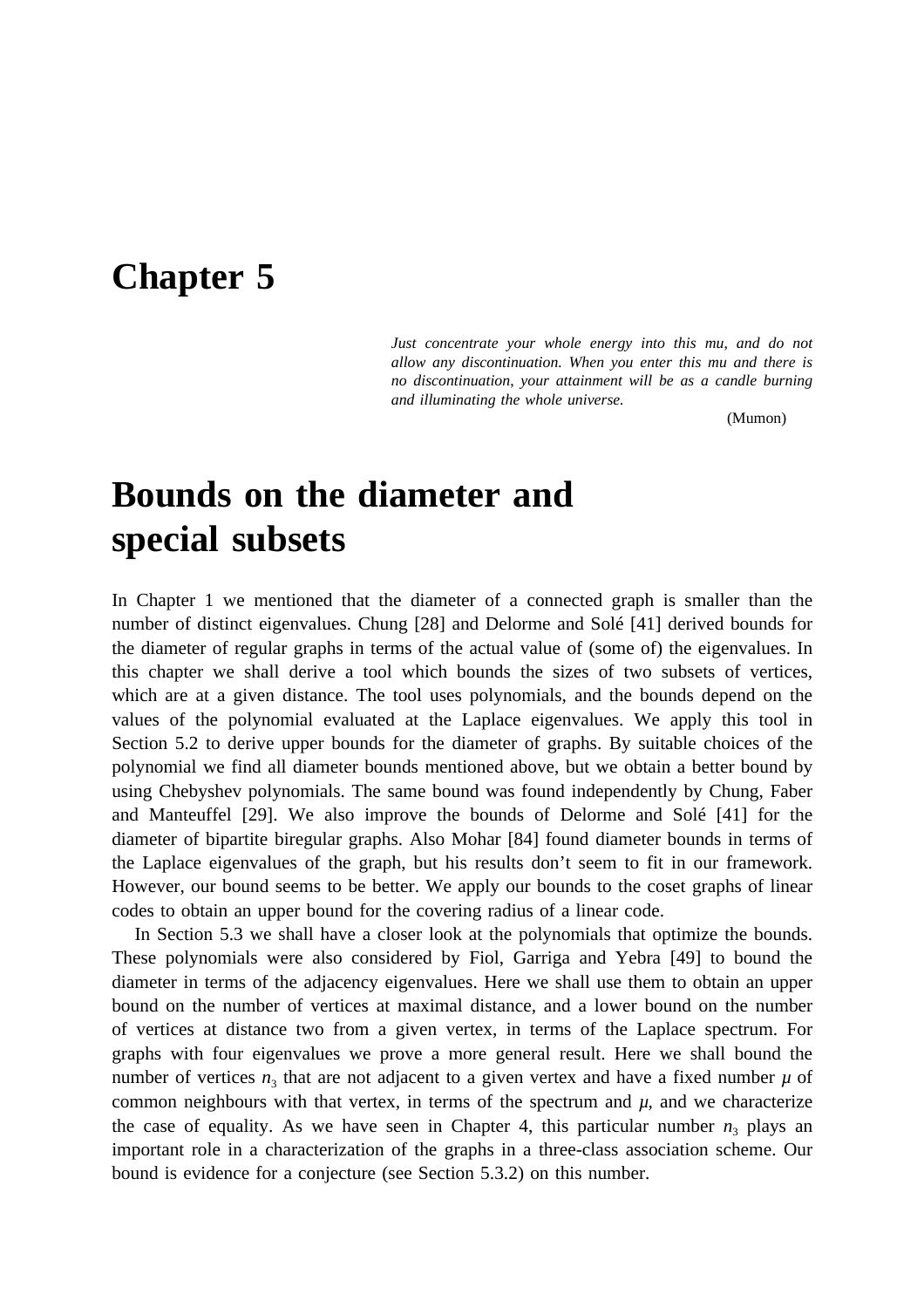Another application gives bounds on the size of two equally large sets of vertices at maximal distance, or distance at least two (i.e., with no edges in between). The latter has applications for the bandwidth of a graph. We also give examples of graphs with few eigenvalues for which the bound is tight.

### **5.1. The tool**

THEOREM 5.1.1. *Let G be a connected graph on v vertices with r* + 1 *distinct Laplace eigenvalues*  $0 = \theta_0 < \theta_1 < ... < \theta_r$ . Let m be a nonnegative integer and let X and Y be sets *of vertices*, *such that the distance between any vertex of X and any vertex of Y is at least*  $m + 1$ . If p is a polynomial of degree m such that  $p(0) = 1$ , then

$$
\frac{|X||Y|}{(\nu-|X|)(\nu-|Y|)} \leq \max_{i \neq 0} p^2(\theta_i).
$$

*Proof.* Let *G* have Laplace matrix *Q*, then  $p(Q)_{xy} = 0$  for all vertices  $x \in X$  and  $y \in Y$ . Without loss of generality we assume that the first  $|X|$  rows of  $Q$  correspond to the vertices in *X* and the last  $|Y|$  rows correspond to the vertices in *Y*. Now consider the matrix

$$
M = \begin{pmatrix} O & p(Q) \\ p(Q) & O \end{pmatrix}.
$$

Note that *M* is symmetric, has row and column sums equal to 1, and its spectrum is  $\{\pm p(\theta_i) \mid i = 0, 1, \dots, r\}$ , multiplicities included. Let *M* be partitioned symmetrically in the following way.

$$
M = \begin{pmatrix} O & \vdots & O & \vdots & \vdots & O \\ \vdots & \vdots & \vdots & \vdots & \vdots & \vdots \\ O & \vdots & O & \vdots & \vdots & \vdots \\ \vdots & \vdots & \vdots & O & \vdots & O \\ O & \vdots & \vdots & O & \vdots & O \end{pmatrix} \begin{pmatrix} X \\ Y \\ Y \\ Y \\ Y \\ Y \\ Y \\ Y \\ Y \\ Y \\ Y \\ Y \\ Y \\ Y \\ Y
$$

.

Let *B* be its quotient matrix, then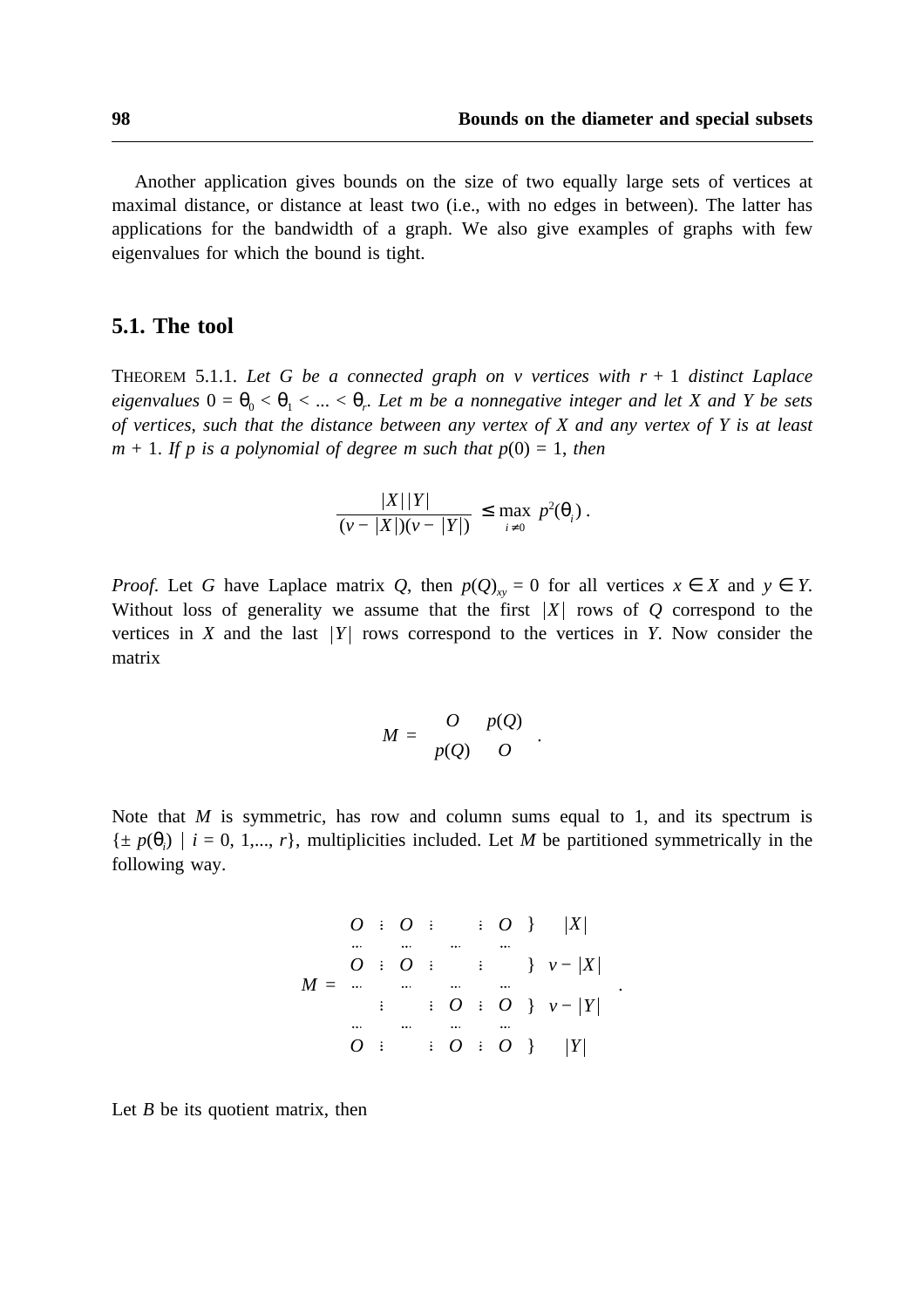$$
B = \begin{pmatrix} 0 & 0 & 1 & 0 \\ 0 & 0 & 1 - \frac{|Y|}{v - |X|} & \frac{|Y|}{v - |X|} \\ \frac{|X|}{v - |Y|} & 1 - \frac{|X|}{v - |Y|} & 0 & 0 \\ 0 & 1 & 0 & 0 \end{pmatrix},
$$

with eigenvalues  $\lambda_0(B) = -\lambda_3(B) = 1$ ,  $\lambda_1(B) = -\lambda_2(B) = \sqrt{\frac{|X||Y|}{(\nu - |X|)(\nu - |Y|)}}$ . Since the eigenvalues of *B* interlace those of *M*, we have that

$$
\lambda_{i}(B) \leq \lambda_{i}(M) \leq \max_{i \neq 0} |p(\theta_{i})|,
$$

and the statement follows.

### **5.2. The diameter**

The first application of Theorem 5.1.1 is to prove that the diameter  $d(G)$  of *G* is smaller than the number of distinct Laplace eigenvalues of *G*. Suppose *G* has  $r + 1$  distinct Laplace eigenvalues  $0 = \theta_0 < \theta_1 < ... < \theta_r$ . Now let *p* be the polynomial given by

$$
p(z) = \prod_{i \neq 0} \frac{\theta_i - z}{\theta_i} ,
$$

then *p* has degree *r*,  $p(0) = 1$  and  $p(\theta_i) = 0$  for  $i \neq 0$ . So if *X* and *Y* are sets of vertices, such that the distance between *X* and *Y* is at least  $r + 1$ , then

$$
\frac{|X||Y|}{(\nu - |X|)(\nu - |Y|)} \leq 0.
$$

which implies that any two vertices have distance smaller than  $r + 1$ , so  $d(G) \leq r$ .

Next, suppose *G* is regular with degree *k* and adjacency eigenvalues  $\lambda_i = k - \theta_i$ . Take two vertices *x* and *y* at distance  $d(G) = m + 1$ , and let  $X = \{x\}$  and  $Y = \{y\}$ . By applying Theorem 5.1.1 to the polynomial *p* given by  $p(z) = \left(\frac{k-z}{k}\right)^m$  we find that *m*

 $\Box$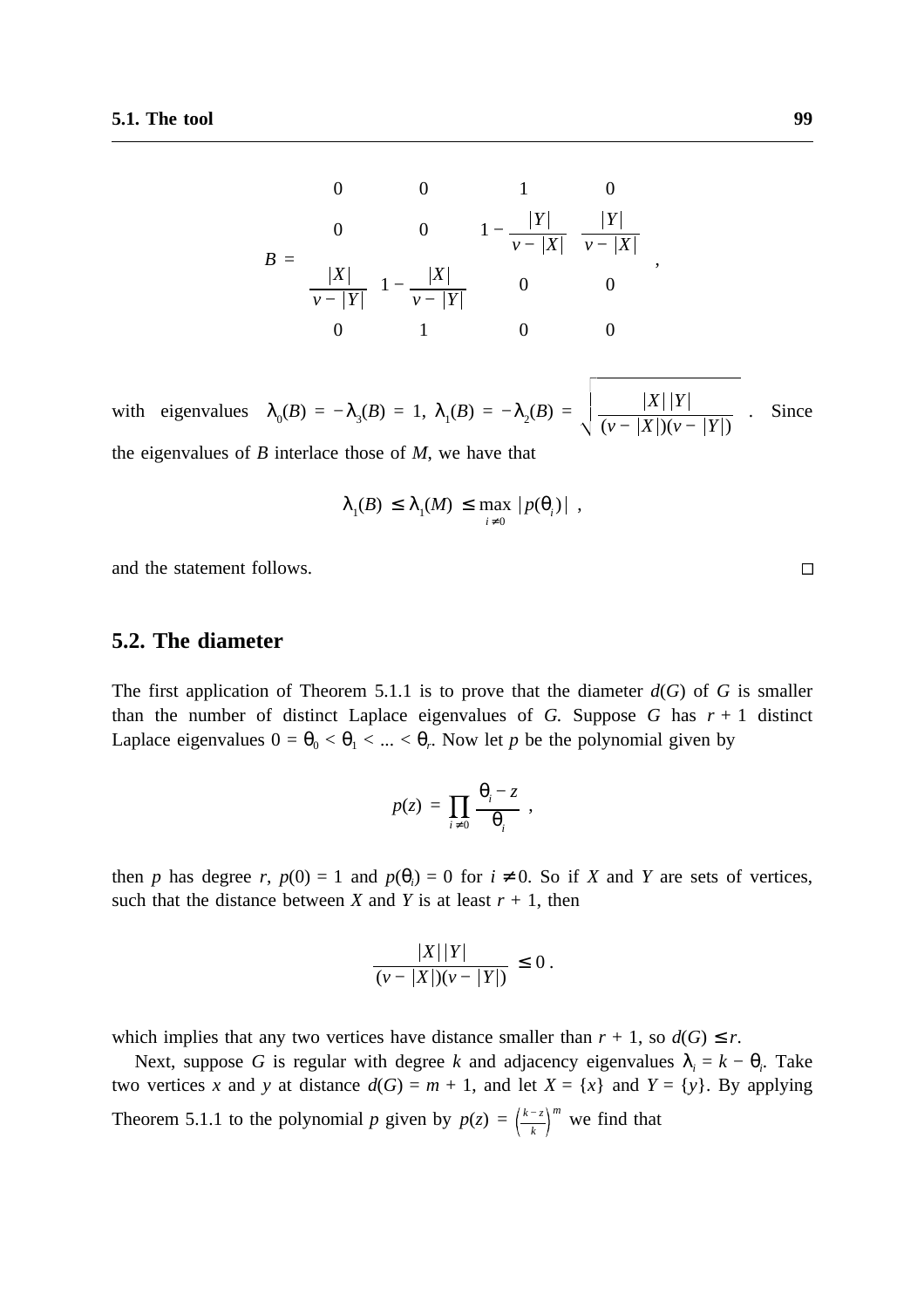$$
\frac{1}{\nu-1} \le \left(\frac{\lambda}{k}\right)^m, \text{ so } d(G) \le \frac{\log(\nu-1)}{\log\left(\frac{k}{\lambda}\right)} + 1, \text{ where } \lambda = \max_{i \ne 0} |\lambda_i|.
$$

This bound (which is only applicable to nonbipartite graphs) was found by Chung [28]. Similarly we find the bound of Delorme and Solé [41] by taking  $p(z) = \frac{k-z+t}{k+t} \left(\frac{k-z}{k}\right)^{m-1}$  for *k* − *z k m*−1 arbitrary (real) *t*. However, we can do better, and we do not require regularity. For example, by taking the polynomial  $p(z) = \left(\frac{\theta_r + \theta_1 - 2z}{\theta_r + \theta_1}\right)^m$  we find the bound *m*

$$
d(G) \le \frac{\log(v-1)}{\log(\frac{\theta_r + \theta_1}{\theta_r - \theta_1})} + 1.
$$

Theorem 5.1.1 allows us to use any polynomial *p* of degree *m* such that  $p(0) = 1$ . To get the sharpest bound possible in this way, however, we must choose *p* such that the right hand side of the inequality in Theorem 5.1.1 is minimized. For  $m = 1$ , the polynomial we just used is the best possible, but in general we can still do better by looking at the following "relaxation" of the minimization problem, that is, minimize max  $\{ |p(z)| \mid \theta_1 \leq z \leq \theta_r \}$  over all polynomials p of degree m such that  $p(0) = 1$ . The solution of this problem can be given in terms of Chebyshev polynomials (cf. [93, Thm. 2.1, Ex. 2.5.12]). We have to take

$$
\check{C}_m(z) = \frac{T_m\left(\frac{\theta_r + \theta_1 - 2z}{\theta_r - \theta_1}\right)}{T_m\left(\frac{\theta_r + \theta_1}{\theta_r - \theta_1}\right)} ,
$$

where  $T_m(z) = \cosh(m \cosh^{-1}(z)) = \frac{1}{2}(z + \sqrt{z^2 - 1})^m + \frac{1}{2}(z - \sqrt{z^2 - 1})^m$  is the *m*-th *Chebyshev polynomial* (indeed, it is a polynomial). These polynomials have the property that max  $|T_m(z)| = 1$ , and this leads to the following bound. *z*∈[−1,1]

THEOREM 5.2.1. *Let G be a connected noncomplete graph with smallest nonzero Laplace eigenvalue*  $θ_1$  *and largest Laplace eigenvalue*  $θ_2$ *, then* 

$$
d(G) \leq \frac{\cosh^{-1}(v-1)}{\cosh^{-1}\left(\frac{\theta_r + \theta_1}{\theta_r - \theta_1}\right)} + 1.
$$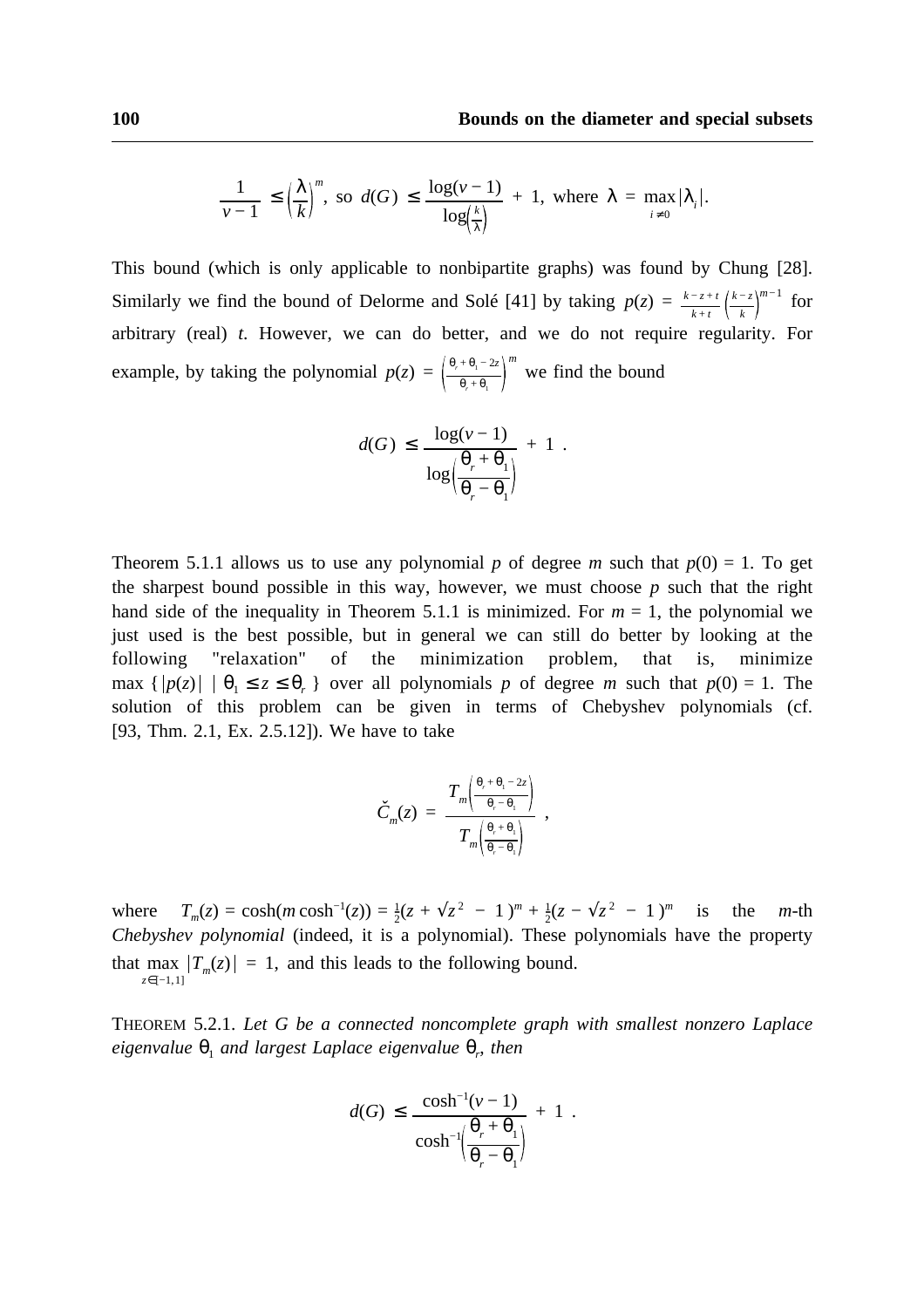This bound was found independently by Chung, Faber and Manteuffel [29]. In [37] we approximated the bound by

$$
d(G) < \frac{\log 2(\nu - 1)}{\log \left( \frac{\sqrt{\theta_r} + \sqrt{\theta_1}}{\sqrt{\theta_r} - \sqrt{\theta_1}} \right)} + 1,
$$

which follows from  $2T_m$  $\theta_r + \theta_1$  $\theta_r - \theta_1$  $=\left(\frac{\sqrt{\theta_r} + \sqrt{\theta_1}}{1}\right)$  $\theta_r - \sqrt{\theta_1}$ *m*  $+\left(\frac{\sqrt{\theta_r}-\sqrt{\theta_1}}{2}\right)$  $\theta_r$  +  $\sqrt{\theta_1}$ *m*  $> \left(\frac{\sqrt{\theta_r} + \sqrt{\theta_1}}{1}\right)$  $\theta_r - \sqrt{\theta_1}$ *m* .

As we have seen, a graph *G* with  $r + 1$  distinct eigenvalues has diameter at most *r*. Now what happens if the diameter is precisely  $r$ ? The polynomial  $p$  of degree  $r - 1$  which minimizes our upper bound is determined by  $p(\theta_j) = (-1)^{j-1}c$ ,  $j = 1,..., r$ , where *c* is chosen such that  $p(0) = 1$ . (It is easily shown that this is indeed the best polynomial we can choose.)

PROPOSITION 5.2.2. *Let G be a connected graph with r* + 1 *distinct Laplace eigenvalues*  $0 = \theta_0 < \theta_1 < \ldots < \theta_r$ . If  $d(G) = r$ , then

$$
\nu \geq 1 + \sum_{j \neq 0} \prod_{i \neq 0, j} \frac{\theta_i}{|\theta_j - \theta_i|} .
$$

*Proof.* As suggested, we have to take

$$
p(z) = \sum_{j \neq 0} (-1)^{j-1} c \mathfrak{L}_j(z), \text{ where } \mathfrak{L}_j(z) = \prod_{i \neq 0, j} \frac{\theta_i - z}{\theta_i - \theta_j}, j \neq 0,
$$

and where *c* is such that  $p(0) = 1$ . Since the degree of *p* is  $r - 1$ , it follows from Theorem 5.1.1 that  $\frac{1}{\sqrt{1-\epsilon}} \leq |c|$ . Since  $p(0) = 1$  we have that *v* − 1 ≤ *c*

$$
\frac{1}{c} = \sum_{j \neq 0} (-1)^{j-1} \prod_{i \neq 0, j} \frac{\theta_i}{\theta_i - \theta_j} = \sum_{j \neq 0} \prod_{i \neq 0, j} \frac{\theta_i}{|\theta_j - \theta_i|} ,
$$

from which the result follows.

 $\Box$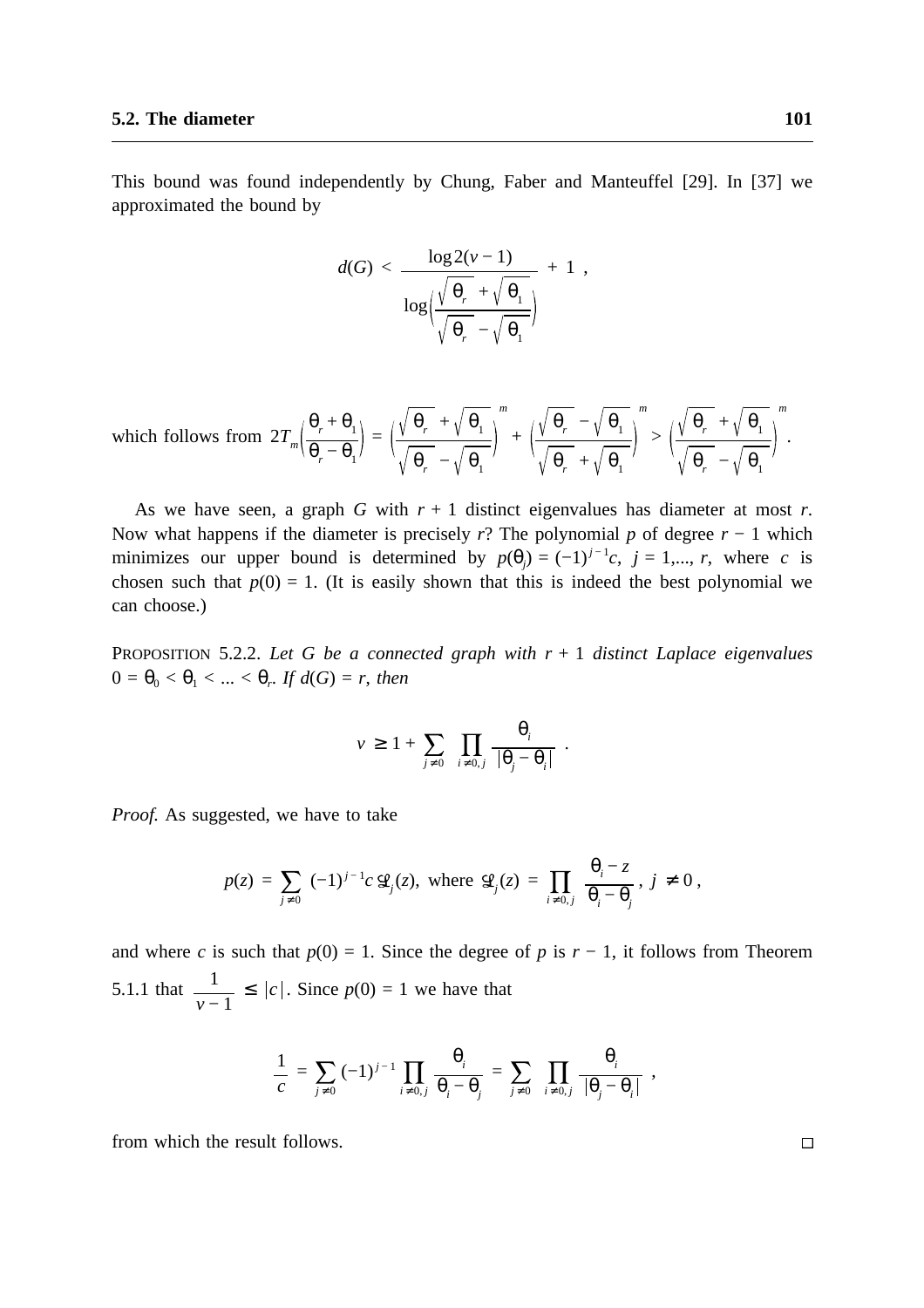.

### **5.2.1. Bipartite biregular graphs**

Let *G* be a bipartite graph with parts  $V_1$  and  $V_2$ . We shall call *G biregular* if every vertex in  $V_1$  has vertex degree  $k_1$  and every vertex in  $V_2$  has vertex degree  $k_2$ , for some  $k_1$  and  $k_2$ . In this case we can improve the diameter bound we just found. The results will be stated in terms of the adjacency eigenvalues, as the proofs are built on the special structure of the adjacency matrix. However, the Laplace eigenvalues  $θ<sub>i</sub>$  and the adjacency eigenvalues  $\lambda_i$  are related by  $\lambda_i^2 = (k_1 - \theta_i)(k_2 - \theta_i)$  (more specifically, for all  $\theta_i$ , both solutions of the equation for  $\lambda_i$  are eigenvalues, and the other way around). Delorme and Solé [41] found a bound for the diameter of bipartite biregular graphs. Just like them we shall distinguish between the distance of vertices in the same part, and the distance of vertices in distinct parts. However, these maximum distances we distinguish only differ by one. From the following arguments, which are basically the same as those in the proof of Theorem 5.1.1, it is easy to derive and improve the bounds of Delorme and Solé.

In this section, we let *G* be connected and bipartite biregular, with  $n_1$  vertices of degree  $k_1$ , and  $n_2$  vertices of degree  $k_2$ , and let *A* be the adjacency matrix of *G*, with eigenvalues  $\lambda_0 > \lambda_1 > ... > \lambda_r = -\lambda_0$ . Now let *m* be odd,  $X_1$  a subset of  $V_1$ , and  $Y_2$  a subset of  $V_2$ , such that the distance between any vertex in  $X_1$  and any vertex in  $Y_2$  is at least  $m + 2$ . Let p be an odd polynomial of degree *m*, such that  $p(\lambda_0) = 1$ . Then we can partition  $p(A)$ symmetrically as follows.

$$
p(A) = \begin{pmatrix} 0 & \vdots & 0 & \vdots & \vdots & 0 \\ \vdots & \vdots & \vdots & \vdots & \vdots & \vdots \\ 0 & \vdots & 0 & \vdots & \vdots & \vdots \\ \vdots & \vdots & \vdots & \vdots & 0 & \vdots \\ 0 & \vdots & \vdots & \vdots & 0 & \vdots \\ 0 & \vdots & \vdots & \vdots & 0 & \vdots \end{pmatrix} \begin{pmatrix} |X_1| \\ \vdots \\ \vdots \\ \vdots \\ \vdots \\ \vdots \\ \vdots \\ |X_2| \end{pmatrix}
$$

Let  $B$  be its quotient matrix, then

$$
B = \begin{pmatrix}\n0 & 0 & \kappa & 0 \\
0 & 0 & \kappa - \frac{|Y_2|}{n_1 - |X_1|} \frac{1}{\kappa} & \frac{|Y_2|}{n_1 - |X_1|} \frac{1}{\kappa} \\
\frac{|X_1|}{n_2 - |Y_2|} \kappa & \frac{1}{\kappa} - \frac{|X_1|}{n_2 - |Y_2|} \kappa & 0 & 0 \\
0 & \frac{1}{\kappa} & 0 & 0\n\end{pmatrix}, \text{ where } \kappa = \sqrt{\frac{k_1}{k_2}}.
$$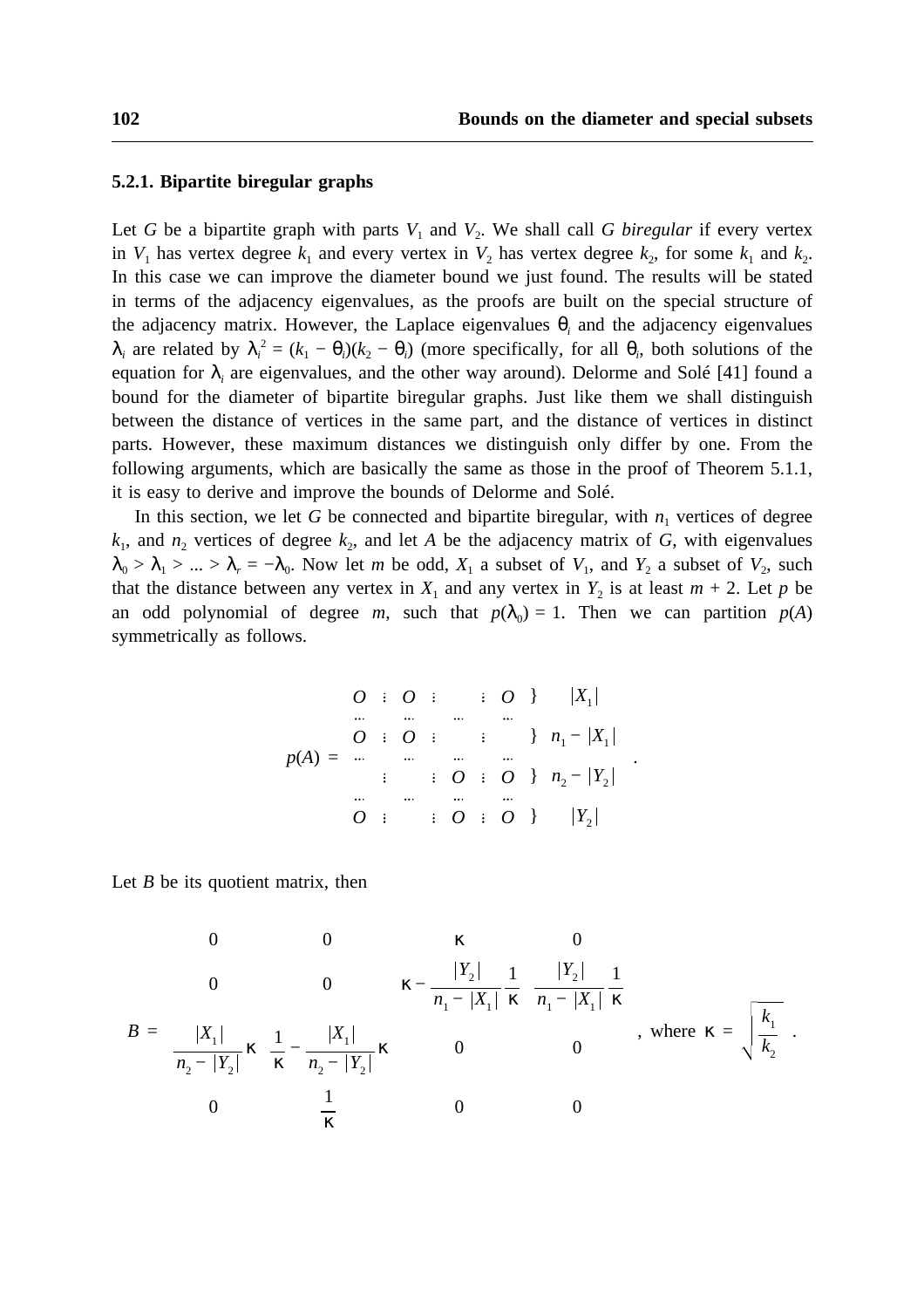The eigenvalues of *B* are  $\pm 1$ ,  $\pm \sqrt{\frac{|X_1||Y_2|}{|X_1||X_2|}}$ , and since they interlace those of  $\frac{|P_1|+|P_2|}{(n_1-|X_1|)(n_2-|Y_2|)},$ 

*p*(*A*), we find that

$$
\frac{|X_1||Y_2|}{(n_1-|X_1|)(n_2-|Y_2|)} \le \max_{i \neq 0, r} p^2(\lambda_i).
$$

Now denote by  $d_{ii}(G)$  the maximum distance between any vertex in  $V_i$  and any vertex in *V<sub>j</sub>*, for *i*, *j* = 1 or 2. If we let  $m = d_{12}(G) - 2$ , so *m* is odd, and take two vertices at distance  $d_{12}(G)$ , and let the polynomial p be given by

$$
p(z) = \frac{T_m\left(\frac{z}{\lambda_1}\right)}{T_m\left(\frac{\lambda_0}{\lambda_1}\right)} \ ,
$$

then *p* is odd  $(T_m(z)$  is an even, respectively odd polynomial, if *m* is even, respectively odd), and we find the following bound.

PROPOSITION 5.2.3. Let G be connected and bipartite biregular, with  $n_1$  vertices of degree  $k_1$ *, and*  $n_2$  *vertices of degree*  $k_2$ *, then* 

$$
d_{12}(G) \le \frac{\cosh^{-1}(\sqrt{(n_1 - 1)(n_2 - 1)})}{\cosh^{-1}(\frac{\lambda_0}{\lambda_1})} + 2.
$$

Next, let *m* be even,  $j = 1$  or 2, and let  $X_j$  and  $Y_j$  be subsets of  $V_j$ , such that the distance between any vertex in  $X_i$  and any vertex in  $Y_i$  is at least  $m + 2$ . Let  $p$  be an even polynomial of degree *m*, such that  $p(\lambda_0) = 1$ , then there is a polynomial *q* of degree  $\frac{1}{2}m$ such that  $p(z) = q(z^2)$ . Now we consider the matrix  $A^2$ , which has row and column sums equal to  $\lambda_0^2 = k_1 k_2$ , and eigenvalues  $\lambda_i^2$ . Furthermore, we can write  $A^2$  as

$$
A^2 = \begin{pmatrix} M_1 & O \\ O & M_2 \end{pmatrix} \begin{matrix} \vdots & \vdots \\ \vdots & \vdots \\ \vdots & \vdots \\ \vdots & \vdots \\ \vdots & \vdots \\ \vdots & \vdots \\ \vdots & \vdots \\ \vdots & \vdots \\ \vdots & \vdots \\ \vdots & \vdots \\ \vdots & \vdots \\ \vdots & \vdots \\ \vdots & \vdots \\ \vdots & \vdots \\ \vdots & \vdots \\ \vdots & \vdots \\ \vdots & \vdots \\ \vdots & \vdots \\ \vdots & \vdots \\ \vdots & \vdots \\ \vdots & \vdots \\ \vdots & \vdots \\ \vdots & \vdots \\ \vdots & \vdots \\ \vdots & \vdots \\ \vdots & \vdots \\ \vdots & \vdots \\ \vdots & \vdots \\ \vdots & \vdots \\ \vdots & \vdots \\ \vdots & \vdots \\ \vdots & \vdots \\ \vdots & \vdots \\ \vdots & \vdots \\ \vdots & \vdots \\ \vdots & \vdots \\ \vdots & \vdots \\ \vdots & \vdots \\ \vdots & \vdots \\ \vdots & \vdots \\ \vdots & \vdots \\ \vdots & \vdots \\ \vdots & \vdots \\ \vdots & \vdots \\ \vdots & \vdots \\ \vdots & \vdots \\ \vdots & \vdots \\ \vdots & \vdots \\ \vdots & \vdots \\ \vdots & \vdots \\ \vdots & \vdots \\ \vdots & \vdots \\ \vdots & \vdots \\ \vdots & \vdots \\ \vdots & \vdots \\ \vdots & \vdots \\ \vdots & \vdots \\ \vdots & \vdots \\ \vdots & \vdots \\ \vdots & \vdots \\ \vdots & \vdots \\ \vdots & \vdots \\ \vdots & \vdots \\ \vdots & \vdots \\ \vdots & \vdots \\ \vdots & \vdots \\ \vdots & \vdots \\ \vdots & \vdots \\ \vdots & \vdots \\ \vdots & \vdots \\ \vdots & \vdots \\ \vdots & \vdots \\ \vdots & \vdots \\ \vdots & \vdots \\ \vdots & \vdots \\ \vdots & \vdots \\ \vdots & \vdots \\ \vdots & \vdots \\ \vdots & \vdots \\ \vdots & \vdots \\ \vdots & \vdots \\ \vdots & \vdots \\ \vdots & \vdots \\ \vdots & \vdots \\ \vdots & \vdots \\ \vdots & \vdots \\ \vdots & \vdots \\ \vdots & \vdots \\ \vdots & \vdots \\ \vdots & \vdots \\ \vdots & \vdots
$$

Note that the spectrum of  $A^2$  is the union of the spectra of  $M_1$  and  $M_2$ , and both  $M_1$  and  $M_2$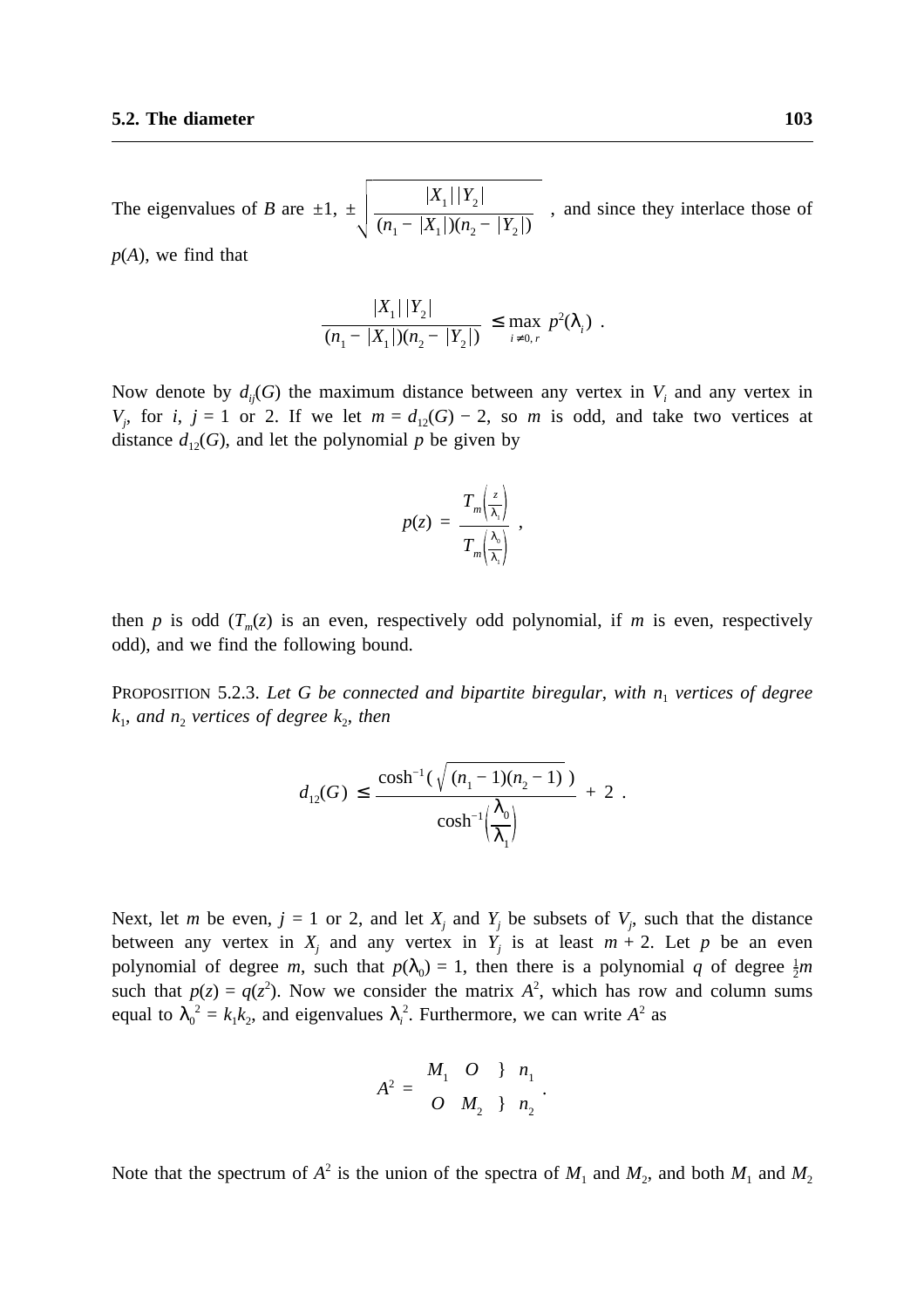have one eigenvalue  $k_1k_2$ . Now consider the (multi)graph on  $V_j$  with adjacency matrix  $M_j$ , which has Laplace eigenvalues  $k_1k_2 - \lambda_i^2$  for some of the *i*-s, *i* < *r*. By applying Theorem 5.1.1 to this graph and the polynomial  $q'(z) = q(k_1k_2 - z)$ , we show that

$$
\frac{|X_j||Y_j|}{(n_j - |X_j|)(n_j - |Y_j|)} \le \max_{i \neq 0, r} p^2(\lambda_i) ,
$$

since the distance in this new graph (which is one of the so-called halved (multi)graphs) is half of the original distance (in *G*). Now the maximal distance follows.

PROPOSITION 5.2.4. Let G be connected and bipartite biregular, with  $n_1$  vertices of degree  $k_1$ , and  $n_2$  *vertices of degree*  $k_2$ . Let  $j = 1$  or 2, then

$$
d_{jj}(G) \leq \frac{\cosh^{-1}(n_j-1)}{\cosh^{-1}(\frac{\lambda_0}{\lambda_1})} + 2.
$$

When *G* is bipartite and regular (so  $k = k_1 = k_2$ ), we can combine Propositions 5.2.3 and 5.2.4.

COROLLARY 5.2.5. *Let G be a connected graph on v vertices*, *which is bipartite and regular with degree k, and has second largest eigenvalue*  $\lambda_1$ *. Then* 

$$
d(G) \leq \frac{\cosh^{-1}(\frac{1}{2}\nu - 1)}{\cosh^{-1}(\frac{k}{\lambda_1})} + 2.
$$

For bipartite regular graphs this bound improves the general bound of Theorem 5.2.1. For example, suppose we have a bipartite regular graph with  $k = 6$ , and  $\lambda_1 = 2$  (for example, the incidence graph of a 2-(16, 6, 2) design, which has diameter three). After rounding, the general bound gives  $d(G) \leq 4$ , while the bound of Corollary 5.2.5 gives  $d(G) \leq 3$ .

### **5.2.2. The covering radius of error-correcting codes**

In this section we give the applications of the diameter bounds to the covering radius of error-correcting codes. If *C* is a code of length *n* over an alphabet *Q* of *q* elements, then we can apply Theorem 5.1.1 to the Hamming graph  $H(n, q)$  to derive an upper bound for the covering radius of *C* in terms of *n*, *q* and the size of *C*, since the code *C* is a subset of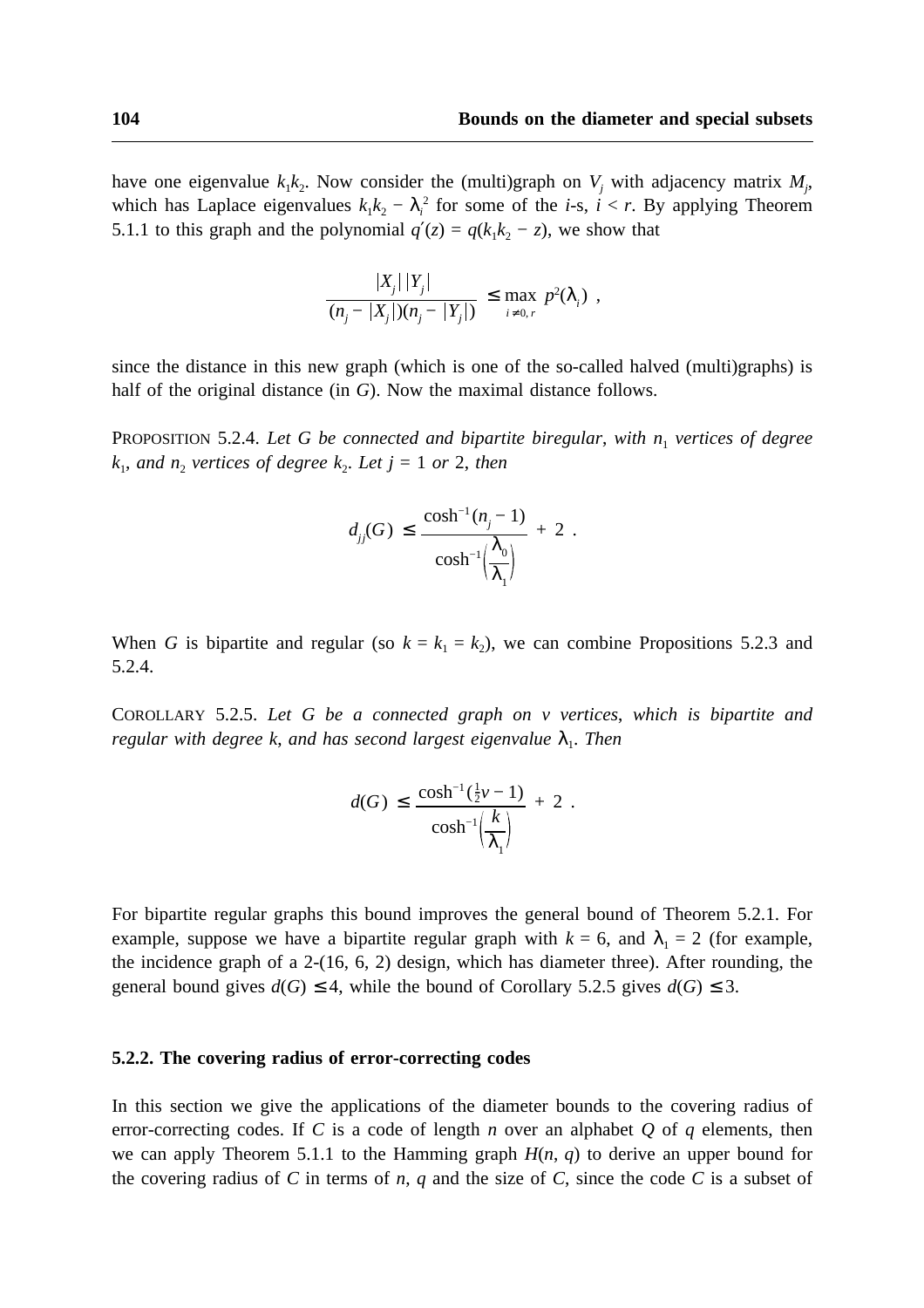vertices in the Hamming graph, and the covering radius of *C* is the maximum distance of any of the vertices to *C*. Unfortunately, we only derive a useless bound. For linear codes, however, we can follow the approach of Delorme and Solé [41], and use its coset graph, and this will turn out to be more successful. The coset graph of a code has diameter equal to the covering radius of the code, and the eigenvalues of the graph can be expressed in terms of the weights of the dual code (recall the duality of the distance scheme and coset scheme of a code, cf. Section 4.1.5). In this way we can derive bounds for the covering radius of a code, using the bounds for the diameter of the graph.

Let *C* be a linear code over *GF*(*q*) of length *n* and dimension *K*. Formally speaking, the coset graph of *C* is a multigraph *G* with vertex set  $GF(q)^n/C$  (the cosets of *C*) of size  $v = q^{n-K}$ . The number of edges between two cosets  $x + C$  and  $y + C$  is the number of words of weight one in  $x - y + C$ . In this way we get a regular graph of degree  $k = n(q - 1)$ , possibly with loops (which occur whenever there is a codeword of weight one) or multiple edges (which occur whenever there is a coset containing more than one word of weight one; this is the case if and only if there is a codeword of weight two or there are at least two codewords of weight one (in the latter case we have multiple loops)). The coset graph is an ordinary graph if the minimum distance of the code is at least three. The nice thing is that the covering radius of *C* is equal to the diameter of *G*. Furthermore the adjacency spectrum of *G* is (the multiset)  ${n(q - 1) - qw(x) | x \in C^{\perp}}$ (cf. [22]), and so *G* has Laplace spectrum  $\{qw(x) | x \in C^{\perp}\}\$ , where  $w(x)$  is the weight of *x*. The first observation we make is that the covering radius is not larger than the external distance, since the latter equals the number of nonzero weights in the dual code (note that in case of equality, we can apply Proposition 5.2.2). Application of our bounds for the diameter of *G* gives the following results.

THEOREM 5.2.6. *Let C be a linear code over GF*(*q*) *of length n and dimension K*, *and covering radius* ρ*. Let* ∆⊥ *and* δ⊥ *be the maximum*, *respectively minimum nonzero weight* (*distance*) *of the dual code C* <sup>⊥</sup> . *Then*

$$
\rho \leq \frac{\cosh^{-1}(q^{n-K}-1)}{\cosh^{-1}\left(\frac{\Delta^{\perp}+\delta^{\perp}}{\Delta^{\perp}-\delta^{\perp}}\right)} + 1.
$$

If the coset graph is bipartite then we can apply the improved bound of Corollary 5.2.5. This happens precisely when  $q = 2$  and  $C^{\perp}$  contains the all-one word, or equivalently, when *C* is a binary even weight code. To show this, let *n* be the length of the code, and  $\lambda_r$ be the smallest adjacency eigenvalue of *G*. Suppose  $q = 2$  and  $C^{\perp}$  contains the all-one word, so  $\Delta^{\perp} = n$ , then  $\lambda_r = -n = -k$ , from which we may conclude that *G* is bipartite. Conversely, if *G* is bipartite, then  $\lambda_r = -n(q-1)$ , so there is an  $x \in C^{\perp}$  such that  $n(q-1) - qw(x) = -n(q-1)$ , which can only be the case if  $q = 2$  and  $w(x) = n$ , so *x* is the all-one word.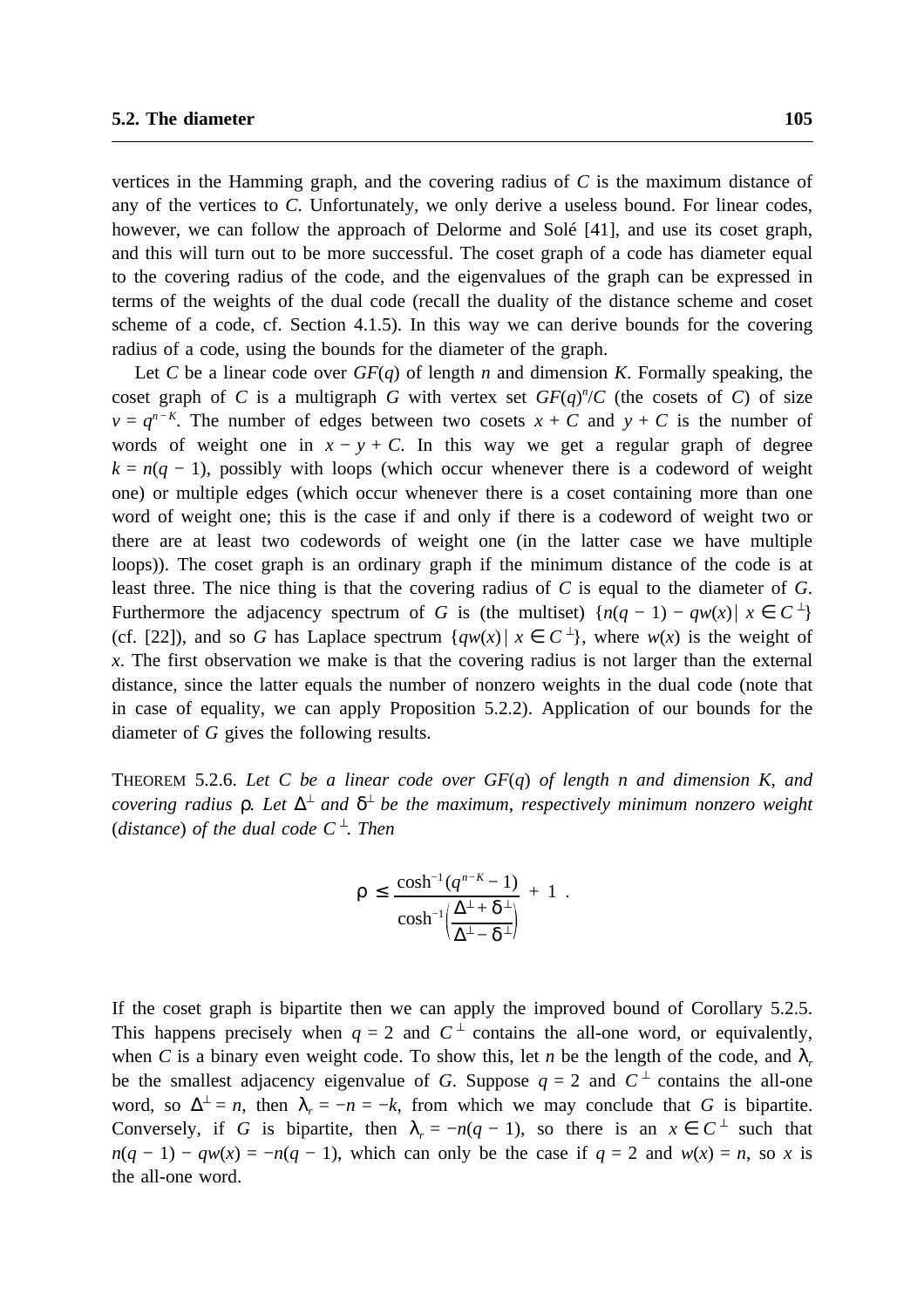THEOREM 5.2.7. *Let C be a binary linear even weight code of length n and dimension K*, *and covering radius* ρ*. Let* δ⊥ *be the minimum nonzero weight* (*distance*) *of the dual code*  $C^{\perp}$ . *Then* 

$$
\rho \leq \frac{\cosh^{-1}(2^{n-K-1}-1)}{\cosh^{-1}\left(\frac{n}{n-2\delta^{\perp}}\right)} + 2.
$$

### **5.3. Bounds on special subsets**

Let *G* be a graph. Now let *X* be an arbitrary set of vertices, and *Y* be the set of vertices that are at distance at least *d* from every vertex in *X*. When we use the polynomial  $\check{C}_{d-1}(z)$ in Theorem 5.1.1, we derive a bound on the size of *Y*, in terms of the extreme Laplace eigenvalues, *d*, and the size of *X*.

PROPOSITION 5.3.1. *Let G a connected noncomplete graph with smallest nonzero Laplace eigenvalue*  $\theta_1$  *and largest Laplace eigenvalue*  $\theta_r$ . Let X be *an arbitrary set of vertices, and Y the set of vertices at distance at least d from X*, *where d is a positive integer*, *then*

$$
|Y| \leq \frac{\nu}{1 + \frac{|X|}{\nu - |X|} T_{d-1} \left(\frac{\theta_r + \theta_1}{\theta_r - \theta_1}\right)^2}.
$$

Recall that to obtain the sharpest bound we have to minimize max $\{|p(\theta_i)| \mid i \neq 0\}$  over all polynomials *p* of degree *m* such that  $p(0) = 1$ . Chebyshev polynomials are certainly good, but not optimal. In the paper by Fiol, Garriga and Yebra [49] the optimal polynomials were investigated to bound the diameter of a graph in terms of its adjacency eigenvalues. The problem of finding the optimal polynomials in fact is one from the theory of uniform approximations of continuous functions (cf. [27, 93]).

Let *S* be a compact set of real numbers and let  $C(S)$  be the set of continuous functions on *S* to the reals. Let  $f \in C(S)$ , with uniform norm

$$
\|f\|_{\infty} = \max_{z \in S} |f(z)|.
$$

Let *W* be a subspace of  $C(S)$  of dimension *n*, then  $w^*$  is called a *best approximation* of *f* in *W* if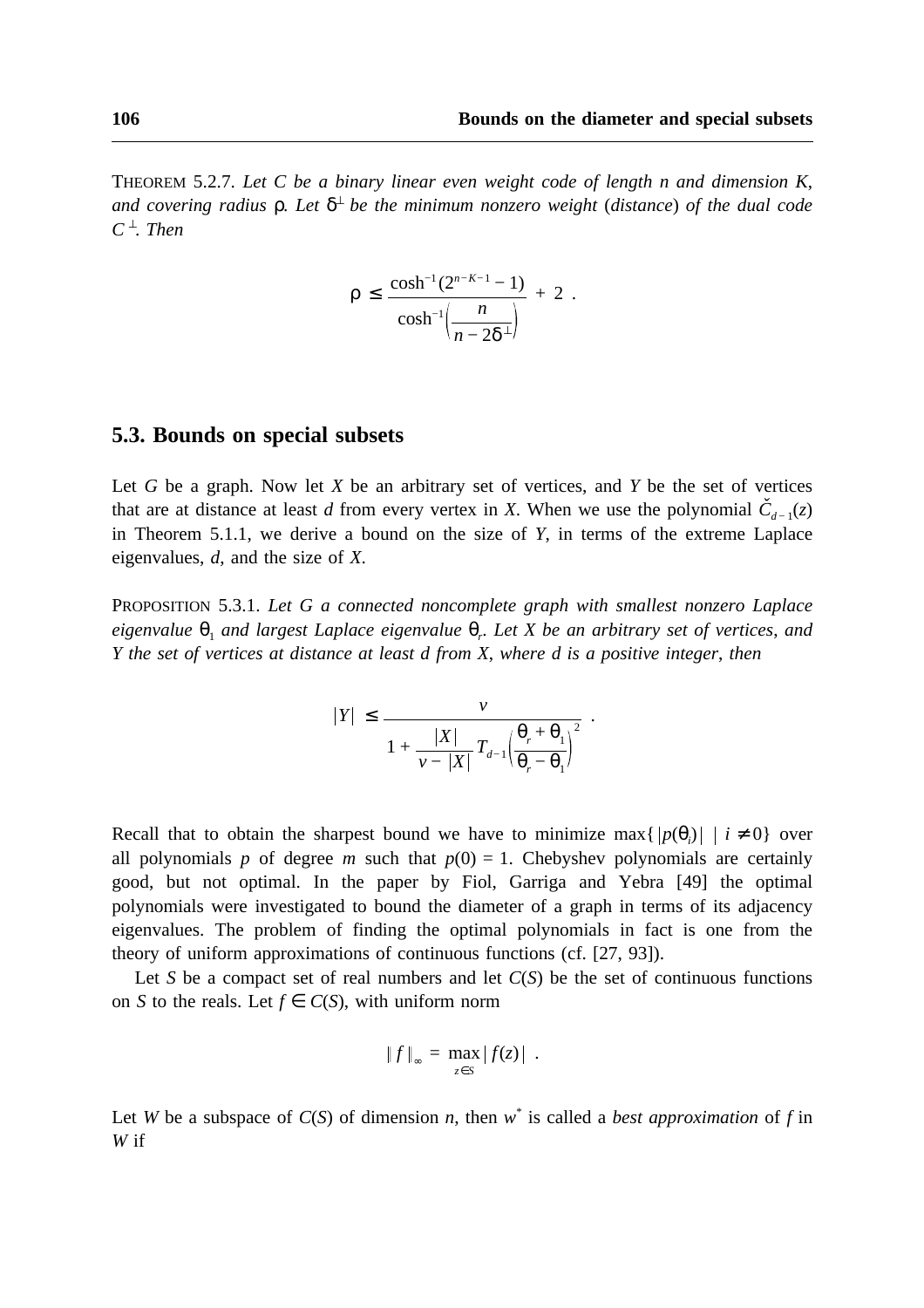$$
\min_{w \in W} \|f - w\|_{\infty} = \|f - w^*\|_{\infty}.
$$

The set of critical points of a function is the set  $E(f, S) = \{z \in S \mid ||f||_{\infty} = |f(z)|\}$ . The sign of  $z \neq 0$  is defined by sgn(*z*) =  $z|z|^{-1}$  (sgn(0) = 0). Now we have the following characterization of best approximations (cf. [93]).

LEMMA 5.3.2. *The function w\* is a best approximation of f if and only if there are distinct points*  $z_1, ..., z_t \in E(f - w^*$ , *S*), *and positive numbers*  $\alpha_1, ..., \alpha_t$  *such that for all*  $w \in W$ 

$$
\sum_{i=1}^{t} \alpha_i \, \text{sgn}(f(z_i) - w^*(z_i)) w(z_i) = 0 ,
$$

*where*  $t \leq n + 1$ .

After substitution of  $p(0) = 1$  our problem is to find

$$
\min_{p_m,\dots,p_1} \max_{i \neq 0} |p_m \theta_i^m + \dots + p_1 \theta_i + 1|,
$$

so we want a best approximation of the function  $-1$  on  $S = {\theta_1, \dots, \theta_r}$  from  $W = \{w \mid w(z) = p_m z^m + \dots + p_1 z\}$ , which is an *m*-dimensional subspace of *C*(*S*). It follows that *p* is the unique optimal polynomial if and only if there are  $z_i \in {\theta_i}$   $i = 1,..., r$ ,  $j = 1,..., m + 1$ , such that  $z_1 < z_2 < ... < z_{m+1}$ , and  $p(z_i)$  is alternating  $\pm$  max $\{ |p(\theta_i)| \mid i \neq 0 \}$  (cf. [93, Thm. 2.8 and 2.10]). It also follows that we must have  $z_1 = \theta_1$  and  $z_{m+1} = \theta_r$ . For  $m = 2$ , where we have to find the optimal quadratic polynomial, it is easily verified that we have to take  $z_2 = \theta_h$ , the Laplace eigenvalue closest to  $\frac{1}{2}(\theta_1 + \theta_r)$ . In the general case it follows (cf. [27, Thm. 7.1.6]) that there is a subset *T* of  $\{1, \ldots, r\}$  of size  $m + 1$  such that the polynomial p given by

$$
p(z) = c_T \sum_{j \in T} \prod_{i \in T \setminus \{j\}} \frac{z - \theta_i}{|\theta_j - \theta_i|},
$$

where  $c_T$  is such that  $p(0) = 1$ , is the unique optimal polynomial. Now let  $P_m$  be the set of polynomials of degree *m* such that  $p(0) = 1$ , then it follows that  $|c_T| = \min_{n \in \mathbb{Z}} \max |p(\theta) - \hat{c}|$ .  $p \in P_m$  *i* ≠ 0

If *T'* is an arbitrary subset of  $\{1,..., r\}$  of size  $m + 1$ , then

$$
|c_{T'}| = \min_{p \in P_m} \max_{i \in T'} |p(\theta_i)| = \left(\sum_{j \in T'} \prod_{i \in T' \setminus \{j\}} \frac{\theta_i}{|\theta_j - \theta_i|}\right)^{-1}.
$$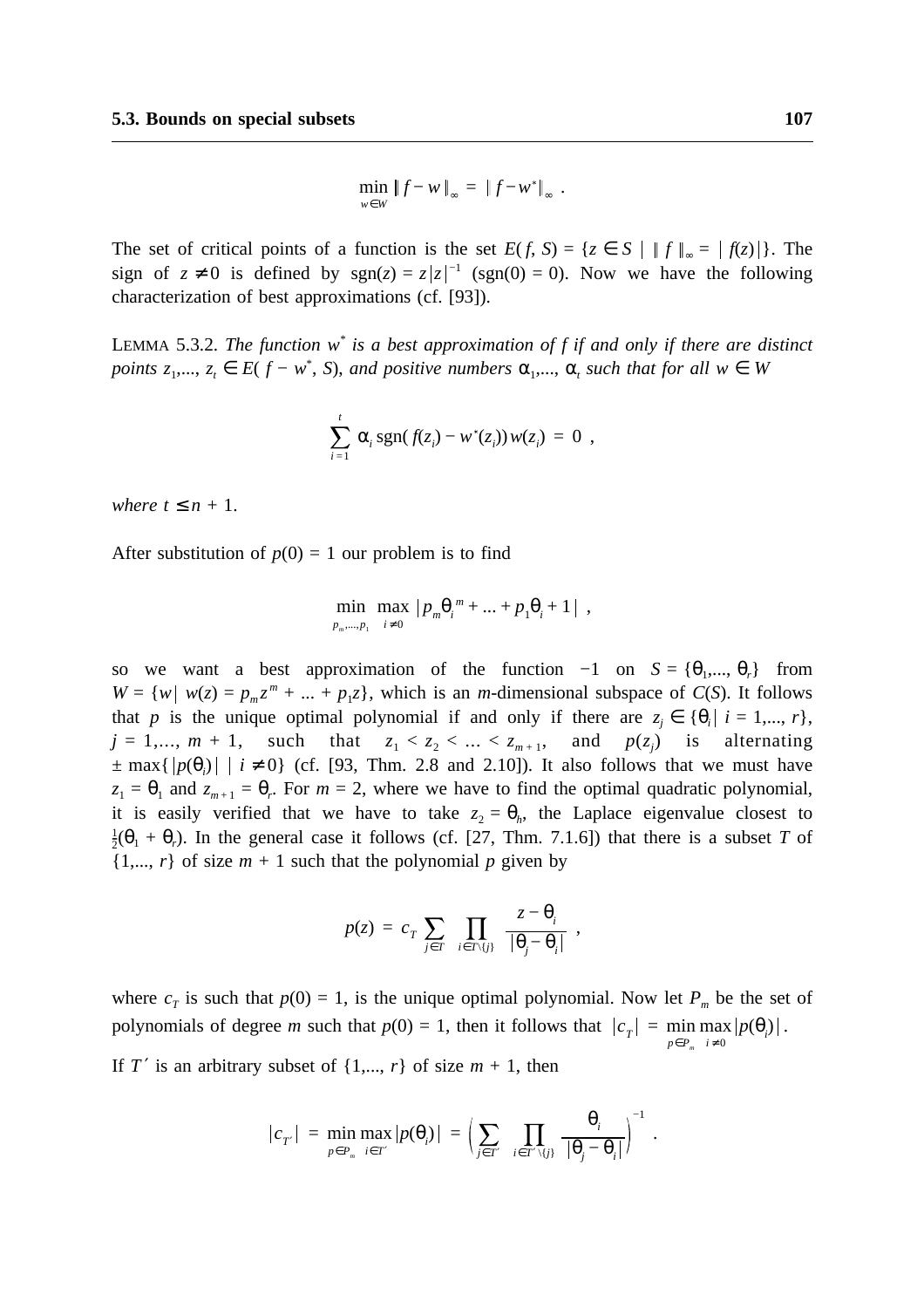.

.

Now it follows that  $|c_T| \leq |c_T|$ , and so  $|c_T| \leq \max_{T' \subset \{1,\ldots,r\}, |T'| = m+1} |c_T| \leq |c_T|$ . Thus we find that the required minimum equals

$$
|c_{T}| = \max_{T' \subset \{1,\ldots,r\}, |T'| = m+1} \left( \sum_{j \in T'} \prod_{i \in T'\setminus\{j\}} \frac{\theta_{i}}{|\theta_{j} - \theta_{i}|} \right)^{-1}
$$

#### **5.3.1. The number of vertices at maximal distance and distance two**

In Section 5.2 we started by proving that if a graph has  $r + 1$  distinct Laplace eigenvalues, then it has diameter at most *r*. Using the results of the previous section we find a bound on the number of vertices that are at maximal distance  $r$  from a fixed vertex. By  $G_i$  we denote the distance *i* graph of *G*.

THEOREM 5.3.3. *Let G be a connected graph on v vertices with r* + 1 *distinct Laplace eigenvalues*  $0 = \theta_0 < \theta_1 < ... < \theta_r$ . Let x be an arbitrary vertex, and let k<sub>r</sub> be the number of *vertices at distance r from x. Then*

$$
k_r \le \frac{v}{1 + \frac{\gamma^2}{v - 1}} \text{ , where } \gamma = \sum_{j \neq 0} \prod_{i \neq 0, j} \frac{\theta_i}{|\theta_j - \theta_i|}
$$

*If equality holds for every vertex, then*  $G_r$  *is a strongly regular*  $(v, k_r, \lambda, \lambda)$  *graph. If* G *is a distance-regular graph with diameter r such that*  $G_r$  *is a strongly regular*  $(v, k_r, \lambda, \lambda)$ *graph then the bound is tight for every vertex.*

*Proof.* Take  $X = \{x\}$ , and let *Y* be the set of vertices at distance *r* from *x*. Now take the optimal polynomial of degree  $r - 1$  given in the previous section, with  $\gamma = |c_T|^{-1}$  and apply Theorem 5.1.1, then the bound follows. If the bound is tight, then it follows that in the proof of Theorem 5.1.1 we have tight interlacing, and so the partition of *M* is regular. Therefore

*p*(*Q*) = *a a* 1 *<sup>T</sup>* 0 *<sup>T</sup> a* 1 *S*<sup>11</sup> *S*<sup>12</sup> 0 *S <sup>T</sup>* <sup>12</sup> *S*<sup>22</sup> } 1 } *v* − 1 − *kr* } *kr* ,

where  $a = 1/(v - k_r)$ , is regularly partitioned with  $S_{12}$  and  $S_{22}$  having the same row sums. If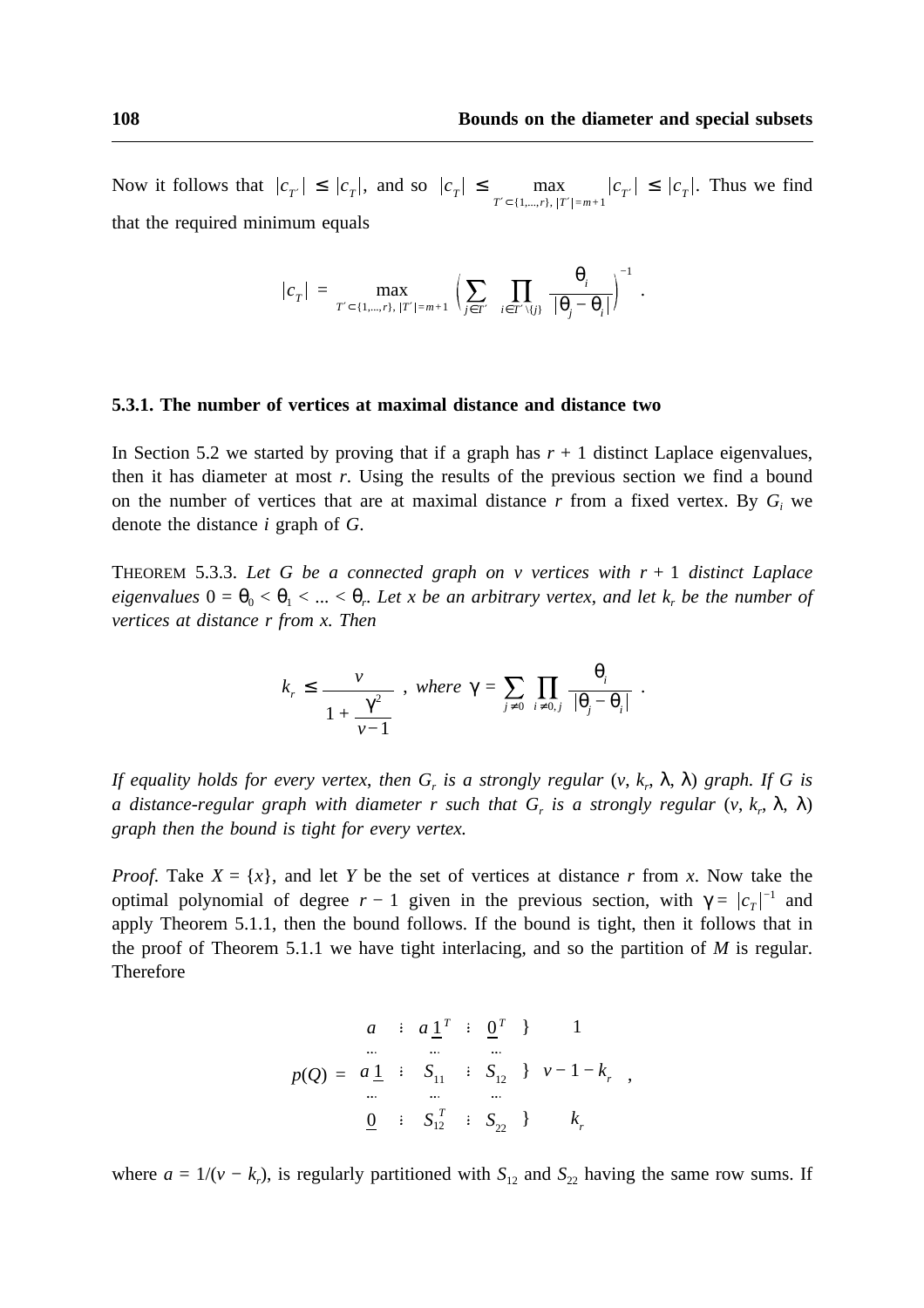the bound is tight for every vertex, then it follows that  $J - (v - k_r)p(Q)$  is the adjacency matrix of  $G_r$ , and that this graph is a strongly regular  $(v, k_r, \lambda, \lambda)$  graph.

On the other hand, if *G* is a distance-regular graph with diameter *r* such that  $G<sub>r</sub>$  is a strongly regular  $(v, k_r, \lambda, \lambda)$  graph then we shall show that

$$
k_r = \frac{v}{1 + \frac{\gamma^2}{v - 1}} \text{ , where } \gamma^{-1} = \max_{i \neq 0} |p(\theta_i)| \text{ ,}
$$

for some polynomial *p* of degree  $r - 1$  such that  $p(0) = 1$ . Because of the optimality of the bound this suffices to prove that the bound is tight for every vertex. Assume that *G* has degree *k*, then its Laplace eigenvalues  $\theta_i$  and its adjacency eigenvalues  $\lambda_i$  are related by  $\lambda_i = k - \theta_i$ . Furthermore, let *A* be the adjacency matrix of *G*, and let  $A_i$  be the adjacency matrix of the distance *i* graph  $G_i$  of  $G$ . Since  $G$  is distance-regular, there is a polynomial  $q$ of degree  $r - 1$  such that

$$
q(A) = (J - A_r)/(v - k_r) = (A_{r-1} + ... + A + I)/(v - k_r),
$$

and then  $q(k) = 1$ . Now let  $p(z) = q(k - z)$ . We have that  $G_r$  is a strongly regular  $(v, k_r, \lambda, \lambda)$  graph, and such a graph has adjacency eigenvalues  $k_r$  and  $\pm \sqrt{k_r(\nu - k_r)}$ /( $\nu - 1$ ). From this it follows that

$$
\max_{i \neq 0} |p(\theta_i)| = \max_{i \neq 0} |q(\lambda_i)| = \sqrt{\frac{k_r}{(\nu - 1)(\nu - k_r)}} ,
$$

which proves the claim.

A side result of Theorem 5.3.3 is that if  $v < 1 + \gamma$ , so that  $k_r < 1$ , then the diameter of G is at most  $r - 1$ , a result we already found in Section 5.2.

Examples of graphs for which the bound is tight for every vertex are given by the 2-antipodal distance-regular graphs, with  $k_r = 1$  ( $G_r$  being a disjoint union of edges). Other examples are given by the Odd graph on 7 points  $(k_3 = 18)$  and the generalized hexagons *GH*(*q*, *q*) ( $k_3 = q^5$ ). If *G* is a connected regular graph with four eigenvalues then we can prove that a tight bound for every vertex implies distance-regularity, but we shall prove this in more generality in the next section.

The reader may have noticed that we have omitted examples of strongly regular graphs for which the bound is tight for every vertex. By taking  $r = 2$  in Theorem 5.3.3, we see that the bound is tight for strongly regular  $(v, k, \lambda', \lambda' + 2)$  graphs. Using Theorem 2.2.1, it is not hard to show that for any connected graph with three Laplace eigenvalues the bound also follows from the parameter restrictions of such a graph. However, it may be

 $\Box$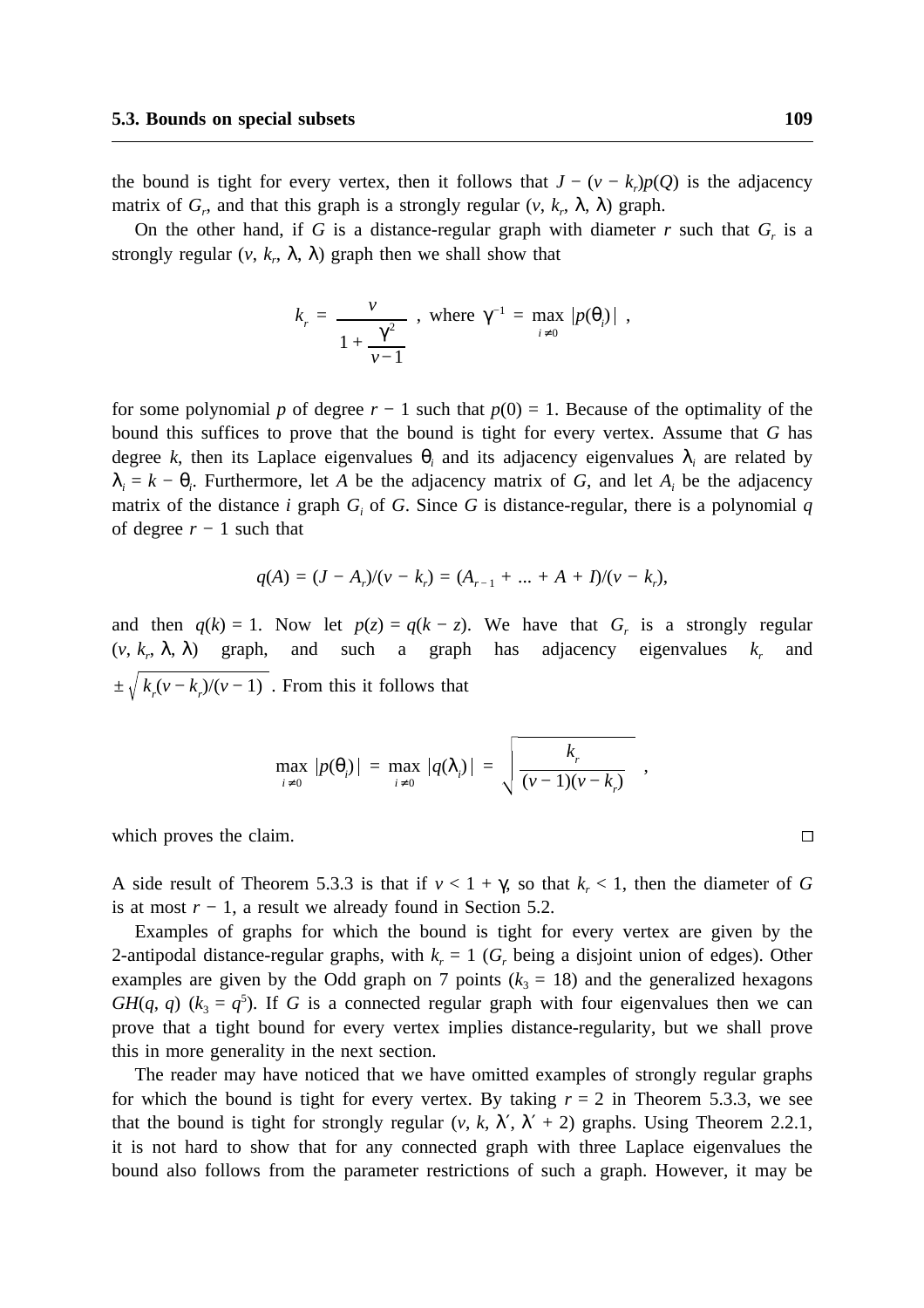surprising that the bound turns out to be tight for *some* vertex if and only if *G* comes from a polarity in a symmetric design with at least one absolute point (see Section 2.2.4). The absolute points correspond to the vertices for which the bound is tight.

For graphs with four eigenvalues, the upper bound for  $k_3$  gives a lower bound for  $k_2$ , the number of vertices at distance 2 from *x*, since  $k_2 = v - 1 - d_x - k_3$ , where  $d_x$  is the vertex degree of *x*. This lower bound generalizes to graphs with more than four eigenvalues, since we can bound the number of vertices  $k_{3+}$  at distance at least three, using the optimal quadratic polynomial. By  $G_{1,2}$  we denote the graph on the same vertices as  $G$ , where two vertices are adjacent if they have distance 1 or 2 in *G*.

THEOREM 5.3.4. Let G be a connected graph on v vertices with  $r + 1 \geq 4$  distinct Laplace *eigenvalues*  $0 = \theta_0 < \theta_1 < ... < \theta_r$ , *and let*  $\theta_h$  *be an eigenvalue unequal to*  $\theta_1$  *and*  $\theta_r$ , *which is closest to*  $\frac{1}{2}(\theta_1 + \theta_r)$ . Let x be an arbitrary vertex with vertex degree  $d_x$ , and let  $k_{2,x}$  be *the number of vertices at distance* 2 *from x. Then*

$$
k_{2,x} \geq \nu - 1 - d_x - \frac{\nu}{1 + \frac{\gamma^2}{\nu - 1}} \text{ , where } \gamma = \sum_{j=1,h,r} \prod_{\substack{i=1,h,r \\ i \neq j}} \frac{\theta_i}{|\theta_j - \theta_i|} .
$$

*If equality holds for every vertex, then*  $G_{1,2}$  *is a strongly regular* (*v,*  $d_x + k_{2,x}$ *,*  $\lambda'$ *,*  $\lambda' + 2$ *) graph.* If G is a distance-regular graph such that G<sub>1,2</sub> is a strongly regular  $(v, k + k_2, \lambda', \lambda' + 2)$  *graph then the bound is tight for every vertex.* 

*Proof.* The proof is similar to the proof of Theorem 5.3.3. Here equality for every vertex implies that "the distance at least 3 graph"  $G_{3+}$  is a strongly regular  $(v, k_{3+}, \lambda, \lambda)$  graph, and so  $G_{1,2}$  is a strongly regular  $(v, d_x + k_{2,x}, \lambda', \lambda' + 2)$  graph. Note that in that case G must have diameter 3 or 4.  $\Box$ 

Examples for  $r = 3$  for which this bound is tight were already given above. We do not know of any graph with more than four eigenvalues for which the bound is tight.

### **5.3.2. Special subsets in graphs with four eigenvalues**

In a graph with four eigenvalues two vertices are at distance three if and only if they are not adjacent and have no common neighbours. The purpose of this section is to generalize the bound on the number of vertices  $k_3$  at distance 3 from a vertex x to a bound on the number of vertices  $n_3$  that are not adjacent to x and have  $\mu$  common neighbours with x. Here the reader should keep in mind the analogue of the generalization of distance-regular graphs with diameter three to three-class association schemes. The question of bounding  $n_3$ was raised after we characterized the graphs in a three-class association scheme as those regular graphs with four eigenvalues for which  $n_3$  equals  $g(\Sigma, \mu)$ , for every vertex, for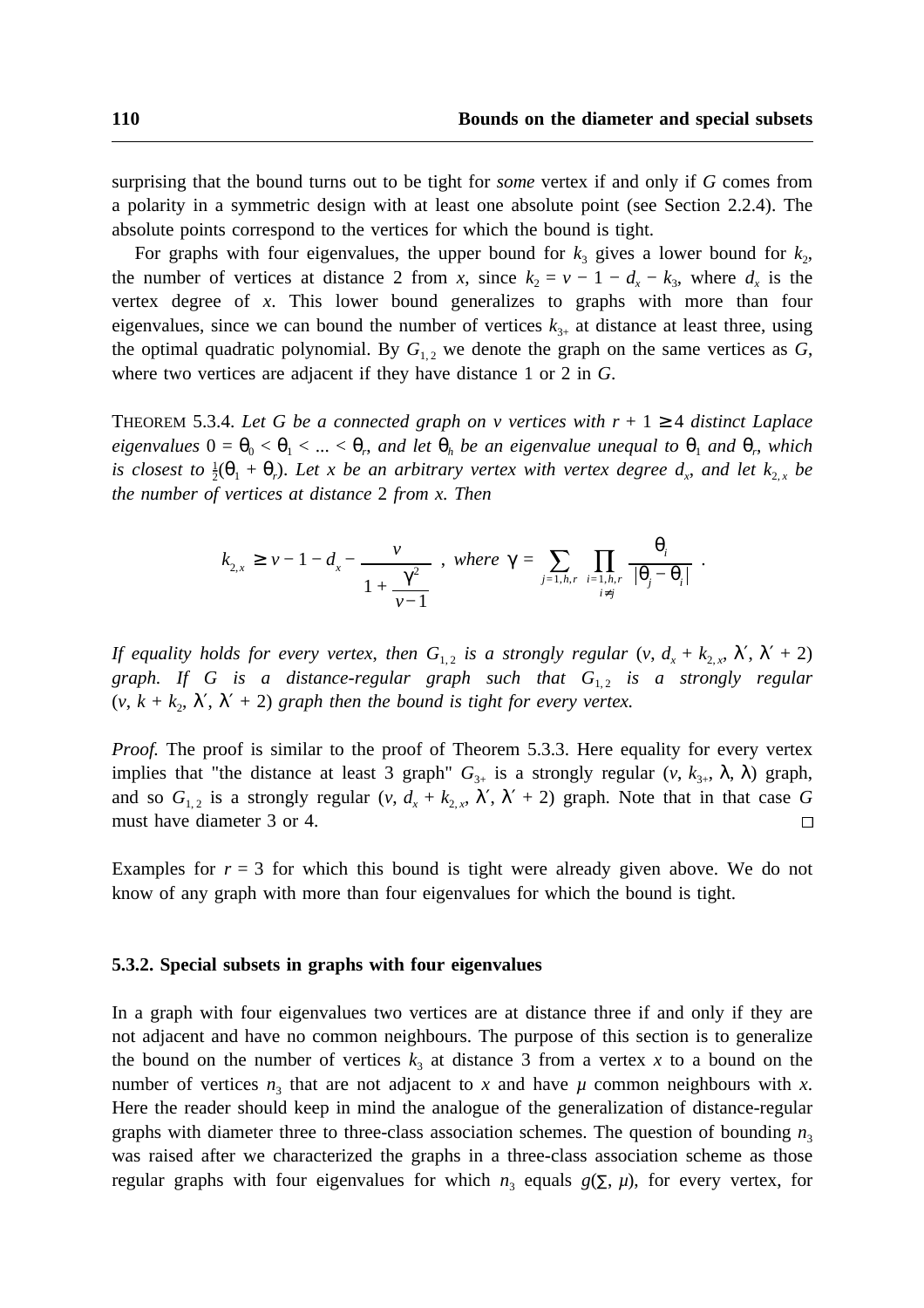some  $\mu$  (Theorem 4.3.4). Recall that  $g(\Sigma, \mu)$  is a (rather complicated) function of the spectrum  $\Sigma$  of the graph and  $\mu$ . Furthermore, we know that if  $g(\Sigma, \mu)$  is a nonnegative integer then  $n_3$  is at most  $g(\Sigma, \mu)$ . We strongly believe that the integrality condition can be dropped, but are (so far) unable to prove so. Still, the bound we obtain in this section is close, giving some evidence for the conjecture.

Let us define  $G_{\mu}$  as the graph on the same vertices as  $G$ , where two vertices are adjacent if in *G* they are not adjacent, and have  $\mu$  common neighbours. Let  $G_{\mu\nu}$  be the graph with two vertices being adjacent if in  $G$  they are not adjacent, and do not have  $\mu$ common neighbours.

THEOREM 5.3.5. *Let G be a connected graph on v vertices with four distinct Laplace eigenvalues*  $0 = \theta_0 < \theta_1 < \theta_2 < \theta_3$ . Let  $\mu$  be a nonnegative integer, let x be an arbitrary *vertex, and let n<sub>3</sub> be the number of vertices that are not adjacent to x and have exactly*  $\mu$ *common neighbours with x*. *Then*

$$
n_3 \le \frac{\nu}{1 + \frac{\gamma^2}{\nu - 1}} \ , \ where \ \gamma = \begin{cases} \displaystyle \frac{2(\theta_1 \theta_3 - \nu \mu)}{(\theta_3 - \theta_2)(\theta_2 - \theta_1)} + 1 & \text{if } \nu \mu \le \theta_1 \theta_2 \ or \ \theta_2 \theta_3 < \nu \mu \end{cases}, \\ \displaystyle \frac{2(\theta_2 \theta_3 - \nu \mu)}{(\theta_3 - \theta_1)(\theta_1 - \theta_2)} + 1 & \text{if } \theta_1 \theta_2 < \nu \mu \le \theta_1 \theta_3, \\ \displaystyle \frac{2(\theta_1 \theta_2 - \nu \mu)}{(\theta_2 - \theta_3)(\theta_3 - \theta_1)} + 1 & \text{if } \theta_1 \theta_3 < \nu \mu \le \theta_2 \theta_3. \end{cases}
$$

*If equality holds for every vertex, then*  $G_u$  *is a strongly regular*  $(v, n_3, \lambda, \lambda)$  *graph. If* G *is regular then equality holds for every vertex if and only if G,*  $G_{\mu}$  *and*  $G_{\mu}$  *<i>form a three-class association scheme and*  $G_{\mu}$  *is a strongly regular* (*v*, *n*<sub>3</sub>,  $\lambda$ ,  $\lambda$ ) *graph*.

*Proof.* Here we use a slight variation to the technique we used in the proof of Theorem 5.1.1. Let  $p(z) = p_2 z^2 + p_1 z + p_0$  be a quadratic polynomial such that  $p(0) = p_0 = 1 + p_2 \nu \mu$ . Let *Q* be the Laplace matrix of *G*, then  $(p_2(Q^2 - \mu J) + p_1Q + p_0I)_{xy} = 0$  for all vertices *y* that are not adjacent to *x* and have  $\mu$  common neighbours with *x*. If we replace  $p(Q)$  by  $p_2(Q^2 - \mu J) + p_1 Q + p_0 I$  in the proof of Theorem 5.1.1, then the matrix *M* has row and column sums equal to 1, and spectrum  $\{\pm 1\} \cup \{\pm p(\theta_i) \mid i = 1, 2, 3\}$  with corresponding multiplicities. Now it follows that

$$
n_3 \leq \frac{v}{1 + \frac{\gamma^2}{v - 1}} \text{ , where } \gamma^{-1} = \max_{i \neq 0} |p(\theta_i)| \text{ .}
$$

So here the sharpest bound is obtained by minimizing max $\{|p(\theta_i)| \mid i \neq 0\}$  over all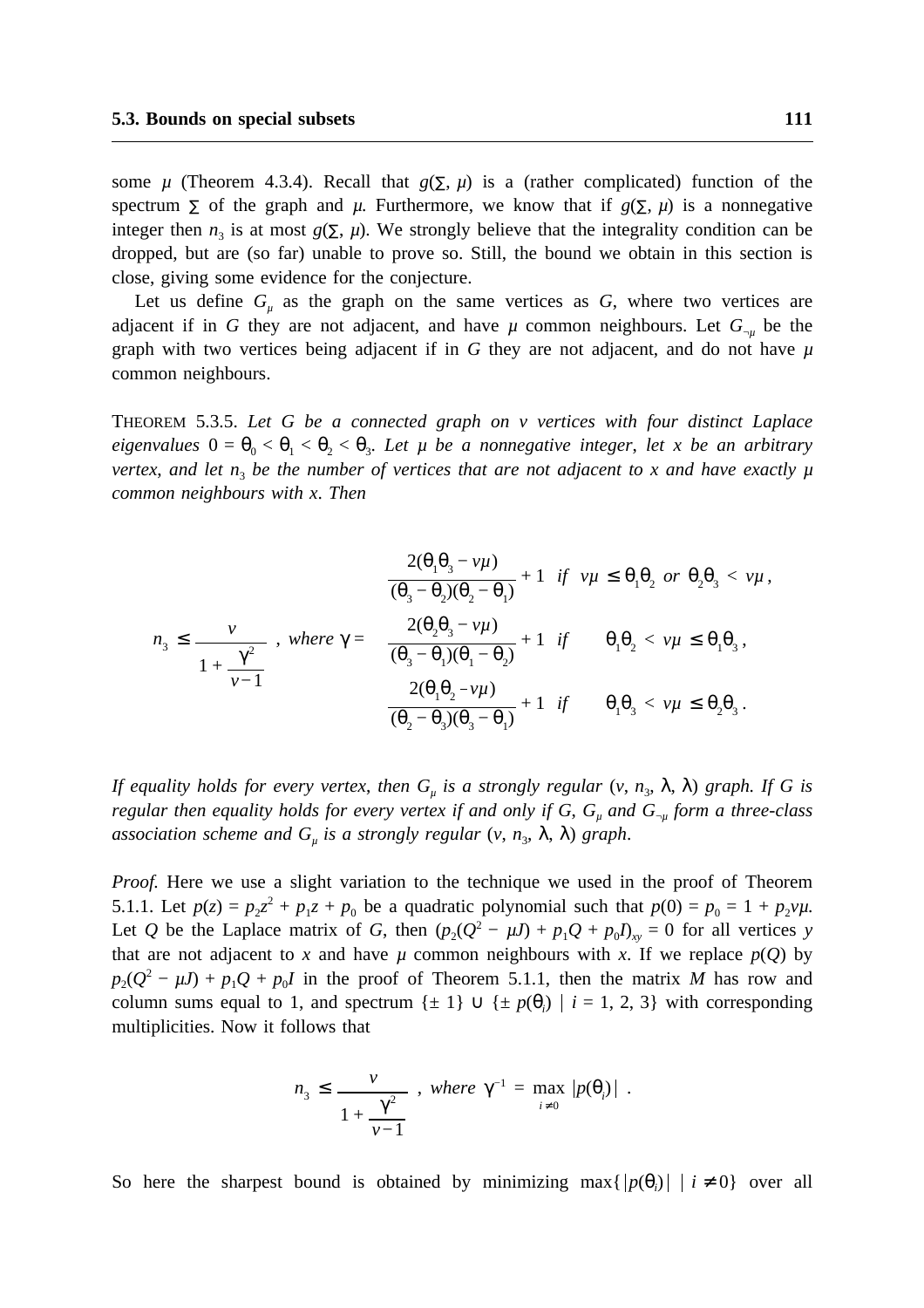polynomials  $p(z) = p_2 z^2 + p_1 z + p_0$  such that  $p(0) = 1 + p_2 \nu \mu$ . For  $\mu = 0$  we know the solution: there is a unique optimal polynomial *p*, and  $p(\theta_1) = -p(\theta_2) = p(\theta_3)$ . In general the situation is more complicated. We shall see that the polynomial is not always unique anymore. However, we can use Lemma 5.3.2 to optimize the bound explicitly. In order to characterize the case of equality, we need to be sure that the bound we find is indeed derived with the best possible polynomial. After substitution of  $p(0) = 1 + p_2 \nu \mu$  our problem becomes to find

$$
\min_{p_2, p_1} \max_{i \neq 0} |p_2(\theta_i^2 + v\mu) + p_1\theta_i + 1|,
$$

so we are looking for a best approximation of the function  $-1$  on  $S = {\theta_1, \theta_2, \theta_3}$  from  $W = \{w \mid w(z) = p_2(z^2 + \nu \mu) + p_1 z\}$ , which is a two-dimensional subspace of *C*(*S*).

Now suppose we have a best approximation *w*\* (these always exist), and suppose that it has one critical point ( $t = 1$ ), say  $\theta_i$ . Then it follows from the lemma that for all  $w \in W$ ,  $w(\theta_i) = 0$ , which implies that  $\theta_i = 0$ , a contradiction.

Now suppose that it has two critical points, say  $\theta_i$  and  $\theta_j$  with  $s_i = \text{sgn}(w^*(\theta_i) + 1)$  and  $s_j = \text{sgn}(w^*(\theta_j) + 1)$ . Then there are  $\alpha_i$ ,  $\alpha_j > 0$  such that for all  $p_2$  and  $p_1$  we have

$$
\alpha_i s_i (p_2(\theta_i^2 + \nu \mu) + p_1 \theta_i) + \alpha_j s_j (p_2(\theta_i^2 + \nu \mu) + p_1 \theta_i) = 0.
$$

Setting  $p_2 = 0$  gives  $\alpha_i s_i \theta_i + \alpha_j s_j \theta_j = 0$ , from which we find that  $s_i = -s_j$ . By setting  $p_1 = 0$ and by use of the derived equation, we have that  $(\theta_i^2 + \nu \mu)\theta_j = (\theta_j^2 + \nu \mu)\theta_i$ , which is equivalent to  $v\mu = \theta_i \theta_j$ . Using that  $w^*(\theta_j) + 1 = -(w^*(\theta_j) + 1)$ , we find that in this case the optimal min-max value of the above problem equals

$$
\frac{|\Theta_i - \Theta_j|}{\Theta_i + \Theta_j}
$$

.

Note that here the optimal polynomial is not unique, in fact there are infinitely many.

Next, consider the case that all three eigenvalues  $\theta_i$  are critical points with  $s_i = \text{sgn}(w^*(\theta_i) + 1)$ . Then it follows from Lemma 5.3.2 that there are  $\alpha_i > 0$  such that

$$
\sum_{i=1}^3 \alpha_i s_i (\theta_i^2 + v\mu) = 0
$$
, and 
$$
\sum_{i=1}^3 \alpha_i s_i \theta_i = 0
$$
,

which is equivalent to

$$
\alpha_1 s_1(\theta_3 - \theta_1)(\theta_1 \theta_3 - \nu \mu) + \alpha_2 s_2(\theta_3 - \theta_2)(\theta_2 \theta_3 - \nu \mu) = 0,\n\alpha_3 s_3(\theta_3 - \theta_1)(\theta_1 \theta_3 - \nu \mu) + \alpha_2 s_2(\theta_2 - \theta_1)(\theta_1 \theta_2 - \nu \mu) = 0.
$$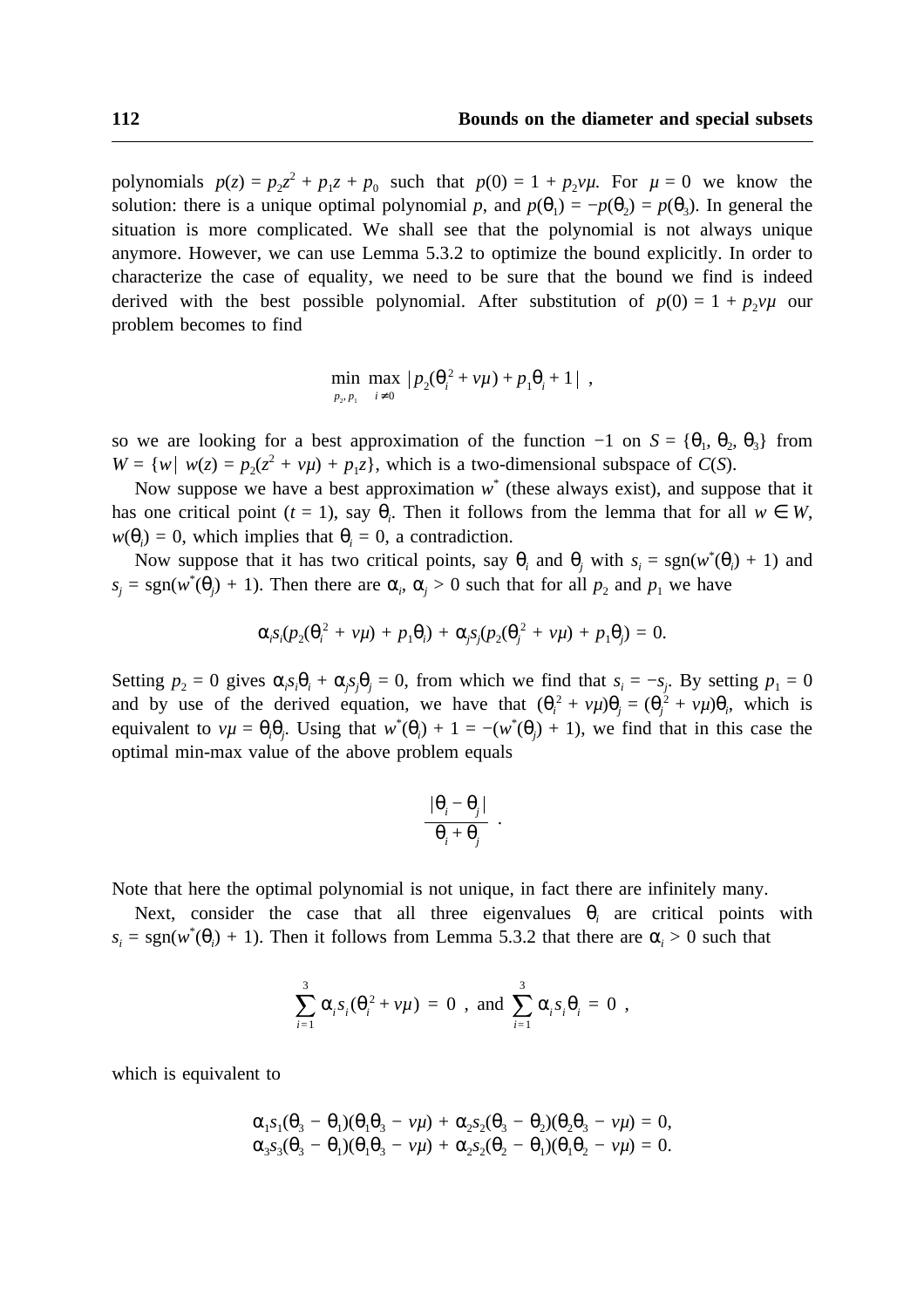So it follows that if  $v\mu < \theta_1\theta_2$  or  $v\mu > \theta_2\theta_3$ , then  $s_1 = -s_2 = s_3$ , and the optimal polynomial is uniquely determined giving optimal value

$$
\frac{(\theta_3-\theta_2)(\theta_2-\theta_1)}{|2(\theta_1\theta_3-\nu\mu)+(\theta_3-\theta_2)(\theta_2-\theta_1)|}.
$$

Similarly we find that if  $\theta_1 \theta_2 < v\mu < \theta_1 \theta_3$ , then  $-s_1 = s_2 = s_3$  and if  $\theta_1 \theta_3 < v\mu < \theta_2 \theta_3$ , then  $s_1 = s_2 = -s_3$ , giving similar expressions as above for the optimal value. We see that the optimal value is a continuous function of  $\mu$ . Thus we find the "optimal" bound.

If for every vertex the bound is tight, then it follows (similarly as before) that  $J - (v - n_3)(p_2(Q^2 - \mu J) + p_1Q + p_0I)$  is the adjacency matrix of  $G_\mu$  and that this graph is a strongly regular  $(v, n_3, \lambda, \lambda)$  graph. Moreover, if *G* is regular, then we have to prove that we have a 3-class association scheme. To show this, suppose that *G* is regular with degree *k* and adjacency matrix *A*. Furthermore, let  $A_3$  be the adjacency matrix of  $G_n$ , and  $A_2 = J - I - A - A_3$  be the adjacency matrix of  $G_{\neg v}$ . As  $Q = kI - A$ , it follows that  $A_3, A_2 \in \langle A^2, A, I, J \rangle$ , the adjacency algebra **A** of *G*. Since *G* is regular with four eigenvalues, it follows that  $A^3 \in \mathbf{A}$ . This implies that  $\langle A_3, A_2, A, I \rangle = \mathbf{A}$ , and so *G*,  $G_\mu$ and  $G_{\neg \theta}$  form a 3-class association scheme.

On the other hand, if *G* is a graph with four eigenvalues such that *G*,  $G_{\mu}$  and  $G_{\nu\mu}$  form a 3-class association scheme and  $G_{\mu}$  is a strongly regular  $(v, n_3, \lambda, \lambda)$  graph then the bound is tight for every vertex. The proof is similar to the situation in the previous section. Here we have to show that the bound is tight for some polynomial  $p(z) = p_2 z^2 + p_1 z + p_0$  such that  $p(0) = 1 + p_2 v \mu$ . Now there are  $q_2$ ,  $q_1$  and  $q_0$  such that  $(J - A_3)/(v - n_3) = q_2(A^2 - \mu J) + q_1A + q_0I$ . If we now take  $q(z) = q_2z^2 + q_1z + q_0$ , then it follows by taking row sums in the matrix equation that  $q(k) = 1 + q_2 \nu \mu$ , and by taking  $p(z) = q(k - z)$ , we find the required polynomial (note that  $p_2 = q_2$ ). It gives a tight bound, which is proven similarly as in the proof of Theorem 5.3.3.  $\Box$ 

Examples of graphs for which the bound is tight, and  $\mu \neq 0$ , are given by the line graph of the Petersen graph ( $\mu = 1$ ,  $n_3 = 8$ ), the Johnson graph  $J(7, 3)$  ( $\mu = 4$ ,  $n_3 = 18$ ), the distance two graph of the generalized hexagon  $GH(q, q)$  ( $\mu = q^3 + q^2 - q - 1$ ,  $n_3 = q^5$ ) and several graphs in the association schemes that are obtained by Hoffman colorings in strongly regular (*v*, *n*<sub>3</sub>, λ, λ) graphs.

The bound does in general not prove the conjecture. For example, suppose we have a regular graph with spectrum  $\{ [5]^1, [\sqrt{5}]^7, [-1]^5, [-\sqrt{5}]^7 \}$ . After rounding the numbers, the bound gives  $n_3 \le 2$ , 15, 3, 1, 0, 0 for  $\mu = 0, 1, 2, 3, 4, 5$ , respectively. The conjectured bounds, however, are 2, 14, 2, 0, 0, 0, respectively. There is precisely one graph with the given spectrum, a 2-cover of  $C_5 \otimes J_2$  (cf. Section 3.3.7), for which every vertex has  $n_3 = 1, 12, 1, 0, 0, 0,$  respectively.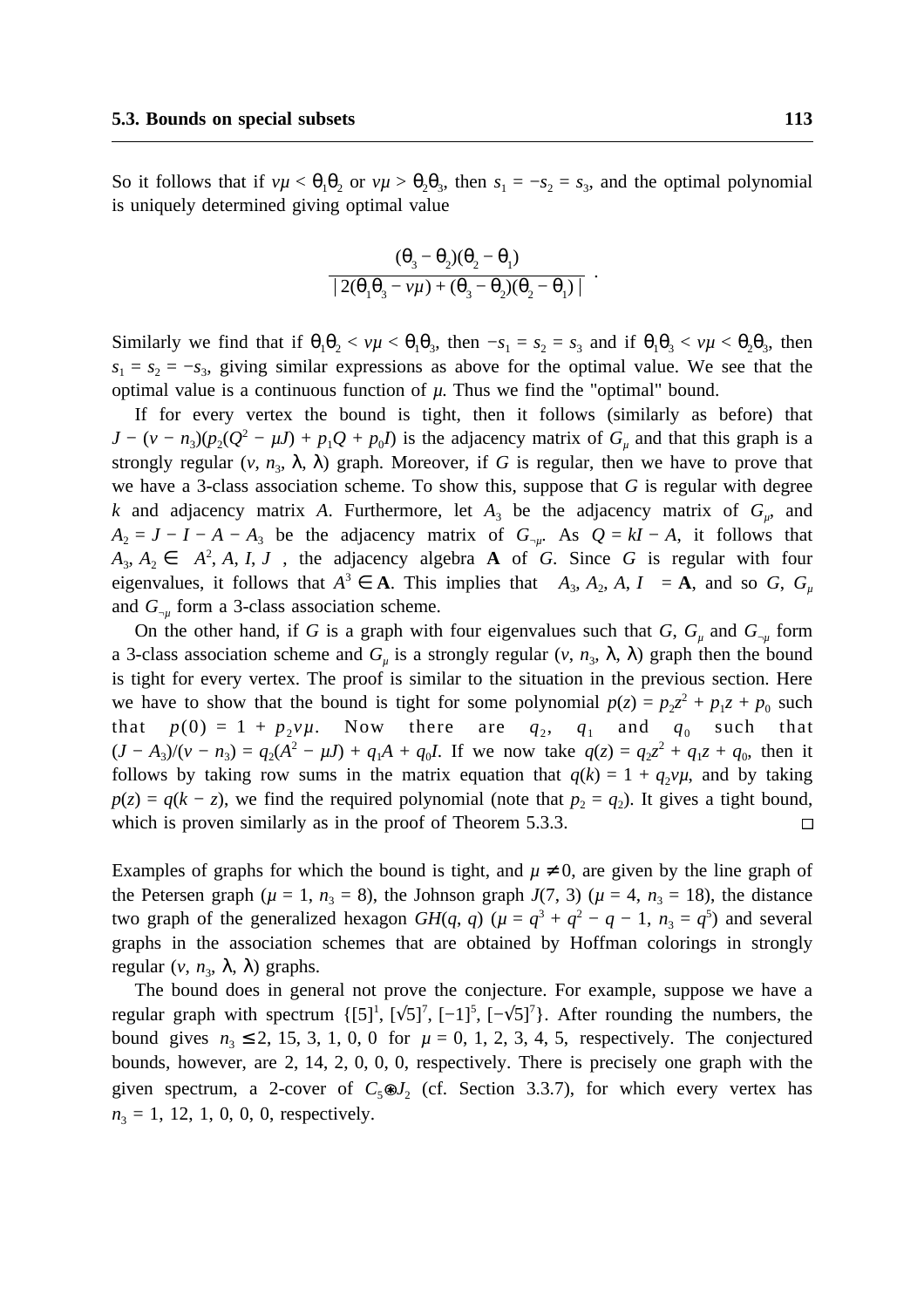.

### **5.3.3. Equally large sets at maximal distance**

As a last illustration of Theorem 5.1.1 we derive bounds on the sizes of two equally large sets at maximal distance, and distance at least two.

PROPOSITION 5.3.6. *Let G be a connected graph on v vertices with r* + 1 *distinct Laplace eigenvalues*  $0 = \theta_0 < \theta_1 < ... < \theta_r$ . Let  $X_1$  *and*  $X_2$  *be sets of vertices of size*  $\kappa$ *, such that the distance between any vertex of*  $X_1$  *and any vertex of*  $X_2$  *is r, then* 

$$
\kappa \le \frac{v}{1+\gamma} \ , \ where \ \gamma = \sum_{j\neq 0} \prod_{i\neq 0, j} \frac{\theta_i}{|\theta_j - \theta_i|}
$$

If the bound is tight then again we must have tight interlacing in Theorem 5.1.1, and so the partition of *M* is regular. It now follows that the partition of  $p(Q)$  induced by the partition of the vertices into  $X_1, X_2$  and the set of remaining vertices is regular with quotient matrix

$$
\begin{pmatrix}\n\kappa & 1 - \frac{\kappa}{\nu - \kappa} & 0 \\
\frac{\kappa}{\nu - \kappa} & 1 - \frac{2\kappa}{\nu - \kappa} & \frac{\kappa}{\nu - \kappa} \\
0 & 1 - \frac{\kappa}{\nu - \kappa} & \frac{\kappa}{\nu - \kappa}\n\end{pmatrix}.
$$

Consider the connected regular graphs with four eigenvalues. Let *G* be a 2-antipodal distance-regular graph with diameter three, so that it has eigenvalues  $k > \lambda_1 > \lambda_2 = -1 > \lambda_3$ , with  $\lambda_1 \lambda_3 = -k$ , then  $G \otimes J_n$  is a connected regular graph with four eigenvalues. For such graphs Proposition 5.3.6 gives  $\kappa \leq n$ , and it is easy to find vertex sets for which this bound is tight. Checking the list of feasible parameter sets in Appendix A.3, it follows that the only other examples of regular graphs with four eigenvalues on at most 30 vertices, for which the bound is tight, are given by the four incidence graphs of 2-(15, 8, 4) designs, which all have a tight bound  $\kappa \le 3$ . The problem of finding two sets of size three at distance three is equivalent to finding three points all of which are incident with three blocks in the corresponding complementary 2-(15, 7, 3) designs.

Another example is given by the Hamming graph *H*(*d*, *q*), which has Laplace eigenvalues *jq*, *j* = 0,..., *d*. Here we find that  $1 + \gamma = 2^d$ , so  $\kappa \le (\frac{1}{2}q)^d$ . For *q* even, the bound is tight: split the alphabet into two equally large parts  $Q_1$  and  $Q_2$ , and take as vertex sets the set of words with letters in  $Q_1$ , and the set of words with letters in  $Q_2$ .

If we have only three Laplace eigenvalues then Proposition 5.3.6 provides a bound on the size of two equally large disconnected vertex sets, that is, two sets with no edges in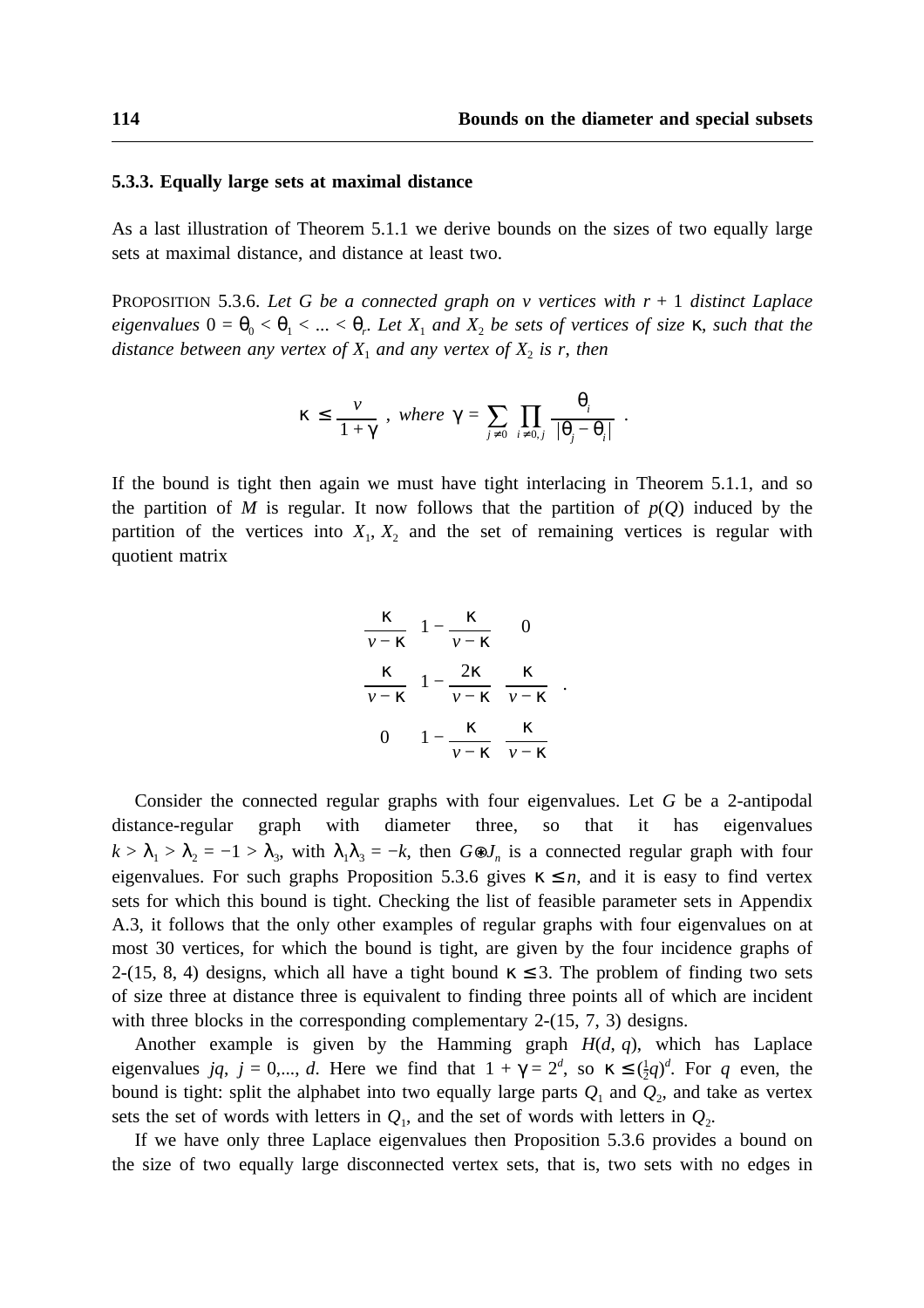between. We also find such a bound in case we have more Laplace eigenvalues.

PROPOSITION 5.3.7. *Let G be a connected graph on v vertices with r* + 1 *distinct Laplace eigenvalues*  $0 = \theta_0 < \theta_1 < ... < \theta_r$ . Let  $X_1$  *and*  $X_2$  *be two disconnected vertex sets of size*  $\kappa'$ , *then*  $\kappa' \leq \frac{1}{2}\nu(1 - \theta_1/\theta_r)$ .

*Proof.* Use the first degree polynomial  $p(z) = 1 - 2z/(\theta_1 + \theta_r)$ .  $\Box$ 

This method was used by Haemers [58] to find a bound due to Helmberg, Mohar, Poljak and Rendl [64] on the bandwidth of a graph.

Next, we consider the case that the bound on κ′ is tight. Then the Laplace matrix *Q* is regularly partitioned with quotient matrix

$$
\begin{pmatrix}\n\theta_1 & -\theta_1 & 0 \\
\frac{1}{2}(\theta_1 - \theta_r) & \theta_r - \theta_1 & \frac{1}{2}(\theta_1 - \theta_r) \\
0 & -\theta_1 & \theta_1\n\end{pmatrix}.
$$

Thus a necessary condition for tightness is that  $\theta_r - \theta_1$  is an even integer.

Families of (strongly regular) graphs for which we have a tight bound are given by the complete multipartite graphs  $K_{m \times n}$  for even *n*, with  $\kappa \leq \frac{1}{2}n$ , the triangular graphs  $T(n)$  for even *n*, with  $\kappa \le (\frac{1}{2}n)$ , and the lattice graphs  $L_2(n)$  for even *n*, with  $\kappa \le (\frac{1}{2}n)^2$ . Checking the list of feasible parameter sets in Appendix A.2, it follows that besides the mentioned graphs, the only connected graphs with three Laplace eigenvalues on at most 27 vertices for which the bound can be tight are the graphs obtained from polarities in 2-(15, 8, 4),  $2-(16, 6, 2)$  and  $2-(21, 5, 1)$  designs. For example, the matrices given by

$$
\begin{pmatrix}\nI & I & I & P & O & O \\
D_1 & I & I & P & I & O & O \\
I & I & D_2 & O & O & I & P \\
I & I & O & O & P & I & I \\
I & P & O & O & O & I & I \\
I & P & O & O & O & I & I \\
P & I & O & O & O & I & I & I \\
O & O & I & P & I & I & O \\
O & O & P & I & I & I & O\n\end{pmatrix}, \text{ with } D_i \in \{ \begin{pmatrix} 0 & J \\ J & O \end{pmatrix}, \begin{pmatrix} J & O \\ O & J \end{pmatrix} \},
$$

where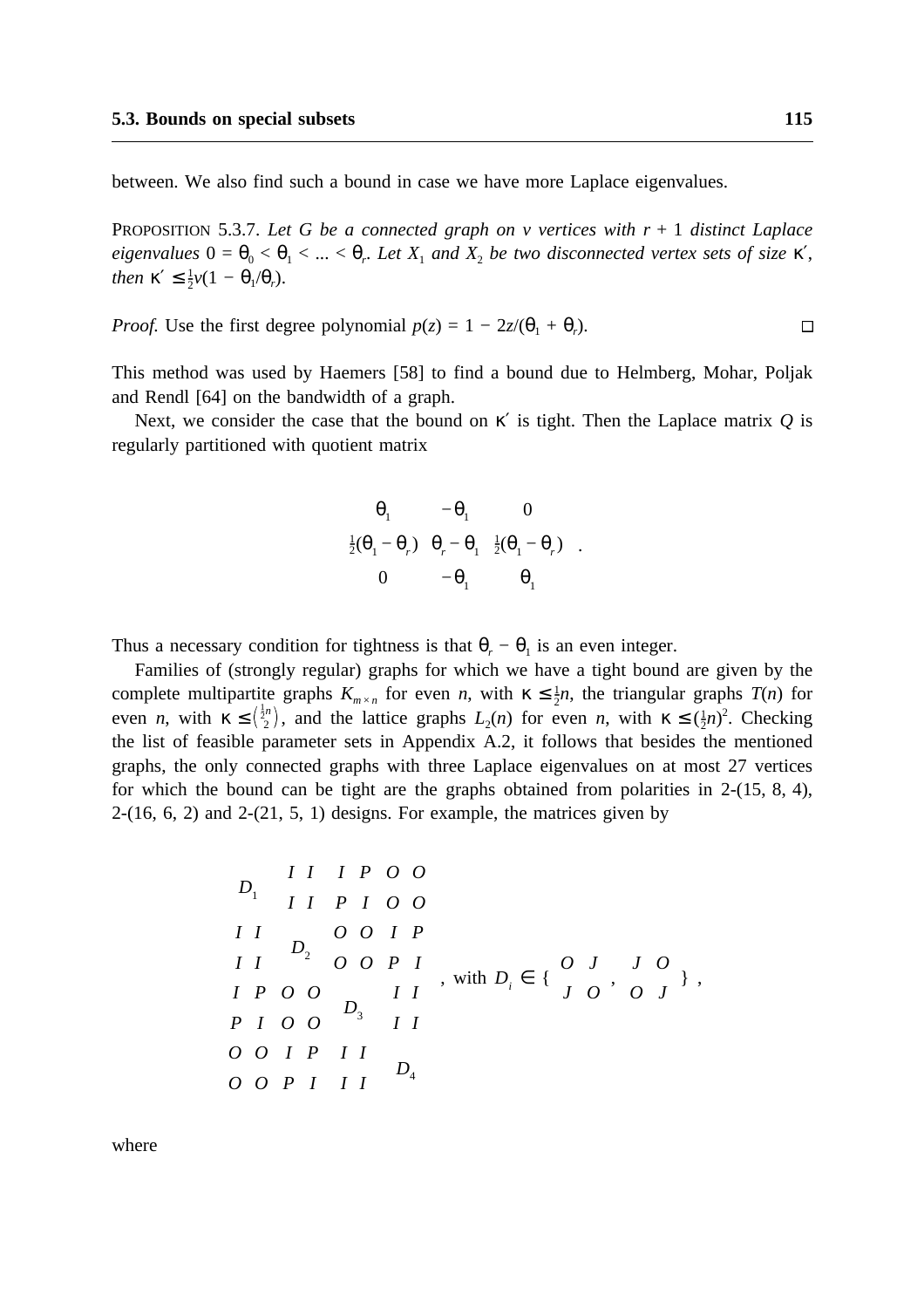$$
O = \begin{pmatrix} 0 & 0 \\ 0 & 0 \end{pmatrix}, J = \begin{pmatrix} 1 & 1 \\ 1 & 1 \end{pmatrix}, I = \begin{pmatrix} 1 & 0 \\ 0 & 1 \end{pmatrix}, P = \begin{pmatrix} 0 & 1 \\ 1 & 0 \end{pmatrix},
$$

are incidence matrices of 2-(16, 6, 2) designs with a polarity, and we obtain graphs with Laplace spectrum  $\{ [8]^m, [4]^{15-m}, [0]^1 \}$  for  $m = 5, 6, 7, 8$ , and 9. For these graphs we have  $\kappa \leq 4$ , and the bound is tight, as we can see from the matrices. The regular graphs in this example are the Clebsch graph and the lattice graph  $L<sub>2</sub>(4)$ . The only other regular graph obtained from a 2-(16, 6, 2) design with a polarity is the Shrikhande graph, and also here the bound is tight. The triangular graph  $T(6)$  is an (the only regular) example obtained from a 2-(15, 8, 4) design with a polarity, and it has tight bound  $\kappa \le 3$ . Furthermore, there are precisely two graphs that can be obtained from a polarity in the  $2-(21, 5, 1)$  design (the projective plane of order 4), and for both graphs the bound  $\kappa \le 6$  is tight.

Besides the graphs we already mentioned, there are only two other strongly regular graphs on at most 35 vertices for which the bound is tight: these are two of the three Chang graphs. These graphs have the same spectrum as and are obtained from switching in the triangular graph *T*(8). The one that is obtained from switching with respect to a 4-coclique and the one that is obtained from switching with respect to an 8-cycle have a tight bound, the one that is obtained from switching with respect to the union of a 3-cycle and a 5-cycle not.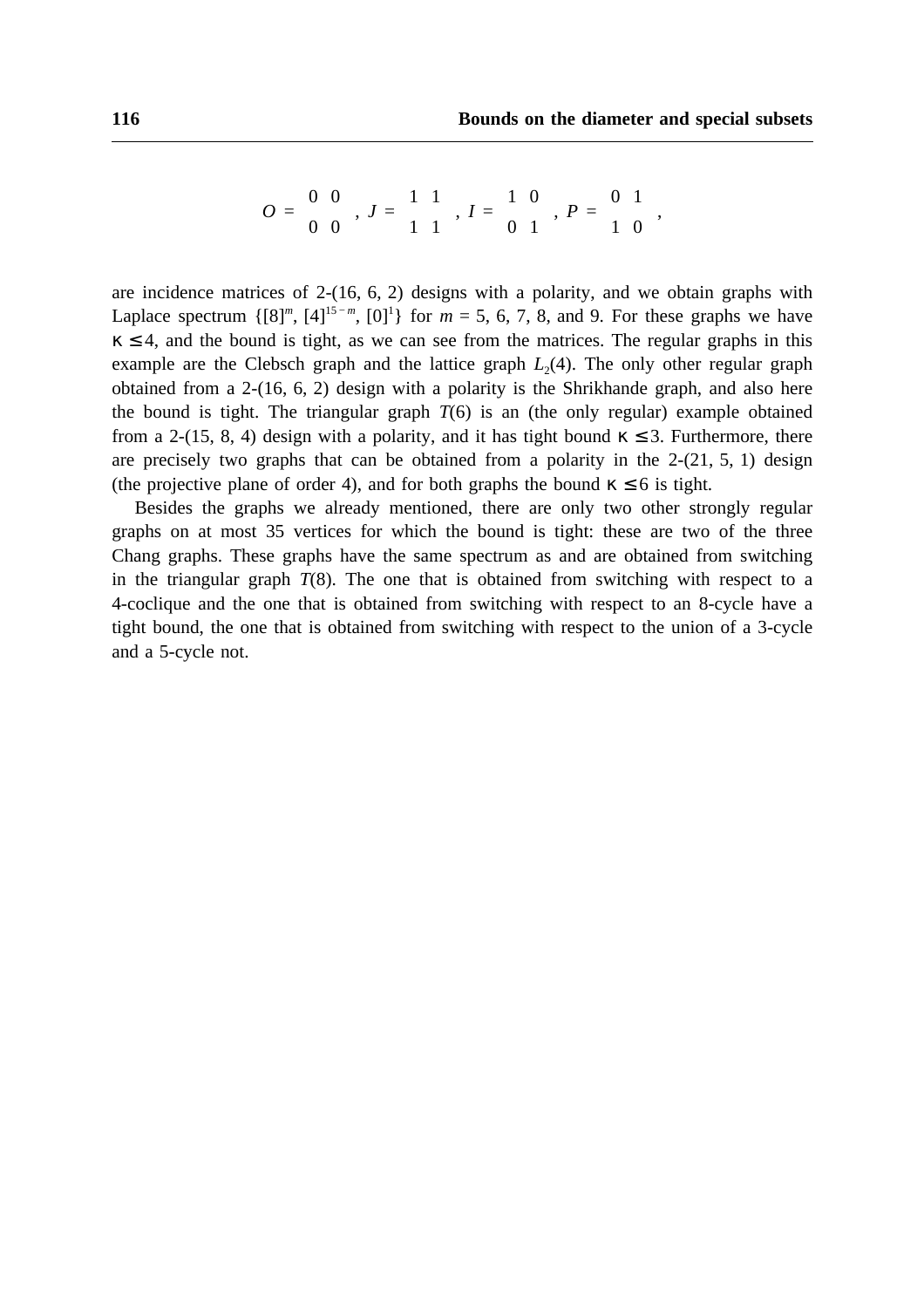# **Appendices**

## **A.2. Graphs with three Laplace eigenvalues**

By computer we generated all feasible parameter sets for graphs on *v* vertices with constant  $\mu$  and  $\overline{\mu}$ , having restricted Laplace eigenvalues  $\theta_1 > \theta_2$  and vertex degrees  $k_1 \geq k_2$ , for  $v \le 40$ , satisfying  $0 < \mu \le \overline{\mu}$ . If  $\lambda_{22} < 0$ , then the condition  $n_2 \le v(\theta_1 - k_2)/\theta_1$  is satisfied. By # we denote the number of nonregular graphs. If there are any strongly regular graphs, then their number is denoted in between brackets. By  $ByBruck-Ryser(p)$  we denote that the Bruck-Ryser condition is not satisfied modulo *p*.

| ν                                | $\mu$                       | $\mu$               | $\theta_1$                                                   | $\theta_2$                                     | $k_1$                              | k <sub>2</sub>                     |                                           | $n_1$ $n_2$      | $\lambda_{22}$                         | #                                                 |                              | <b>Notes</b>                                                                                                  | Subsection 2.2.*                          |
|----------------------------------|-----------------------------|---------------------|--------------------------------------------------------------|------------------------------------------------|------------------------------------|------------------------------------|-------------------------------------------|------------------|----------------------------------------|---------------------------------------------------|------------------------------|---------------------------------------------------------------------------------------------------------------|-------------------------------------------|
| 5                                | 1                           | 1                   | 3.6180                                                       | 1.3820                                         | 2                                  | 2                                  |                                           |                  | 0                                      |                                                   | $\times$ (1)                 | $C_5$ , $G(3,1,0)$                                                                                            | 5                                         |
| 7                                | 1                           | 2                   | 4.4142                                                       | 1.5858                                         | 3                                  | 2                                  | 4                                         | 3                | -1                                     | 1                                                 |                              | $G(4,1,0)$ , $P(7,3,1)$                                                                                       | 3.a,d, 4, 5                               |
| 9<br>9                           | 1<br>$\overline{a}$         | 3<br>$\overline{a}$ | 5.3028<br>6                                                  | 1.6972<br>3                                    | 4<br>4                             | 2<br>$\overline{4}$                | 5                                         | 4                | $-2$<br>1                              | 1                                                 | $\times$ (1)                 | G(5,1,0)<br>$L_2(3)$                                                                                          | 3.a, 5                                    |
| 10                               | 1                           | 4                   | 5                                                            | 2                                              | 3                                  | 3                                  |                                           |                  | 0                                      |                                                   | $\times$ (1)                 | Petersen                                                                                                      |                                           |
| 11<br>11                         | 1<br>2                      | 4<br>3              | 6.2361<br>6.7321                                             | 1.7639<br>3.2679                               | 5<br>5                             | 2<br>$\overline{4}$                | 6<br>6                                    | 5<br>5           | $-3$<br>$\mathbf{0}$                   | 1<br>$\mathbf{1}$                                 |                              | G(6,1,0)<br>P(11, 5, 2)                                                                                       | 3.a, 5<br>4                               |
| 13<br>13<br>13<br>13             | 1<br>1<br>2<br>3            | 5<br>6<br>4<br>3    | 7.1926<br>5.7321<br>7.5616<br>8.3028                         | 1.8074<br>2.2679<br>3.4384<br>4.6972           | 6<br>4<br>6<br>6                   | 2<br>3<br>4<br>6                   | 7<br>9<br>7                               | 6<br>4<br>6      | -4<br>-1<br>$-1$<br>$\overline{2}$     | 1<br>1<br>1                                       | $\times$ (1)                 | G(7,1,0)<br>P(13, 4, 1)<br>G(7, 3, 1)<br>P(13)                                                                | 3.a, 5<br>3.c,d, 4<br>5                   |
| 15<br>15<br>15                   | 1<br>2<br>3                 | 6<br>5<br>4         | 8.1623<br>8.4495<br>9                                        | 1.8377<br>3.5505<br>5                          | 7<br>7<br>7                        | 2<br>4<br>6                        | 8<br>8                                    | 7<br>7           | $-5$<br>$-2$<br>1                      | 1<br>$\mathbf 0$                                  | $\geq 3(1)$                  | G(8,1,0)<br>G(D)<br>$P(15, 7, 3)$ $(\overline{T(6)})$                                                         | 3.a, 5<br>5<br>4                          |
| 16                               | 2                           | 6                   | 8                                                            | 4                                              | 6                                  | 5                                  |                                           |                  | 0                                      |                                                   | $\geq 4$ (3)                 | $P(16, 6, 2)$ (Clebsch,<br>$L2(4)$ , Shrikhande)                                                              | 4                                         |
| 17<br>17<br>17<br>17             | 1<br>2<br>3<br>4            | 7<br>6<br>5         | 9.1401<br>9.3723<br>9.7913<br>4 10.5616                      | 1.8599<br>3.6277<br>5.2087<br>6.4384           | 8<br>8<br>8<br>8                   | 2<br>$\overline{4}$<br>6<br>8      | 9<br>9<br>9                               | 8<br>8<br>8      | -6<br>$-3$<br>0<br>3                   | 1<br>0<br>0                                       | $\times$ (1)                 | G(9,1,0)<br>Bruck-Ryser(3), $G(D)$<br>Bruck-Ryser(7)<br>P(17)                                                 | 5<br>3.a,<br>-5<br>1,<br>1                |
| 19<br>19<br>19<br>19             | 1<br>$\mathbf{1}$<br>2<br>4 | 8<br>10<br>5        | 10.1231<br>7.4495<br>7 10.3166<br>11.2361                    | 1.8769<br>2.5505<br>3.6834<br>6.7639           | 9<br>6<br>9<br>9                   | 2<br>3<br>$\overline{4}$<br>8      | 10<br>11<br>10<br>10                      | 9<br>8<br>9<br>9 | $-7$<br>$-3$<br>$-4$<br>2              | 1<br>0<br>$\mathbf 0$<br>$\geq 1$                 |                              | G(10,1,0)<br>Bruck-Ryser(3)<br>G(D)<br>P(19, 9, 4)                                                            | 3.a, 5<br>1,<br>3<br>5<br>4               |
| 21<br>21<br>21<br>21<br>21<br>21 | 1<br>2<br>3<br>4<br>5       | 9<br>1 12           | 11,1098<br>7<br>8 11.2749<br>7 11.5414<br>6 12<br>5 12.7913  | 1.8902<br>3<br>3.7251<br>5.4586<br>7<br>8.2087 | 10<br>5<br>10<br>10<br>10<br>10 10 | 2<br>$\overline{4}$<br>4<br>6<br>8 | 11 10<br>11 10<br>11 10                   |                  | $-8$<br>$-1$<br>$-5$<br>$-2$<br>1<br>4 | 1<br>2<br>$\mathbf 0$<br>1                        | $\geq 1$ (1)<br>$\times$ (0) | G(11,1,0)<br>P(21, 5, 1)<br>Bruck-Ryser(3), $G(D)$<br>G(11,5,2)<br>$T(7)$ , switched $T(7)$<br>Bruck-Ryser(3) | 3.a, 5<br>3.b.d. 4<br>1, 5<br>5<br>6<br>1 |
| 22                               | 3                           |                     | 8 1 1                                                        | 6                                              | 9                                  | 7                                  |                                           |                  | 0                                      | $\geq$ 2                                          |                              | switched $T(7)$                                                                                               | 6                                         |
| 23<br>23<br>23<br>23<br>23       | 2<br>3<br>4<br>5            | 8<br>6              | 1 10 12.0990<br>9 12.2426<br>12.4641<br>7 12.8284<br>13.4495 | 1.9010<br>3.7574<br>5.5359<br>7.1716<br>8.5505 | 11<br>11<br>11<br>11<br>11 10      | 2<br>4<br>6<br>8                   | 12 11<br>12 11<br>12 11<br>12 11<br>12 11 |                  | -9<br>$-6$<br>$-3$<br>0<br>3           | 1<br>$\mathbf 0$<br>$\mathbf 0$<br>S.<br>$\geq 1$ |                              | G(12,1,0)<br>G(D)<br>G(D)<br>P(23, 11, 5)                                                                     | 3.a,<br>5<br>5<br>5<br>4                  |
| 25<br>25<br>25<br>25<br>25       | 3                           | 1 15<br>2 12 10     | 1 11 13.0902<br>7.7913<br>2 10 13.2170<br>9 13.4051          | 1.9098<br>3.2087<br>3.7830<br>5<br>5.5949      | 12<br>6<br>12<br>8<br>12           | 2<br>4<br>4<br>6<br>6              | 13 12<br>16<br>13 12<br>13 12             | 9                | $-10$<br>$-2$<br>$-7$<br>-1<br>$-4$    | 1<br>1<br>0<br>ċ.<br>1                            | (1)                          | G(13,1,0)<br>G(D)<br>$L_{2}(5)$<br>G(13, 4, 1)                                                                | 3.a,<br>5<br>3.c<br>5<br>2<br>5           |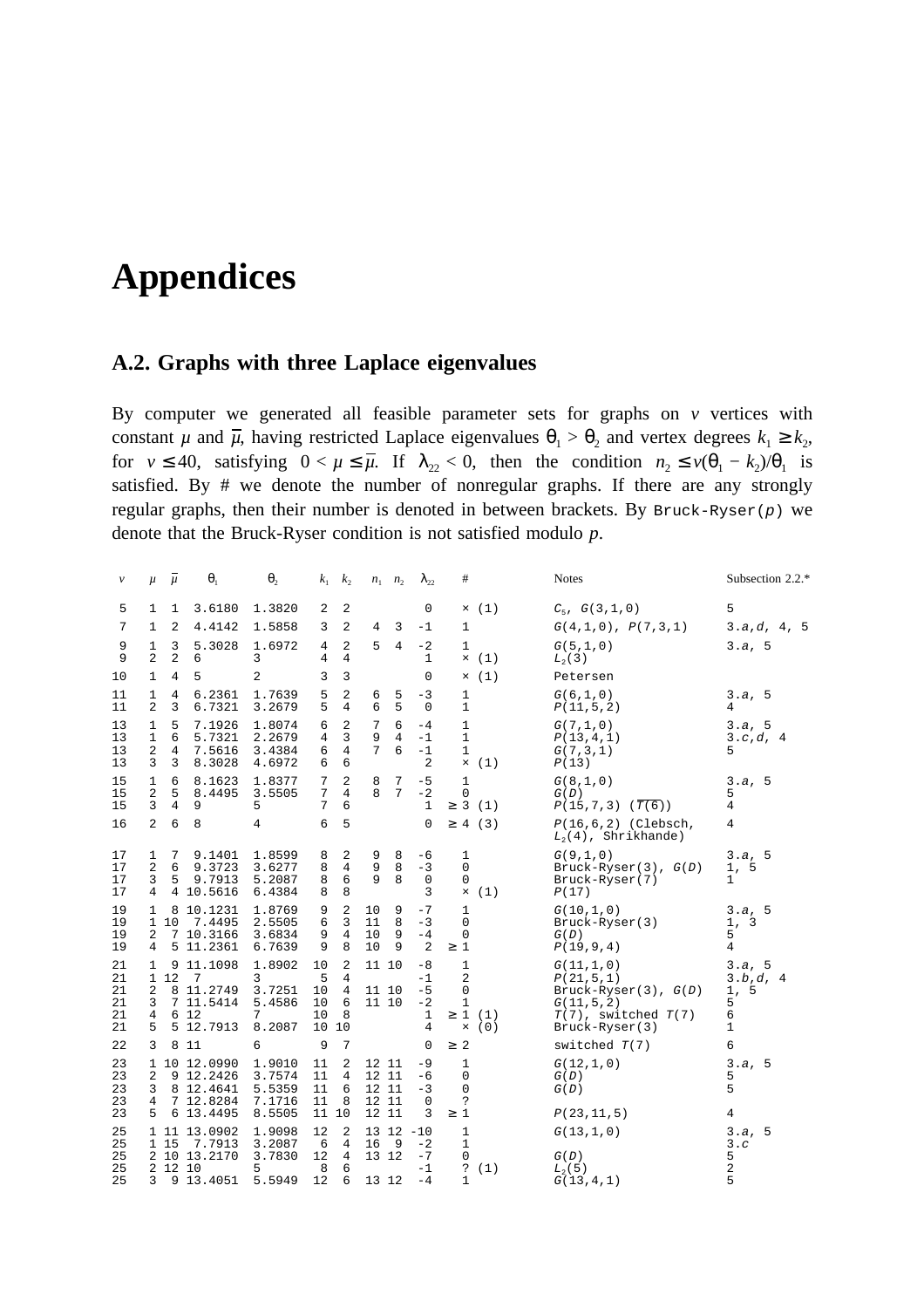| v                                                        | $\mu$<br>$\mu$                        | $\theta_1$                                                                                                                                                                         | $\theta_2$                                                         | $k_1$ $k_2$                                                                                       | $n_1$ $n_2$                                                                                      | $\lambda_{22}$                                     | #                                                         |             | <b>Notes</b>                                                                                                                                    | Subsection 2.2.*                                    |
|----------------------------------------------------------|---------------------------------------|------------------------------------------------------------------------------------------------------------------------------------------------------------------------------------|--------------------------------------------------------------------|---------------------------------------------------------------------------------------------------|--------------------------------------------------------------------------------------------------|----------------------------------------------------|-----------------------------------------------------------|-------------|-------------------------------------------------------------------------------------------------------------------------------------------------|-----------------------------------------------------|
| 25<br>25<br>25                                           | 5<br>7<br>6                           | 3 10 11.4495<br>14.1926<br>6 15                                                                                                                                                    | 6.5505<br>8.8074<br>10                                             | 9<br>8<br>12 10<br>12 12                                                                          | 16<br>9<br>13 12                                                                                 | 1<br>2<br>5                                        | $\geq 1$<br>S.<br>×                                       | (15)        | P(25, 9, 3)<br>$L_3(5)$                                                                                                                         | 4                                                   |
| 26<br>27<br>27<br>27<br>27<br>27                         | 4<br>5<br>8<br>6                      | 9 13<br>1 12 14.0828<br>2 11 14.1962<br>3 10 14.3589<br>- 15<br>7 15.6458 10.3542                                                                                                  | 8<br>1.9172<br>3.8038<br>5.6411<br>9                               | 10 10<br>13<br>2<br>13<br>4<br>13<br>6<br>13 10<br>13 12                                          | $14$ $13$ $-11$<br>14 13<br>14 13<br>14 13                                                       | 3<br>-8<br>$-5$<br>1<br>4                          | ×<br>1<br>0<br>0<br>ċ.<br>$\geq 1$                        | (10)<br>(1) | G(14,1,0)<br>G(D)<br>G(D)<br>Schläfli<br>P(27, 13, 6)                                                                                           | 3.a, 5<br>5<br>5<br>4                               |
| 28<br>29<br>29<br>29<br>29<br>29<br>29<br>29             | 4 10 14<br>5<br>6                     | 1 13 15.0765<br>2 12 15.1789<br>2 15 10.4495<br>3 11 15.3218<br>4 10 15.5311<br>9 15.8541<br>8 16.3723 10.6277                                                                     | 8<br>1.9235<br>3.8211<br>5.5505<br>5.6782<br>7.4689<br>9.1459      | 12<br>9<br>2<br>14<br>4<br>14<br>7<br>8<br>14<br>6<br>14<br>8<br>14 10<br>14 12                   | 15 14<br>15 14<br>21<br>8<br>15 14<br>15 14<br>15 14<br>15 14                                    | 0<br>-12<br>$-9$<br>0<br>-6<br>$-3$<br>0<br>3<br>6 | S.<br>1<br>0<br>0<br>0<br>10<br>S.<br>0                   | (4)         | $T(8)$ , Chang<br>G(15,1,0)<br>$Bruck-Ryser(3)$ , $G(D)$<br>Bruck-Ryser(3), $P(D)$<br>Bruck-Ryser(31), $G(D)$<br>G(15, 7, 3)<br>Bruck-Ryser(11) | 5<br>3.a,<br>-5<br>1,<br>1, 4<br>1,<br>-5<br>5<br>1 |
| 29<br>31<br>31<br>31<br>31<br>31<br>31<br>31<br>31       | 7<br>1 20<br>6<br>7                   | 7 17.1926 11.8074<br>1 14 16.0711<br>8.2361<br>2 13 16.1644<br>3 12 16.2915<br>3 14 12.6458<br>4 11 16.4721<br>9 17.1623 10.8377<br>8 17.8284 12.1716                              | 1.9289<br>3.7639<br>3.8356<br>5.7085<br>7.3542<br>7.5279           | 14 14<br>2<br>15<br>6<br>5<br>15<br>4<br>15<br>6<br>9<br>10<br>15<br>8<br>15 12<br>15 14          | 16 15<br>25<br>6<br>16 15<br>16 15<br>21 10<br>16 15<br>16 15<br>16 15                           | -13<br>-1<br>$-10$<br>$-7$<br>1<br>-4<br>2<br>5    | ×<br>1<br>1<br>0<br>0<br>$\geq 1$<br>3<br>ċ.<br>$\geq 1$  | (41)        | P(29)<br>G(16,1,0)<br>P(31,6,1)<br>G(D)<br>G(D)<br>P(31, 10, 3)<br>G(16,6,2)<br>P(31, 15, 7)                                                    | 5<br>3.a,<br>3.d,<br>4<br>5<br>5<br>4<br>5<br>4     |
| 33<br>33<br>33<br>33<br>33<br>33<br>33<br>33             | 1 21<br>6 10 18<br>7<br>8             | 1 15 17.0664<br>9.5414<br>2 14 17.1521<br>3 13 17.2663<br>4 12 17.4244<br>9 18.5414 12.4586<br>8 19.3723 13.6277                                                                   | 1.9336<br>3.4586<br>3.8479<br>5.7337<br>7.5756<br>11               | 16<br>2<br>8<br>4<br>4<br>16<br>16<br>6<br>16<br>8<br>16 12<br>16 14<br>16 16                     | 17 16<br>19 14<br>17 16<br>17 16<br>17 16<br>17 16                                               | -14<br>$-4$<br>-11<br>$-8$<br>$-5$<br>1<br>4<br>7  | 1<br>0<br>0<br>0<br>0<br>ċ.<br>S.<br>×                    | (0)         | G(17,1,0)<br>$Bruck-Ryser(3)$ , $G(D)$<br>Bruck-Ryser $(7)$ , $G(D)$<br>G(D)<br>Bruck-Ryser(3)                                                  | 3.a,<br>5<br>3<br>1, 5<br>5<br>1,<br>5<br>1         |
| 34<br>35<br>35<br>35<br>35<br>35<br>35<br>35             | 5 12 17<br>9<br>8                     | 1 16 18.0623<br>2 15 18.1414<br>3 14 18.2450<br>4 13 18.3852<br>6 11 18.8730 11.1270<br>7 10 19.3166 12.6834<br>-20                                                                | 10<br>1.9377<br>3.8586<br>5.7550<br>7.6148<br>14                   | 15 11<br>2<br>17<br>17<br>4<br>17<br>6<br>17<br>8<br>17 12<br>17 14<br>17 16                      | 18 17 -15<br>18 17<br>18 17<br>18 17<br>18 17<br>18 17                                           | 0<br>-12<br>-9<br>-6<br>0<br>3<br>6                | ċ.<br>1<br>0<br>0<br>0<br>2<br>?<br>$\geq 5$              | (2 3854)    | G(18,1,0)<br>G(D)<br>G(D)<br>G(D)<br>P(35, 17, 8)                                                                                               | 3.a, 5<br>5<br>5<br>5<br>4                          |
| 36<br>36<br>36<br>36                                     | 1 24<br>2 20 12<br>4 15 16<br>6 12 18 | 9                                                                                                                                                                                  | 4<br>6<br>9<br>12                                                  | 5<br>-7<br>7<br>10<br>14 10<br>15 14                                                              |                                                                                                  | $-2$<br>$-2$<br>$-1$<br>4                          | 1<br>S.<br>ċ.<br>$\geq 5$                                 | (1)<br>(1)  | $L_2(6)$<br>T(9)<br>$( \geq 32728)$ $P(36, 15, 6)$ $(L_3(6))$                                                                                   | 2,<br>3.b<br>4                                      |
| 37<br>37<br>37<br>37<br>37<br>37<br>37<br>37<br>37<br>37 | 8                                     | 1 17 19.0586<br>2 16 19.1322<br>2 20 13.5311<br>2 21 11.6458<br>3 15 19.2268<br>4 14 19.3523<br>5 13 19.5249<br>5 14 17.3166 10.6834<br>7 11 20.1401 12.8599<br>10 20.7016 14.2984 | 1.9414<br>3.8678<br>5.4689<br>6.3542<br>5.7732<br>7.6477<br>9.4751 | 2<br>18<br>4<br>18<br>12<br>6<br>9<br>8<br>18<br>6<br>18<br>8<br>18 10<br>15 12<br>18 14<br>18 16 | 19 18 -16<br>19 18 -13<br>20 17<br>28<br>9<br>19 18<br>19 18<br>19 18<br>20 17<br>19 18<br>19 18 | $-5$<br>0<br>$-10$<br>$-7$<br>$-4$<br>1<br>2<br>5  | 1<br>0<br>0<br>$\geq 1$<br>0<br>0<br>22<br>ċ.<br>ċ.<br>ċ. |             | G(19,1,0)<br>G(D)<br>Bruck-Ryser(5)<br>P(37, 9, 2)<br>G(D)<br>G(D)<br>G(19, 9, 4)                                                               | 3.a, 5<br>5<br>1<br>4<br>5<br>5<br>5                |
| 37<br>39<br>39<br>39<br>39<br>39<br>39<br>39<br>39       | 9<br>7 12 21                          | 9 21.5414 15.4586<br>1 18 20.0554<br>2 17 20.1240<br>3 16 20.2111<br>4 15 20.3246<br>5 14 20.4772<br>8 11 21.4641 14.5359<br>9 10 22.1623 15.8377                                  | 1.9446<br>3.8760<br>5.7889<br>7.6754<br>9.5228<br>13               | 18 18<br>19<br>2<br>19<br>4<br>19<br>6<br>19<br>8<br>19 10<br>19 14<br>19 16<br>19 18             | 20 19 -17<br>$2019 - 14$<br>20 19<br>20 19<br>20 19<br>20 19<br>20 19                            | 8<br>-11<br>$-8$<br>$-5$<br>1<br>4<br>7            | ×<br>1<br>0<br>0<br>0<br>0<br>ċ.<br>ċ.<br>$\geq 1$        | (282)       | P(37)<br>G(20,1,0)<br>G(D)<br>G(D)<br>G(D)<br>G(D)<br>P(39, 19, 9)                                                                              | 3.a, 5<br>5<br>5<br>5<br>5<br>4                     |
| 40<br>40<br>40                                           | 3 20 15<br>4 18 16<br>6 14 20         |                                                                                                                                                                                    | 8<br>10<br>12                                                      | 13<br>9<br>13 12<br>18 13                                                                         |                                                                                                  | $-2$<br>2<br>0                                     | S.<br>$\geq 5$<br>ċ.                                      | (2 27)      | P(40, 13, 4)                                                                                                                                    | 4                                                   |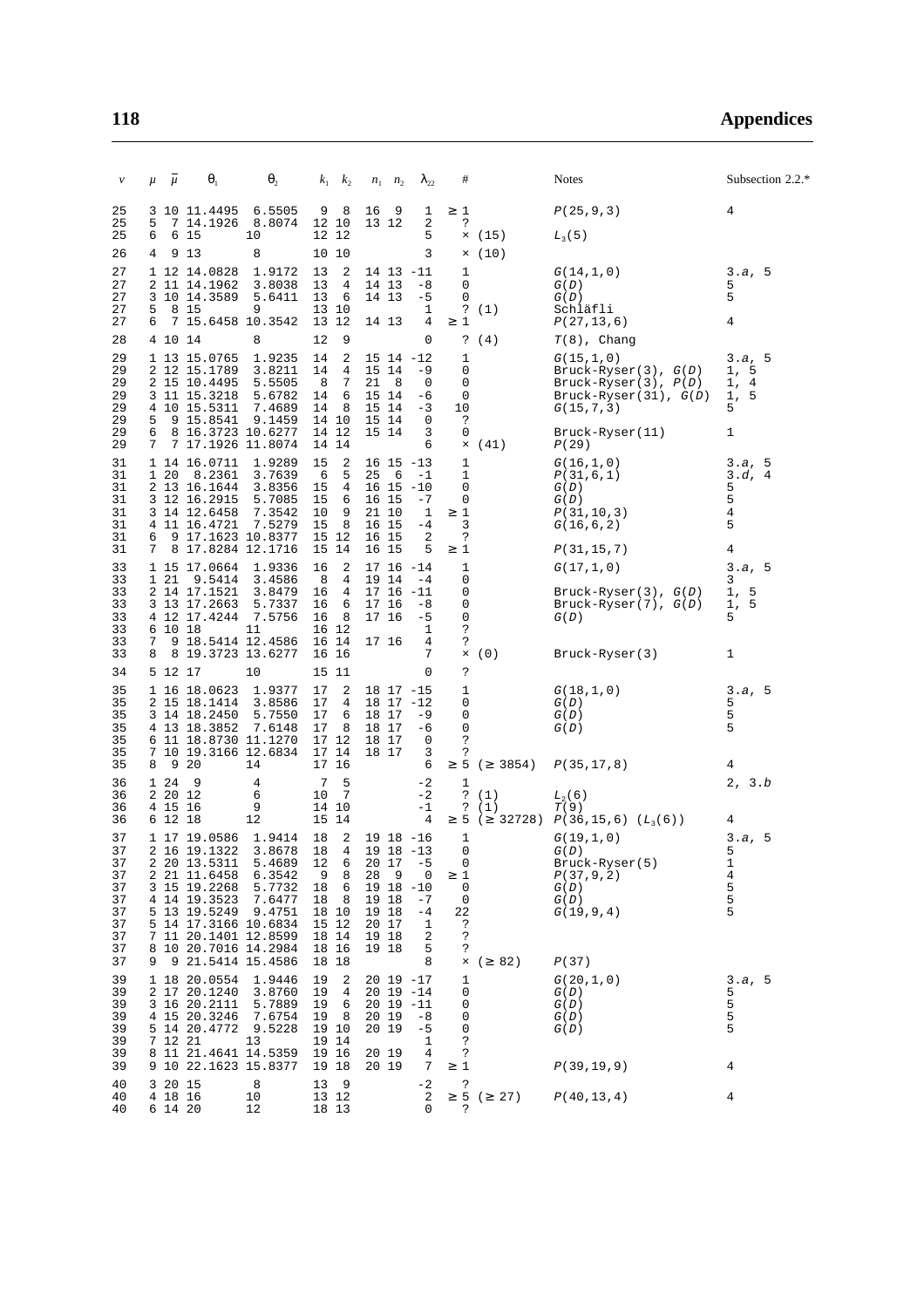## **A.3. Regular graphs with four eigenvalues**

In this Appendix we list all feasible spectra for connected regular graphs with four eigenvalues and at most 30 vertices. If both the spectrum and its complementary spectrum correspond to connected graphs then only the one with least degree is mentioned. # denotes the number of graphs. In between brackets the number of such graphs or their complements that are a relation in a three-class association scheme is denoted (if positive). These numbers are obtained from Appendix A.4. The references refer to the subsections of Chapter 3 or the literature. For more on the computer results, see [40]. McKay and Royle [82] determined all vertex-transitive graphs with at most 26 vertices. Godsil [private communication] ran a program to extract the ones with four eigenvalues and found five more graphs: two with spectrum  $\{ [9]^1, [3]^7, [-1]^9, [-3]^7 \}$  and three with spectrum  $\{[11]^1, [3]^7, [-1]^8, [-3]^8\}.$ 

## **A.3.1. Four integral eigenvalues**

| Nr                | $\mathcal V$ | spectrum                                                                                                                                                                                                                                                                                                                                                                                                                                                                                                                                                                                                                                                                                             | Δ                                                                     | Ξ                                                                              | #                                                              |                             | <b>Notes</b>                                                                                                                                                                                                                                                                                            | References                                                                                   |  |
|-------------------|--------------|------------------------------------------------------------------------------------------------------------------------------------------------------------------------------------------------------------------------------------------------------------------------------------------------------------------------------------------------------------------------------------------------------------------------------------------------------------------------------------------------------------------------------------------------------------------------------------------------------------------------------------------------------------------------------------------------------|-----------------------------------------------------------------------|--------------------------------------------------------------------------------|----------------------------------------------------------------|-----------------------------|---------------------------------------------------------------------------------------------------------------------------------------------------------------------------------------------------------------------------------------------------------------------------------------------------------|----------------------------------------------------------------------------------------------|--|
| $\mathbf{1}$<br>2 |              | 6 $\{ [ 2]^1, [ 1]^2, [ -1]^2, [ -2]^1 \}$<br>8 $\{ [ 5]^1, [ 1]^2, [ -1]^4, [ -3]^1 \}$                                                                                                                                                                                                                                                                                                                                                                                                                                                                                                                                                                                                             | 0<br>6                                                                | 0<br>22                                                                        |                                                                | 1 (1) $C_6$<br>1(1)         | $\overline{G}$ = 2 $C_4$                                                                                                                                                                                                                                                                                | 3.2<br>3.3                                                                                   |  |
| 3                 |              | 8 $\{ [3]^1, [1]^3, [-1]^3, [-3]^1 \}$                                                                                                                                                                                                                                                                                                                                                                                                                                                                                                                                                                                                                                                               | 0                                                                     | 3                                                                              |                                                                | 1(1)                        | Cube                                                                                                                                                                                                                                                                                                    | 3.2                                                                                          |  |
|                   |              | 4 10 $\{ [ 4]^1, [ 1]^4, [ -1]^4, [ -4]^1 \}$                                                                                                                                                                                                                                                                                                                                                                                                                                                                                                                                                                                                                                                        | 0                                                                     | 12                                                                             |                                                                | 1(1)                        | IG(5, 4, 3)                                                                                                                                                                                                                                                                                             | 3.2                                                                                          |  |
|                   |              | 5 12 $\{ [ 9]^1, [ 1]^3, [ -1]^6, [ -3]^2 \}$<br>6 12 $\{ [ 8]^1, [ 2]^2, [ -1]^8, [ -4]^1 \}$<br>7 12 $\{ [4]^1, [2]^3, [0]^3, [-2]^5 \}$<br>8 12 $\{[7]^1, [1]^4, [-1]^6, [-5]^1\}$<br>9 12 $\{[5]^1, [1]^5, [-1]^5, [-5]^1\}$<br>10 12 $\{[5]^1, [1]^3, [0]^6, [-4]^2\}$<br>11 12 $\{ [5]^1, [1]^6, [-1]^2, [-3]^3 \}$<br>12 12 $\{[5]^1, [3]^2, [-1]^8, [-3]^1\}$<br>13 12 $\{[5]^1, [2]^2, [1]^3, [-2]^6\}$                                                                                                                                                                                                                                                                                     | 28<br>19<br>2<br>9<br>0<br>0<br>2<br>6<br>$\overline{4}$              | 204<br>123<br>2<br>81<br>30<br>25<br>14<br>14<br>- 9                           | 2<br>$\mathbf 0$<br>$\mathbf{1}$<br>$\mathbf{1}$               | 1(1)<br>1(1)<br>1(1)        | 1 (1) $\overline{G} = 3C_4$<br>$\overline{G}$ = 2K <sub>3.3</sub><br>$L(Cube)$ , BCS,<br>$\overline{G}$ = 2CP(3)<br>IG(6, 5, 4)<br>$\lambda_1 = 1$<br>$GQ(2,2)\3$ -cl, $L(CP(3))$ 3.5, 3.6<br>$C_6$ o. $J_2$<br>1 (1) $L(K_{3,4})$                                                                      | 3.3<br>3.3<br>3.5<br>3.3<br>3.2<br>3.5<br>3.4<br>3.5                                         |  |
|                   |              | 14 14 $\{[6]^1, [1]^6, [-1]^6, [-6]^1\}$                                                                                                                                                                                                                                                                                                                                                                                                                                                                                                                                                                                                                                                             | 0                                                                     | 60                                                                             |                                                                |                             | 1(1) IG(7, 6, 5)                                                                                                                                                                                                                                                                                        | 3.2                                                                                          |  |
|                   |              | 15 15 $\{[4]^1, [2]^5, [-1]^4, [-2]^5\}$<br>16 15 $\{[4]^1, [3]^3, [-1]^9, [-2]^2\}$<br>17 15 $\{[6]^1, [1]^6, [0]^5, [-4]^3\}$<br>18 15 $\{[6]^1, [3]^2, [1]^4, [-2]^8\}$                                                                                                                                                                                                                                                                                                                                                                                                                                                                                                                           | 2<br>4<br>$\mathbf{1}$<br>7                                           | $\mathbf 0$<br>4<br>36<br>20                                                   | 0<br>0                                                         | 1(1)                        | 1(1) L(Petersen)<br>$\lambda_3 = -2$<br>$\lambda_1 = 1$<br>$L(K_{3,5})$                                                                                                                                                                                                                                 | 3.1, 3.5<br>3.5<br>3.5<br>3.5                                                                |  |
|                   |              | 19 16 $\{ [13]^1, [1]^{4}, [[-1]^{8}, [-3]^{3} \}$<br>20 16 $\{(11)^1, [3]^2, [-1]^{12}, [-5]^1\}$<br>21 16 $\{[ 6]^1, [ 4]^2, [ 0]^6, [ -2]^7 \}$<br>22 16 $\{ [ 9]^1, [ 1]^6, [ -1]^8, [ -7]^1 \}$<br>23 16 $\{ [ 7]^1, [ 1]^7, [ -1]^7, [ -7]^1 \}$<br>24 16 $\{ [ 7]^1, [ 1]^8, [ -1]^5, [ -5]^2 \}$<br>25 16 $\{ [ 7]^1, [ 3]^3, [ -1]^{11}, [ -5]^1 \}$                                                                                                                                                                                                                                                                                                                                        | 66<br>39<br>9<br>12<br>0<br>3<br>9                                    | 738<br>367<br>27<br>204<br>105<br>69<br>57                                     | 0<br>$\mathbf{1}$<br>0<br>$\mathbf{1}$                         | 1(1)<br>1(1)<br>1(1)<br>(1) | $\overline{G}$ = 4 $C_4$<br>$\overline{G}$ = 2K <sub>4,4</sub><br>$\lambda_3 = -2$<br>$\overline{G}$ = 2CP(4)<br>IG(8, 7, 6)<br>$\lambda_1 = 1$<br>Cube $\mathbf{C}$ <sub>2</sub>                                                                                                                       | 3.3<br>3.3<br>3.5<br>3.3<br>3.2<br>3.5<br>3.4                                                |  |
|                   |              | 26 18 $\{ [14]^1, [2]^3, [-1]^12, [-4]^2 \}$<br>27 18 $\{(13)^1, [1]^\frac{6}{7}, [-1]^\frac{6}{7}, [-5]^\frac{3}{7}\}$<br>28 18 $\{ [13]^1, [1]^8, [-2]^8, [-5]^1 \}$<br>$2]^6$ , $[-1]^9$ , $[-4]^2$<br>29 18 $\{[5]^1, [$<br>30 18 $\{[5]^1, [$<br>$2]^7$ , $[-1]^1$ , $[-2]^9$<br>31 18 $\{(11)^1, [2]^4, [-1]^{12}, [-7]^1\}$<br>32 18 $\{[6]^1, [3]^4, [0]^4, [-2]^9\}$<br>33 18 $\{ [ 7]^1, [ 1]^1, [ -2]^4, [ -5]^2 \}$<br>34 18 $\{ [ 7]^1, [ 4]^2, [ 1]^5, [ -2]^10 \}$<br>35 18 $\{ [ 8]^1, [ 1]^8, [ -1]^8, [ -8]^1 \}$<br>36 18 $\{ [ 8]^1, [ 2]^7, [ -2]^9, [ -4]^1 \}$<br>37 18 $\{ [ 8]^{1}, [ 2]^{6}, [ -1]^{8}, [ -4]^{3} \}$<br>38 18 $\{ [ 8]^1, [ 5]^2, [ -1]^{14}, [ -4]^1 \}$ | 73<br>54<br>56<br>1<br>3<br>28<br>7<br>2<br>11<br>0<br>12<br>10<br>19 | 894<br>666<br>652<br>12<br>2<br>360<br>16<br>58<br>40<br>168<br>68<br>78<br>96 | 1<br>$\mathbf 0$<br>1<br>$\mathbf{1}$<br>$\mathsf 0$<br>2<br>1 | 1(1)<br>1(1)<br>1(1)        | $\overline{G}$ = 3 $K_{3,3}$<br>1 (1) $\overline{G}$ = 3CP(3)<br>1 (1) $\overline{G} = 2L_2(3)$<br>$K_{3,3}\oplus K_{3}$<br>$\lambda_3 = -2$<br>$\overline{G}$ = 2K <sub>3,3,3</sub><br>$L(L_2(3))$<br>$\overline{BCS_{179}}$<br>2 (1) $L(K_{3,6})$ , BCS <sub>70</sub><br>IG(9, 8, 7)<br>$C_6$ o $J_3$ | 3.3<br>3.3<br>3.3<br>3.4<br>3.5<br>3.3<br>3.5<br>3.5<br>3.5<br>3.2<br>2.2<br>computer<br>3.4 |  |
|                   |              | 39 18 $\{ [ 8]^1, [ 2]^4, [ 0]^9, [ -4]^4 \}$                                                                                                                                                                                                                                                                                                                                                                                                                                                                                                                                                                                                                                                        | 8                                                                     | 84                                                                             |                                                                |                             | 3 (1) $L_2(3)$ $\otimes J_2$                                                                                                                                                                                                                                                                            | 3.4, computer                                                                                |  |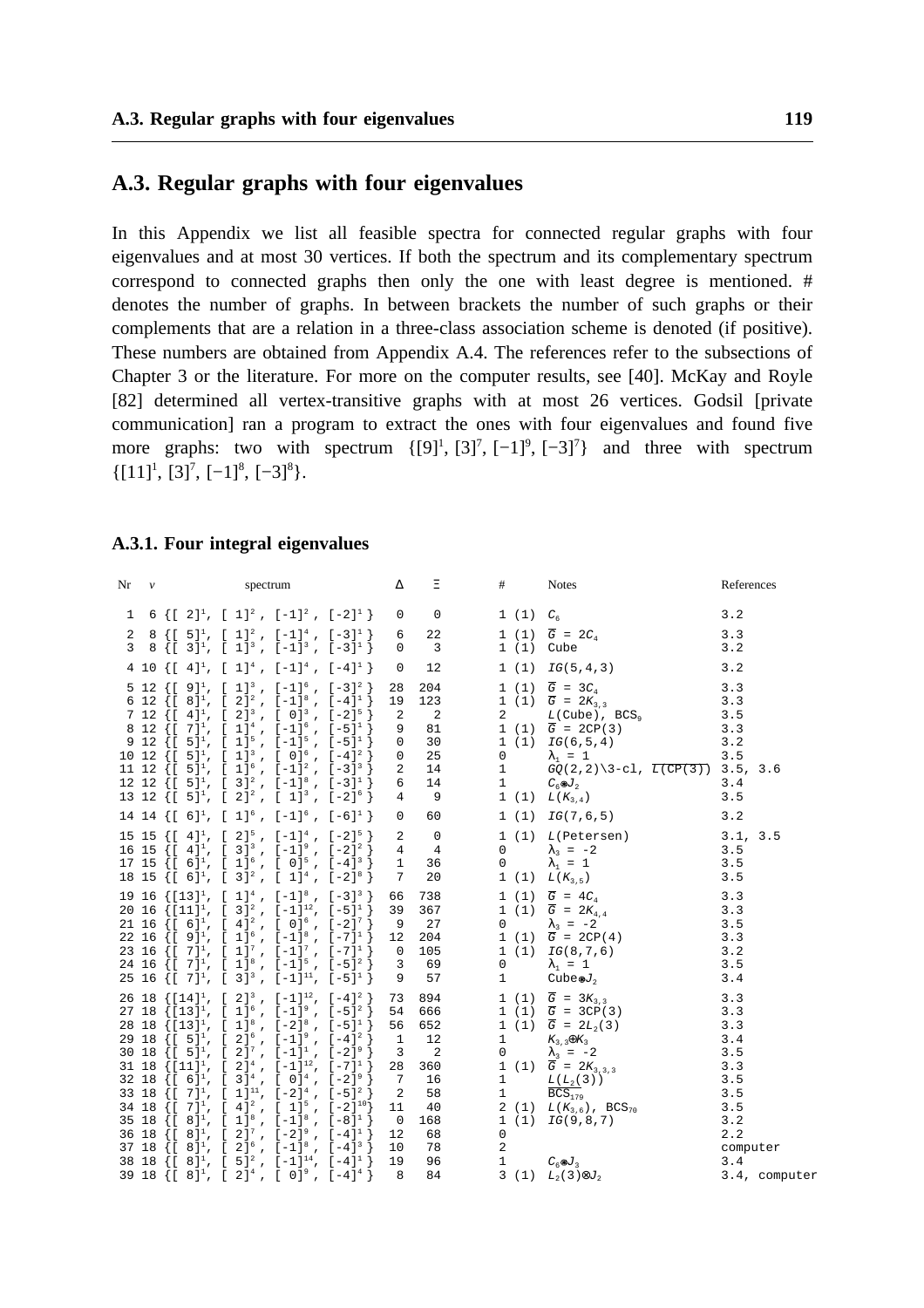| 40 18 $\{ [ 8]^1, [ 4]^3, [ -1]^8, [ -2]^6 \}$                                                                                                                                                                                                                                                                                                                                                                                                                                                                                                                                                                                                                                                                                                                  |  | 18                                                            | 78                                                                            | 0                                                         |              | $\lambda_3 = -2$                                                                                                                                                                                                                                         | 3.5                                                                                                           |
|-----------------------------------------------------------------------------------------------------------------------------------------------------------------------------------------------------------------------------------------------------------------------------------------------------------------------------------------------------------------------------------------------------------------------------------------------------------------------------------------------------------------------------------------------------------------------------------------------------------------------------------------------------------------------------------------------------------------------------------------------------------------|--|---------------------------------------------------------------|-------------------------------------------------------------------------------|-----------------------------------------------------------|--------------|----------------------------------------------------------------------------------------------------------------------------------------------------------------------------------------------------------------------------------------------------------|---------------------------------------------------------------------------------------------------------------|
| 41 20 $\{ [17]^1, [1]^5, [-1]^{10}, [-3]^4 \}$ 120 1816<br>42 20 $\{[16]^1, [10]^8, [-2]^{10}, [-4]^1\}$<br>43 20 $\{[14]^1, [4]^2, [-1]^{16}, [-6]^1\}$<br>44 20 $\{[6]^1, [2]^5, [0]^{10}, [-4]^4\}$<br>45 20 $\{ [ 6]^1, [ 3]^4, [ 1]^4, [ -2]^1 \}$<br>46 20 $\{(13)^1, [1]^{10}, [-2]^8, [-7]^1\}$<br>47 20 $\{ [ 7]^1, [ 2]^4, [ 0]^12, [ -5]^3 \}$<br>48 20 $\{ [ 7]^1, [ 2]^8, [ -1]^5, [ -3]^6 \}$                                                                                                                                                                                                                                                                                                                                                     |  | 66<br>0<br>6<br>45<br>0<br>6                                  | 99 1401<br>817<br>27<br>12<br>615<br>63<br>30                                 | 1<br>0<br>9                                               | 1(1)<br>1(1) | 1 (1) $\overline{G} = 5C_4$<br>$\overline{G}$ = 2Petersen<br>1 (1) $\overline{G}$ = 2 $K_{5,5}$<br>2 (1) Petersen&J,<br>$L(\textit{IG}(5,4,3))$<br>$\overline{G}$ = 2Petersen<br>$SR(26, 10, 3, 4)$ \6-cocl.                                             | 3.3<br>3.3<br>3.3<br>$3.4$ , comp<br>3.5<br>3.3<br>computer<br>3.1, 3.6,                                      |
| 49 20 $\{ [ 7]^1, [ 3]^5, [ -1]^{10}, [ -3]^4 \}$<br>50 20 $\{[-7]^1, [3]^3, [2]^4, [-2]^{12}\}$<br>51 20 $\{(11)^1, [1]^8, [-1]^{10}, [-9]^1\}$<br>52 20 $\{ [ 9]^1, [ 1]^9, [ -1]^9, [ -9]^1 \}$<br>53 20 $\{ [ 9]^1, [ 3]^4, [ -1]^{14}, [ -7]^1 \}$<br>54 20 $\{ [ 9]^1, [ 2]^8, [ -1]^4, [ -3]^7 \}$<br>55 20 $\{[9]^1, [3]^5, [-1]^9, [-3]^5\}$                                                                                                                                                                                                                                                                                                                                                                                                           |  | 9<br>9<br>15<br>0<br>12<br>15<br>18                           | 33<br>27<br>415<br>252<br>156<br>105<br>108                                   | 1<br>26                                                   | 1(1)<br>1(1) | Dodecahedro $n_{3,5}$<br>4 (1) Petersen $\mathbf{v}_2$<br>1 (1) $L(K_{4,5})$<br>$\overline{G}$ = 2CP(5)<br>IG(10, 9, 8)<br>$IG(5, 4, 3)$ and $J_2$<br>$L_3(5)\S$ -coclique<br>9 $(1)$ $J(6,3)$                                                           | computer<br>$3.4$ , comp<br>3.5<br>3.3<br>3.2<br>3.4<br>$3.6$ , comp<br>3.1, [61]                             |
| 56 21 $\{[6]^1, [3]^5, [-1]^1, [-4]^2\}$<br>57 21 $\{[8]^1, [5]^2, [1]^6, [-2]^{12}\}$<br>58 22 $\{ [10]^1, [1]^10, [-1]^10, [-10]^1 \}$                                                                                                                                                                                                                                                                                                                                                                                                                                                                                                                                                                                                                        |  | 5<br>16<br>$\overline{\phantom{0}}$                           | 20<br>72<br>360                                                               | $\mathbf 0$                                               |              | 1 (1) $L(K_{3,7})$<br>1(1) IG(11,10,9)                                                                                                                                                                                                                   | $\overline{4}$<br>3.5<br>3.2                                                                                  |
| 59 24 $\{ [21]^1, [1]^6, [-1]^{12}, [-3]^5 \}$ 190 3630<br>60 24 $(20)^1$ , $[2]^4$ , $[-1]^{16}$ , $[-4]^3$ 163 2961<br>61 24 $\{ [19]^1, [3]^3, [-1]^18, [-5]^2 \}$<br>62 24 $\{ [19]^1, [1]^8, [-1]^12, [-5]^3 \}$<br>63 24 $\{ [ 5]^1, [ 3]^6, [ -1]^{14}, [ -3]^3 \}$<br>64 24 $\{[5]^1, [2]^8, [0]^8, [-3]^7\}$<br>65 24 $\{[17]^1, [5]^2, [-1]^2, [-7]^1\}$<br>66 24 $\{ [ 6]^1, [ 4]^4, [ 0]^8, [ -2]^1 \}$<br>67 24 $\{ [17]^1, [ 1]^9, [ -1]^2, [ -7]^2 \}$<br>68 24 $\{ [ 7]^{1}, [ 3]^{6}, [ -1]^{15}, [ -5]^{2} \}$<br>69 24 $\{ [7]^1, [3]^3, [1]^1, [-3]^9 \}$<br>70 24 $\left\{ \begin{bmatrix} 8 \end{bmatrix}^1, \begin{bmatrix} 2 \end{bmatrix} \right\}^1, \begin{bmatrix} -2 \end{bmatrix}^9, \begin{bmatrix} -4 \end{bmatrix}^3 \right\}$ |  | 4<br>0<br>8<br>5<br>4<br>7                                    | 139 2395<br>135 2403<br>6<br>5<br>100 1536<br>19<br>88 1560<br>41<br>25<br>48 | 1<br>0<br>0<br>0<br>5<br>5                                | 1(1)         | 1 (1) $\overline{G} = 6C_4$<br>1 (1) $\overline{G}$ = 4 $K_{3,3}$<br>$\overline{G}$ = 3 $K_{4,4}$<br>1 (1) $\overline{G}$ = 4CP(3)<br>2-cover $C_6$ $\mathbf{C}_2$<br>1 (1) $\overline{G} = 2K_{6,6}$<br>$\lambda_3 = -2$<br>$1(1)$ $G = 3CP(4)$         | 3.3<br>3.3<br>3.3<br>3.3<br>$3.7$ , comp<br>computer<br>3.3<br>3.5<br>3.3<br>computer<br>computer<br>computer |
| 71 24 $\{ [ 8]^1, [ 2]^8, [ 0]^9, [ -4]^6 \}$<br>72 24 $\{[8]^1, [4]^3, [0]^{15}, [4]^5$<br>73 24 $\{ [15]^1, [3]^4, [-1]^18, [-9]^1 \}$<br>74 24 $\{ [ 8]^1, [ 4]^3, [ 2]^5, [ -2]^{15} \}$<br>75 24 $\{[-9]^1, [1]^1^7, [-3]^2, [-5]^4\}$<br>76 24 $\{ [ 9]^1, [ 3]^7, [ -1]^9, [ -3]^7 \}$<br>77 24 $\{ [14]^1, [2]^6, [-1]^{16}, [-10]^1 \}$<br>78 24 $\{ [ 9]^1, [ 3]^4, [ 1]^9, [ -3]^{10} \}$<br>79 24 $\{ [ 9]^1, [ 6]^2, [ 1]^7, [ -2]^{14} \}$<br>80 24 $\{ [10]^1, [2]^3, [0]^18, [-8]^2$<br>81 24 $\{[10]^1, [1]^{16}, [-2]^4, [-6]^3 \}$<br>82 24 $\{[10]^1, [4]^2, [0]^{18}, [-6]^3 \}$                                                                                                                                                           |  | 4<br>8<br>57<br>13<br>4<br>15<br>37<br>12<br>22<br>0<br>7     | 60<br>68<br>981<br>48<br>116<br>84<br>822<br>84<br>119<br>285<br>196          | 4<br>5<br>1<br>$\geq 5$<br>87<br>0<br>0                   |              | $L(Cube) \otimes J_2$ , BCS <sub>9</sub> $\otimes J_2$<br>1 (1) $\overline{G} = 2K_{4,4,4}$<br>1 (1) $L(K_{4,6})$<br>$GQ(2,4)\3$ -cl, BCS <sub>183</sub><br>1 (1) $\overline{G}$ = $2K_{3,3,3,3}$<br>1 (1) $L(K_{3,8})$<br>$\lambda_1 = 1$               | computer<br>$3.4$ , comp<br>3.3<br>3.5<br>3.5, 3.6<br>computer<br>3.3<br>computer<br>3.5<br>4<br>3.5          |
| 83 24 $\{ [10]^1, [2]^1, [-2]^8, [-4]^4 \}$<br>84 24 $\{ [10]^1, [4]^5, [0]^3, [0^2]^15 \}$<br>85 24 $\{ [13]^1, [1]^{10}, [1]^{12}, [11]^1 \}$<br>86 24 $\{(10)^1, [4]^4, [2]^3, [-2]^{16}\}$<br>87 24 $\{ [11]^1, [1]^{11}, [-1]^{11}, [-11]^1 \}$<br>88 24 $\left\{ [11]^1, [3]^5, [-1]^1, [-9]^1 \right\}$ 15 335<br>89 24 $\{ [11]^{1}, [5]^{3}, [11]^{19}, [17]^{10} \}$<br>90 24 $\{ [11]^1, [1]^{16}, [1]^2, [15]^5 \}$<br>91 24 $\{ [11]^1, [3]^6, [-1]^{14}, [-5]^3 \}$<br>92 24 $\{ [11]^1, [7]^2, [-1]^{20}, [-5]^1 \}$<br>93 24 $\{ [11]^1, [3]^7, [-1]^8, [-3]^8 \}$                                                                                                                                                                              |  | 10<br>16<br>25<br>18<br>24<br>0<br>28<br>15<br>23<br>39<br>27 | 205<br>141<br>145<br>738<br>141<br>495<br>279<br>255<br>239<br>303<br>215     | 0<br>183<br>0<br>9<br>1<br>1<br>0<br>28<br>1<br>$\geq 16$ |              | $\lambda_3 = -2$<br>1 (1) $\overline{G}$ = 2CP(6)<br>$L(CP(4))$ , BCS <sub>153-160</sub><br>1(1) IG(12, 11, 10)<br>$IG(6, 5, 4)$ av $\overline{\phantom{a}}_2$<br>Cube $\mathbf{v}_3$<br>$\lambda_1 = 1$<br>$(GQ(2,2)\3$ -clique) $J_2$<br>$C_6$ o $J_4$ | 4<br>computer<br>3.5<br>3.3<br>3.5<br>3.2<br>3.4<br>3.4<br>3.5<br>$3.4$ , comp<br>3.4<br>computer             |
| 94 25 $\{ [10]^1, [5]^2, [0]^{18}, [5]^4 \}$<br>95 26 $\{ [12]^1, [1]^{12}, [ -1]^{12}, [ -12]^1 \}$                                                                                                                                                                                                                                                                                                                                                                                                                                                                                                                                                                                                                                                            |  | 15<br>$\overline{\phantom{0}}$                                | 180<br>660                                                                    | 0                                                         |              | 1(1) IG(13, 12, 11)                                                                                                                                                                                                                                      | 4<br>3.2                                                                                                      |
| 96 27 $\{ [22]^1, [1]^{12}, [ -2]^{12}, [ -5]^2 \}$ 191 3892<br>97 27 $\{ [ 6]^1, [ 3]^6, [ 0]^12, [ -3]^8 \}$<br>98 27 $\{ [20]^1, [2]^6, [-1]^18, [-7]^2 \}$ 136 2664<br>99 27 $\{[8]^1, [2]^{12}, [-1]^8, [-4]^6\}$                                                                                                                                                                                                                                                                                                                                                                                                                                                                                                                                          |  | 3<br>4                                                        | 12<br>48                                                                      |                                                           |              | 1 (1) $G = 3L_2(3)$<br>4 (1) $H(3,3)$ , 3-cover $C_3\otimes J_3$<br>1 (1) $\overline{G}$ = 3 $K_{3,3,3}$<br>13 (3) $GQ(2,4)$ spread (2x)<br>$H(3,3)_{3}$ , GQ(3,3) <sub>2</sub> (x)                                                                      | 3.3<br>3.1, 3.7,<br>3.3<br>3.1, 3.6,                                                                          |
| 100 27 $\{ [ 8]^1, [ 5]^4, [ -1]^{20}, [ -4]^2 \}$<br>101 27 $\{ [10]^1, [4]^6, [1]^2, [ -2]^{18} \}$<br>102 27 $\{ [10]^1, [7]^2, [1]^8, [-2]^{16} \}$<br>103 27 $\{ [12]^{1}, [3]^{2}, [0]^{22}, [9]^{2} \}$<br>$104$ 27 $\{[12]^1, [3]^4, [0]^{18}, [-6]^4\}$<br>$105$ 27 $\{[12]^1, [3]^8, [0]^8, [-6]^4\}$                                                                                                                                                                                                                                                                                                                                                                                                                                                 |  | 16<br>23<br>29<br>6<br>18<br>30                               | 72<br>124<br>184<br>492<br>348<br>276                                         | 1<br>1<br>0                                               |              | $L(K_{3,3,3})$<br>1 (1) $L(K_{3,9})$<br>5 (1) $L_2(3) \otimes J_3$<br>$\geq 1$ (1) $H(3,3)$ <sub>2</sub>                                                                                                                                                 | computer<br>3.5<br>3.5<br>4<br>$3.4$ , comp<br>3.1                                                            |
| 106 28 $\{ [25]^1, [1]^7, [-1]^{14}, [-3]^6 \}$ 276 6372<br>107 28 $\{ [6]^1, [5]^4, [-1]^{20}, [-2]^3 \}$ 12 36<br>108 28 $\{ [20]^1, [6]^2, [-1]^{24}, [-8]^1 \}$ 141 2587                                                                                                                                                                                                                                                                                                                                                                                                                                                                                                                                                                                    |  |                                                               |                                                                               | 0                                                         |              | 1 (1) $\overline{G}$ = 7 $C_4$<br>$\lambda_3 = -2$<br>1 (1) $\overline{G}$ = 2K <sub>7.7</sub>                                                                                                                                                           | 3.3<br>3.5<br>3.3                                                                                             |
|                                                                                                                                                                                                                                                                                                                                                                                                                                                                                                                                                                                                                                                                                                                                                                 |  |                                                               |                                                                               |                                                           |              |                                                                                                                                                                                                                                                          |                                                                                                               |

|               | 40 18 $\{ [ 8]^1, [ 4]^3, [ -1]^8, [ -2]^6 \}$                                                              |                                                  |                                                                              |              | 18       | 78         | 0            |       | $\lambda_2 = -2$                                                   | 3.5                        |
|---------------|-------------------------------------------------------------------------------------------------------------|--------------------------------------------------|------------------------------------------------------------------------------|--------------|----------|------------|--------------|-------|--------------------------------------------------------------------|----------------------------|
|               | 41 20 $\{[17]^1, [1]^5, [-1]^{10}, [-3]^4\}$ 120 1816                                                       |                                                  |                                                                              |              |          |            |              | 1(1)  | $\overline{G}$ = 5 $C_4$                                           | 3.3                        |
|               | 42 20 $\{ [16]^1, [1]^8, [ -2]^10, [ -4]^1 \}$                                                              |                                                  |                                                                              |              |          | 99 1401    |              | 1(1)  | $\overline{G}$ = 2Petersen                                         | 3.3                        |
|               | 43 20 $\{ [14]^1, [4]^2, [-1]^{16}, [-6]^1 \}$                                                              |                                                  |                                                                              |              | 66       | 817        |              | 1(1)  | $\overline{G}$ = 2K <sub>5,5</sub>                                 | 3.3                        |
|               | 44 20 $\{[6]^1, [2]^5, [0]^{10}, [4]^4\}$                                                                   |                                                  |                                                                              |              | 0        | 27         |              |       | 2 (1) Petersen&J,                                                  | 3.4, computer              |
| 45 20         | $\{[6]^{1},$                                                                                                | $\blacksquare$                                   | $3]^4$ , [ 1] <sup>4</sup> , [-2] <sup>11</sup> }                            |              | 6        | 12         | 1            |       | L(TG(5, 4, 3))                                                     | 3.5                        |
|               | 46 20 $\{ [13]^1,$                                                                                          |                                                  | $[-1]^{10}$ , $[-2]^{8}$ , $[-7]^{1}$                                        |              | 45       | 615        |              | 1(1)  | $G = 2$ Petersen                                                   | 3.3                        |
|               | 47 20 $\{ [ 7]^1, [ 2]^4, [ 0]^12, [ -5]^3 \}$                                                              |                                                  |                                                                              |              | 0        | 63         | 0            |       |                                                                    | computer                   |
|               | 48 20 $\{$ [ $7$ ] $^1$ , [ $2$ ] $^8$ , [-1] $^5$ , [-3] $^6$ $\}$                                         |                                                  |                                                                              |              | 6        | 30         | 9            |       | $SR(26, 10, 3, 4)$ \6-cocl.                                        | 3.1, 3.6,                  |
|               |                                                                                                             |                                                  |                                                                              |              |          |            |              |       | Dodecahedron <sub>3.5</sub>                                        | computer                   |
|               | 49 20 $\{$ [ $7$ ] $^1$ , [ $3$ ] $^5$ , [-1] $^{10}$ , [-3] $^4$ }                                         |                                                  |                                                                              |              | 9        | 33         |              |       | 4 (1) Petersen $\mathbf{v}_2$                                      | 3.4, computer              |
|               | 50 20 $\{[-7]^1,[-3]^3,[-2]^4,[-2]^{12}\}$                                                                  |                                                  |                                                                              |              | 9        | 27         |              | 1(1)  | $L(K_{4,5})$                                                       | 3.5                        |
|               | 51 20 $\{ [11]^1, [11]^8, [ -1]^{10}, [ -9]^1 \}$                                                           |                                                  |                                                                              |              | 15       | 415        |              | 1(1)  | $\overline{G}$ = 2CP(5)                                            | 3.3                        |
|               | 52 20 $\{$ [ 9] $^1$ , [ 1] $^9$ , [-1] $^9$ , [-9] $^1$ ]                                                  |                                                  |                                                                              |              | 0        | 252        |              | 1(1)  | IG(10, 9, 8)                                                       | 3.2                        |
|               | 53 20 $\{$ [ 9] $^1$ , [ 3] $^4$ , [-1] $^{14}$ , [-7] $^1$ ]<br>54 20 $\{[9]^1,$                           |                                                  | $[-2]^8$ , $[-1]^4$ , $[-3]^7$                                               |              | 12<br>15 | 156<br>105 | 1<br>26      |       | $IG(5, 4, 3)$ and $J_2$<br>$L_3(5)\$ 3-coclique                    | 3.4                        |
|               | 55 20 $\{[9]^1, [3]^5, [-1]^9, [-3]^5\}$                                                                    |                                                  |                                                                              |              | 18       | 108        |              | 9 (1) | J(6,3)                                                             | 3.6, computer<br>3.1, [61] |
|               |                                                                                                             |                                                  |                                                                              |              |          |            |              |       |                                                                    |                            |
|               | 56 21 $\{$ [ 6] <sup>1</sup> , [ 3] <sup>5</sup> , [-1] <sup>13</sup> , [-4] <sup>2</sup> }                 |                                                  |                                                                              |              | 5        | 20         | 0            |       |                                                                    | 4                          |
|               | 57 21 $\{[8]^1, [5]^2, [1]^6, [-2]^{12}\}$                                                                  |                                                  |                                                                              |              | 16       | 72         |              |       | 1 (1) $L(K_{3,7})$                                                 | 3.5                        |
|               | 58 22 $\{ [10]^1, [1]^{10}, [ -1]^{10}, [ -10]^1 \}$                                                        |                                                  |                                                                              |              | 0        | 360        |              |       | 1(1) IG(11,10,9)                                                   | 3.2                        |
|               | 59 24 $\{ [21]^1, [1]^6, [[-1]^{12}, [-3]^5 \}$ 190 3630                                                    |                                                  |                                                                              |              |          |            |              | 1(1)  | $\overline{G} = 6C_4$                                              | 3.3                        |
|               | 60 24 $\{ [ 20 ]1, [ 2 ]4, [ -1 ]16, [ -4 ]3 \}$                                                            |                                                  |                                                                              |              |          | 163 2961   |              | 1(1)  | $\overline{G}$ = 4 $K_{3,3}$                                       | 3.3                        |
| 61 24         | $\{ [19]^1, [3]^3, [-1]^18, [-5]^2 \}$                                                                      |                                                  |                                                                              |              |          | 139 2395   |              | 1(1)  | $\overline{G}$ = 3 $K_{4,4}$                                       | 3.3                        |
| 62 24         | $\{ [19]^1, [1]^8, [ -1]^{12}, [ -5]^3$                                                                     |                                                  |                                                                              |              |          | 135 2403   |              | 1(1)  | $\overline{G}$ = 4CP(3)                                            | 3.3                        |
|               | 63 24 $\{[5]^1,$                                                                                            | - E -                                            | $3]^{6}$ , $[-1]^{14}$ , $[-3]^{3}$                                          |              | 4        | 6          | $\mathbf{1}$ |       | 2-cover $C_6$ a $J_2$                                              | 3.7, computer              |
|               | 64 24 $\{$ [ 5] $^1$ , [ 2] $^8$ , [ 0] $^8$ , [-3] $^7$ }                                                  |                                                  |                                                                              |              | 0        | 5          | $\mathbf 0$  |       |                                                                    | computer                   |
|               | 65 24 $\{[17]^1,$                                                                                           | I.                                               | $5]^2$ , $[-1]^{20}$ , $[-7]^1$ }                                            |              |          | 100 1536   | 1            | (1)   | $\overline{G}$ = 2K <sub>6,6</sub>                                 | 3.3                        |
|               | 66 24 $\{[6]^1,$                                                                                            |                                                  | $[-4]^4$ , $[-0]^8$ , $[-2]^{11}$                                            |              | 8        | 19         | 0            |       | $\lambda_{3} = -2$                                                 | 3.5                        |
| 67 24         | $\{ [17]^1,$                                                                                                |                                                  | $[-1]^9$ , $[-1]^{12}$ , $[-7]^2$                                            |              |          | 88 1560    | 1            | (1)   | $\overline{G}$ = 3CP(4)                                            | 3.3                        |
| 68 24         | $7]^{1}$ ,<br>3 E                                                                                           | $\mathbb T$                                      | $3]^6$ , $[-1]^{15}$ , $[-5]^2$                                              |              | 5        | 41         | 0            |       |                                                                    | computer                   |
| 69 24         | $\{[-7]^1,$                                                                                                 | $\mathbb T$                                      | $3]^3$ , $[1]^1$ , $[-3]^9$<br>2] <sup>11</sup> , $[-2]^9$ , $[-4]^3$        |              | 4        | 25         | 5            |       |                                                                    | computer                   |
| 70 24         | $8]^{1}$ ,<br>3 E -                                                                                         | -E                                               |                                                                              |              | 7        | 48         | 5            |       |                                                                    | computer                   |
| 71 24         | $\{[-8]^1,$                                                                                                 | Ι.                                               | $2]^8$ , [ 0] <sup>9</sup> , [-4] <sup>6</sup><br>, $[0]^{15}$ , $[-4]^{5}$  |              | 4        | 60         | 4            |       |                                                                    | computer                   |
| 72 24         | $\{ [ 8]^{1} \}$                                                                                            | 4 <sup>3</sup><br>$\mathsf{L}$<br>$\mathfrak{c}$ | $3]^4$ , $[-1]^{18}$ , $[-9]^{1}$                                            |              | 8        | 68         | 5            |       | $L$ (Cube) $\otimes J_2$ , BCS <sub>9</sub> $\otimes J_2$          | 3.4, computer              |
| 73 24<br>7424 | ${15}^{\circ}$<br>$8]^{1}$ ,<br>$\{ \Gamma$                                                                 | $4$ ] <sup>3</sup> ,<br>$\mathbb{I}$             | $[2]^5$ , $[-2]^{15}$                                                        |              | 57<br>13 | 981<br>48  | 1            | 1(1)  | $(1)$ $G = 2K_{4,4,4}$                                             | 3.3<br>3.5                 |
| 75 24         | $\{ [9]^{1},$                                                                                               | $\lfloor$                                        | $1]^{17}$ , $[-3]^{2}$ , $[-5]^{4}$                                          |              | 4        | 116        | 1            |       | $L(K_{4,6})$<br>$GQ(2,4)\3$ -cl, BCS <sub>183</sub>                | 3.5, 3.6                   |
| 76 24         | $9]^{1}$ ,<br>3 E                                                                                           | I.                                               | $3]^7$ , $[-1]^9$ , $[-3]^7$                                                 |              | 15       | 84         | $\geq 5$     |       |                                                                    | computer                   |
|               | 77 24 $\{[14]^1, [$                                                                                         |                                                  | $2]$ <sup>6</sup> , $[-1]$ <sup>16</sup> , $[-10]$ <sup>1</sup> }            |              | 37       | 822        |              | 1(1)  | $\overline{G}$ = 2K <sub>3,3,3,3</sub>                             | 3.3                        |
| 78 24 {[      | $9]^{1}$ ,                                                                                                  | $3^4$<br>$\mathbf{r}$                            | , $[1]^9$ , $[-3]^{10}$                                                      |              | 12       | 84         | 87           |       |                                                                    | computer                   |
|               | 79 24 {[ 9] <sup>1</sup> ,                                                                                  | $\mathbb{R}$                                     | $6]$ <sup>2</sup> , [ 1] <sup>7</sup>                                        | $[-2]^{14}$  | 22       | 119        |              |       | 1 (1) $L(K_{3,8})$                                                 | 3.5                        |
|               | 80 24 $\{[10]^{\scriptscriptstyle{\perp}}$ ,                                                                | $2^{\frac{3}{3}}$<br>Ι.                          | $\begin{bmatrix} 0 \end{bmatrix}^{18}, \begin{bmatrix} -8 \end{bmatrix}^{2}$ |              | 0        | 285        | 0            |       |                                                                    | 4                          |
|               | 81 24 $\{[10]^1,$                                                                                           | $\lceil$                                         | $1]^{16}$ , $[-2]^{4}$ , $[-6]^{3}$                                          |              | 7        | 196        | 0            |       | $\lambda_1 = 1$                                                    | 3.5                        |
| 82 24         | ${101}$ ,                                                                                                   | $\lceil$                                         | 4] <sup>2</sup> , [ 0] <sup>18</sup> , [-6] <sup>3</sup> }                   |              | 10       | 205        | 0            |       |                                                                    | 4                          |
| 83 24         | $\{ [ 10 ]^{1},$                                                                                            | $\mathbb{I}$                                     | $2]^{11}$ , $[-2]^{8}$                                                       | , $[-4]^{4}$ | 16       | 141        | 183          |       |                                                                    | computer                   |
| 84 24         | $\{ [ 10 ]^{1},$                                                                                            |                                                  | $[4]^5$ , $[0]^3$ , $[-2]^{15}$                                              |              | 25       | 145        | 0            |       | $\lambda_3 = -2$                                                   | 3.5                        |
| 85 24         | $\{[13]^1,$                                                                                                 |                                                  | $[1]^{10}$ , $[-1]^{12}$ , $[-11]^{1}$                                       |              | 18       | 738        | 1            |       | $(1)$ G = 2CP(6)                                                   | 3.3                        |
|               | 86 24 $\{ [10]^1, [4]^4, [2]^3, [ -2 ]^{16} \}$<br>87 24 $\{ [11]^1, [1]^{11}, [1]^{11}, [11]^1, [11]^1 \}$ |                                                  |                                                                              |              | 24<br>0  | 141<br>495 | 9            |       | $L(\text{CP}(4))$ , $\text{BCS}_{153-160}$                         | 3.5                        |
|               | 88 24 $\{ [11]^1, [3]^5, [-1]^1, [-9]^1 \}$                                                                 |                                                  |                                                                              |              | 15       |            | 1            |       | 1(1) IG(12,11,10)                                                  | 3.2                        |
|               | 89 24 $\{ [11]^1, [5]^3, [ -1]^{19}, [ -7]^1 \}$                                                            |                                                  |                                                                              |              | 28       | 335<br>279 | 1            |       | $IG(6, 5, 4)$ a $J_2$<br>Cube $\omega$ ,                           | 3.4<br>3.4                 |
|               | 90 24 $\{ [11]^1, [1]^{16}, [1]^2, [5]^5 \}$                                                                |                                                  |                                                                              |              | 15       | 255        | 0            |       | $\lambda_1 = 1$                                                    | 3.5                        |
|               | 91 24 $\{[11]^1,$                                                                                           | $\lceil$                                         | $3]$ <sup>6</sup> , $[-1]$ <sup>14</sup> , $[-5]$ <sup>3</sup> )             |              | 23       | 239        | 28           |       | $(GQ(2,2)\3$ -clique) $J_2$                                        | 3.4, computer              |
|               | 92 24 $\{ [11]^1, [7]^2, [-1]^2, [-5]^1 \}$                                                                 |                                                  |                                                                              |              | 39       | 303        | 1            |       | $C_6$ o $J_4$                                                      | 3.4                        |
|               | 93 24 $\{ [11]^1, [3]^7, [-1]^8, [-3]^8 \}$                                                                 |                                                  |                                                                              |              | 27       | 215        | $\geq 16$    |       |                                                                    | computer                   |
|               | 94 25 $\{ [10]^1, [5]^2, [0]^{18}, [-5]^4 \}$                                                               |                                                  |                                                                              |              | 15       | 180        | 0            |       |                                                                    | 4                          |
|               |                                                                                                             |                                                  |                                                                              |              |          |            |              |       |                                                                    |                            |
|               | 95 26 $\{ [12]^1, [1]^{12}, [ -1]^{12}, [ -12]^1 \}$                                                        |                                                  |                                                                              |              | $\circ$  | 660        |              |       | 1(1) IG(13, 12, 11)                                                | 3.2                        |
|               | 96 27 $\{ [22]^1, [1]^{12}, [ -2]^{12}, [ -5]^2 \}$ 191 3892                                                |                                                  |                                                                              |              |          |            |              | 1(1)  | $\overline{G}$ = 3L <sub>2</sub> (3)                               | 3.3                        |
|               | 97 27 $\{$ [ 6] <sup>1</sup> , [ 3] <sup>6</sup> , [ 0] <sup>12</sup> , [-3] <sup>8</sup> $\}$              |                                                  |                                                                              |              | 3        | 12         |              |       | 4 (1) $H(3,3)$ , 3-cover $C_3\otimes T_3$                          | 3.1, 3.7, [61]             |
|               | 98 27 $\{ [ 20 ]^{1}, [ 2]^{6}, [ -1]^{18}, [ -7]^{2} \}$ 136 2664                                          |                                                  |                                                                              |              |          |            |              | 1(1)  | $\overline{G}$ = 3 $K_{3,3,3}$                                     | 3.3                        |
|               | 99 27 $\{ [ 8]^1, [ 2]^12, [ -1]^8, [ -4]^6 \}$                                                             |                                                  |                                                                              |              | 4        | 48         |              |       | 13 (3) $GQ(2,4)$ spread (2x)                                       | 3.1, 3.6, [61]             |
|               |                                                                                                             |                                                  |                                                                              |              |          |            |              |       | $H(3,3)_{3}$ , $GQ(3,3)_{2}(x)$                                    |                            |
|               | 00 27 $\{[8]^1, [5]^4, [-1]^{20}, [-4]^2\}$                                                                 |                                                  |                                                                              |              | 16       | 72         | 1            |       |                                                                    | computer                   |
|               | 01 27 $\{ [ 10 ]^{1}, [ 4 ]^{6}, [ 1 ]^{2}, [ -2 ]^{18} \}$                                                 |                                                  |                                                                              |              | 23       | 124        | 1            |       | $L(K_{3,3,3})$                                                     | 3.5                        |
|               | 02 27 $\{[10]^1, [7]^2, [1]^8, [-2]^{16}\}$                                                                 |                                                  |                                                                              |              | 29       | 184        |              |       | 1 (1) $L(K_{3,9})$                                                 | 3.5                        |
|               | 03 27 $\{[12]^1,$<br>04 27 $\{ [12]^1, [3]^4, [0]^{18}, [6]^{4} \}$                                         |                                                  | $[3]^2$ , $[0]^2$ , $[-9]^2$                                                 |              | 6        | 492        | 0            |       |                                                                    | 4                          |
|               | 05 27 $\{ [12]^1, [3]^8, [0]^6, [ -3]^{12} \}$                                                              |                                                  |                                                                              |              | 18<br>30 | 348<br>276 |              |       | 5 (1) $L_2(3)$ $\otimes J_3$<br>$\geq 1$ (1) $H(3,3)$ <sub>2</sub> | 3.4, computer<br>3.1       |
|               |                                                                                                             |                                                  |                                                                              |              |          |            |              |       |                                                                    |                            |
|               | 06 28 $\{ [25]^1, [1]^7, [ -1]^{14}, [ -3]^6 \}$ 276 6372                                                   |                                                  |                                                                              |              |          |            |              | 1(1)  | $\overline{G}$ = 7 $C_4$                                           | 3.3                        |
|               | 07 28 $\{ [ 6]^1, [ 5]^4, [ -1]^{20}, [ -2]^3 \}$                                                           |                                                  |                                                                              |              | 12       | 36         | 0            |       | $\lambda_{3} = -2$                                                 | 3.5                        |
|               | 08 28 $\{ [ 20 ]^{1}, [ 6 ]^{2}, [ -1 ]^{24}, [ -8 ]^{1} \}$ 141 2587                                       |                                                  |                                                                              |              |          |            |              | 1(1)  | $\overline{G}$ = 2K <sub>7.7</sub>                                 | 3.3                        |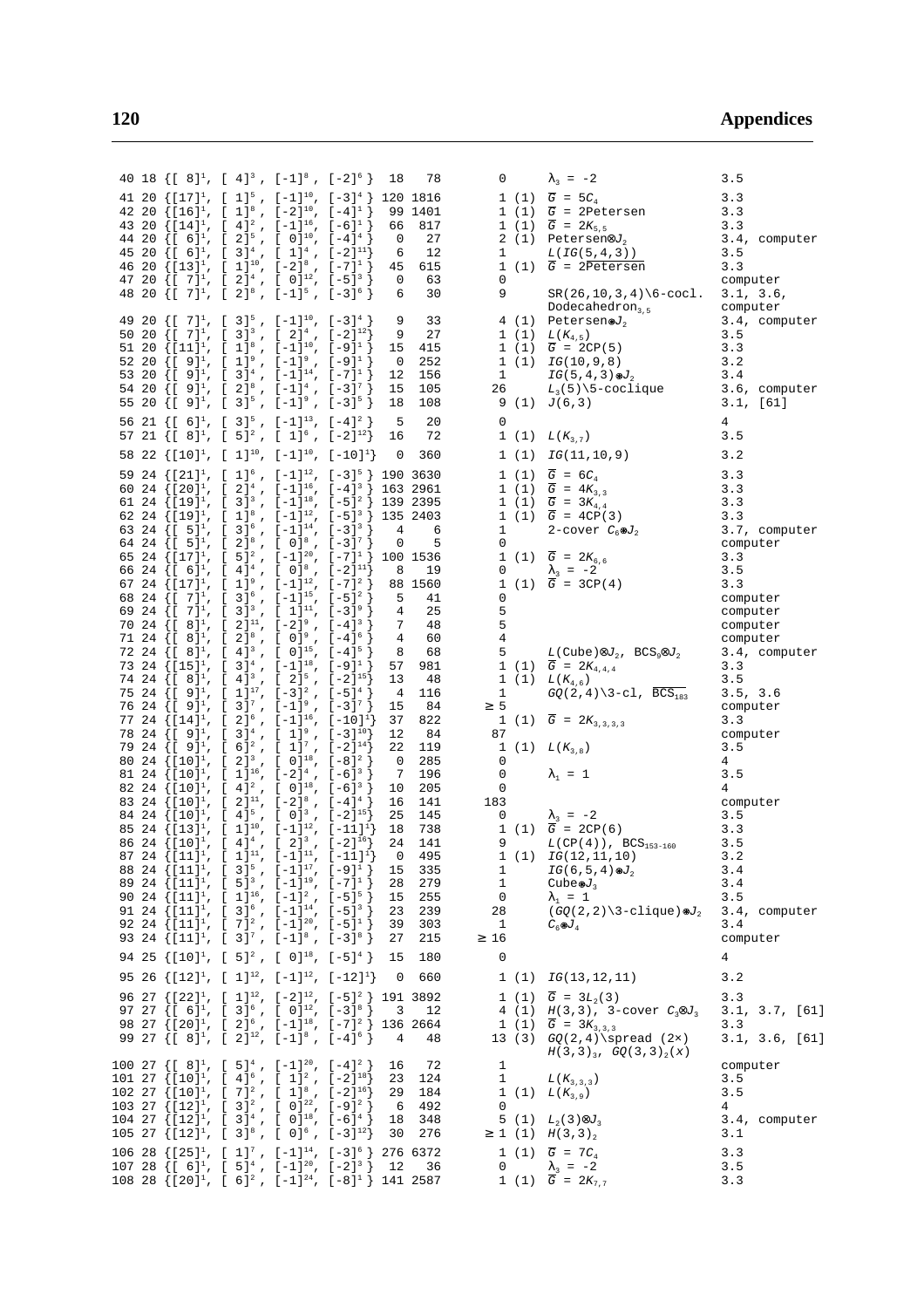| 109 28 $\{ [ 9]^1, [ 5]^3, [ 2]^6, [ -2]^18 \}$<br>110 28 $\{ [10]^1, [2]^{14}, [-2]^7, [-4]^6 \}$<br>111 28 $\{ [11]^1, [3]^7, [1]^7, [-3]^{13} \}$<br>112 28 $\{ [12]^1, [2]^{14}, [ -2]^6, [ -4]^7 \}$                                                                                                                              |             |                            |                                        | 18<br>12<br>21<br>24       | 81<br>117<br>175<br>270                           | $\geq 2$<br>$\geq 10350$        |      | 1 (1) $L(K_{4,7})$<br>$SR(36, 14, 4, 6)$ 8-cocl.<br>≥ 8472 (56) $T(8)$ \spread<br>$SR(35, 16, 6, 8)\$ 7-cocl.                        | 3.5<br>3.6, computer<br>computer<br>3.6, computer           |
|----------------------------------------------------------------------------------------------------------------------------------------------------------------------------------------------------------------------------------------------------------------------------------------------------------------------------------------|-------------|----------------------------|----------------------------------------|----------------------------|---------------------------------------------------|---------------------------------|------|--------------------------------------------------------------------------------------------------------------------------------------|-------------------------------------------------------------|
| 113 28 $\{ [15]^1, [1]^12, [-1]^14, [-13]^1 \}$<br>114 28 $\{(13)^1, [1]^{13}, [-1]^{13}, [-13]^1\}$<br>115 28 $\{(13)^1, [3]^6, [-1]^{20}, [-11]^1\}$<br>116 28 $\{ [13]^1, [5]^5, [-1]^6, [-2]^{16} \}$                                                                                                                              |             |                            |                                        | 0<br>18<br>48              | 21 1197<br>858<br>618<br>408                      | $\mathbf{1}$<br>0               | 1(1) | 1 (1) $\overline{G}$ = 2CP(7)<br>IG(14, 13, 12)<br>$IG(7, 6, 5)$ a $J_2$<br>$\lambda_3 = -2$                                         | 3.3<br>3.2<br>3.4<br>3.5                                    |
| 117 30 $\{ [26]^1, [2]^5, [-1]^{20}, [-4]^4 \}$<br>118 30 $\{ [26]^1, [1]^{12}, [-2]^{15}, [-4]^2 \}$<br>119 30 $\{(25)^1, [1]^{10}, [-1]^{15}, [-5]^4\}$<br>120 30 $\{ [24]^1, [4]^3, [-1]^{24}, [-6]^2 \}$<br>121 30 $\{[6]^1, [2]^9\}$                                                                                              |             | , $[1]^9$ , $[-3]^{11}$    |                                        | 0                          | 289 6972<br>289 6966<br>252 5940<br>226 5022<br>6 | 0                               | 1(1) | 1 (1) $\overline{G} = 5K_{3,3}$<br>$\overline{G}$ = 3Petersen<br>1 (1) $\overline{G}$ = 5CP(3)<br>1 (1) $\overline{G}$ = 3 $K_{5,5}$ | 3.3<br>3.3<br>3.3<br>3.3<br>4                               |
| 122 30 $\{ [23]^1, [2]^{10}, [2]^{18}, [77]^1 \}$<br>123 30 $\{ [ 6]^1, [ 3]^8, [ 1]^4 \}$<br>124 30 $\{ [23]^1, [1]^{15}, [2]^{12}, [7]^{2} \}$<br>125 30 $\{ [ 7]^1, [ 2]^14, [ -2]^14, [ -7]^1 \}$<br>126 30 $\{ [ 7]^1, [ 2]^15, [ -2]^5 \}$                                                                                       |             |                            | , $[-2]^{17}$<br>, $[-3]$ <sup>9</sup> | 5<br>0<br>3                | 196 4194<br>4<br>190 4230<br>42<br>12             | 0<br>0                          |      | 1 (1) $\overline{G} = 2GQ(2,2)$<br>$\lambda_3 = -2$<br>1 (1) $\overline{G}$ = 3Petersen<br>4(4) IG(15, 7, 3)                         | 3.3<br>3.5<br>3.3<br>3.2, [61]<br>4                         |
| 127 30 $\{ [ 7]^1, [ 4]^5, [ 0]^15 \}$<br>128 30 $\{ [ 7]^1, [ 2]^12, [ 1]^5, [ -3]^12 \}$<br>129 30 $\{[8]^1, [2]^{14}, [-2]^{14}$<br>130 30 $\{ [ 8]^{1}, [ 2]^{15}, [ -2]^{9}, [ -4]^{5} \}$<br>131 30 $\{ [ 8]^1, [ 3]^9, [ -1]^{15}, [ -4]^5 \}$                                                                                  |             |                            | , $[-3]^9$<br>, $[-8]$ $^1$            | 7<br>2<br>0<br>4<br>7      | 28<br>14<br>84<br>36<br>42                        | 0<br>0<br>11<br>0               |      | 4(4) IG(15, 8, 4)<br>$GQ(3,3)\10$ -coclique                                                                                          | computer<br>4<br>3.2, [61]<br>3.6, computer<br>computer     |
| 132 30 $\{ [ 8]^1, [ 4]^7, [ -1]^8, [ -2]^14 \}$<br>133 30 $\{ [21]^1, [1]^{12}, [1]^{15} \}$<br>134 30 $\{[8]^1, [4]^5, [2]^5\}$<br>135 30 $\{ [21]^1, [1]^{18}, [ -3]^{10}, [ -9]^1 \}$<br>136 30 $\{ [ 9]^1, [ 3]^8, [ -1]^1^9, [ -7]^2 \}$                                                                                         |             |                            | , $[-9]^{2}$<br>, $[-2]^{19}$          | 14<br>130<br>12<br>4       | 42<br>3030<br>36<br>138 2934<br>124               | 0<br>1<br>1<br>0                |      | $\lambda_3 = -2$<br>$(1)$ $\overline{G}$ = 3CP(5)<br>L(IG(6, 5, 4))<br>$1(1)$ $G = 2GQ(2,2)$                                         | 3.5<br>3.3<br>3.5<br>3.3<br>4                               |
| 137 30 $\{[9]^1, [$<br>138 30 $\{[9]^1, [3]^5, [0]^{20}, [6]^4\}$<br>139 30 $\{[9]^1, [4]^4, [0]^{20}, [5]^5\}$<br>140 30 $\{ [ 9]^1, [ 3]^10, [ -1]^9 \}$<br>141 30 $\{ [9]^1, [5]^5, [-1]^1^9, [-3]^5 \}$                                                                                                                            | $4^{\circ}$ | , $[-1]^{21}$ , $[-6]^{2}$ | , $[-3]^{10}$                          | 11<br>0<br>6<br>12<br>20   | 102<br>126<br>102<br>60<br>92                     | 0<br>0<br>$\geq$ 17<br>1        |      | 2 (1) Petersen $\mathcal{X}_3$<br>$L$ (Petersen) $\mathbf{w}_2$                                                                      | 4<br>3.4, computer<br>computer<br>computer<br>3.4, computer |
| 142 30 $\{ [ 9]^1, [ 7]^3, [ -1]^{24}, [ -3]^2 \}$<br>143 30 $\{ [ 9]^1, [ 4]^4, [ 3]^5, [ -2]^2^0 \}$<br>144 30 $\{(10)^1, [2]^{15}, [-2]^{10}, [-5]^4\}$<br>145 30 $\{ [19]^1, [4]^4, [-1]^{24}, [-11]^1 \}$                                                                                                                         |             |                            |                                        | 28<br>16<br>9              | 156<br>62<br>120<br>96 2082                       | 0<br>3                          |      | 1 (1) $L(K_{5,6})$<br>1 (1) $\overline{G}$ = 2K <sub>5,5,5</sub>                                                                     | 4<br>3.5<br>computer<br>3.3                                 |
| 146 30 $\{ [10]^1, [5]^4, [2]^5, [-2]^{20} \}$<br>147 30 $\{ [11]^1, [2]^{16}, [53]^9, [4]^{4} \}$<br>148 30 $\{ [11]^1, [5]^5, [-1]^{20}, [-4]^4 \}$<br>149 30 $\{ [11]^1, [2]^{10}, [1]^{9} \}$<br>150 30 $\{ [11]^1, [6]^4, [-1]^{20}, [-3]^5 \}$                                                                                   |             |                            | , $[-4]^{10}$                          | 23<br>16<br>28<br>13<br>34 | 120<br>162<br>198<br>174<br>222                   | 1<br>0<br>?<br>0                |      | L(Petersen)<br>8 (1) Petersen $\mathbb{Z}_3$                                                                                         | 3.5<br>computer<br>3.4, computer<br>computer                |
| 151 30 $\{ [11]^1, [5]^5, [1]^4 \}$<br>152 30 $\{ [11]^1, [8]^2, [1]^9 \}$<br>153 30 $\{ [12]^1, [2]^6, [0]^2, [8]^3 \}$<br>154 30 $\{ [12]^1, [2]^9, [0]^{15}, [6]^{5} \}$<br>155 30 $\{(12)^1, [2]^{16}, [-3]^{8}, [-4]^{5}\}$                                                                                                       |             |                            | , $[-2]^{20}$<br>, $[-2]^{18}$         | 30<br>37<br>4<br>12<br>22  | 186<br>270<br>414<br>318<br>244                   | 0<br>0<br>?                     |      | $\lambda_3 = -2$<br>1 (1) $L(K_{3,10})$<br>2 (1) $GQ(2,2)\otimes J_2$                                                                | 3.5<br>3.5<br>computer<br>3.4, computer                     |
| 156 30 $\{ [12]^1, [2]^{14}, [0]^5, [-4]^{10} \}$<br>157 30 $\{ [12]^1, [3]^{10}, [0]^5, [-3]^{14} \}$<br>158 30 $\{ [17]^1, [2]^8, [-1]^2, [-13]^1 \}$                                                                                                                                                                                |             |                            |                                        | 20<br>27<br>28             | 254<br>240<br>248                                 | S.<br>$\geq 68876$<br>$\geq 50$ |      | $L_3(6)\$ 6-coclique<br>46 1590 1 (1) $\overline{G} = 2K_{3,3,3,3,3}$                                                                | 3.6, computer<br>3.3<br>computer                            |
| 159 30 $\{12\}^1$ , $\{4\}^5$ , $\{1\}^{10}$ , $[-3]^{14}$<br>160 30 $\{13\}^1$ , $\{1\}^{20}$ , $[-1]^5$ , $[-7]^4$<br>161 30 $\{13\}^1$ , $\{2\}^{15}$ , $\{-2\}^9$ , $\{-5\}^5$<br>162 30 $\{(13)^1, [3]^9, [-1]^{15}, [-5]^5\}$<br>163 30 $\{(13)^1, [3]^1, [-2]^8, [-3]^{10}\}$<br>164 30 $\{ [13]^1, [3]^9, [1]^5, [-3]^{15} \}$ |             |                            |                                        | 14<br>27<br>30<br>36<br>34 | 474<br>372<br>378<br>344<br>346                   | 0<br>?<br>S.<br>$\geq 82$       |      | $\lambda_1 = 1$<br>$\geq$ 1487 (1) GQ(2,2) $\omega_{2}$<br>$L_3(6)\$ 6-clique                                                        | 3.5<br>3.4, computer<br>3.6, computer                       |
| 165 30 $\{(14)^1, [1]^{14}, [-1]^{14}, [-1]^{14}]$<br>166 30 $\{ [14]^1, [2]^9, [-1]^19, [-13]^1 \}$<br>167 30 $\{ [14]^1, [5]^4, [-1]^24, [-10]^1 \}$<br>168 30 $\{(14)^1, [4]^6, [-1]^{20}, [-6]^3\}$                                                                                                                                |             |                            |                                        | 10<br>37<br>41             | 0 1092<br>930<br>660<br>542                       | 0<br>1<br>S.                    | 1(1) | IG(15, 14, 13)<br>$IG(5, 4, 3)$ a $J_3$                                                                                              | 3.2<br>2.2<br>3.4                                           |
| 169 30 $\{(14)^1, [9]^2, [-1]^{26}, [-6]^1\}$<br>170 30 $\{ [14]^1, [2]^{15}, [-1]^4, [-4]^{10} \}$                                                                                                                                                                                                                                    |             |                            |                                        | 66<br>37                   | 692                                               | 1<br>$498 \ge 24931$            |      | $C_6$ out<br>$SR(35, 16, 6, 8)\$ 5-cl.                                                                                               | 3.4<br>3.6, computer                                        |

## **A.3.2. Two integral eigenvalues**

| $Nr \nu$ | spectrum                                                                                                                                                         |  | $\Lambda$ $\Xi$ # | <b>Notes</b> | References |
|----------|------------------------------------------------------------------------------------------------------------------------------------------------------------------|--|-------------------|--------------|------------|
|          | 1 10 $\{[7]^1, [-3]^1, [0.618]^4, [-1.618]^4\}$ 15 80 1 (1) $\overline{G} = 2C_5$<br>2 10 $\{[4]^1, [0]^5, [1.236]^2, [-3.236]^2\}$ 0 10 1 (1) $C_5 \otimes J_2$ |  |                   |              | 3.3<br>3.4 |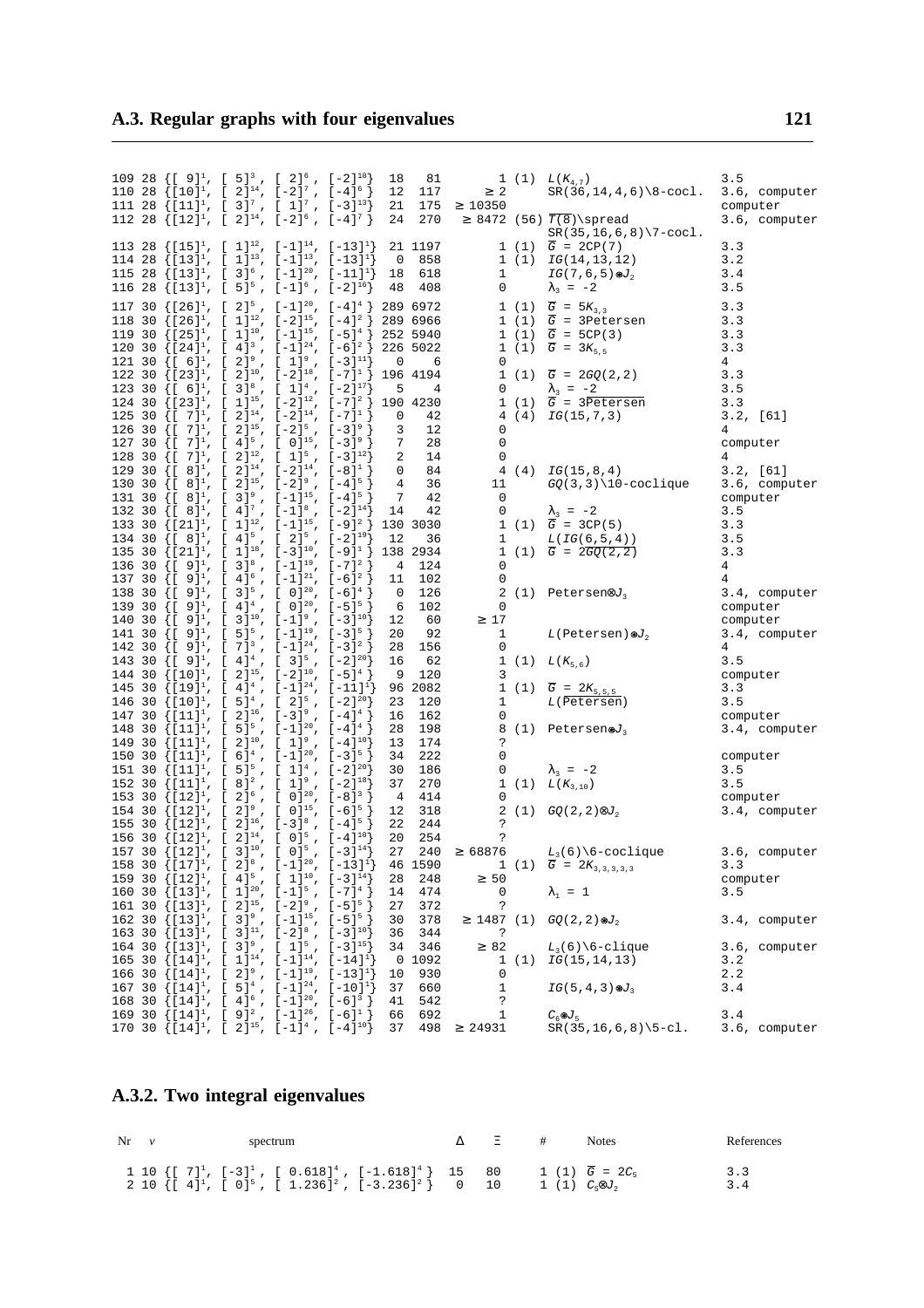|                      | 3 12 $\{[5]^1, [-1]^5, [2.236]^3, [-2.236]^3 \}$<br>4 12 $\{[5]^1, [1]^3, [0.732]^4, [-2.732]^4\}$                                                                                                                                                                                                                                                                                                                                                          | 5<br>2                                 | 10<br>13                                    | 0                                                                   | 1 (1) Icosahedron<br>$\lambda_1 = 1$                                                                                                      | 3.1, [61]<br>3.5                                                                           |
|----------------------|-------------------------------------------------------------------------------------------------------------------------------------------------------------------------------------------------------------------------------------------------------------------------------------------------------------------------------------------------------------------------------------------------------------------------------------------------------------|----------------------------------------|---------------------------------------------|---------------------------------------------------------------------|-------------------------------------------------------------------------------------------------------------------------------------------|--------------------------------------------------------------------------------------------|
|                      | 5 14 $\{[3]^1, [-3]^1, [1.414]^6, [-1.414]^6\}$<br>6 14 $\{$ [ 4] <sup>1</sup> , [-4] <sup>1</sup> , [ 1.414] <sup>6</sup> , [-1.414] <sup>6</sup> }<br>7 14 $\{[ 6]^1, [ 0]^7, [ 1.646]^3, [ -3.646]^3 \}$                                                                                                                                                                                                                                                 | 0<br>0<br>3                            | $\mathbf 0$<br>6<br>33                      | 0                                                                   | 1(1) IG(7,3,1)<br>1(1) IG(7, 4, 2)                                                                                                        | 3.2<br>3.2<br>computer                                                                     |
|                      | 8 15 $\{ [12]^1, [-3]^2, [0.618]^6, [-1.618]^6 \}$<br>9 15 $\{ [4]^1, [0]^6, [1.791]^4, [ -2.791]^4 \}$<br>10 15 $($ [ 6] <sup>1</sup> , [-1] <sup>10</sup> , [ 4.162] <sup>2</sup> , [-2.162] <sup>2</sup> )<br>11 15 $\{ [ 6]^1, [ -1]^6, [ 2.449]^4, [ -2.449]^4 \}$<br>12 15 $\{ [ 6]^1, [ 0]^10, [ 1.854]^2, [ -4.854]^2 \}$                                                                                                                           | 55<br>$\mathbf 0$<br>11<br>7<br>0      | 560<br>$\overline{4}$<br>32<br>20<br>48     | $\mathbf 0$<br>$\mathbf 0$<br>$\mathbf 0$                           | 1 (1) $\overline{G}$ = 3 $C_6$<br>1 (1) $C_5 \otimes J_3$                                                                                 | 3.3<br>4<br>$\overline{4}$<br>computer<br>3.4                                              |
|                      | 13 16 $\{ [ 7]^1, [ -1]^1, [ 4.464]^2, [ -2.464]^2 \}$<br>14 18 $\{[5]^1, [3]^1, [1.303]^8, [-2.303]^8\}$                                                                                                                                                                                                                                                                                                                                                   | 15<br>2                                | 57<br>4                                     | 0<br>1                                                              | tdL <sub>2</sub> (3)                                                                                                                      | 4<br>3.4                                                                                   |
|                      | 15 20 $\{ [17]^1, [-3]^3, [0.618]^8, [-1.618]^8 \}$ 120 1815<br>16 20 $\{[5]^1, [-1]^5, [2.236]^7, [-2.236]^7\}$<br>17 20 $\{$ $[$ $7$ $]$ <sup>1</sup> , $[-1]$ <sup>15</sup> , $[$ $5.873$ $]$ <sup>2</sup> , $[-1.873]$ <sup>2</sup> $\}$<br>18 20 $\{[8]^1, [-2]^9, [3.236]^5, [-1.236]^5 \}$<br>19 20 $(8)^1$ , $[0]^{15}$ , $[2.472]^2$ , $[-6.472]^2$<br>20 20 $\{ [ 8]^1, [ 0]^1, [ 2.317]^4, [ -4.317]^4 \}$                                       | 3<br>18<br>15<br>0<br>6                | 2<br>75<br>60<br>132<br>80                  | $\mathbf{1}$<br>0<br>0<br>$\Omega$                                  | 1 (1) $\overline{G} = 4C_5$<br>2-cover $C_5$ $\mathbb{C}$ <sub>2</sub><br>$\lambda_3$ > -2<br>$\lambda_3 = -2$<br>1 (1) $C_5 \otimes J_4$ | 3.3<br>3.7, computer<br>3.5<br>3.5<br>3.4<br>computer                                      |
|                      | 21 21 $\{ [ 4]^1, [ -2]^8, [ 2.414]^6, [ -0.414]^6 \}$<br>22 21 $\{[6]^1, [-1]^6, [2.449]^7, [-2.449]^7 \}$<br>23 21 $\{ [ 6]^1, [ 0]^8, [ 2.193]^6, [ -3.193]^6 \}$<br>24 21 $\{ [ 8]^1, [ -1]^{14}, [ 4.742]^3, [ -2.742]^3 \}$<br>25 21 $\{[8]^1, [-1]^8, [2.828]^6, [-2.828]^6$<br>26 21 $\{ [ 8]^1, [ 1]^12, [ -0.209]^4, [ -4.791]^4 \}$<br>27 21 $\{[8]^1, [1]^6, [1.449]^7, [-3.449]^7\}$<br>28 21 $\{ [ 8]^1, [ 2]^8, [ -0.586]^6, [ -3.414]^6 \}$ | 2<br>5<br>2<br>18<br>12<br>2<br>6<br>8 | 0<br>10<br>16<br>78<br>56<br>88<br>62<br>60 | $\mathbf 0$<br>$\mathbf{1}$<br>$\mathbf 0$<br>6<br>0<br>$\mathbf 0$ | 1(1) L(IG(7,3,1))<br>$(1) L(IG(7,3,1))_3$<br>$\lambda_1 = 1$<br>28 (1) $L(TG(7,3,1))_2$                                                   | 3.5, 3.1<br>computer<br>computer<br>computer<br>3.1, computer<br>3.5<br>4<br>3.1, computer |
|                      | 29 22 $\{[-5]^1, [-5]^1, [-1.732]^{10}, [-1.732]^{10}\}$<br>30 22 $\{[5]^1, [0]^{11}, [2.372]^5, [-3.372]^5\}$<br>31 22 $\{[6]^1, [-6]^1, [1.732]^{10}, [-1.732]^{10}\}$<br>32 22 $\{ [10]^1, [0]^{11}, [2.317]^5, [-4.317]^5 \}$                                                                                                                                                                                                                           | 0<br>0<br>0<br>15                      | 10<br>10<br>30<br>175                       | $\mathbf 0$<br>$\mathbf 0$                                          | 1(1) IG(11, 5, 2)<br>1(1) IG(11, 6, 3)                                                                                                    | 3.2<br>computer<br>3.2<br>computer                                                         |
|                      | 33 24 $\{ [ 7]^1, [ -1]^{15}, [ 4.464]^4, [ -2.464]^4 \}$<br>34 24 $\{ [ 7]^1, [ -1]^7, [ 2.646]^8, [ -2.646]^8 \}$<br>35 24 $\{[8]^1, [0]^{15}, [2.873]^4, [-4.873]^4 \}$<br>36 24 $\{ [ 9]^1, [ 1]^15, [ -0.551]^4, [ -5.449]^4 \}$<br>37 24 $\{[9]^1, [1]^7, [1.646]^8, [-3.646]^8\}$<br>38 24 $\{ [11]^1, [-1]^1, [5.472]^3, [-3.472]^3 \}$                                                                                                             | 13<br>7<br>3<br>2<br>8<br>35           | 41<br>21<br>78<br>134<br>91<br>255          | 0<br>$\mathbf 0$<br>0<br>1                                          | 10 (1) Klein<br>$\lambda_1 = 1$<br>1 (1) $Klein1,3$<br>Icosahedron <sup>®</sup> ,                                                         | computer<br>3.1, [61]<br>computer<br>3.5<br>3.1, computer<br>3.4, computer                 |
|                      | 39 25 $\{ [22]^1, [-3]^4, [0.618]^{10}, [-1.618]^{10} \}$<br>40 25 $\{ [10]^{1}, [0]^{20}, [3.090]^{2}, [ -8.090]^{2} \}$                                                                                                                                                                                                                                                                                                                                   | 0                                      | 210 4220<br>280                             |                                                                     | 1 (1) $\overline{G} = 5C_5$<br>1 (1) $C_5 \otimes J_5$                                                                                    | 3.3<br>3.4                                                                                 |
|                      | 41 26 $\{[-4]^1, [-4]^1, [-1.732]^{12}, [-1.732]^{12}\}$<br>42 26 $\{ [19]^1, [-7]^1, [1.303]^{12}, [-2.303]^{12} \}$<br>43 26 $\{ [ 7]^1, [ 5]^1, [ 1.562]^{12}, [ -2.562]^{12} \}$<br>44 26 $(19)^1$ , $[-9]^1$ , $[1.732]^{12}$ , $[-1.732]^{12}$<br>45 26 $\{ [12]^1, [0]^{13}, [2.606]^6, [-4.606]^6 \}$                                                                                                                                               | 0<br>6<br>0<br>24                      | 0<br>123 2208<br>24<br>180<br>318           | $\mathbf{1}$                                                        | 1(1) IG(13, 4, 1)<br>1 (1) $\overline{G} = 2P(13)$<br>tdP(13)<br>1(1) IG(13,9,6)<br>$\geq$ 85 (1) $P(13)$ $\&J_2$                         | 3.2<br>3.3<br>3.4<br>3.2<br>3.4, computer                                                  |
|                      | 46 27 $\{ [ 8]^1, [ -1]^{20}, [ 6.243]^3, [ -2.243]^3 \}$<br>47 27 $\{[8]^1, [-1]^{14}, [3.854]^6, [-2.854]^6\}$                                                                                                                                                                                                                                                                                                                                            | 22<br>13                               | 102<br>48                                   | 0<br>$\mathbf{1}$                                                   | $3$ -cover $C_3$ a $J_3$                                                                                                                  | 4<br>3.7, computer                                                                         |
|                      | 48 28 $\{[6]^1, [-2]^{15}, [3.414]^6, [0.586]^6\}$                                                                                                                                                                                                                                                                                                                                                                                                          | 6                                      | 9                                           | 1                                                                   | $L(TG(7, 4, 2))$ ,<br>$\texttt{Coxeter}_4$                                                                                                | 3.1, 3.5                                                                                   |
|                      | 49 28 $\{ [ 7]^1, [ -1]^7, [ 2.646]^{10}, [ -2.646]^{10} \}$<br>50 28 {[ 9] <sup>1</sup> , [-1] <sup>21</sup> , [ 6.583] <sup>3</sup> , [-2.583] <sup>3</sup><br>51 28 {[ 9] <sup>1</sup> , [ 0] <sup>21</sup> , [ 3.623] <sup>3</sup> , [-6.623] <sup>3</sup> }<br>52 28 $\{ [12]^1, [0]^2, [3.292]^3, [-7.292]^3 \}$<br>53 28 $(12)^1$ , $[0]^{15}$ , $[2.873]^{6}$ , $[-4.873]^{6}$<br>54 28 $\{ [13]^1, [-1]^{13}, [3.606]^7, [-3.606]^7 \}$            | 6<br>27<br>0<br>12<br>21<br>39         | 15<br>144<br>153<br>390<br>300              | 0<br>0<br>0<br>$\mathbf 0$<br>ċ.                                    | $390 \ge 515$ (1) Taylor                                                                                                                  | computer<br>computer<br>computer<br>computer<br>3.1, [61]                                  |
|                      | 55 30 $\{ [27]^1, [-3]^5, [0.618]^{12}, [-1.618]^{12} \}$ 325 8150<br>56 30 $\{ [ 7]^1, [ -3]^9, [ 2.732]^{10}, [ -0.732]^{10} \}$<br>57 30 $\{[8]^1, [0]^2, [3.583]^4, [-5.583]^4 \}$                                                                                                                                                                                                                                                                      | 5<br>0                                 | 16<br>84                                    | ċ.<br>0                                                             | 1 (1) $\overline{G} = 6C_{5}$                                                                                                             | 3.3<br>4                                                                                   |
|                      | 58 30 $\{ [9]^1, [3]^5, [1.236]^{12}, [ -3.236]^{12} \}$<br>59 30 $\{101^1, [011^9, [3.359]^{5}, [-5.359]^{5}\}$                                                                                                                                                                                                                                                                                                                                            | 8<br>7                                 | 62<br>151                                   | ċ.<br>0                                                             |                                                                                                                                           | computer                                                                                   |
| 62 30 $\{ [11]^1, [$ | 60 30 $\left\{ \begin{bmatrix} 11 \end{bmatrix}^1, \begin{bmatrix} -1 \end{bmatrix}^{11}, \begin{bmatrix} 3.317 \end{bmatrix}^9, \begin{bmatrix} -3.317 \end{bmatrix}^9 \right\}$<br>61 30 $\{ [11]^1, [1]^{19}, [0.162]^5, [6.162]^5 \}$<br>$5]^5$ , $[-0.382]^{12}$ , $[-2.618]^{12}]$<br>63 30 $\{[12]^1, [0]^{25}, [3.708]^2, [-9.708]^2$<br>64 30 $\{[13]^1, [-2]^{19}, [5.372]^5, [-0.372]^5$<br>65 30 $\{[13]^1, [-1]^{25}, [9.325]^2, [-3.325]^2$   | 22<br>3<br>29<br>0<br>47<br>62         | 165<br>249<br>190<br>510<br>388<br>570      | $\ddot{\cdot}$<br>0<br>ċ.<br>$\mathbf{1}$<br>0<br>0                 | $\lambda_1 = 1$<br>$(1)$ $C_5 \otimes J_6$<br>$\lambda_{\scriptscriptstyle{2}} = -2$                                                      | 3.5<br>3.4<br>3.5<br>4                                                                     |
|                      | 66 30 $\{ [13]^1, [-1]^2, [5.899]^4, [-3.899]^4 \}$<br>67 30 $\{ [13]^1, [3]^9, [-0.268]^{10}, [-3.732]^{10} \}$<br>68 30 $\{[14]^1, [-2]^{21}, [5.791]^4, [1.209]^4\}$<br>69 30 $\{[14]^1, [0]^{15}, [2.873]^7, [-4.873]^7\}$<br>70 30 $\{ [14]^1, [2]^{11}, [0.449]^9, [-4.449]^9 \}$                                                                                                                                                                     | 46<br>32<br>56<br>35<br>34             | 410<br>358<br>532<br>525<br>513             | S.<br>ċ.<br>0<br>ċ.<br>ċ.                                           | $\lambda_3 = -2$                                                                                                                          | 3.5                                                                                        |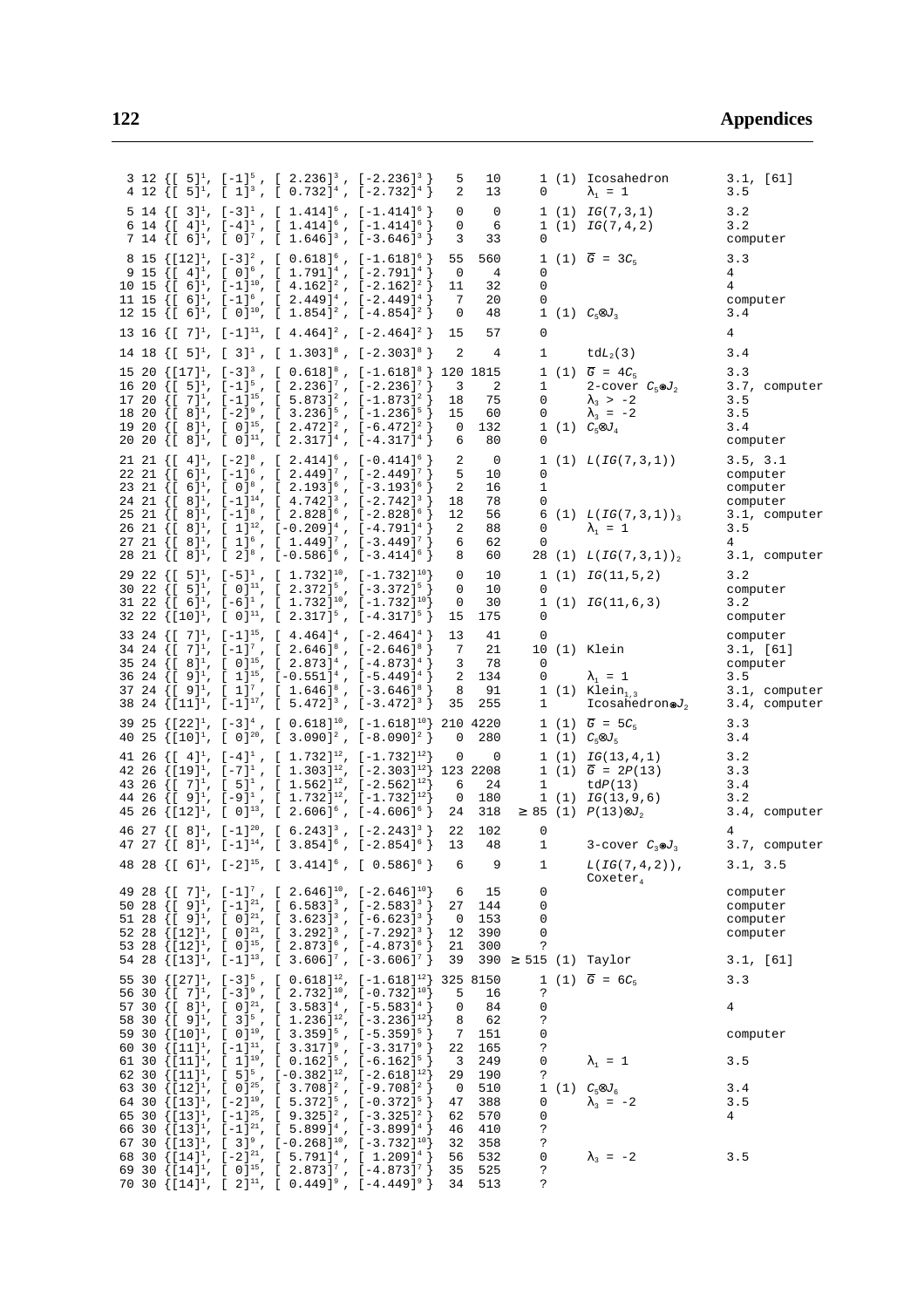### **A.3.3. One integral eigenvalue**

|  | $\Pr$ v spectrum |                                                                                 |  |  | $\Delta \quad \Xi \quad \# \quad$ Notes                                                            | References |
|--|------------------|---------------------------------------------------------------------------------|--|--|----------------------------------------------------------------------------------------------------|------------|
|  |                  | 1 7 $\{ [2]^1, [1.247]^2, [-0.445]^2, [-1.802]^2 \}$ 0 0 1 (1) $C_7$            |  |  |                                                                                                    | 3.1, 3.5   |
|  |                  | 2 13 $\{ [4]^1, [1.377]^4, [0.274]^4, [-2.651]^4 \}$ 0 4 1 (1) Cycl(13)         |  |  |                                                                                                    | 3.1        |
|  |                  | 3 19 $\{ [ 6 ]^1, [ 2.507 ]^6, [-1.222 ]^6, [-2.285 ]^6 \}$ 6 12 1 (1) Cycl(19) |  |  |                                                                                                    | 3.1        |
|  |                  |                                                                                 |  |  | 4 28 $\{ [ 9 ]^1, [ 2.604 ]^9, [-0.110 ]^9, [-3.494 ]^9 \}$ 9 72 $\geq 2$ (2) Mathon, Hollmann 3.1 |            |

### **A.4. Three-class association schemes**

In the following Appendices all possible parameter sets for 3-class association schemes on at most 100 vertices are listed, except for the less interesting schemes generated by the disjoint union of strongly regular graphs, the schemes generated by SRG⊗*J<sub>n</sub>*, and the rectangular schemes  $R(m, n)$  for  $m \neq n$ . For the parameters of the first two kind of schemes, see Sections 4.1.1 and 4.1.2, respectively. The parameters of the rectangular scheme are given below. The number of vertices of the scheme is denoted by *v*. If the scheme is primitive, then this number is in **bold face**. The "spectrum" is given by the last three rows of  $P<sup>T</sup>$ , and so the first row represents the spectrum of the first relation, and similarly for the second and third relation. In the first row of the spectrum, the multiplicities of the (eigenvalues of the) scheme are denoted in superscript. In Appendices A.4.1 and A.4.4 the multiplicities are omitted, since there the schemes are self-dual, so the multiplicities are equal to the degrees.  $L_1$ ,  $L_2$  and  $L_3$  here denote the reduced intersection matrices, that is, the first row and column are omitted. # denotes the number of nonisomorphic schemes of that type. At the end of the line remarks are made. The rectangular scheme *R*(*m*, *n*) would read as follows.

| $\nu$ spectrum                                                                                                                                                                                                                                                    | $L_1$ $L_2$ $L_3$ # |  |  |
|-------------------------------------------------------------------------------------------------------------------------------------------------------------------------------------------------------------------------------------------------------------------|---------------------|--|--|
| $mn \{(m-1)(n-1), 1, 1-m, 1-n\}$ $(m-2)(n-2)$ $n-2$ $m-2$ $n-2$ 0 1 $m-2$ 1 0 1 $R(m,n)$ , if m or<br>${n-1, -1, -1, n-1}$ $(m-1)(n-2)$ 0 m-1 0 n-2 0 m-1 0 0 n equals 2 then<br>$\{m-1, m-1, m-1, -1\}$ $(m-2)(n-1)$ $n-1$ 0 $n-1$ 0 0 0 $m-2$ DRG and $Q-pol$ . |                     |  |  |

### **A.4.1. Amorphic three-class association schemes**

| v | spectrum                                                                                                                                                                                                                                                                                                                                                                   | $L_{2}$ | $L3$ # |                              |
|---|----------------------------------------------------------------------------------------------------------------------------------------------------------------------------------------------------------------------------------------------------------------------------------------------------------------------------------------------------------------------------|---------|--------|------------------------------|
|   | $\begin{array}{c cccccc} 4 & \{ & 1, & 1, & -1, & -1 \} & 0 & 0 & 0 & 0 & 0 & 1 & 0 & 1 & 0 \\ \{ & 1, & -1, & 1, & -1 \} & 0 & 0 & 1 & 0 & 0 & 0 & 1 & 0 & 0 \\ \{ & 1, & -1, & -1, & 1 \} & 0 & 1 & 0 & 1 & 0 & 0 & 0 & 0 & 0 \\ \end{array}$                                                                                                                            |         |        | $L_{1,1}(2)$ $\sim$ $R(2,2)$ |
|   | $\begin{array}{c cccccc}9 & \left\{\begin{array}{cccccc}4\ , & 1\ , & -2\ , & -2\end{array}\right\} & 1 & 1 & 1 & 1 & 0 & 1 & 1 & 1 & 0\\2\ , & -1\ , & 2\ , & -1\end{array}\right\} & 2 & 0 & 2 & 0 & 1 & 0 & 2 & 0 & 0\\2\ , & -1\ , & -1\ , & 2\end{array}\quad\begin{array}{c cccccc}1 & 1 & 1 & 0 & 1 & 1 & 1 & 0\\2\ 0 & 2 & 0 & 1 & 0 & 2 & 0 & 0\\2\ 0 & 0 & 0 & $ |         |        | $L_{1,1}(3) \cong R(3,3)$    |
|   | $\begin{array}{c cccccc} 16 & \left\{\begin{array}{ccccc} 9, & 1, & -3, & -3 \\ 3, & -1, & 3, & -1 \end{array}\right\} & \begin{array}{ccccc} 4 & 2 & 2 & 2 & 0 & 1 & 2 & 1 & 0 \\ 6 & 0 & 3 & 0 & 2 & 0 & 3 & 0 & 0 \\ 3, & -1, & -1, & 3 & 6 & 3 & 0 & 3 & 0 & 0 & 0 & 0 & 2 \end{array} \end{array}$                                                                    |         |        | $L_{1,1}(4) \cong R(4,4)$    |
|   | $\begin{array}{c cccccc} 16 & \left[ \begin{array}{ccccc} 6 \ , & 2 \ , & -2 \ , & -2 \end{array} \right] & 2 & 2 & 1 & 2 & 2 & 2 & 1 & 2 & 0 \\ 6 \ , & -2 \ , & 2 \ , & -2 \end{array} & 2 & 2 & 2 & 2 & 2 & 1 & 2 & 1 & 0 \\ 2 \ , & 2 \ & 2 \ & 2 \ & 2 \ & 2 \ & 2 \ & 0 \ & 0 \ & 0 \ & 2 \end{array}$                                                               |         |        | $L_{1,2}(4)$ [56]            |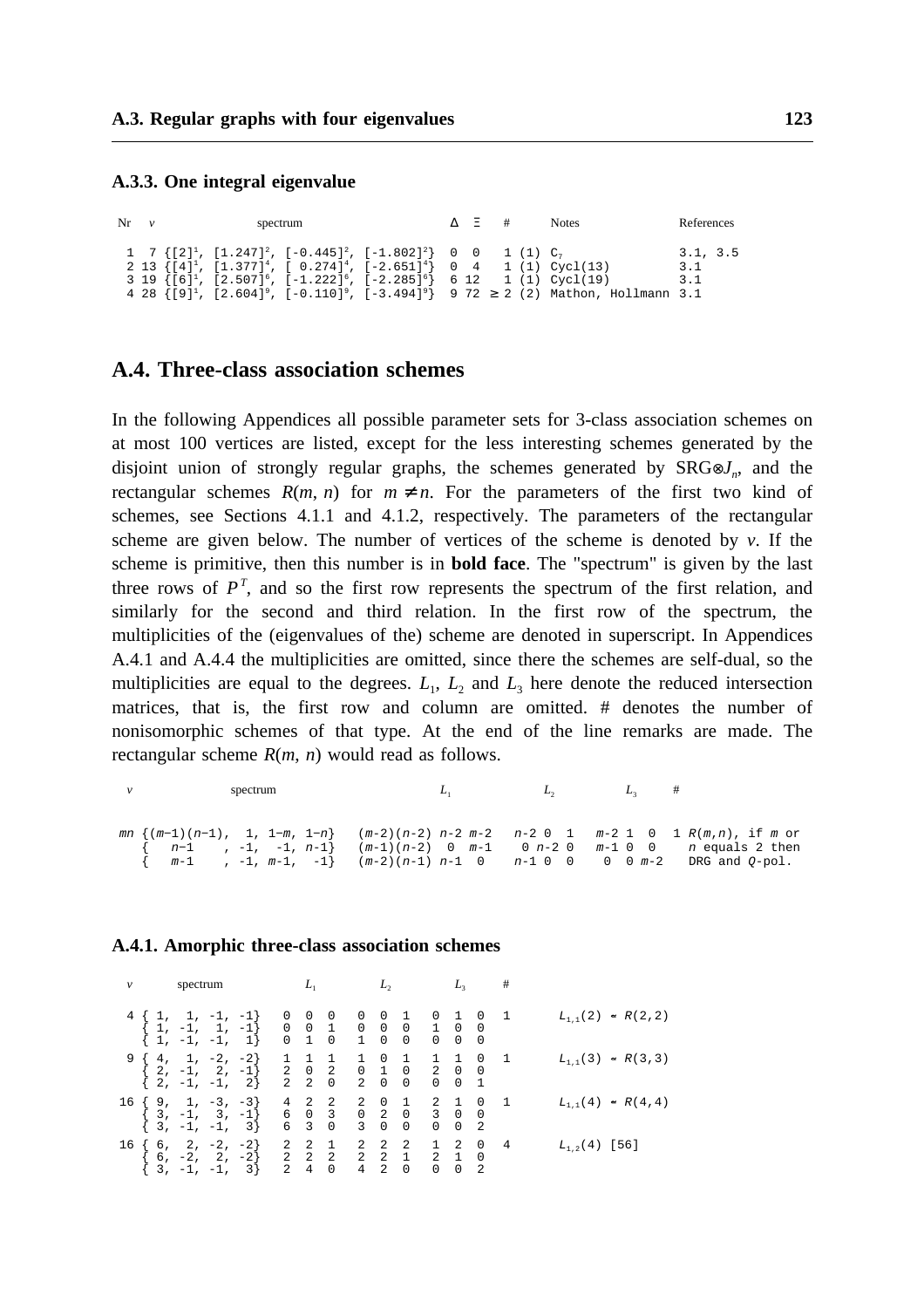| $16 \{ 5, -3, 1, 1 \}$<br>5,                                                                                                                                          | $5, 1, -3, 1$                                                                                  | $1, 1, -3$ |                | 0<br>2<br>2    | 2<br>2<br>1             | 2<br>1<br>2    | 2<br>2<br>1    | 2<br>0<br>2             | ı<br>2<br>2                       | 2<br>1<br>2  | 1<br>2<br>2  | 2<br>2<br>0              | 2            | Cycl(16) [56]                |
|-----------------------------------------------------------------------------------------------------------------------------------------------------------------------|------------------------------------------------------------------------------------------------|------------|----------------|----------------|-------------------------|----------------|----------------|-------------------------|-----------------------------------|--------------|--------------|--------------------------|--------------|------------------------------|
| $25\{16, 1, -4, -4\}$<br>$\{4, -1, -1, 4\}$                                                                                                                           | $\{4, -1, 4, -1\}$                                                                             |            |                | 9<br>12<br>12  | 3<br>0<br>4             | 3<br>4<br>0    | 3<br>0<br>4    | 0<br>3<br>0             | 1<br>0<br>0                       | 3<br>4<br>0  | 1<br>0<br>0  | 0<br>0<br>3              | 1            | $L_{1,1}(5) \approx R(5,5)$  |
| $25\{12, 2, -3, -3\}$<br>$\{4, -1, -1, \ldots \}$                                                                                                                     | $\begin{bmatrix} 8, -2, 3, -2 \end{bmatrix}$                                                   |            | $4\}$          | 5<br>6<br>6    | 4<br>3<br>6             | 2<br>3<br>0    | 4<br>3<br>6    | 2<br>3<br>2             | 2<br>1<br>0                       | 2<br>3<br>0  | 2<br>1<br>0  | 0<br>0<br>3              | 2            | $L_{1,2}(5)$                 |
| <b>25</b> { 8, 3, -2, -2}<br>$\{8, -2, -2, 3\}$                                                                                                                       | $\left[ 8, -2, 3, -2 \right]$                                                                  |            |                | 3<br>2<br>2    | 2<br>2<br>4             | 2<br>4<br>2    | 2<br>2<br>4    | 2<br>3<br>2             | 4<br>2<br>2                       | 2<br>4<br>2  | 4<br>2<br>2  | 2<br>2<br>3              | 2            | $L_{2,2}(5)$ , Cycl(25) [56] |
| $36\{25, 1, -5, -5\}$<br>$\left\{ \begin{array}{ccc} 5, & -1, & 5, & -1 \\ 5, & -1, & -1, & 5 \end{array} \right\}$                                                   |                                                                                                |            |                | 16<br>20<br>20 | 4<br>0<br>5             | 4<br>5<br>0    | 4<br>0<br>5    | O<br>4<br>0             | 1<br>0<br>0                       | 4<br>5<br>0  | ı<br>0<br>0  | 0<br>0<br>4              | ı            | $L_{1,1}(6) = R(6,6)$        |
| $36\{20, 2, -4, -4\}$<br>$\begin{array}{cc} \{10, -2, 4, -2\} \\ 5, -1, -1, 5 \end{array}$                                                                            |                                                                                                |            |                | 10<br>12<br>12 | 6<br>4<br>8             | 3<br>4<br>0    | 6<br>4<br>8    | 2<br>4<br>2             | 2<br>1<br>0                       | 3<br>4<br>0  | 2<br>1<br>0  | 0<br>0<br>4              | 22           | $L_{1,2}(6)$ [26, 90]        |
| $\begin{array}{c} 36\ \left\{15\,,\quad 3\,,\ -3\,,\ -3\right\} \\ \left\{15\,,\ -3\,,\quad 3\,,\ -3\right\} \\ \left\{5\,,\ -1\,,\ -1\,,\quad 5\right\} \end{array}$ |                                                                                                |            |                | - 6<br>6<br>6  | 6<br>6<br>9             | 2<br>3<br>0    | 6<br>6<br>9    | 6<br>6<br>6             | 3<br>2<br>0                       | 2<br>3<br>0  | 3<br>2<br>0  | 0<br>0<br>4              | ?            | $SRG(36, 20, 10, 12)$ spread |
| <b>36</b> $\{15, 3, -3, -3\}$<br>$\{10, -2, -2, 4\}$                                                                                                                  | 10, $-2$ , $4$ , $-2$ }                                                                        |            |                | 6<br>6<br>6    | 4<br>3<br>6             | 4<br>6<br>3    | 4<br>3<br>6    | 2<br>4<br>2             | 4<br>2<br>2                       | 4<br>6<br>3  | 4<br>2<br>2  | 2<br>2<br>4              | 0            | $L_{2,2}(6)$                 |
| $49 \{36, 1, -6, -6\}$                                                                                                                                                | $\left\{\n\begin{array}{ccc}\n6, & -1, & 6, & -1 \\ 6, & -1, & -1, & 6\n\end{array}\n\right\}$ |            |                | 25<br>30<br>30 | 5<br>0<br>6             | 5<br>6<br>0    | 5<br>0<br>6    | 0<br>5<br>0             | 1<br>0<br>0                       | 5<br>6<br>0  | ı.<br>0<br>0 | 0<br>0<br>5              | 1            | $L_{1,1}(7) \approx R(7,7)$  |
| 49 $\{30, 2, -5, -5\}$<br>$\begin{Bmatrix} 12, & -2, & 5, & -2 \\ 6, & -1, & -1, & 6 \end{Bmatrix}$                                                                   |                                                                                                |            |                | 17<br>20       | 8<br>5<br>20 10         | 4<br>5<br>0    | 8<br>5<br>10   | 2<br>5<br>2             | 2<br>1<br>0                       | 4<br>5<br>0  | 2<br>1<br>0  | 0<br>0<br>5              | 563          | $L_{1,2}(7)$ [90]            |
| $49\{24, 3, -4, -4\}$                                                                                                                                                 | $18, -3, 4, -3$<br>$\{6, -1, -1, 6\}$                                                          |            |                | 11<br>12       | 9<br>8<br>12 12         | 3<br>4<br>0    | 9<br>8<br>12   | 6<br>7<br>6             | 3<br>2<br>0                       | 3<br>4<br>0  | 3<br>2<br>0  | 0<br>0<br>5              | $\geq 1$     | $L_{1,3}(7)$                 |
| 49 $\{24, 3, -4, -4\}$<br>$\begin{array}{ccc} \{12, -2, 5, -2\} \\ \{12, -2, -2, 5\} \end{array}$                                                                     |                                                                                                |            |                | 11<br>12<br>12 | 6<br>4<br>8             | 6<br>8<br>4    | 6<br>4<br>8    | 2<br>5<br>2             | 4<br>2<br>2                       | 6<br>8<br>4  | 4<br>2<br>2  | 2<br>2<br>5              | $\geq 1$     | $L_{2,2}(7)$                 |
| 49 ${18, 4, -3, -3}$<br>$\{12, -2, -2, 5\}$                                                                                                                           | $18, -3, 4, -3$                                                                                |            |                | 7<br>6<br>6    | 6<br>6<br>9             | 4<br>6<br>3    | 6<br>6<br>9    | 6<br>7<br>6             | 6<br>4<br>3                       | 4<br>6<br>3  | 6<br>4<br>3  | 2<br>2<br>5              | $\geq 1$     | $L_{2,3}(7)$                 |
| 49 $\{16, -5,$<br>$\{16, 2, 2, -5\}$                                                                                                                                  | $16, 2, -5,$                                                                                   | 2,         | $2\}$<br>$2\}$ | 3<br>6<br>6    | 6<br>6<br>4             | 6<br>4<br>6    | 6<br>6<br>4    | 6<br>3<br>6             | 4<br>6<br>6                       | 6<br>4<br>6  | 4<br>6<br>6  | 6<br>6<br>3              | 0            | SRG does not exist [18]      |
| 64 $\{49, 1, -7, -7\}$                                                                                                                                                | $7, -1, 7, -1$<br>$7, -1, -1, 7$                                                               |            |                | 36<br>42<br>42 | 6<br>0<br>7             | 6<br>7<br>0    | 6<br>0<br>7    | 0<br>6<br>0             | 1<br>0<br>0                       | 6<br>7<br>0  | ı.<br>0<br>0 | 0<br>0<br>6              | $\mathbf{1}$ | $L_{1,1}(8) \cong R(8,8)$    |
| 64 $\{42, 2, -6, -6\}$<br>$\{7, -1, -1, 7\}$                                                                                                                          | $\begin{bmatrix} 14 & -2 & 6 & -2 \end{bmatrix}$                                               |            |                | 30             | 26 10<br>6<br>30 12     | 5<br>6<br>0    | 10<br>6<br>12  | 2<br>6<br>2             | 2<br>1<br>0                       | 5<br>6<br>0  | 2<br>1<br>0  | 0<br>0<br>6              | $\geq 1$     | $L_{1,2}(8)$                 |
| 64 $\{35, 3, -5, -5\}$                                                                                                                                                | $\begin{bmatrix} 21 & -3 & 5 & -3 \\ 7 & -1 & -1 & 7 \end{bmatrix}$                            |            |                |                | 18 12<br>20 10<br>20 15 | 4<br>5<br>0    | 12<br>10<br>15 | 6<br>8<br>6             | $\overline{\mathbf{3}}$<br>2<br>0 | 4<br>5<br>0  | 3<br>2<br>0  | $\overline{0}$<br>U<br>6 | $\geq 1$     | $L_{\rm 1,\,3}(\,8\,)$       |
| $64 \{28, 4, -4, -4\}$<br>$\begin{Bmatrix} 28 & -4 & 4 & -4 \\ 7 & -1 & -1 & 7 \end{Bmatrix}$                                                                         |                                                                                                |            |                |                | 12 12<br>12 12<br>12 16 | 3<br>4<br>0    |                | 12 12<br>12 12<br>16 12 | 4<br>3<br>0                       | 3<br>4<br>0  | 4<br>3<br>0  | 0<br>0<br>6              | $\geq 1$     | $L_{1,4}(8)$                 |
| 64 $\{35, 3, -5, -5\}$<br>$\{14, -2, 6, -2\}$<br>$\{14, -2, -2, 6\}$                                                                                                  |                                                                                                |            |                | 18<br>20       | 8<br>20 10              | 8<br>5 10<br>5 | 8<br>- 5<br>10 | 2<br>6<br>2             | 4<br>2<br>2                       | 8<br>10<br>5 | 4<br>2<br>2  | 2<br>2<br>6              | $\geq 1$     | $L_{2,2}(8)$                 |
| 64 $\{28, 4, -4, -4\}$<br>$\begin{array}{cc} \{21, -3, 5, -3\} \\ \{14, -2, -2, 6\} \end{array}$                                                                      |                                                                                                |            |                | 12<br>12       | 9<br>- 8<br>12 12       | 6<br>8<br>4    | 9<br>8<br>12   | 6<br>8<br>6             | 6<br>4<br>3                       | 6<br>8<br>4  | 6<br>4<br>3  | 2<br>2<br>6              | $\geq 1$     | $L_{2,3}(8)$                 |
| 64 $\{27, -5, 3, 3\}$<br>$\{18, 2, -6, 2\}$<br>$\{18, 2, 2, -6\}$                                                                                                     |                                                                                                |            |                | 10<br>12<br>12 | 8<br>9<br>6             | 8<br>6<br>9    | 8<br>9<br>6    | 6<br>2<br>6             | 4<br>6<br>6                       | 8<br>6<br>9  | 4<br>6<br>6  | 6<br>6<br>2              | ?            |                              |
| 64 $\begin{array}{cc} \{21, & 5, & -3, & -3\} \{21, & -3, & 5, & -3\} \{21, & -3, & -3, & 5\} \end{array}$                                                            |                                                                                                |            |                | 8<br>6<br>6    | 6<br>6<br>9             | 6<br>9<br>6    | 6<br>6<br>9    | 6<br>8<br>6             | 9<br>6<br>6                       | 6<br>9<br>6  | 9<br>6<br>6  | 6<br>6<br>8              | $\geq 1$     | $L_{3,3}(8)$ , Cycl(64)      |
| 81 $\{64, 1, -8, -8\}$                                                                                                                                                | $8, -1, 8, -1$<br>8, $-1$ , $-1$ , 8                                                           |            |                | 49<br>56<br>56 | 7<br>0<br>8             | 7<br>8<br>0    | 7<br>0<br>8    | 0<br>7<br>0             | 1<br>0<br>0                       | 7<br>8<br>0  | 1<br>0<br>0  | 0<br>0<br>7              | 1            | $L_{1,1}(9) \cong R(9,9)$    |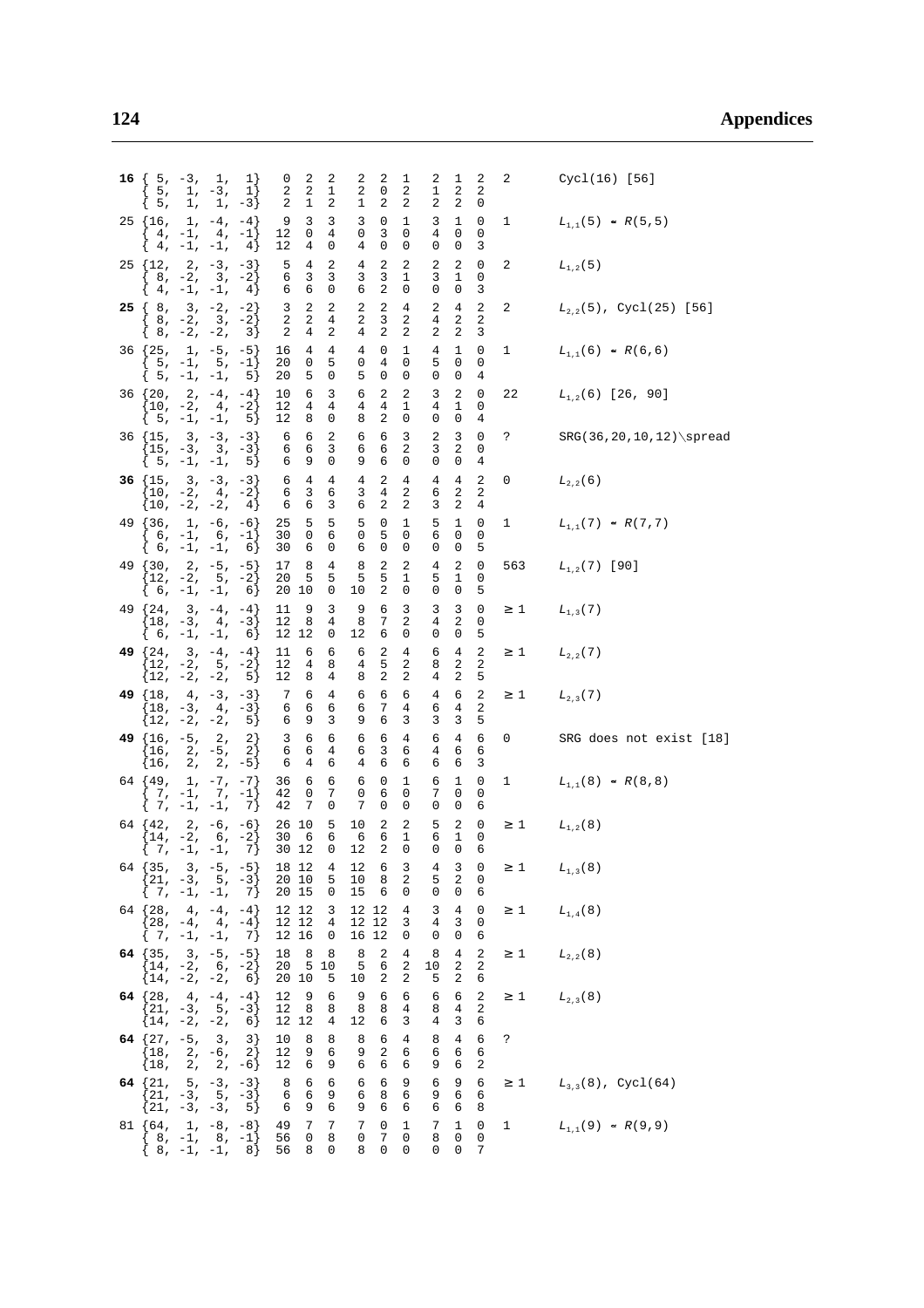|                         | $81 \{56, 2, -7, -7\}$         | $16, -2, 7, -2$<br>$8, -1, -1,$                                                                  |          | $8\}$                | 37 12<br>42<br>- 7<br>42 14                | 6<br>7<br>0          | 12<br>-7<br>14          | 2<br>7<br>2        | 2<br>1<br>0 | 6<br>7<br>0               | 2<br>1<br>0      | 0<br>0<br>7    |    | $\geq 1$ | $L_{1,2}(9)$                             |
|-------------------------|--------------------------------|--------------------------------------------------------------------------------------------------|----------|----------------------|--------------------------------------------|----------------------|-------------------------|--------------------|-------------|---------------------------|------------------|----------------|----|----------|------------------------------------------|
|                         | $81 \{48, 3, -6, -6\}$         | $24, -3, 6, -3$<br>$\{8, -1, -1, \ldots\}$                                                       |          | $8\}$                | 27 15<br>30 12<br>30 18                    | 5<br>6<br>0          | 15<br>12<br>18          | 6<br>9<br>6        | 3<br>2<br>0 | 5<br>6<br>0               | 3<br>2<br>0      | 0<br>0<br>7    |    | $\geq 1$ | $L_{1,3}(9)$                             |
|                         | $81 \{40, 4, -5, -5\}$         | $32, -4, 5, -4$<br>$\{8, -1, -1, \ldots\}$                                                       |          | $8\}$                | 19 16<br>20 15<br>20 20                    | 4<br>5<br>0          | 16 12<br>15 13<br>20 12 |                    | 4<br>3<br>0 | 4<br>5<br>0               | 4<br>3<br>0      | 0<br>0<br>7    |    | $\geq 1$ | $L_{1,4}(9)$                             |
|                         | 81 $\{48, 3, -6, -6\}$         | $16, -2, 7, -2$<br>$\{16, -2, -2,$                                                               |          | 7 }                  | 27 10 10<br>30<br>6<br>30 12               | 12<br>6              | 10<br>6<br>12           | 2<br>7<br>2        | 4<br>2<br>2 | 10<br>12<br>6             | 4<br>2<br>2      | 2<br>2<br>7    |    | $\geq 1$ | $L_{2,2}(9)$                             |
|                         | <b>81</b> $\{40, 4, -5, -5\}$  | $24, -3, 6, -3$<br>$ 16, -2, -2,$                                                                |          | - 7 }                | 19 12<br>20 10 10<br>20 15                 | 8<br>5               | 12<br>10<br>15          | 6<br>9<br>6        | 6<br>4<br>3 | 8<br>10<br>5              | 6<br>4<br>3      | 2<br>2<br>7    |    | $\geq 1$ | $L_{2,3}(9)$                             |
|                         | <b>81</b> $\{32, 5, -4, -4\}$  | $32, -4, 5, -4$<br>$16, -2, -2,$                                                                 |          | 7 }                  | 13 12<br>12 12<br>12 16                    | 6<br>8<br>4          | 12 12<br>12 13<br>16 12 |                    | 8<br>6<br>4 | 6<br>8<br>4               | 8<br>6<br>4      | 2<br>2<br>7    |    | $\geq 1$ | $L_{2,4}(9)$                             |
|                         | <b>81</b> {40, -5, 4,          | $20, 2, -7,$<br>$20, 2, 2, -7$                                                                   |          | $4$ }<br>2           | 19 10 10<br>20 12<br>20 8 12               | 8                    | 10<br>12<br>8           | 6<br>1<br>6        | 4<br>6<br>6 | 10<br>8<br>12             | 4<br>6<br>6      | 6<br>6<br>1    |    | $\geq$ 2 | Van Lint-Schrijver                       |
|                         | <b>81</b> $\{30, -6, 3,$       | $30, 3, -6,$<br>$\begin{bmatrix} 20, 2, 2, \end{bmatrix}$                                        |          | 3<br>3<br>$-7$ }     | 9 12<br>12 12<br>12<br>9                   | 8<br>6<br>9          | 12 12<br>12             | 9<br>9 1 2         | 6<br>8<br>9 | 8<br>6<br>9               | 6<br>8<br>9      | 6<br>6<br>1    |    | $\geq 1$ | Van Lint-Schrijver                       |
|                         | <b>81</b> $\{32, 5, -4, -4\}$  | $\begin{array}{cc} \{24, -3, 6, -3\} \\ \{24, -3, -3, 6\} \end{array}$                           |          | $6$ }                | - 9<br>13<br>12<br>8 12<br>12 12           | 9<br>8               | 9<br>8<br>12            | 6<br>9<br>6        | 9<br>6<br>6 | 9<br>12<br>8              | 9<br>6<br>6      | 6<br>6<br>9    |    | $\geq 1$ | $L_{3,3}(9)$                             |
|                         | $100 \{81, 1, -9, -9\}$        | 9, $-1$ , 9, $-1$ }<br>$9, -1, -1,$                                                              |          | 9 }                  | 64<br>- 8<br>72<br>0<br>72<br>9            | 8<br>9<br>0          | 8<br>0<br>9             | 0<br>8<br>0        | 1<br>0<br>0 | 8<br>9<br>0               | 1<br>0<br>0      | 0<br>0<br>8    | 1  |          | $L_{1,1}(10) \cong R(10,10)$             |
|                         | $100 \{72, 2, -8, -8\}$        | $\begin{bmatrix} 18, & -2, & 8, & -2 \end{bmatrix}$<br>{ 9, -1, -1,                              |          | 9                    | 50 14<br>56<br>8<br>56 16                  | 7<br>8<br>0          | 14<br>8<br>16           | 2<br>8<br>2        | 2<br>1<br>0 | 7<br>8<br>0               | 2<br>1<br>0      | 0<br>0<br>8    |    | $\geq 1$ | $L_{1,2}(10)$                            |
|                         | $100 \{63, 3, -7, -7\}$        | $\begin{Bmatrix} 27 & -3 & 7 & -3 \\ 9 & -1 & -1 & 9 \end{Bmatrix}$                              |          |                      | 38 18<br>42 14<br>42 21                    | 6<br>7<br>0          | 18<br>14 10<br>21       | 6<br>6             | 3<br>2<br>0 | 6<br>7<br>0               | 3<br>2<br>0      | 0<br>0<br>8    |    | $\geq 1$ | $L_{1,3}(10)$                            |
| $100 \{54, 4, -6, -6\}$ |                                | $36, -4, 6, -4$<br>9, $-1$ , $-1$ ,                                                              |          | $9\}$                | 28 20<br>30 18<br>30 24                    | 5<br>6<br>0          | 20 12<br>18 14<br>24 12 |                    | 4<br>3<br>0 | 5<br>6<br>0               | 4<br>3<br>0      | 0<br>0<br>8    | ?  |          | $L_{1.4}(10)$ , SRG(100,63,38,42)\spread |
| $100 \{45, 5, -5, -5\}$ |                                | $\{45, -5, 5, -5\}$<br>{ 9, -1, -1,                                                              |          | 9                    | 20 20<br>20 20<br>20 25                    | 4<br>5<br>0          | 20 20<br>20 20<br>25 20 |                    | 5<br>4<br>0 | 4<br>5<br>0               | 5<br>4<br>0      | 0<br>0<br>8    | ?  |          | $L_{1.5}(10)$ , SRG(100,54,28,30) spread |
|                         | 100 $\{63, 3, -7, -7\}$        | $18, -2, 8, -2$<br>$\begin{bmatrix} 18, -2, -2, \end{bmatrix}$                                   |          | $8\}$                | 38 12 12<br>42<br>$7\overline{ }$<br>42 14 | 14<br>$\overline{7}$ | 12<br>7<br>14           | 2<br>8<br>2        | 4<br>2<br>2 | 12<br>14<br>7             | 4<br>2<br>2      | 2<br>2<br>8    |    | $\geq 1$ | $L_{2,2}(10)$                            |
|                         | <b>100</b> $\{54, 4, -6, -6\}$ | $27, -3, 7, -3$<br>$\{18, -2, -2, 8\}$                                                           |          |                      | 28 15 10<br>30 12 12<br>30 18 6            |                      | 15<br>12 10<br>18 6     | - 6                | 6<br>4<br>3 | 10<br>12<br>6             | 6<br>4<br>3      | 2<br>2<br>8    | ?  |          | $L_{2,3}(10)$                            |
| 100 $\{45, 5, -5, -5\}$ |                                | $36, -4,$<br>$\begin{bmatrix} 18, -2, -2, \end{bmatrix}$                                         |          | $6, -4$<br>8         | 20 16 8<br>20 15 10<br>20 20               | - 5                  | 16 12<br>15 14<br>20 12 |                    | 8<br>6<br>4 | 8 <sup>8</sup><br>10<br>5 | 8<br>6<br>4      | 2<br>2<br>8    | 3. |          | $L_{\rm 2\,,\,4}$ ( $10$ )               |
|                         | $100 \{55, -5,$                | $22, 2, -8,$<br>22, 2,                                                                           | 5,<br>2, | $5$ }<br>2<br>$-8$ } | 30 12 12<br>30 15 10<br>30 10 15           |                      | 12<br>15<br>10          | 6<br>0<br>6        | 4<br>6<br>6 | 12<br>10<br>15            | 4<br>6<br>6      | 6<br>6<br>0    | ?  |          |                                          |
|                         | $100 \{44, -6,$                | $33, 3, -7,$<br>$\{22, 2,$                                                                       | 4,<br>2, | 4<br>3<br>$-8$ }     | 18 15 10<br>20 16<br>20 12 12              | - 8                  | 15 12<br>16<br>12 12    | 8                  | 6<br>8<br>9 | 10<br>- 8<br>12           | 6<br>8<br>9      | 6<br>6<br>0    | ċ. |          |                                          |
|                         | 100 $\{45, 5, -5, -5\}$        | $\begin{bmatrix} 27 & -3 & 7 & -3 \end{bmatrix}$<br>$\begin{bmatrix} 27 & -3 & -3 \end{bmatrix}$ |          | $7$ }                | 20 12 12<br>20 10 15<br>20 15 10           |                      | 12<br>10 10<br>15       | - 6<br>- 6         | 9<br>6<br>6 | 12<br>15<br>10            | 9<br>6<br>6      | 6<br>6<br>10   | ?  |          | $L_{3,3}(10)$                            |
| 100 $\{36, 6, -4, -4\}$ |                                | $36, -4, 6, -4$<br>$\{27, -3, -3,$                                                               |          | - 7 }                | 14 12<br>12 12 12<br>12 16                 | - 9<br>- 8           | 12 14<br>16 12          | 12 12 12           | 9<br>8      | 12<br>8                   | 9 1 2<br>9       | 6<br>6<br>8 10 | ?  |          | $L_{3,4}(10)$                            |
|                         | 100 $\{33, -7,$                | $33, 3, -7,$<br>33, 3,                                                                           | 3,       | 3<br>3<br>$3, -7$ }  | 8 12 12<br>12 12 9<br>12<br>9 12           |                      | 12 12                   | 12 8 12<br>9 12 12 | 9           | 12                        | 9 12 12<br>12 12 | 9 12<br>8      | ?  |          |                                          |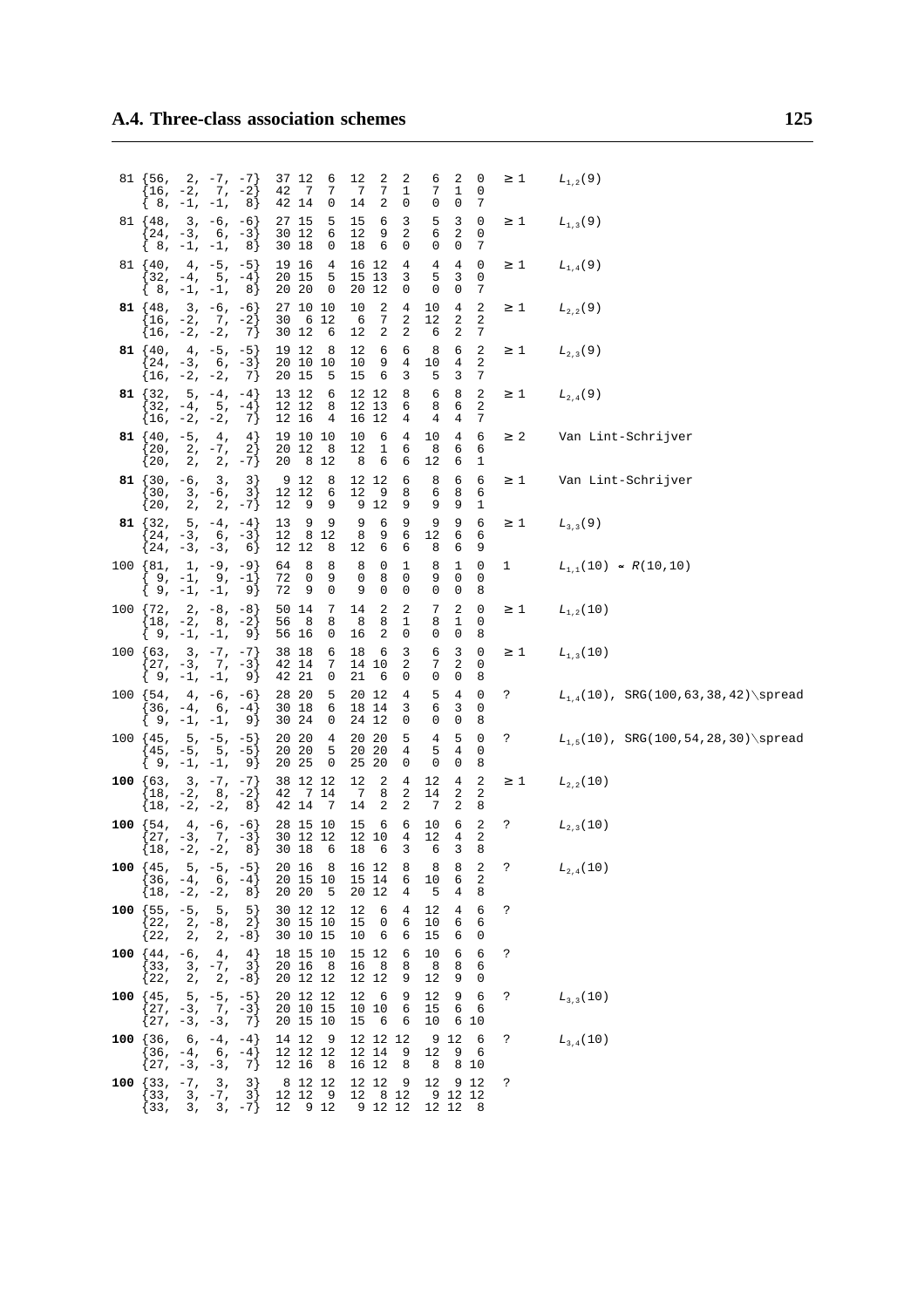## **A.4.2. Four integral eigenvalues**

Excluded here are association schemes generated by SRG⊗*Jn*, and the rectangular schemes *R*(*m*, *n*), except the 6-cycle  $C_6$  and the Cube.

| v  | spectrum                                                                                                                                                                                     | $L_1$                                                   | $L_2$                                                                                                            | $L_3$                                                                  | #  |                                                                |
|----|----------------------------------------------------------------------------------------------------------------------------------------------------------------------------------------------|---------------------------------------------------------|------------------------------------------------------------------------------------------------------------------|------------------------------------------------------------------------|----|----------------------------------------------------------------|
|    | $6\{2, 1^2, -1^2, -2^1\}$<br>$\left\{\n \begin{array}{cccccc}\n 2, & -1, & -1, & 2 \\  1, & -1, & 1, & -1\n \end{array}\n \right\}$                                                          | 0<br>$\mathbf{1}$<br>0<br>0<br>1<br>1<br>2<br>0<br>0    | $\mathbf{0}$<br>1<br>ı,<br>1<br>0<br>0<br>2<br>0<br>0                                                            | $\mathbf{1}$<br>0<br>0<br>0<br>1<br>0<br>0<br>0<br>0                   | ı. | $C_6$<br>DRG<br>$Q - 123$                                      |
|    | $8\{3, 1^3, -1^3, -3^1\}$<br>$\left\{\n \begin{array}{ccc}\n 3, & -1 \\  1, & -1 \\  \end{array}\n \right.\n \left\{\n \begin{array}{ccc}\n -1 & , & 3 \\  1, & -1\n \end{array}\n \right\}$ | 0<br>2<br>0<br>2<br>0<br>1<br>0<br>3<br>0               | 2<br>0<br>1<br>2<br>0<br>0<br>3<br>0<br>0                                                                        | 0<br>$\mathbf{1}$<br>0<br>0<br>1<br>0<br>0<br>0<br>0                   | 1  | Cube<br>DRG<br>$Q - 123$                                       |
|    | $15\{4, 2^5, -1^4, -2^5\}$<br>8, $-2$ , $-2$ , 2 }<br>$\{2, -1, 2, -1$                                                                                                                       | ı<br>2<br>0<br>2<br>1<br>1<br>4<br>0<br>0               | 4<br>2<br>2<br>4<br>2<br>1<br>0<br>4<br>4                                                                        | 2<br>0<br>0<br>1<br>1<br>0<br>0<br>0<br>1                              | ı. | L(Petersen)<br>DRG, $R_2$ SRG                                  |
| 20 | $\{9, 3^5, -1^9, -3^5\}$<br>$\left\{\n \begin{array}{ccc}\n 9, & -3, & -1, & 3 \\  1, & -1, & 1, & -1\n \end{array}\n \right\}$                                                              | 4<br>4<br>0<br>4<br>4<br>1<br>0<br>9<br>0               | 4<br>4<br>1<br>4<br>4<br>0<br>9<br>0<br>0                                                                        | 0<br>$\mathbf{1}$<br>0<br>0<br>1<br>0<br>0<br>0<br>0                   | 1  | J(6,3)<br>$R_1 \bullet R_2$ DRG<br>$Q-123, Q-321$              |
|    | <b>27</b> { 6, 3 <sup>6</sup> , $0^{12}$ , -3 <sup>8</sup> }<br>$\begin{cases} 12, & 0, -3, 3 \\ 8, -4, & 2, -1 \end{cases}$                                                                 | 1<br>4<br>0<br>2<br>2<br>2<br>0<br>3<br>3               | 4<br>4<br>4<br>2<br>5<br>4<br>3<br>6<br>3                                                                        | 0<br>4<br>4<br>2<br>4<br>2<br>3<br>3<br>1                              | ı. | H(3,3)<br>DRG<br>$Q - 123$                                     |
|    | 27 $\{8, 2^{12}, -1^{8}, -4^{6}\}$<br>$16, -2, -2, 4$<br>$\{2, -1, 2, -1\}$                                                                                                                  | 1<br>6<br>0<br>3<br>4<br>1<br>0<br>8<br>0               | 2<br>6<br>8<br>4 10<br>1<br>8<br>0<br>8                                                                          | 2<br>0<br>0<br>1<br>1<br>0<br>0<br>1<br>0                              | 2  | $GQ(2,4) \$<br>$R_1$ DRG, $R_2$ SRG                            |
|    | 28 $\{12, 2^{14}, -2^{6}, -4^{7}\}$<br>$\begin{bmatrix} 12, -2, -2, 4 \end{bmatrix}$<br>$\{3, -1, 3, -1\}$                                                                                   | 4<br>6<br>ı<br>4<br>2<br>6<br>4<br>8<br>0               | 4<br>2<br>6<br>6<br>4<br>1<br>8<br>4<br>0                                                                        | 2<br>1<br>0<br>2<br>1<br>0<br>0<br>0<br>2                              | 56 | $T(8) \simeq$ , Chang $\simeq$ [102]<br>$R_2$ SRG              |
|    | 30 { 7, $2^{14}$ , $-2^{14}$ , $-7^{1}$ }<br>$14, -1, -1, 14$<br>$\begin{bmatrix} 8, -2, 2, -8 \end{bmatrix}$                                                                                | 0<br>6<br>0<br>3<br>0<br>4<br>7<br>0<br>0               | 6<br>$\overline{\phantom{0}}$<br>8<br>013<br>0<br>7<br>7<br>0                                                    | 8<br>0<br>0<br>4<br>0<br>4<br>7<br>0<br>0                              | 4  | IG(15, 7, 3)<br>$R_1$ and $R_3$ DRG<br>$Q-123$ , $Q-213$       |
|    | 32 { 6, $2^{15}$ , $-2^{15}$ , $-6^{1}$ }<br>$15, -1, -1, 15$<br>$\{10, -2, 2, -10\}$                                                                                                        | 0<br>5<br>0<br>2<br>0<br>4<br>6<br>0<br>0               | 5<br>010<br>$0 \t14$<br>0<br>6<br>0<br>9                                                                         | 010<br>0<br>0<br>4<br>6<br>9<br>0<br>0                                 | 3  | IG(16, 6, 2)<br>$R_1$ and $R_3$ DRG<br>$Q-123, Q-213$          |
|    | 32 $\{15, 3^{10}, -1^{15}, -5^{6}\}$<br>$\begin{bmatrix} 15, & -3, & -1, & 5 \end{bmatrix}$<br>$\{ 1, -1, 1, -1 \}$                                                                          | 6<br>8<br>0<br>8<br>6<br>1<br>015<br>0                  | 8<br>6<br>1<br>6<br>8<br>0<br>15<br>0<br>0                                                                       | 0<br>$\mathbf{1}$<br>0<br>1<br>0<br>0<br>0<br>0<br>0                   | 1  | $2(GQ(2,2)+1)$<br>$R_1$ and $R_2$ DRG<br>$Q-123, Q-321$        |
|    | <b>35</b> $\{12, 5^6, 0^{14}, -3^{14}\}$<br>$\begin{bmatrix} 18 & -3 & -3 & -3 \end{bmatrix}$<br>$4, -3, 2, -1$                                                                              | 5<br>6<br>0<br>6<br>2<br>4<br>9<br>3<br>0               | 9<br>6<br>3<br>9<br>2<br>6<br>9<br>9<br>0                                                                        | 3<br>0<br>1<br>2<br>2<br>0<br>3<br>0<br>0                              | 1  | J(7,3)<br>$R_1$ and $R_3$ DRG, $R_2$ SRG<br>$Q - 123$          |
|    | 35 $\{12, 3^{14}, -2^{6}, -3^{14}\}$<br>$18, -3, -3, 3$<br>$\{4, -1, 4, -1 \}$                                                                                                               | 4<br>6<br>ı<br>2<br>4<br>6<br>3<br>9<br>0               | 9<br>6<br>3<br>2<br>6<br>9<br>9<br>9<br>0                                                                        | 3<br>ı<br>0<br>2<br>2<br>0<br>0<br>0<br>3                              |    | $\geq 1$ SRG(35,16,6,8)\spread<br>$R_2$ SRG                    |
|    | 35 $\{12, 4^{10}, -2^{20}, -3^{4}\}$<br>$6, -1, -1,$<br>6<br>$\{16, -4, 2, -4 \}$                                                                                                            | 5<br>2<br>4<br>4<br>0<br>8<br>3<br>3<br>6               | 2<br>0<br>4<br>5<br>0<br>0<br>3<br>0<br>3                                                                        | 8<br>4<br>4<br>8<br>0<br>8<br>3<br>6<br>6                              | 0  | $SRG(35, 18, 9, 9)$ spread<br>$R_3$ SRG                        |
|    | <b>36</b> { 5, $2^{16}$ , $-1^{10}$ , $-3^{9}$ }<br>$20, -1, -4, 4$<br>${10, -2, 4, -2}$                                                                                                     | 4<br>0<br>0<br>2<br>1<br>2<br>0<br>4<br>1               | 4<br>- 8<br>8<br>6<br>2 11<br>4 12<br>4                                                                          | 8<br>2<br>0<br>2<br>2<br>6<br>4<br>4<br>1                              | 1. | Sylvester, residual of $4-(11,5,1)$<br>DRG, $R_3 \cong L_2(6)$ |
|    | 40 $\{9, 3^{15}, -1^{9}, -3^{15}\}$<br>$\left\{\n \begin{array}{ccc}\n 27, & -3, & -3, & 3 \\  3, & -1, & 3, & -1\n \end{array}\n \right\}$                                                  | 2<br>0<br>6<br>2<br>6<br>1<br>0<br>-9<br>0              | 6 18<br>3<br>6 18<br>2<br>9 18<br>0                                                                              | 0<br>3<br>0<br>1<br>2<br>0<br>2<br>0<br>0                              |    | $\geq 1$ GQ(3,3) \spread<br>$R_1$ DRG, $R_2$ SRG               |
|    | 40 $\{18, 4^{12}, -2^{24}, -6^{3}\}$<br>9<br>$9, -1, -1,$<br>$\{12, -4, 2, -4 \}$                                                                                                            | 8<br>5<br>4<br>10 0<br>8<br>6<br>6<br>6                 | 5<br>$\overline{4}$<br>$\overline{0}$<br>8 0<br>$\overline{0}$<br>$\overline{0}$<br>$\overline{\mathbf{3}}$<br>6 | 4<br>$4\overline{ }$<br>4<br>8<br>$0\quad 4$<br>$\mathbf{3}$<br>2<br>6 | 0  | $SRG(40, 27, 18, 18)$ spread<br>$R_3$ SRG                      |
|    | 42 { 5, $2^{20}$ , $-2^{20}$ , $-5^{1}$ }<br>$20, -1, -1, 20$<br>$\{16, -2, 2, -16\}$                                                                                                        | 0<br>4<br>0<br>$\mathbf{0}$<br>1<br>4<br>5<br>0<br>0    | 4 0 16<br>0190<br>5 0 15                                                                                         | 016<br>$\overline{\phantom{0}}$<br>4<br>0 12<br>015<br>$\cup$          | 1  | IG(21, 5, 1)<br>$R_1$ and $R_3$ DRG<br>$Q-123$ , $Q-213$       |
|    | 42 { 6, $2^{21}$ , $-1^{6}$ , $-3^{14}$ }<br>$\begin{bmatrix} 30, -2, -5, 3 \end{bmatrix}$<br>$\{5, -1, 5, -1 \}$                                                                            | 5<br>0<br>0<br>4<br>1<br>1<br>$\mathbf{0}$<br>- 6<br>0  | 5 20<br>5<br>4 21<br>4<br>6 24<br>$\overline{\phantom{0}}$                                                       | - 5<br>0<br>$\overline{0}$<br>4<br>1<br>0<br>0<br>0<br>4               | 1  | $Ho-Si_2(x), 2-(15,5,4)$<br>DRG                                |
|    | 45 $\{8, 2^{25}, -2^{9}, -4^{10}\}$<br>$20, -1, -5, 5$<br>$\{16, -2, 6, -2 \}$                                                                                                               | 5<br>$\mathbf{0}$<br>2<br>2<br>2<br>4<br>5<br>2<br>1    | 5<br>5 10<br>2 9<br>8<br>5 10<br>5                                                                               | 2 10<br>4<br>4<br>8<br>4<br>5<br>2<br>8                                | 1  | Gewirtz, $(x)$<br>$R_3$ SRG                                    |
|    | 45 { 8, $4^{12}$ , $-1^{8}$ , $-2^{24}$ }<br>$32, -4, -4, 2$<br>$\{4, -1, 4, -1 \}$                                                                                                          | 3<br>4<br>0<br>6<br>1<br>1<br>0<br>8<br>0               | 4 2 4<br>4<br>6 22<br>3<br>8 2 4<br>0                                                                            | 4<br>0<br>0<br>3<br>$\mathbf{1}$<br>0<br>0<br>3<br>0                   | 0  | $SRG(45, 12, 3, 3)$ spread<br>$R_2$ SRG                        |
|    | 45 $\{16, 4^{15}, -2^{20}, -4^{9}\}$<br>$16, -2, -2, 6$<br>$\{12, -3, 3, -3$                                                                                                                 | 6<br>3<br>6<br>4<br>6<br>6<br>$4\overline{ }$<br>4<br>8 | 4<br>6<br>6<br>4<br>8<br>3<br>4<br>4<br>8                                                                        | 3<br>6<br>3<br>3<br>3<br>6<br>3<br>4<br>4                              | ?  | $R_2 \cong T(10)$ , $R_3$ SRG                                  |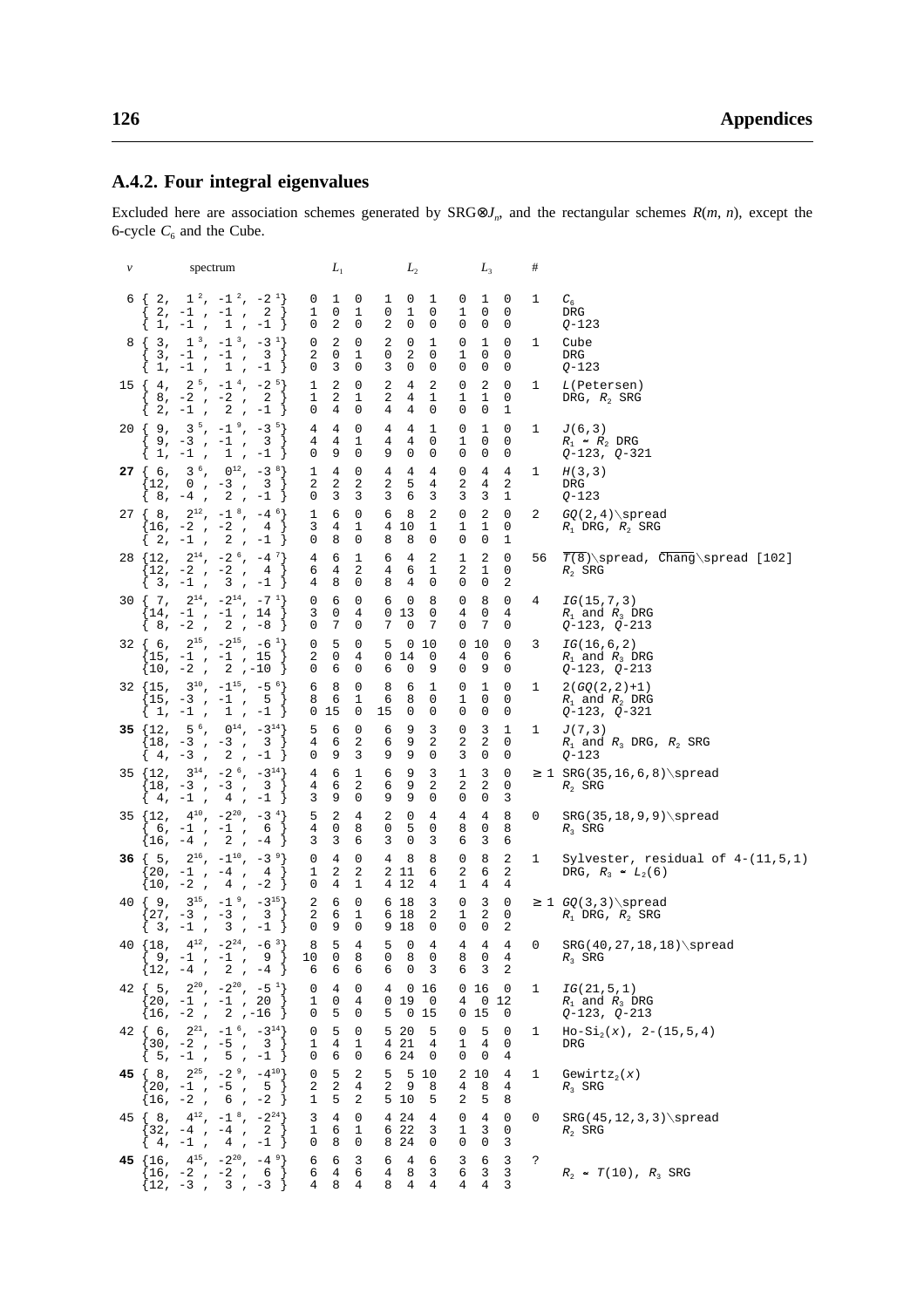|    |                   | $8, -1, -1, 8$<br>$\{12, -3, \ldots$      |                | 45 $\{24, 3^{20}, -3^{20}, -6^{4}\}$<br>$3, -3$                               | 12<br>5<br>15<br>0<br>12<br>6                                       | 6<br>9<br>6         | 5<br>0<br>6             | 0<br>7<br>0                          | 3<br>0<br>2                       | 6<br>9<br>6    | 3<br>0<br>2                   | 3<br>3<br>3                                |    | $\geq$ 2 GQ(4,2) spread<br>$R_3$ SRG                                   |
|----|-------------------|-------------------------------------------|----------------|-------------------------------------------------------------------------------|---------------------------------------------------------------------|---------------------|-------------------------|--------------------------------------|-----------------------------------|----------------|-------------------------------|--------------------------------------------|----|------------------------------------------------------------------------|
|    |                   | $16, -2, -2,$<br>{ 4, -1 ,                |                | 45 {24, $2^{27}$ , -3 <sup>8</sup> , -6 <sup>9</sup> }<br>6<br>- }<br>$4, -1$ | 11 10<br>15<br>6<br>12 12                                           | 2<br>3<br>0         | 10<br>6<br>12           | 4<br>8<br>4                          | 2<br>1<br>0                       | 2<br>3<br>0    | 2<br>1<br>0                   | $\overline{\phantom{0}}$<br>0<br>3         |    | 396 $T(10)$ spread [83]<br>$R_2$ SRG                                   |
| 48 | $\{12,$           | $15, -1, -1, 15$<br>{20, -2 , 4 ,-10      |                | $2^{30}$ , $-4^{15}$ , $-6^{2}$                                               | 1<br>5<br>4<br>0<br>3<br>6                                          | 5<br>8<br>3         | 5<br>6                  | $0 \t14$<br>0                        | 010<br>0<br>9                     | 8<br>3         | 5 10<br>9                     | 5<br>012<br>7                              | 3  | 2 linked 2-(16,6,2) [80]<br>$Q - 213$                                  |
|    |                   | $30, -5, -2, 3$<br>$2, -1$ ,              |                | 48 $\{15, 5^{12}, -1^{15}, -3^{20}\}$<br>$2, -1$                              | $_{\rm 8}$<br>6<br>4 10<br>015                                      | 0<br>1<br>0         | 10 18<br>15 15          | 8 2 0                                | 2<br>1<br>0                       | 0<br>1<br>0    | 2<br>1<br>0                   | 0<br>0<br>1                                | 0  | DRG                                                                    |
|    |                   | $32, -4, -2, 4$<br>{ 2, -1 ,              |                | 51 $\{16, 4^{17}, -1^{16}, -4^{17}\}$<br>2, $-1$ }                            | 5 10<br>5 10<br>0 16                                                | 0<br>1<br>0         | 10 20<br>10 20<br>16 16 |                                      | 2<br>1<br>0                       | 0<br>1<br>0    | 2<br>1<br>0                   | 0<br>0<br>1                                |    | $\geq 1$ 3(Cycl(16)+1)<br>DRG                                          |
| 52 | $\{25,$           | $25, -5, -1, 5$<br>$\{1, -1, $            |                | $5^{13}$ , $-1^{25}$ , $-5^{13}$<br>$1, -1$                                   | 12 12<br>12 12<br>025                                               | O<br>1<br>0         | 12 12<br>12 12<br>25    | 0                                    | ı<br>0<br>0                       | 0<br>1<br>0    | 1<br>0<br>0                   | 0<br>0<br>0                                | 4  | Taylor [19, 101]<br>$R_1$ and $R_2$ DRG<br>$Q-123, Q-321$              |
|    |                   | $30, -2, -5, 3$<br>$10, -6, 3, -1$        |                | 56 $\{15, 7^7, 1^{20}, -3^{28}\}$                                             | 6<br>8<br>4<br>8<br>0<br>9                                          | 0<br>3<br>6         |                         | 8 16<br>8 15<br>9 18                 | 6<br>6<br>3                       | 0<br>3<br>6    | 6<br>6<br>3                   | 4<br>1<br>0                                | 1  | J(8,3)<br>DRG<br>$Q - 123$                                             |
|    | $56 \{27,$        | $27, -3, -1,$<br>{ 1, -1 ,                |                | $3^{21}$ , $-1^{27}$ , $-9^{7}$<br>9<br><sup>}</sup><br>$1, -1$               | 10 16<br>16 10<br>027                                               | 0<br>1<br>0         | 16 10<br>10 16<br>27    | 0                                    | ı<br>0<br>0                       | 0<br>1<br>0    | 1<br>0<br>0                   | 0<br>0<br>0                                | ı  | $2(Schlāfli+1)$<br>$R_1$ and $R_2$ DRG<br>$Q-123, Q-321$               |
|    | 60 $\{15,$<br>24, | $3^{25}$ ,<br>$0$ , $-6$ ,<br>$\{20, -4,$ | 5,             | $0^{16}$ , $-5^{18}$ }<br>4<br>0                                              | 2<br>- 8<br>5<br>5<br>3<br>6                                        | 4<br>5<br>6         | 8<br>5                  | 8<br>- 8<br>6 12                     | 8<br>10<br>6                      | 4<br>5<br>6    | 8<br>10<br>6                  | 8<br>5<br>7                                |    | $\geq$ 1 hyperbolic quadric in PG(3,5)                                 |
|    |                   | $14, -1, -1, 14$<br>$24, -3,$             |                | 60 $\{21, 3^{32}, -4^{24}, -7^{3}\}$<br>$4, -8$                               | 6<br>6<br>9<br>7<br>7                                               | 8<br>012<br>7       | 6<br>7                  | $\overline{\phantom{0}}$<br>013<br>0 | 8<br>0<br>7                       | 8<br>12<br>7   | 8<br>7                        | 8<br>0 12<br>9                             | ?  |                                                                        |
| 63 | 24,               | $\{32, -4,$                               | $0, -4, 6$     | $\{6, 3^{21}, -1^{27}, -3^{14}\}$<br><sup>}</sup><br>$4, -4$                  | 1<br>4<br>1<br>1<br>3<br>0                                          | 0<br>4<br>3         | 4<br>3                  | 4 16<br>1 10 12<br>9                 | -12                               |                | 0 16 16<br>4 12 16<br>3 12 16 |                                            | 2  | GH(2, 2)<br>DRG, $R_3$ SRG                                             |
|    |                   | $32, -4, -4,$                             |                | 63 $\{24, 4^{27}, -3^{8}, -4^{27}\}$<br>4<br>{ 6, -1 , 6 , -1 }               | 9 12<br>9 1 2<br>8 16                                               | 2<br>3<br>0         | 12 16<br>12 16<br>16 16 |                                      | 4<br>3<br>0                       | 2<br>3<br>0    | 4<br>3<br>0                   | $\overline{0}$<br>0<br>5                   |    | $\geq 1$ SRG(63,30,13,15) \spread<br>$R_2$ SRG                         |
|    |                   | $8, -1, -1,$<br>$30, -5,$                 | $\mathbf{3}$   | 63 $\{24, 5^{21}, -3^{35}, -4^{6}\}$<br>8<br>$-5$                             | 10<br>9<br>8                                                        | 3 10<br>015<br>4 12 | 3<br>0<br>4             | 0<br>7<br>0                          | 5<br>0<br>4                       | 10<br>15<br>12 |                               | 5 15<br>015<br>4 13                        | S. | $SRG(63, 32, 16, 16)$ spread<br>$R_3$ SRG                              |
| 64 |                   | $21, 1, -3, 9$<br>$\{35, -5, 3, -5$       |                | 7, $3^{21}$ , $-1^{35}$ , $-5^{7}$ }                                          | 6<br>0<br>2<br>0<br>0<br>3                                          | 0<br>5<br>4         | 6<br>3                  | 0 15<br>0 10 10                      | 6 12                              |                | 01520<br>5 10 20<br>4 12 18   |                                            | ı  | Folded 7-cube<br>$R_1$ and $R_2$ DRG, $R_3$ SRG<br>$Q-123, Q-312$      |
| 64 | 27,               | $3, -5$<br>{27, -9,                       |                | $\{9, 5^9, 1^{27}, -3^{27}\}$<br>3<br>$3, -1$                                 | 2<br>- 6<br>2<br>4<br>3<br>0                                        | 0<br>3<br>6         |                         | 6 12<br>4 10 12<br>3 12 12           | 9                                 | 0              | 3 12 12<br>6 12               | 9 18<br>- 8                                | 2  | $H(3,4)$ , Doob<br>DRG, $R_2$ SRG<br>$Q - 123$                         |
|    |                   | $42, -2, -6, 6$                           |                | 64 $\{14, 2^{42}, -2^7, -6^{14}\}$<br>$\{7, -1, 7, -1 \}$                     | $0\;12$<br>4 8<br>2 12 0                                            | 1<br>2              | 12 24<br>12 30          | 8 2 8                                | 6<br>5<br>$\overline{\mathbf{0}}$ | 1<br>2<br>0    | 6<br>5<br>$\overline{0}$      | 0<br>0<br>-6                               | ?  |                                                                        |
|    |                   | $45, -3, -3, 5$<br>$3, -1,$               |                | $3, -1$                                                                       | 64 $\{15, 3^{30}, -1^{15}, -5^{18}\}$ 2 12 0 12 30 3<br>4 10<br>015 | 1<br>0              | 10 32<br>15 30          |                                      | 2<br>0                            | 1<br>0         | $\overline{a}$<br>0           | $0 \quad 3 \quad 0$<br>$\overline{0}$<br>2 |    | $\geq$ 5 SRG(64,18,2,6) \spread<br>DRG, $R_2$ SRG                      |
|    |                   | $15, -1, -1, 15$<br>{30, -6,              |                | 64 $\{18, 6^{15}, -2^{45}, -6^{3}\}$<br>$2, -10$                              | 7<br>-5<br>6<br>3<br>6                                              | 5<br>012<br>9       | 5<br>6                  | $0\quad10$<br>$0 \t14$<br>0          | 0<br>9                            | 12<br>9        | 5 10 15                       | 0 <sub>18</sub><br>9 11                    | 0  | linked designs<br>$Q - 123$                                            |
|    |                   | $15, -1, -1, 15$<br>$\{18, -6,$           |                | 64 $\{30, 6^{15}, -2^{45}, -10^{3}\}$<br>$2, -6$                              | 14<br>9<br>18<br>10 10 10                                           | 6<br>012            | 9<br>10                 | 0<br>$0 \t14$<br>0                   | 6<br>0<br>5                       | 6<br>12<br>10  | 6<br>0<br>5                   | 6<br>6<br>2                                | 12 | 3 linked 2-(16,6,2), SRG\spread [80]<br>$R_3$ SRG<br>$Q - 123$         |
|    | 65 {10,           | $5^{13}$ ,<br>$[30, 0, -5,$<br>{24, -6,   |                | $0^{26}$ , $-3^{25}$ }<br>$\overline{4}$<br>}<br>$4, -2$                      | 3<br>6<br>2<br>$\overline{4}$<br>0<br>5                             | 0<br>4<br>5         |                         | 6 12 12<br>4 13 12<br>5 15 10        |                                   |                | 0 12 12<br>4 12<br>5 10       | 8<br>8                                     | 1  | Locally Petersen<br>DRG                                                |
|    |                   | $30, -1, -6,$<br>$\{20, -2,$              | 8 <sub>1</sub> | 66 ${15, 2^{44}, -3^{11}, -7^{10}}$<br>8<br>$-2$                              | 010<br>5<br>4<br>3<br>9                                             | 4<br>6<br>3         |                         | 10 8 12<br>4 15 10<br>9 15           | 6                                 | 3              | 4 12<br>6 10                  | 4<br>4<br>6 10                             |    | $\geq 1$ block scheme $4 - (11, 5, 1)$<br>$R_3$ = $T(12)$<br>$Q - 312$ |
|    |                   | $40, -2, -4, 8$<br>5, -1,                 |                | 66 ${20, 2^{44}, -2^{10}, -8^{11}}$<br>$5, -1$                                | 2 16<br>8 10<br>4 16                                                | 1<br>2<br>0         | 16 20<br>10 26<br>16 24 |                                      | 4<br>3<br>0                       | 1<br>2<br>0    | 4<br>3<br>0                   | 0<br>0<br>4                                | S. |                                                                        |
|    |                   | $20, -2,$<br>$5, -1,$                     | $-2$ ,         | 66 $\{40, 2^{44}, -4^{10}, -8^{11}\}$<br>8<br>$5, -1$                         | 22 14<br>28<br>- 8<br>24 16                                         | 3<br>4<br>0         | 14<br>16                | 4<br>8 10<br>4                       | 2<br>1<br>0                       | 3<br>4<br>0    | 2<br>1<br>0                   | 0<br>0<br>4                                |    | 526915620 $T(12)$ spread [44]<br>$R_2$ SRG                             |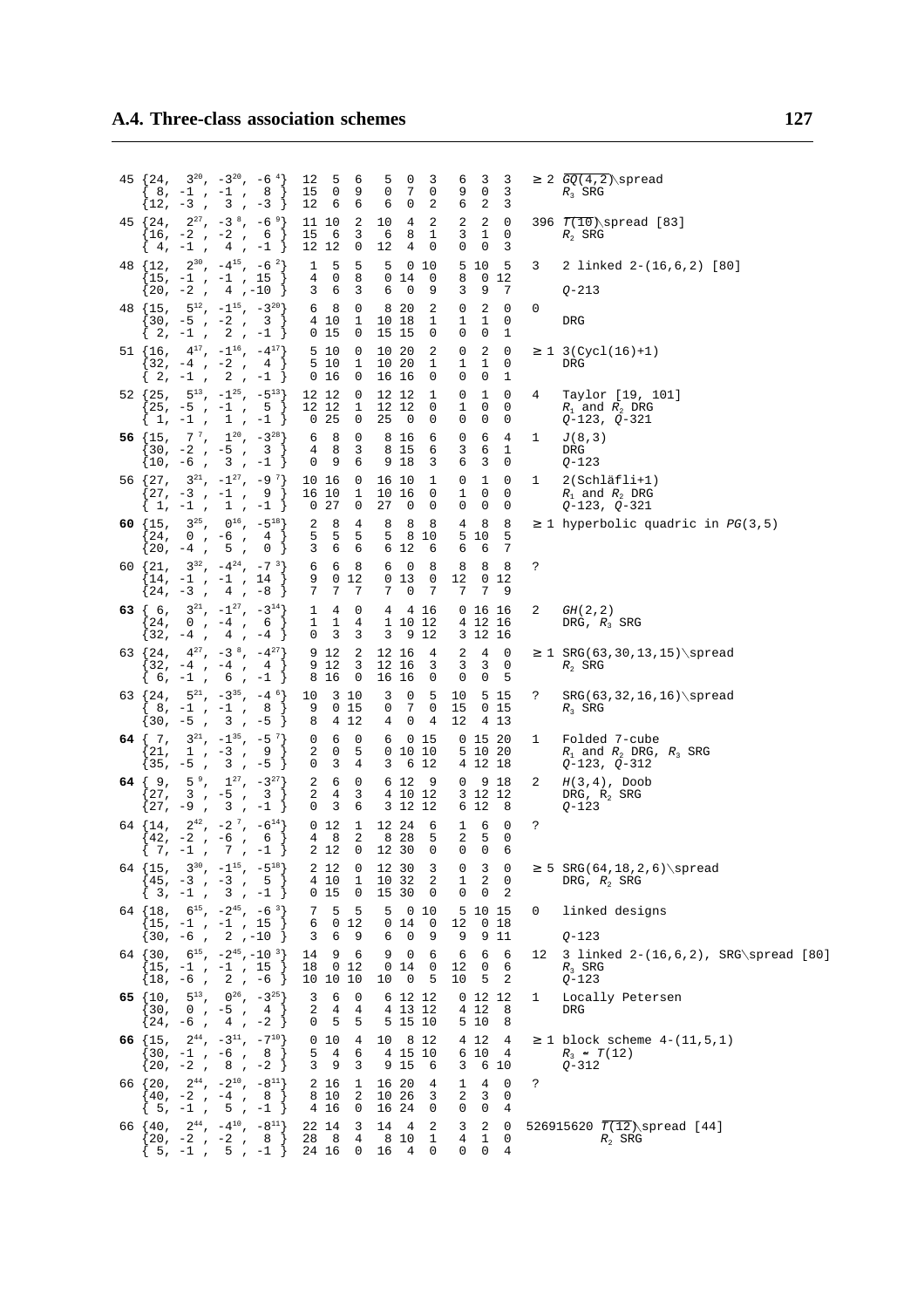|    | 40,        |                                                 | 0, $-4$ ,                | 68 $\{12, 4^{17}, 0^{34}, -5^{16}\}$<br>6 }<br>$15, -5, 3, -2$                                                 | 3<br>0         | 1 10<br>6<br>8                          | U<br>3<br>4                         |                            | 10 20 10<br>6 24<br>8 2 4    | 9<br>8                | 3                | 0 <sub>10</sub><br>- 9<br>4 8                      | 5<br>3<br>2                       | 1            | Doro, $3-(17,5,1)$<br>DRG                                                                   |
|----|------------|-------------------------------------------------|--------------------------|----------------------------------------------------------------------------------------------------------------|----------------|-----------------------------------------|-------------------------------------|----------------------------|------------------------------|-----------------------|------------------|----------------------------------------------------|-----------------------------------|--------------|---------------------------------------------------------------------------------------------|
|    | 70 {17,    | 34, -1, -1, 34                                  |                          | $3^{34}$ , $-3^{34}$ , $-17^{1}$<br>$\{18, -3, 3, -18\}$                                                       | 8              | 0 16<br>$\overline{\phantom{0}}$<br>017 | 0<br>9<br>0                         | 16<br>17                   | 0, 33                        | 0 18<br>0<br>017      | 9                | 0 <sub>18</sub><br>$\overline{\phantom{0}}$<br>017 | 9<br>0                            |              | $0 \geq 53387 \text{ IG}(35, 17, 8)$ [102]<br>$R_1$ and $R_3$ DRG<br>$Q-123, Q-213$         |
|    | 70 {18,    | { 9, -1 ,                                       |                          | $2^{49}$ , -3 <sup>6</sup> , -7 <sup>14</sup> }<br>$42, -2, -7, 7$<br>$9, -1$                                  | 6              | 1 14<br>9<br>4 14                       | 2<br>3<br>0                         | 14 21<br>14 28             | 9 26                         | 7<br>6<br>0           | 2<br>3<br>0      | 7<br>6<br>0                                        | 0<br>0<br>8                       |              | $\geq$ 1 Merging example (Section 4.1.7)                                                    |
|    |            | $9, -1, -1,$                                    |                          | 70 $\{18, 7^{14}, -2^{49}, -3^{6}\}$<br>9<br>$\{42, -7, 2, -7 \}$                                              | 8<br>4<br>3    | 2                                       | $\overline{7}$<br>$0 \t14$<br>3 1 2 | 2<br>0<br>3                | 0<br>8<br>0                  | 7<br>0<br>6           | 7<br>14<br>12    |                                                    | 7 28<br>028<br>6 23               | ?            | $SRG(70, 27, 12, 9)$ spread<br>$R_3$ SRG                                                    |
|    |            | $27, -3, -3$                                    |                          | 70 $\{36, 3^{40}, -4^9, -6^{20}\}$<br>, 6}<br>{ 6, -1 , 6 , -1 }                                               | 17 15<br>18 18 | 20 12                                   | 3<br>4<br>0                         | 15<br>12 12<br>18          | 9<br>9                       | 3<br>2<br>0           | 3<br>4<br>0      | 3<br>2<br>0                                        | U<br>0<br>5                       |              | $\geq 1$ SRG(70,42,23,28) \spread<br>$R_2$ SRG                                              |
|    |            | $35, -1, -1, 35$<br>$\{21, -3, 3, -21$          |                          | 72 $\{15, 3^{35}, -3^{35}, -15^{1}\}$<br>$\cdot$                                                               | 6              | $0 \t14$<br>0<br>015                    | 0<br>9<br>0                         | 14<br>15                   | 0.34                         | 021<br>0<br>020       | 9                | 0 21<br>020                                        | 0 12<br>$\overline{\phantom{0}}$  |              | $0 \geq 25634 \text{ IG}(36, 15, 6)$ [100, 101]<br>$R_1$ and $R_3$ DRG<br>$Q-123$ , $Q-213$ |
|    |            | $35, -5, -1, 7$                                 |                          | 72 $\{35, 5^{21}, -1^{35}, -7^{15}\}$<br>$1, -1$ , $1$ , $-1$ }                                                | 16 18<br>18 16 | 0, 35                                   | $\cup$<br>1<br>0                    | 18 16<br>16 18<br>35       | 0                            | $\perp$<br>0<br>0     | 0<br>1<br>0      | $\mathbf{1}$<br>0<br>0                             | 0<br>$\overline{0}$               |              | $0 \geq 227$ Taylor [101]<br>$R_1$ and $R_2$ DRG<br>$Q-123, Q-321$                          |
|    |            |                                                 |                          | 75 $\{24, 6^{20}, -1^{24}, -4^{30}\}$<br>$48, -6, -2, 4$<br>$2, -1, 2, -1$                                     |                | 9 14<br>7 16<br>024                     | 0<br>1<br>0                         | 14 32<br>16 30<br>24 24    |                              | 2<br>1<br>0           | 0<br>1<br>$\cup$ | 2<br>1<br>0                                        | $\overline{\mathbf{0}}$<br>0<br>1 | ?            | DRG                                                                                         |
|    |            | $42, -3, -3,$                                   |                          | 75 $\{28, 3^{42}, -2^{14}, -7^{18}\}$<br>7<br>$4, -1, 4, -1$                                                   |                | 8 18<br>12 14<br>7 21                   | ı<br>2<br>0                         | 18 21<br>14 25<br>21 21    |                              | 3<br>2<br>0           | ı.<br>2<br>0     | 3<br>2<br>0                                        | 0<br>0<br>3                       | ?            | $SRG(75, 32, 10, 16)$ spread<br>$R_2$ SRG                                                   |
|    |            | $14, -1, -1, 14$<br>${32, -8, 2, -8}$           |                          | 75 $\{28, 8^{14}, -2^{56}, -7^{4}\}$                                                                           | 13<br>12<br>7  | 6                                       | 8<br>016<br>7 14                    | 6<br>7                     | 0<br>013<br>0                | 8<br>0<br>7           | 8<br>16<br>14    |                                                    | 8 16<br>0 <sub>16</sub><br>7 10   | 0            | $SRG(75, 42, 25, 21)$ spread<br>$R_3$ SRG<br>$Q - 123$                                      |
|    |            | $54, -3, -3,$                                   |                          | 76 ${18, 3^{38}, -1^{18}, -6^{19}}$<br>6 }<br>$3, -1, 3, -1$                                                   |                | 2 15<br>5 12<br>0 <sub>18</sub>         | 0<br>1<br>0                         | 15 36<br>12 39<br>18 36    |                              | 3<br>2<br>0           | 0<br>1<br>0      | 3<br>2<br>0                                        | $\overline{\mathbf{0}}$<br>0<br>2 | 0            | $SRG(76, 21, 2, 7)$ spread<br>DRG, $R_2$ SRG                                                |
| 78 | $\{25,$    | $50, -5, -2,$                                   |                          | $5^{26}$ , $-1^{25}$ , $-5^{26}$ }<br>5<br>{ 2, -1 , 2 , -1 }                                                  |                | 8 16<br>8 16<br>025                     | 0<br>1<br>U                         | 16 32<br>25 25             | 16 32                        | 2<br>1<br>0           | 0<br>1<br>0      | 2<br>1<br>0                                        | 0<br>0<br>1                       |              | $\geq 1$ 3(Cycl(25)+1)<br>DRG                                                               |
|    |            | $39, -1, -1, 39$<br>$27, -3, 3, -27$            |                          | 80 $\{13, 3^{39}, -3^{39}, -13^{1}\}$                                                                          | 4              | 0 12<br>$\overline{0}$<br>013           | 0<br>9<br>0                         | 12<br>$\overline{0}$<br>13 | -38                          | 027<br>0<br>026       |                  | 0 27<br>9 0 18<br>$0\quad26$                       | $\overline{0}$                    |              | $0 \ge 930$ IG(40,13,4) [102]<br>$R_1$ and $R_3$ SRG<br>$Q-123$ , $Q-213$                   |
|    |            | $40, -2, -10$                                   |                          | 80 $\{24, 2^{60}, -6^{4}, -8^{15}\}$<br>8<br>$\mathbf{r}$<br>$\{15\, , \ -1\,$ , $15\,$ , $-1\,$ $\}$          | 9              | 3 15<br>9<br>8 16                       | 5<br>6<br>0                         |                            | 15 15 10<br>9 21<br>16 24    | 9<br>0                | 6                | 5 10<br>9<br>$0 \t 0 \t 14$                        | $\overline{0}$<br>0               | $\mathbf{1}$ | 4 linked 2-(16,6,2) [80]<br>$Q - 312$                                                       |
|    | 20,        |                                                 | $2, -7,$                 | <b>81</b> {10, $7^{10}$ , $1^{20}$ , $-2^{50}$ }<br>$\overline{a}$<br>{50,-10 , 5 , -1 }                       | 5<br>2<br>0    | 4<br>3<br>2                             | 0<br>5<br>- 8                       | 4<br>3<br>2                |                              | 6 10<br>1 15<br>6 12  |                  | 0 10 40<br>5 15 30<br>8 12 29                      |                                   | 0            | $\lambda_3 = -2$<br>DRG, $R_2$ SRG<br>Q-123                                                 |
|    |            |                                                 |                          | 81 $\{16, 4^{32}, -2^{32}, -5^{16}\}$<br>$32, -1, -4, 8$<br>$\{32, -4, 5, -4 \}$                               | 3<br>4<br>2    | 8<br>4<br>8                             | $\overline{4}$<br>8<br>- 6          |                            | 8 8 16<br>4 15 12<br>8 12 12 |                       |                  | 4 16 12<br>8 12 12<br>6 12 13                      |                                   | ?            | $R_3$ SRG                                                                                   |
|    | 20,        | <b>81</b> $\{20, 5^{20}, \ldots\}$<br>$40, -8,$ | $2, -7,$<br>4,           | , $2^{20}$ , $-4^{40}$ }<br>$\overline{a}$<br>$1 \}$                                                           | 6<br>4         |                                         | 5 6 8<br>6 8<br>4 1 2               | 6<br>4                     |                              | 6 6 8<br>1 12<br>6 10 |                  | 8 12 20<br>12 10 17                                | 8 8 2 4                           | S.           | $R2$ SRG (unique)                                                                           |
|    |            | ${48, -3, -6,$<br>$8, -1, 8,$                   |                          | 81 $\{24, 3^{48}, -3^{8}, -6^{24}\}$<br>6<br>$-1$                                                              |                | 5 16<br>8 1 3<br>6 18                   | 2<br>3<br>0                         | 16 26<br>13 29<br>18 30    |                              | 6<br>5<br>0           | 2<br>3<br>0      | 6<br>5<br>0                                        | 0<br>0<br>7                       | ?            |                                                                                             |
|    | 45,        | <b>84</b> $\{18, 9^8,$<br>$20, -10$ , 4, $-1$   | $0, -7,$                 | $2^{27}$ , $-3^{48}$ }<br>3 }                                                                                  | 0              | 7 10<br>4 10<br>9                       | 0<br>4<br>9                         |                            | 10 25 10<br>10 22<br>9 27    | 12<br>9               | 9                | 01010<br>4 12<br>9                                 | 4<br>1                            | 1            | J(9,3)<br>DRG<br>Q-123                                                                      |
|    |            | $60, -4, -3,$                                   |                          | 84 $\{20, 4^{35}, -1^{20}, -5^{28}\}$<br>$5 \}$<br>$\{3, -1, 3, -1 \}$                                         |                | 4 15<br>5 14<br>020                     | 0<br>1<br>0                         | 15 42<br>14 43<br>20 40    |                              | 3<br>2<br>0           | 0<br>1<br>0      | 3<br>2<br>0                                        | 0<br>0<br>2                       | ?            | DRG                                                                                         |
|    |            |                                                 |                          | 85 ${16, 4^{34}, -1^{16}, -4^{34}}$<br>$\begin{bmatrix} 64 & -4 & -4 \end{bmatrix}$ , 4<br>$\{4, -1, 4, -1 \}$ | 0              | 312<br>3 12<br>16                       | 0<br>1<br>0                         | 12 48<br>12 48<br>16 48    |                              | 4<br>3<br>0           | 0<br>1<br>0      | 4<br>3<br>0                                        | 0<br>0<br>3                       |              | $\geq$ 2 GQ(4,4) \spread<br>DRG, $R_2$ SRG                                                  |
|    |            | $16, -1, -1, 16$<br>$20, -5, 3, -5$             |                          | 85 $\{48, 5^{30}, -3^{50}, -12^{4}\}$<br>- }                                                                   | 26<br>33       | 11 10<br>24 12 12                       | 015                                 | 11<br>12                   | 0<br>015<br>0                | 5<br>0<br>4           | 10<br>15<br>12   | 5<br>0<br>4                                        | 5<br>5<br>3                       | ?            | $SRG(85, 64, 48, 48)$ spread<br>$R_3$ SRG                                                   |
| 88 | 12,<br>60, | 0<br>$15, -5, 4, -1$                            | $, -6$<br>$\overline{ }$ | $4^{22}$ , $1^{32}$ , $-4^{33}$ }<br>4                                                                         | 2<br>0         | 1 10<br>8<br>8                          | 0<br>2<br>4                         |                            | 10 40 10<br>8 40 11<br>844   | 8                     | 4                | 010<br>2 11<br>8                                   | 5<br>2<br>2                       | ?            | DRG                                                                                         |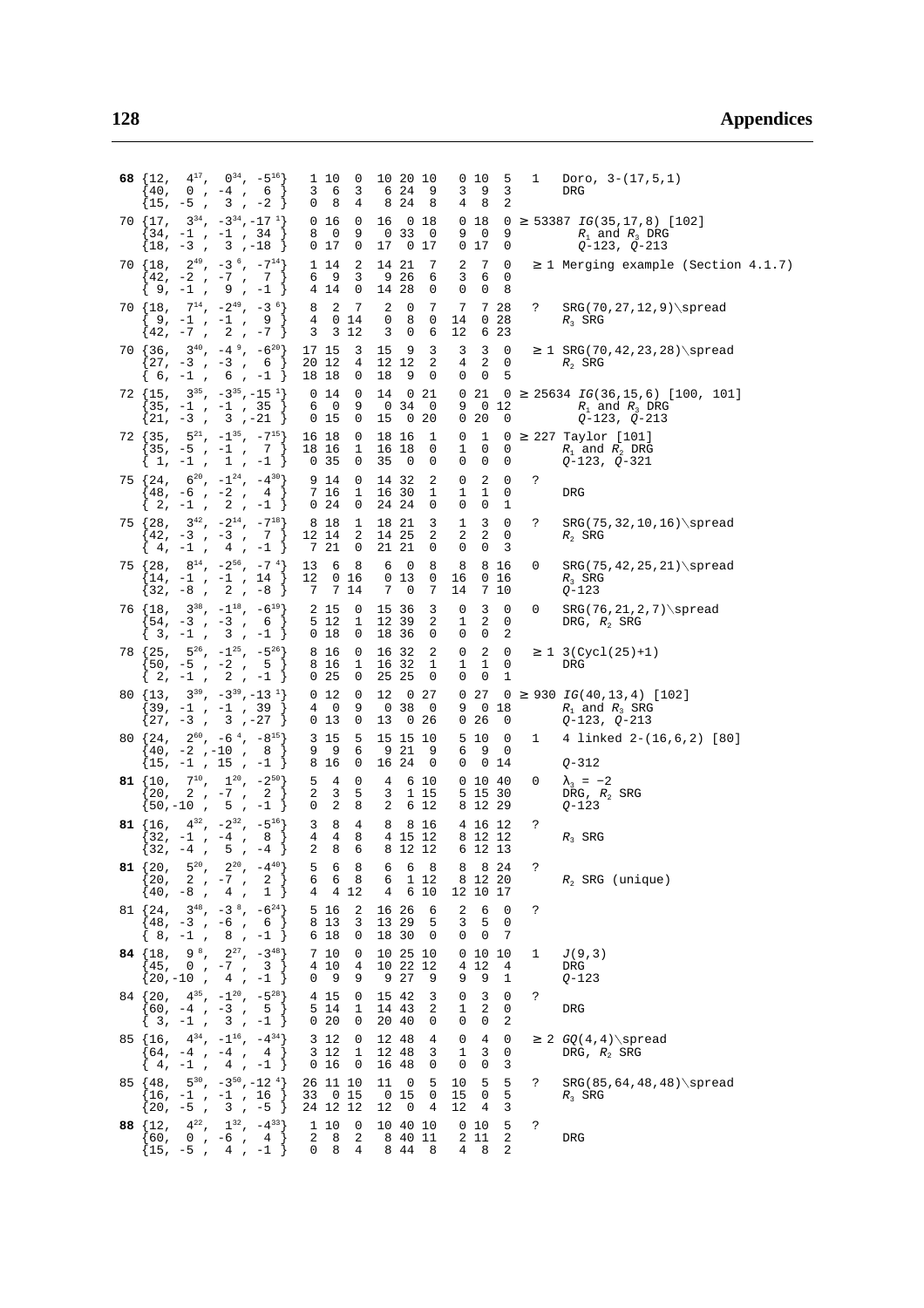|     |                |                 | 90 $\{12, 3^{44}, -3^{44}, -12^{1}\}$<br>$44, -1, -1, 44$<br>$33, -3, 3, -33$                                                         |                                         | 3                           | 011<br>0<br>012      | 0<br>9<br>0           | 11<br>12    | 043                              | 0, 33<br>0<br>0.32 | 9              | 0.32                 | $0 \t24$<br>0                      |                      | 0 33 0 $\geq$ 2285 <i>IG</i> (45, 12, 3) [81]<br>$R_1$ and $R_3$ DRG<br>$Q-123, Q-213$ |
|-----|----------------|-----------------|---------------------------------------------------------------------------------------------------------------------------------------|-----------------------------------------|-----------------------------|----------------------|-----------------------|-------------|----------------------------------|--------------------|----------------|----------------------|------------------------------------|----------------------|----------------------------------------------------------------------------------------|
| 90  |                |                 | $\{44, 4^{33}, -1^{44}, -11^{12}\}$<br>44, -4, -1, 11<br>$1, -1$ , $1$ , $-1$ }                                                       |                                         | 18 25<br>25 18              | 0 44                 | 0<br>1<br>0           | 44          | 25 18<br>18 25<br>0              | ı<br>0<br>0        | 0<br>1<br>0    | 1<br>0<br>0          | 0<br>0<br>0                        | 0                    | Taylor<br>$R_1$ and $R_2$ DRG<br>$Q-123, Q-321$                                        |
| 91  |                |                 | $\{20, 7^{12}, 0^{65}, -8^{13}\}$<br>$30, 4, -3, 9$<br>$\{40, -12, 2, -2$                                                             | $\rightarrow$                           | 8<br>2                      | 3 1 2<br>4           | 4<br>8<br>6 12        | 12<br>6     | 4 13 12                          | 6 12<br>9 15       |                | 8 12 20              | 4 12 24<br>12 15 12                | S.                   | $Q - 123$                                                                              |
|     |                |                 | 91 {60, $2^{65}$ , $-5^{12}$ , $-10^{13}$ }<br>$24, -2, -2, 10$<br>$\{6, -1, 6, -1$                                                   |                                         | 37 18<br>45 10<br>40 20     |                      | 4<br>5<br>0           | 18<br>20    | 4<br>10 12<br>4                  | 2<br>1<br>0        | 4<br>5<br>0    | 2<br>1<br>0          | 0<br>5                             |                      | $0 \approx 1.13*10^{18} \overline{T(14)}$ spread [44]<br>$R_2$ SRG                     |
| 95  |                |                 | $\{36, 3^{57}, -2^{18}, -9^{19}\}$<br>$54, -3, -3, 9$<br>$\{4, -1, 4, -1 \}$                                                          |                                         | 10 24<br>16 18              | 9 27                 | 1<br>2<br>0           |             | 24 27<br>18 33<br>27 27          | 3<br>2<br>0        | 1<br>2<br>0    | 3<br>2<br>0          | 0<br>0<br>3                        | ?                    | $SRG(95, 40, 12, 20)$ spread<br>$R_2$ SRG                                              |
|     |                |                 | 96 $\{15, 5^{30}, -1^{15}, -3^{50}\}$<br>$75, -5, -5, 3$<br>$\{5, -1, 5, -1$                                                          | $\cdot$                                 |                             | 4 10<br>2 12<br>015  | 0<br>1<br>0           |             | 10 60<br>12 58<br>15 60          | 5<br>4<br>0        | 0<br>1<br>0    | 5<br>4<br>0          | 0<br>0<br>4                        |                      | $\geq 1$ GQ(5,3)\spread<br>DRG, $R_2$ SRG                                              |
| 96  |                |                 | ${15, 7^{18}, -1^{45}, -3^{32}}$<br>$60, -4, -4,$<br>$\{20, -4, 4, -4 \}$                                                             | 6                                       | 6<br>2                      | - 8<br>9<br>0 12     | 0<br>4<br>3           |             | 8 36 16<br>9 38 12<br>12 36 12   |                    |                | 0 16<br>4 12<br>3 12 | 4<br>4<br>4                        | 0                    | DRG, $R_2$ and $R_3$ SRG                                                               |
| 96  |                | $57, -3, -3$    | ${19, 7^{19}, -1^{57}, -5^{19}}$<br>$\begin{bmatrix} 19 & -5 \\ -5 & 3 \\ -5 & -5 \end{bmatrix}$                                      | , 9                                     |                             | 6 12<br>4 10<br>015  | 0<br>5<br>4           |             | 12 30 15<br>10 36 10<br>15 30 12 |                    |                | 0 15<br>5 10<br>4 12 | 4<br>4<br>2                        | ?                    | DRG, $R_2$ and $R_3$ SRG<br>$Q - 123$                                                  |
| 96  | $\{25,$<br>20, |                 | $5^{20}$ , $1^{50}$ , $-7^{25}$ }<br>$4, -4,$<br>{50,-10 , 2 ,                                                                        | 4<br>- }<br>2                           | 4<br>10<br>6                |                      | 8 1 2<br>5 10<br>4 15 | 8<br>5<br>4 | 4                                | 8<br>4 10<br>4 12  | 12             | 15 12 22             | 8 30<br>10 10 30                   | ?                    | $R_2$ and $R_3$ SRG                                                                    |
|     |                |                 | 96 $\{30, 2^{75}, -6^{5}, -10^{15}\}$<br>$50, -2, -10, 10$<br>{15, -1 , 15 , -1                                                       | $\rightarrow$                           | 420<br>12 12<br>10 20       |                      | 5<br>6<br>0           |             | 20 20 10<br>12 28<br>20 30       | 9<br>0             | 6<br>0         | 5 10<br>9            | 0<br>0<br>$0 \t14$                 | ı.                   | 5 linked 2-(16,6,2) [80]<br>$Q - 312$                                                  |
| 96  |                |                 | $\{30, 4^{48}, -2^{15}, -6^{32}\}$<br>$60, -4, -4, 6$<br>$\{5, -1, 5, -1$                                                             | $\rightarrow$                           | 820<br>10 18<br>624         |                      | 1<br>2<br>0           |             | 20 36<br>18 38<br>24 36          | 4<br>3<br>0        | 1<br>2<br>0    | 4<br>3<br>0          | 0<br>0<br>4                        | ?                    | $SRG(96, 35, 10, 14)$ spread<br>$R_2$ SRG                                              |
| 96  |                |                 | $\{30, 6^{30}, -2^{45}, -6^{20}\}$<br>$45, -3, -3,$<br>$20, -4, 4, -4$                                                                | 9                                       | 10 15<br>10 12<br>6 18      |                      | 4<br>8<br>6           |             | 15 18 12<br>12 24<br>18 18       | 8<br>9             | 4<br>8<br>6    | 12<br>8<br>9         | 4<br>4<br>4                        | ?                    | $R_2$ and $R_3$ SRG                                                                    |
| 96  |                |                 | $\{30, 10^{15}, -2^{75}, -6^{5}\}$<br>$15, -1, -1, 15$<br>${50, -10}$ , 2, $-10$                                                      |                                         | 14<br>10<br>- 6             |                      | 5 10<br>020<br>6 18   | 5<br>6      | 014<br>0                         | 010<br>0<br>9      | 20<br>18       |                      | 10 10 30<br>0, 30<br>9 2 2         | 0                    | $SRG(96, 45, 24, 18)$ spread<br>$R_3$ SRG<br>$Q - 123$                                 |
| 96  |                | {20, -4,        | $\{60, 4^{45}, -4^{45}, -12^{5}\}$<br>$15, -1, -1, 15$<br>$4, -4$                                                                     |                                         | 44                          | 36 11 12<br>36 12 12 | 0 16                  | 11<br>12    | 0<br>0 14<br>0                   | 4<br>0<br>3        | 12<br>16<br>12 | 4<br>0<br>3          | $\overline{4}$<br>4<br>4           |                      | $\geq 1$ GQ(5,3)\spread<br>$R_3$ SRG                                                   |
| 96  | $\{38,$<br>19, | $\{38, -10, \}$ | $6^{19}$ , $2^{38}$ , $-6^{38}$ }<br>$3, -5$<br>2,                                                                                    | $\mathbf{3}$<br>$\mathcal{L}$<br>$2 \}$ | 14<br>18<br>14              |                      | 9 14<br>8 12<br>6 18  | 9<br>8<br>6 | 4<br>2<br>4                      | 6<br>8<br>9        | 14<br>12<br>18 |                      | 6 18<br>8 18<br>9 10               | ?                    | $R_2$ and $R_3$ SRG                                                                    |
| 96  |                |                 | ${45, 3^{60}, -3^{15}, -9^{20}}$<br>$45, -3, -3, 9$<br>$\{5, -1, 5, -1 \}$                                                            |                                         | 18 24                       | 24 18<br>18 27       | 2<br>3<br>0           |             | 24 18<br>18 24<br>27 18          | 3<br>2<br>0        | 2<br>3<br>0    | 3<br>2<br>0          | 0<br>0<br>4                        | ?                    | SRG(96,50,22,30)\spread<br>$R_2$ SRG                                                   |
|     |                |                 | 96 $\{45, 7^{27}, -3^{63}, -9^{5}\}$ 22 8 14 8 0 7 14 7 14<br>$15, -1, -1, 15$<br>$\begin{bmatrix} 35, & -7, & 3, & -7 \end{bmatrix}$ |                                         | 18                          | 24 0 21              | 9 18                  | 9           | $0 \t14$<br>0                    | 0<br>6             | 21<br>18       |                      | 0 14<br>6 10                       | $\ddot{\mathcal{E}}$ | SRG(96,60,38,36)\spread<br>$R_3$ SRG                                                   |
| 99  |                | {42, -3,        | $\{28, 3^{63}, -5^{21}, -8^{14}\}$<br>$28, -1, -5, 10$<br>$9, -3$                                                                     |                                         | 10                          | 5 10 12<br>8 10 10   | 3 15                  | 10<br>10    | 3 12 12                          | 3 15<br>8 10       |                |                      | 12 15 15<br>15 12 15<br>10 10 21   | ?                    | $R_3$ SRG<br>$Q - 312$                                                                 |
|     | 14,            | ${56, -10}$ ,   | <b>99</b> $\{28, 6^{21}, 1^{44}, -6^{33}\}$<br>$3, -4,$<br>2,                                                                         | 3 }<br>2                                | $\overline{7}$<br>12<br>- 7 |                      | 6 14<br>4 12<br>3 18  | 6<br>4<br>3 | 2<br>1<br>2                      | 6<br>8<br>9        | 14<br>12<br>18 |                      | 6 36<br>8 36<br>9 28               | S.                   | $R_2$ and $R_3$ SRG                                                                    |
| 99  |                |                 | $\{32, 8^{22}, -1^{32}, -4^{44}\}$<br>$64, -8, -2, 4$<br>$\{2, -1, 2, -1 \}$                                                          |                                         | 13 18<br>0 32               | 9 2 2                | 0<br>1<br>0           |             | 18 44<br>22 40<br>32 32          | 2<br>1<br>0        | 0<br>1<br>0    | 2<br>1<br>0          | $\overline{\phantom{0}}$<br>0<br>1 | ?                    | DRG                                                                                    |
| 99  |                |                 | $\{40, 5^{44}, -4^{10}, -5^{44}\}$<br>$50, -5, -5, 5$<br>$\{8, -1, 8, -1$                                                             |                                         | 16 20<br>16 20<br>15 25     |                      | 3<br>4<br>0           |             | 20 25<br>20 25<br>25 25          | 5<br>4<br>0        | 3<br>4<br>0    | 5<br>4<br>0          | 0<br>0<br>7                        |                      | $\geq 1$ SRG(99,48,22,24) \spread<br>$R_2$ SRG                                         |
| 99  |                | $48, -6,$       | $\{40, 6^{36}, -4^{54}, -5^{8}\}$<br>$10, -1, -1, 10$<br>$4, -6$                                                                      |                                         | 17<br>16<br>15              |                      | 4 18<br>024<br>5 20   | 4<br>0<br>5 | 0<br>9<br>0                      | 6<br>0<br>5        | 18<br>24<br>20 |                      | 6 24<br>024<br>5 22                | ?                    | $SRG(99, 50, 25, 25)$ spread<br>$R_3$ SRG                                              |
| 100 |                |                 | ${18, 3^{56}, -2^{18}, -6^{25}}$<br>$63, -2, -7, 7$<br>$\{18, -2, 8, -2$                                                              |                                         |                             | 1 14<br>4 10<br>2 14 | 2<br>4<br>2           |             | 14 35 14<br>10 40 12<br>14 42    | 7                  | 2              | 2 14<br>4 12<br>7    | 2<br>2<br>8                        | ?                    | $R_3 \cong L_2(10)$                                                                    |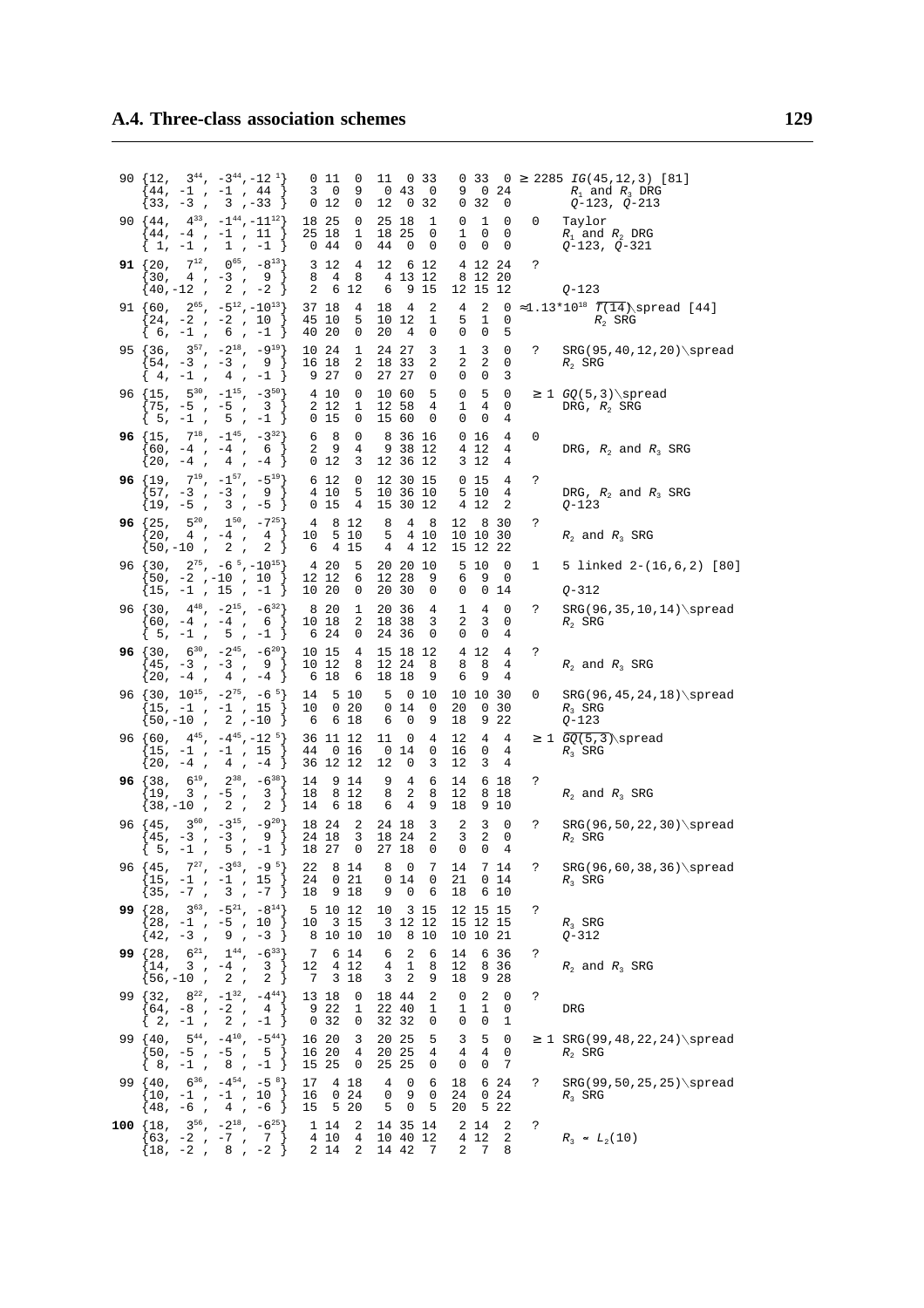| 100 | 22.<br>$\begin{bmatrix} 33 & 3 & -7 & 3 \end{bmatrix}$ 6 8 8 8 8 16<br>$\begin{pmatrix} 44 & -11 & , & 4 & , & 0 \end{pmatrix}$ 3                                                                                                                                                                                                                                   | $7^{16}$ , $2^{33}$ , $-4^{50}$ | 6 | 9     | -6<br>6 13          |                   | 9 1 2<br>6 12     | 12<br>-15                                          | 13                               | 8 16 20<br>15 15           |                          | 6 12 26 ?      | R <sub>2</sub> SRG                                              |
|-----|---------------------------------------------------------------------------------------------------------------------------------------------------------------------------------------------------------------------------------------------------------------------------------------------------------------------------------------------------------------------|---------------------------------|---|-------|---------------------|-------------------|-------------------|----------------------------------------------------|----------------------------------|----------------------------|--------------------------|----------------|-----------------------------------------------------------------|
| 100 | $\begin{array}{cccc} \{22, & 8^{20}, & -2^{55}, & -3^{24}\} & 9 & 6 & 6 \\ \{33, & -3, & -3, & 8\} & 4 & 6 & 12 \\ \{44, & -6, & 4, & -6\} & 3 & 9 & 10 \end{array}$                                                                                                                                                                                                |                                 |   |       |                     | 9                 | 6 9 18<br>6 14 12 | 9 15                                               | 12 12 20<br>10                   | 6 18 20<br>15 18           |                          | $\overline{?}$ | $R_2$ and $R_3$ SRG                                             |
| 100 | $\begin{array}{cccccc} \left\{ {48\, ,\quad \  \, 4^{50} \, ,\ \, -2^{24} \, ,\ \, -8^{25} \right\} & \  \  21\ \ 25\ \ \  1 & \  \  25\ \ 21 & \  \  2 & \  \  21\ \ 25 \\ \left\{ {48\, ,\ \, -4\quad ,\ \, -2\quad ,\quad \  8\quad } \right\} & \  \  25\ \ 21\ \ \  2 & \  \  21\ \ 25 \\ \left\{ {3\, ,\ \, -1\quad ,\quad \  3\quad ,\ \, -1\quad } \right\$ |                                 |   |       |                     |                   |                   | $\overline{2}$<br>$\overline{1}$<br>$\overline{0}$ | 1 2 0<br>2 1 0<br>$\Omega$       | $0\quad 2$                 |                          |                |                                                                 |
| 100 | ${49, 7^{25}, -1^{49}, -7^{25}}$<br>${49, -7, -1, 7}$ 24 24 1<br>$\{1, -1, 1, -1\}$ 049                                                                                                                                                                                                                                                                             |                                 |   | 24 24 | 0<br>$\overline{0}$ | 24<br>24 24<br>49 | -24<br>$\Omega$   | $\overline{0}$<br>$\overline{0}$                   | 0<br>$1 \quad 0$<br>$\mathbf{0}$ | $\mathbf{1}$<br>$0\quad 0$ | $\overline{\phantom{0}}$ | $0 \geq 18$    | $2(P(49)+1)$ [19, 101]<br>$R_1$ and $R_2$ DRG<br>$Q-123, Q-321$ |

## **A.4.3. Two integral eigenvalues**

Excluded here are association schemes generated by SRG⊗*Jn*

| v    | spectrum                                                                                                                              | $L_{1}$                                   |                             | L <sub>2</sub>                                                     | $L_3$                                                       | #        |                                                             |
|------|---------------------------------------------------------------------------------------------------------------------------------------|-------------------------------------------|-----------------------------|--------------------------------------------------------------------|-------------------------------------------------------------|----------|-------------------------------------------------------------|
| 12 R | 5, $-1^5$ , 2.236 <sup>3</sup> , $-2.236^3$<br>$5, -1, -2.236, 2.236$<br>1,<br>$1, -1.000, -1.000$                                    | 2<br>2<br>$\boldsymbol{2}$<br>2<br>5<br>0 | 0<br>2<br>2<br>1<br>0<br>5  | 2<br>1<br>2<br>0<br>0<br>0                                         | 0<br>$\mathbf{1}$<br>0<br>0<br>1<br>0<br>0<br>0<br>0        | 1        | Icosahedron<br>$R_1 \cong R_2$ DRG<br>$Q-213, Q-312$        |
|      | $14 \{ 3, -3^{1}, 1.414^{6}, -1.414^{6} \}$<br>$6, -1.000, -1.000$<br>б,<br>$4, -4, -1.414, 1.414$                                    | 2<br>0<br>1<br>0<br>3<br>0                | 2<br>0<br>2<br>0<br>3<br>0  | 0<br>4<br>5<br>0<br>0<br>3                                         | 0<br>4<br>0<br>0<br>2<br>2<br>3<br>0<br>0                   | 1        | IG(7, 3, 1)<br>$R_1$ and $R_3$ DRG<br>$Q-231, Q-321$        |
|      | <b>21</b> { 4, -2 <sup>8</sup> , 2.414 <sup>6</sup> , -0.414 <sup>6</sup> }<br>8,<br>2, $-0.586$ , $-3.414$<br>$8, -1, -2.828, 2.828$ | 2<br>1<br>1<br>1<br>2<br>0                | 0<br>2<br>2<br>1<br>2<br>2  | 2<br>4<br>2<br>4<br>4<br>2                                         | 4<br>0<br>4<br>2<br>4<br>2<br>2<br>3<br>2                   | 1        | L(TG(7, 3, 1))<br>DRG                                       |
|      | $22\{5, -5^1, 1.732^{10}, -1.732^{10}\}$<br>$10, 10, -1.000, -1.000$<br>{ 6, -6 , -1.732 , 1.732                                      | 0<br>4<br>2<br>0<br>5<br>0                | 0<br>4<br>3<br>0<br>5<br>0  | 0<br>6<br>9<br>$\mathbf 0$<br>0<br>5                               | 0<br>0<br>6<br>3<br>0<br>3<br>5<br>0<br>0                   | 1        | IG(11, 5, 2)<br>$R_1$ and $R_2$ DRG<br>$Q-231, Q-321$       |
|      | $24 \{ 7, -1^7, 2.646^8, -2.646^8 \}$<br>{14, -2 , -2.646 , 2.646<br>$\{2, 2, -1.000, -1.000\}$                                       | 2<br>4<br>2<br>4<br>7<br>0                | 0<br>4<br>1<br>4<br>0<br>7  | 2<br>8<br>8<br>1<br>7<br>0                                         | 2<br>0<br>0<br>1<br>0<br>1<br>0<br>1<br>0                   | 1        | Klein<br>DRG                                                |
|      | 26 { 4, -4 <sup>1</sup> , 1.732 <sup>12</sup> , -1.732 <sup>12</sup> }<br>$12, 12, -1.000, -1.000$<br>{ 9, -9 , -1.732 , 1.732        | 3<br>0<br>1<br>0<br>4<br>0                | 0<br>3<br>3<br>4<br>0       | 0<br>9<br>0<br>011<br>8<br>0                                       | 0<br>9<br>0<br>0<br>6<br>3<br>8<br>0<br>0                   | 1        | IG(13, 4, 1)<br>$R_1$ and $R_3$ DRG<br>Q-231, Q-321         |
|      | 28 $\{13, -1^{13}, 3.606^7, -3.606^7\}$<br>, 3.606<br>$13, -1, -3.606$<br>$1, 1, -1.000, -1.000$                                      | 6<br>6<br>6<br>6<br>013                   | 0<br>6<br>1<br>6<br>0<br>13 | 6<br>1<br>6<br>0<br>0<br>0                                         | 0<br>0<br>1<br>1<br>0<br>0<br>0<br>0<br>0                   | 1        | Taylor<br>$R_1$ = $R_2$ DRG<br>$Q-213, Q-312$               |
|      | 33 $\{10, -1^{10}, 3.162^{11}, -3.162^{11}\}$<br>$20, -2, -3.162, 3.162$<br>{ 2, 2 , -1.000 , -1.000 }                                | 3<br>6<br>3<br>6<br>010                   | 0<br>1<br>0                 | 2<br>612<br>6 12<br>1<br>10 10<br>0                                | 0<br>2<br>0<br>1<br>1<br>0<br>1<br>0<br>0                   | $\Omega$ | Hasse-Minkowski<br>DRG                                      |
|      | $35\{6, -1^6, 2.449^{14}, -2.449^{14}\}$<br>$24, -4, -2.449, 2.449$<br>$\{4, 4, -1.000$ , $-1.000$                                    | 1<br>4<br>1<br>4<br>0<br>6                | 0<br>1<br>0                 | 4 16<br>4<br>4 16<br>3<br>6 18<br>0                                | 4<br>0<br>0<br>1<br>3<br>0<br>3<br>0<br>0                   | 0        | Hasse-Minkowski, $PG(2, 6)$<br>DRG                          |
|      | 36 $\{17, -1^{17}, 4.123^9, -4.123^9\}$<br>$17, -1, -4.123$<br>, 4.123<br>$\begin{bmatrix} 1, 1, -1.000, -1.000 \end{bmatrix}$        | 8<br>8<br>8<br>8<br>017                   | 0<br>8<br>8<br>1<br>17<br>0 | 8<br>1<br>8<br>0<br>0<br>0                                         | 0<br>0<br>1<br>0<br>1<br>0<br>0<br>0<br>0                   | 1        | $2(P(17)+1)$<br>$R_1$ = $R_2$ DRG<br>$Q-213, Q-312$         |
| 38   | $\{9, -9^{1}, 2.236^{18}, -2.236^{18}\}$<br>$18, -18$ , $-1.000$ , $-1.000$<br>{10,-10 , -2.236 , 2.236                               | 0<br>8<br>4<br>0<br>9<br>0                | 0<br>8<br>5<br>0<br>9       | 010<br>017<br>0<br>0<br>9                                          | 0<br>0 10<br>0<br>5<br>5<br>9<br>0<br>0                     | 6        | IG(19, 9, 4)<br>$R_1$ and $R_3$ DRG<br>$Q-231, Q-321$       |
|      | 40 $\{9, 1^{15},$<br>$2.162^{12}$ , $-4.162^{12}$<br>$2.000$ , $2.000$<br>$12, -4,$<br>$\{18, 2, -5.162, 1.162\}$                     | 4<br>0<br>3<br>3<br>2<br>2                | 4<br>4<br>3<br>3<br>5<br>2  | 4<br>4<br>2<br>6<br>4<br>6                                         | 4 10<br>4<br>3<br>6<br>9<br>5<br>6<br>6                     | ?        | $R_2$ SRG                                                   |
|      | 40 {18, -2 <sup>9</sup> , 3.464 <sup>15</sup> , -3.464 <sup>15</sup> }<br>$18, -2, -3.464, 3.464$<br>{ 3, 3 , -1.000 , -1.000         | 8<br>8<br>8<br>8<br>6 12                  | 1<br>8<br>2<br>8<br>12<br>0 | 2<br>8<br>8<br>1<br>6<br>0                                         | 2<br>1<br>0<br>2<br>1<br>0<br>0<br>0<br>2                   | 0        | Hasse-Minkowski                                             |
|      | 42 $\{13, -1^{13}, 3.606^{14}, -3.606^{14}\}$<br>$26, -2, -3.606$<br>, 3.606<br>2, 2, -1.000 , -1.000                                 | 4<br>8<br>- 8<br>4<br>0 13                | 0<br>1<br>0                 | 2<br>8 16<br>8 16<br>1<br>13 13<br>0                               | 2<br>0<br>0<br>1<br>1<br>0<br>0<br>0<br>1                   | $\geq 1$ | $3(Cycl(13)+1)$<br><b>DRG</b>                               |
|      | 44 $\{7, -7^{1}, 2.236^{21}, -2.236^{21}\}$<br>$21, 21, -1.000, -1.000$<br>{15,-15 , -2.236 , 2.236                                   | 0<br>6<br>2<br>0<br>7<br>0                | 0<br>6<br>5<br>0<br>7       | 0 15<br>020<br>0<br>$0 \t14$                                       | 015<br>0<br>5<br>$\overline{\phantom{0}}$<br>10<br>014<br>0 | 0        | IG(22, 7, 2)<br>$R_1$ and $R_2$ DRG<br>$Q-231, Q-321$       |
|      | 44 $\{21, -1^{21}, 4.583^{11}, -4.583^{11}\}$<br>$21, -1, -4.583, 4.583$<br>$1, 1, -1.000, -1.000$                                    | 10 10<br>10 10<br>021                     | 0<br>1<br>$\mathbf 0$<br>21 | 10 10<br>1<br>10 10<br>0<br>$\mathbf 0$<br>$\overline{\mathbf{0}}$ | 0<br>1<br>0<br>0<br>0<br>1<br>$\Omega$<br>0<br>$\Omega$     | 0        | Hasse-Minkowski<br>$R_1$ $\sim$ $R_2$ DRG<br>$Q-213, Q-312$ |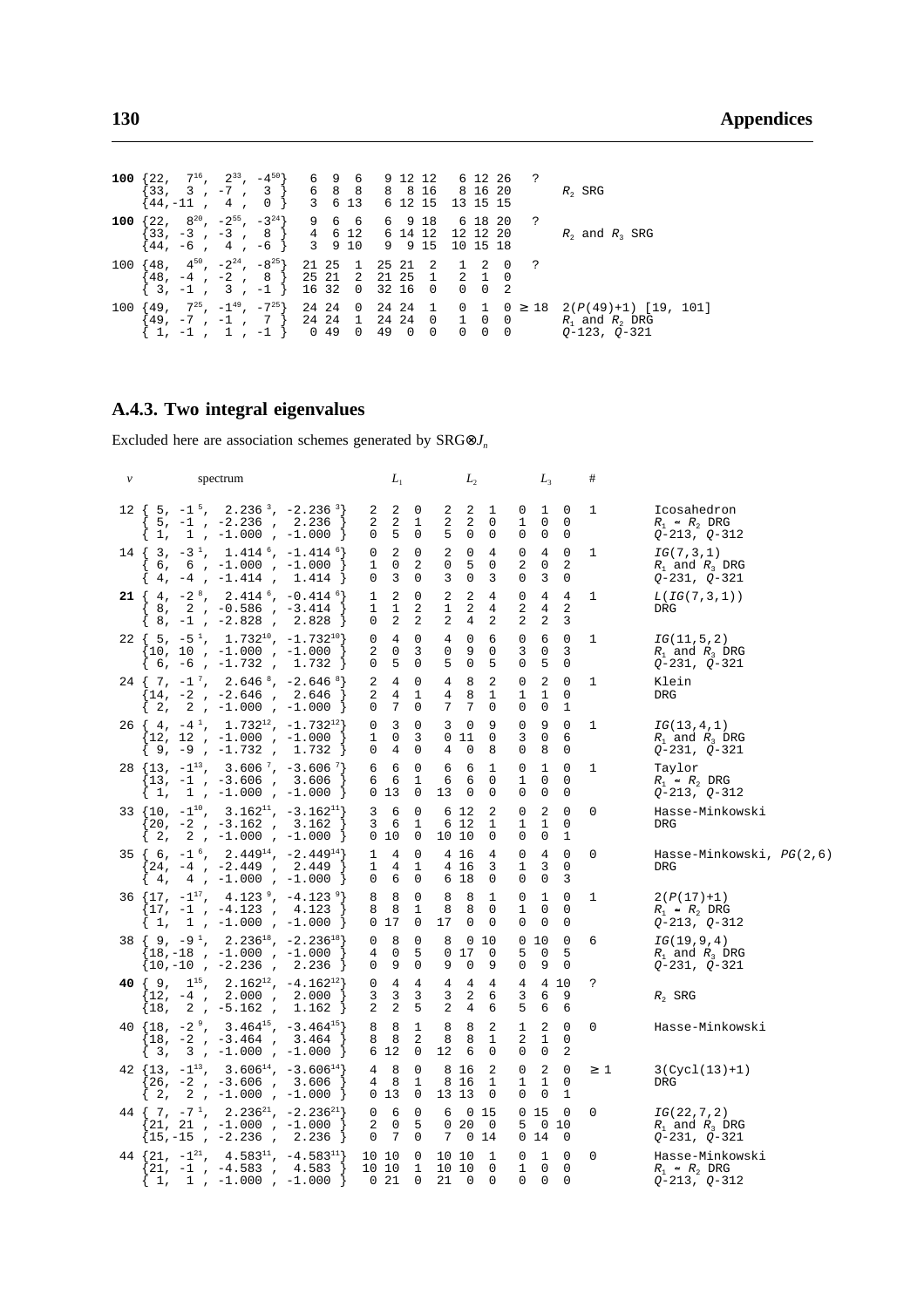|      | 45 $\{16, -2^{20}, 4.873^{12}, -2.873^{12}\}$                                                                      | $16, -2, -2.873,$<br>$12, 3, -3.000, -3.000$             | 4.873                                                  | 7<br>5<br>5<br>5<br>8<br>4    | 3<br>6<br>4   | 5<br>5<br>6<br>5<br>7<br>3<br>8<br>4<br>4                                  | 3<br>- 6<br>3<br>6<br>3<br>3<br>4<br>4                           | ?        | $R_3$ SRG                                                                |
|------|--------------------------------------------------------------------------------------------------------------------|----------------------------------------------------------|--------------------------------------------------------|-------------------------------|---------------|----------------------------------------------------------------------------|------------------------------------------------------------------|----------|--------------------------------------------------------------------------|
|      | $46\{11, -11^1, 2.449^{22}, -2.449^{22}\}\$                                                                        | $22, 22, -1.000, -1.000$<br>{12,-12 , -2.449 , 2.449     |                                                        | 0<br>10<br>5<br>0<br>0 11     | 0<br>6<br>0   | 10<br>$\mathbf{0}$<br>12<br>021<br>0<br>11<br>$\mathbf{0}$<br>11           | 3<br>0 <sub>12</sub><br>0<br>0<br>6<br>6<br>011<br>0             | 582      | $IG(23, 11, 5)$ [102]<br>$R_1$ and $R_3$ DRG<br>$Q-231, Q-231$           |
| 50   | $\{9, -9^{1}, 2.449^{24}, -2.449^{24}\}$<br>$\{16,-16$ , -2.449 , 2.449 }                                          | $24, 24, -1.000, -1.000$                                 |                                                        | 0<br>8<br>3<br>0<br>0<br>9    | 0<br>6<br>0   | 8<br>0<br>16<br>023<br>0<br>9<br>015                                       | 0 16<br>0<br>$\overline{0}$<br>10<br>6<br>015<br>0               | 50       | IG(25, 9, 3) [43]<br>$R_1$ and $R_3$ DRG<br>$Q-231, Q-321$               |
| 52   | $\{6, -2^{27}, 3.732^{12},$<br>$2 \sqrt{2}$<br>18,                                                                 | $0.464$ , $-6.464$<br>$27, -1, -5.196$ ,                 | $0.268^{12}$<br>5.196                                  | 3<br>2<br>2<br>1<br>2<br>0    | 0<br>3<br>4   | 6<br>9<br>3<br>2<br>3 12<br>2<br>8<br>8                                    | 9 18<br>0<br>3 12 12<br>814<br>4                                 | 1        | L(TG(13, 4, 1))<br>DRG                                                   |
|      | 54 $\{13, -13\}$ , 2.646 <sup>26</sup> , -2.646 <sup>26</sup> }                                                    | $26, 26, -1.000, -1.000$<br>{14,-14 , -2.646 , 2.646     |                                                        | 0 12<br>6<br>0<br>013         | 0<br>7<br>0   | 12<br>0 14<br>25<br>$\mathbf 0$<br>0<br>13<br>13<br>$\mathbf{0}$           | 014<br>0<br>7<br>7<br>0<br>013<br>0                              | 105041   | $IG(27, 13, 6)$ [102]<br>$R_1$ and $R_3$ DRG<br>$Q-231, Q-321$           |
|      | 55 ${18, -4^{10}, 3.854^{22}, -2.854^{22}}$<br>$18, 7, -2.000$<br>{18, -4 , -2.854 , 3.854                         |                                                          | , $-2.000$                                             | 6<br>6<br>6<br>4<br>5<br>8    | 5<br>8<br>5   | 4<br>8<br>6<br>4<br>9<br>4<br>8<br>4<br>6                                  | 8<br>5<br>5<br>4<br>8<br>6<br>5<br>6<br>6                        | S.       | $R_2 = T(11)$                                                            |
|      | 56 $\{5, -3^{15},$<br>20,                                                                                          | 4, $0.828$ , $-4.828$<br>{30, -2 , -4.243 , 4.243        | $2.414^{20}$ , $-0.414^{20}$                           | 0<br>4<br>1<br>1<br>0<br>2    | 0<br>3<br>3   | 4 12<br>4<br>1<br>6 12<br>2<br>8 10                                        | 0 12 18<br>3 12 15<br>3 10 16                                    | 0        | Fon-der-Flaass [50]<br>DRG                                               |
| 57   | $\{6, -3^{20}, 2.618^{18},$<br>{20, -1 , -4.472 ,                                                                  | $30, 3, 0.854, -5.854$                                   | $0.382^{18}$<br>4.472                                  | 5<br>0<br>3<br>1<br>3<br>0    | 0<br>2<br>3   | 5 15 10<br>3 14 12<br>3 18<br>9                                            | 01010<br>2 12<br>6<br>7<br>3<br>9                                | $\geq 1$ | Perkel<br>DRG                                                            |
| 58   | $\{8, -8^1, 2.449^{28}, -2.449^{28}\}$                                                                             | $28, 28, -1.000, -1.000$<br>{21,-21 , -2.449 , 2.449     |                                                        | 7<br>0<br>2<br>0<br>0<br>8    | 0<br>6<br>0   | 021<br>7<br>027<br>0<br>20<br>8<br>0                                       | 021<br>0<br>$\overline{0}$<br>6<br>15<br>20<br>$\mathbf{0}$<br>0 | 0        | IG(29, 8, 2)<br>$R_1$ and $R_3$ DRG<br>$Q-231, Q-321$                    |
|      | 60 $\{11, -1^{11},$<br>$\{4, 4, -1.000, -1.000\}$                                                                  | $44, -4, -3.317, 3.317$                                  | $3.317^{24}$ , $-3.317^{24}$                           | 2<br>8<br>2<br>8<br>011       | 0<br>1<br>0   | 8 3 2<br>4<br>8 3 2<br>3<br>11 33<br>0                                     | 4<br>0<br>0<br>1<br>3<br>0<br>0<br>0<br>3                        | $\geq 1$ | Mathon<br>DRG                                                            |
|      | 60 $\{19, -1^{19}, 4.359^{20}, -4.359^{20}\}$                                                                      | $38, -2, -4.359, 4.359$<br>$2, 2, -1.000, -1.000$        |                                                        | 6 12<br>612<br>0 19           | 0<br>1<br>0   | 12 24<br>2<br>12 24<br>1<br>19 19<br>0                                     | 2<br>0<br>0<br>1<br>1<br>0<br>0<br>0<br>1                        | $\geq 1$ | $3(Cycl(19)+1)$<br>DRG                                                   |
|      | 60 $\{29, -1^{29}, 5.385^{15}, -5.385^{15}\}$<br>$29, -1, -5.385$                                                  |                                                          | 5.385<br>$\mathbf{r}$<br>$\{$ 1, 1 , -1.000 , -1.000 } | 14 14<br>14 14<br>029         | 0<br>1<br>0   | 14 14<br>ı<br>14 14<br>0<br>29<br>0<br>0                                   | 0<br>0<br>1<br>1<br>0<br>0<br>0<br>0<br>0                        | 6        | $2(P(29)+1)$ [101]<br>$R_1$ and $R_2$ DRG<br>$Q-213, Q-312$              |
| 62   |                                                                                                                    | $30, 30, -1.000, -1.000$<br>$25, -25$ , $-2.236$ , 2.236 | 6, $-6^{1}$ , 2.236 <sup>30</sup> , $-2.236^{30}$ }    | 5<br>0<br>0<br>1<br>0<br>6    | 0<br>5<br>0   | 5<br>$\mathbf{0}$<br>25<br>29<br>0<br>$\overline{\phantom{0}}$<br>6<br>024 | 025<br>0<br>5<br>$\overline{\phantom{0}}$<br>20<br>024<br>0      | ı        | IG(31, 6, 1)<br>$R_1$ and $R_3$ DRG<br>$Q-231, Q-321$                    |
|      | 62 $\{10, -10^{1}, 2.646^{30}, -2.646^{30}\}$<br>$ 21, -21$ , $-2.646$                                             | $30, 30, -1.000, -1.000$                                 | , 2.646                                                | 0<br>9<br>3<br>0<br>0 10      | 0<br>7<br>0   | 9<br>$\mathbf{0}$<br>21<br>029<br>0<br>020<br>10                           | 021<br>0<br>7<br>0<br>14<br>020<br>0                             | 82       | $IG(31, 10, 3)$ [98, 99]<br>$R_1$ and $R_3$ DRG<br>$Q-231, Q-321$        |
|      | 62 ${15, -15^{-1}, 2.828^{30}, -2.828^{30}}$<br>$30, 30, -1.000$<br>$\{16,-16$ , -2.828 , 2.828                    |                                                          | $, -1.000$                                             | 0 14<br>7<br>0<br>015         | 0<br>8<br>0   | 14<br>$\mathbf{0}$<br>16<br>029<br>0<br>15<br>015                          | 0 16<br>0<br>8<br>8<br>0<br>015<br>0                             |          | $\geq$ 633446 IG(31,15,7) [100]<br>$R_1$ and $R_3$ DRG<br>$Q-231, Q-321$ |
| 63   | $\{8, -1^8, 2.828^{27}, -2.828^{27}\}$<br>{ 6, 6 , -1.000 , -1.000 }                                               | $48, -6, -2.828, 2.828$                                  |                                                        | 6<br>1<br>1<br>6<br>0<br>8    | 0<br>1<br>0   | 6 36<br>6<br>6 36<br>5<br>0<br>8 40                                        | 0<br>0<br>6<br>5<br>0<br>1<br>0<br>5<br>0                        | 1        | PG(2, 8)<br>DRG                                                          |
|      | 64 $\{14, -2^7, 3.464^{28}, -3.464^{28}\}$<br>7,                                                                   | $42, -6, -3.464,$<br>$7, -1.000, -1.000$                 | 3.464                                                  | $\overline{3}$<br>39<br>2 1 2 | 9 1<br>2<br>0 | 9 27<br>6<br>9 27<br>5<br>0<br>12 30                                       | 0<br>1 6<br>2<br>5<br>0<br>0<br>0<br>6                           | ?        |                                                                          |
|      | 64 $\{30, -2^{15}, 4.472^{24}, -4.472^{24}\}$<br>3<br>{3,                                                          | $30, -2, -4.472, 4.472$<br>$, -1.000$                    | $, -1.000$                                             | 14 14<br>14 14<br>10 20       | 1<br>2<br>0   | 14 14<br>2<br>14 14<br>1<br>20 10<br>0                                     | 2<br>0<br>1<br>2<br>1<br>0<br>2<br>0<br>0                        | S.       |                                                                          |
|      | 68 $\{12, -12^1, 2.828^{33}, -2.828^{33}\}$<br>$22, -22$ , $-2.828$                                                | $33, 33, -1.000, -1.000$                                 | , 2.828                                                | 011<br>4<br>0<br>012          | 0<br>8<br>0   | 11<br>0<br>22<br>$\overline{0}$<br>-32<br>0<br>12<br>0<br>21               | 022<br>0<br>$\overline{\phantom{0}}$<br>8<br>14<br>021<br>0      | 0        | IG(34, 12, 4)<br>$R_1$ and $R_2$ DRG<br>$Q-231, Q-321$                   |
| 68   | $\{33, -1^{33}, 5.745^{17}, -5.745^{17}\}$<br>$33, -1, -5.745$                                                     | $1, 1, -1.000, -1.000$                                   | , 5.745                                                | 16 16<br>16 16<br>0 33        | 0<br>1<br>0   | 16 16<br>1<br>16 16<br>0<br>33<br>0<br>0                                   | 1<br>0<br>0<br>1<br>0<br>0<br>0<br>0<br>0                        | 0        | Taylor, Hasse-Minkowski<br>$R_1$ and $R_2$ DRG<br>$Q-213, Q-312$         |
| 69   | $\{22, -1^{22}, 4.690^{23}, -4.690^{23}\}$<br>$44, -2, -4.690$<br>$\left\{ \begin{array}{c} 2 \end{array} \right.$ | 2, $-1.000$ , $-1.000$                                   | , 4.690                                                | 714<br>714<br>022             | 0<br>1<br>0   | 14 28<br>2<br>14 28<br>1<br>22 22<br>0                                     | 2<br>0<br>0<br>1<br>1<br>0<br>0<br>0<br>1                        | 0        | Hasse-Minkowski<br>DRG                                                   |
|      | 72 $\{17, -1^{17}, 4.123^{27}, -4.123^{27}\}$<br>$51, -3, -4.123$<br>$3, 3, -1.000$                                |                                                          | , 4.123<br>$, -1.000$                                  | 4 12<br>4 12<br>017           | 0<br>1<br>0   | 12 36<br>3<br>12 36<br>2<br>17 34<br>0                                     | 3<br>0<br>0<br>1<br>2<br>0<br>0<br>0<br>2                        | $\geq 1$ | Mathon<br>DRG                                                            |
| 74 { | 9, $-9^{1}$ ,                                                                                                      | $36, 36, -1.000, -1.000$<br>$28, -28$ , $-2.646$ , 2.646 | $2.646^{36}$ , $-2.646^{36}$                           | 8<br>0<br>2<br>0<br>0<br>9    | 0<br>7<br>0   | 8<br>$\overline{0}$<br>-28<br>0, 35<br>0<br>9<br>027                       | 028<br>0<br>7<br>21<br>$\cup$<br>$0\quad27$<br>0                 | 3        | IG(37, 9, 2) [2]<br>$R_1$ and $R_3$ DRG<br>$Q-231, Q-321$                |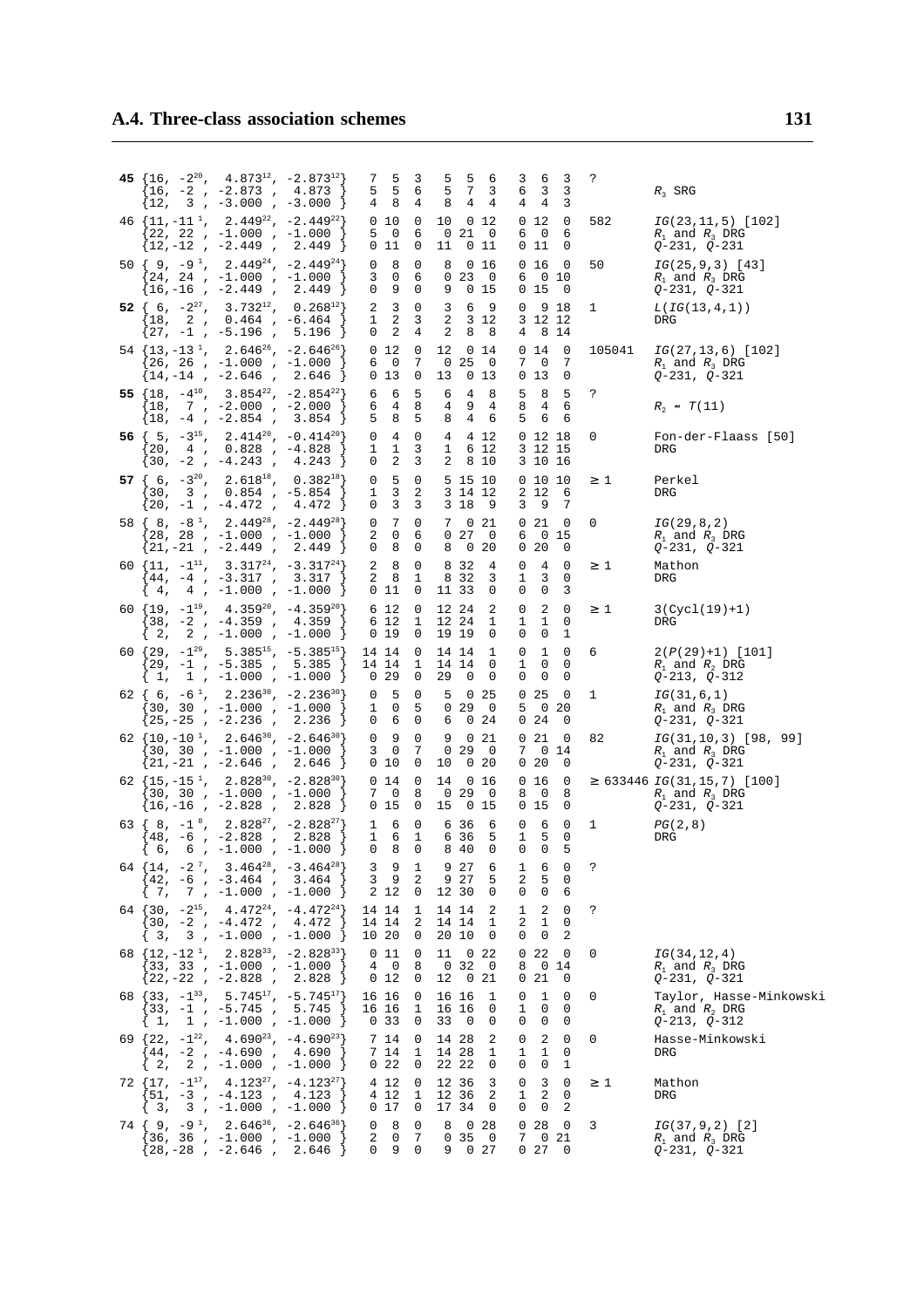|     |                                 | $76\{37, -1^{37}, 6.083^{19}, -6.083^{19}\}\$<br>$37, -1, -6.083, 6.083$<br>$\{ 1, 1, -1.000, -1.000$                  |                              | 18 18<br>O<br>18 18<br>1<br>0.37<br>O                                                   | 18 18<br>ı<br>18 18<br>0<br>37<br>0<br>0                          | 0<br>ı<br>0<br>1<br>0<br>0<br>0<br>0<br>0                       | 2 11      | Taylor [19, 101]<br>$R_1$ and $R_2$ DRG<br>$Q-213, Q-312$                       |
|-----|---------------------------------|------------------------------------------------------------------------------------------------------------------------|------------------------------|-----------------------------------------------------------------------------------------|-------------------------------------------------------------------|-----------------------------------------------------------------|-----------|---------------------------------------------------------------------------------|
|     |                                 | 78 ${19, -19^{-1}, 3.162^{38}, -3.162^{38}}$<br>$38, 38, -1.000, -1.000$<br>{20,-20 , -3.162 , 3.162 }                 |                              | 0 <sub>18</sub><br>0<br>9<br>0 10<br>019<br>0                                           | 18<br>$\mathbf{0}$<br>20<br>0.37<br>0<br>019<br>19                | 0<br>20<br>0<br>10<br>0 10<br>0 19<br>0                         | $\geq 19$ | $IG(39, 19, 9)$ [100]<br>$R_1$ and $R_3$ DRG<br>$Q-231, Q-321$                  |
|     | {32,                            | 81 $\{8, -1^{32}, 3.854^{24}, -2.854^{24}\}$<br>$40, -5, -0.854,$<br>$5, -4.000, -4.000$                               | 5.854                        | 2<br>5<br>0<br>3<br>1<br>4<br>5<br>0<br>3                                               | 5 15 20<br>3 20 16<br>5 20 15                                     | 0 20 12<br>4 16 12<br>3 15 13                                   | 0         | DRG                                                                             |
|     | $81 \{10,$<br>$\{50,$           | $1^{20}$ , 2.854 <sup>30</sup> , -3.854 <sup>30</sup> }<br>$20, -7, 2.000, 2.000$<br>$5, -5.854,$                      | 0.854                        | 4<br>5<br>0<br>2<br>3<br>5<br>2<br>1<br>7                                               | 4<br>6 10<br>3<br>1 15<br>2<br>6 12                               | 5 10 35<br>5 15 30<br>7 12 30                                   | S.        | $R2$ SRG (unique)                                                               |
|     | {32,                            | 81 ${16, -2^{32}, 5.243^{24}, -3.243^{24}}$<br>$32, -4, -2.243,$<br>$5, -4.000, -4.000$                                | 6.243                        | 5<br>6<br>4<br>5<br>3<br>8<br>2<br>8<br>6                                               | 6 10 16<br>5 14 12<br>8 12 12                                     | 4 16 12<br>8 12 12<br>6 12 13                                   | ?         | $R_3$ SRG                                                                       |
|     | $2^{20}$ ,<br>81 $\{20,$<br>40, | $20, -7, 2.000, 2.000$<br>4 , -6.243 , 2.243                                                                           | $3.243^{30}$ , $-5.243^{30}$ | 3<br>6 10<br>6<br>6<br>- 8<br>5<br>4 11                                                 | 6<br>6<br>8<br>6<br>1 12<br>6 10<br>4                             | 10<br>8 2 2<br>8 12 20<br>11 10 18                              | ?         | $R_2$ SRG (unique)                                                              |
|     | 8,                              | 81 $\{24, -3^{8}, 4.243^{36}, -4.243^{36}\}$<br>$48, -6, -4.243, 4.243$<br>8, -1.000, -1.000                           |                              | 714<br>2<br>7 14<br>3<br>6 18<br>0                                                      | 14 28<br>6<br>14 28<br>5<br>18 30<br>0                            | 2<br>6<br>0<br>5<br>3<br>0<br>7<br>0<br>0                       | ?         |                                                                                 |
| 81  | 28,                             | $1^{56}$ , 3.374 <sup>12</sup> , -10.374 <sup>12</sup> }<br>$24, -3$ , 6.000, 6.000<br>$\{28, 1$ ,-10.374 , 3.374 $\}$ |                              | 4 12 11<br>14<br>7<br>7<br>11<br>6<br>11                                                | 12<br>6<br>6<br>7<br>7<br>9<br>6 12<br>6                          | 11<br>6 11<br>7<br>7<br>14<br>11 12<br>4                        | ?         | $R_2$ SRG                                                                       |
|     |                                 | 82 ${16, -16^1, 3.162^{40}, -3.162^{40}}$<br>$40, 40, -1.000, -1.000$<br>$25, -25$ , $-3.162$ , $3.162$                |                              | 015<br>0<br>0 10<br>6<br>016<br>0                                                       | 15<br>025<br>0 39<br>$\overline{\phantom{0}}$<br>16<br>$0\quad24$ | 025<br>0<br>10<br>0 15<br>024<br>0                              |           | $\geq$ 56000 <i>IG</i> (41,16,6) [100]<br>$R_1$ and $R_3$ DRG<br>$Q-231, Q-321$ |
|     |                                 | 84 $\{13, -1^{13}, 3.606^{35}, -3.606^{35}\}$<br>$65, -5, -3.606, 3.606$<br>$5, 5, -1.000, -1.000$                     |                              | 2 10<br>0<br>2 10<br>1<br>013<br>0                                                      | 10 50<br>5<br>10 50<br>4<br>13 52<br>0                            | 5<br>0<br>0<br>1<br>4<br>0<br>4<br>0<br>0                       | $\geq 1$  | Mathon<br>DRG                                                                   |
| 84. | {1,                             | $\{41, -1^{41}, 6.403^{21}, -6.403^{21}\}$<br>$41, -1, -6.403, 6.403$<br>$1$ , $-1.000$ , $-1.000$                     |                              | 20 20<br>0<br>20 20<br>1<br>0 41<br>0                                                   | 20 20<br>ı<br>20 20<br>0<br>41<br>0<br>0                          | 1<br>0<br>0<br>1<br>0<br>0<br>0<br>0<br>0                       | ≥ 18      | Taylor [19, 101]<br>$R_1$ and $R_2$ DRG<br>$Q-213, Q-312$                       |
|     | 24,                             | 85 $\{12, -5^{16}, 3.449^{34}, -1.449^{34}\}$<br>7, $0.449$ , $-4.449$<br>{48, -3 , -4.899 , 4.899 }                   |                              | 6<br>1<br>4<br>3<br>1<br>8<br>1<br>4<br>7                                               | 2 16<br>6<br>1<br>8 14<br>4<br>713                                | 4 16 28<br>814<br>26<br>7 13 27                                 | S.        |                                                                                 |
|     |                                 | 85 $\{32, -2^{50}, 8.325^{17}, -4.325^{17}\}$<br>$32, -2, -4.325, 8.325$<br>$20, 3, -5.000, -5.000$                    |                              | 15 11<br>5<br>11 11 10<br>8 16<br>8                                                     | 11 11 10<br>11 15<br>5<br>16<br>8<br>8                            | 5 10<br>5<br>5<br>5<br>10<br>8<br>3<br>8                        | ?         | $R_3$ SRG                                                                       |
|     | 85 $\{32, -2^{16},$             | $48, -3, -4.899, 4.899$<br>$\{4, 4, -1.000, -1.000\}$                                                                  | $4.899^{34}$ , $-4.899^{34}$ | 12 18<br>1<br>12 18<br>2<br>8 2 4<br>0                                                  | 18 27<br>3<br>18 27<br>2<br>24 24<br>0                            | 0<br>3<br>ı<br>2<br>2<br>0<br>0<br>3<br>0                       | 0         | Hasse-Minkowski                                                                 |
|     |                                 | 86 $\{7, -7^1, 2.449^{42}, -2.449^{42}\}$<br>$42, 42, -1.000, -1.000$<br>{36,-36 , -2.449 , 2.449                      |                              | 0<br>-6<br>0<br>1<br>0<br>6<br>7<br>0<br>0                                              | 6<br>$\overline{0}$<br>36<br>041<br>0<br>7<br>0<br>- 35           | 0 36<br>0<br>6<br>0<br>30<br>0, 35<br>0                         | 0         | IG(43, 7, 1)<br>$R_1$ and $R_3$ DRG<br>$Q-231, Q-321$                           |
|     |                                 | 86 ${15, -15^1, 3.162^{42}, -3.162^{42}}$<br>$42, 42, -1.000, -1.000$<br>$\{28,-28$ , $-3.162$ , $3.162$ }             |                              | 0 14<br>0<br>0 10<br>5<br>015<br>$\overline{\phantom{0}}$                               | 14<br>028<br>041<br>0<br>15 0 27                                  | 0 <sub>28</sub><br>0<br>10<br>0<br>18<br>027<br>0               | 0         | IG(43, 15, 5)<br>$R_1$ and $R_3$ DRG<br>$Q-231, Q-321$                          |
|     |                                 | $42, 42, -1.000, -1.000 \}$<br>$22, -22$ , $-3.317$ , $3.317$                                                          |                              | 86 ${21, -21^1, 3.317^{42}, -3.317^{42}}$ 0 20 0<br>10 0 11<br>021<br>0                 | 20 0 22<br>$0\;41\;0$<br>21<br>0 21                               | 0220<br>11 0 11<br>$0\quad21$<br>0                              | $\geq 14$ | IG(43, 21, 10) [102]<br>$R_1$ and $R_3$ DRG<br>$Q-231, Q-321$                   |
|     |                                 | 87 $\{28, -1^{28}, 5.292^{29}, -5.292^{29}\}$<br>$56, -2, -5.292,$<br>$\{2, 2, -1.000, -1.000$                         | 5.292                        | 9 18<br>0<br>9 18<br>1<br>028<br>0                                                      | 18 36<br>2<br>18 36<br>1<br>28 28<br>0                            | 2<br>0<br>0<br>1<br>1<br>0<br>0<br>1<br>0                       | $\geq 1$  | $3(PseudoCycl(28)+1)$<br>DRG                                                    |
|     |                                 | 88 $\{42, -2^{21}, 5.292^{33}, -5.292^{33}\}$<br>$42, -2, -5.292, 5.292$<br>{ 3, 3 , -1.000 , -1.000 }                 |                              | 20 20<br>1<br>20 20<br>2<br>14 28<br>0                                                  | 20 20<br>2<br>20 20<br>1<br>28 14<br>0                            | 2<br>0<br>1<br>2<br>1<br>0<br>0<br>2<br>0                       | 0         | Hasse-Minkowski                                                                 |
|     |                                 | 92 $\{10, -10^{1}, 2.828^{45}, -2.828^{45}\}$<br>45, 45, $-1.000$ , $-1.000$<br>${36,-36}$ , -2.828, 2.828             |                              | 0<br>- 9<br>0<br>$\overline{\phantom{0}}$<br>8<br>2<br>010<br>0                         | 9<br>036<br>0 44<br>$\overline{0}$<br>10<br>0, 35                 | 0, 36<br>0<br>8<br>028<br>0, 35<br>0                            | 0         | IG(46, 10, 2)<br>$R_1$ and $R_3$ DRG<br>$Q-231, Q-321$                          |
|     |                                 | 92 $\{45, -1^{45}, 6.708^{23}, -6.708^{23}\}$<br>$45, -1, -6.708, 6.708$<br>$\{ 1, 1, -1.000, -1.000 \}$               |                              | 22 22<br>0<br>22 22<br>1<br>045<br>0                                                    | 22 22<br>1<br>22 22<br>0<br>45<br>0<br>0                          | 1<br>0<br>$\cup$<br>1<br>0<br>0<br>0<br>0<br>0                  | $\geq 80$ | Taylor [19, 101]<br>$R_1$ and $R_2$ DRG<br>$Q-213, Q-312$                       |
|     |                                 | 93 $\{20, 5^{32}, -1.586^{30}, -4.414^{30}\}$<br>$32, -1, -5.657, 5.657$<br>{40, -5 , 6.243 , -2.243 }                 |                              | 8<br>5<br>6<br>5<br>5 10<br>3<br>8<br>9                                                 | 8<br>8 16<br>5 11 15<br>8 12 12                                   | 6 16 18<br>10 15 15<br>9 12 18                                  | ?         |                                                                                 |
|     |                                 | 94 $\{23, -23^1, 3.464^{46}, -3.464^{46}\}$<br>$46, 46, -1.000, -1.000$<br>[24,-24 , -3.464 , 3.464                    |                              | $0\quad22$<br>$\overline{\phantom{0}}$<br>0 12<br>11<br>023<br>$\overline{\phantom{0}}$ | 22<br>024<br>045<br>$\overline{0}$<br>23<br>023                   | $0\,24$<br>$\overline{\phantom{0}}$<br>12<br>0 12<br>$0\,23\,0$ | $\geq 1$  | IG(47, 23, 11)<br>$R_1$ and $R_3$ DRG<br>$Q-231, Q-321$                         |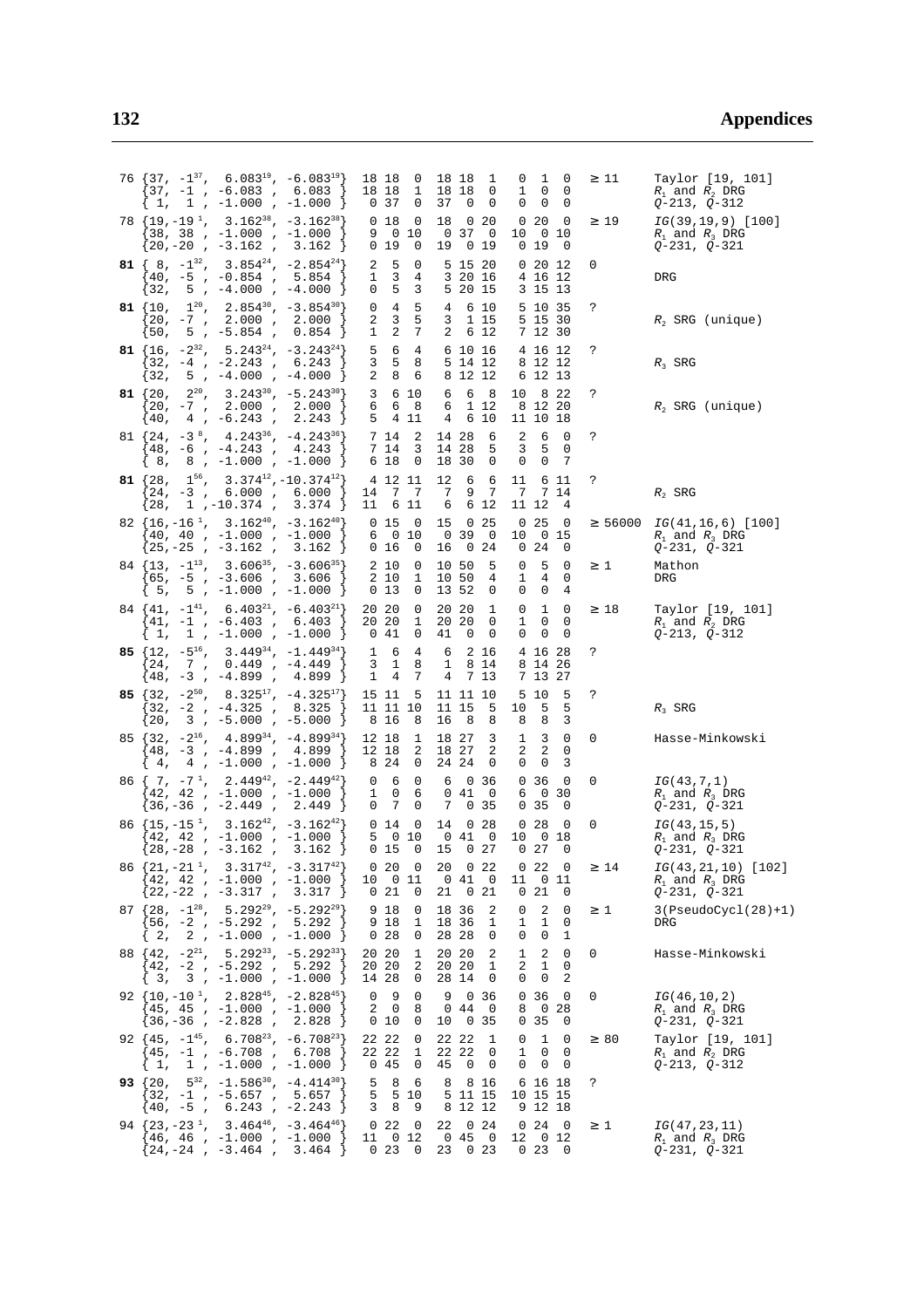| <b>96</b> $\{19, -5^{19}, 4.464^{38}, -2.464^{38}\}$<br>$57, 9, -3.000, -3.000$ } 4 10<br>$\begin{array}{ccccccccc} \{19\, , \:\: -5\, & , \:\: -2.464\, \;\; , \quad 4.464\, \;\; \}\end{array}$ |    | 4 1 2<br>2<br>5<br>2 15<br>2                     | 12 30 15<br>10 36 10<br>15 30 12                             | 2 15<br>2<br>5 10<br>4<br>2 1 2<br>4                                   | ?           | $R2$ SRG                                               |
|---------------------------------------------------------------------------------------------------------------------------------------------------------------------------------------------------|----|--------------------------------------------------|--------------------------------------------------------------|------------------------------------------------------------------------|-------------|--------------------------------------------------------|
| 96 $\{30, -6^5, 4.472^{45}, -4.472^{45}\}$<br>$\{15, 15, -1.000, -1.000\}$<br>(50,-10 , -4.472 , 4.472                                                                                            | 10 | 5 15<br>9<br>$0\quad20$<br>9<br>6 15             | .5<br>$\Omega$<br>10<br>$0\;14\;0$<br>$\mathbf{0}$<br>6<br>9 | 15 10 25<br>20<br>$0\quad30$<br>15<br>9 25                             | 2           |                                                        |
| <b>96</b> $\{30, -2^{63}, 9.708^{16}, -3.708^{16}\}\$<br>$30, -2, -3.708, 9.708$ 8 8 14 8 14 7<br>$\begin{bmatrix} 35, & 3, & -7.000, & -7.000 \end{bmatrix}$ 6 12                                | 14 | 12                                               | 8 7 8 8 14<br>12<br>6<br>12                                  | 7 14 14<br>14 7 14<br>12 12 10                                         | 2           | $R_3$ SRG                                              |
| 96 $\{31, -1^{31}, 5.568^{32}, -5.568^{32}\}$<br>$\{62, -2, -5.568, 5.568\}$ 10 20<br>$2, 2, -1.000, -1.000$ } 0 31                                                                               |    | 10 20<br>$\bigcirc$<br>$\mathbf{1}$<br>$\Omega$  | 20 40<br>2<br>20 40<br>31 31<br>$\Omega$                     | $0 \t2 \t0 \t21$<br>$1 \quad 1 \quad 1 \quad 0$<br>$0 \quad 0 \quad 1$ |             | 3(Cycl(31)+1)<br><b>DRG</b>                            |
| <b>96</b> $\{38, -2^{57}, 8.928^{19}, -4.928^{19}\}$<br>$\{38, -2, -4.928, 8.928\}$ 14 14 10<br>$19, 3, -5.000, -5.000$ } 10 20                                                                   |    | 18 14 5<br>8                                     | 14 14 10<br>14 18 5<br>20<br>10<br>8                         | 5 10 4<br>$10 \quad 5 \quad 4$<br>$\overline{2}$<br>8<br>8             | 2           | $R_3$ SRG                                              |
| 98 $\{16, -16^{\circ}, 3.317^{48}, -3.317^{48}\}$<br>$\{48, 48, -1.000, -1.000\}$ 5 0<br>$\{33, -33, -3.317, 3.317\}$                                                                             |    | 0, 15<br>$\overline{0}$<br>11<br>016<br>$\Omega$ | 15 0 33<br>47 0<br>$\overline{0}$<br>16<br>$\mathbf 0$<br>32 | 0.33<br>11 0<br>22<br>0, 32<br>0                                       | $0 \geq 22$ | IG(49, 16, 5)<br>$R_1$ and $R_3$ DRG<br>$Q-231, Q-321$ |
| 99 $\{10, -1^{10}, 3.162^{44}, -3.162^{44}\}$<br>$80, -8, -3.162, 3.162$<br>8, 8, $-1.000$ , $-1.000$ }                                                                                           |    | $1 \quad 8 \quad 0$<br>010<br>$\Omega$           | 8648<br>1 8 1 8 64 7 1 7 0<br>10 70<br>$\Omega$              | $0$ 8 0<br>$\begin{matrix}0&0\end{matrix}$                             | $\Omega$    | PG(2, 10)<br><b>DRG</b>                                |
| <b>99</b> {42, $-2^{54}$ , 8.374 <sup>22</sup> , $-5.374^{22}$ }<br>$42, -2, -5.374, 8.374$<br>$14, 3, -4.000, -4.000$ } 12 24 6                                                                  |    | 20 17<br>$\overline{4}$<br>17 17<br>8            | 8<br>17<br>17<br>17 20<br>4<br>6<br>24 12                    | 4 8 2 ?<br>8 4 2<br>6<br>6                                             |             | $R_3$ SRG                                              |

#### **A.4.4. One integral eigenvalue**

| $\mathcal V$ | spectrum                                                                                                                                                     | $L_{1}$                                                                      | L <sub>2</sub>                                                            | $L_{3}$                                                                               | #        |                                                                       |  |
|--------------|--------------------------------------------------------------------------------------------------------------------------------------------------------------|------------------------------------------------------------------------------|---------------------------------------------------------------------------|---------------------------------------------------------------------------------------|----------|-----------------------------------------------------------------------|--|
|              | $7\{2, 1.247, -0.445, -1.802\}$<br>$\left\{\n \begin{array}{ccc}\n 2, & -0.445, & -1.802, & 1.247 \\ 2, & -1.802, & 1.247, & -0.445\n \end{array}\n\right\}$ | 0<br>0<br>1<br>$\mathbf 0$<br>1<br>1<br>$\mathbf{1}$<br>1<br>0               | 0<br>1<br>1<br>0<br>1<br>0<br>$\mathbf{1}$<br>$\mathbf 0$<br>$\mathbf{1}$ | 0<br>$\mathbf{1}$<br>1<br>$\mathbf{1}$<br>$\mathbf{1}$<br>0<br>$\mathbf{1}$<br>0<br>0 | 1        | $C_7$<br>$R_1 \cong R_2 \cong R_3$ DRG<br>$Q-123$ , $Q-231$ , $Q-312$ |  |
|              | 13 $\{4, 1.377, 0.274, -2.651\}$<br>4, $0.274$ , $-2.651$ , $1.377$ }<br>4, $-2.651$ , $1.377$ , $0.274$ }                                                   | 2<br>1<br>0<br>2<br>1<br>1<br>$\mathbf{1}$<br>$\mathfrak{D}$<br>$\mathbf{1}$ | 2<br>1<br>1<br>2<br>1<br>0<br>2<br>$\mathbf{1}$<br>$\mathbf{1}$           | 2<br>1<br>1<br>2<br>1<br>1<br>2<br>1<br>0                                             | 1        | Cycl(13)                                                              |  |
|              | <b>19</b> { 6, 2.507, $-1.222$ , $-2.285$ }<br>$6, -1.222, -2.285, 2.507$<br>$\{6, -2.285, 2.507, -1.222\}$                                                  | 2<br>2<br>1<br>2<br>3<br>1<br>3<br>2<br>1                                    | 1<br>3<br>2<br>2<br>2<br>1<br>3<br>2<br>1                                 | 3<br>2<br>1<br>3<br>1<br>2<br>2<br>2<br>1                                             | 1        | Cycl(19)                                                              |  |
|              | <b>28</b> $\{9, 2.604, -0.110, -3.494\}$<br>9, $-0.110$ , $-3.494$ , $2.604$ }<br>$\{9, -3.494, 2.604, -0.110\}$                                             | 2<br>2<br>4<br>2<br>4<br>3<br>3<br>2<br>4                                    | 2<br>3<br>4<br>2<br>2<br>4<br>3<br>4<br>2                                 | 2<br>3<br>4<br>2<br>3<br>4<br>4<br>2<br>2                                             | 2        | Mathon, Hollmann                                                      |  |
|              | 31 $\{10, 3.084, -0.787, -3.297\}$<br>$10, -0.787, -3.297, 3.084$<br>$\{10, -3.297, 3.084, -0.787\}$                                                         | 3<br>4<br>2<br>4<br>2<br>4<br>2<br>4<br>4                                    | 4<br>2<br>4<br>3<br>2<br>4<br>4<br>4<br>2                                 | 2<br>4<br>4<br>4<br>4<br>2<br>4<br>2<br>3                                             | $\geq 1$ | Cycl(31)                                                              |  |
|              | 37 $\{12, 2.187, 1.158, -4.345\}$<br>$12, 1.158, -4.345, 2.187$<br>$\{12, -4.345, 2.187, 1.158\}$                                                            | 2<br>5<br>4<br>5<br>4<br>3<br>5<br>3<br>4                                    | 5<br>4<br>3<br>5<br>4<br>2<br>3<br>5<br>$\overline{4}$                    | 3<br>5<br>4<br>3<br>5<br>4<br>5<br>$\overline{4}$<br>2                                | $\geq 1$ | Cycl(37)                                                              |  |
|              | 43 $\{14, 2.888, 0.615, -4.503\}$<br>$14, 0.615, -4.503, 2.888$<br>$\{14, -4.503, 2.888, 0.615\}$                                                            | 6<br>4<br>3<br>6<br>4<br>4<br>4<br>4<br>6                                    | 4<br>4<br>6<br>6<br>4<br>3<br>6<br>4<br>4                                 | 4<br>4<br>6<br>6<br>4<br>4<br>3<br>6<br>4                                             | $\geq 1$ | Cycl(43)                                                              |  |
|              | 49 $\{16, 4.296, -2.137, -3.159\}$<br>$16, -2.137, -3.159,$<br>4.296<br>{16, -3.159, 4.296, -2.137}                                                          | 5<br>4<br>6<br>5<br>$\overline{4}$<br>7<br>7<br>4<br>5                       | 5<br>7<br>4<br>6<br>4<br>5<br>5<br>$\overline{4}$<br>7                    | 7<br>4<br>5<br>7<br>5<br>4<br>5<br>4<br>6                                             | $\geq 1$ | Cycl(49)                                                              |  |
|              | 52 $\{17, 4.302, -1.548, -3.754\}$<br>$[17, -1.548, -3.754, 4.302]$<br>{17, -3.754, 4.302, -1.548}                                                           | 6<br>6<br>4<br>6<br>4<br>7<br>7<br>4<br>6                                    | 6<br>4<br>7<br>4<br>6<br>6<br>6<br>7<br>4                                 | 7<br>4<br>6<br>7<br>6<br>4<br>6<br>4<br>6                                             | ?        |                                                                       |  |
|              | 61 $\{20, 4.230, -0.445, -4.786\}$<br>$20, -0.445, -4.786, 4.230$<br>$20, -4.786, 4.230, -0.445$                                                             | 6<br>8<br>5<br>8<br>5<br>7<br>5<br>7<br>8                                    | 5<br>7<br>8<br>5<br>6<br>8<br>5<br>7<br>8                                 | 5<br>7<br>8<br>7<br>8<br>5<br>8<br>5<br>6                                             | $\geq 1$ | Cycl(61)                                                              |  |
|              | 67 $\{22, 4.085, 0.230, -5.316\}$<br>$22, 0.230, -5.316, 4.085$<br>$\begin{bmatrix} 22, & -5.316, & 4.085, & 0.230 \end{bmatrix}$                            | 6<br>9<br>6<br>6<br>7<br>9<br>7<br>6<br>9                                    | 9<br>6<br>7<br>6<br>6<br>9<br>6<br>7<br>9                                 | 7<br>6<br>9<br>7<br>6<br>9<br>9<br>6<br>6                                             | $\geq 1$ | Cycl(67)                                                              |  |
|              | 73 $\{24, 4.950, -1.132, -4.818\}$<br>$24, -1.132, -4.818, 4.950$<br>$\{24, -4.818, 4.950, -1.132\}$                                                         | 6<br>9<br>8<br>6<br>9<br>9<br>6<br>9<br>9                                    | 9<br>6<br>9<br>6<br>8<br>9<br>9<br>9<br>6                                 | 6<br>9<br>9<br>9<br>9<br>6<br>9<br>6<br>8                                             | $\geq 1$ | Cycl(73)                                                              |  |
|              | 76 $\{25, 3.570, 1.444, -6.014\}$<br>$25, 1.444, -6.014, 3.570$<br>$\{25, -6.014, 3.570, 1.444\}$                                                            | 6 10<br>8<br>7<br>10<br>8<br>8<br>7 10                                       | 8<br>7<br>10<br>6<br>8<br>10<br>7 10<br>8                                 | 8<br>710<br>7<br>10<br>8<br>10<br>8<br>6                                              | ?        |                                                                       |  |
|              |                                                                                                                                                              |                                                                              |                                                                           |                                                                                       |          |                                                                       |  |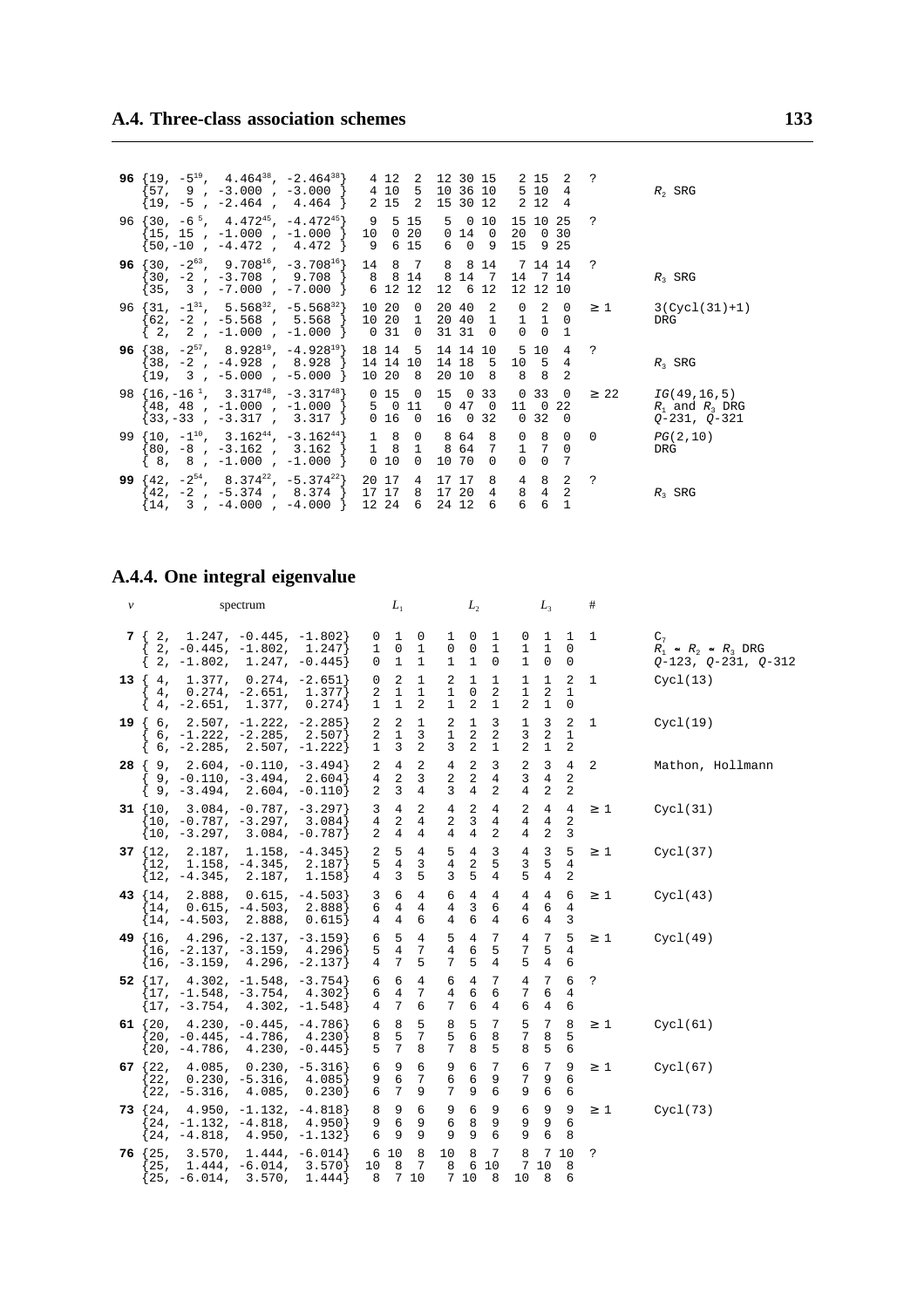|  |                                           | $26, 2.108, -6.230, 3.122$ 10 9 7 9 6 10 7 10 9<br>$\begin{bmatrix} 26 & -6.230 & 3.122 & 2.108 \end{bmatrix}$ 9 7 10                                                  |       |           | 7 10 9             |                 |    | 10 9 6                           | <b>79</b> $\{26, 3.122, 2.108, -6.230\}$ 6 10 9 10 9 7 9 7 10 $\geq 1$ Cycl(79) |
|--|-------------------------------------------|------------------------------------------------------------------------------------------------------------------------------------------------------------------------|-------|-----------|--------------------|-----------------|----|----------------------------------|---------------------------------------------------------------------------------|
|  |                                           | <b>91</b> $\{30, 4.412, 0.960, -6.373\}$ 8 12 9 12 9 9 9 9 12 ?<br>$30, 0.960, -6.373, 4.412$ 12 9 9 9 8 12 9 12<br>[30, -6.373, 4.412, 0.960} 9 9 12 9 12 9 12 9 8    |       |           |                    |                 |    | - 9                              |                                                                                 |
|  |                                           | <b>91</b> $\{30, 5.909, -2.404, -4.506\}$ 11 10<br>$30, -2.404, -4.506, 5.909$ 10 8 12 8 11 10<br>$\begin{bmatrix} 30 & -4.506 & 5.909 & -2.404 \end{bmatrix}$ 8 12 10 |       |           | 8 10 8 12<br>12 10 | 8               |    | 8 1 2 10 ?<br>12 10 8<br>10 8 11 |                                                                                 |
|  | <b>97</b> $\{32, 6.207, -3.098, -4.109\}$ | $32, -3.098, -4.109, 6.207$ 10 9 13 9 12 10<br>$\begin{bmatrix} 32, & -4.109, & 6.207, & -3.098 \end{bmatrix}$ 9 13                                                    | 12 10 | - 9<br>10 | 10<br>13           | 9 13<br>9<br>10 | 10 | 13 10 9<br>9 12                  | $9 13 10 \ge 1$ Cycl(97)                                                        |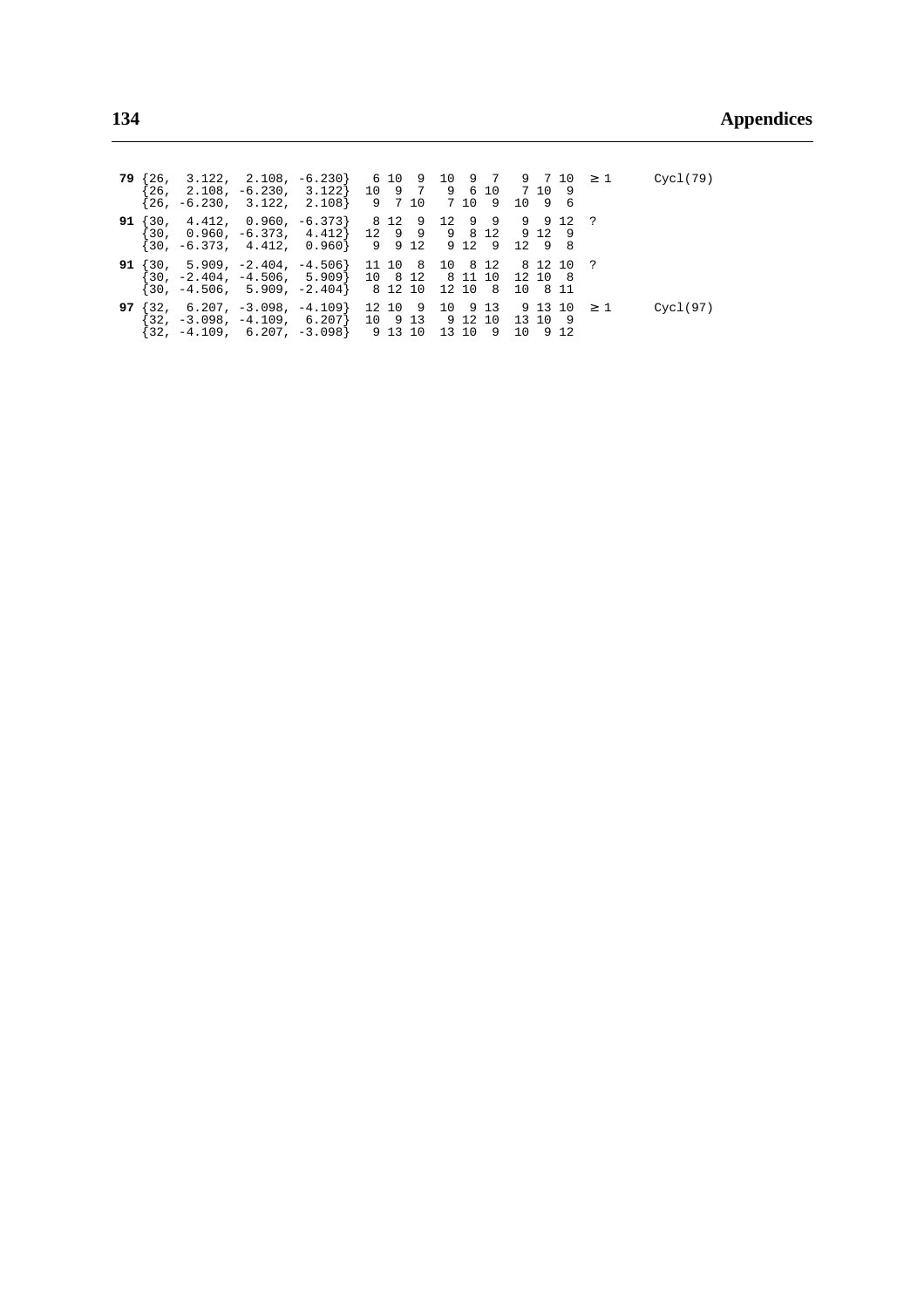### **Bibliography**

1. El Aprespor Al Javan и NB Posadenta, Потроене и испертение на  $\mathcal I$ М графов с  $\mathfrak z\mathfrak z$  и  $\mathfrak z$  вершинам Июнигуг пробтем управления,  $M$ ockba, 1975.

(V.L. Arlazarov, A.A. Lehman and M.Z. Rosenfeld, *Computer-aided construction and analysis of graphs with* 25, 26 *and* 29 *vertices*, Institute of control problems, Moscow, 1975.)

- 2. E.F. Assmus Jr., J.A. Mezzaroba and C.J. Salwach, Planes and biplanes, pp. 205-212 in: *Higher combinatorics* (M. Aigner, ed.), Reidel, Dordrecht, 1977.
- 3. E. Bannai and T. Ito, *Algebraic combinatorics I: Association schemes*, Benjamin/Cummings, London, 1984.
- 4. Th. Beth, D. Jungnickel and H. Lenz, *Design theory*, Wissenschaftsverlag, Mannheim, 1985.
- 5. H. Beker and W. Haemers, 2-Designs having an intersection number *k* − *n*, *J. Comb. Th.* (A) **28** (1980), 64-81.
- 6. N. Biggs, *Algebraic graph theory*, Cambridge University Press, Cambridge, 1974.
- 7. R.C. Bose and W.S. Connor, Combinatorial properties of group divisible incomplete block designs, *Ann. Math. Statist.* **23** (1952), 367-383.
- 8. R.C. Bose and D.M. Mesner, On linear associative algebras corresponding to association schemes of partially balanced designs, *Ann. Math. Statist.* **30** (1959), 21-38.
- 9. R.C. Bose and T. Shimamoto, Classification and analysis of partially balanced incomplete block designs with two associate classes, *J. Amer. Statist. Assoc.* **47** (1952), 151-184.
- 10. W.G. Bridges and R.A. Mena, Multiplicative cones a family of three eigenvalue graphs, *Aequat. Math.* **22** (1981), 208-214.
- 11. A.E. Brouwer, Recursive constructions of mutually orthogonal Latin squares, pp. 149-168 in: *Latin squares - new developments in the theory and applications*, Ann. Discrete Math. 46 (J. Dénes and A.D. Keedwell, eds.), North-Holland, Amsterdam, 1991.
- 12. A.E. Brouwer, A.M. Cohen and A. Neumaier, *Distance-regular graphs*, Springer, Heidelberg, 1989.
- 13. A.E. Brouwer, C.D. Godsil and H.A. Wilbrink, Isomorphisms between antipodal distance-regular graphs of diameter three, *preprint*.
- 14. A.E. Brouwer and W.H. Haemers, The Gewirtz graph: an exercise in the theory of graph spectra, *Europ. J. Combinatorics* **14** (1993), 397-407.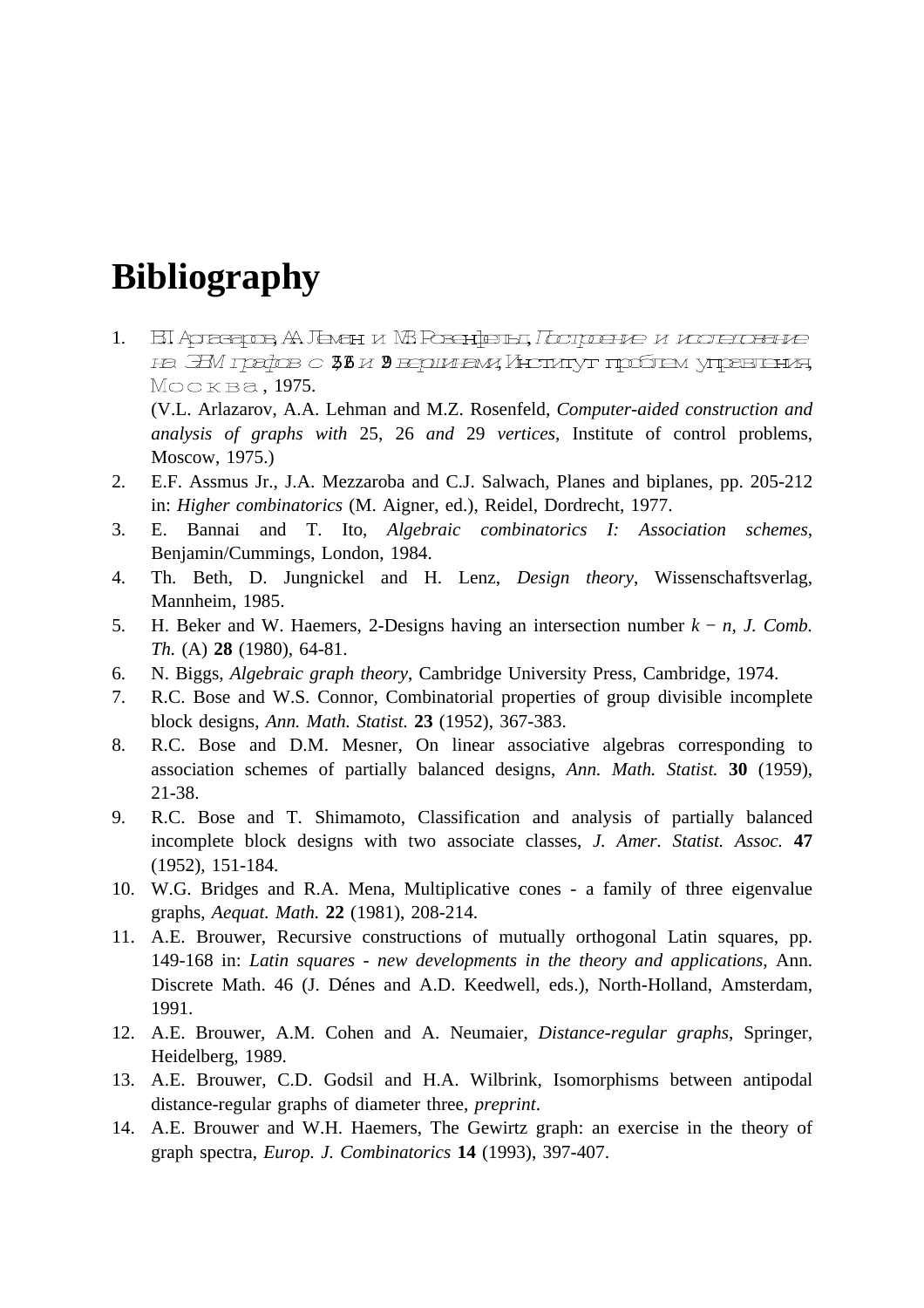- 15. A.E. Brouwer and W.H. Haemers, Association schemes, Chapter 15 in: *Handbook of combinatorics* (R.L. Graham, M. Grötschel and L. Lovász, eds.), Elsevier Science, Amsterdam, 1995.
- 16. A.E. Brouwer and J.H. van Lint, Strongly regular graphs and partial geometries, pp. 85-122 in: *Enumeration and design - Proc. silver jubilee conf. on combinatorics*, *Waterloo*, 1982 (D.M. Jackson and S.A. Vanstone, eds.), Academic Press, Toronto, 1984.
- 17. F.C. Bussemaker, D.M. Cvetković and J.J. Seidel, Graphs related to exceptional root systems, pp. 185-191 in: *Combinatorics* (A. Hajnal and V. Sós, eds.), North-Holland, Amsterdam, 1978; T.H.-Report 76-WSK-05, Eindhoven University of Technology, 1976.
- 18. F.C. Bussemaker, W.H. Haemers, R. Mathon and H.A. Wilbrink, A (49, 16, 3, 6) strongly regular graph does not exist, *Europ. J. Combinatorics* **10** (1989), 413-418.
- 19. F.C. Bussemaker, R.A. Mathon and J.J. Seidel, Tables of two-graphs, pp. 70-112 in: *Combinatorics and graph theory*, *Proceedings*, *Calcutta*, 1980 (S.B. Rao, ed.), Springer, Berlin, 1980.
- 20. F.C. Bussemaker and A. Neumaier, Exceptional graphs with smallest eigenvalue −2 and related problems, *Math. Computation* **59** (1992), 583-608.
- 21. D. de Caen, R. Mathon and G.E. Moorhouse, A family of antipodal distance-regular graphs related to the classical Preparata codes, *J. Alg. Comb.* **4** (1995), 317-327.
- 22. A.R. Calderbank and J.-M. Goethals, On a pair of dual subschemes of the Hamming scheme *Hn*(*q*), *Europ. J. Combinatorics* **6** (1985), 133-147.
- 23. P.J. Cameron, On groups with several doubly transitive permutation representations, *Math. Z.* **128** (1972), 1-14.
- 24. P.J. Cameron, J.M. Goethals and J.J. Seidel, Strongly regular graphs having strongly regular subconstituents, *J. Algebra* **55** (1978), 257-280.
- 25. P.J. Cameron, J.M. Goethals, J.J. Seidel and E.E. Shult, Line graphs, root systems and elliptic geometry, *J. Algebra* **43** (1976), 305-327.
- 26. Y. Chang, *Imprimitive symmetric association schemes of rank* 4, Thesis, University of Michigan, 1994.
- 27. F. Chatelin, *Valeurs propres de matrices*, Masson, Paris, 1988.
- 28. F.R.K. Chung, Diameters and eigenvalues, *J. Am. Math. Soc.* **2** (1989), 187-196.
- 29. F.R.K. Chung, V. Faber and T.A. Manteuffel, An upper bound on the diameter of a graph from eigenvalues associated with its Laplacian, *SIAM J. Discrete Math.* **7** (1994), 443-457.
- 30. M.J. Coster, Quadratic forms in design theory, *Research Memorandum FEW* 635, Tilburg University, 1994.
- 31. M.J. Coster and W.H. Haemers, Quasi-symmetric designs related to the triangular graph, *Designs*, *Codes and Cryptography* **5** (1995), 27-42.
- 32. D.M. Cvetkovic´, M. Doob, I. Gutman and A. Torgašev, *Recent results in the theory of graph spectra*, Ann. Discrete Math. 36, North-Holland, Amsterdam, 1988.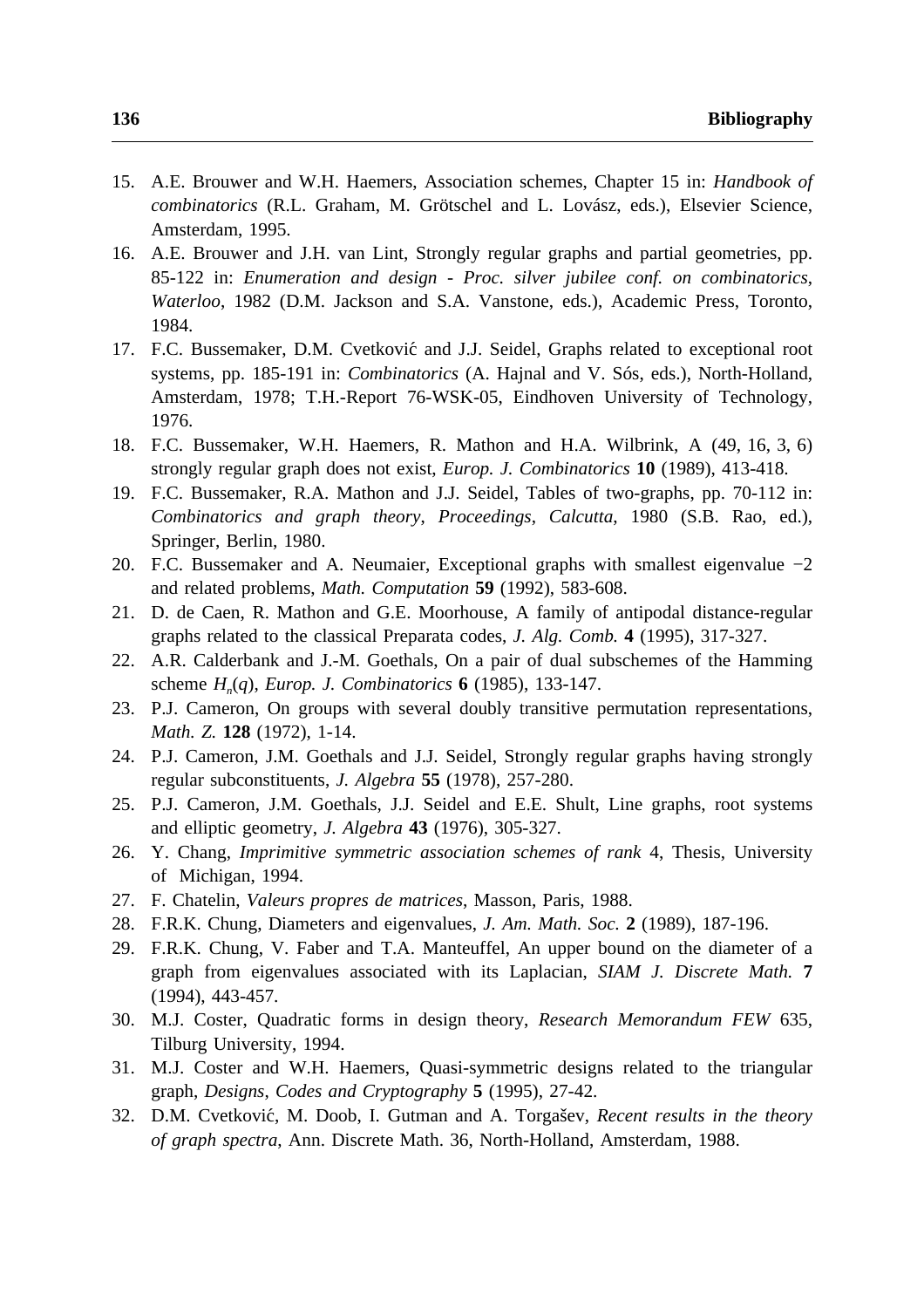- 33. D.M. Cvetkovic´, M. Doob and H. Sachs, *Spectra of graphs*, V.E.B. Deutscher Verlag der Wissenschaften, Berlin, 1979.
- 34. E.R. van Dam, Regular graphs with four eigenvalues, *Linear Algebra Appl.* **226-228** (1995), 139-162.
- 35. E.R. van Dam, Three-class association schemes, *preprint*.
- 36. E.R. van Dam, Bounds on special subsets in graphs, eigenvalues and association schemes, *preprint*.
- 37. E.R. van Dam and W.H. Haemers, Eigenvalues and the diameter of graphs, *Linear Multilin. Alg.* **39** (1995), 33-44.
- 38. E.R. van Dam and W.H. Haemers, Graphs with constant  $\mu$  and  $\overline{\mu}$ , *Discrete Math.* (to appear).
- 39. E.R. van Dam and W.H. Haemers, A characterization of distance-regular graphs with diameter three, *J. Alg. Comb.* (to appear).
- 40. E.R. van Dam and E. Spence, Small regular graphs with four eigenvalues, *Research Memorandum FEW* 723, Tilburg University, 1996.
- 41. C. Delorme and P. Solé, Diameter, covering index, covering radius and eigenvalues, *Europ. J. Combinatorics* **12** (1991), 95-108.
- 42. P. Delsarte, An algebraic approach to the association schemes of coding theory, *Philips Research Reports Suppl.* **10** (1973).
- 43. R.H.F. Denniston, Enumeration of symmetric designs (25, 9, 3), pp. 111-127 in: *Algebraic and geometric combinatorics*, Ann. Discrete Math. 15 (E. Mendelsohn, ed.), North-Holland, Amsterdam, 1982.
- 44. J.H. Dinitz, D.K. Garnick and B.D. McKay, There are 526,915,620 nonisomorphic one-factorizations of  $K_{12}$ , *J. Combin. Designs* 2 (1994), 273-285.
- 45. M. Doob, Graphs with a small number of distinct eigenvalues, *Ann. N.Y. Acad. Sci.* **175** (1970), 104-110.
- 46. M. Doob, On characterizing certain graphs with four eigenvalues by their spectra, *Linear Algebra Appl.* **3** (1970), 461-482.
- 47. M. Doob and D.M. Cvetković, On spectral characterizations and embeddings of graphs, *Linear Algebra Appl.* **27** (1979), 17-26.
- 48. I.A. Faradžev, A.A. Ivanov, M.H. Klin and A.J. Woldar (eds.), *Investigations in algebraic theory of combinatorial objects*, Kluwer, Dordrecht, 1994.
- 49. M.A. Fiol, E. Garriga and J.L.A. Yebra, On a class of polynomials and its relation with the spectra and diameters of graphs, *J. Comb. Th.* (B) **67** (1996), 48-61.
- 50. D.G. Fon-der-Flaass, A distance-regular graph with intersection array (5, 4, 3; 1, 1, 2) does not exist, *Europ. J. Combinatorics* **14** (1993), 409-412.
- 51. W.J. Gilbert, *Modern algebra with applications*, Wiley, New York, 1976.
- 52. C.D. Godsil, *Algebraic combinatorics*, Chapman & Hall, New York, 1993.
- 53. C.D. Godsil and A.D. Hensel, Distance-regular covers of the complete graph, *J. Comb. Th.* (B) **56** (1992), 205-238.
- 54. C.D. Godsil and B.D. McKay, Graphs with regular neighbourhoods, pp. 127-140 in: *Combinatorial Mathematics VII* (R.W. Robinson et al., eds.), Springer, Berlin, 1980.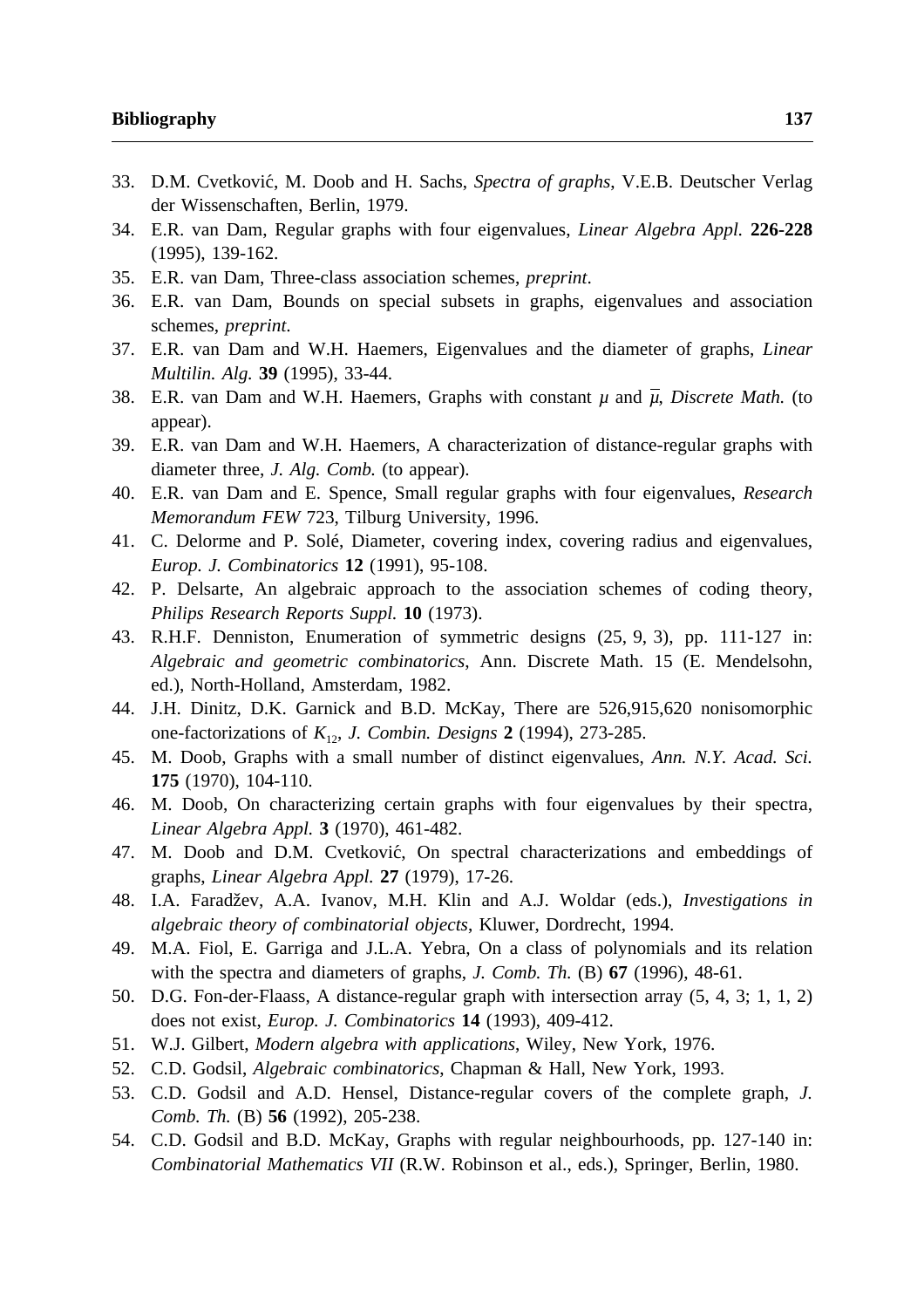- 55. C.D. Godsil and B.D. McKay, Feasibility conditions for the existence of walk-regular graphs, *Linear Algebra Appl.* **30** (1980), 51-61.
- 56. Ja.Ju. Gol'fand, A.V. Ivanov, M.H. Klin, Amorphic cellular rings, pp. 167-186 in: [48].
- 57. W.H. Haemers, *Eigenvalue techniques in design and graph theory*, Thesis, Eindhoven University of Technology, 1979; Math. Centre Tract 121, Mathematical Centre, Amsterdam, 1980.
- 58. W.H. Haemers, Interlacing eigenvalues and graphs, *Linear Algebra Appl.* **226-228** (1995), 593-616.
- 59. W.H. Haemers, Distance-regularity and the spectrum of graphs, *Linear Algebra Appl.* **236** (1996), 265-278.
- 60. W.H. Haemers and D.G. Higman, Strongly regular graphs with strongly regular decomposition, *Linear Algebra Appl.* **114/115** (1989), 379-398.
- 61. W.H. Haemers and E. Spence, Graphs cospectral with distance-regular graphs, *Linear Multilin. Alg.* **39** (1995), 91-107.
- 62. W.H. Haemers and V.D. Tonchev, Spreads in strongly regular graphs, *Designs*, *Codes and Cryptography* **8** (1996), 145-157.
- 63. H. Hasse, Über die Äquivalenz quadratische Formen im Körper der rationalen Zahlen, *J. Reine Angew. Math.* **152** (1923), 205-224.
- 64. C. Helmberg, B. Mohar, S. Poljak and F. Rendl, A spectral approach to bandwidth and separator problems in graphs, *Linear Multilin. Alg.* **39** (1995), 73-90.
- 65. D.G. Higman, Coherent algebras, *Linear Algebra Appl.* **93** (1987), 209-239.
- 66. D.G. Higman, Rank 4 association schemes, *unpublished manuscript*.
- 67. S.A. Hobart, On designs related to coherent configurations of type (2, 2; 4), *Discrete Math.* **94** (1991), 103-127.
- 68. S.A. Hobart and W.G. Bridges, Remarks on 2-(15, 5, 4) designs, pp. 132-143 in: *Coding theory and design theory*, *part II*: *Design theory* (D. Ray-Chaudhuri, ed.), Springer, New York, 1990.
- 69. S.A. Hobart and S.E. Payne, Reconstructing a generalized quadrangle from its distance two association scheme, *J. Alg. Comb.* **2** (1993), 261-266.
- 70. A.J. Hoffman, On the polynomial of a graph, *Amer. Math. Monthly* **70** (1963), 30-36.
- 71. H.D.L. Hollmann, *Association schemes*, Master's thesis, Eindhoven University of Technology, 1982.
- 72. H. Hollmann, Pseudocyclic 3-class association schemes on 28 points, *Discrete Math.* **52** (1984), 209-224.
- 73. P.W.M. John, An extension of the triangular association scheme to three associate classes, *J. Roy. Stat. Soc.* **B26** (1966), 361-365.
- 74. A. Jurišic´, *Antipodal covers*, Thesis, University of Waterloo, 1995.
- 75. T. Kloks, An infinite sequence of Γ∆-regular graphs, *Discrete Math.* **73** (1989), 127-132.
- 76. J.H. van Lint and A. Schrijver, Construction of strongly regular graphs, two-weight codes and partial geometries by finite fields, *Combinatorica* **1** (1981), 63-73.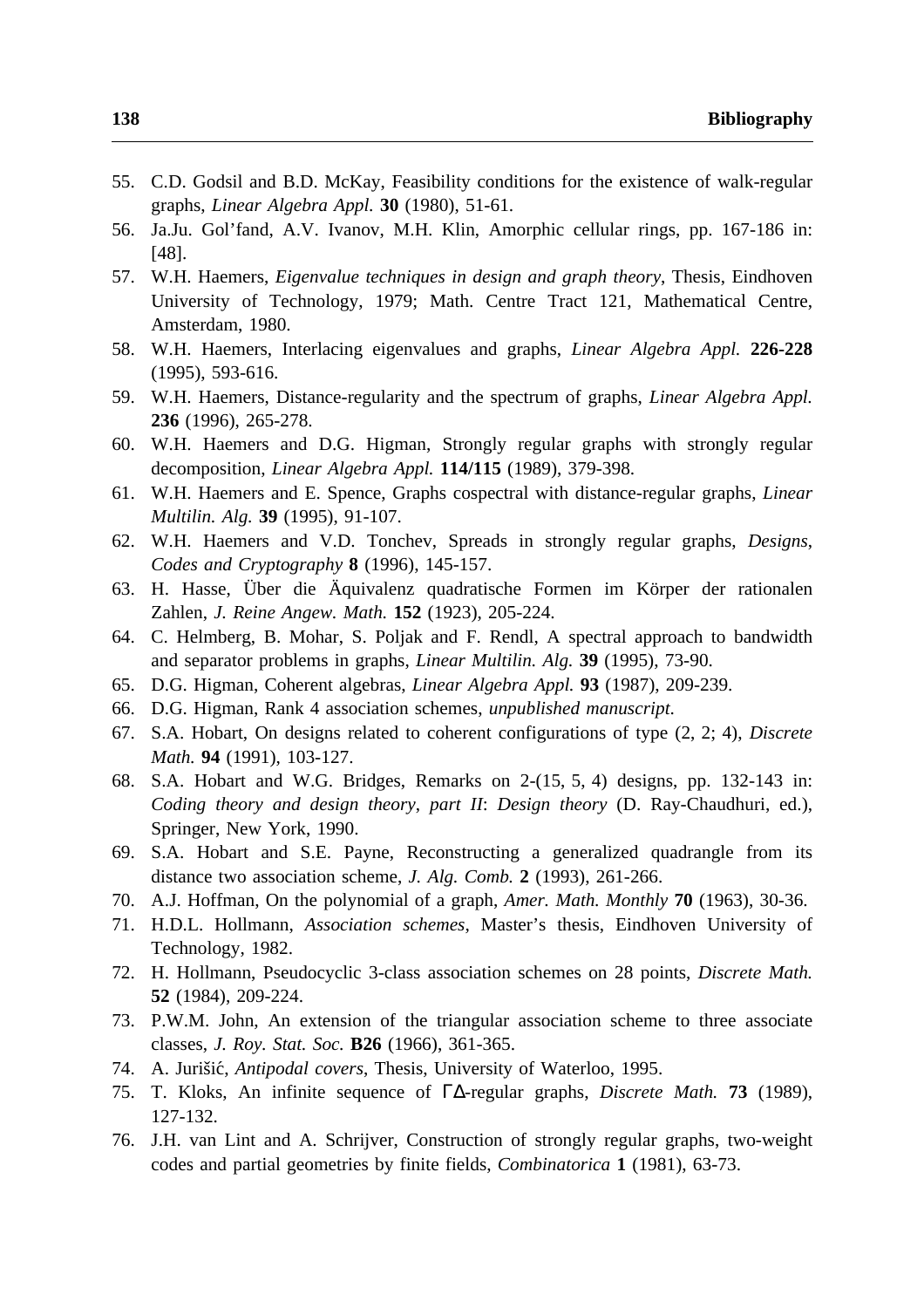- 77. F.J. MacWilliams and N.J.A. Sloane, *The theory of error-correcting codes*, North-Holland, Amsterdam, 1977.
- 78. O. Marrero and A.T. Butson, Modular Hadamard matrices and related designs, *J. Comb. Th.* (A) **15** (1973), 257-269.
- 79. R. Mathon, 3-Class association schemes, pp. 123-155 in: *Proc. Conf. Alg. Aspects Comb.*, *Congressus Numerantium* XIII, University of Toronto, 1975.
- 80. R. Mathon, The systems of linked 2-(16, 6, 2) designs, *Ars Comb.* **11** (1981), 131-148.
- 81. R. Mathon and E. Spence, On (45, 12, 3) designs, *J. Combin. Designs* **4** (1996), 155-175.
- 82. B.D. McKay and G.F. Royle, The transitive graphs with at most 26 vertices, *Ars Combinatoria* **30** (1990), 161-176.
- 83. E. Mendelsohn and A. Rosa, One-factorizations of the complete graph a survey, *J. Graph Th.* **9** (1985), 43-65.
- 84. B. Mohar, Eigenvalues, diameter, and mean distance in graphs, *Graphs Combin.* **7** (1991), 53-64.
- 85. M. Muzychuk and M. Klin, On graphs with three eigenvalues, *preprint*.
- 86. J. Ogawa, A necessary condition for existence of regular and symmetrical experimental designs of triangular type, with partially balanced incomplete blocks, *Ann. Math. Statist.* **30** (1959), 1063-1071.
- 87. A.J.L. Paulus, *Conference matrices and graphs of order* 26, T.H.-Report 73-WSK-06, Eindhoven University of Technology, 1973.
- 88. S.E. Payne, Coherent configurations derived from quasiregular points in generalized quadrangles, pp. 327-339 in: *Finite geometry and combinatorics*, *Proc*. 2*nd int. conf. Deinze*, 1992 (F. de Clerck et al., eds.), Cambridge University Press, Cambridge, 1992.
- 89. S.E. Payne and J.A. Thas, *Finite generalized quadrangles*, Pitman, Boston, 1984.
- 90. H.O. Pflugfelder, *Quasigroups and loops: Introduction*, Heldermann Verlag, Berlin, 1990.
- 91. D. Raghavarao, *Construction and combinatorial problems in design of experiments*, Wiley, New York, 1971.
- 92. D. Raghavarao and K. Chandrasekhararao, Cubic designs, *Ann. Math. Statist.* **35** (1964), 389-397.
- 93. T.J. Rivlin, *Chebyshev polynomials* (2*nd ed.*), Wiley, New York, 1990.
- 94. J.J. Seidel, A survey of two-graphs, pp. 481-511 in: *Coll. Intern. Teorie Combinatorie*, Accademia Nazionale dei Lincei, Roma, 1976.
- 95. J.J. Seidel, Strongly regular graphs, pp. 157-180 in: *Surveys in combinatorics*, *Proc*. 7*th Brit. Comb. Conf.* (B. Bollobás, ed.), Cambridge University Press, Cambridge, 1979.
- 96. S.S. Shrikhande and N.C. Jain, The non-existence of some partially balanced incomplete block designs with latin square type association schemes, *Sankhya¯* **A24** (1962), 259-268.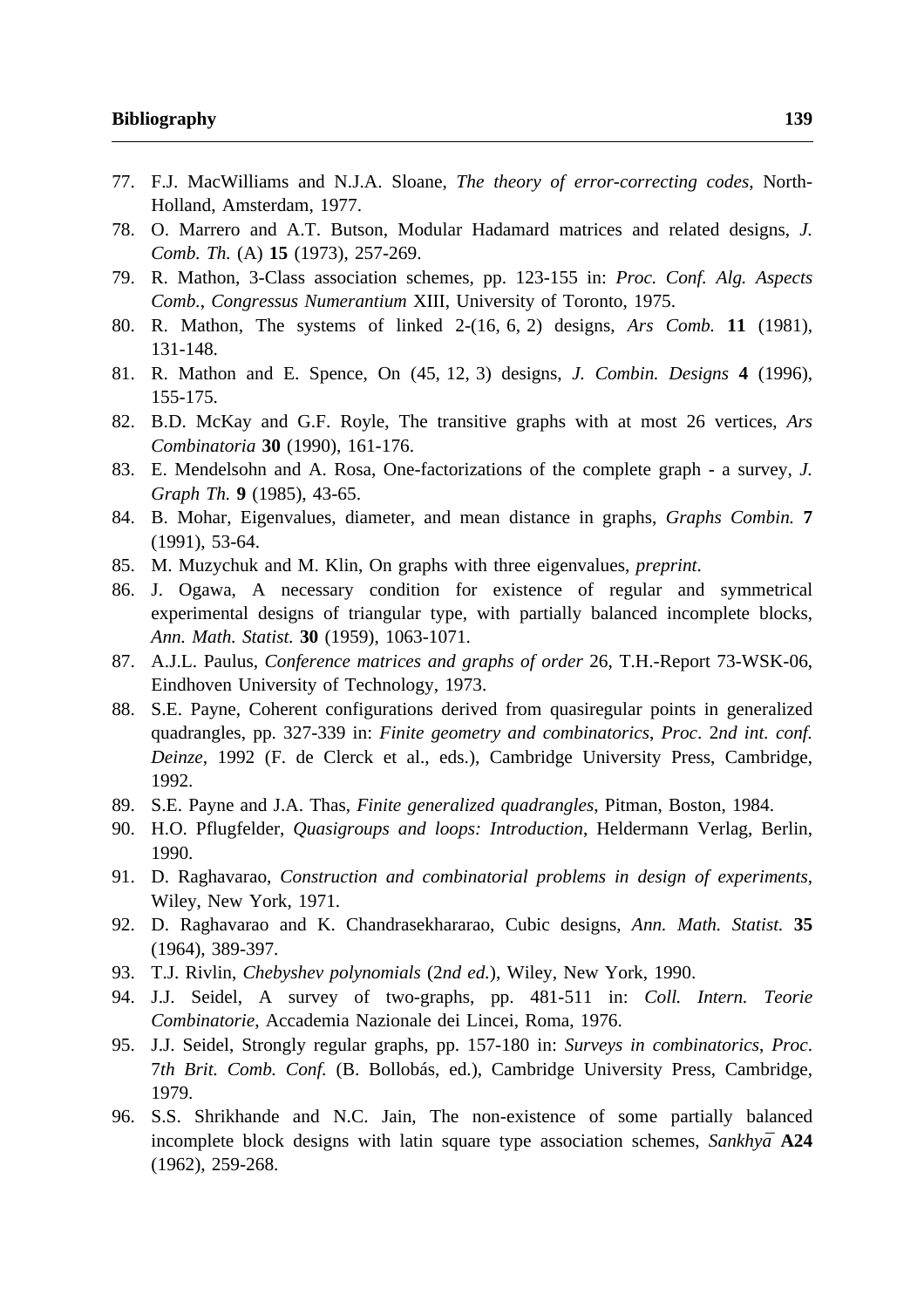- 97. E. Spence, (40, 13, 4)-Designs derived from strongly regular graphs, pp. 359-368 in: *Advances in finite geometries and designs*, *Proceedings of the third Isle of Thorns conference*, 1990 (J.W.P. Hirschfeld, D.R. Hughes and J.A. Thas, eds.), Oxford Science, 1991.
- 98. E. Spence, Symmetric (31, 10, 3) designs with a non-trivial automorphism of odd order, *Journ. Comb. Math. and Comb. Designs* **10** (1991), 51-64.
- 99. E. Spence, A complete classification of symmetric (31, 10, 3) designs, *Designs*, *Codes and Cryptography* **2** (1992), 127-136.
- 100. E. Spence, Construction and classification of combinatorial designs, pp. 191-213 in: *Surveys in combinatorics*, 1995 (P. Rowlinson, ed.), Cambridge University Press, Cambridge, 1995.
- 101. E. Spence, Regular two-graphs on 36 vertices, *Linear Algebra Appl.* **226-228** (1995), 459-497.
- 102. E. Spence, *private communication*.
- 103. M.N. Vartak, On an application of Kronecker product of matrices to statistical designs, *Ann. Math. Statist.* **26** (1955), 420-438.
- 104. D.R. Woodall, Square λ-linked designs, *Proc. London Math. Soc.* (3) **20** (1970), 669-687.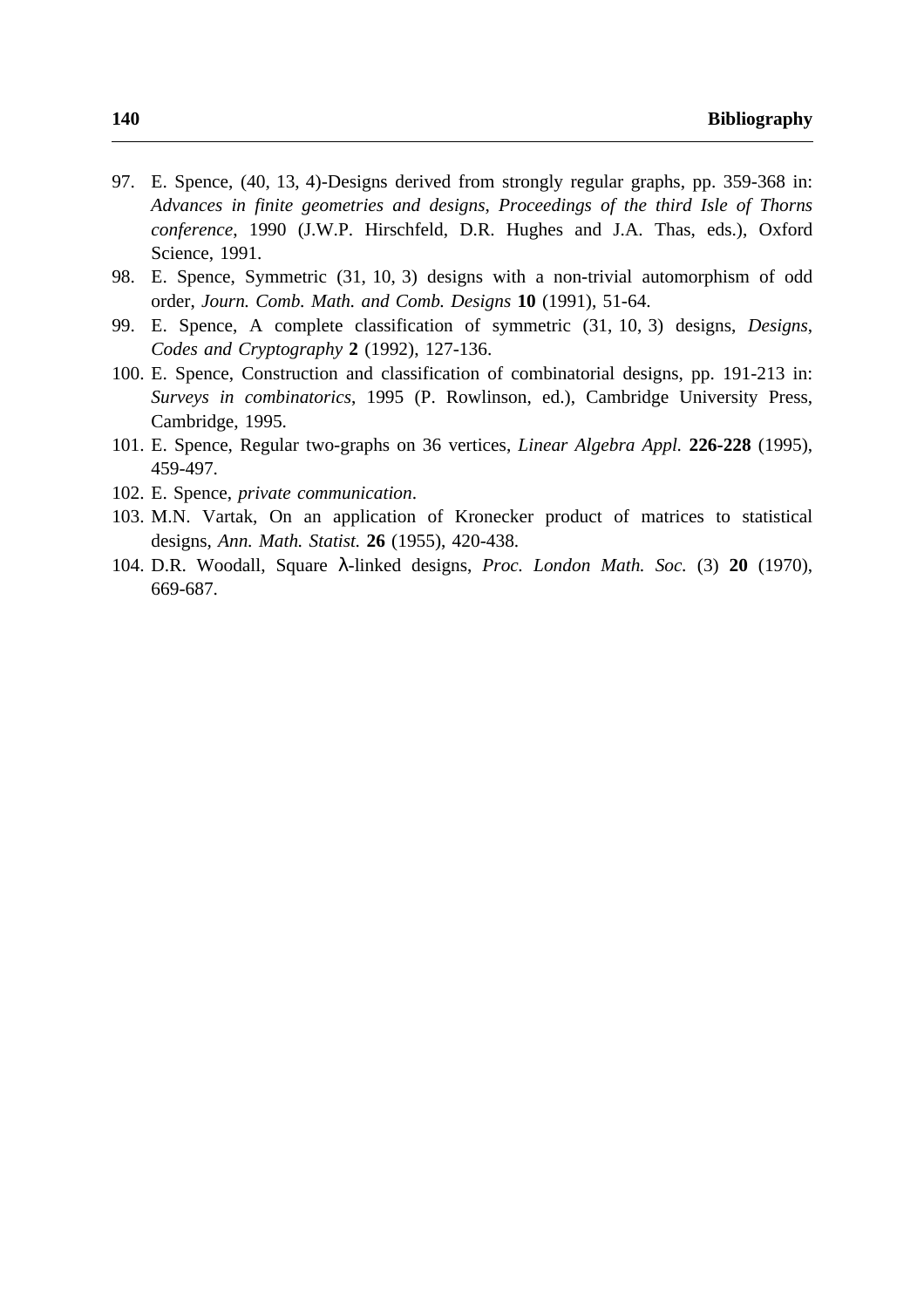## **Index**

absolute bound, 15 absolute point, 39 adjacent, 4 affine plane, 16 associate, 12 association scheme, 12 imprimitive, 12 *P*-polynomial, 15 primitive, 12 *Q*-polynomial, 16 self-dual, 14 automorphism, 5 automorphism group, 5 best approximation, 106 Bose-Mesner algebra, 13 Bruck-Ryser conditions, 35 Chebyshev polynomial, 100 clique, 5 coclique, 5, 36 Hoffman, 10, 59, 83 code, 16, 76, 104 linear, 16 dual, 16 coherent configuration, 13 coloring Hoffman, 90 regular, 90 complement, 4 component, 5 cone, 19 covering radius, 16, 104 degree, 5, 49 design, 16, 76

quasi-symmetric, 76 symmetric, 16, 20, 39, 41 diameter, 5, 8, 99 distance, 5 Hamming, 16 edge, 4 eigenmatrix, 14 eigenvalue, 5 eigenvector, 6 Fano plane, 16 graph, 4 bipartite, 5 bipartite biregular, 102 cocktail party, 10 complete, 4 conference, 55 connected, 5 coset, 77, 105 distance-regular, 15 empty, 4 generalized line, 10 geodetic, 38 incidence, 16 Latin square, 12 lattice, 11 line, 10 Petersen, 11 regular, 5 strong, 17 strongly regular, 11 triangular, 11 walk-regular, 47 group case, 13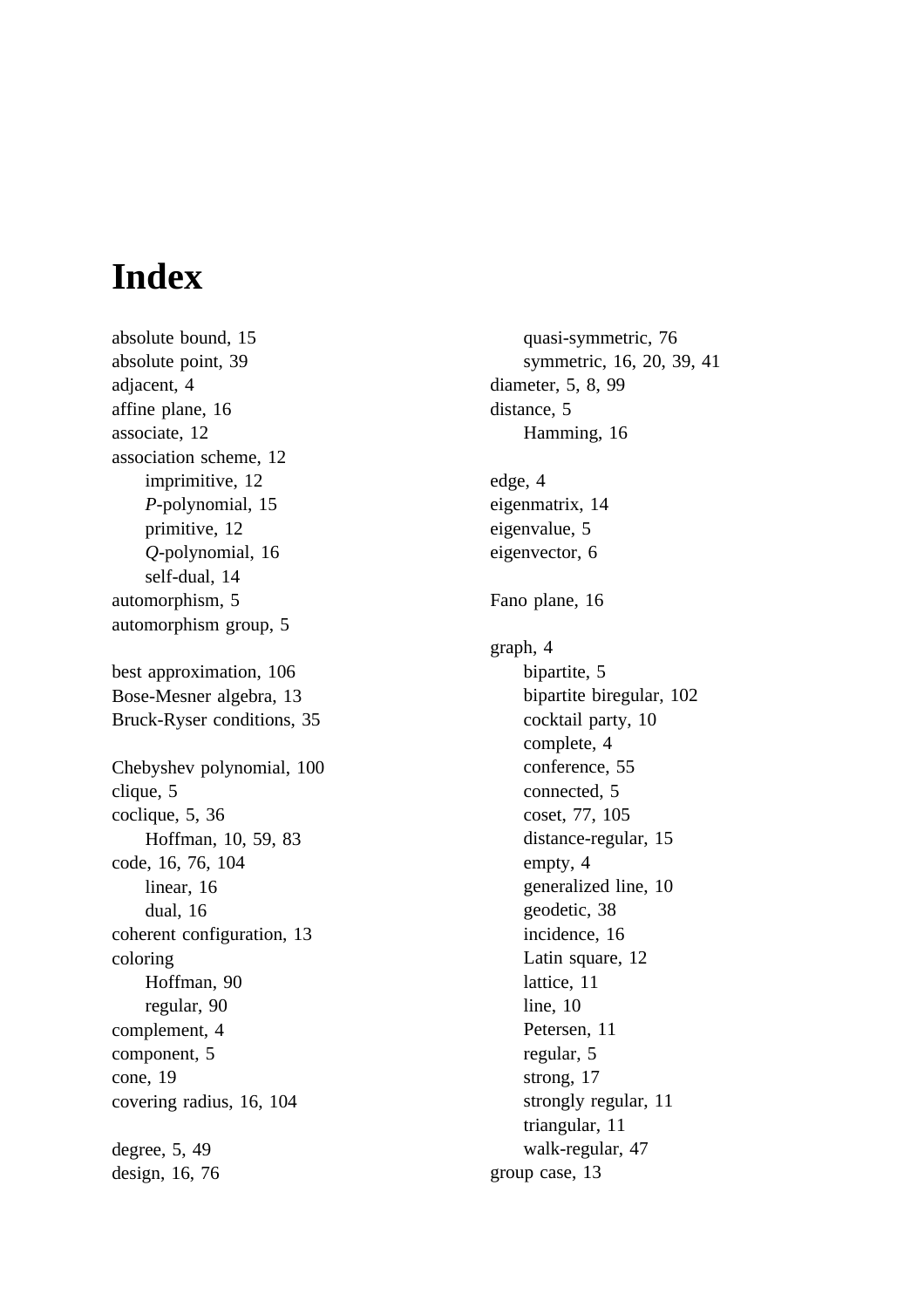Hasse-Minkowski invariant, 93 Hilbert norm residue symbol, 93 idempotents, 14 interlacing, 9 tight, 9 intersection numbers, 12 isomorphic, 5 isotopic, 79 Krein conditions, 15 Krein parameters, 15 linked symmetric designs, 91 loop, 4 loop, 79 matrix adjacency, 5 Gram, 10 incidence, 16 intersection, 14 Laplace, 7 quotient, 9 Seidel, 17 merging, 77 minimal polynomial, 9 *µ*-partition, 84 neighbourhood partition, 84 neighbour, 4 one-factorization, 90 orthogonal array, 12 orthogonality relation, 14 path, 5 Perron-Frobenius eigenvector, 6, 23 polarity, 39 product entrywise, 6 Kronecker, 6

projective plane, 16 projective geometry, 16, 77 quadric, 77 regular partition, 9, 43, 49, 60 restricted eigenvalue, 32 restricted multiplicity, 32 scheme amorphic, 78 block, 76 coset, 77 cubic, 74 cyclotomic, 75 distance, 77 Doob, 74 Hamming, 73 Johnson, 74 Latin square, 79 pseudocyclic, 75 rectangular, 74 tetrahedral, 74 spectrum, 5 spread, 60, 90 subconstituents, 64, 81 switching, 17, 20, 42, 60 twisted double, 55 vertex, 4 walk, 5 weight, 16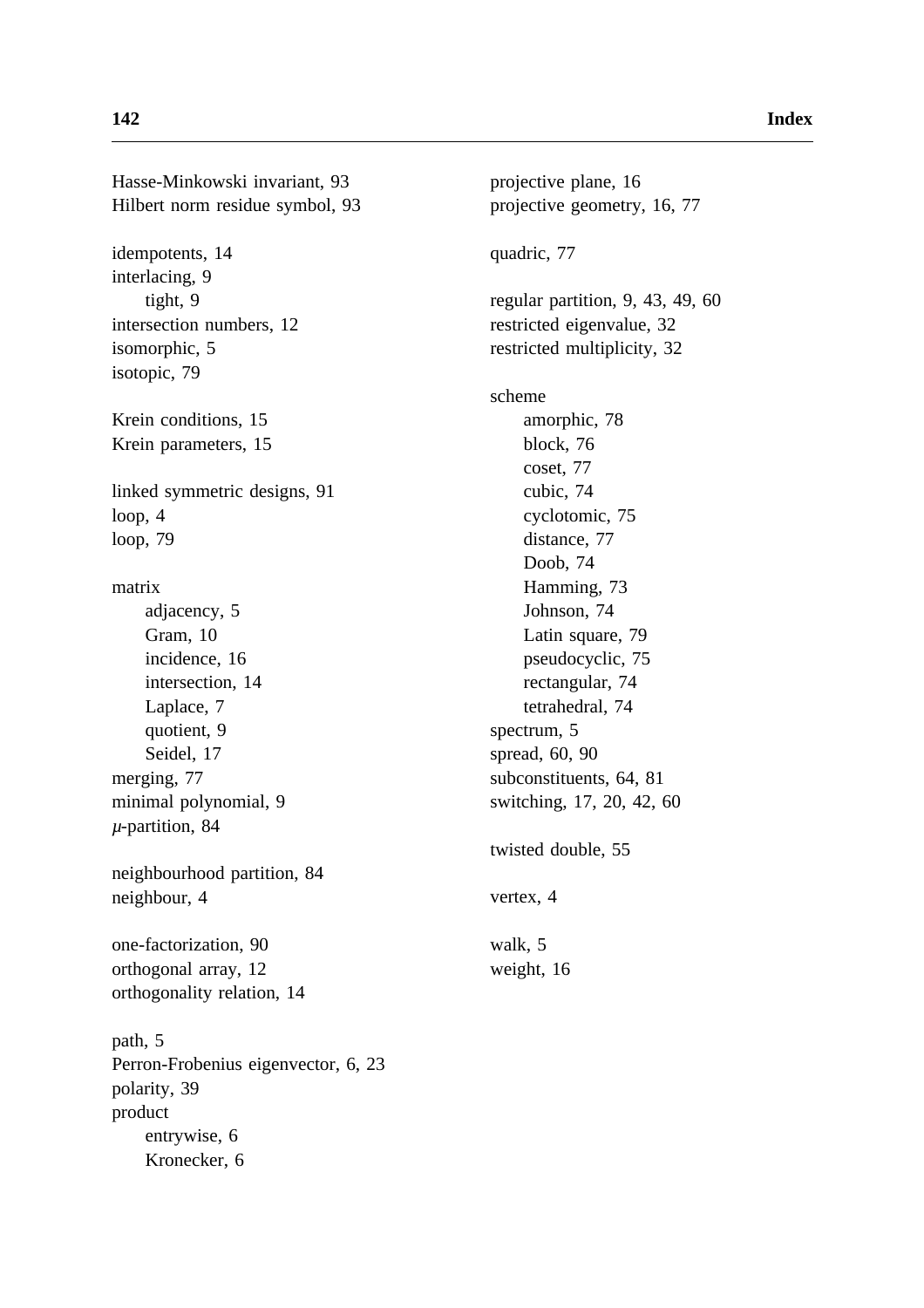# **Samenvatting**

Een graaf is in essentie een (eenvoudig) wiskundig model van een netwerk van, bijvoorbeeld, steden, computers, atomen, enz., maar ook van meer abstracte (wiskundige) objecten. Grafen worden toegepast in verscheidene gebieden, zoals scheikunde, besliskunde, elektrotechniek, architectuur en informatica. Grofweg gezegd is een graaf een verzameling punten die de knopen van het netwerk (in de voorbeelden zijn dit de steden, computers en atomen) representeren, en tussen ieder tweetal punten zit een zogenaamde kant, of niet, al naar gelang er een weg is tussen de steden, de computers verbonden zijn, of dat er verbindingen zijn tussen de atomen. Deze kanten kunnen gewichten hebben, waarmee we afstanden, capaciteiten, krachten representeren, en ze kunnen gericht zijn (eenrichtingsverkeer). Alhoewel het model vrij eenvoudig is, dat wil zeggen, in die mate dat we niet aan een graaf kunnen zien wat voor netwerk het representeert, is de onderliggende theorie zeer rijk en divers.

Er is een grote verscheidenheid aan problemen in grafentheorie, bijvoorbeeld het beroemde *handelsreizigersprobleem*, het probleem om een kortste ronde door de graaf te vinden die ieder punt bezoekt. Voor kleine grafen lijkt dit probleem eenvoudig, maar als het aantal punten toeneemt, kan het probleem zeer moeilijk worden. De naam van het probleem geeft een aanwijzing waar het oorspronkelijk vandaan komt, maar het is interessant om te zien dat het probleem toegepast wordt in heel andere gebieden, zoals in het ontwerp van zeer grote I.C.'s (VLSI). Een ander type probleem is het samenhangsprobleem: hoeveel kanten kunnen we uit de graaf verwijderen (door wegversperringen, verbroken lijnen) zodanig dat we toch nog vanuit ieder punt in de graaf naar ieder ander punt kunnen door over kanten door de graaf te lopen.

In dit proefschrift bestuderen we speciale klassen van grafen, die veel structuur hebben. In het oog van de wiskundige aanschouwer zijn grafen met veel structuur en symmetrie de mooiste grafen. Belangrijke klassen van mooie grafen zijn de sterk reguliere grafen, en algemener, afstandsreguliere grafen of grafen in associatieschema's. De grafen van Plato's reguliere lichamen mogen beschouwd worden als antieke voorbeelden: de tetraëder, de octaëder, de kubus, de icosaëder en de dodecaëder. Associatieschema's komen ook voor in andere gebieden van de wiskunde en haar toepassingen, zoals in de coderingstheorie van boodschappen, om fouten tegen te gaan die optreden tijdens verzending of opslag (op een CD bijvoorbeeld), of om geheime boodschappen (zoals PINcodes) te coderen. Associatieschema's komen oorspronkelijk vanuit het ontwerp van statistische testen, en ze zijn ook belangrijk in de eindige groepentheorie.

Vooral in de theorie van grafen met veel symmetrie, maar zeker ook in andere delen van de grafentheorie, heeft het gebruik van lineaire algebra zijn kracht bewezen. Afhankelijk van de specifieke problemen en persoonlijke voorkeur gebruiken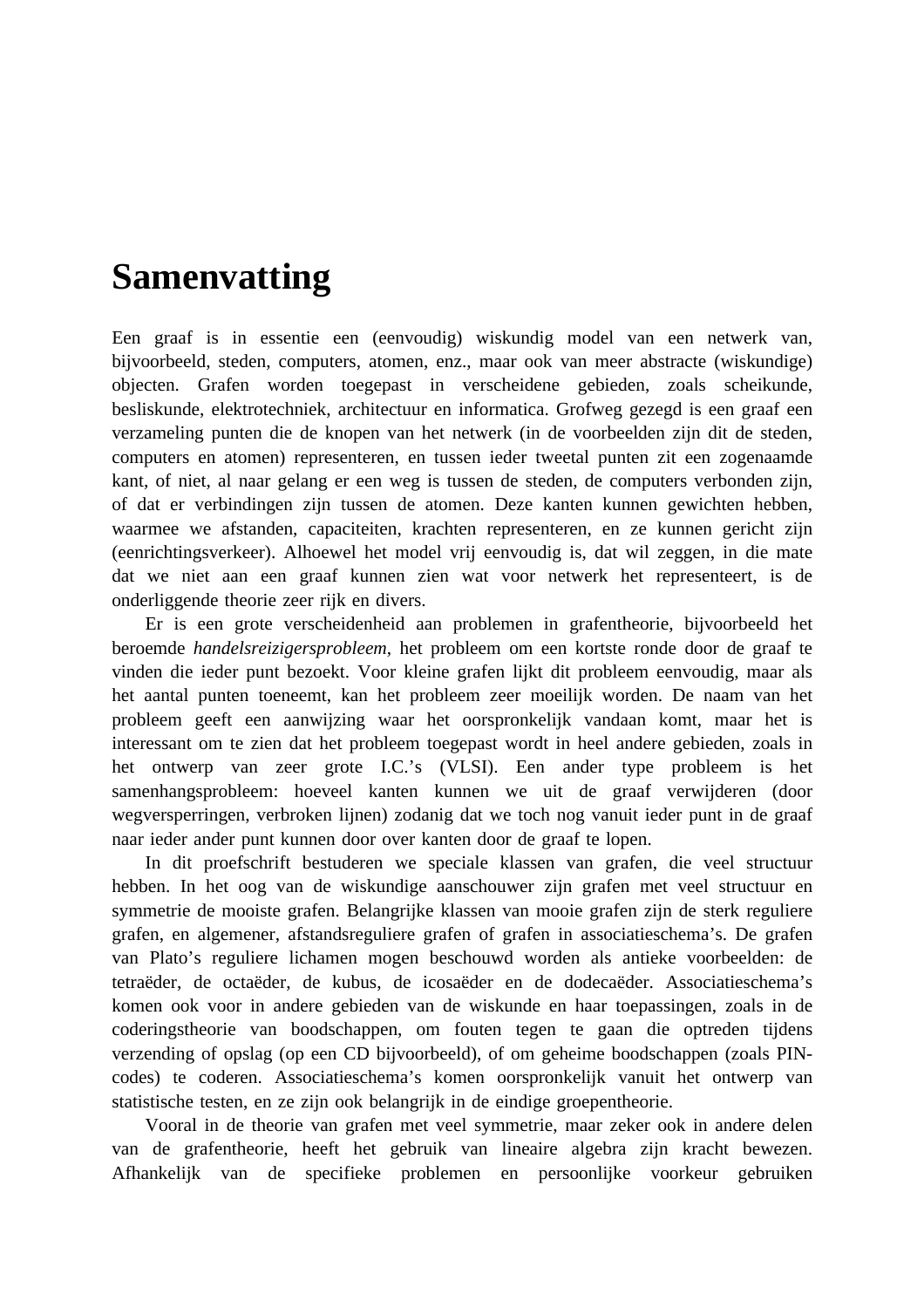grafentheoretici verschillende matrices om een graaf te representeren. De meest populaire zijn de (0, 1)-verbindingsmatrix en de Laplace matrix. Vaak worden de algebraïsche eigenschappen van de matrix gebruikt als brug tussen verschillende structurele eigenschappen van een graaf. De relatie tussen de structurele (combinatorische, topologische) eigenschappen van een graaf en de algebraïsche van de corresponderende matrix is daarom een zeer interessante. Soms gaat de theorie zelfs verder, bijvoorbeeld, in de theoretische scheikunde, waar de eigenwaarden van de matrix van de graaf die correspondeert met een koolwaterstofmolecuul gebruikt worden om zijn stabiliteit te voorspellen.

Enkele voorbeelden van elementaire vragen in algebraïsche grafentheorie zijn: kunnen we zien aan het spectrum van de matrix of een graaf regulier is (is ieder punt het eindpunt van een constant aantal kanten), of samenhangend (kunnen we vanuit ieder punt in ieder ander punt komen), of bipartiet (is het mogelijk om de verzameling punten in twee delen te splitsen zodanig dat alle kanten van het ene deel naar het andere lopen)? Het antwoord hangt af van de gebruikte matrix. Zowel het verbindingsspectrum als het Laplace spectrum geven aan of een graaf regulier is, echter, het verbindingsspectrum herkent of een graaf bipartiet is, maar niet of het samenhangend is. Voor het Laplace spectrum is het net andersom: het herkent of een graaf samenhangend is, maar niet of het bipartiet is.

Een graaf bepaalt zijn spectrum, maar zeker niet andersom. Derhalve is het zinvol om te onderzoeken welke structurele eigenschappen afgeleid kunnen worden uit de eigenwaarden, of algemener, van sommige eigenschappen van de eigenwaarden.

Bijvoorbeeld, is het mogelijk om een graaf volledig te bepalen uit zijn verbindingsspectrum  $\{ [6]^1, [2]^6, [-2]^9 \}$ ? Het antwoord is nee, er zijn twee verschillende grafen met dit spectrum, maar ze hebben soortgelijke combinatorische eigenschappen.

Andere vragen gaan over de kleinste verbindingseigenwaarde van een graaf. Er is bijvoorbeeld een grote verzameling grafen met alle verbindingseigenwaarden ten minste −2, de gegeneraliseerde lijngrafen. Er zijn echter meer voorbeelden, en deze zijn gekarakteriseerd met behulp van zogenaamde wortelroosters door Cameron, Goethals, Seidel en Shult [25]. Ander type resultaten zijn grenzen voor speciale deelstructuren in een graaf in termen van (sommige van) de eigenwaarden, zoals Hoffmans cokliekgrens.

Ook als we zoeken naar grafen met speciale structurele eigenschappen, kan het handig zijn om eerst de eigenschappen in spectrale eigenschappen te vertalen, alvorens ons geluk te beproeven. Bijvoorbeeld, stel dat we alle reguliere grafen willen vinden, waarvoor ieder tweetal punten precies één gemeenschappelijke buur heeft (dat wil zeggen, een punt dat op kanten ligt met alle twee die punten). De vriendschapsstelling stelt dat de enige graaf die aan die eigenschap voldoet de driehoek is, en haar bewijs berust op een eenvoudige algebraïsche eigenschap.

Natuurlijk zijn er veel meer (type) resultaten op het gebied van de spectrale grafentheorie, en we verwijzen de geïnteresseerde lezer naar het boek van Cvetković, Doob en Sachs [33], bijvoorbeeld.

In het algemeen zijn de meeste eigenwaarden van een graaf verschillend, maar als er veel eigenwaarden samenvallen, dan blijkt dat we in een zeer speciale situatie zitten. Als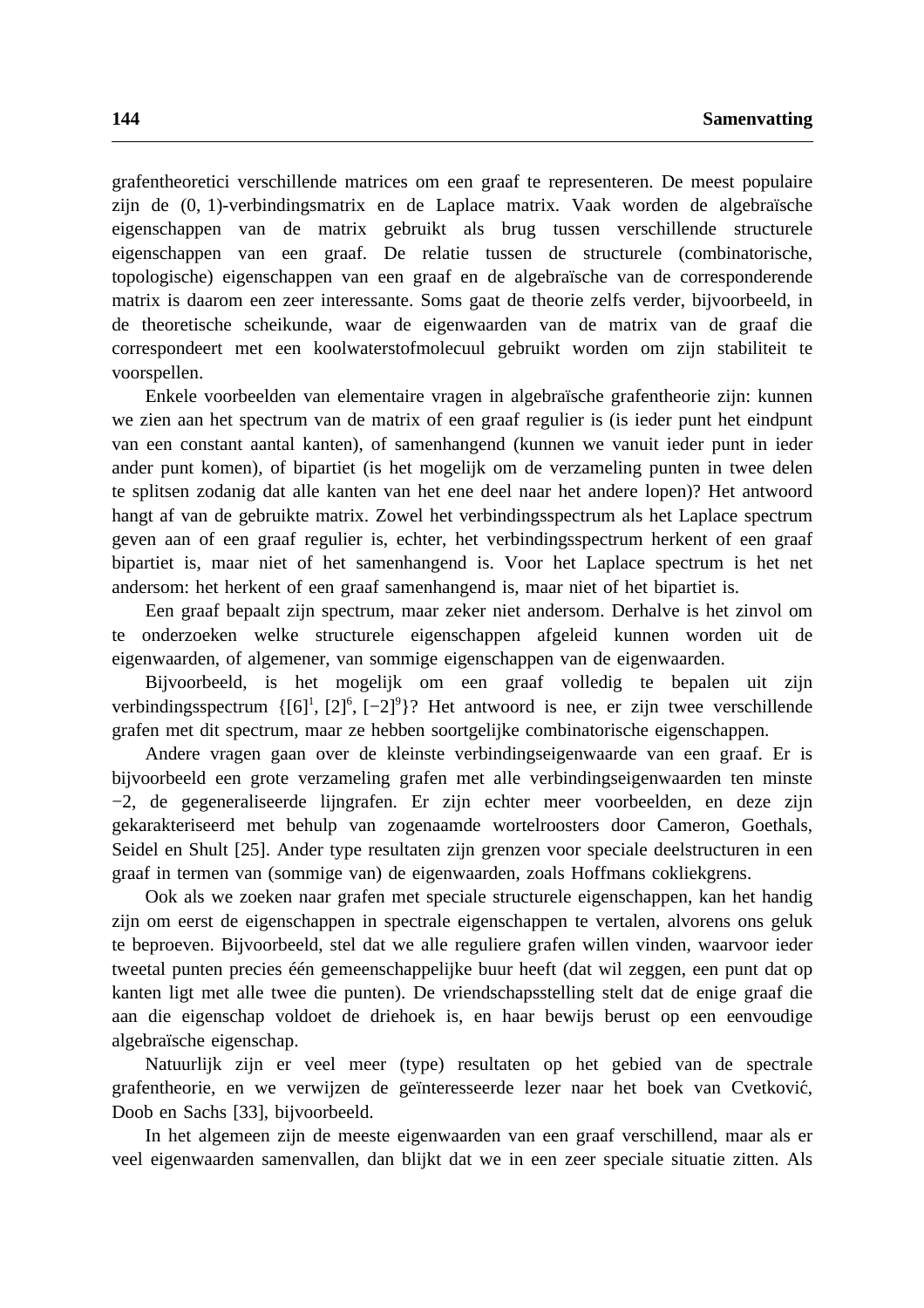#### **Samenvatting 145**

alle eigenwaarden hetzelfde zijn, dan moeten we een lege graaf hebben (een graaf zonder kanten). Als we slechts twee eigenwaarden hebben, dan hebben we in essentie een volledige graaf (een graaf met kanten tussen ieder tweetal punten). Hier bestuderen we *grafen met weinig eigenwaarden*, waar *weinig* meestal drie of vier betekent. Zulke grafen kunnen gezien worden als algebraïsche generalisaties van zogenaamde sterk reguliere grafen. Sterk reguliere grafen (cf. [16, 95]) worden gedefinieerd in termen van combinatorische eigenschappen, maar ze hebben een makkelijke algebraïsche karakterisering: grofweg gezegd zijn het de reguliere grafen met drie (verbindings- of Laplace) eigenwaarden. Door de regulariteit te laten varen, en grafen met drie verbindingseigenwaarden, en grafen met drie Laplace eigenwaarden te beschouwen, verkrijgen we twee zeer natuurlijke generalisaties. Seidel (cf. [94]) deed iets soortgelijks voor het Seidel spectrum, en vond grafen die nauw verbonden zijn met de combinatorische structuren genaamd reguliere twee-grafen. Er is weinig bekend over niet-reguliere grafen met drie verbindingseigenwaarden. Er zijn twee artikelen over zulke grafen, van Bridges en Mena [10] en Muzychuk en Klin [85]. Het blijkt dat de zaken hier zeer gecompliceerd kunnen zijn, maar met behulp van de Perron-Frobenius eigenvector kunnen we toch enige combinatorische eigenschappen afleiden, en het aantal verschillende graden beperken. We zullen de grafen met kleinste eigenwaarde −2 nader bekijken, en ze bijna allemaal vinden. Niet-reguliere grafen met drie Laplace eigenwaarden lijken tot op heden niet onderzocht (behalve de geodetische grafen met diameter twee, maar die werden niet als zodanig herkend), wat verrassend genoemd mag worden, want we vinden een betrekkelijk eenvoudige combinatorische karakterisering van zulke grafen.

Het fundamentele probleem van grafen met weinig (verbindings)eigenwaarden is gesteld door Doob [45]. Volgens zijn standpunt is *weinig* ten hoogste vijf, en hij karakteriseerde een familie van reguliere grafen met vijf eigenwaarden afkomstig van Steiner tripelsystemen. Het lijkt echter te ingewikkeld om reguliere grafen met vijf eigenwaarden in het algemeen te bestuderen. Doob [46] bestudeerde ook reguliere grafen met vier eigenwaarden, waarvan de kleinste −2 is. In het algemene geval van vier eigenwaarden zullen we enkele mooie eigenschappen afleiden, zoals wandel-regulariteit, maar er is geen gemakkelijke combinatorische karakterisering, zoals in het geval van drie eigenwaarden. Niettemin vinden we veel constructies.

Associatieschema's (cf. [3, 12, 15, 52]) vormen een combinatorische generalisatie van sterk reguliere grafen, en na deze grafen vormt het volgende punt van onderzoek de drieklasse associatieschema's. In zulke schema's zijn alle grafen regulier met ten hoogste vier eigenwaarden, dus we kunnen de resultaten over zulke grafen toepassen. Zo bereiken we meer dan door de algemene theorie over associatieschema's toe te passen, en we vinden twee verrassende karakteriseringsstellingen. De literatuur over drie-klasse associatieschema's bestaat voornamelijk uit speciale constructies, en resultaten over het speciale geval van afstandsreguliere grafen met diameter drie. Resultaten over drie-klasse associatieschema's kunnen worden gevonden in het artikel van Mathon [79], waarin vele voorbeelden worden gegeven, en het proefschrift van Chang [26], dat zich beperkt tot het imprimitieve geval.